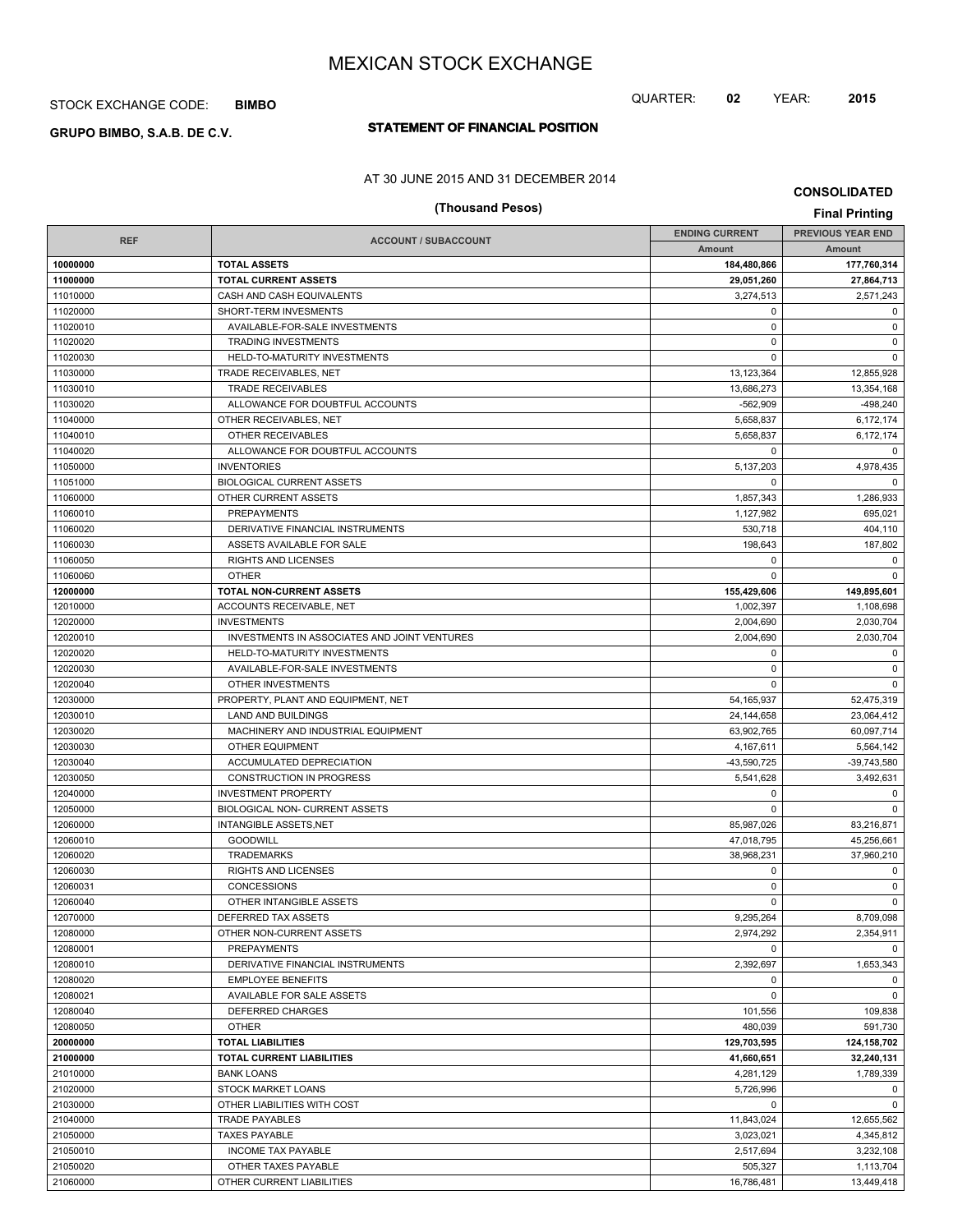# STOCK EXCHANGE CODE: **BIMBO**

# **STATEMENT OF FINANCIAL POSITION GRUPO BIMBO, S.A.B. DE C.V.**

# AT 30 JUNE 2015 AND 31 DECEMBER 2014

# **(Thousand Pesos) Final Printing**

**CONSOLIDATED**

| <b>REF</b> | <b>ACCOUNT / SUBACCOUNT</b>                                             | <b>ENDING CURRENT</b> | <b>PREVIOUS YEAR END</b> |
|------------|-------------------------------------------------------------------------|-----------------------|--------------------------|
|            |                                                                         | <b>Amount</b>         | <b>Amount</b>            |
| 21060010   | <b>INTEREST PAYABLE</b>                                                 | $\Omega$              | $\Omega$                 |
| 21060020   | DERIVATIVE FINANCIAL INSTRUMENTS                                        | 401.901               | 673,350                  |
| 21060030   | DEFERRED REVENUE                                                        | $\Omega$              | $\Omega$                 |
| 21060050   | <b>EMPLOYEE BENEFITS</b>                                                | $\Omega$              | $\Omega$                 |
| 21060060   | <b>PROVISIONS</b>                                                       | 14,925,206            | 11,416,803               |
| 21060061   | CURRENT LIABILITIES RELATED TO AVAILABLE FOR SALE ASSETS                | $\Omega$              | $\Omega$                 |
| 21060080   | <b>OTHER</b>                                                            | 1,459,374             | 1,359,265                |
| 22000000   | <b>TOTAL NON-CURRENT LIABILITIES</b>                                    | 88,042,944            | 91,918,571               |
| 22010000   | <b>BANK LOANS</b>                                                       | 4,424,976             | 7,441,777                |
| 22020000   | <b>STOCK MARKET LOANS</b>                                               | 49,741,404            | 52,972,724               |
| 22030000   | OTHER LIABILITIES WITH COST                                             | $\Omega$              | $\mathbf 0$              |
| 22040000   | DEFERRED TAX LIABILITIES                                                | 3,177,120             | 3,380,322                |
| 22050000   | OTHER NON-CURRENT LIABILITIES                                           | 30,699,444            | 28,123,748               |
| 22050010   | DERIVATIVE FINANCIAL INSTRUMENTS                                        | 2,405,311             | 1,540,394                |
| 22050020   | DEFERRED REVENUE                                                        | 0                     | 0                        |
| 22050040   | <b>EMPLOYEE BENEFITS</b>                                                | 25,996,688            | 24,594,619               |
| 22050050   | <b>PROVISIONS</b>                                                       | 2,297,445             | 1,988,735                |
| 22050051   | NON-CURRENT LIABILITIES RELATED TO AVAILABLE FOR SALE ASSETS            | $\mathbf 0$           | $\mathbf 0$              |
| 22050070   | <b>OTHER</b>                                                            | $\Omega$              | $\mathbf 0$              |
| 30000000   | <b>TOTAL EQUITY</b>                                                     | 54,777,271            | 53,601,612               |
| 30010000   | EQUITY ATTRIBUTABLE TO OWNERS OF PARENT                                 | 51,634,692            | 50,974,361               |
| 30030000   | <b>CAPITAL STOCK</b>                                                    | 4.226.510             | 4.226.510                |
| 30040000   | <b>SHARES REPURCHASED</b>                                               | $\Omega$              | $\Omega$                 |
| 30050000   | PREMIUM ON ISSUANCE OF SHARES                                           | $\mathbf 0$           | $\mathbf 0$              |
| 30060000   | CONTRIBUTIONS FOR FUTURE CAPITAL INCREASES                              | $\Omega$              | $\mathbf 0$              |
| 30070000   | OTHER CONTRIBUTED CAPITAL                                               | $\Omega$              | $\Omega$                 |
| 30080000   | RETAINED EARNINGS (ACCUMULATED LOSSES)                                  | 50,535,035            | 47,890,841               |
| 30080010   | <b>LEGAL RESERVE</b>                                                    | 758.029               | 758,029                  |
| 30080020   | <b>OTHER RESERVES</b>                                                   | 919.337               | 916.103                  |
| 30080030   | <b>RETAINED EARNINGS</b>                                                | 46,216,709            | 42,698,908               |
| 30080040   | NET INCOME FOR THE PERIOD                                               | 2.640.960             | 3,517,801                |
| 30080050   | <b>OTHERS</b>                                                           | $\Omega$              | $\Omega$                 |
| 30090000   | ACCUMULATED OTHER COMPREHENSIVE INCOME (NET OF TAX)                     | $-3,126,853$          | $-1,142,990$             |
| 30090010   | GAIN ON REVALUATION OF PROPERTIES                                       | 1,037,513             | 1,037,513                |
| 30090020   | ACTUARIAL GAINS (LOSSES) FROM LABOR OBLIGATIONS                         | 396,576               | 103,429                  |
| 30090030   | FOREING CURRENCY TRANSLATION                                            | $-4,134,060$          | $-2,063,607$             |
| 30090040   | CHANGES IN THE VALUATION OF FINANCIAL ASSETS AVAILABLE FOR SALE         | $\Omega$              | $\Omega$                 |
| 30090050   | CHANGES IN THE VALUATION OF DERIVATIVE FINANCIAL INSTRUMENTS            | $-426,882$            | $-220,325$               |
| 30090060   | CHANGES IN FAIR VALUE OF OTHER ASSETS                                   | $\Omega$              | $\mathbf 0$              |
| 30090070   | SHARE OF OTHER COMPREHENSIVE INCOME OF<br>ASSOCIATES AND JOINT VENTURES | 0                     | 0                        |
| 30090080   | OTHER COMPREHENSIVE INCOME                                              | 0                     | 0                        |
| 30020000   | NON-CONTROLLING INTERESTS                                               | 3,142,579             | 2,627,251                |

QUARTER: **02** YEAR: **2015**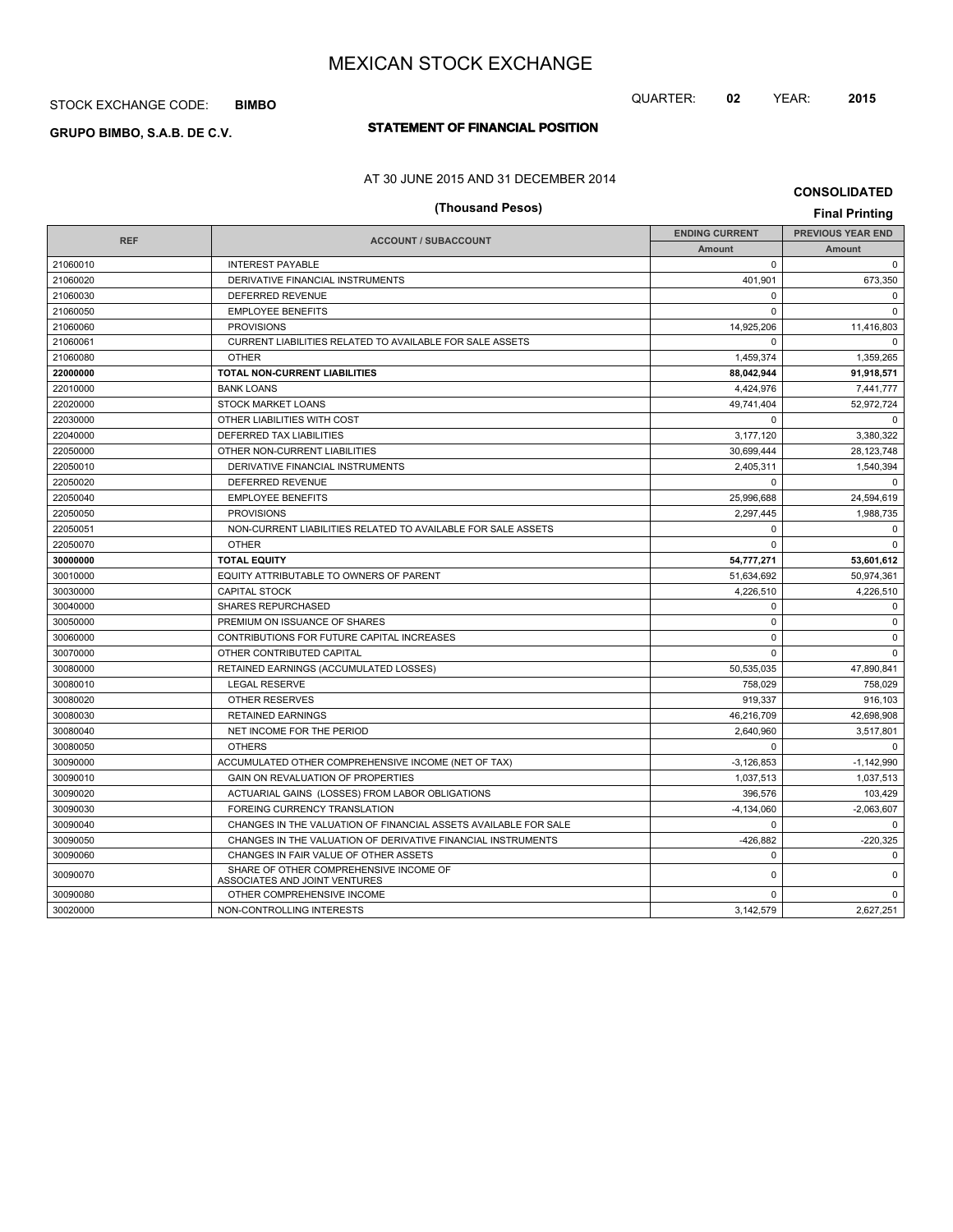STOCK EXCHANGE CODE: **BIMBO**

## QUARTER: **02** YEAR: **2015**

# **STATEMENT OF FINANCIAL POSITION GRUPO BIMBO, S.A.B. DE C.V. INFORMATIONAL DATA**

## AT 30 JUNE 2015 AND 31 DECEMBER 2014

# **(Thousand Pesos) Final Printing**

**CONSOLIDATED**

|          |                                                 | <b>ENDING CURRENT</b> | <b>PREVIOUS YEAR END</b> |
|----------|-------------------------------------------------|-----------------------|--------------------------|
|          | <b>REF</b><br><b>CONCEPTS</b>                   |                       | Amount                   |
| 91000010 | SHORT-TERM FOREIGN CURRENCY LIABILITIES         | 21,871,266            | 17,983,030               |
| 91000020 | LONG TERM FOREIGN CURRENCY LIABILITIES          | 74,413,306            | 73,278,325               |
| 91000030 | CAPITAL STOCK (NOMINAL)                         | 1,901,132             | 1,901,132                |
| 91000040 | RESTATEMENT OF CAPITAL STOCK                    | 2,325,378             | 2,325,378                |
| 91000050 | PLAN ASSETS FOR PENSIONS AND SENIORITY PREMIUMS | 22,929,279            | 21,642,771               |
| 91000060 | NUMBER OF EXECUTIVES (*)                        | 1.853                 | 1,984                    |
| 91000070 | NUMBER OF EMPLOYEES (*)                         | 29,036                | 28,411                   |
| 91000080 | NUMBER OF WORKERS (*)                           | 98,171                | 98,188                   |
| 91000090 | OUTSTANDING SHARES (*)                          | 4,703,200,000         | 4,703,200,000            |
| 91000100 | <b>REPURCHASED SHARES (*)</b>                   |                       | 4,255                    |
| 91000110 | RESTRICTED CASH (1)                             | 0                     | $\Omega$                 |
| 91000120 | GUARANTEED DEBT OF ASSOCIATED COMPANIES         | 0                     | 0                        |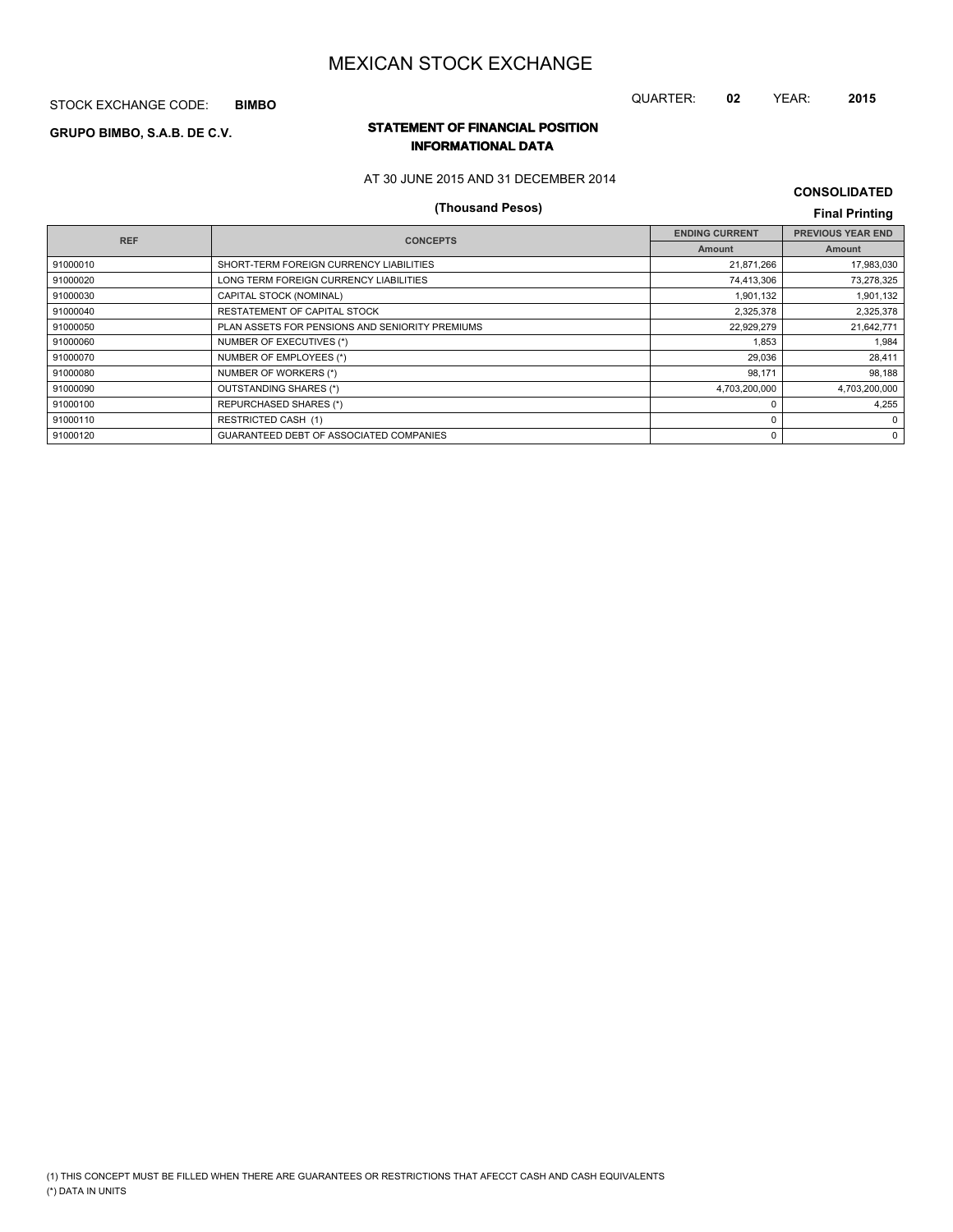**GRUPO BIMBO, S.A.B. DE C.V.** STOCK EXCHANGE CODE: **BIMBO** QUARTER: **02** YEAR: **2015**

## **STATEMENTS OF COMPREHENSIVE INCOME**

**CONSOLIDATED**

# FOR THE SIX AND THREE MONTHS ENDED 30 JUNE, 2015 AND 2014

|            | <b>Final Printing</b>                                    |                     |                |                      |                |
|------------|----------------------------------------------------------|---------------------|----------------|----------------------|----------------|
|            |                                                          | <b>CURRENT YEAR</b> |                | <b>PREVIOUS YEAR</b> |                |
| <b>REF</b> | <b>ACCOUNT / SUBACCOUNT</b>                              | <b>ACCUMULATED</b>  | <b>QUARTER</b> | <b>ACCUMULATED</b>   | <b>QUARTER</b> |
| 40010000   | <b>REVENUE</b>                                           | 102,961,698         | 53,092,693     | 86,499,480           | 44,941,103     |
| 40010010   | <b>SERVICES</b>                                          | $\mathsf 0$         | $\mathbf 0$    | 0                    | $\mathbf 0$    |
| 40010020   | SALE OF GOODS                                            | 102,961,698         | 53,092,693     | 86,499,480           | 44,941,103     |
| 40010030   | <b>INTERESTS</b>                                         | $\mathbf 0$         | $\mathbf 0$    | $\mathbf 0$          | 0              |
| 40010040   | <b>ROYALTIES</b>                                         | $\mathbf 0$         | $\mathbf 0$    | $\mathbf 0$          | $\mathbf{0}$   |
| 40010050   | <b>DIVIDENDS</b>                                         | $\mathsf 0$         | $\pmb{0}$      | $\pmb{0}$            | $\pmb{0}$      |
| 40010060   | <b>LEASES</b>                                            | $\mathbf 0$         | $\mathbf 0$    | $\mathbf 0$          | $\pmb{0}$      |
| 40010061   | <b>CONSTRUCTIONS</b>                                     | $\mathbf 0$         | $\mathbf 0$    | $\mathbf 0$          | $\pmb{0}$      |
| 40010070   | <b>OTHER REVENUE</b>                                     | $\mathbf 0$         | $\mathbf 0$    | $\mathbf 0$          | $\mathbf 0$    |
| 40020000   | <b>COST OF SALES</b>                                     | 48,529,827          | 24,796,387     | 40,710,965           | 20,980,348     |
| 40021000   | <b>GROSS PROFIT</b>                                      | 54,431,871          | 28,296,306     | 45,788,515           | 23,960,755     |
| 40030000   | <b>GENERAL EXPENSES</b>                                  | 46,973,158          | 23,924,213     | 39,618,565           | 20,015,531     |
| 40040000   | PROFIT (LOSS) BEFORE OTHER INCOME (EXPENSE), NET         | 7,458,713           | 4,372,093      | 6,169,950            | 3,945,224      |
| 40050000   | OTHER INCOME (EXPENSE), NET                              | $-878,775$          | -367,542       | $-1,355,402$         | $-667,729$     |
| 40060000   | <b>OPERATING PROFIT (LOSS) (*)</b>                       | 6,579,938           | 4,004,551      | 4,814,548            | 3,277,495      |
| 40070000   | <b>FINANCE INCOME</b>                                    | 169,026             | 74,211         | 343,186              | 228,804        |
| 40070010   | <b>INTEREST INCOME</b>                                   | 110,297             | 60,461         | 139,012              | 71,909         |
| 40070020   | GAIN ON FOREIGN EXCHANGE, NET                            | 33,743              | 1,628          | 163,744              | 131,522        |
| 40070030   | <b>GAIN ON DERIVATIVES. NET</b>                          | $\mathbf 0$         | $\mathbf 0$    | 0                    | $\mathsf 0$    |
| 40070040   | GAIN ON CHANGE IN FAIR VALUE OF FINANCIAL INSTRUMENTS    | $\Omega$            | $\Omega$       | $\Omega$             | $\mathbf 0$    |
| 40070050   | OTHER FINANCE INCOME                                     | 24,986              | 12,122         | 40,430               | 25,373         |
| 40080000   | <b>FINANCE COSTS</b>                                     | 2,146,767           | 1,090,152      | 1,529,838            | 787,906        |
| 40080010   | <b>INTEREST EXPENSE</b>                                  | 2,146,767           | 1,090,152      | 1,529,838            | 787,906        |
| 40080020   | LOSS ON FOREIGN EXCHANGE, NET                            | $\mathsf 0$         | $\mathbf 0$    | $\mathbf 0$          | $\mathsf 0$    |
| 40080030   | LOSS ON DERIVATIVES, NET                                 | $\mathsf 0$         | $\pmb{0}$      | 0                    | $\pmb{0}$      |
| 40080050   | LOSS ON CHANGE IN FAIR VALUE OF FINANCIAL INSTRUMENTS    | $\mathbf 0$         | $\mathbf 0$    | $\mathbf 0$          | $\mathbf{0}$   |
| 40080060   | OTHER FINANCE COSTS                                      | $\mathbf 0$         | $\mathbf 0$    | $\Omega$             | 0              |
| 40090000   | <b>FINANCE INCOME (COSTS), NET</b>                       | $-1,977,741$        | $-1,015,941$   | $-1,186,652$         | -559,102       |
| 40100000   | SHARE OF PROFIT (LOSS) OF ASSOCIATES AND JOINT VENTURES  | $-14,184$           | $-6,479$       | $-22,856$            | $-12,918$      |
| 40110000   | PROFIT (LOSS) BEFORE INCOME TAX                          | 4,588,013           | 2,982,131      | 3,605,040            | 2,705,475      |
| 40120000   | <b>INCOME TAX EXPENSE</b>                                | 1,644,806           | 1,072,441      | 1,335,181            | 968,718        |
| 40120010   | <b>CURRENT TAX</b>                                       | 1,482,137           | 684,592        | 1,475,834            | 826,114        |
| 40120020   | <b>DEFERRED TAX</b>                                      | 162,669             | 387,849        | $-140.653$           | 142,604        |
| 40130000   | PROFIT (LOSS) FROM CONTINUING OPERATIONS                 | 2,943,207           | 1,909,690      | 2,269,859            | 1,736,757      |
| 40140000   | PROFIT (LOSS) FROM DISCONTINUED OPERATIONS               | $\Omega$            | $\Omega$       | $\Omega$             | 0              |
| 40150000   | <b>NET PROFIT (LOSS)</b>                                 | 2,943,207           | 1,909,690      | 2,269,859            | 1,736,757      |
| 40160000   | PROFIT (LOSS), ATTRIBUTABLE TO NON-CONTROLLING INTERESTS | 302,247             | 162,985        | 227,783              | 124,526        |
| 40170000   | PROFIT (LOSS), ATTRIBUTABLE TO OWNERS OF PARENT          | 2,640,960           | 1,746,705      | 2,042,076            | 1,612,231      |
|            |                                                          |                     |                |                      |                |
| 40180000   | BASIC EARNINGS (LOSS) PER SHARE                          | 0.56                | 0.37           | 0.43                 | 0.34           |
| 40190000   | DILUTED EARNINGS (LOSS) PER SHARE                        | 0.56                | 0.37           | 0.43                 | 0.34           |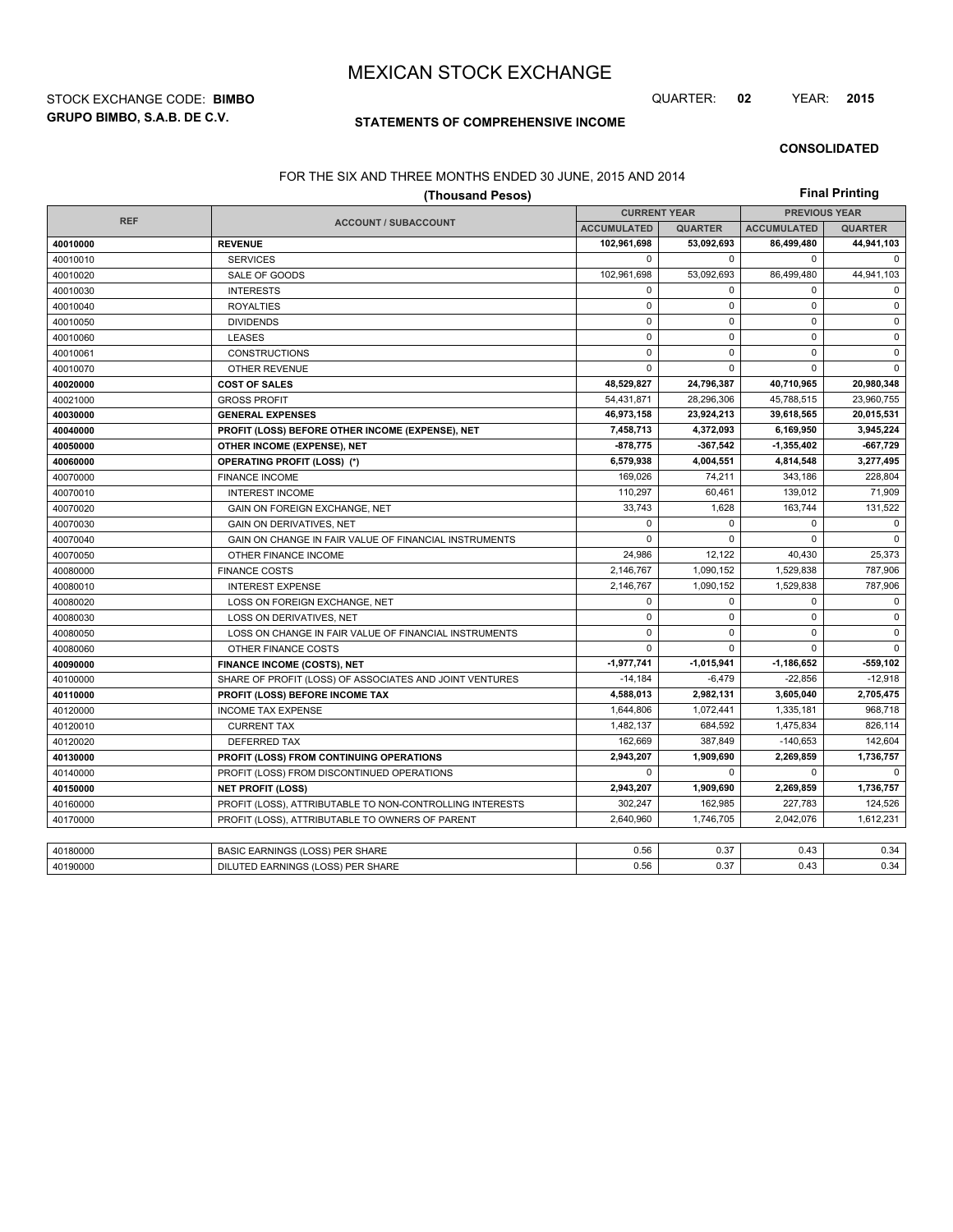**GRUPO BIMBO, S.A.B. DE C.V.** STOCK EXCHANGE CODE: **BIMBO** QUARTER: **02** YEAR: **2015**

# **CONSOLIDATED**

**STATEMENTS OF COMPREHENSIVE INCOME OTHER COMPREHENSIVE INCOME (NET OF INCOME TAX)**

FOR THE SIX AND THREE MONTHS ENDED 30 JUNE, 2015 AND 2014

# **(Thousand Pesos)**

**Final Printing**

|                                           |                                                                                  | <b>CURRENT YEAR</b> |                | <b>PREVIOUS YEAR</b> |                |  |
|-------------------------------------------|----------------------------------------------------------------------------------|---------------------|----------------|----------------------|----------------|--|
| <b>REF</b><br><b>ACCOUNT / SUBACCOUNT</b> |                                                                                  | <b>ACCUMULATED</b>  | <b>QUARTER</b> | <b>ACCUMULATED</b>   | <b>QUARTER</b> |  |
| 40200000                                  | <b>NET PROFIT (LOSS)</b>                                                         | 2,943,207           | 1,909,690      | 2,269,859            | 1,736,757      |  |
|                                           | DISCLOSURES NOT BE RECLASSIFIED ON INCOME                                        |                     |                |                      |                |  |
| 40210000                                  | PROPERTY REVALUATION GAINS                                                       | $\Omega$            | $\Omega$       | 0                    | $\Omega$       |  |
| 40220000                                  | ACTUARIAL EARNINGS (LOSS) FROM LABOR OBLIGATIONS                                 | $\Omega$            | $\Omega$       | 0                    | $\Omega$       |  |
| 40220100                                  | SHARE OF INCOME ON REVALUATION ON PROPERTIES OF ASSOCIATES<br>AND JOINT VENTURES | $\Omega$            | $\Omega$       | U                    | $\Omega$       |  |
|                                           | DISCLOSURES MAY BE RECLASSIFIED SUBSEQUENTLY TO INCOME                           |                     |                |                      |                |  |
| 40230000                                  | FOREING CURRENCY TRANSLATION                                                     | $-1,777,306$        | 502,245        | $-198,568$           | 12,931         |  |
| 40240000                                  | CHANGES IN THE VALUATION OF FINANCIAL ASSETS HELD-FOR-SALE                       | $\Omega$            |                | U                    | $\Omega$       |  |
| 40250000                                  | CHANGES IN THE VALUATION OF DERIVATIVE FINANCIAL INSTRUMENTS                     | $-206,557$          | 120,153        | 368,652              | $-232,643$     |  |
| 40260000                                  | CHANGES IN FAIR VALUE OF OTHER ASSETS                                            | $\Omega$            |                | U                    | $\Omega$       |  |
| 40270000                                  | SHARE OF OTHER COMPREHENSIVE INCOME OF ASSOCIATES AND JOINT<br><b>VENTURES</b>   | 213,081             | 219,655        | $-56,389$            | $-5,240$       |  |
| 40280000                                  | OTHER COMPREHENSIVE INCOME                                                       | $\Omega$            |                | 0                    | 0              |  |
| 40290000                                  | TOTAL OTHER COMPREHENSIVE INCOME                                                 | 1,770,782           | 842,053        | 113,695              | $-224,952$     |  |
|                                           |                                                                                  |                     |                |                      |                |  |
| 40300000                                  | TOTAL COMPREHENSIVE INCOME                                                       | 1,172,425           | 2,751,743      | 2,383,554            | 1,511,805      |  |
| 40320000                                  | COMPREHENSIVE INCOME, ATTRIBUTABLE TO NON-CONTROLLING<br><b>INTERESTS</b>        | 515,328             | 382,640        | 171,394              | 1,392,519      |  |

40310000 COMPREHENSIVE INCOME, ATTRIBUTABLE TO OWNERS OF PARENT 657,097 2,369,103 2,212,160 119,286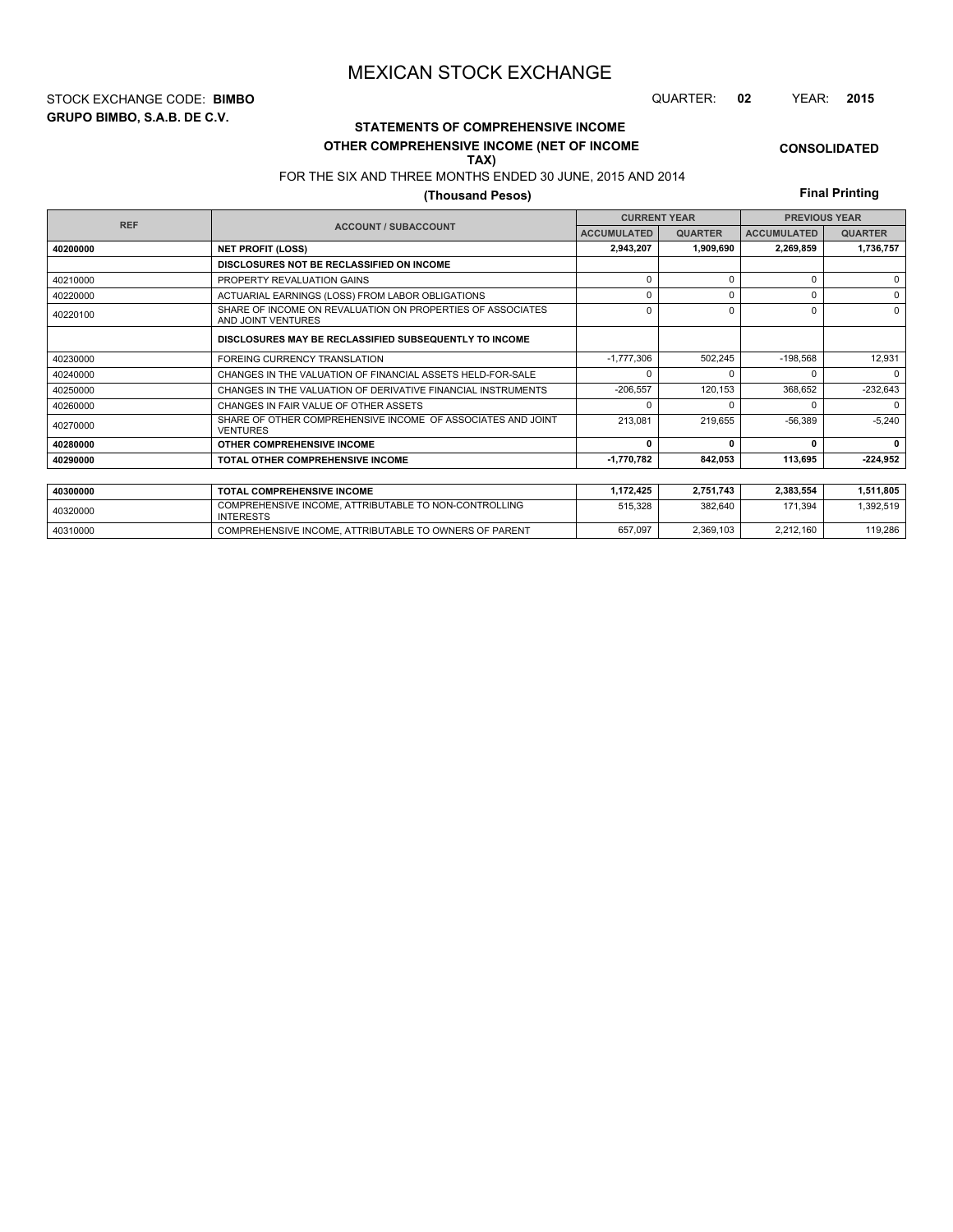STOCK EXCHANGE CODE: **BIMBO** QUARTER: **02** YEAR: **2015**

# **STATEMENTS OF COMPREHENSIVE INCOME INFORMATIONAL DATA**

# **CONSOLIDATED**

## FOR THE SIX AND THREE MONTHS ENDED 30 JUNE, 2015 AND 2014

|            |                                         | <b>Final Printing</b> |                     |                      |                |  |
|------------|-----------------------------------------|-----------------------|---------------------|----------------------|----------------|--|
| <b>REF</b> |                                         |                       | <b>CURRENT YEAR</b> | <b>PREVIOUS YEAR</b> |                |  |
|            | <b>ACCOUNT / SUBACCOUNT</b>             | <b>ACCUMULATED</b>    | <b>QUARTER</b>      | <b>ACCUMULATED</b>   | <b>QUARTER</b> |  |
| 92000010   | OPERATING DEPRECIATION AND AMORTIZATION | 3.264.648             | 1.636.530           | 2,673,644            | 306,422        |  |

# **GRUPO BIMBO, S.A.B. DE C.V.**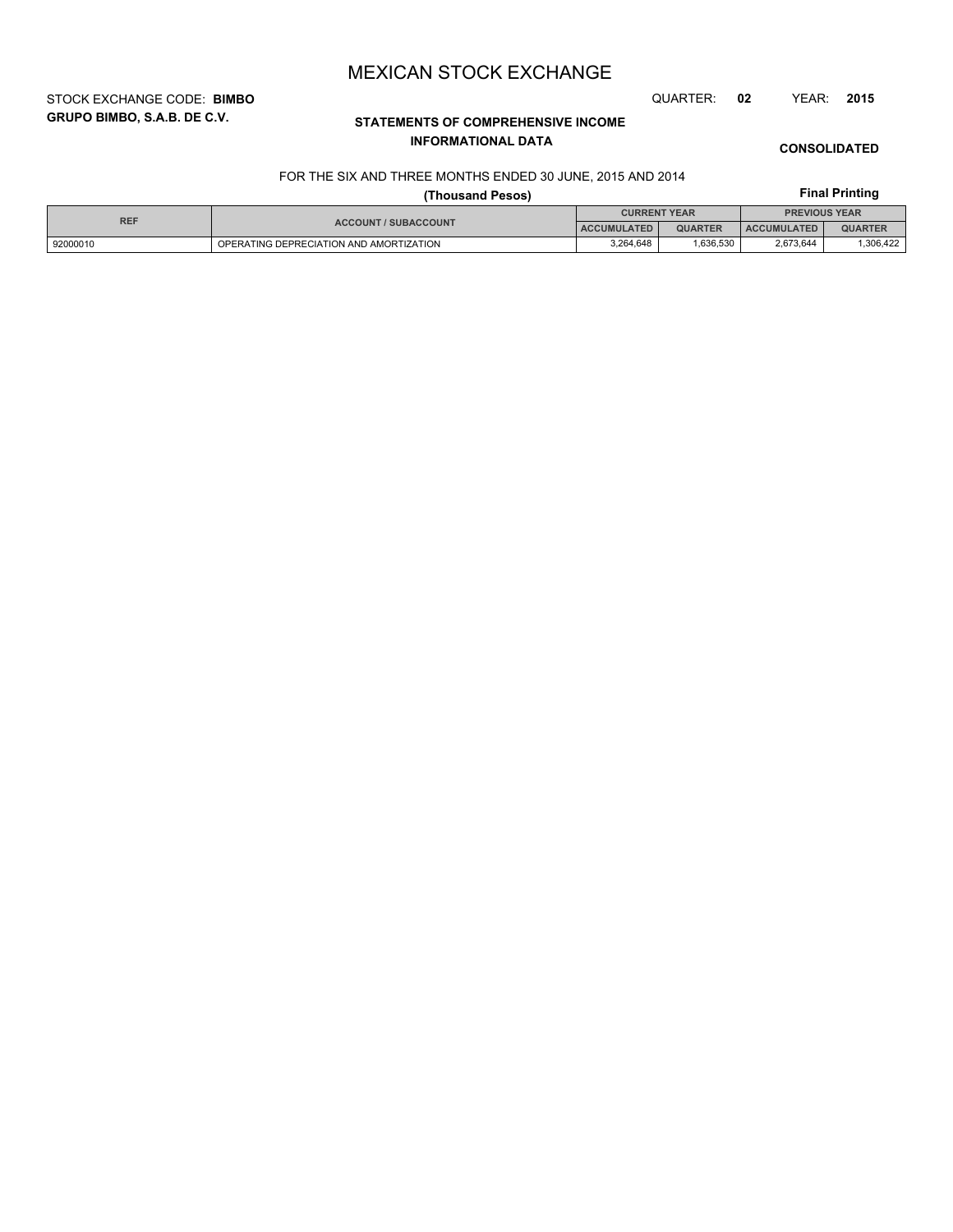**GRUPO BIMBO, S.A.B. DE C.V.** STOCK EXCHANGE CODE: **BIMBO** QUARTER: **02** YEAR: **2015**

# **STATEMENTS OF COMPREHENSIVE INCOME INFORMATIONAL DATA (12 MONTHS)**

**CONSOLIDATED**

**Final Printing**

|            | (Thousand Pesos)                                    |                | <b>Final Printing</b> |  |  |
|------------|-----------------------------------------------------|----------------|-----------------------|--|--|
| <b>REF</b> |                                                     | <b>YEAR</b>    |                       |  |  |
|            | <b>ACCOUNT / SUBACCOUNT</b>                         | <b>CURRENT</b> | <b>PREVIOUS</b>       |  |  |
| 92000030   | REVENUE NET (**)                                    | 203,514,869    | 179,810,606           |  |  |
| 92000040   | OPERATING PROFIT (LOSS) (**)                        | 12,076,644     | 10,825,157            |  |  |
| 92000060   | NET PROFIT (LOSS) (**)                              | 4,703,867      | 5,341,623             |  |  |
| 92000050   | PROFIT (LOSS), ATTRIBUTABLE TO OWNERS OF PARENT(**) | 4,170,744      | 4,939,054             |  |  |
| 92000070   | OPERATING DEPRECIATION AND AMORTIZATION (**)        | 6,401,168      | 5,473,009             |  |  |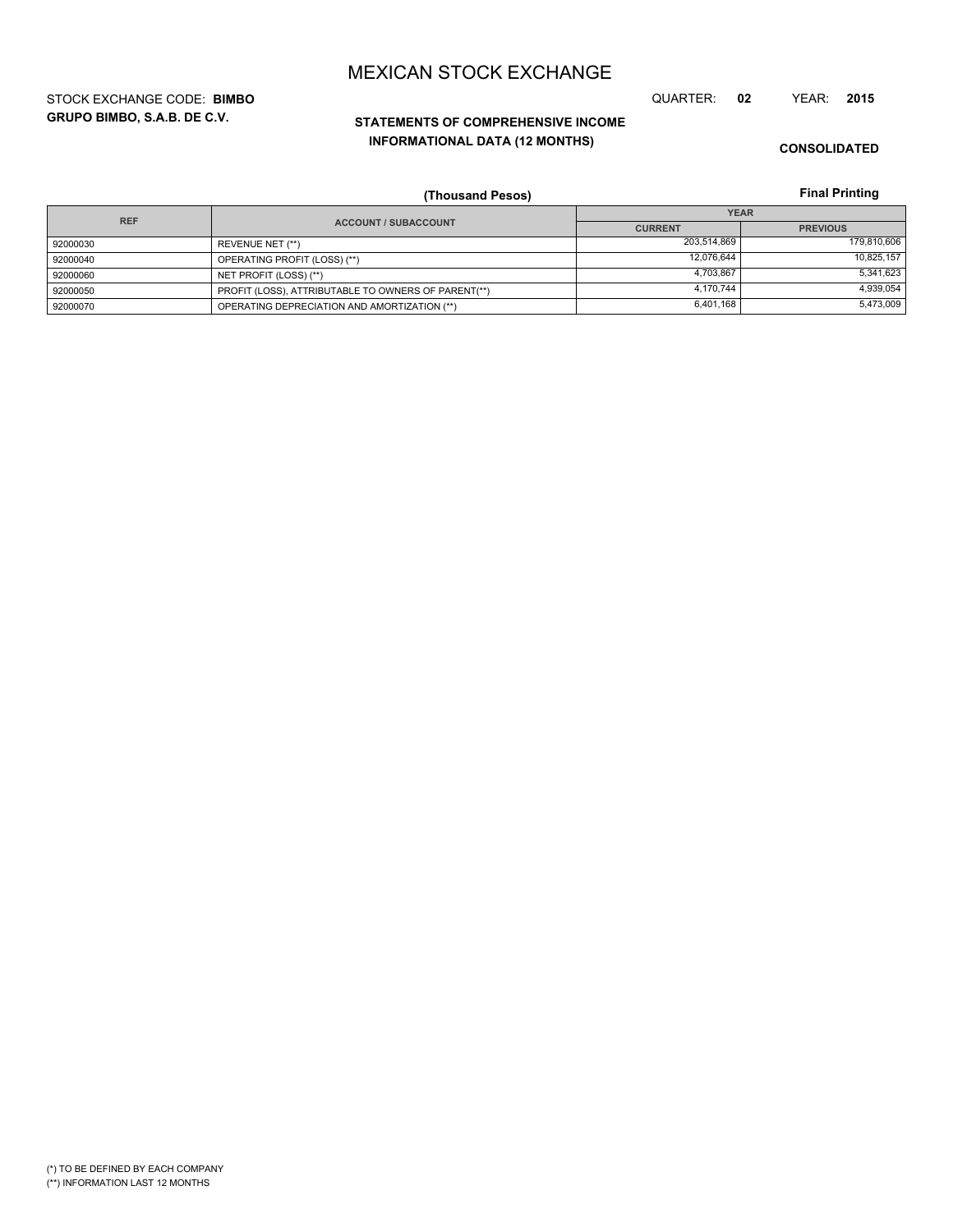**GRUPO BIMBO, S.A.B. DE C.V.** STOCK EXCHANGE CODE:**BIMBO**: BIMBO QUARTER:

**02**

# **STATEMENT OF CHANGES IN EQUITY**

# **(THOUSAND PESOS)**

**Final PrintingCONSOLIDATED**

|                                                                    |                      |                                     |                                                          | <b>CONTRIBUTIONS</b>                                    |                                            |                 | <b>RETAINED EARNINGS</b><br>(ACCUMULATED LOSSES)                     | <b>ACCUMULATED</b>                                           | <b>EQUITY</b>                                        |                                                |                     |
|--------------------------------------------------------------------|----------------------|-------------------------------------|----------------------------------------------------------|---------------------------------------------------------|--------------------------------------------|-----------------|----------------------------------------------------------------------|--------------------------------------------------------------|------------------------------------------------------|------------------------------------------------|---------------------|
| <b>CONCEPTS</b>                                                    | <b>CAPITAL STOCK</b> | <b>SHARES</b><br><b>REPURCHASED</b> | <b>PREMIUM ON</b><br><b>ISSUANCE OF</b><br><b>SHARES</b> | <b>FOR FUTURE</b><br><b>CAPITAL</b><br><b>INCREASES</b> | <b>OTHER CAPITAL</b><br><b>CONTRIBUTED</b> | <b>RESERVES</b> | <b>UNAPPROPRIATE</b><br><b>D EARNINGS</b><br>(ACCUMULATED<br>LOSSES) | <b>OTHER</b><br><b>COMPREHENSIVE</b><br><b>INCOME (LOSS)</b> | <b>ATTRIBUTABLE</b><br>TO OWNERS OF<br><b>PARENT</b> | NON-<br><b>CONTROLLING</b><br><b>INTERESTS</b> | <b>TOTAL EQUITY</b> |
| <b>BALANCE AT JANUARY 1, 2014</b>                                  | 4,226,510            | $\mathbf{0}$                        |                                                          | $\mathbf{0}$                                            |                                            | 1,675,060       | 42,860,257                                                           | $-3,142,637$                                                 | 45,619,190                                           | 2,163,862                                      | 47,783,052          |
| RETROSPECTIVE ADJUSTMENTS                                          | $\mathbf 0$          | $\Omega$                            |                                                          |                                                         |                                            |                 |                                                                      |                                                              |                                                      |                                                |                     |
| APPLICATION OF COMPREHENSIVE INCOME TO<br><b>RETAINED EARNINGS</b> | $\Omega$             |                                     |                                                          |                                                         |                                            |                 |                                                                      |                                                              |                                                      |                                                |                     |
| <b>RESERVES</b>                                                    | $\Omega$             | n                                   | $\Omega$                                                 |                                                         | $\Omega$                                   |                 |                                                                      |                                                              |                                                      |                                                |                     |
| <b>DIVIDENDS</b>                                                   | $\Omega$             |                                     |                                                          |                                                         |                                            |                 |                                                                      |                                                              |                                                      |                                                |                     |
| CAPITAL INCREASE (DECREASE)                                        | $\Omega$             |                                     |                                                          |                                                         |                                            |                 |                                                                      |                                                              |                                                      |                                                |                     |
| REPURCHASE OF SHARES                                               |                      |                                     |                                                          |                                                         |                                            |                 |                                                                      |                                                              |                                                      |                                                |                     |
| (DECREASE) INCREASE IN PREMIUM ON ISSUE<br>OF SHARES               |                      |                                     |                                                          |                                                         |                                            |                 |                                                                      |                                                              |                                                      |                                                |                     |
| (DECREASE) INCREASE IN NON-CONTROLLING<br><b>INTERESTS</b>         | $\Omega$             |                                     |                                                          |                                                         |                                            |                 |                                                                      |                                                              |                                                      |                                                |                     |
| OTHER CHANGES                                                      | $\Omega$             | $\Omega$                            | $\Omega$                                                 |                                                         |                                            |                 |                                                                      |                                                              |                                                      |                                                |                     |
| COMPREHENSIVE INCOME                                               | $\Omega$             | $\Omega$                            | $\Omega$                                                 | $\Omega$                                                | $\Omega$                                   | $\Omega$        | 2,042,076                                                            | 170,084                                                      | 2,212,160                                            | 171,394                                        | 2,383,554           |
| BALANCE AT JUNE 30, 2014                                           | 4,226,510            | $\mathbf 0$                         | $\pmb{0}$                                                | $\mathbf{0}$                                            | $\mathbf{0}$                               | 1,675,060       | 44,902,333                                                           | $-2,972,553$                                                 | 47,831,350                                           | 2,335,256                                      | 50,166,606          |
| <b>BALANCE AT JANUARY 1, 2015</b>                                  | 4,226,510            | $\mathbf{0}$                        | $\mathbf{0}$                                             | $\Omega$                                                |                                            | 1,674,132       | 46,216,709                                                           | $-1,142,990$                                                 | 50,974,361                                           | 2,627,251                                      | 53,601,612          |
| RETROSPECTIVE ADJUSTMENTS                                          |                      | $\Omega$                            |                                                          |                                                         |                                            |                 |                                                                      |                                                              |                                                      |                                                |                     |
| APPLICATION OF COMPREHENSIVE INCOME TO<br>RETAINED EARNINGS        | $\Omega$             |                                     |                                                          |                                                         |                                            |                 |                                                                      |                                                              |                                                      |                                                |                     |
| <b>RESERVES</b>                                                    | $\Omega$             | $\Omega$                            | $\Omega$                                                 | $\Omega$                                                | $\Omega$                                   |                 |                                                                      |                                                              |                                                      |                                                |                     |
| <b>DIVIDENDS</b>                                                   | $\Omega$             |                                     |                                                          |                                                         |                                            |                 |                                                                      |                                                              |                                                      |                                                |                     |
| CAPITAL INCREASE (DECREASE)                                        | $\Omega$             |                                     |                                                          |                                                         |                                            |                 |                                                                      |                                                              |                                                      |                                                |                     |
| REPURCHASE OF SHARES                                               |                      |                                     |                                                          |                                                         |                                            | 3,234           |                                                                      |                                                              | 3,234                                                |                                                | 3,234               |
| (DECREASE) INCREASE IN PREMIUM ON ISSUE<br>OF SHARES               |                      |                                     |                                                          |                                                         |                                            |                 |                                                                      |                                                              |                                                      |                                                |                     |
| (DECREASE) INCREASE IN NON-CONTROLLING<br><b>INTERESTS</b>         | $\Omega$             |                                     |                                                          |                                                         |                                            |                 |                                                                      |                                                              |                                                      |                                                |                     |
| OTHER CHANGES                                                      | $\Omega$             |                                     |                                                          |                                                         |                                            |                 |                                                                      |                                                              |                                                      |                                                |                     |
| COMPREHENSIVE INCOME                                               | $\Omega$             | $\Omega$                            | $\Omega$                                                 | $\Omega$                                                |                                            | $\Omega$        | 2,640,960                                                            | $-1,983,863$                                                 | 657,097                                              | 515,328                                        | 1,172,425           |
| <b>BALANCE AT JUNE 30, 2015</b>                                    | 4,226,510            | $\pmb{0}$                           | $\pmb{0}$                                                | $\pmb{0}$                                               | $\pmb{0}$                                  | 1,677,366       | 48,857,669                                                           | $-3,126,853$                                                 | 51,634,692                                           | 3,142,579                                      | 54,777,271          |

YEAR: **<sup>2015</sup>**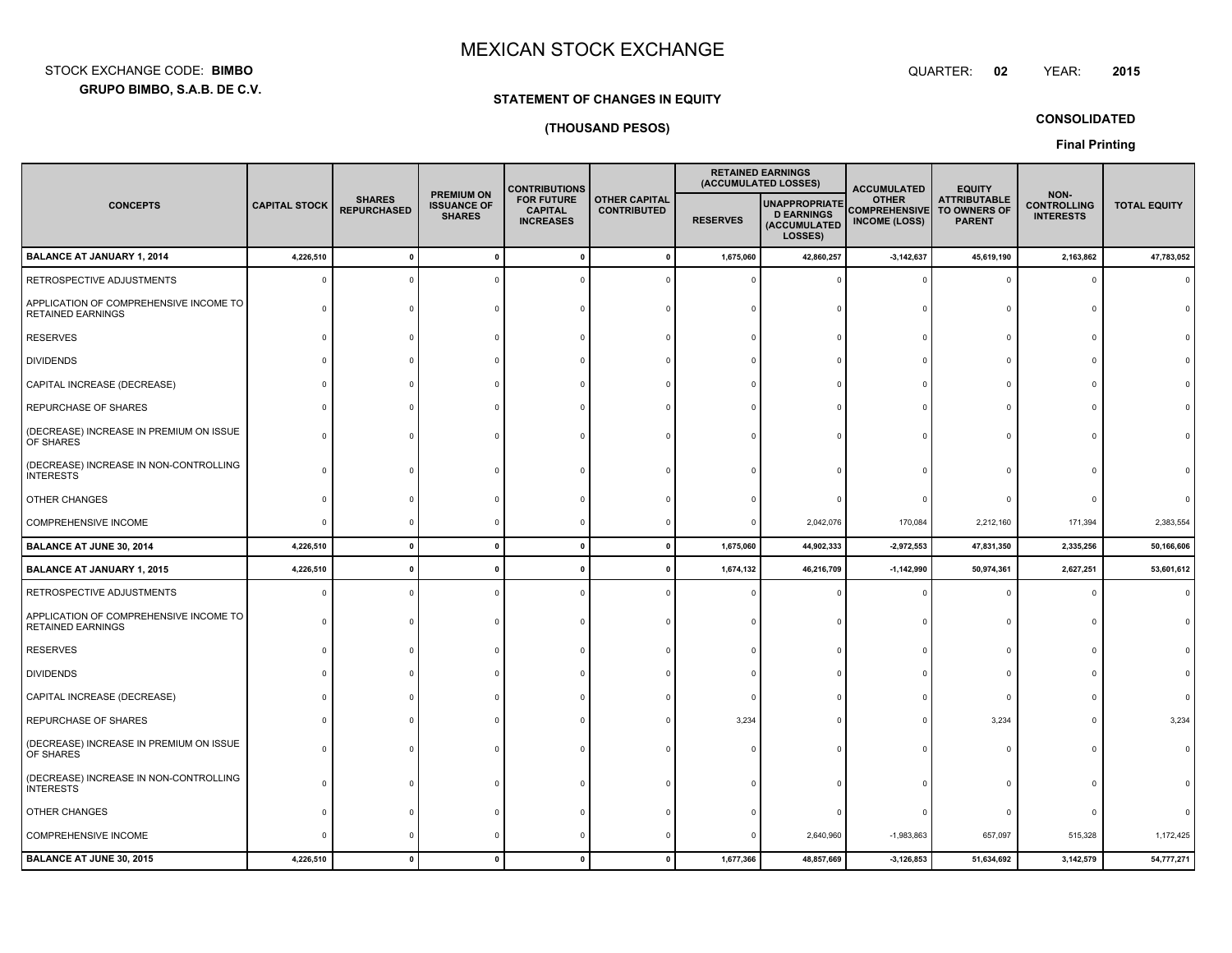# STOCK EXCHANGE CODE: **BIMBO**

# **STATEMENT OF CASH FLOWS GRUPO BIMBO, S.A.B. DE C.V.**

# FOR THE SIX MONTHS ENDED 30 JUNE, 2015 AND 2014

**CONSOLIDATED**

QUARTER: **02** YEAR: **2015**

|                             | (Thousand Pesos)                                           |                      | <b>Final Printing</b> |
|-----------------------------|------------------------------------------------------------|----------------------|-----------------------|
|                             |                                                            | <b>CURREENT YEAR</b> | <b>PREVIOUS YEAR</b>  |
| <b>REF</b>                  | ACCOUNT/SUBACCOUNT                                         | Amount               | Amount                |
| <b>OPERATING ACTIVITIES</b> |                                                            |                      |                       |
| 50010000                    | PROFIT (LOSS) BEFORE INCOME TAX                            | 4,588,013            | 3,605,040             |
| 50020000                    | +(-) ITEMS NOT REQUIRING CASH                              | $\mathbf 0$          | 0                     |
| 50020010                    | + ESTIMATE FOR THE PERIOD                                  | $\mathbf 0$          | $\mathbf 0$           |
| 50020020                    | + PROVISION FOR THE PERIOD                                 | $\mathbf 0$          | $\mathbf 0$           |
| 50020030                    | +(-) OTHER UNREALISED ITEMS                                | $\mathbf 0$          | $\mathbf 0$           |
| 50030000                    | +(-) ITEMS RELATED TO INVESTING ACTIVITIES                 | 3,315,731            | 2,814,832             |
| 50030010                    | DEPRECIATION AND AMORTISATION FOR THE PERIOD               | 3,264,648            | 2,673,644             |
| 50030020                    | (-)+ GAIN OR LOSS ON SALE OF PROPERTY, PLANT AND EQUIPMENT | 27,021               | 48,678                |
| 50030030                    | +(-) LOSS (REVERSAL) IMPAIRMENT                            | 69,946               | 60,574                |
| 50030040                    | (-)+ EQUITY IN RESULTS OF ASSOCIATES AND JOINT VENTURES    | 14,184               | 22,856                |
| 50030050                    | (-) DIVIDENDS RECEIVED                                     | $\mathbf 0$          | $\mathbf 0$           |
| 50030060                    | (-) INTEREST RECEIVED                                      | $\mathbf 0$          | $\mathbf 0$           |
| 50030070                    | (-) EXCHANGE FLUCTUATION                                   | $\mathbf 0$          | $\mathbf 0$           |
| 50030080                    | (-)+ OTHER INFLOWS (OUTFLOWS) OF CASH                      | $-60,068$            | 9,080                 |
| 50040000                    | +(-) ITEMS RELATED TO FINANCING ACTIVITIES                 | 1,977,741            | 1,186,652             |
| 50040010                    | (+) ACCRUED INTEREST                                       | 2,036,470            | 1,390,827             |
| 50040020                    | (+) EXCHANGE FLUCTUATION                                   | $-33,743$            | $-163,745$            |
| 50040030                    | (+) DERIVATIVE TRANSACTIONS                                | 0                    | $\Omega$              |
| 50040040                    | (-)+ OTHER INFLOWS (OUTFLOWS) OF CASH                      | $-24,986$            | $-40,430$             |
| 50050000                    | CASH FLOWS BEFORE INCOME TAX                               | 9,881,485            | 7,606,524             |
| 50060000                    | CASH FLOWS FROM (USED IN) OPERATING ACTIVITIES             | $-1,840,437$         | 678,844               |
| 50060010                    | +(-) DECREASE (INCREASE) IN TRADE ACCOUNTS RECEIVABLE      | $-74,248$            | $-828,128$            |
| 50060020                    | +(-) DECREASE (INCREASE) IN INVENTORIES                    | $-115,297$           | 804,993               |
| 50060030                    | +(-) DECREASE (INCREASE) IN OTHER ACCOUNTS RECEIVABLE      | $-4,452$             | 1,086,276             |
| 50060040                    | +(-) INCREASE (DECREASE) IN TRADE ACCOUNTS PAYABLE         | $-917,129$           | 16,224                |
| 50060050                    | +(-) INCREASE (DECREASE) IN OTHER LIABILITIES              | 752,826              | 1,075,313             |
| 50060060                    | +(-) INCOME TAXES PAID OR RETURNED                         | $-1,482,137$         | $-1,475,834$          |
| 50070000                    | NET CASH FLOWS FROM (USED IN) OPERATING ACTIVITIES         | 8,041,048            | 8,285,368             |
| <b>INVESTING ACTIVITIES</b> |                                                            |                      |                       |
| 50080000                    | NET CASH FLOWS FROM (USED IN) INVESTING ACTIVITIES         | -4,781,368           | $-24,063,651$         |
| 50080010                    | (-) PERMANENT INVESTMENTS                                  | $\mathbf 0$          | $\mathbf 0$           |
| 50080020                    | + DISPOSITION OF PERMANENT INVESTMENTS                     | $\mathbf 0$          | $\Omega$              |
| 50080030                    | (-) INVESTMENT IN PROPERTY, PLANT AND EQUIPMENT            | $-3,410,378$         | $-2,332,094$          |
| 50080040                    | + SALE OF PROPERTY, PLANT AND EQUIPMENT                    | 141,784              | $\mathbf 0$           |
| 50080050                    | (-) TEMPORARY INVESTMENTS                                  | $\mathbf 0$          | $\mathbf 0$           |
| 50080060                    | + DISPOSITION OF TEMPORARY INVESTMENTS                     | $\mathbf 0$          | $\mathbf 0$           |
| 50080070                    | (-) INVESTMENT IN INTANGIBLE ASSETS                        | $\mathbf 0$          | $\mathbf 0$           |
| 50080080                    | + DISPOSITION OF INTANGIBLE ASSETS                         | $\mathbf 0$          | $\mathbf 0$           |
| 50080090                    | (-) ACQUISITIONS OF VENTURES                               | $-1,512,774$         | $-21.731.557$         |
| 50080100                    | + DISPOSITIONS OF VENTURES                                 | $\mathbf 0$          | $\mathbf 0$           |
| 50080110                    | + DIVIDEND RECEIVED                                        | 0                    | 0                     |
| 50080120                    | + INTEREST RECEIVED                                        | $\mathbf 0$          | $\mathbf 0$           |
| 50080130                    | +(-) DECREASE (INCREASE) ADVANCES AND LOANS TO THIRD PARTS | $\mathbf 0$          | $\mathbf 0$           |
| 50080140                    | -(+) OTHER INFLOWS (OUTFLOWS) OF CASH                      | $\mathbf 0$          | $\mathbf 0$           |
| <b>FINANCING ACTIVITIES</b> |                                                            |                      |                       |
| 50090000                    | NET CASH FLOW FROM (USED IN) FINANCING ACTIVITIES          | $-2,592,836$         | 19,110,232            |
| 50090010                    | + BANK FINANCING                                           | 8,408,615            | 26,317,042            |
| 50090020                    | + STOCK MARKET FINANCING                                   | 0                    | 16.922.620            |
| 50090030                    | + OTHER FINANCING                                          | $\mathbf 0$          | $\mathbf 0$           |
| 50090040                    | (-) BANK FINANCING AMORTISATION                            | $-9,230,934$         | $-18,226,684$         |
| 50090050                    | (-) STOCK MARKET FINANCING AMORTISATION                    | $\mathbf 0$          | $-5,000,000$          |
| 50090060                    |                                                            |                      | $\mathbf 0$           |
|                             | (-) OTHER FINANCING AMORTISATION                           | $\mathbf 0$          |                       |
| 50090070                    | +(-) INCREASE (DECREASE) IN CAPITAL STOCK                  | $\mathbf 0$          | $\mathbf 0$           |
| 50090080                    | (-) DIVIDENDS PAID                                         | $\mathbf 0$          | $\mathbf 0$           |
| 50090090                    | + PREMIUM ON ISSUANCE OF SHARES                            | $\mathbf 0$          | $\mathbf 0$           |
| 50090100                    | + CONTRIBUTIONS FOR FUTURE CAPITAL INCREASES               | $\mathbf 0$          | $\mathbf 0$           |
| 50090110                    | (-) INTEREST EXPENSE                                       | $-1,770,517$         | $-902,746$            |
| 50090120                    | (-) REPURCHASE OF SHARES                                   | $\mathbf 0$          | 0                     |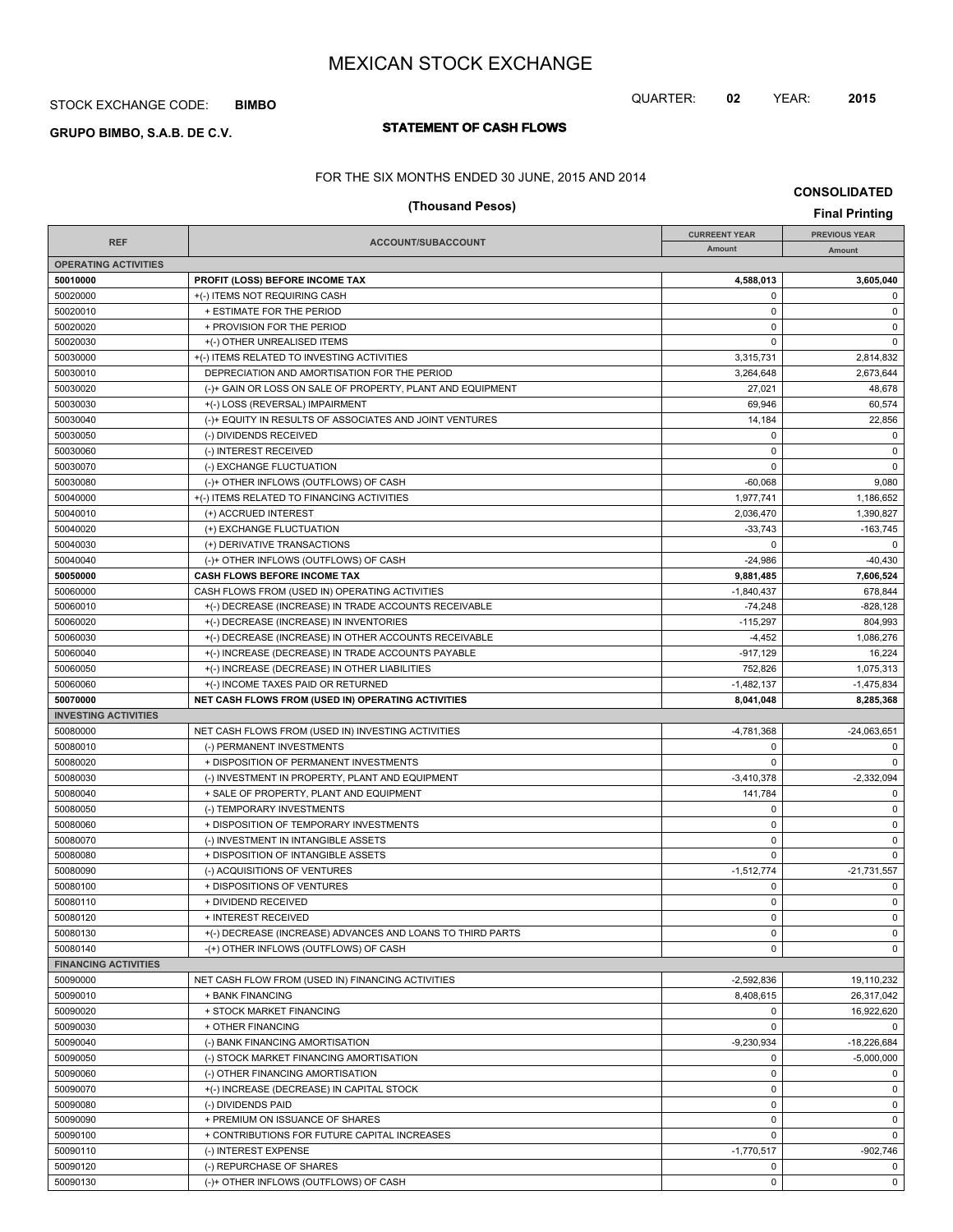# STOCK EXCHANGE CODE: **BIMBO**

# **STATEMENT OF CASH FLOWS GRUPO BIMBO, S.A.B. DE C.V.**

# FOR THE SIX MONTHS ENDED 30 JUNE, 2015 AND 2014

# **CONSOLIDATED**

QUARTER: **02** YEAR: **2015**

# **(Thousand Pesos) Final Printing**

|            |                                                              | <b>CURREENT YEAR</b> | <b>PREVIOUS YEAR</b> |  |
|------------|--------------------------------------------------------------|----------------------|----------------------|--|
| <b>REF</b> | ACCOUNT/SUBACCOUNT                                           | Amount               | Amount               |  |
| 50100000   | NET INCREASE (DECREASE) IN CASH AND CASH EQUIVALENTS         | 666.844              | 3.331.949            |  |
| 50110000   | EFFECT OF EXCHANGE RATE CHANGES ON CASH AND CASH EQUIVALENTS | 36.426               | 45.008               |  |
| 50120000   | CASH AND CASH EQUIVALENTS AT BEGINNING OF PERIOD             | 2.571.243            | 2,503,980            |  |
| 50130000   | CASH AND CASH EQUIVALENTS AT END OF PERIOD                   | 3.274.513            | 5,880,937            |  |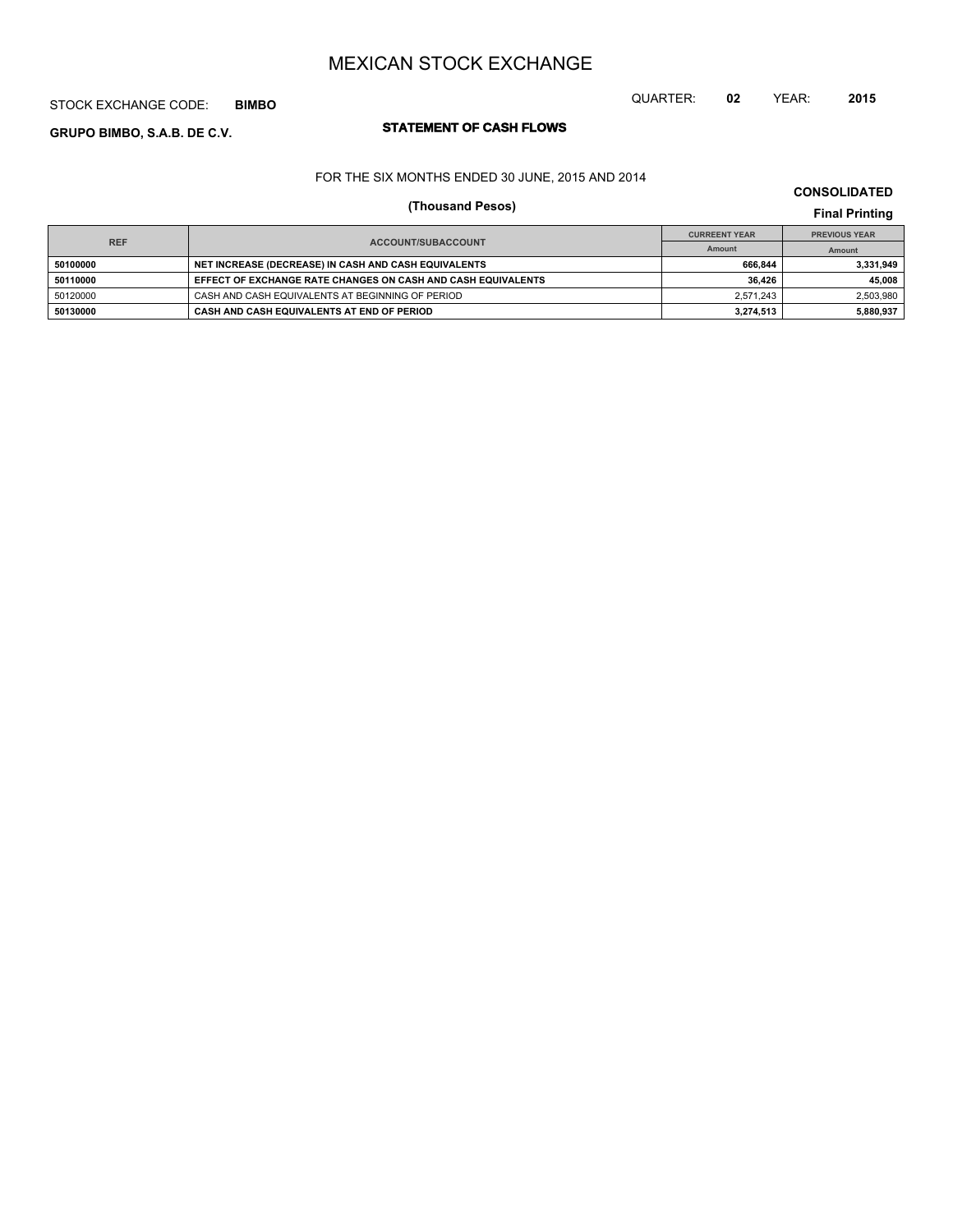**DISCUSSION AND ANALYSIS OF THE ADMINISTRATION ON THE RESULTS OF OPERATIONS AND FINANCIAL CONDITION OF THE COMPANY**

STOCK EXCHANGE CODE: **BIMBO**

**GRUPO BIMBO, S.A.B. DE C.V.**

QUARTER: **02** YEAR: **2015**

 $1/4$ PAGE

## **CONSOLIDATED**

**Final Printing**

LAS CIFRAS INCLUIDAS EN ESTE DOCUMENTO ESTÁN PREPARADAS DE CONFORMIDAD CON LAS NORMAS INTERNACIONALES DE INFORMACIÓN FINANCIERA (IFRS).

RESULTADOS DEL SEGUNDO TRIMESTRE DE 2015

MÉXICO, D.F., A 21 DE JULIO DE 2015

GRUPO BIMBO S.A.B. DE C.V. ("GRUPO BIMBO" O "LA COMPAÑÍA") (BMV: BIMBO) REPORTÓ HOY SUS RESULTADOS CORRESPONDIENTES A LOS TRES MESES CONCLUIDOS EL 30 DE JUNIO DE 2015.

DATOS RELEVANTES

LAS VENTAS NETAS DURANTE EL TRIMESTRE INCREMENTARON 18.1%, DEBIDO PRINCIPALMENTE A LA ADQUISICIÓN DE CANADA BREAD, EL SÓLIDO DESEMPEÑO ORGÁNICO EN MÉXICO Y EL BENEFICIO DEL TIPO DE CAMBIO.

DURANTE EL SEGUNDO TRIMESTRE Y PRIMER SEMESTRE DE 2015, LA UTILIDAD DE OPERACIÓN AUMENTÓ 22.2% Y 36.7%, RESPECTIVAMENTE, ESTE ÚLTIMO CON UNA EXPANSIÓN EN EL MARGEN DE 80 PUNTOS BASE.

LA UAFIDA CONSOLIDADA CRECIÓ 21.6%, REGISTRANDO UN MARGEN RECORD EN MÉXICO DE 17.5% EN EL SEGUNDO TRIMESTRE, LO QUE SIGNIFICÓ UNA EXPANSIÓN DE 170 PUNTOS BASE.

DURANTE LA PRIMERA MITAD DEL AÑO LA UTILIDAD NETA MAYORITARIA ASCENDIÓ 29.3% Y 8.3% DURANTE EL SEGUNDO TRIMESTRE.

LA COMPAÑÍA ANUNCIÓ UN ACUERDO PARA ADQUIRIR PANRICO S.A.U. EN ESPAÑA Y PORTUGAL, EXCLUYENDO EL PAN DE CAJA CON MARCA.

VENTAS NETAS

MÉXICO

LAS VENTAS NETAS EN MÉXICO CRECIERON 5.3% CONTRA EL MISMO PERIODO DEL AÑO ANTERIOR. TODOS LOS CANALES Y LA MAYORÍA DE LAS CATEGORÍAS MOSTRARON BUENOS RESULTADOS, PRINCIPALMENTE PAN, BOLLERÍA, GALLETAS, BOTANAS SALADAS Y PASTELITOS, DEBIDO A LOS ESFUERZOS DE MERCADOTECNIA, PROMOCIONES E INNOVACIÓN DE PRODUCTOS, A LO QUE SE SUMÓ UN ENTORNO FAVORABLE EN EL CONSUMO. POR OTRO LADO, EL PAN DULCE TUVO UN DÉBIL DESEMPEÑO DURANTE EL TRIMESTRE. EN EL ACUMULADO, LAS VENTAS INCREMENTARON 5.8%.

EUA Y CANADÁ

EN EUA Y CANADÁ, LAS VENTAS NETAS ASCENDIERON 31.4%, REFLEJANDO LAS ADQUISICIONES DE CANADA BREAD Y VACHON, LO QUE CONTRIBUYÓ CON UN 12.0% DEL CRECIMIENTO, AUNADO AL BENEFICIO DE UN DÓLAR ESTADOUNIDENSE MÁS FUERTE. LAS ALZAS DE PRECIO APLICADAS EN EL TRIMESTRE EJERCIERON PRESIÓN EN LOS VOLÚMENES; NO OBSTANTE, LAS CATEGORÍAS DE PAN DULCE, DESAYUNO Y BOTANAS CONTINUARON CRECIENDO. EN EL PRIMER SEMESTRE, LAS VENTAS AUMENTARON 33.2%.

### LATINOAMÉRICA

TANTO EN EL SEGUNDO TRIMESTRE COMO EN EL ACUMULADO, LAS VENTAS NETAS CRECIERON 10.3% EN LATINOAMÉRICA. ENTRE LOS FACTORES QUE CONTRIBUYERON A ESTE CRECIMIENTO DESTACAN EL DESEMPEÑO ORGÁNICO, LA ADQUISICIÓN EN ECUADOR Y EL BENEFICIO DE CIERTAS MONEDAS POR LA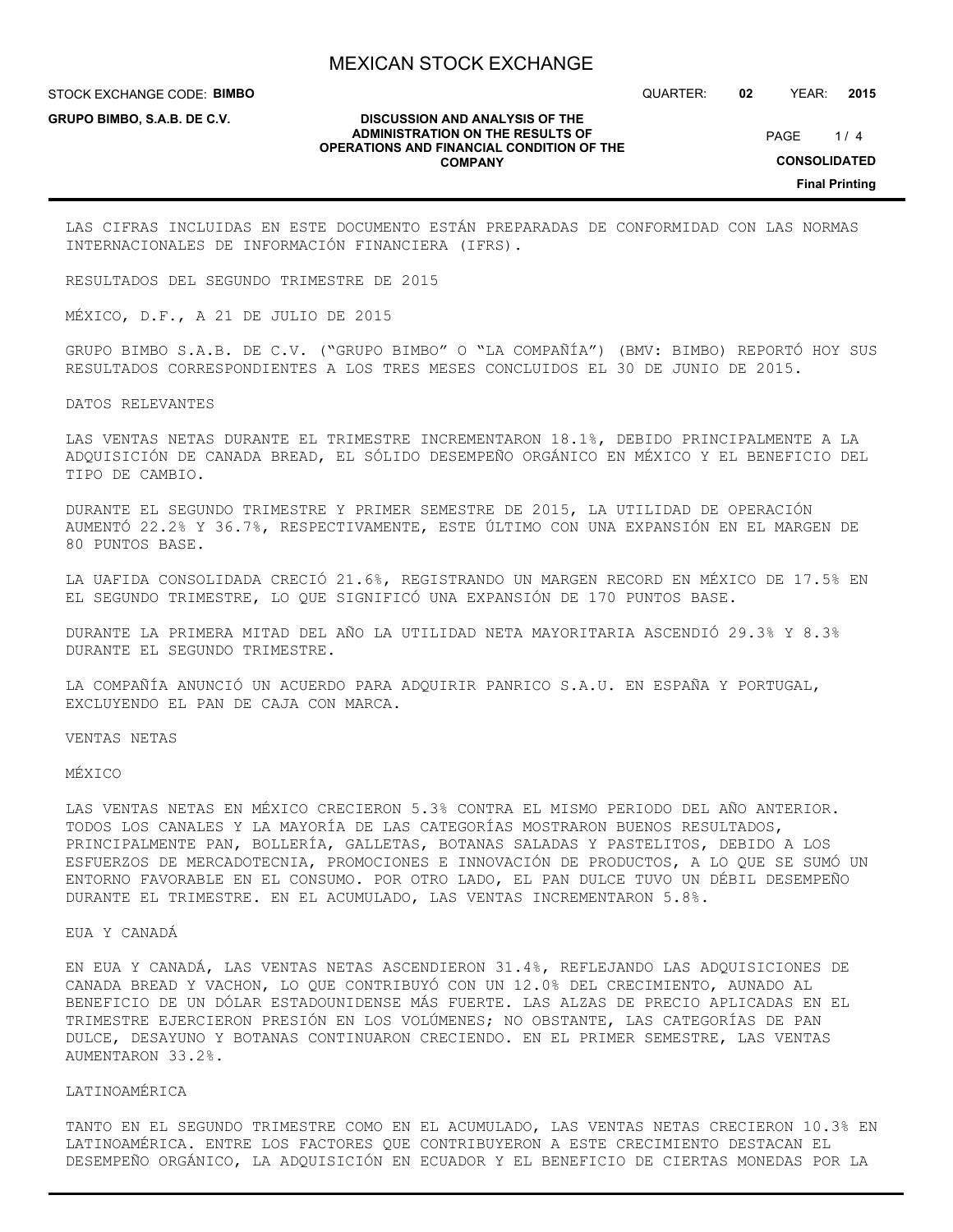STOCK EXCHANGE CODE: **BIMBO**

**GRUPO BIMBO, S.A.B. DE C.V.**

QUARTER: **02** YEAR: **2015**

#### **DISCUSSION AND ANALYSIS OF THE ADMINISTRATION ON THE RESULTS OF OPERATIONS AND FINANCIAL CONDITION OF THE COMPANY**

 $2/4$ PAGE

**CONSOLIDATED**

**Final Printing**

CONVERSIÓN A PESOS MEXICANOS. COMO RESULTADO DE CONDICIONES ECONÓMICAS ADVERSAS Y UN DETERIORO EN EL CONSUMO, LOS VOLÚMENES EN ALGUNOS PAÍSES SE VIERON AFECTADOS; SIN EMBARGO, BRASIL, COLOMBIA, COSTA RICA, NICARAGUA, HONDURAS Y PANAMÁ MOSTRARON BUENOS RESULTADOS EN MONEDA LOCAL.

#### **EUROPA**

LAS VENTAS NETAS EN EUROPA TOTALIZARON \$1,858 MILLONES, UN INCREMENTO DE 13.5% EN EL SEGUNDO TRIMESTRE ATRIBUIBLE PRINCIPALMENTE A LA OPERACIÓN EN EL REINO UNIDO, ADQUIRIDA COMO PARTE DE LA TRANSACCIÓN DE CANADA BREAD. LA CATEGORÍA DE PAN SE MANTUVO ESTABLE, LO QUE AYUDÓ A CONTRARRESTAR LA PRESIÓN EN LA CATEGORÍA DE PASTELES CAUSADA POR UN ENTORNO COMPETITIVO RETADOR. DURANTE LOS PRIMEROS SEIS MESES DEL AÑO, LAS VENTAS NETAS SE ELEVARON 18.0%.

## UTILIDAD BRUTA

LA UTILIDAD BRUTA CONSOLIDADA ASCENDIÓ A \$28,296 MILLONES, TRAS UN INCREMENTO DE 18.1% EN EL TRIMESTRE, EN TANTO QUE EL MARGEN SE MANTUVO ESTABLE UBICÁNDOSE EN 53.3%. MAYORES COSTOS DE MATERIAS PRIMAS EN MÉXICO Y EUROPA, RESULTADO DE UN MAYOR TIPO DE CAMBIO, FUERON CONTRARRESTADOS POR MENORES COSTOS EN LA REGIÓN EUA Y CANADÁ Y EN LATINOAMÉRICA. SOBRE UNA BASE ACUMULADA, LA UTILIDAD BRUTA INCREMENTÓ 18.9%.

#### UTILIDAD ANTES DE OTROS INGRESOS Y GASTOS

LA UTILIDAD ANTES DE OTROS INGRESOS Y GASTOS FINALIZÓ EL TRIMESTRE EN \$4,372 MILLONES CON UN CRECIMIENTO DE 10.8% EN COMPARACIÓN CON EL MISMO PERIODO DEL AÑO ANTERIOR. LA CONTRACCIÓN DE 50 PUNTOS BASE EN EL MARGEN ES REFLEJO DE MAYORES GASTOS DE OPERACIÓN COMO PORCENTAJE DE LAS VENTAS NETAS. LO ANTERIOR SE VIO AFECTADO POR: I) MAYORES GASTOS DE ADMINISTRACIÓN EN LA REGIÓN DE EUA Y CANADÁ RELACIONADOS CON LA INTEGRACIÓN DE CANADA BREAD, LOS CUALES FUERON PARCIALMENTE CONTRARRESTADOS POR LAS INICIATIVAS DE REDUCCIÓN DE COSTOS ALCANZADAS EN ESTADOS UNIDOS; II) COSTOS DE DISTRIBUCIÓN Y GASTOS GENERALES MÁS ALTOS EN LATINOAMÉRICA, ESTOS ÚLTIMOS PRINCIPALMENTE EN SISTEMAS; Y III) UN INCREMENTO EN LOS GASTOS GENERALES EN EUROPA DEBIDO A LA APERTURA DE UNA NUEVA PLANTA EN GUADALAJARA, ESPAÑA.

POR OTRO LADO, EFICIENCIAS EN LA DISTRIBUCIÓN Y EN LA MANUFACTURA ASÍ COMO MENORES GASTOS GENERALES E INICIATIVAS DE REDUCCIÓN DE COSTOS EN MÉXICO, CONTRIBUYERON A UNA SÓLIDA EXPANSIÓN DE 130 PUNTOS BASE EN EL MARGEN.

EN EL PRIMER SEMESTRE DE 2015, LA UTILIDAD ANTES DE OTROS INGRESOS Y GASTOS CRECIÓ 20.9%, CON UNA EXPANSIÓN DE 10 PUNTOS BASE EN EL MARGEN.

## UTILIDAD DE OPERACIÓN

LA UTILIDAD DE OPERACIÓN AUMENTÓ 22.2% EN EL TRIMESTRE TOTALIZANDO \$4,005 MILLONES, CON UNA EXPANSIÓN EN EL MARGEN DE 20 PUNTOS BASE. ESTO SE ATRIBUYE PRINCIPALMENTE A LOS BENEFICIOS ANTES MENCIONADOS EN MÉXICO Y ESTADOS UNIDOS, ASÍ COMO A LA REDUCCIÓN EN LOS GASTOS DE REESTRUCTURA EN ESTADOS UNIDOS (\$198 MILLONES CONTRA \$607 MILLONES); LO ANTERIOR FUE PARCIALMENTE CONTRARRESTADO POR GASTOS EXTRAORDINARIOS RELACIONADOS A LA INTEGRACIÓN EN LOS SISTEMAS DE CANADA BREAD Y A LA APERTURA DE LA NUEVA PLANTA EN ESPAÑA.

EN TÉRMINOS ACUMULADOS, LA UTILIDAD DE OPERACIÓN REPORTÓ UN CRECIMIENTO DE 36.7%, CON UNA EXPANSIÓN DE 80 PUNTOS BASE EN EL MARGEN, SITUÁNDOLO EN 6.4%.

#### RESULTADO INTEGRAL DE FINANCIAMIENTO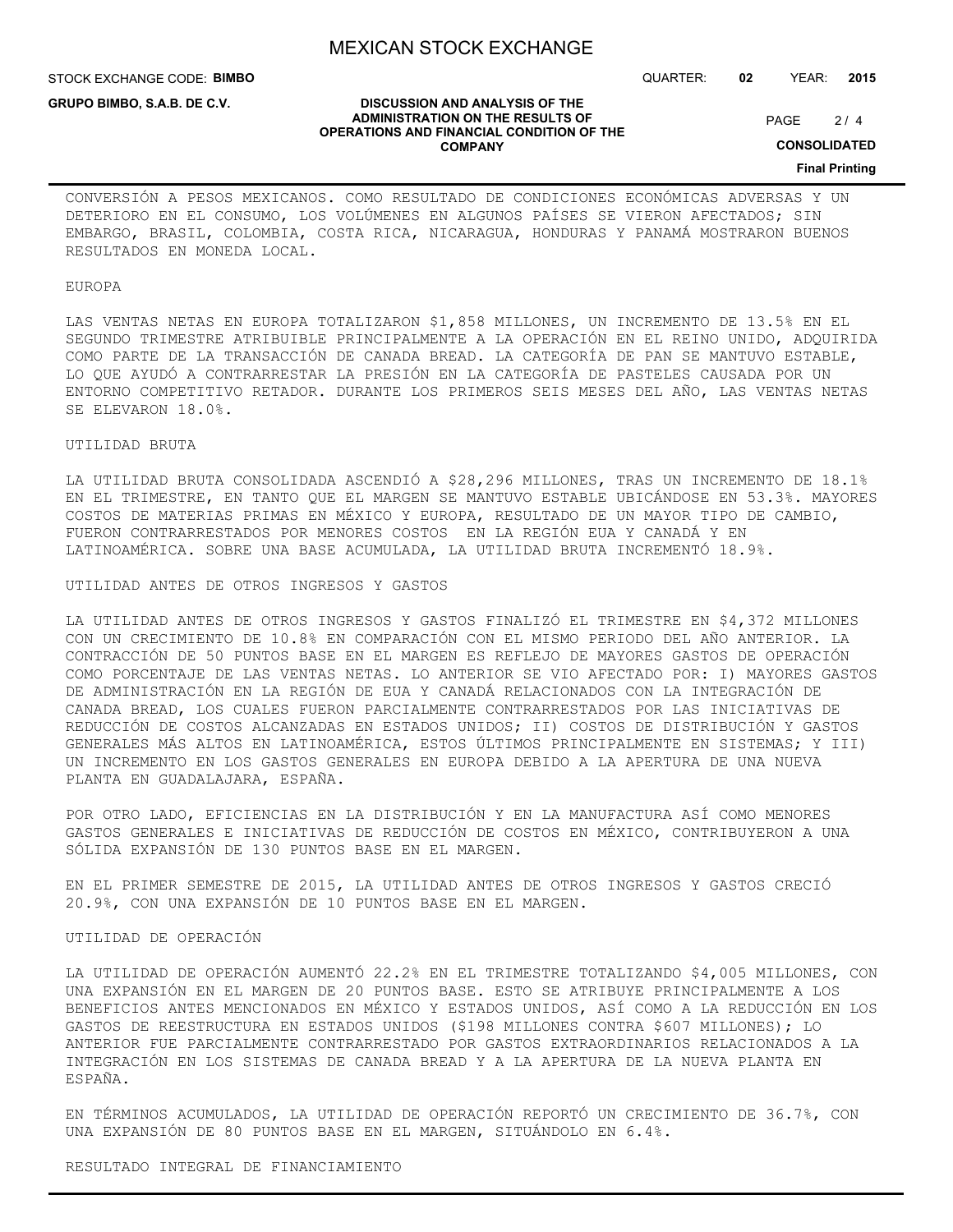STOCK EXCHANGE CODE: **BIMBO**

**GRUPO BIMBO, S.A.B. DE C.V.**

QUARTER: **02** YEAR: **2015**

#### **DISCUSSION AND ANALYSIS OF THE ADMINISTRATION ON THE RESULTS OF OPERATIONS AND FINANCIAL CONDITION OF THE**

 $3/4$ PAGE

**CONSOLIDATED**

**Final Printing**

EN EL SEGUNDO TRIMESTRE DE 2015 SE REGISTRÓ UN COSTO DE \$1,016 MILLONES, COMPARADO CON \$559 MILLONES EN EL MISMO PERIODO DEL AÑO ANTERIOR, UN INCREMENTO DE \$457 MILLONES. ESTA VARIACIÓN SE DEBE AL GASTO POR CONCEPTO DE INTERESES RELACIONADO CON EL FINANCIAMIENTO DE CANADA BREAD. ASIMISMO, EL FORTALECIMIENTO DEL DÓLAR ESTADOUNIDENSE FRENTE AL PESO MEXICANO INCREMENTÓ EL VALOR EN PESOS DE LOS INTERESES PAGADOS.

**COMPANY**

### UTILIDAD NETA MAYORITARIA

LA COMPAÑÍA REGISTRÓ UN CRECIMIENTO DE 8.3% EN LA UTILIDAD NETA MAYORITARIA, CON UNA LIGERA CONTRACCIÓN DE 30 PUNTOS BASE EN EL MARGEN DEBIDO PRINCIPALMENTE AL AUMENTO DE LA DEUDA RELACIONADA A LA ADQUISICIÓN DE CANADA BREAD, ASÍ COMO A UN DÓLAR ESTADOUNIDENSE MÁS FUERTE. EN EL ACUMULADO, LA UTILIDAD NETA MAYORITARIA TOTALIZÓ \$2,641 MILLONES, UN INCREMENTO

DE 29.3%, CON UNA EXPANSIÓN DE 20 PUNTOS BASE EN EL MARGEN. LO ANTERIOR ES RESULTADO DEL BUEN DESEMPEÑO A NIVEL OPERATIVO Y DE UNA TASA IMPOSITIVA EFECTIVA ESTABLE (35.9% CONTRA 35.8% EN EL PRIMER SEMESTRE DE 2014).

UAFIDA: UTILIDAD DE OPERACIÓN ANTES DE DEPRECIACIÓN, AMORTIZACIÓN Y CARGOS NO MONETARIOS

EN EL TRIMESTRE LA UAFIDA INCREMENTÓ 21.6% A \$5,654 MILLONES, EN TANTO QUE EL MARGEN SE EXPANDIÓ 30 PUNTOS BASE PARA SITUARSE EN 10.6%. EN EL PRIMER SEMESTRE DE 2015, LA UAFIDA Y EL MARGEN REGISTRARON CRECIMIENTOS DE 29.9% Y 80 PUNTOS BASE, RESPECTIVAMENTE.

## ESTRUCTURA FINANCIERA

LA DEUDA TOTAL AL 30 DE JUNIO DE 2015 ASCENDIÓ A \$64,175 MILLONES, EN RELACIÓN CON \$62,204 MILLONES AL 31 DE DICIEMBRE DE 2014. A PESAR DEL INCREMENTO EN LA DEUDA, ATRIBUIBLE A UN 6% DE REVALORACIÓN DEL DÓLAR ESTADOUNIDENSE LO CUAL AUMENTÓ LA DEUDA DENOMINADA EN DICHA MONEDA, LA COMPAÑÍA PAGÓ DEUDA POR \$104 MILLONES DE DÓLARES ESTADOUNIDENSES DURANTE EL PRIMER SEMESTRE, EN LÍNEA CON SU COMPROMISO DE DESAPALANCAMIENTO.

LA VIDA PROMEDIO DE LA DEUDA ES DE 8.5 AÑOS, CON UN COSTO PROMEDIO DE 4.4%. LA DEUDA A LARGO PLAZO REPRESENTA 84% DEL TOTAL. ASIMISMO, 74% DE LA DEUDA ESTÁ DENOMINADA EN DÓLARES ESTADOUNIDENSES, 25% EN DÓLARES CANADIENSES Y 1% EN PESOS MEXICANOS.

LA RAZÓN DE DEUDA TOTAL A UAFIDA FUE DE 3.1 VECES, CONTRA 3.2 VECES AL 31 DE DICIEMBRE DE 2014, ESTE ÚLTIMO CONSIDERANDO LA UAFIDA PRO FORMA DE CANADA BREAD. LA RAZÓN DE DEUDA NETA A UAFIDA FUE DE 2.9 VECES.

## INFORMACIÓN SOBRE LA CONFERENCIA TELEFÓNICA

LA CONFERENCIA TELEFÓNICA SOBRE LOS RESULTADOS DEL SEGUNDO TRIMESTRE DE 2015 SE LLEVARÁ A CABO EL MIÉRCOLES 22 DE JULIO DE 2015 A LAS 9:30 A.M. TIEMPO DEL ESTE (8:30 A.M. TIEMPO DEL CENTRO). PARA PARTICIPAR EN LA CONFERENCIA, FAVOR DE LLAMAR A LOS SIGUIENTES NÚMEROS TELEFÓNICOS: DESDE ESTADOS UNIDOS, AL +1 (877) 317-6776; DESDE OTROS PAÍSES, AL +1 (412) 317-6776; EL CÓDIGO DE IDENTIFICACIÓN ES: GRUPO BIMBO. TAMBIÉN PUEDE ACCEDER A LA TRANSMISIÓN DE ESTA CONFERENCIA EN EL SITIO WEB DE GRUPO BIMBO EN: HTTP://WWW.GRUPOBIMBO.COM/IR.

LA REPETICIÓN DE LA CONFERENCIA ESTARÁ DISPONIBLE HASTA EL 3 DE AGOSTO DE 2015. PARA ACCEDER A LA REPETICIÓN, FAVOR DE LLAMAR A LOS SIGUIENTES NÚMEROS TELEFÓNICOS: DESDE ESTADOS UNIDOS, AL +1 (877) 344-7529; DESDE OTROS PAÍSES, AL +1 (412) 317-0088; EL CÓDIGO DE IDENTIFICACIÓN ES: 10067822.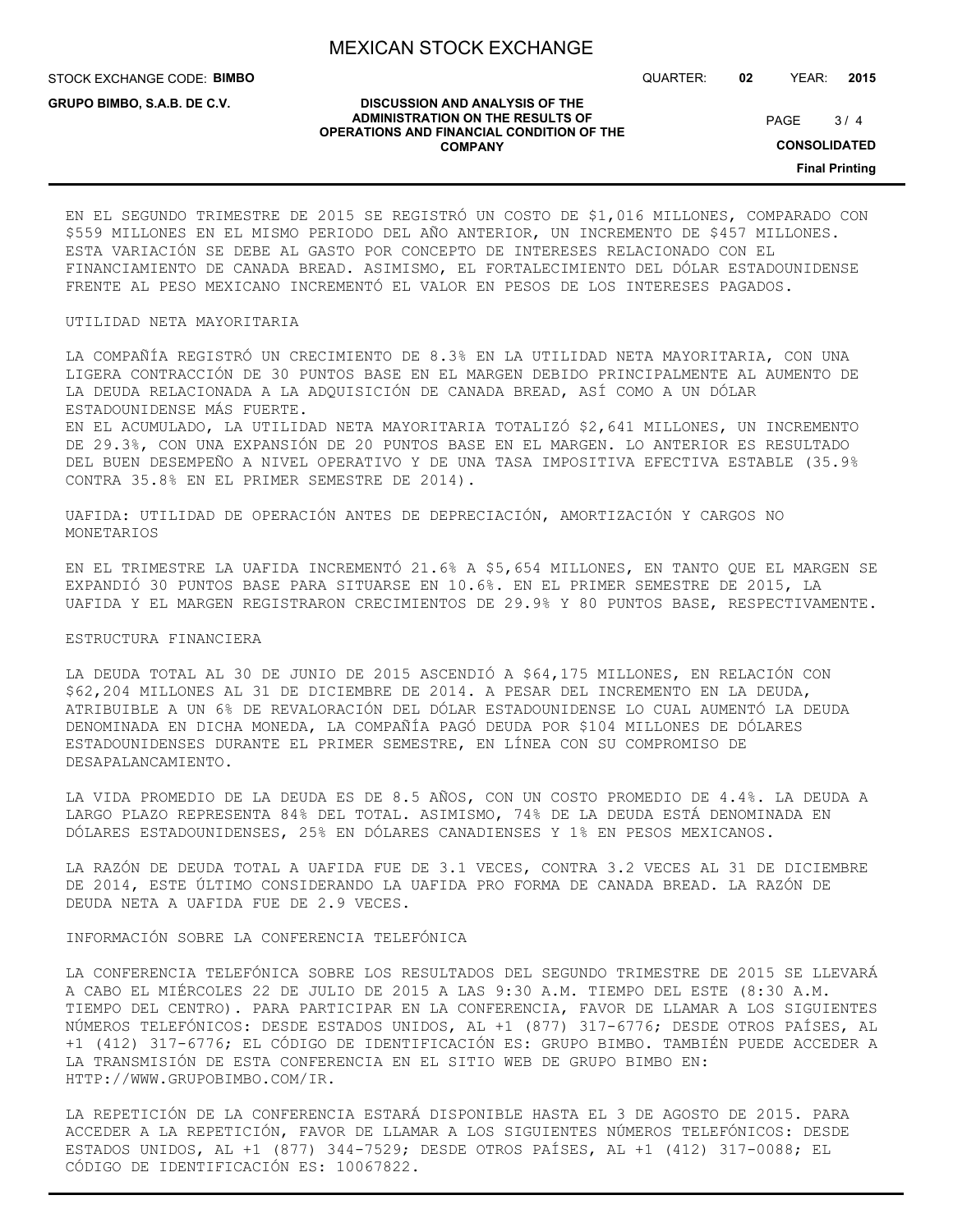STOCK EXCHANGE CODE: **BIMBO**

**GRUPO BIMBO, S.A.B. DE C.V.**

QUARTER: **02** YEAR: **2015**

 $4/4$ PAGE

**CONSOLIDATED**

**Final Printing**

#### ACERCA DE GRUPO BIMBO

POR SUS VOLÚMENES DE PRODUCCIÓN Y VENTAS, GRUPO BIMBO ES LA EMPRESA DE PANIFICACIÓN MÁS GRANDE DEL MUNDO. CUENTA CON 165 PLANTAS Y APROXIMADAMENTE 1,700 CENTROS DE VENTA ESTRATÉGICAMENTE LOCALIZADOS EN 22 PAÍSES DE AMÉRICA, EUROPA Y ASIA. SUS PRINCIPALES LÍNEAS DE PRODUCTOS INCLUYEN PAN DE CAJA FRESCO Y CONGELADO, BOLLOS, GALLETAS, PASTELITOS, MUFFINS, BAGELS, PRODUCTOS EMPACADOS, TORTILLAS, BOTANAS SALADAS Y CONFITERÍA, ENTRE OTROS. GRUPO BIMBO FABRICA MÁS DE 10,000 PRODUCTOS Y TIENE UNA DE LAS REDES DE DISTRIBUCIÓN MÁS EXTENSAS DEL MUNDO, CON MÁS DE 2.5 MILLONES DE PUNTOS DE VENTA Y MÁS DE 52,000 RUTAS, ASÍ COMO UNA PLANTILLA LABORAL SUPERIOR A LOS 129,000 COLABORADORES. DESDE 1980, LAS ACCIONES DE GRUPO BIMBO SE COTIZAN EN LA BOLSA MEXICANA DE VALORES (BMV) BAJO LA CLAVE DE PIZARRA BIMBO.

#### DECLARACIÓN SOBRE EL FUTURO DESEMPEÑO DE LAS OPERACIONES

LA INFORMACIÓN CONTENIDA EN ESTE REPORTE CONTIENE DETERMINADAS DECLARACIONES CON RESPECTO AL DESEMPEÑO FINANCIERO Y OPERATIVO ESPERADO DE GRUPO BIMBO, S.A.B. DE C.V., LAS CUALES SE BASAN EN INFORMACIÓN FINANCIERA, NIVELES DE OPERACIÓN Y CONDICIONES DE MERCADO VIGENTES A LA FECHA, ASÍ COMO EN ESTIMACIONES DEL CONSEJO DE ADMINISTRACIÓN DE LA COMPAÑÍA EN RELACIÓN CON POSIBLES ACONTECIMIENTOS FUTUROS. LOS RESULTADOS DE LA COMPAÑÍA PUEDEN VARIAR CON RESPECTO A LOS EXPUESTOS EN DICHAS DECLARACIONES POR DIVERSOS FACTORES FUERA DEL ALCANCE DE LA COMPAÑÍA, TALES COMO: AJUSTES EN LOS NIVELES DE PRECIOS, VARIACIONES EN LOS COSTOS DE LAS MATERIAS PRIMAS Y CAMBIOS EN LAS LEYES Y REGULACIONES, O BIEN POR CONDICIONES ECONÓMICAS Y POLÍTICAS NO PREVISTAS EN LOS PAÍSES EN LOS QUE OPERA. CONSECUENTEMENTE, LA COMPAÑÍA NO SE HACE RESPONSABLE DE LAS MODIFICACIONES EN LA INFORMACIÓN Y SUGIERE A LOS LECTORES TOMAR LAS DECLARACIONES CON RESERVA. ASIMISMO, LA COMPAÑÍA NO SE OBLIGA A PUBLICAR MODIFICACIÓN ALGUNA DERIVADA DE LAS VARIACIONES QUE PUDIERAN TENER DICHOS FACTORES DESPUÉS DE LA FECHA DE PUBLICACIÓN DE ESTE REPORTE.

CASAS DE BOLSA O INSTITUCIONES DE CRÉDITO QUE ACTUALMENTE DAN COBERTURA DE ANÁLISIS A LOS VALORES EMITIDOS POR LA COMPAÑÍA.

ACTINVER CASA DE BOLSA, S.A. DE C.V. GRUPO FINANCIERO ACTINVER, BARCLAYS BANK PLC, BBVA BANCOMER S.A., BOFA MERRILL LYNCH INC., CASA DE BOLSA BANORTE IXE S.A. DE C.V., BANCO BTG PACTUAL S.A., CITIGROUP GLOBAL MARKETS INC.,DEUTSCHE BANK SECURITIES INC., GBM GRUPO BURSÁTIL MEXICANO S.A. DE C.V., GOLDMAN SACHS GROUP, INC., HSBC SECURITIES (USA) INC., INTERCAM CASA DE BOLSA S.A. DE C.V., INVEX CASA DE BOLSA S.A. DE C.V., JP MORGAN SECURITIES LLC, MONEX CASA DE BOLSA S.A. DE C.V., MONEX GRUPO FINANCIERO, S.A. DE C.V., MORGAN STANLEY MEXICO CASA DE BOLSA, S.A. DE C.V., SANTANDER INVESTMENT SECURITIES INC., UBS SECURITIES LLC, Y VECTOR CASA DE BOLSA, S.A. DE C.V.

## **DISCUSSION AND ANALYSIS OF THE ADMINISTRATION ON THE RESULTS OF OPERATIONS AND FINANCIAL CONDITION OF THE COMPANY**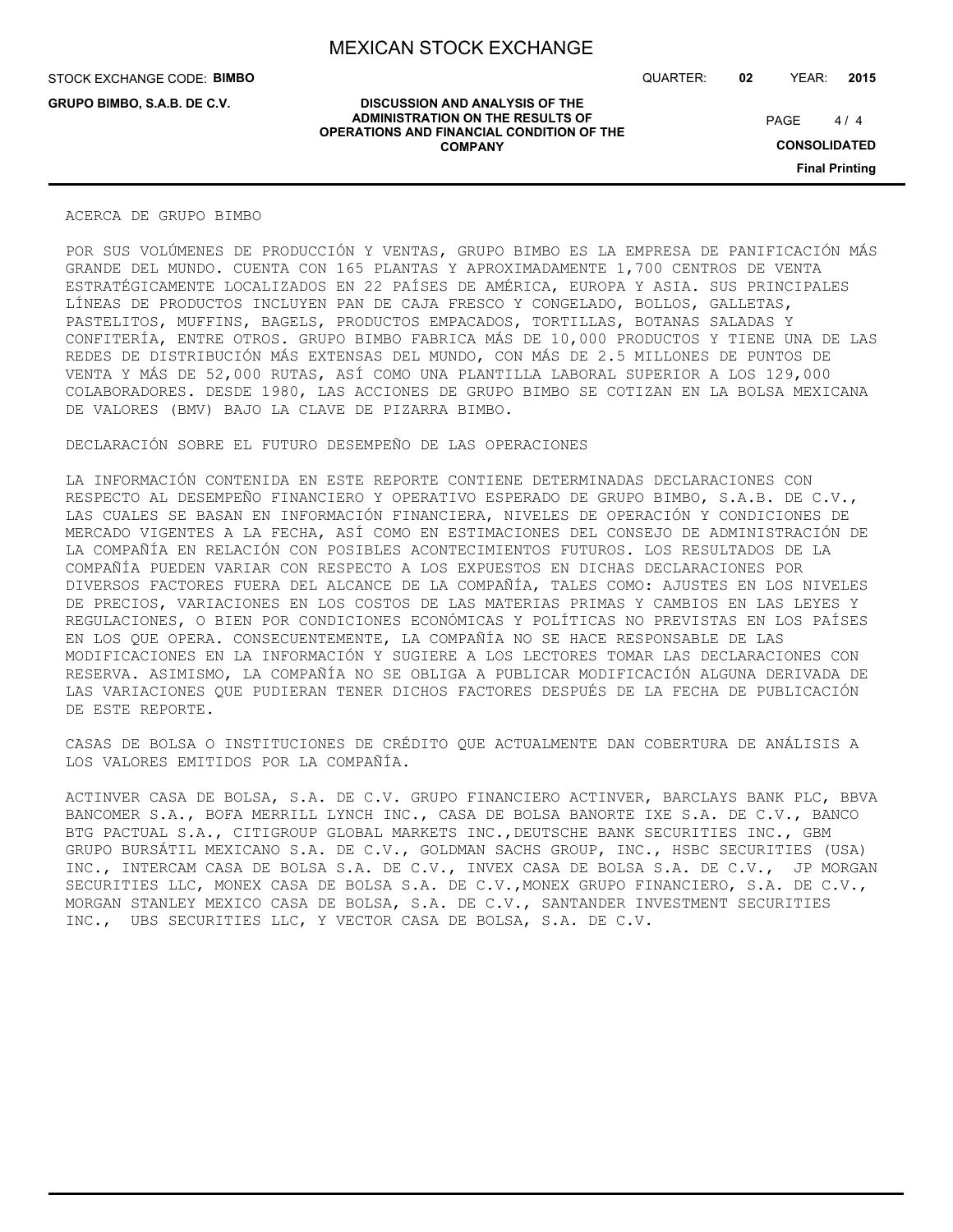**GRUPO BIMBO, S.A.B. DE C.V.**

**FINANCIAL STATEMENT NOTES**

STOCK EXCHANGE CODE: QUARTER: **02** YEAR: **2015 BIMBO**

PAGE 1/74

**CONSOLIDATED**

**Final Printing**

GRUPO BIMBO, S. A. B. DE C. V. Y SUBSIDIARIAS

NOTAS A LOS ESTADOS FINANCIEROS CONSOLIDADOS POR LOS AÑOS QUE TERMINARON EL 30 DE JUNIO DE 2015 Y 2014 Y 31 DE DICIEMBRE DE 2014 (EN MILES DE PESOS)

## 1. ACTIVIDADES Y EVENTOS IMPORTANTES

ACTIVIDADES - GRUPO BIMBO, S. A. B. DE C. V. Y SUBSIDIARIAS ("GRUPO BIMBO" O "LA ENTIDAD") SE DEDICA PRINCIPALMENTE A LA FABRICACIÓN, DISTRIBUCIÓN Y VENTA DE PAN; ASÍ COMO A LA FABRICACIÓN Y DISTRIBUCIÓN DE GALLETAS, PASTELES, DULCES, CHOCOLATES, BOTANAS, TORTILLAS Y ALIMENTOS PROCESADOS.

LA ENTIDAD OPERA EN DISTINTAS ÁREAS GEOGRÁFICAS QUE SON: MÉXICO, ESTADOS UNIDOS DE AMÉRICA ("EUA"), CANADÁ, CENTRO Y SUDAMÉRICA, EUROPA Y CHINA. LAS CIFRAS DE CHINA SE PRESENTAN EN EL SEGMENTO MÉXICO DEBIDO A SU POCA REPRESENTATIVIDAD.

LAS OFICINAS CORPORATIVAS DE LA ENTIDAD SE UBICAN EN PROLONGACIÓN PASEO DE LA REFORMA NO. 1000, COLONIA PEÑA BLANCA SANTA FE, ÁLVARO OBREGÓN, CÓDIGO POSTAL 01210, DISTRITO FEDERAL, MÉXICO.

AL 30 DE JUNIO DE 2015 Y 2014, LAS VENTAS NETAS DE LAS SUBSIDIARIAS BIMBO, S. A. DE C. V. Y BARCEL, S. A. DE C.V., QUE SE ENCUENTRAN EN EL SEGMENTO MÉXICO, REPRESENTARON APROXIMADAMENTE EL 33% Y 38% , RESPECTIVAMENTE, DE LAS VENTAS NETAS CONSOLIDADAS. AL 30 DE JUNIO DE 2015 Y 2014 LAS VENTAS NETAS DE LA SUBSIDIARIA BIMBO BAKERIES USA, INC. ("BBU") Y CANADA BREAD INC. ("CANADA BREAD" O "CB") QUE SE ENCUENTRAN EN LA REGIÓN DE EUA Y CANADÁ, REPRESENTARON EL 52% Y 46%, DE LAS VENTAS NETAS CONSOLIDADAS, RESPECTIVAMENTE.

EVENTOS IMPORTANTES – EL 3 DE FEBRERO DE 2015 LA ENTIDAD ADQUIRIÓ, A TRAVÉS DE SU SUBSIDIARIA CANADA BREAD COMPANY, LIMITED ("CANADA BREAD"), EL 100% DE LAS ACCIONES DE VACHON BAKERY, INC ("VACHON"). DICHA COMPAÑÍA ES LÍDER DE PASTELITOS EN CANADÁ, FORTALECE LA POSICIÓN DE CANADA BREAD EN EL PAÍS. LA ADQUISICIÓN INCLUYE MARCAS LÍDERES COMO VACHON®, JOS LOUIS®, AH CARAMEL®, PASSION FLAKIE® Y MAY WEST®, ENTRE OTRAS. EL MONTO DE LA TRANSACCIONES FUE DE \$1,369,271.

PARA FINANCIAR LA OPERACIÓN, CANADA BREAD UTILIZÓ FINANCIAMIENTO DISPONIBLE BAJO LÍNEAS DE CRÉDITO COMPROMETIDAS EXISTENTES.

EFECTOS CONTABLES DE LA ADQUISICIÓN DE VACHON

EL PROCESO DE VALUACIÓN Y REGISTRO DE LA ADQUISICIÓN SE REALIZÓ DE CONFORMIDAD CON LA IFRS 3. LA ASIGNACIÓN DE VALORES RAZONABLES DEFINITIVOS SE CONCLUIRÁ EN EL TRANSCURSO DE LOS DOCE MESES SUBSECUENTES A LA ADQUISICIÓN. EN LA SIGUIENTE TABLA SE RESUMEN LOS VALORES RAZONABLES PRELIMINARES DE LOS ACTIVOS ADQUIRIDOS Y DE LOS PASIVOS ASUMIDOS QUE SE RECONOCIERON POR LA ADQUISICIÓN REALIZADA EL 3 DE FEBRERO DE 2015 AL TIPO DE CAMBIO VIGENTE A LA FECHA DE LA TRANSACCIÓN:

MONTO PAGADO POR LA OPERACIÓN  $\zeta$  1,369,271

==========

MONTOS RECONOCIDOS DE LOS ACTIVOS IDENTIFICABLES Y PASIVOS ASUMIDOS: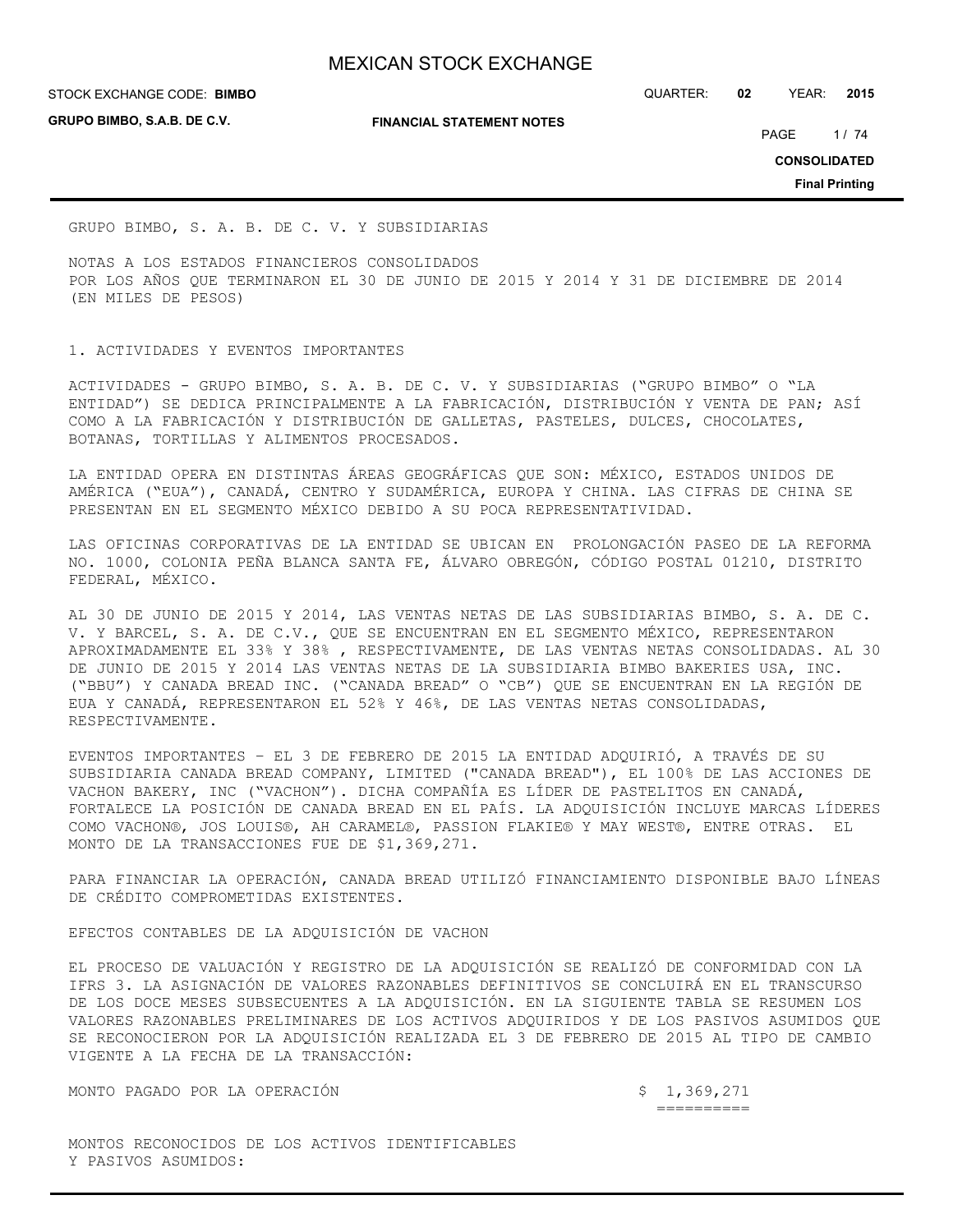#### **STOCK EXCHANGE CODE: BIMBO**

**GRUPO BIMBO, S.A.B. DE C.V.**

STOCK EXCHANGE CODE: QUARTER: **02** YEAR: **2015**

PAGE 2/74

**CONSOLIDATED**

**Final Printing**

| EFECTIVO Y VALORES<br>CUENTAS POR COBRAR<br><b>INVENTARIOS</b><br>PROPIEDADES, PLANTA Y EOUIPO<br>ACTIVOS INTANGIBLES IDENTIFICABLES<br>OTROS ACTIVOS | \$59,730<br>83,730<br>58,217<br>639,160<br>23,886<br>303 |                           |
|-------------------------------------------------------------------------------------------------------------------------------------------------------|----------------------------------------------------------|---------------------------|
| TOTAL DE ACTIVOS IDENTIFICABLES                                                                                                                       |                                                          | 865,026                   |
| CRÉDITO MERCANTIL                                                                                                                                     |                                                          | 960,779                   |
| TOTAL DE ACTIVOS ADQUIRIDOS                                                                                                                           |                                                          | 1,825,805                 |
| PASIVOS CIRCULANTES<br>IMPUESTO A LA UTILIDAD DIFERIDO<br>PASIVOS A LARGO PLAZO                                                                       | 141,565<br>31,799<br>283,170                             |                           |
| TOTAL DE PASIVOS ASUMIDOS                                                                                                                             |                                                          | 456,534                   |
| ACTIVOS NETOS ADQUIRIDOS                                                                                                                              |                                                          | \$1,369,271<br>========== |
|                                                                                                                                                       |                                                          |                           |

EN 2014, LA ENTIDAD COMPRÓ VARIOS NEGOCIOS EN CANADÁ, ESTADOS UNIDOS Y REINO UNIDO, REFERIDAS COMO CANADA BREAD ("CB" O "CANADA BREAD") Y EN ECUADOR, REFERIDO COMO SUPAN, S.A. ("SUPAN"), COMO SE DESCRIBE A CONTINUACIÓN:

|                     | EMPRESA | PAÍS                                                  |              |         | MONTO DE LA OPERACIÓN |                                     | FECHA |  |
|---------------------|---------|-------------------------------------------------------|--------------|---------|-----------------------|-------------------------------------|-------|--|
| INC.<br>SUPAN, S.A. |         | CANADA BREAD, CANADÁ, EUA Y REINO<br>UNIDO<br>ECUADOR | \$21,731,557 | 857,041 |                       | 23 DE MAYO 2014<br>15 DE JULIO 2014 |       |  |
|                     |         |                                                       |              |         |                       |                                     |       |  |
|                     |         |                                                       | \$22,588,598 |         |                       |                                     |       |  |
|                     |         |                                                       |              |         |                       |                                     |       |  |

#### CANADA BREAD

CANADA BREAD ES UNA DE LAS EMPRESAS LÍDERES EN LA PRODUCCIÓN Y VENTA DE PRODUCTOS DE PANIFICACIÓN, INCLUYENDO LAS CATEGORÍAS DE PAN DE CAJA, BOLLOS, BAGELS, ENGLISH MUFFINS Y TORTILLAS EN CANADÁ, PAN CONGELADO EN NORTEAMÉRICA Y PRODUCTOS DE PANIFICACIÓN ESPECIALIZADOS EN EL REINO UNIDO.

ESTA ADQUISICIÓN IMPULSA LA ESTRATEGIA DE CRECIMIENTO GLOBAL DE GRUPO BIMBO Y POSIBILITA SU INCURSIÓN EN EL ATRACTIVO MERCADO CANADIENSE A TRAVÉS DE MARCAS RECONOCIDAS, TALES COMO DEMPSTER'S®, POM®, VILLAGGIO®, BEN'S®, BON MATIN® Y MCGAVIN'S®. CANADA BREAD MANTIENE UNA SÓLIDA RELACIÓN CON LOS PRINCIPALES AUTOSERVICIOS Y CANALES INSTITUCIONALES EN CANADÁ Y ES RECONOCIDA POR SU FUERTE POSICIONAMIENTO EN EL MERCADO EN TODAS LAS CATEGORÍAS DE PANIFICACIÓN. CANADA BREAD EMPLEA A CERCA DE 6,100 COLABORADORES, OPERA 25 PLANTAS EN CANADÁ, ESTADOS UNIDOS Y EL REINO UNIDO Y CUENTA CON LA RED DE DISTRIBUCIÓN DIRECTA MÁS GRANDE DE CANADÁ, VISITANDO A MÁS DE 41,000 PUNTOS DE VENTA.

PARA FINANCIAR LA OPERACIÓN, GRUPO BIMBO UTILIZÓ TANTO RECURSOS PROPIOS, ASÍ COMO FINANCIAMIENTO DISPONIBLE BAJO LÍNEAS DE CRÉDITO COMPROMETIDAS EXISTENTES A LARGO PLAZO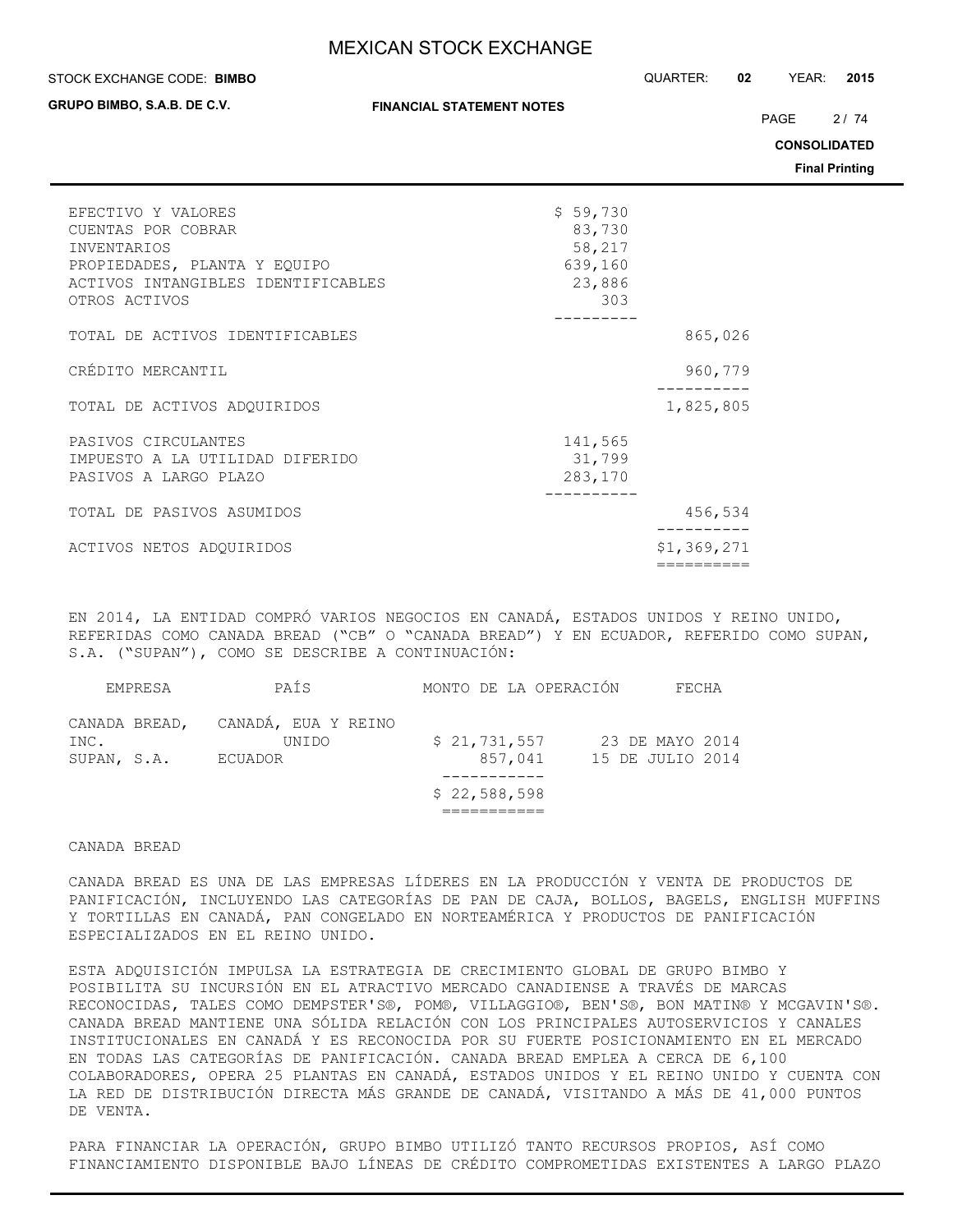| <b>MEXICAN STOCK EXCHANGE</b> |  |
|-------------------------------|--|
|-------------------------------|--|

STOCK EXCHANGE CODE: QUARTER: **02** YEAR: **2015 BIMBO**

**GRUPO BIMBO, S.A.B. DE C.V.**

**FINANCIAL STATEMENT NOTES**

PAGE 3/74

**CONSOLIDATED**

**Final Printing**

#### Y LA EMISIÓN DE BONOS INTERNACIONALES.

EFECTOS CONTABLES DE LA ADQUISICIÓN DE CANADA BREAD Y SUBSIDIARIAS

EL PROCESO DE VALUACIÓN Y REGISTRO DE LA ADQUISICIÓN SE REALIZÓ DE CONFORMIDAD CON LA NORMA INTERNACIONAL DE INFORMACIÓN FINANCIERA (IFRS, POR SUS SIGLAS EN INGLÉS) 3, ADQUISICIONES DE NEGOCIOS. EN LA SIGUIENTE TABLA SE RESUMEN LOS VALORES RAZONABLES DE LOS ACTIVOS ADQUIRIDOS Y DE LOS PASIVOS ASUMIDOS QUE SE RECONOCIERON POR LA ADQUISICIÓN REALIZADA EL 23 DE MAYO DE 2014 AL TIPO DE CAMBIO VIGENTE A LA FECHA DE LA TRANSACCIÓN:

MONTO PAGADO POR LA OPERACIÓN  $$21,731,557$ 

==========

MONTOS RECONOCIDOS DE LOS ACTIVOS IDENTIFICABLES Y PASIVOS ASUMIDOS:

| ACTIVOS NETOS ADQUIRIDOS                                                                                                                              |                                                                        | \$21,731,557 |
|-------------------------------------------------------------------------------------------------------------------------------------------------------|------------------------------------------------------------------------|--------------|
| TOTAL DE PASIVOS ASUMIDOS                                                                                                                             |                                                                        | 5,281,346    |
| PASIVOS CIRCULANTES<br>IMPUESTO A LA UTILIDAD DIFERIDO<br>PASIVOS A LARGO PLAZO                                                                       | 2,274,078<br>1,882,860<br>1,124,408                                    |              |
| TOTAL DE ACTIVOS ADOUIRIDOS                                                                                                                           |                                                                        | 27,012,903   |
| CRÉDITO MERCANTIL                                                                                                                                     |                                                                        | 10,836,027   |
| TOTAL DE ACTIVOS IDENTIFICABLES                                                                                                                       |                                                                        | 16,176,876   |
| EFECTIVO Y VALORES<br>CUENTAS POR COBRAR<br><b>INVENTARIOS</b><br>PROPIEDADES, PLANTA Y EQUIPO<br>ACTIVOS INTANGIBLES IDENTIFICABLES<br>OTROS ACTIVOS | \$200,827<br>1,358,692<br>719,251<br>6,030,547<br>7,745,538<br>122,021 |              |

EL 15 DE JULIO DE 2014, LA ENTIDAD ANUNCIÓ LA ADQUISICIÓN DEL 100% DEL NEGOCIO DE PANIFICACIÓN FRESCA EN ECUADOR "SUPAN".

EFECTOS CONTABLES DE LA ADQUISICIÓN DE SUPAN

EL PROCESO DE VALUACIÓN Y REGISTRO DE LA ADQUISICIÓN SE REALIZÓ DE CONFORMIDAD CON LA IFRS 3. LA ASIGNACIÓN DE VALORES RAZONABLES DEFINITIVOS SE CONCLUIRÁ EN EL TRANSCURSO DE LOS DOCE MESES SUBSECUENTES A LA ADQUISICIÓN. EN LA SIGUIENTE TABLA SE RESUMEN LOS VALORES RAZONABLES PRELIMINARES DE LOS ACTIVOS ADQUIRIDOS Y DE LOS PASIVOS ASUMIDOS QUE SE RECONOCIERON POR LA ADQUISICIÓN REALIZADA EL 15 DE JULIO DE 2014 AL TIPO DE CAMBIO VIGENTE A LA FECHA DE LA TRANSACCIÓN:

MONTO PAGADO POR LA OPERACIÓN \$ 857,041

=========

MONTOS RECONOCIDOS DE LOS ACTIVOS IDENTIFICABLES Y PASIVOS ASUMIDOS: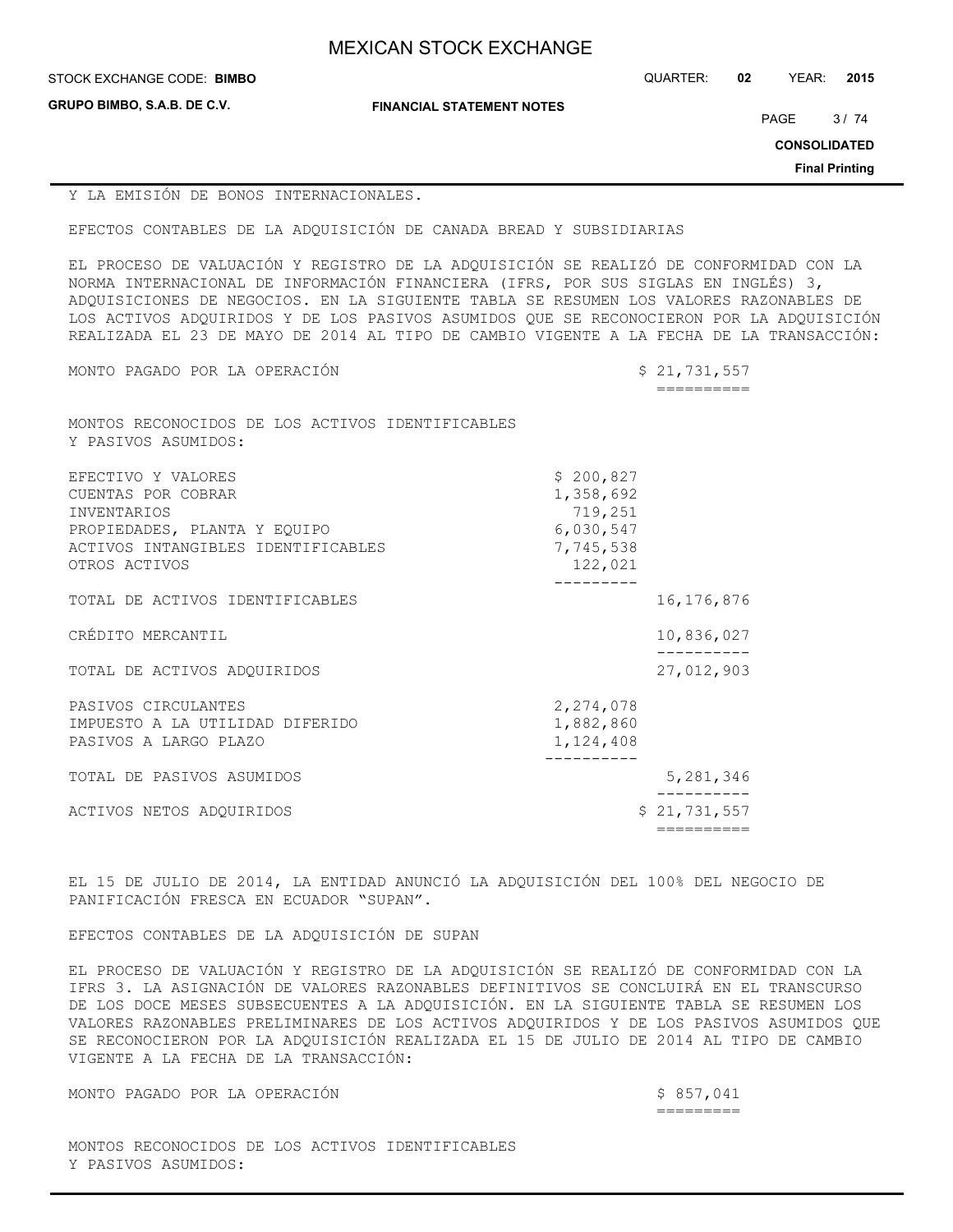#### STOCK EXCHANGE CODE: QUARTER: **02** YEAR: **2015 BIMBO**

**GRUPO BIMBO, S.A.B. DE C.V.**

PAGE 4/74

**CONSOLIDATED**

**Final Printing**

| EFECTIVO Y VALORES<br>CUENTAS POR COBRAR<br><b>INVENTARIOS</b><br>PROPIEDADES, PLANTA Y EQUIPO<br>OTROS ACTIVOS | \$37,682<br>26,967<br>32,827<br>408,971<br>9,942 |                   |
|-----------------------------------------------------------------------------------------------------------------|--------------------------------------------------|-------------------|
| TOTAL DE ACTIVOS IDENTIFICABLES                                                                                 |                                                  | 516,389           |
| CRÉDITO MERCANTIL                                                                                               |                                                  | 573,028           |
| TOTAL DE ACTIVOS ADOUIRIDOS                                                                                     |                                                  | 1,089,417         |
| PASIVOS CIRCULANTES<br>PASIVOS A LARGO PLAZO                                                                    |                                                  | 173,926<br>58,450 |
| TOTAL DE PASIVOS ASUMIDOS                                                                                       |                                                  | 232,376           |
| ACTIVOS NETOS ADOUIRIDOS                                                                                        |                                                  | \$858,041         |
|                                                                                                                 |                                                  |                   |

## FUENTES DE FINANCIAMIENTO

LA ENTIDAD OBTUVO EN 2014 UN FINANCIAMIENTO POR UN MONTO EQUIVALENTE AL MONTO DE LA TRANSACCIÓN.

#### CIFRAS CONSOLIDADAS

LAS VENTAS NETAS CONSOLIDADAS Y LA UTILIDAD NETA CONSOLIDADA, SI SE INCLUYERAN LAS ADQUISICIONES DE CANADA BREAD Y SUPAN, POR EL PERIODO COMPRENDIDO DEL 1 DE ENERO AL 30 DE JUNIO DE 2014, HUBIERAN SIDO \$96,726,298 Y \$2,572,134, RESPECTIVAMENTE.

EL CRÉDITO MERCANTIL REGISTRADO EN 2014 COMO RESULTADO DE ESTAS ADQUISICIONES, ASCENDIÓ A \$11,409,628 EL CUAL SE JUSTIFICA PRINCIPALMENTE POR LAS SINERGIAS ESPERADAS EN AMBAS ADQUISICIONES.

LA ENTIDAD INCURRIÓ EN 2014 EN HONORARIOS Y GASTOS PARA LLEVAR A CABO ESTAS ADQUISICIONES, LOS CUALES SE REFLEJAN EN LOS GASTOS GENERALES Y ASCENDIERON APROXIMADAMENTE A \$124,196.

### 2. BASES DE PRESENTACIÓN

A. MODIFICACIONES A LAS NORMAS INTERNACIONALES DE INFORMACIÓN FINANCIERA ("IFRS") Y NUEVAS INTERPRETACIONES QUE SON OBLIGATORIAS A PARTIR DE 2014.

EN EL AÑO EN CURSO, LA ENTIDAD APLICÓ UNA SERIE DE NUEVAS Y MODIFICADAS IFRS EMITIDAS POR EL CONSEJO DE NORMAS INTERNACIONALES DE CONTABILIDAD ("IASB" POR SUS SIGLAS EN INGLÉS) LAS CUALES SON OBLIGATORIAS Y ENTRAN EN VIGOR A PARTIR DE LOS EJERCICIOS QUE INICIEN EN O DESPUÉS DEL 1 DE ENERO DE 2014.

MODIFICACIONES A LA IAS 32, COMPENSACIÓN DE ACTIVOS Y PASIVOS FINANCIEROS

LA ENTIDAD APLICÓ LAS MODIFICACIONES A LA IAS 32 COMPENSACIÓN DE ACTIVOS Y PASIVOS FINANCIEROS POR PRIMERA VEZ EN EL AÑO ACTUAL. LAS MODIFICACIONES A IAS 32 ACLARAN LOS REQUERIMIENTOS RELACIONADOS CON LA COMPENSACIÓN DE ACTIVOS Y PASIVOS FINANCIEROS.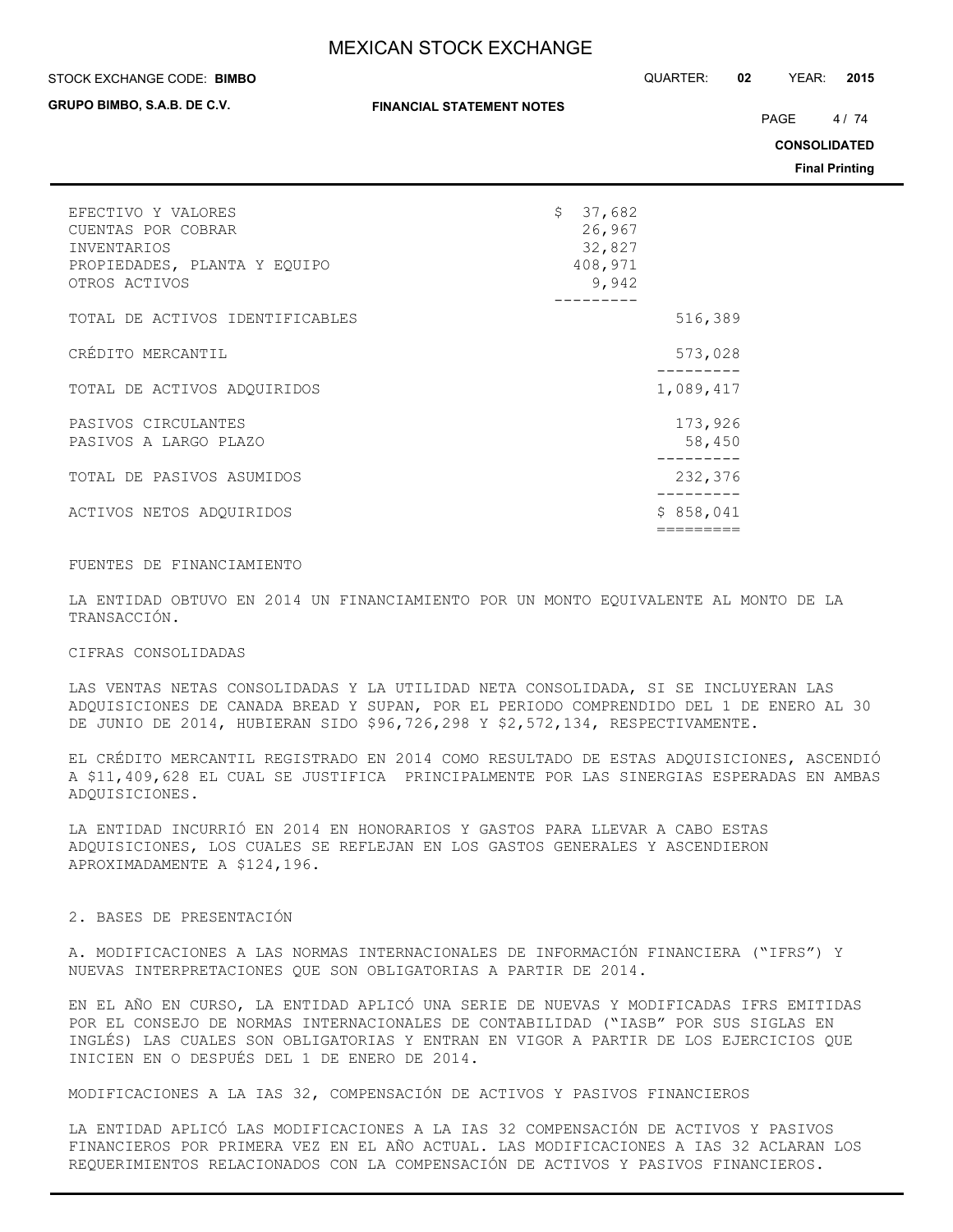STOCK EXCHANGE CODE: QUARTER: **02** YEAR: **2015 BIMBO**

**GRUPO BIMBO, S.A.B. DE C.V.**

**FINANCIAL STATEMENT NOTES**

PAGE 5/74

**CONSOLIDATED**

## **Final Printing**

ESPECÍFICAMENTE, LAS MODIFICACIONES ACLARAN EL SIGNIFICADO DE 'ACTUALMENTE TIENE EL DERECHO LEGAL EFECTIVO DE COMPENSACIÓN' Y 'REALIZACIÓN Y LIQUIDACIÓN SIMULTÁNEA'.

DADO QUE LA ENTIDAD NO TIENE NINGÚN ACUERDO DE COMPENSACIÓN, LA APLICACIÓN DE LAS MODIFICACIONES NO TUVO NINGÚN EFECTO SIGNIFICATIVO EN LAS REVELACIONES O EN LOS SALDOS RECONOCIDOS EN LOS ESTADOS FINANCIEROS CONSOLIDADOS.

MODIFICACIONES A LA IAS 36 REVELACIONES DE MONTOS RECUPERABLES PARA ACTIVOS NO FINANCIEROS

LA ENTIDAD HA APLICADO LAS MODIFICACIONES A IAS 36 REVELACIONES DE MONTOS RECUPERABLES PARA ACTIVOS NO FINANCIEROS POR PRIMERA VEZ EN EL AÑO. LAS MODIFICACIONES A LA IAS 36 ELIMINAN LOS REQUERIMIENTOS DE REVELACIÓN DEL MONTO RECUPERABLE DE UNA UNIDAD GENERADORA DE EFECTIVO ("UGE") A LA CUAL SE LE HA ATRIBUIDO CRÉDITO MERCANTIL O ALGÚN OTRO ACTIVO INTANGIBLE DE VIDA INDEFINIDO, Y NO HA TENIDO DETERIORO O REVERSIÓN DE DETERIORO EN DICHA UGE. AÚN MÁS, LAS MODIFICACIONES INTRODUCEN REQUERIMIENTOS DE REVELACIONES ADICIONALES APLICABLES CUANDO EL MONTO RECUPERABLE DE UN ACTIVO O DE UNA UGE ES MEDIDO A VALOR RAZONABLE MENOS COSTO DE VENTA EN SITUACIONES CUANDO SE HA DETERMINADO DETERIORO O UNA REVERSIÓN DE DETERIORO. ESTAS NUEVAS REVELACIONES INCLUYEN LA JERARQUÍA DEL VALOR RAZONABLE, SUPUESTOS CLAVE Y TÉCNICAS DE VALUACIÓN UTILIZADAS CUANDO, CONFORME A LA IFRS 13 MEDICIÓN DEL VALOR RAZONABLE, SON NECESARIAS DICHAS.

LA APLICACIÓN DE ESTAS MODIFICACIONES NO HA TENIDO IMPACTO SIGNIFICATIVO SOBRE LAS REVELACIONES EN LOS ESTADOS FINANCIEROS CONSOLIDADOS.

MODIFICACIONES A IAS 39 RENOVACIÓN DE DERIVADOS Y CONTINUACIÓN DE CONTABILIDAD DE COBERTURAS

LA ENTIDAD APLICÓ LAS MODIFICACIONES A LA IAS 39 RENOVACIÓN DE DERIVADOS Y CONTINUACIÓN DE CONTABILIDAD DE COBERTURAS POR PRIMERA VEZ EN EL AÑO ACTUAL. LAS MODIFICACIONES A LA IAS 39 RELEVA DE LA OBLIGACIÓN DE SUSPENDER LA CONTABILIDAD DE COBERTURAS CUANDO EL DERIVADO DESIGNADO COMO INSTRUMENTO DE COBERTURA SEA RENOVADO EN DETERMINADAS CIRCUNSTANCIAS. LAS MODIFICACIONES TAMBIÉN ACLARAN QUE CUALQUIER CAMBIO EN EL VALOR RAZONABLE DEL DERIVADO DESIGNADO COMO INSTRUMENTO DE COBERTURA DERIVADO DE LA RENOVACIÓN DEBE SER INCLUIDO EN LA EVALUACIÓN Y MEDICIÓN DE EFECTIVIDAD DE LA COBERTURA.

DEBIDO A QUE LA ENTIDAD NO TIENE NINGÚN DERIVADO SUJETO A RENOVACIÓN, LA APLICACIÓN DE ESTAS MODIFICACIONES NO TUVIERON IMPACTO EN LAS REVELACIONES O EN LOS MONTOS RECONOCIDOS EN LOS ESTADOS FINANCIEROS CONSOLIDADOS.

B. IFRS NUEVAS Y MODIFICADAS EMITIDAS PERO NO VIGENTES

LA ENTIDAD NO HA APLICADO LAS SIGUIENTES IFRS NUEVAS Y MODIFICADAS QUE HAN SIDO EMITIDAS PERO AÚN NO ESTÁN VIGENTES:

| TFRS 9<br>IFRS 15                   | INSTRUMENTOS FINANCIEROS (3)<br>INGRESOS POR CONTRATOS CON |
|-------------------------------------|------------------------------------------------------------|
|                                     | CLIENTES (2)                                               |
| MODIFICACIONES A LA IAS 16 E IAS 38 | ACLARACIÓN DE MÉTODOS DE                                   |
|                                     | DEPRECIACIÓN Y AMORTIZACIÓN                                |
|                                     | ACEPTABLES (1)                                             |

(1) ENTRADA EN VIGOR PARA LOS PERÍODOS ANUALES QUE COMIENCEN A PARTIR DEL 1 DE ENERO DE 2016, SE PERMITE SU APLICACIÓN ANTICIPADA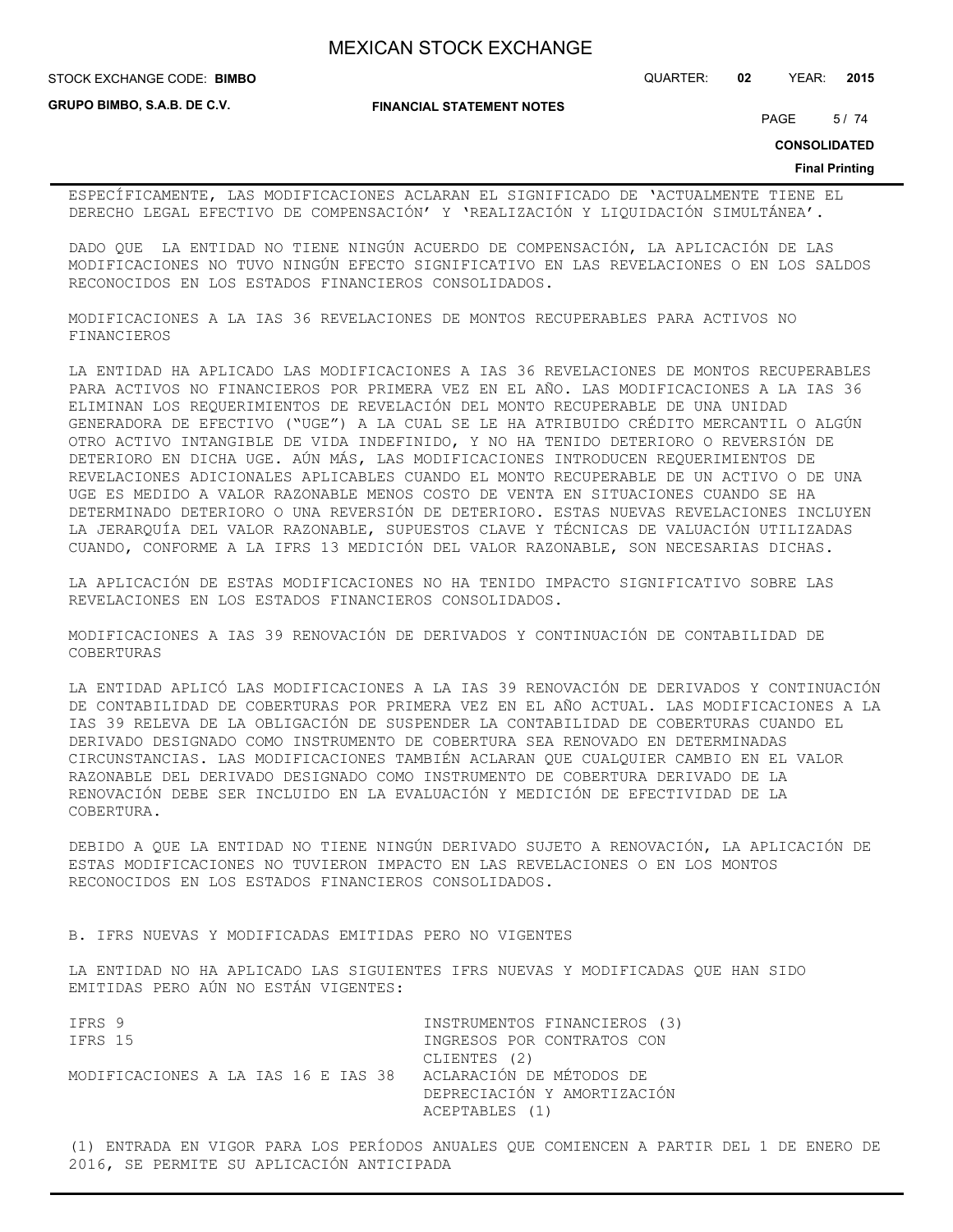**GRUPO BIMBO, S.A.B. DE C.V.**

**FINANCIAL STATEMENT NOTES**

STOCK EXCHANGE CODE: QUARTER: **02** YEAR: **2015 BIMBO**

PAGE 6/74

**CONSOLIDATED**

**Final Printing**

(2) ENTRADA EN VIGOR PARA LOS PERÍODOS ANUALES QUE COMIENCEN A PARTIR DEL 1 DE ENERO DE 2017, SE PERMITE SU APLICACIÓN ANTICIPADA (3) ENTRADA EN VIGOR PARA LOS PERÍODOS ANUALES QUE COMIENCEN A PARTIR DEL 1 DE ENERO DE 2018, SE PERMITE SU APLICACIÓN ANTICIPADA

## IFRS 9, INSTRUMENTOS FINANCIEROS

LA IFRS 9 EMITIDA EN NOVIEMBRE DE 2009 INTRODUCE NUEVOS REQUERIMIENTOS PARA LA CLASIFICACIÓN Y MEDICIÓN DE ACTIVOS FINANCIEROS. LA IFRS 9 FUE POSTERIORMENTE MODIFICADA EN OCTUBRE DE 2010 PARA INCLUIR REQUERIMIENTOS PARA LA CLASIFICACIÓN Y MEDICIÓN DE PASIVOS FINANCIEROS Y PARA SU BAJA, Y EN NOVIEMBRE DE 2013 PARA INCLUIR NUEVOS REQUERIMIENTOS GENERALES PARA CONTABILIDAD DE COBERTURAS. OTRAS MODIFICACIONES A LA IFRS 9 FUERON EMITIDAS EN JULIO DE 2014 PRINCIPALMENTE PARA INCLUIR A) REQUERIMIENTOS DE DETERIORO PARA ACTIVOS FINANCIEROS Y B) MODIFICACIONES LIMITADAS PARA LOS REQUERIMIENTOS DE CLASIFICACIÓN Y MEDICIÓN AL INTRODUCIR LA CATEGORÍA DE MEDICIÓN DE 'VALOR RAZONABLE A TRAVÉS DE OTROS RESULTADOS INTEGRALES' ("FVTOCI", POR SUS SIGLAS EN INGLÉS) PARA ALGUNOS INSTRUMENTOS SIMPLES DE DEUDA.

LOS PRINCIPALES REQUERIMIENTOS DE LA IFRS 9 SE DESCRIBEN A CONTINUACIÓN:

• LA IFRS 9 REQUIERE QUE TODOS LOS ACTIVOS FINANCIEROS RECONOCIDOS QUE ESTÉN DENTRO DEL ALCANCE DE IAS 39, INSTRUMENTOS FINANCIEROS: RECONOCIMIENTO Y MEDICIÓN SEAN MEDIDOS POSTERIORMENTE A COSTO AMORTIZADO O A VALOR RAZONABLE. ESPECÍFICAMENTE, LAS INVERSIONES DE DEUDA EN UN MODELO DE NEGOCIOS CUYO OBJETIVO ES COBRAR LOS FLUJOS DE EFECTIVO CONTRACTUALES Y QUE TENGAN FLUJOS DE EFECTIVO CONTRACTUALES QUE SEAN EXCLUSIVAMENTE PAGOS DE CAPITAL E INTERESES SOBRE EL CAPITAL EN CIRCULACIÓN GENERALMENTE SE MIDEN A COSTO AMORTIZADO AL FINAL DE LOS PERIODOS CONTABLES POSTERIORES. LOS INSTRUMENTOS DE DEUDA MANTENIDOS EN UN MODELO DE NEGOCIOS CUYO OBJETIVO ES ALCANZADO MEDIANTE LA COBRANZA DE LOS FLUJOS DE EFECTIVO Y LA VENTA DE ACTIVOS FINANCIEROS, Y QUE TENGAN TÉRMINOS CONTRACTUALES PARA LOS ACTIVOS FINANCIEROS QUE DAN ORIGEN A FECHAS ESPECÍFICAS PARA PAGOS ÚNICAMENTE DE PRINCIPAL E INTERESES DEL MONTO PRINCIPAL, SON MEDIDOS A FVTOCI. TODAS LAS DEMÁS INVERSIONES DE DEUDA Y DE CAPITAL SE MIDEN A SUS VALORES RAZONABLES AL FINAL DE LOS PERIODOS CONTABLES POSTERIORES. ADICIONALMENTE, BAJO IFRS 9, LAS COMPAÑÍAS PUEDEN HACER LA ELECCIÓN IRREVOCABLE DE PRESENTAR LOS CAMBIOS POSTERIORES EN EL VALOR RAZONABLE DE UNA INVERSIÓN DE CAPITAL (QUE NO ES MANTENIDA CON FINES DE NEGOCIACIÓN) EN OTROS RESULTADOS INTEGRALES, CON INGRESOS POR DIVIDENDOS GENERALMENTE RECONOCIDOS EN LA (PÉRDIDA) UTILIDAD NETA DEL AÑO.

• EN CUANTO A LOS PASIVOS FINANCIEROS DESIGNADOS A VALOR RAZONABLE A TRAVÉS DE RESULTADOS, LA IFRS 9 REQUIERE QUE EL MONTO DEL CAMBIO EN EL VALOR RAZONABLE DEL PASIVO FINANCIERO ATRIBUIBLE A CAMBIOS EN EL RIESGO DE CRÉDITO DE DICHO PASIVO SEA PRESENTADO EN OTROS RESULTADOS INTEGRALES, SALVO QUE EL RECONOCIMIENTO DE LOS EFECTOS DE LOS CAMBIOS EN EL RIESGO DE CRÉDITO DEL PASIVO QUE SEA RECONOCIDO EN OTROS RESULTADOS INTEGRALES CREARA O INCREMENTARA UNA DISCREPANCIA CONTABLE EN EL ESTADO DE RESULTADOS. LOS CAMBIOS EN EL VALOR RAZONABLE ATRIBUIBLES AL RIESGO DE CRÉDITO DEL PASIVO FINANCIERO NO SE RECLASIFICAN POSTERIORMENTE AL ESTADO DE RESULTADOS. ANTERIORMENTE, CONFORME A IAS 39, EL MONTO COMPLETO DEL CAMBIO EN EL VALOR RAZONABLE DEL PASIVO FINANCIERO DESIGNADO COMO A VALOR RAZONABLE A TRAVÉS DE RESULTADOS SE PRESENTABA EN EL ESTADO DE RESULTADOS.

• EN RELACIÓN CON EL DETERIORO DE ACTIVOS FINANCIEROS, LA IFRS 9 REQUIERE SEA UTILIZADO EL MODELO DE PÉRDIDAS CREDITICIAS ESPERADAS, EN LUGAR DE LAS PÉRDIDAS CREDITICIAS INCURRIDAS COMO LO INDICA LA IAS 39. EL MODELO DE PÉRDIDAS CREDITICIAS INCURRIDAS REQUIERE QUE LA ENTIDAD RECONOZCA EN CADA PERIODO DE REPORTE LAS PÉRDIDAS CREDITICIAS ESPERADAS Y LOS CAMBIOS EN EL RIESGO DE CRÉDITO DESDE EL RECONOCIMIENTO INICIAL. EN OTRAS PALABRAS, NO ES NECESARIO ESPERAR A QUE OCURRA UNA AFECTACIÓN EN LA CAPACIDAD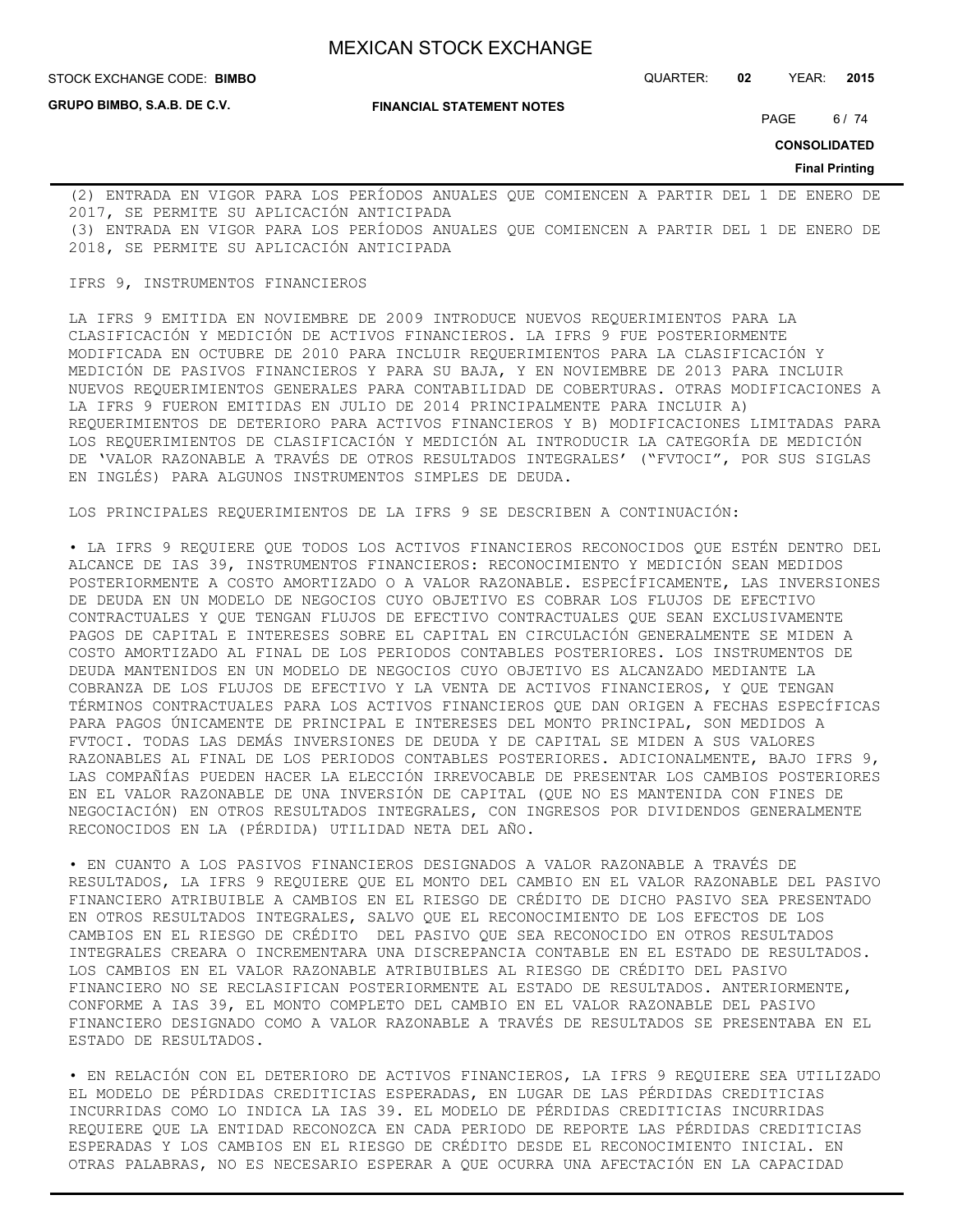| <b>MEXICAN STOCK EXCHANGE</b> |  |  |  |
|-------------------------------|--|--|--|
|-------------------------------|--|--|--|

| STOCK EXCHANGE CODE: BIMBO |  |
|----------------------------|--|
|----------------------------|--|

**GRUPO BIMBO, S.A.B. DE C.V.**

STOCK EXCHANGE CODE: QUARTER: **02** YEAR: **2015**

**FINANCIAL STATEMENT NOTES**

PAGE 7/74

**CONSOLIDATED**

**Final Printing**

#### CREDITICIA PARA RECONOCER LA PÉRDIDA.

• LOS REQUERIMIENTOS DE CONTABILIDAD DE COBERTURA TIENE TRES MECANISMOS DE CONTABILIDAD DE COBERTURAS DISPONIBLES ACTUALMENTE EN LA IAS 39. CONFORME A LA IFRS 9, SE HA INTRODUCIDO UNA MAYOR FLEXIBILIDAD PARA LOS TIPOS DE INSTRUMENTOS PARA CALIFICAR EN CONTABILIDAD DE COBERTURAS, ESPECÍFICAMENTE AMPLIANDO LOS TIPOS DE INSTRUMENTOS QUE CALIFICAN Y LOS TIPOS DE LOS COMPONENTES DE RIESGO DE PARTIDAS NO FINANCIERAS QUE SON ELEGIBLES PARA CONTABILIDAD DE COBERTURA. ADICIONALMENTE, LAS PRUEBAS DE EFECTIVIDAD HAN SIDO REVISADAS Y REMPLAZADAS CON EL CONCEPTO DE 'RELACIÓN ECONÓMICA'. EN ADELANTE NO SERÁ REQUERIDA LA EVALUACIÓN RETROSPECTIVA DE LA EFECTIVIDAD, Y SE HAN INTRODUCIDO REQUERIMIENTOS DE REVELACIONES MEJORADAS PARA LA ADMINISTRACIÓN DE RIESGOS DE LA ENTIDAD.

LA ADMINISTRACIÓN DE LA ENTIDAD ANTICIPA QUE LA APLICACIÓN DE LA IFRS 9 NO PUEDA TENER UN IMPACTO IMPORTANTE EN LOS MONTOS REPORTADOS CON RESPECTO A LOS ACTIVOS Y PASIVOS FINANCIEROS DE LA ENTIDAD. SIN EMBARGO, NO ES PRÁCTICO PROPORCIONAR UN ESTIMADO RAZONABLE DE DICHO EFECTO HASTA QUE SE HAYA COMPLETADO UNA REVISIÓN DETALLADA.

IFRS 15 INGRESOS DE CONTRATOS CON CLIENTES

EN MAYO DE 2014 SE EMITIÓ LA IFRS 15 QUE ESTABLECE UN SOLO MODELO INTEGRAL PARA SER UTILIZADO POR LAS ENTIDADES EN LA CONTABILIZACIÓN DE INGRESOS PROVENIENTES DE CONTRATOS CON CLIENTES. CUANDO ENTRE EN VIGOR LA IFRS 15 REMPLAZARÁ LAS GUÍAS DE RECONOCIMIENTO DE INGRESOS ACTUALES INCLUIDAS EN LA IAS 18 INGRESOS, IAS 11 CONTRATOS DE CONSTRUCCIÓN, ASÍ COMO SUS INTERPRETACIONES.

EL PRINCIPIO BÁSICO DE LA IFRS 15 ES QUE UNA ENTIDAD DEBE RECONOCER LOS INGRESOS QUE REPRESENTEN LA TRANSFERENCIA PROMETIDA DE BIENES O SERVICIOS A LOS CLIENTES POR LOS MONTOS QUE REFLEJEN LAS CONTRAPRESTACIONES QUE LA ENTIDAD ESPERA RECIBIR A CAMBIO DE DICHOS BIENES O SERVICIOS. ESPECÍFICAMENTE, LA NORMA INTRODUCE UN ENFOQUE DE CINCO PASOS PARA RECONOCER LOS INGRESOS:

PASO 1: IDENTIFICACIÓN DEL CONTRATO O CONTRATOS CON EL CLIENTE PASO 2: IDENTIFICAR LAS OBLIGACIONES DE DESEMPEÑO EN EL CONTRATO; PASO 3: DETERMINAR EL PRECIO DE LA TRANSACCIÓN; PASO 4: ASIGNAR EL PRECIO DE LA TRANSACCIÓN A CADA OBLIGACIÓN DE DESEMPEÑO EN EL CONTRATO; PASO 5: RECONOCER EL INGRESO CUANDO LA ENTIDAD SATISFAGA LA OBLIGACIÓN DE DESEMPEÑO.

CONFORME A IFRS 15, UNA ENTIDAD RECONOCE EL INGRESO CUANDO SE SATISFACE LA OBLIGACIÓN ES DECIR, CUANDO EL 'CONTROL' DE LOS BIENES O LOS SERVICIOS SUBYACENTES DE LA OBLIGACIÓN DE DESEMPEÑO HA SIDO TRANSFERIDO AL CLIENTE. ASIMISMO SE HAN INCLUIDO GUÍAS EN LA IFRS 15 PARA HACER FRENTE A SITUACIONES ESPECÍFICAS. ADEMÁS, SE INCREMENTA LA CANTIDAD DE REVELACIONES REQUERIDAS.

LA ADMINISTRACIÓN DE LA ENTIDAD ESTIMA QUE LA APLICACIÓN DE LA IFRS 15 EN EL FUTURO NO TENDRÁ UN EFECTO IMPORTANTE EN LOS MONTOS REPORTADOS Y REVELACIONES HECHAS EN LOS ESTADOS FINANCIEROS CONSOLIDADOS DE LA ENTIDAD.

MODIFICACIONES A LA IAS 16, IAS 38 MÉTODOS ACEPTABLES DE DEPRECIACIÓN Y AMORTIZACIÓN

LAS MODIFICACIONES A LA IAS 16 PROHÍBEN A LAS ENTIDADES USAR UN MÉTODO BASADO EN INGRESOS PARA LA DEPRECIACIÓN DE PROPIEDAD, PLANTA Y EQUIPO. LAS MODIFICACIONES A LA IAS 38 INTRODUCEN UNA PRESUNCIÓN REFUTABLE QUE LOS INGRESOS NO SON UNA BASE APROPIADA PARA AMORTIZAR UN ACTIVO INTANGIBLE. LA PRESUNCIÓN SOLAMENTE PUEDE SER REFUTADA EN LAS SIGUIENTES DOS CIRCUNSTANCIAS LIMITADAS: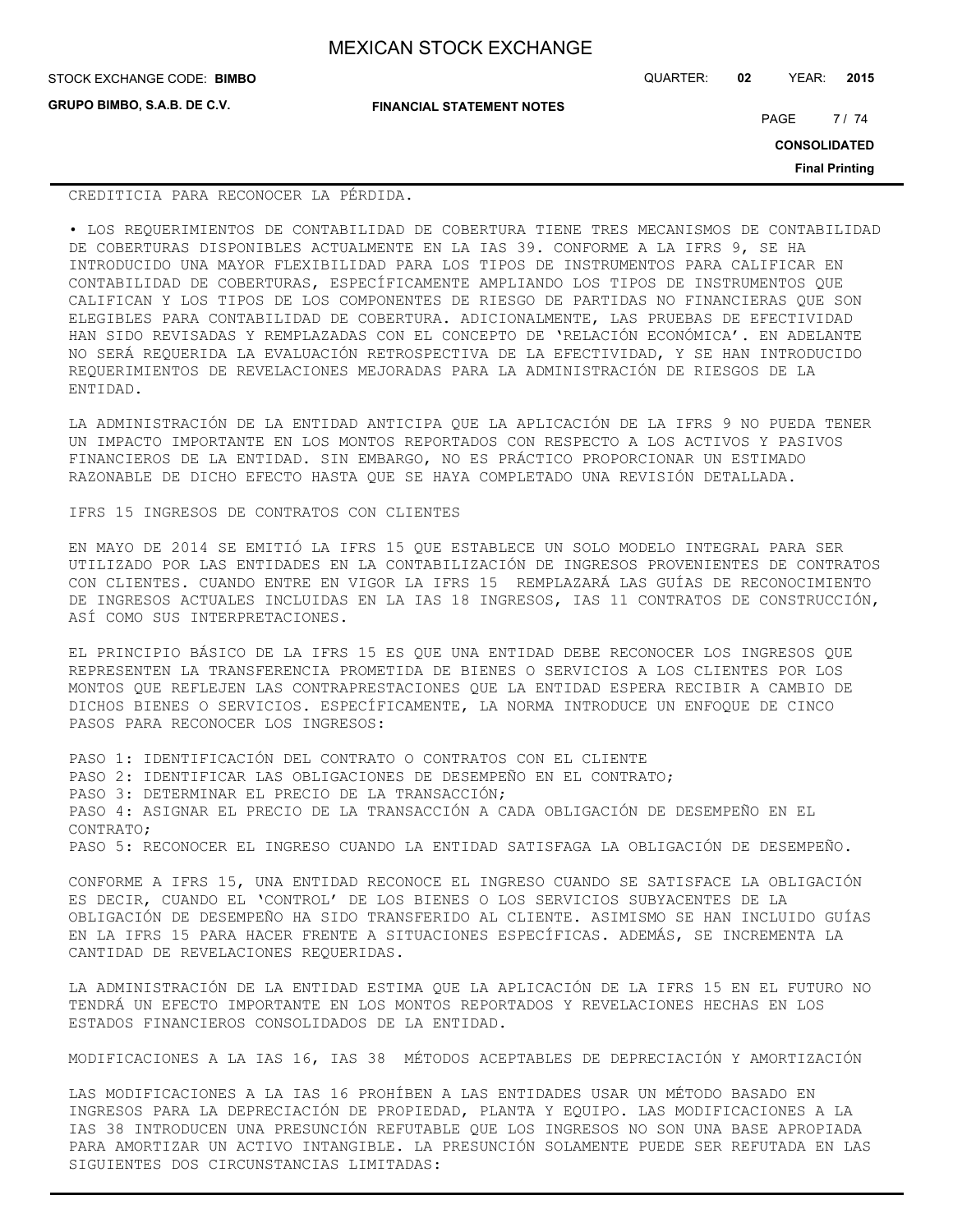STOCK EXCHANGE CODE: QUARTER: **02** YEAR: **2015 BIMBO**

**GRUPO BIMBO, S.A.B. DE C.V.**

**FINANCIAL STATEMENT NOTES**

PAGE 8/74

**CONSOLIDATED**

**Final Printing**

A) CUANDO EL ACTIVO INTANGIBLE SE EXPRESA COMO UNA MEDIDA DEL INGRESO; O

B) CUANDO PUEDES SER DEMOSTRADO QUE LOS INGRESOS Y EL CONSUMO DE LOS BENEFICIOS ECONÓMICOS DEL INTANGIBLE ESTÁN ALTAMENTE CORRELACIONADOS.

LAS MODIFICACIONES APLICAN PROSPECTIVAMENTE PARA PERIODOS ANUALES QUE INICIAN EL 1 DE ENERO DE 2016 O POSTERIORMENTE. ACTUALMENTE LA ENTIDAD UTILIZA EL MÉTODO DE LÍNEA RECTA PARA LA DEPRECIACIÓN Y AMORTIZACIÓN DE SU PROPIEDAD, PLANTA Y EQUIPO Y ACTIVOS INTANGIBLES, RESPECTIVAMENTE. LA ADMINISTRACIÓN DE LA ENTIDAD CONSIDERA QUE EL MÉTODO DE LÍNEA RECTA ES EL MÉTODO MÁS APROPIADO PARA REFLEJAR EL CONSUMO DE LOS BENEFICIOS ECONÓMICOS INHERENTES EN LOS ACTIVOS RESPECTIVOS, POR LO TANTO, LA ADMINISTRACIÓN DE LA ENTIDAD NO ESTIMA QUE LA APLICACIÓN DE ESTAS MODIFICACIONES A LA IAS 16 E IAS 38 TENGAN EFECTOS IMPORTANTES EN LOS ESTADOS FINANCIEROS CONSOLIDADOS DE LA ENTIDAD.

### C. ESTADOS CONSOLIDADOS DE RESULTADOS Y OTROS RESULTADOS INTEGRALES

LA ENTIDAD PRESENTA EL ESTADO DE RESULTADOS EN DOS ESTADOS: I) EL ESTADO CONSOLIDADO DE RESULTADOS, Y, II) EL ESTADO CONSOLIDADO DE RESULTADOS OTROS RESULTADOS INTEGRALES. LOS GASTOS EN EL ESTADO DE RESULTADOS SE PRESENTAN ATENDIENDO A SU FUNCIÓN, DEBIDO A QUE ESA ES LA PRÁCTICA DEL SECTOR AL QUE LA ENTIDAD PERTENECE, LA NATURALEZA DE ESOS GASTOS ESTÁ PRESENTADA EN LAS NOTAS. ADICIONALMENTE, LA ENTIDAD PRESENTA EL SUBTOTAL DE UTILIDAD DE OPERACIÓN, EL CUAL, AUN CUANDO NO ES REQUERIDO POR LAS IFRS, SE INCLUYE YA QUE CONTRIBUYE A UN MEJOR ENTENDIMIENTO DEL DESEMPEÑO ECONÓMICO Y FINANCIERO DE LA ENTIDAD.

#### D. ESTADO DE FLUJOS DE EFECTIVO

LA ENTIDAD PRESENTA EL ESTADO DE FLUJOS DE EFECTIVO CONFORME AL MÉTODO INDIRECTO. CLASIFICA LOS INTERESES Y DIVIDENDOS COBRADOS EN LAS ACTIVIDADES DE INVERSIÓN, MIENTRAS QUE LOS INTERESES Y DIVIDENDOS PAGADOS SE PRESENTAN EN LAS ACTIVIDADES DE FINANCIAMIENTO.

3. RESUMEN DE LAS PRINCIPALES POLÍTICAS CONTABLES

#### A. DECLARACIÓN DE CUMPLIMIENTO

LOS ESTADOS FINANCIEROS CONSOLIDADOS ADJUNTOS CUMPLEN CON LAS NORMAS INTERNACIONALES DE INFORMACIÓN FINANCIERA ("IFRS", POR SUS SIGLAS EN INGLÉS) EMITIDAS POR EL CONSEJO DE NORMAS INTERNACIONALES DE CONTABILIDAD ("IASB", POR SUS SIGLAS EN INGLÉS).

B. BASES DE MEDICIÓN

LOS ESTADOS FINANCIEROS CONSOLIDADOS DE LA ENTIDAD HAN SIDO PREPARADOS SOBRE UNA BASE DE COSTO HISTÓRICO, EXCEPTO POR CIERTOS INSTRUMENTOS FINANCIEROS QUE SE VALÚAN A SU VALOR RAZONABLE, COMO SE EXPLICA A MAYOR DETALLE EN LAS POLÍTICAS CONTABLES MÁS ADELANTE.

## I. COSTO HISTÓRICO

EL COSTO HISTÓRICO GENERALMENTE SE BASA EN EL VALOR RAZONABLE DE LA CONTRAPRESTACIÓN ENTREGADA A CAMBIO DE ACTIVOS.

II. VALOR RAZONABLE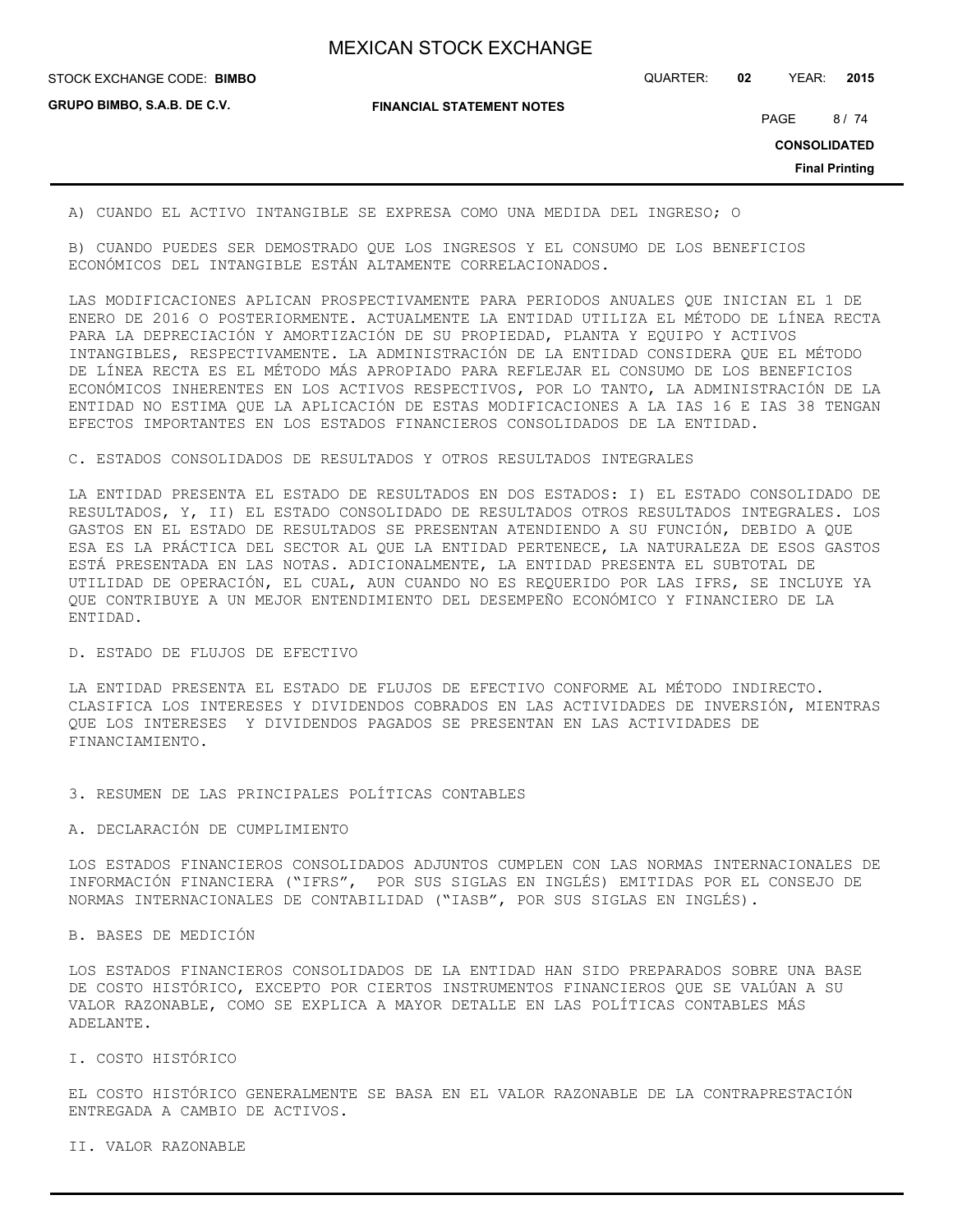**GRUPO BIMBO, S.A.B. DE C.V.**

STOCK EXCHANGE CODE: QUARTER: **02** YEAR: **2015 BIMBO**

**FINANCIAL STATEMENT NOTES**

PAGE 9/74

**CONSOLIDATED**

#### **Final Printing**

EL VALOR RAZONABLE SE DEFINE COMO EL PRECIO QUE SE RECIBIRÍA POR VENDER UN ACTIVO O QUE SE PAGARÍA POR TRANSFERIR UN PASIVO EN UNA TRANSACCIÓN ORDENADA ENTRE PARTICIPANTES EN EL MERCADO A LA FECHA DE VALUACIÓN INDEPENDIENTEMENTE DE SI ESE PRECIO ES OBSERVABLE O ESTIMADO UTILIZANDO DIRECTAMENTE OTRA TÉCNICA DE VALUACIÓN. AL ESTIMAR EL VALOR RAZONABLE DE UN ACTIVO O UN PASIVO, LA ENTIDAD TIENE EN CUENTA LAS CARACTERÍSTICAS DEL ACTIVO O PASIVO, SI LOS PARTICIPANTES DEL MERCADO TOMARÍAN ESAS CARACTERÍSTICAS AL MOMENTO DE FIJAR EL PRECIO DEL ACTIVO O PASIVO EN LA FECHA DE MEDICIÓN. EL VALOR RAZONABLE PARA PROPÓSITOS DE MEDICIÓN Y / O REVELACIÓN DE ESTOS ESTADOS FINANCIEROS CONSOLIDADOS SE DETERMINA DE FORMA TAL, A EXCEPCIÓN DE LAS TRANSACCIONES CON PAGOS BASADOS EN ACCIONES QUE ESTÁN DENTRO DEL ALCANCE DE LA IFRS 2, LAS OPERACIONES DE ARRENDAMIENTO QUE ESTÁN DENTRO DEL ALCANCE DE LA IAS 17, Y LAS MODIFICACIONES QUE TIENEN ALGUNAS SIMILITUDES CON VALOR RAZONABLE, PERO NO ES UN VALOR RAZONABLE, TALES COMO EL VALOR NETO DE REALIZACIÓN DE LA IAS 2 O EL VALOR EN USO DE LA IAS 36.

ADEMÁS, PARA EFECTOS DE INFORMACIÓN FINANCIERA, LAS MEDICIONES DE VALOR RAZONABLE SE CLASIFICAN EN EL NIVEL 1, 2 O 3 CON BASE EN AL GRADO EN QUE SE INCLUYEN DATOS DE ENTRADA OBSERVABLES EN LAS MEDICIONES Y SU IMPORTANCIA EN LA DETERMINACIÓN DEL VALOR RAZONABLE EN SU TOTALIDAD, LAS CUALES SE DESCRIBEN DE LA SIGUIENTE MANERA:

\* NIVEL 1 SE CONSIDERAN PRECIOS DE COTIZACIÓN EN UN MERCADO ACTIVO PARA ACTIVOS O PASIVOS IDÉNTICOS;

\* NIVEL 2 DATOS DE ENTRADA OBSERVABLES DISTINTOS DE LOS PRECIOS DE COTIZACIÓN DEL NIVEL 1, SEA DIRECTA O INDIRECTAMENTE;

\* NIVEL 3 CONSIDERA DATOS DE ENTRADA NO OBSERVABLES.

LOS ESTADOS FINANCIEROS DE SUBSIDIARIAS EN LAS CUALES LA MONEDA FUNCIONAL ES LA MONEDA DE UNA ECONOMÍA HIPERINFLACIONARIAS SON PREPARADOS AL VALOR DE LA MONEDA AL CIERRE DEL PERIODO. AL 30 DE JUNIO DE 2015 Y 2014, SOLO VENEZUELA CALIFICA COMO PAÍS HIPERINFLACIONARIO.

C. BASES DE CONSOLIDACIÓN DE ESTADOS FINANCIEROS

AL 30 DE JUNIO DE 2015 Y 2014 LOS ESTADOS FINANCIEROS CONSOLIDADOS INCLUYEN LOS DE GRUPO BIMBO, S.A.B. DE C.V. Y LOS DE SUS SUBSIDIARIAS EN LAS QUE SE TIENE CONTROL, INCLUYENDO LAS ENTIDADES DE PROPÓSITO ESPECÍFICO ("EPE"). EL CONTROL SE OBTIENE CUANDO LA ENTIDAD:

• TIENE PODER SOBRE LA INVERSIÓN, • ESTÁ EXPUESTA, O TIENE LOS DERECHOS, A LOS RENDIMIENTOS VARIABLES DERIVADOS DE SU PARTICIPACIÓN CON DICHA ENTIDAD, Y • TIENE LA CAPACIDAD DE AFECTAR TALES RENDIMIENTOS A TRAVÉS DE SU PODER SOBRE LA ENTIDAD EN LA QUE INVIERTE.

LA ENTIDAD REEVALÚA SI CONTROLA UNA ENTIDAD SI LOS HECHOS Y CIRCUNSTANCIAS INDICAN QUE HAY CAMBIOS A UNO O MÁS DE LOS TRES ELEMENTOS DE CONTROL QUE SE LISTARON ANTERIORMENTE.

UNA EPE SE CONSOLIDA CUANDO SE CONTROLA, BASADO EN LA EVALUACIÓN DE LA SUSTANCIA DE LA RELACIÓN CON LA ENTIDAD Y EN LOS RIESGOS Y BENEFICIOS DE LA EPE. LAS SUBSIDIARIAS MÁS IMPORTANTES SE MUESTRAN A CONTINUACIÓN:

| SUBSIDIARIA              | % DE PARTICIPACIÓN | PAÍS           | ACTIVIDAD<br>PRINCIPAL |
|--------------------------|--------------------|----------------|------------------------|
| BIMBO, S. A. DE C. V.    | 97                 | MÉXICO         | PANIFICACIÓN           |
| BIMBO BAKERIES USA, INC. | 100                | ESTADOS UNIDOS | PANIFICACIÓN           |
| CANADA BREAD, INC.       | 100                | CANADÁ         | PANIFICACIÓN(1)        |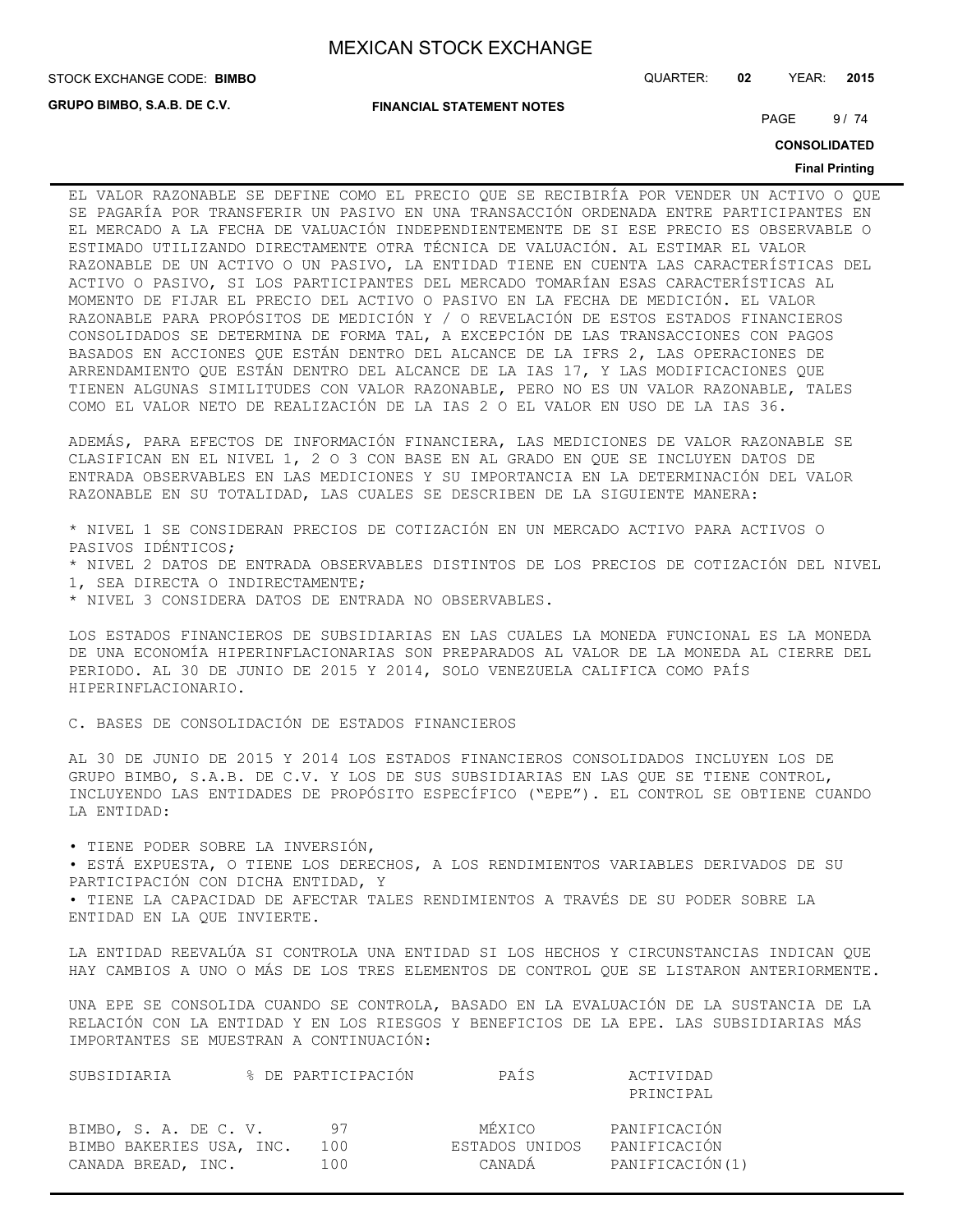STOCK EXCHANGE CODE: QUARTER: **02** YEAR: **2015 BIMBO**

**GRUPO BIMBO, S.A.B. DE C.V.**

**FINANCIAL STATEMENT NOTES**

PAGE 10 / 74

**CONSOLIDATED**

#### **Final Printing**

| BARCEL, S. A. DE C. V. | 98  | MÉXICO            | DULCES Y BOTANAS |
|------------------------|-----|-------------------|------------------|
| BIMBO DO BRASIL, LTDA. | 100 | BRASIL            | PANIFICACIÓN     |
| BIMBO, S.A.U.          | 100 | ESPAÑA Y PORTUGAL | PANIFICACIÓN     |

(1) CANADA BREAD FUE ADQUIRIDA EL 23 DE MAYO DE 2014, FECHA EN LA QUE LA ENTIDAD TOMÓ EL CONTROL.

LAS SUBSIDIARIAS SE CONSOLIDAN DESDE LA FECHA EN QUE SU CONTROL SE TRANSFIERE A LA ENTIDAD, Y SE DEJAN DE CONSOLIDAR DESDE LA FECHA EN LA QUE SE PIERDE EL CONTROL. LAS GANANCIAS Y PÉRDIDAS DE LAS SUBSIDIARIAS ADQUIRIDAS O VENDIDAS DURANTE EL AÑO SE INCLUYEN EN LOS ESTADOS CONSOLIDADOS DE RESULTADOS Y OTROS RESULTADOS INTEGRALES DESDE LA FECHA DE ADQUISICIÓN O HASTA LA FECHA DE VENTA, SEGÚN SEA EL CASO.

LA UTILIDAD Y CADA COMPONENTE DE LOS OTROS RESULTADOS INTEGRALES SE ATRIBUYEN A LAS PARTICIPACIONES CONTROLADORAS Y NO CONTROLADORAS. EL RESULTADO INTEGRAL SE ATRIBUYE A LAS PARTICIPACIONES CONTROLADORAS Y NO CONTROLADORAS AÚN SI DA LUGAR A UN DÉFICIT EN ÉSTAS ÚLTIMAS.

LOS SALDOS Y OPERACIONES IMPORTANTES ENTRE LAS ENTIDADES CONSOLIDADAS HAN SIDO ELIMINADOS EN ESTOS ESTADOS FINANCIEROS CONSOLIDADOS.

LOS CAMBIOS EN LAS INVERSIONES EN LAS SUBSIDIARIAS DE LA ENTIDAD QUE NO DEN LUGAR A UNA PÉRDIDA DE CONTROL SE REGISTRAN COMO TRANSACCIONES DE CAPITAL.

#### D. COMBINACIÓN DE NEGOCIOS

LAS ADQUISICIONES DE NEGOCIOS SE CONTABILIZAN UTILIZANDO EL MÉTODO DE ADQUISICIÓN. LA CONTRAPRESTACIÓN TRANSFERIDA EN UNA COMBINACIÓN DE NEGOCIOS SE MIDE A VALOR RAZONABLE, EL CUAL SE CALCULA COMO LA SUMA DE LOS VALORES RAZONABLES DE LOS ACTIVOS TRANSFERIDOS POR LA ENTIDAD, MENOS LOS PASIVOS INCURRIDOS POR LA ENTIDAD CON LOS ANTERIORES PROPIETARIOS DE LA EMPRESA ADQUIRIDA Y LAS PARTICIPACIONES DE CAPITAL EMITIDAS POR LA ENTIDAD A CAMBIO DEL CONTROL SOBRE LA EMPRESA ADQUIRIDA A LA FECHA DE ADQUISICIÓN. LOS COSTOS RELACIONADOS CON LA ADQUISICIÓN GENERALMENTE SE RECONOCEN EN EL ESTADO DE RESULTADOS CONFORME SE INCURREN.

A LA FECHA DE ADQUISICIÓN, LOS ACTIVOS IDENTIFICABLES ADQUIRIDOS Y LOS PASIVOS ASUMIDOS SE RECONOCEN A VALOR RAZONABLE CON EXCEPCIÓN DE:

- IMPUESTOS DIFERIDOS ACTIVOS O PASIVOS Y ACTIVOS O PASIVOS RELACIONADOS CON BENEFICIOS A EMPLEADOS, QUE SE RECONOCEN Y MIDEN DE CONFORMIDAD CON IAS 12 IMPUESTOS A LA UTILIDAD Y IAS 19 BENEFICIOS PARA EMPLEADOS, RESPECTIVAMENTE;

- PASIVOS O INSTRUMENTOS DE CAPITAL RELACIONADOS CON ACUERDOS DE PAGOS BASADOS EN ACCIONES DE LA EMPRESA ADQUIRIDA O ACUERDOS DE PAGOS BASADOS EN ACCIONES DE LA ENTIDAD CELEBRADOS PARA REEMPLAZAR ACUERDOS DE PAGOS BASADOS EN ACCIONES DE LA EMPRESA ADQUIRIDA QUE SE MIDEN DE CONFORMIDAD CON LA IFRS 2 PAGOS BASADOS EN ACCIONES A LA FECHA DE ADQUISICIÓN (AL 30 DE JUNIO DE 2015 Y 2014 LA ENTIDAD NO TIENE PAGOS BASADOS EN ACCIONES);

- ACTIVOS (O UN GRUPO DE ACTIVOS PARA SU DISPOSICIÓN) QUE SE CLASIFICAN COMO MANTENIDOS PARA VENTA DE CONFORMIDAD CON LA IFRS 5 ACTIVOS NO CIRCULANTES CONSERVADOS PARA VENTA Y OPERACIONES DISCONTINUAS QUE SE MIDEN DE CONFORMIDAD CON DICHA NORMA.

EL CRÉDITO MERCANTIL SE MIDE COMO EL EXCESO DE LA SUMA DE LA CONTRAPRESTACIÓN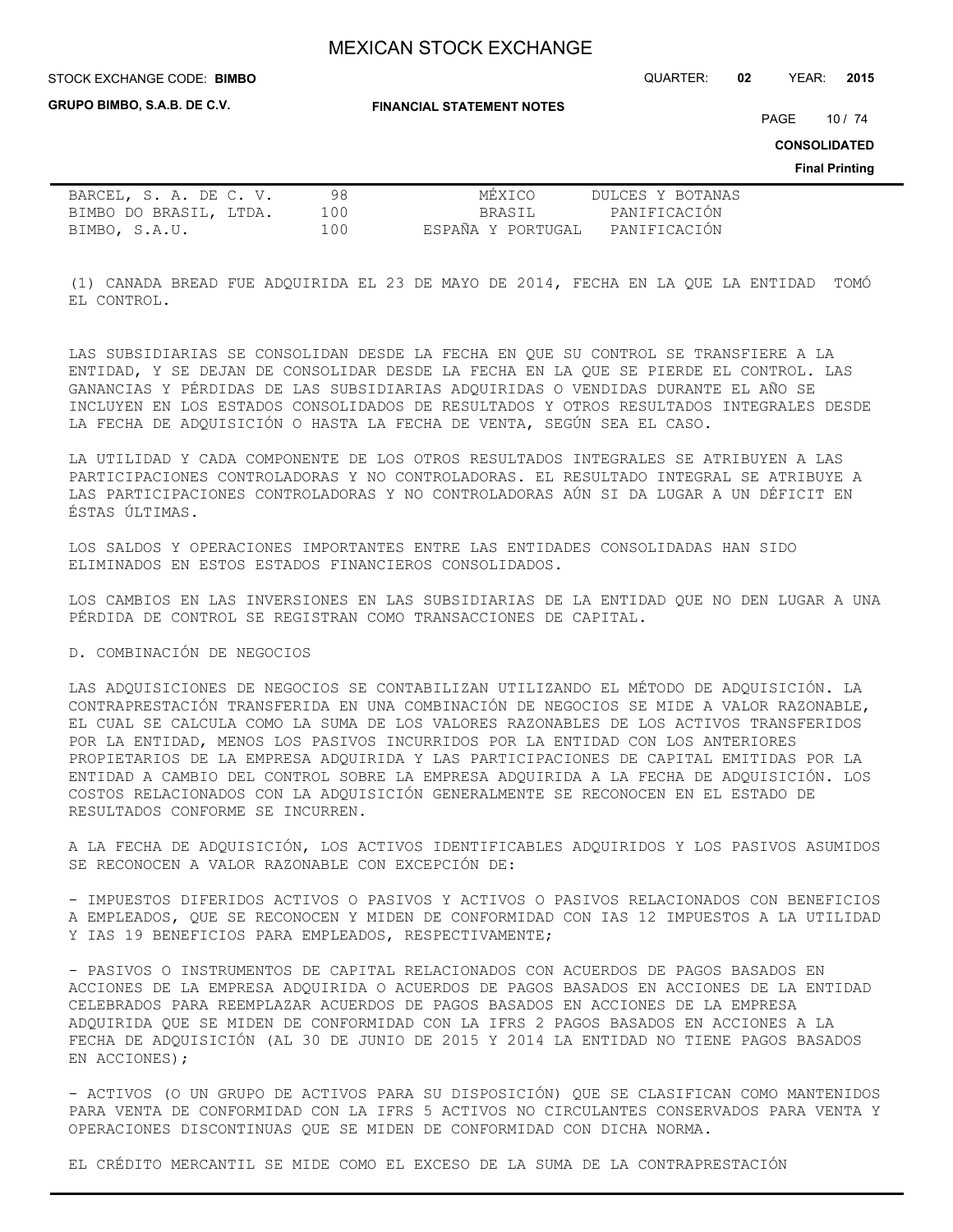**GRUPO BIMBO, S.A.B. DE C.V.**

**FINANCIAL STATEMENT NOTES**

STOCK EXCHANGE CODE: QUARTER: **02** YEAR: **2015 BIMBO**

PAGE 11 / 74

**CONSOLIDATED**

#### **Final Printing**

TRANSFERIDA, EL MONTO DE CUALQUIER PARTICIPACIÓN NO CONTROLADORA EN LA EMPRESA ADQUIRIDA, Y EL VALOR RAZONABLE DE LA TENENCIA ACCIONARIA PREVIA DEL ADQUIRENTE EN LA EMPRESA ADQUIRIDA (SI HUBIERE) SOBRE EL NETO DE LOS MONTOS DE ACTIVOS ADQUIRIDOS IDENTIFICABLES Y PASIVOS ASUMIDOS A LA FECHA DE ADQUISICIÓN. SI DESPUÉS DE UNA REVALUACIÓN EL NETO DE LOS MONTOS DE ACTIVOS ADQUIRIDOS IDENTIFICABLES Y PASIVOS ASUMIDOS A LA FECHA DE ADQUISICIÓN EXCEDE LA SUMA DE LA CONTRAPRESTACIÓN TRANSFERIDA, EL MONTO DE CUALQUIER PARTICIPACIÓN NO CONTROLADORA EN LA EMPRESA ADQUIRIDA Y EL VALOR RAZONABLE DE LA TENENCIA ACCIONARIA PREVIA DEL ADQUIRENTE EN LA EMPRESA ADQUIRIDA (SI HUBIERE), EL EXCESO SE RECONOCE INMEDIATAMENTE EN EL ESTADO DE RESULTADOS COMO UNA GANANCIA POR COMPRA A PRECIO DE GANGA.

LAS PARTICIPACIONES NO CONTROLADORAS QUE SON PARTICIPACIONES ACCIONARIAS Y QUE OTORGAN A SUS TENEDORES UNA PARTICIPACIÓN PROPORCIONAL DE LOS ACTIVOS NETOS DE LA ENTIDAD EN CASO DE LIQUIDACIÓN, SE PUEDEN MEDIR INICIALMENTE YA SEA A VALOR RAZONABLE O AL VALOR DE LA PARTICIPACIÓN PROPORCIONAL DE LA PARTICIPACIÓN NO CONTROLADORA EN LOS MONTOS RECONOCIDOS DE LOS ACTIVOS NETOS IDENTIFICABLES DE LA EMPRESA ADQUIRIDA. LA OPCIÓN DE MEDICIÓN SE REALIZA EN CADA TRANSACCIÓN. OTROS TIPOS DE PARTICIPACIONES NO CONTROLADORAS SE MIDEN A VALOR RAZONABLE O, CUANDO APLIQUE, CON BASE EN LO ESPECIFICADO POR OTRA IFRS.

CUANDO LA CONTRAPRESTACIÓN TRANSFERIDA POR LA ENTIDAD EN UNA COMBINACIÓN DE NEGOCIOS INCLUYA ACTIVOS O PASIVOS RESULTANTES DE UN ACUERDO DE CONTRAPRESTACIÓN CONTINGENTE, LA CONTRAPRESTACIÓN CONTINGENTE SE MIDE A SU VALOR RAZONABLE A LA FECHA DE ADQUISICIÓN Y SE INCLUYE COMO PARTE DE LA CONTRAPRESTACIÓN TRANSFERIDA. LOS CAMBIOS EN EL VALOR RAZONABLE DE LA CONTRAPRESTACIÓN CONTINGENTE QUE CALIFICAN COMO AJUSTES DEL PERIODO DE MEDICIÓN SE AJUSTAN RETROSPECTIVAMENTE CON LOS CORRESPONDIENTES AJUSTES CONTRA CRÉDITO MERCANTIL. LOS AJUSTES DEL PERIODO DE MEDICIÓN SON AJUSTES QUE SURGEN DE LA INFORMACIÓN ADICIONAL OBTENIDA DURANTE EL 'PERIODO DE MEDICIÓN' (QUE NO PUEDE SER MAYOR A UN AÑO A PARTIR DE LA FECHA DE ADQUISICIÓN) SOBRE HECHOS Y CIRCUNSTANCIAS QUE EXISTIERON A LA FECHA DE ADQUISICIÓN.

EL TRATAMIENTO CONTABLE PARA CAMBIOS EN EL VALOR RAZONABLE DE LA CONTRAPRESTACIÓN CONTINGENTE QUE NO CALIFIQUEN COMO AJUSTES DEL PERIODO DE MEDICIÓN DEPENDE DE CÓMO SE CLASIFIQUE LA CONTRAPRESTACIÓN CONTINGENTE. LA CONTRAPRESTACIÓN CONTINGENTE QUE SE CLASIFIQUE COMO CAPITAL NO SE VUELVE A MEDIR EN FECHAS DE INFORME POSTERIORES Y SU POSTERIOR LIQUIDACIÓN SE CONTABILIZA DENTRO DEL CAPITAL. LA CONTRAPRESTACIÓN CONTINGENTE QUE SE CLASIFIQUE COMO UN ACTIVO O PASIVO SE VUELVE A MEDIR EN FECHAS DE INFORME POSTERIORES DE CONFORMIDAD CON IAS 39, O IAS 37, PROVISIONES, PASIVOS CONTINGENTES Y ACTIVOS CONTINGENTES, SEGÚN SEA APROPIADO, RECONOCIENDO LA CORRESPONDIENTE GANANCIA O PÉRDIDA EN EL ESTADO DE RESULTADOS.

CUANDO UNA COMBINACIÓN DE NEGOCIOS SE LOGRA POR ETAPAS, LA PARTICIPACIÓN ACCIONARIA PREVIA DE LA ENTIDAD EN LA EMPRESA ADQUIRIDA SE REMIDE AL VALOR RAZONABLE A LA FECHA DE ADQUISICIÓN Y LA GANANCIA O PÉRDIDA RESULTANTE, SI HUBIERE, SE RECONOCE EN EL ESTADO DE RESULTADOS. LOS MONTOS QUE SURGEN DE PARTICIPACIONES EN LA EMPRESA ADQUIRIDA ANTES DE LA FECHA DE ADQUISICIÓN QUE HAN SIDO PREVIAMENTE RECONOCIDOS EN OTROS RESULTADOS INTEGRALES SE RECLASIFICAN AL ESTADO DE RESULTADOS CUANDO ESTE TRATAMIENTO SEA APROPIADO SI DICHA PARTICIPACIÓN SE ELIMINA.

SI EL TRATAMIENTO CONTABLE INICIAL DE UNA COMBINACIÓN DE NEGOCIOS ESTÁ INCOMPLETO AL FINAL DEL PERIODO DE INFORME EN EL QUE OCURRE LA COMBINACIÓN, LA ENTIDAD REPORTA MONTOS PROVISIONALES PARA LAS PARTIDAS CUYA CONTABILIZACIÓN ESTÉ INCOMPLETA. DICHOS MONTOS PROVISIONALES SE AJUSTAN DURANTE EL PERIODO DE MEDICIÓN (VER ARRIBA) O SE RECONOCEN ACTIVOS O PASIVOS ADICIONALES PARA REFLEJAR LA NUEVA INFORMACIÓN OBTENIDA SOBRE LOS HECHOS Y CIRCUNSTANCIAS QUE EXISTIERON A LA FECHA DE ADQUISICIÓN Y QUE, DE HABER SIDO CONOCIDOS, HUBIESEN AFECTADO A LOS MONTOS RECONOCIDOS A DICHA FECHA.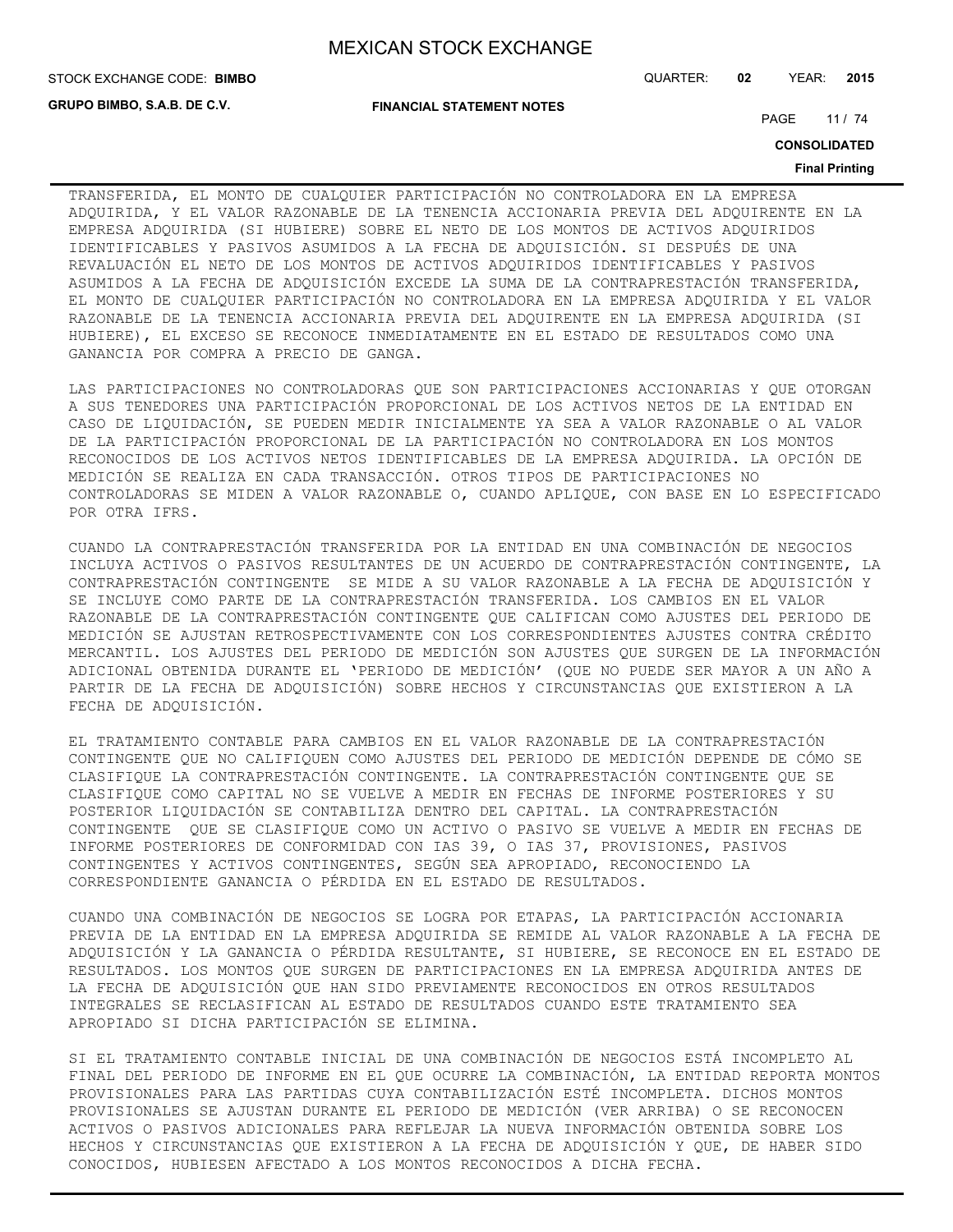| <b>MEXICAN STOCK EXCHANGE</b> |
|-------------------------------|
|-------------------------------|

**STOCK EXCHANGE CODE: BIMBO** 

**GRUPO BIMBO, S.A.B. DE C.V.**

STOCK EXCHANGE CODE: QUARTER: **02** YEAR: **2015**

**FINANCIAL STATEMENT NOTES**

PAGE 12 / 74

**CONSOLIDATED**

**Final Printing**

#### E. ACTIVOS NO CIRCULANTES MANTENIDOS PARA SU VENTA

LOS ACTIVOS DE LARGA DURACIÓN Y LOS GRUPOS DE ACTIVOS EN DISPOSICIÓN SE CLASIFICAN COMO MANTENIDOS PARA SU VENTA SI SU VALOR EN LIBROS SERÁ RECUPERADO A TRAVÉS DE SU VENTA Y NO MEDIANTE SU USO CONTINUO. SE CONSIDERA QUE ESTA CONDICIÓN HA SIDO CUMPLIDA ÚNICAMENTE CUANDO LA VENTA ES ALTAMENTE PROBABLE Y EL ACTIVO (O GRUPO DE ACTIVOS EN DISPOSICIÓN) ESTÁ DISPONIBLE PARA SU VENTA INMEDIATA EN SU CONDICIÓN ACTUAL SUJETA ÚNICAMENTE A TÉRMINOS COMUNES DE VENTA DE DICHOS ACTIVOS. LA ADMINISTRACIÓN DEBE ESTAR COMPROMETIDA CON LA VENTA, MISMA QUE DEBE CALIFICAR PARA SU RECONOCIMIENTO COMO VENTA FINALIZADA DENTRO UN AÑO A PARTIR DE LA FECHA DE CLASIFICACIÓN.

EL ACTIVO DE LARGA DURACIÓN (Y LOS GRUPOS DE ACTIVOS EN DISPOSICIÓN) CLASIFICADOS COMO MANTENIDOS PARA LA VENTA SE VALÚAN AL MENOR ENTRE SU VALOR EN LIBROS Y EL VALOR RAZONABLE DE LOS ACTIVOS MENOS LOS COSTOS PARA SU VENTA.

#### F. RECONOCIMIENTO DE LOS EFECTOS DE LA INFLACIÓN

LOS EFECTOS DE LA INFLACIÓN SE RECONOCEN ÚNICAMENTE CUANDO LA MONEDA FUNCIONAL DE UNA ENTIDAD ES LA MONEDA DE UNA ECONOMÍA HIPERINFLACIONARIA. LA ECONOMÍA MEXICANA DEJÓ DE SER HIPERINFLACIONARIA EN 1999 Y, EN CONSECUENCIA, LOS EFECTOS INFLACIONARIOS FUERON RECONOCIDOS HASTA ESA FECHA, EXCEPTO POR LAS PROPIEDADES, PLANTA Y EQUIPO CUYA INFLACIÓN SE RECONOCIÓ HASTA 2007, COMO ESTÁ PERMITIDO POR LAS NORMAS DE INFORMACIÓN FINANCIERAS MEXICANAS ("NIF"), CONFORME A LAS REGLAS DE TRANSICIÓN A IFRS. EN EL 2014 Y 2013, LA OPERACIÓN EN VENEZUELA CALIFICÓ COMO HIPERINFLACIONARIO, EN RELACIÓN A LAS INFLACIONES DE LOS TRES EJERCICIOS ANUALES ANTERIORES Y POR LOS CUALES SE RECONOCIERON LOS EFECTOS DE LA INFLACIÓN. DICHOS EFECTOS NO SON MATERIALES PARA LA SITUACIÓN FINANCIERA, DESEMPEÑO O FLUJOS DE EFECTIVO DE LA ENTIDAD.

#### G. ARRENDAMIENTOS

LOS ARRENDAMIENTOS SE CLASIFICAN COMO FINANCIEROS CUANDO LOS TÉRMINOS DEL ARRENDAMIENTO TRANSFIEREN SUSTANCIALMENTE A LOS ARRENDATARIOS TODOS LOS RIESGOS Y BENEFICIOS INHERENTES A LA PROPIEDAD. TODOS LOS DEMÁS ARRENDAMIENTOS SE CLASIFICAN COMO OPERATIVOS.

#### - LA ENTIDAD COMO ARRENDATARIO

LOS ACTIVOS QUE SE MANTIENEN BAJO ARRENDAMIENTOS FINANCIEROS SE RECONOCEN COMO ACTIVOS DE LA ENTIDAD A SU VALOR RAZONABLE, AL INICIO DEL ARRENDAMIENTO, O SI ÉSTE ES MENOR, AL VALOR PRESENTE DE LOS PAGOS MÍNIMOS DEL ARRENDAMIENTO. EL PASIVO CORRESPONDIENTE AL ARRENDADOR SE INCLUYE EN EL ESTADO DE POSICIÓN FINANCIERA COMO UN PASIVO POR ARRENDAMIENTO FINANCIERO.

LOS PAGOS POR ARRENDAMIENTO SE DISTRIBUYEN ENTRE LOS GASTOS FINANCIEROS Y LA REDUCCIÓN DE LAS OBLIGACIONES POR ARRENDAMIENTO A FIN DE ALCANZAR UNA TASA DE INTERÉS CONSTANTE SOBRE EL SALDO REMANENTE DEL PASIVO. LOS GASTOS FINANCIEROS SE CARGAN DIRECTAMENTE A RESULTADOS, A MENOS QUE PUEDAN SER DIRECTAMENTE ATRIBUIBLES A ACTIVOS CALIFICABLES, EN CUYO CASO SE CAPITALIZAN CONFORME A LA POLÍTICA CONTABLE DE LA ENTIDAD PARA LOS COSTOS POR PRÉSTAMOS (VER NOTA 3.I). LAS RENTAS CONTINGENTES SE RECONOCEN COMO GASTOS EN LOS PERIODOS EN LOS QUE SE INCURREN.

LOS PAGOS POR RENTAS DE ARRENDAMIENTOS OPERATIVOS SE CARGAN A RESULTADOS EMPLEANDO EL MÉTODO DE LÍNEA RECTA, DURANTE EL PLAZO CORRESPONDIENTE AL ARRENDAMIENTO.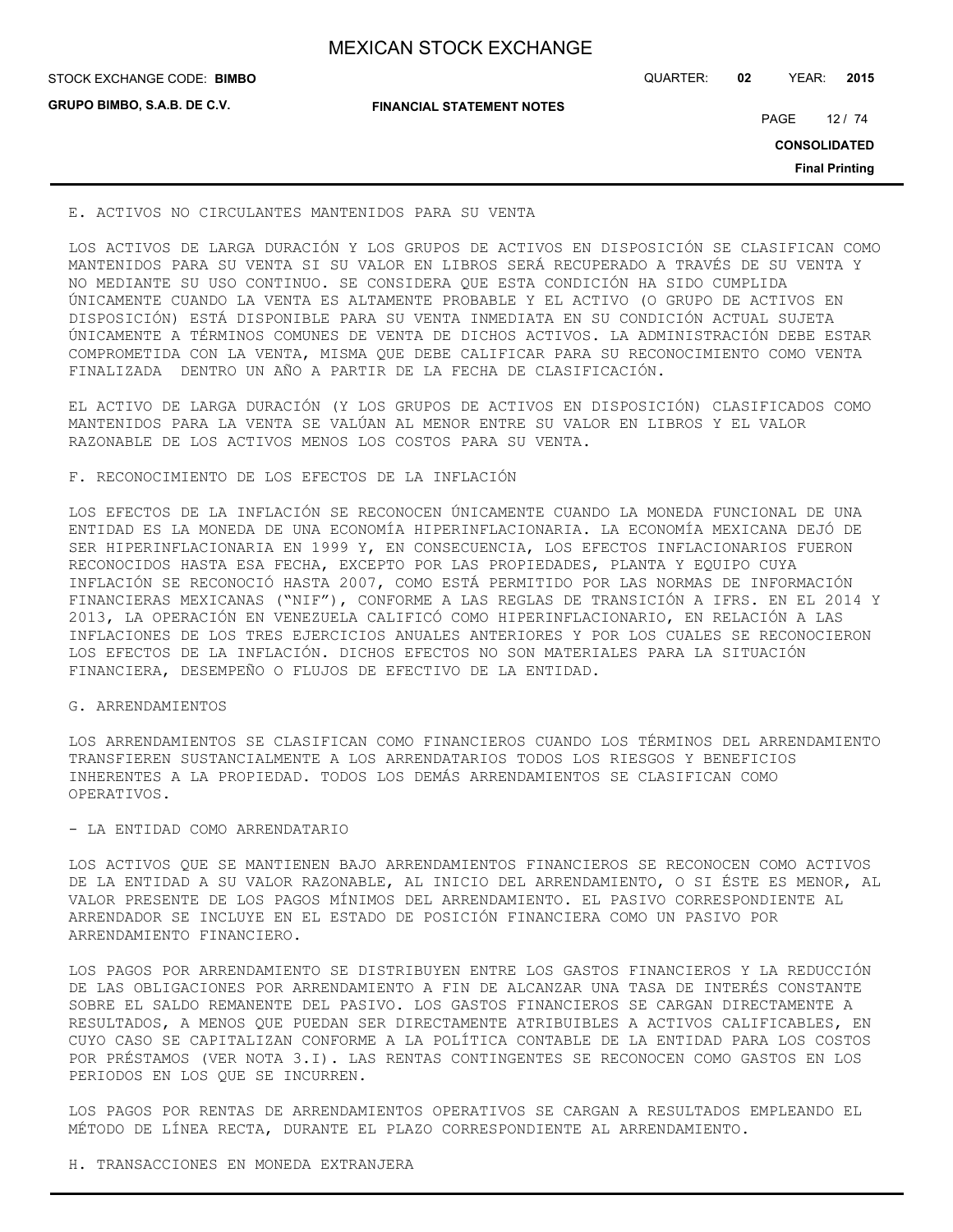**GRUPO BIMBO, S.A.B. DE C.V.**

STOCK EXCHANGE CODE: QUARTER: **02** YEAR: **2015 BIMBO**

**FINANCIAL STATEMENT NOTES**

PAGE 13 / 74

**CONSOLIDATED**

**Final Printing**

AL PREPARAR LOS ESTADOS FINANCIEROS DE CADA SUBSIDIARIA, LAS TRANSACCIONES EN MONEDA DISTINTA A LA MONEDA FUNCIONAL DE LA ENTIDAD (MONEDA EXTRANJERA) SE RECONOCEN UTILIZANDO EL TIPO DE CAMBIO VIGENTE EN LAS FECHAS EN QUE SE EFECTÚAN LAS OPERACIONES. AL FINAL DE CADA PERIODO, LAS PARTIDAS MONETARIAS DENOMINADAS EN MONEDA EXTRANJERA SE CONVIERTEN AL TIPO DE CAMBIO DE CIERRE. LAS PARTIDAS NO MONETARIAS REGISTRADAS A VALOR RAZONABLE, DENOMINADAS EN MONEDA EXTRANJERA, SE RECONVIERTEN A LOS TIPOS DE CAMBIO VIGENTES A LA FECHA EN QUE SE DETERMINÓ EL VALOR RAZONABLE. LAS PARTIDAS NO-MONETARIAS QUE SE CALCULAN EN TÉRMINOS DE COSTO HISTÓRICO, EN MONEDA EXTRANJERA, NO SE RECONVIERTEN.

LAS DIFERENCIAS EN TIPO DE CAMBIO SE RECONOCEN EN LOS RESULTADOS DEL PERIODO, EXCEPTO POR:

- DIFERENCIAS EN TIPO DE CAMBIO PROVENIENTES DE PRÉSTAMOS DENOMINADOS EN MONEDAS EXTRANJERAS RELACIONADOS CON LOS ACTIVOS EN CONSTRUCCIÓN PARA SU USO PRODUCTIVO FUTURO, LAS CUALES SE INCLUYEN EN EL COSTO DE DICHOS ACTIVOS CUANDO SE CONSIDERAN COMO UN AJUSTE A LOS COSTOS POR INTERESES SOBRE DICHOS PRÉSTAMOS DENOMINADOS EN MONEDAS EXTRANJERAS;

- DIFERENCIAS EN TIPO DE CAMBIO PROVENIENTE DE TRANSACCIONES RELACIONADAS CON COBERTURAS DE RIESGOS DE TIPO DE CAMBIO (VER NOTA 12);

- DIFERENCIAS EN TIPO DE CAMBIO PROVENIENTES DE PARTIDAS MONETARIAS POR COBRAR O POR PAGAR A UNA OPERACIÓN EXTRANJERA CUYA LIQUIDACIÓN NO ESTÁ PLANEADA NI ES POSIBLE REALIZAR EL PAGO (FORMANDO ASÍ PARTE DE LA INVERSIÓN NETA EN LA OPERACIÓN EXTRANJERA), LAS CUALES SE RECONOCEN INICIALMENTE EN OTROS RESULTADOS INTEGRALES Y SE RECLASIFICAN DESDE EL CAPITAL CONTABLE A RESULTADOS EN REEMBOLSO DE LAS PARTIDAS MONETARIAS.

PARA FINES DE LA PRESENTACIÓN DE LOS ESTADOS FINANCIEROS CONSOLIDADOS, LOS ACTIVOS Y PASIVOS EN MONEDA EXTRANJERA DE LA ENTIDAD SE EXPRESAN EN PESOS MEXICANOS, UTILIZANDO LOS TIPOS DE CAMBIO VIGENTES AL FINAL DEL PERIODO. LAS PARTIDAS DE INGRESOS Y GASTOS SE CONVIERTEN A LOS TIPOS DE CAMBIO PROMEDIO VIGENTES DEL PERIODO, A MENOS QUE ÉSTOS FLUCTÚEN EN FORMA SIGNIFICATIVA, EN CUYO CASO SE UTILIZAN LOS TIPOS DE CAMBIO A LA FECHA EN QUE SE EFECTÚAN LAS TRANSACCIONES. LAS DIFERENCIAS EN TIPO DE CAMBIO QUE SURJAN, DADO EL CASO, SE RECONOCEN EN LOS OTROS RESULTADOS INTEGRALES Y SON ACUMULADAS EN EL CAPITAL CONTABLE (ATRIBUIDAS A LAS PARTICIPACIONES NO CONTROLADORAS CUANDO SEA APROPIADO).

EN LA VENTA DE UNA OPERACIÓN EXTRANJERA (ES DECIR, VENTA DE TODA LA PARTICIPACIÓN DE LA ENTIDAD EN UNA OPERACIÓN EXTRANJERA, O UNA DISPOSICIÓN QUE INVOLUCRE UNA PÉRDIDA DE CONTROL EN LA SUBSIDIARIA QUE INCLUYA UNA OPERACIÓN EXTRANJERA, PÉRDIDA DE CONTROL CONJUNTO SOBRE UNA ENTIDAD CONTROLADA CONJUNTAMENTE QUE INCLUYA UNA OPERACIÓN EXTRANJERA, O PÉRDIDA DE LA INFLUENCIA SIGNIFICATIVA SOBRE UNA ASOCIADA QUE INCLUYE UNA OPERACIÓN EXTRANJERA), TODAS LAS DIFERENCIAS EN TIPO DE CAMBIO ACUMULADAS RELACIONADAS CON ESA OPERACIÓN ATRIBUIBLES A LA ENTIDAD SE RECLASIFICAN A LOS RESULTADOS. CUALQUIER DIFERENCIA EN CAMBIOS QUE HAYA SIDO PREVIAMENTE ATRIBUIDA A LAS PARTICIPACIONES NO CONTROLADORAS SE DA DE BAJA, PERO SIN RECLASIFICARLA A LOS RESULTADOS.

LOS AJUSTES CORRESPONDIENTES AL CRÉDITO MERCANTIL Y EL VALOR RAZONABLE GENERADOS EN LA ADQUISICIÓN DE UNA OPERACIÓN EN EL EXTRANJERO SE CONSIDERAN COMO ACTIVOS Y PASIVOS DE DICHA OPERACIÓN Y SE CONVIERTEN AL TIPO DE CAMBIO VIGENTE AL CIERRE. LAS DIFERENCIAS DE CAMBIO RESULTANTES SE RECONOCEN EN OTROS RESULTADOS INTEGRALES.

I. EFECTIVO Y EQUIVALENTES DE EFECTIVO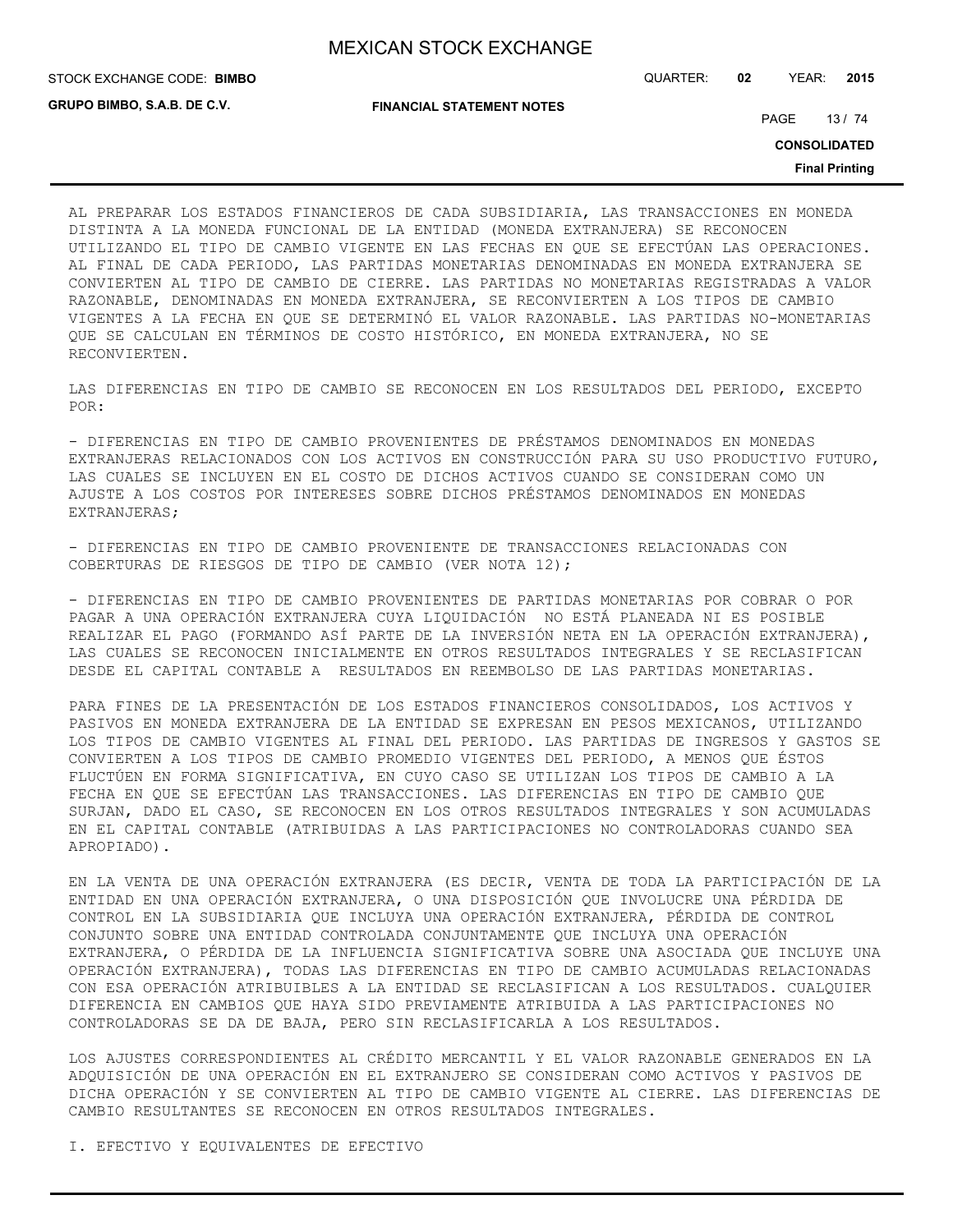**STOCK EXCHANGE CODE: BIMBO** 

**GRUPO BIMBO, S.A.B. DE C.V.**

**FINANCIAL STATEMENT NOTES**

STOCK EXCHANGE CODE: QUARTER: **02** YEAR: **2015**

PAGE 14 / 74

**CONSOLIDATED**

#### **Final Printing**

CONSISTEN PRINCIPALMENTE EN DEPÓSITOS BANCARIOS EN CUENTAS DE CHEQUES E INVERSIONES EN VALORES A CORTO PLAZO, DE GRAN LIQUIDEZ, FÁCILMENTE CONVERTIBLES EN EFECTIVO, CON VENCIMIENTO HASTA DE TRES MESES A PARTIR DE SU FECHA DE ADQUISICIÓN Y SUJETOS A RIESGOS POCO SIGNIFICATIVOS DE CAMBIOS EN VALOR. EL EFECTIVO SE PRESENTA A VALOR NOMINAL Y LOS EQUIVALENTES SE VALÚAN A SU VALOR RAZONABLE; LAS FLUCTUACIONES EN SU VALOR SE RECONOCEN EN RESULTADOS (VER ACTIVOS FINANCIEROS ABAJO). LOS EQUIVALENTES DE EFECTIVO ESTÁN REPRESENTADOS PRINCIPALMENTE POR INVERSIONES EN INSTRUMENTOS DE DEUDA GUBERNAMENTAL CON VENCIMIENTO DIARIO.

#### J. ACTIVOS FINANCIEROS

LOS ACTIVOS FINANCIEROS SE CLASIFICAN DENTRO DE LAS SIGUIENTES CATEGORÍAS: "ACTIVOS FINANCIEROS A VALOR RAZONABLE CON CAMBIOS EN RESULTADOS" ("FVTPL", POR SUS SIGLAS EN INGLÉS), "COSTO AMORTIZADO", "INVERSIONES CONSERVADAS AL VENCIMIENTO", "ACTIVOS FINANCIEROS DISPONIBLES PARA SU VENTA" ("AFS", POR SUS SIGLAS EN INGLÉS) Y "PRÉSTAMOS Y CUENTAS POR COBRAR". LA CLASIFICACIÓN DEPENDE DE LA NATURALEZA Y PROPÓSITO DE LOS ACTIVOS FINANCIEROS Y SE DETERMINA AL MOMENTO DE SU RECONOCIMIENTO INICIAL. TODAS LAS COMPRAS O VENTAS DE ACTIVOS FINANCIEROS REALIZADOS DE FORMA HABITUAL SE RECONOCEN Y ELIMINAN CON BASE EN LA FECHA DE NEGOCIACIÓN. LAS COMPRAS O VENTAS REALIZADAS DE FORMA HABITUAL SON AQUELLAS COMPRAS O VENTAS DE ACTIVOS FINANCIEROS QUE REQUIEREN LA ENTREGA DE LOS ACTIVOS DENTRO DEL MARCO DE TIEMPO ESTABLECIDO POR NORMA O COSTUMBRE EN DICHO MERCADO.

1. MÉTODO DE LA TASA DE INTERÉS EFECTIVA

EL MÉTODO DE INTERÉS EFECTIVO ES UN MÉTODO PARA CALCULAR EL COSTO AMORTIZADO DE UN INSTRUMENTO FINANCIERO Y DE ASIGNACIÓN DEL INGRESO O COSTO FINANCIERO DURANTE EL PERIODO RELEVANTE. LA TASA DE INTERÉS EFECTIVA ES LA TASA QUE DESCUENTA LOS INGRESOS FUTUROS DE EFECTIVO ESTIMADOS (INCLUYENDO TODOS LOS HONORARIOS Y PUNTOS BASE PAGADOS O RECIBIDOS QUE FORMAN PARTE INTEGRAL DE LA TASA DE INTERÉS EFECTIVA, COSTOS DE LA TRANSACCIÓN Y OTRAS PRIMAS O DESCUENTOS) DURANTE LA VIDA ESPERADA DEL INSTRUMENTO DE ACTIVO O PASIVO DEUDA O, CUANDO ES APROPIADO, UN PERIODO MENOR, AL VALOR EN LIBROS NETO AL MOMENTO DEL RECONOCIMIENTO INICIAL.

LOS INGRESOS SE RECONOCEN CON BASE EN AL INTERÉS EFECTIVO PARA INSTRUMENTOS DE DEUDA DISTINTOS A AQUELLOS ACTIVOS FINANCIEROS CLASIFICADOS COMO FVTPL.

## 2. ACTIVOS FINANCIEROS A FVTPL

LOS ACTIVOS FINANCIEROS SE CLASIFICAN COMO FVTPL CUANDO SE CONSERVAN PARA SER NEGOCIADOS O SE DESIGNAN COMO FVTPL.

UN ACTIVO FINANCIERO SE CLASIFICA COMO MANTENIDO CON FINES DE NEGOCIACIÓN SI:

\* SE COMPRA PRINCIPALMENTE CON EL OBJETIVO DE VENDERLO EN UN PERIODO CORTO; O \* EN SU RECONOCIMIENTO INICIAL, ES PARTE DE UNA CARTERA DE INSTRUMENTOS FINANCIEROS IDENTIFICADOS QUE LA ENTIDAD ADMINISTRA CONJUNTAMENTE, Y PARA LA CUAL EXISTE UN PATRÓN REAL RECIENTE DE TOMA DE UTILIDADES A CORTO PLAZO; O \* ES UN DERIVADO QUE NO ESTÁ DESIGNADO Y ES EFECTIVO, COMO INSTRUMENTO DE COBERTURA.

## 3. INVERSIONES CONSERVADAS AL VENCIMIENTO

INVERSIONES CONSERVADAS AL VENCIMIENTO SON ACTIVOS FINANCIEROS NO DERIVADOS CON PAGOS FIJOS O DETERMINABLES Y FECHAS FIJAS DE VENCIMIENTO QUE LA ENTIDAD TIENE LA INTENCIÓN Y CAPACIDAD DE CONSERVAR HASTA SU VENCIMIENTO. CON POSTERIORIDAD AL RECONOCIMIENTO INICIAL, LAS INVERSIONES CONSERVADAS HASTA SU VENCIMIENTO SE VALORAN A COSTO AMORTIZADO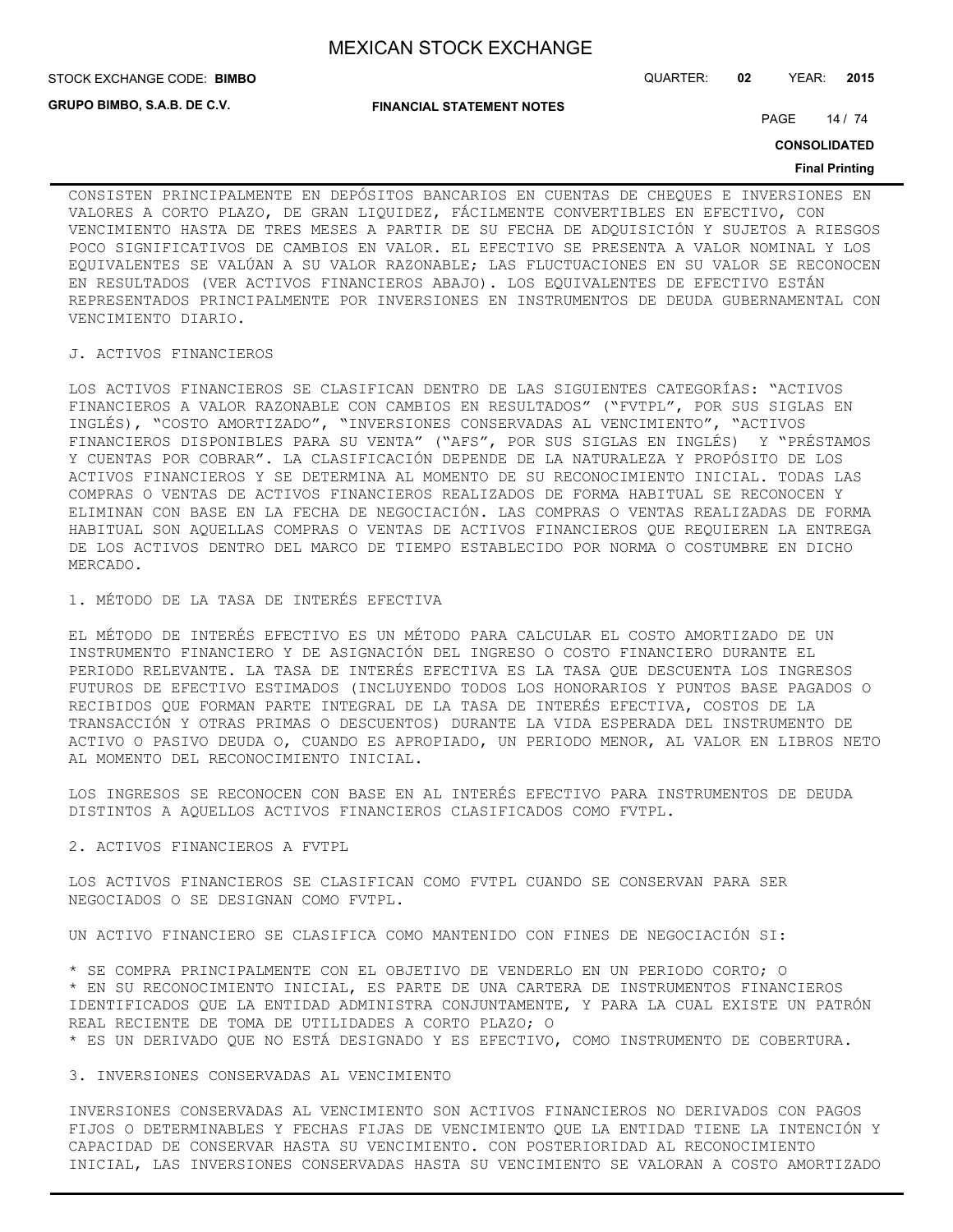**STOCK EXCHANGE CODE: BIMBO** 

**GRUPO BIMBO, S.A.B. DE C.V.**

**FINANCIAL STATEMENT NOTES**

STOCK EXCHANGE CODE: QUARTER: **02** YEAR: **2015**

PAGE 15 / 74

**CONSOLIDATED**

**Final Printing**

UTILIZANDO EL MÉTODO DE INTERÉS EFECTIVO MENOS CUALQUIER PÉRDIDA POR DETERIORO.

4. ACTIVOS FINANCIEROS DISPONIBLES PARA SU VENTA

LOS ACTIVOS FINANCIEROS DISPONIBLES PARA SU VENTA NO DERIVADOS QUE SE DESIGNAN COMO DISPONIBLES PARA SU VENTA O QUE NO SON CLASIFICADOS COMO (A) PRÉSTAMOS Y CUENTAS POR COBRAR, (B) INVERSIONES MANTENIDAS HASTA EL VENCIMIENTO O (C) ACTIVOS FINANCIEROS A VALOR RAZONABLE CON CAMBIOS EN RESULTADOS.

LOS DIVIDENDOS SOBRE INSTRUMENTOS DE CAPITAL DISPONIBLES PARA SU VENTA SE RECONOCEN EN LOS RESULTADOS CUANDO SE ESTABLECE EL DERECHO DE LA ENTIDAD A RECIBIR LOS DIVIDENDOS.

EL VALOR RAZONABLE DE LOS ACTIVOS MONETARIOS DISPONIBLES PARA SU VENTA DENOMINADOS EN MONEDA EXTRANJERA, SE DETERMINA EN ESA MONEDA EXTRANJERA Y SE CONVIERTE AL TIPO DE CAMBIO DE CIERRE AL FINAL DEL PERIODO QUE SE INFORMA. LAS GANANCIAS Y PÉRDIDAS EN CAMBIO DE MONEDA EXTRANJERA QUE SE RECONOCEN EN LOS RESULTADOS, SE DETERMINAN CON BASE EN EL COSTO AMORTIZADO DEL ACTIVO MONETARIO. OTRAS GANANCIAS Y PÉRDIDAS EN CAMBIO SE RECONOCEN EN OTROS RESULTADOS INTEGRALES. INVERSIONES DE CAPITAL DISPONIBLES PARA SU VENTA QUE NO TENGAN UN PRECIO DE MERCADO COTIZADO EN UN MERCADO ACTIVO Y CUYO VALOR RAZONABLE NO SE PUEDA ESTIMAR CONFIABLEMENTE Y LOS INSTRUMENTOS DERIVADOS QUE ESTÉN VINCULADOS CON Y DEBAN SER LIQUIDADOS MEDIANTE LA ENTREGA DE TALES INVERSIONES EN ACCIONES NO COTIZADAS SE VALÚAN A SU COSTO MENOS LAS PÉRDIDAS POR DETERIORO IDENTIFICADAS AL FINAL DE CADA PERÍODO DE REPORTE.

## 5. PRÉSTAMOS Y CUENTAS POR COBRAR

LAS CUENTAS POR COBRAR A CLIENTES, PRÉSTAMOS Y OTRAS CUENTAS POR COBRAR CON PAGOS FIJOS O DETERMINABLES, QUE NO SE NEGOCIAN EN UN MERCADO ACTIVO, SE CLASIFICAN COMO PRÉSTAMOS Y CUENTAS POR COBRAR. LOS PRÉSTAMOS Y CUENTAS POR COBRAR SE VALÚAN AL COSTO AMORTIZADO USANDO EL MÉTODO DE INTERÉS EFECTIVO, MENOS CUALQUIER DETERIORO.

LOS INGRESOS POR INTERESES SE RECONOCEN APLICANDO LA TASA DE INTERÉS EFECTIVA, EXCEPTO POR LAS CUENTAS POR COBRAR A CORTO PLAZO EN CASO DE QUE EL RECONOCIMIENTO DE INTERESES SEA INMATERIAL.

#### 6. DETERIORO DE ACTIVOS FINANCIEROS

LOS ACTIVOS FINANCIEROS DISTINTOS A LOS ACTIVOS FINANCIEROS A VALOR RAZONABLE CON CAMBIOS A TRAVÉS DE RESULTADOS, SE SUJETAN A PRUEBAS PARA EFECTOS DE DETERIORO AL FINAL DE CADA PERIODO SOBRE EL CUAL SE INFORMA. SE CONSIDERA QUE LOS ACTIVOS FINANCIEROS ESTÁN DETERIORADOS, CUANDO EXISTE EVIDENCIA OBJETIVA QUE, COMO CONSECUENCIA DE UNO O MÁS EVENTOS QUE HAYAN OCURRIDO DESPUÉS DEL RECONOCIMIENTO INICIAL DEL ACTIVO FINANCIERO, LOS FLUJOS DE EFECTIVO FUTUROS ESTIMADOS DEL ACTIVO FINANCIERO HAN SIDO AFECTADOS.

PARA LOS INSTRUMENTOS DE CAPITAL COTIZADOS Y NO COTIZADOS EN UN MERCADO ACTIVO CLASIFICADOS COMO DISPONIBLES PARA SU VENTA, UN DESCENSO SIGNIFICATIVO O PROLONGADO DEL VALOR RAZONABLE DE LOS VALORES POR DEBAJO DE SU COSTO, SE CONSIDERA QUE ES EVIDENCIA OBJETIVA DE DETERIORO.

PARA TODOS LOS DEMÁS ACTIVOS FINANCIEROS, LA EVIDENCIA OBJETIVA DE DETERIORO PODRÍA INCLUIR:

- \* DIFICULTADES FINANCIERAS SIGNIFICATIVAS DEL EMISOR O CONTRAPARTE;
- \* INCUMPLIMIENTO EN EL PAGO DE LOS INTERESES O EL PRINCIPAL;
- \* ES PROBABLE QUE EL PRESTATARIO ENTRE EN QUIEBRA O EN UNA REORGANIZACIÓN FINANCIERA; O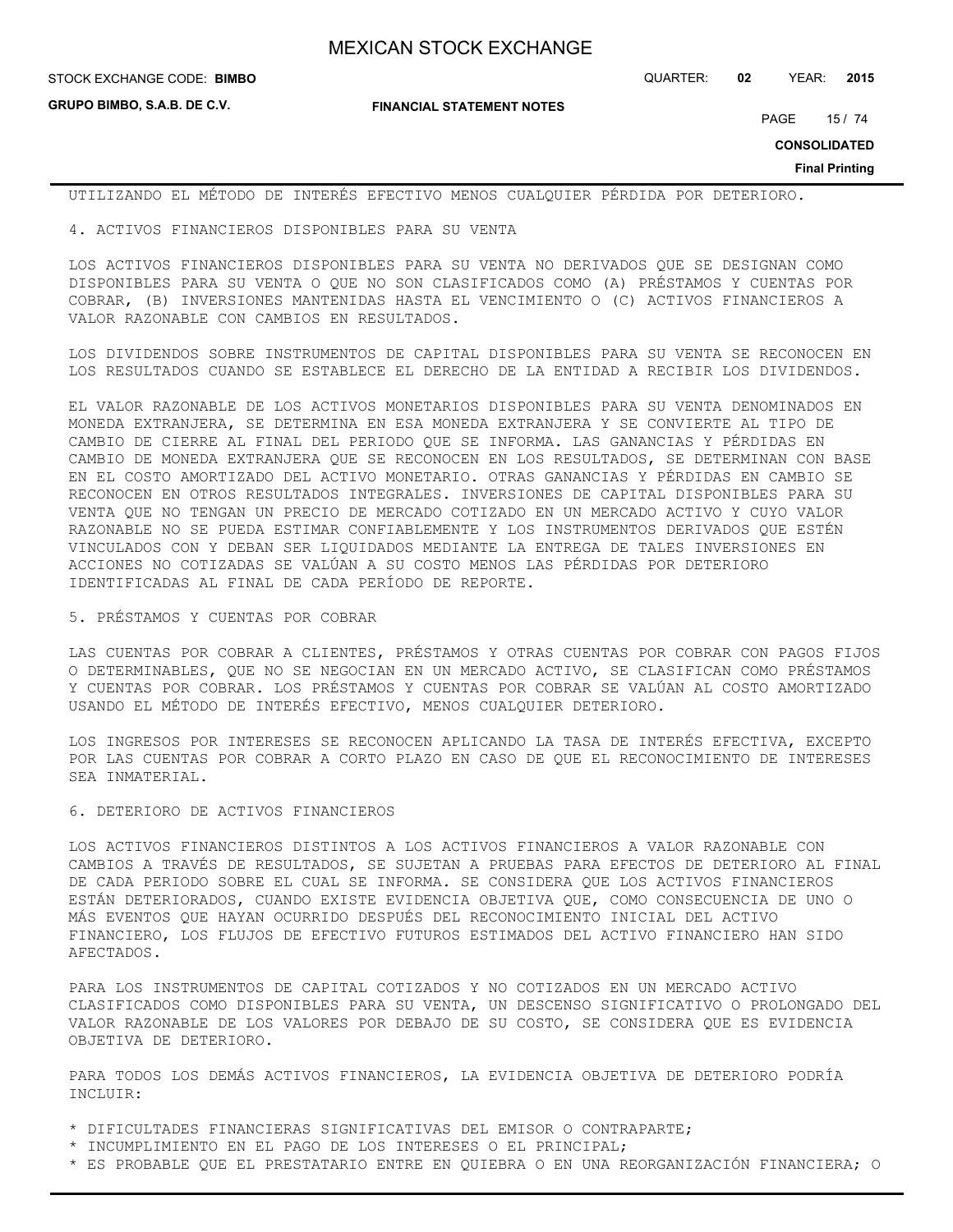**GRUPO BIMBO, S.A.B. DE C.V.**

**FINANCIAL STATEMENT NOTES**

PAGE 16 / 74

**CONSOLIDATED**

#### **Final Printing**

\* LA DESAPARICIÓN DE UN MERCADO ACTIVO PARA EL ACTIVO FINANCIERO DEBIDO A DIFICULTADES FINANCIERAS.

PARA CIERTAS CATEGORÍAS DE ACTIVOS FINANCIEROS, COMO CUENTAS POR COBRAR A CLIENTES, LOS ACTIVOS QUE SE SUJETAN A PRUEBAS PARA EFECTOS DE DETERIORO Y QUE NO HAN SUFRIDO DETERIORO EN FORMA INDIVIDUAL, SE INCLUYEN EN LA EVALUACIÓN DE DETERIORO SOBRE UNA BASE COLECTIVA. ENTRE LA EVIDENCIA OBJETIVA DE QUE UNA CARTERA DE CUENTAS POR COBRAR PODRÍA ESTAR DETERIORADA, SE PODRÍA INCLUIR LA EXPERIENCIA PASADA DE LA ENTIDAD CON RESPECTO A LA COBRANZA, UN INCREMENTO EN EL NÚMERO DE PAGOS ATRASADOS EN LA CARTERA QUE SUPEREN EL PERIODO DE CRÉDITO PROMEDIO SOBRE LAS VENTAS DE BIENES SON PARA MÉXICO 30 DÍAS, EUA 60 DÍAS, CANADÁ 21 DÍAS Y ORGANIZACIÓN LATINOAMERICANA "OLA", QUE INCLUYE LOS PAÍSES DE CENTRO Y SUDAMÉRICA, 30 DÍAS, ASÍ COMO CAMBIOS OBSERVABLES EN LAS CONDICIONES ECONÓMICAS NACIONALES Y LOCALES QUE SE CORRELACIONEN CON EL INCUMPLIMIENTO EN LOS PAGOS.

PARA LOS ACTIVOS FINANCIEROS QUE SE REGISTRAN AL COSTO AMORTIZADO, EL IMPORTE DE LA PÉRDIDA POR DETERIORO QUE SE RECONOCE ES LA DIFERENCIA ENTRE EL VALOR EN LIBROS DEL ACTIVO Y EL VALOR PRESENTE DE LOS COBROS FUTUROS, DESCONTADOS A LA TASA DE INTERÉS EFECTIVA ORIGINAL DEL ACTIVO FINANCIERO.

PARA LOS ACTIVOS FINANCIEROS QUE SE CONTABILICEN AL COSTO, EL IMPORTE DE LA PÉRDIDA POR DETERIORO SE CALCULA COMO LA DIFERENCIA ENTRE EL VALOR EN LIBROS DEL ACTIVO Y EL VALOR PRESENTE DE LOS FLUJOS FUTUROS DE EFECTIVO ESTIMADOS, DESCONTADOS A LA TASA ACTUAL DEL MERCADO DE CAMBIO DE UN ACTIVO FINANCIERO SIMILAR. TAL PÉRDIDA POR DETERIORO NO SE REVERTIRÁ EN LOS PERIODOS POSTERIORES.

EL VALOR EN LIBROS DEL ACTIVO FINANCIERO SE REDUCE POR LA PÉRDIDA POR DETERIORO DIRECTAMENTE PARA TODOS LOS ACTIVOS FINANCIEROS, EXCEPTO PARA LAS CUENTAS POR COBRAR A CLIENTES, DONDE EL VALOR EN LIBROS SE REDUCE A TRAVÉS DE UNA CUENTA DE ESTIMACIÓN PARA CUENTAS DE COBRO DUDOSO. CUANDO SE CONSIDERA QUE UNA CUENTA POR COBRAR ES INCOBRABLE, SE ELIMINA CONTRA LA ESTIMACIÓN. LA RECUPERACIÓN POSTERIOR DE LOS MONTOS PREVIAMENTE ELIMINADOS SE CONVIERTE EN UN CRÉDITO CONTRA LA ESTIMACIÓN. LOS CAMBIOS EN EL VALOR EN LIBROS DE LA CUENTA DE LA ESTIMACIÓN SE RECONOCEN EN LOS RESULTADOS.

CUANDO SE CONSIDERA QUE UN ACTIVO FINANCIERO DISPONIBLE PARA LA VENTA ESTÁ DETERIORADO, LAS UTILIDADES O PÉRDIDAS ACUMULADAS PREVIAMENTE RECONOCIDAS EN OTROS RESULTADOS INTEGRALES SE RECLASIFICAN A LOS RESULTADOS DEL PERIODO.

PARA ACTIVOS FINANCIEROS VALUADOS A COSTO AMORTIZADO, SI, EN UN PERIODO SUBSECUENTE, EL IMPORTE DE LA PÉRDIDA POR DETERIORO DISMINUYE, Y ESA DISMINUCIÓN SE PUEDE RELACIONAR OBJETIVAMENTE CON UN EVENTO QUE OCURRE DESPUÉS DEL RECONOCIMIENTO DEL DETERIORO, LA PÉRDIDA POR DETERIORO PREVIAMENTE RECONOCIDA SE REVERSA A TRAVÉS DE RESULTADOS HASTA EL PUNTO EN QUE EL VALOR EN LIBROS DE LA INVERSIÓN A LA FECHA EN QUE SE REVERSÓ EL DETERIORO NO EXCEDA EL COSTO AMORTIZADO QUE HABRÍA SIDO SI NO SE HUBIERA RECONOCIDO EL DETERIORO.

CON RESPECTO A LOS INSTRUMENTOS DE CAPITAL DISPONIBLES PARA SU VENTA, LAS PÉRDIDAS POR DETERIORO PREVIAMENTE RECONOCIDAS EN LOS RESULTADOS NO SE REVERSAN A TRAVÉS DE LOS MISMOS. CUALQUIER INCREMENTO EN EL VALOR RAZONABLE POSTERIOR AL RECONOCIMIENTO DE LA PÉRDIDA POR DETERIORO SE RECONOCE EN OTROS RESULTADOS INTEGRALES Y ACUMULADOS EN EL RUBRO DE RESERVA POR REVALUACIÓN DE LAS INVERSIONES. CON RESPECTO A LOS INSTRUMENTOS DISPONIBLES PARA SU VENTA DE DEUDA, LAS PÉRDIDAS POR DETERIORO SE REVERSAN POSTERIORMENTE A TRAVÉS DE RESULTADOS SI UN AUMENTO EN EL VALOR RAZONABLE DE LA INVERSIÓN PUEDE SER OBJETIVAMENTE RELACIONADA CON UN EVENTO QUE OCURRE POSTERIOR AL RECONOCIMIENTO DE LA PÉRDIDA POR DETERIORO.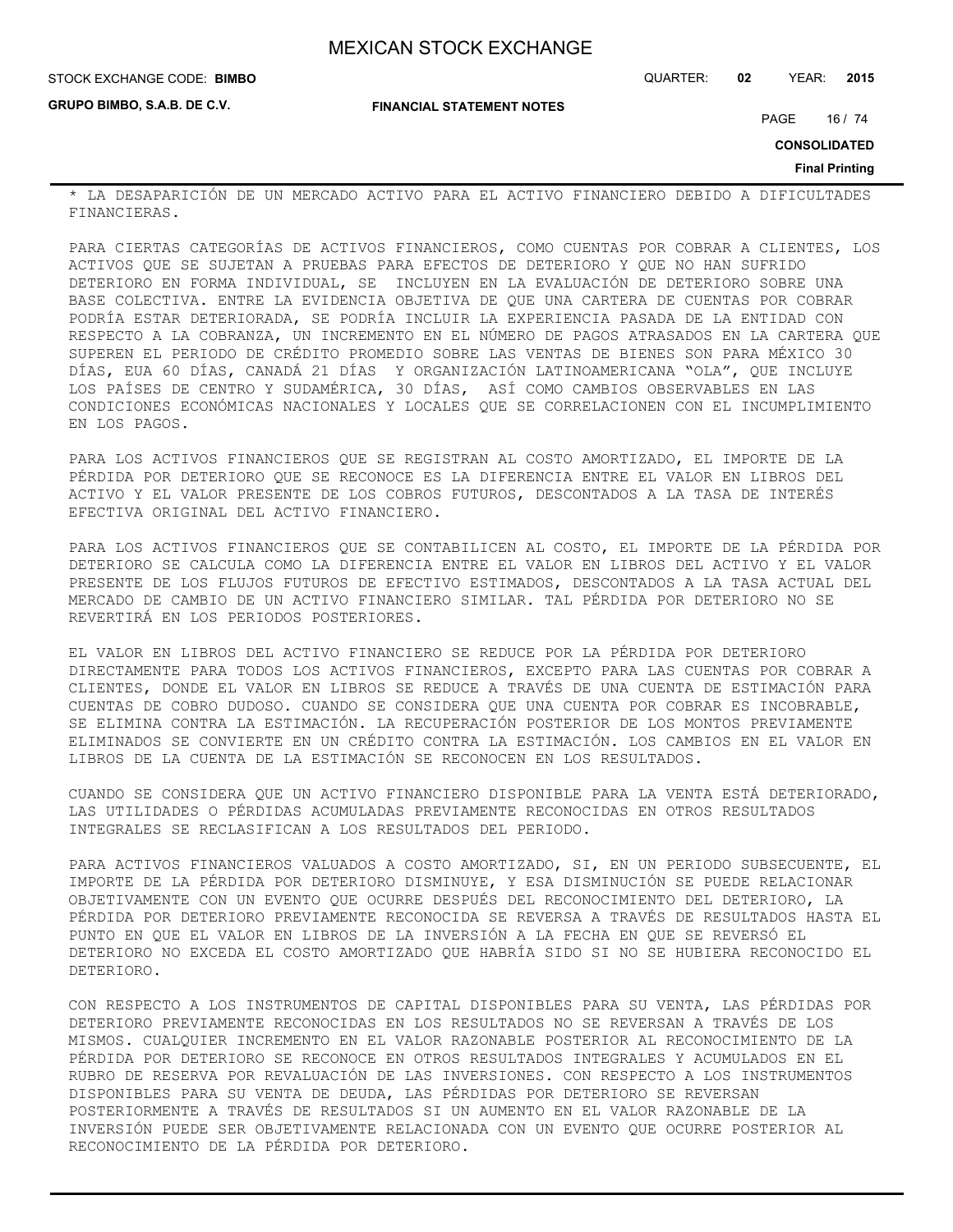**GRUPO BIMBO, S.A.B. DE C.V.**

STOCK EXCHANGE CODE: QUARTER: **02** YEAR: **2015 BIMBO**

**FINANCIAL STATEMENT NOTES**

PAGE 17 / 74

**CONSOLIDATED**

**Final Printing**

## 7. BAJA DE ACTIVOS FINANCIEROS

LA ENTIDAD DEJA DE RECONOCER UN ACTIVO FINANCIERO ÚNICAMENTE CUANDO EXPIRAN LOS DERECHOS CONTRACTUALES SOBRE LOS FLUJOS DE EFECTIVO DEL ACTIVO FINANCIERO, Y TRANSFIEREN DE MANERA SUSTANCIAL LOS RIESGOS Y BENEFICIOS INHERENTES A LA PROPIEDAD DEL ACTIVO FINANCIERO. SI LA ENTIDAD NO TRANSFIERE NI RETIENE SUBSTANCIALMENTE TODOS LOS RIESGOS Y BENEFICIOS INHERENTES A LA PROPIEDAD Y CONTINÚA RETENIENDO EL CONTROL DEL ACTIVO TRANSFERIDO, LA ENTIDAD RECONOCERÁ SU PARTICIPACIÓN EN EL ACTIVO Y LA OBLIGACIÓN ASOCIADA POR LOS MONTOS QUE TENDRÍA QUE PAGAR. SI LA ENTIDAD RETIENE SUBSTANCIALMENTE TODOS LOS RIESGOS Y BENEFICIOS INHERENTES A LA PROPIEDAD DE UN ACTIVO FINANCIERO TRANSFERIDO, LA ENTIDAD CONTINÚA RECONOCIENDO EL ACTIVO FINANCIERO Y TAMBIÉN RECONOCE UN PRÉSTAMO COLATERAL POR LOS RECURSOS RECIBIDOS.

EN LA BAJA DE UN ACTIVO FINANCIERO EN SU TOTALIDAD, LA DIFERENCIA ENTRE EL VALOR EN LIBROS DEL ACTIVO Y LA SUMA DE LA CONTRAPRESTACIÓN RECIBIDA Y POR RECIBIR Y LA GANANCIA O PÉRDIDA ACUMULADA QUE HAYA SIDO RECONOCIDA EN OTROS RESULTADOS INTEGRALES Y RESULTADOS ACUMULADOS SE RECONOCEN EN RESULTADOS.

EN LA BAJA DE UN ACTIVO FINANCIERO QUE NO SEA EN SU TOTALIDAD (POR EJEMPLO, CUANDO LA ENTIDAD RETIENE UNA OPCIÓN PARA RECOMPRAR PARTE DE UN ACTIVO TRANSFERIDO), LA ENTIDAD DISTRIBUYE EL IMPORTE EN LIBROS PREVIO DEL ACTIVO FINANCIERO ENTRE LA PARTE QUE CONTINÚA RECONOCIENDO EN VIRTUD DE SU INVOLUCRAMIENTO CONTINUO, Y LA PARTE QUE YA NO RECONOCE SOBRE LA BASE DE LOS VALORES RAZONABLES RELATIVOS DE DICHAS PARTES EN LA FECHA DE LA TRANSFERENCIA. LA DIFERENCIA ENTRE EL IMPORTE EN LIBROS IMPUTABLE A LA PARTE QUE YA NO SE RECONOCE Y LA SUMA DE LA CONTRAPRESTACIÓN RECIBIDA POR LA PARTE NO RECONOCIDA Y CUALQUIER GANANCIA O PÉRDIDA ACUMULADA QUE LE SEA ASIGNADA QUE HAYA SIDO RECONOCIDA EN OTROS RESULTADOS INTEGRALES SE RECONOCE EN EL RESULTADO DEL EJERCICIO. LA GANANCIA O PÉRDIDA ACUMULADA QUE HAYA SIDO RECONOCIDA EN OTROS RESULTADOS INTEGRALES SE DISTRIBUIRÁ ENTRE LA PARTE QUE CONTINÚA RECONOCIÉNDOSE Y LA PARTE QUE YA NO SE RECONOCEN SOBRE LA BASE DE LOS VALORES RAZONABLES RELATIVOS DE DICHAS PARTES.

## K. INVENTARIOS Y COSTOS DE VENTAS

LOS INVENTARIOS SE REGISTRAN A SU COSTO O A SU VALOR NETO DE REALIZACIÓN, EL QUE RESULTE MENOR. EL COSTO, INCLUYE EL COSTO DE LA MERCANCÍA MÁS LOS COSTOS DE IMPORTACIÓN, FLETES, MANIOBRAS, EMBARQUE, ALMACENAJE EN ADUANAS Y CENTROS DE DISTRIBUCIÓN, DISMINUIDO DEL VALOR DE LAS DEVOLUCIONES RESPECTIVAS. EL VALOR NETO DE REALIZACIÓN ES EL PRECIO DE VENTA ESTIMADO EN EL CURSO NORMAL DE LAS OPERACIONES MENOS LOS COSTOS ESTIMADOS PARA REALIZAR LA VENTA. EL COSTO SE DETERMINA USANDO LA FÓRMULA DE COSTO PROMEDIO.

## L. PROPIEDADES, PLANTA Y EQUIPO

LAS PARTIDAS DE PROPIEDADES, PLANTA Y EQUIPO SE RECONOCEN AL COSTO MENOS SU DEPRECIACIÓN ACUMULADA Y PÉRDIDAS POR DETERIORO. LAS ADQUISICIONES REALIZADAS EN MÉXICO HASTA EL 31 DE DICIEMBRE DE 2007 FUERON ACTUALIZADAS APLICANDO FACTORES DERIVADOS DEL ÍNDICE NACIONAL DE PRECIOS AL CONSUMIDOR ("INPC") HASTA ESTA FECHA, LOS CUALES SE CONVIRTIERON EN EL COSTO ESTIMADO DE DICHOS ACTIVOS AL 1 DE ENERO DE 2011 CON LA ADOPCIÓN DE IFRS.

PARA ECONOMÍAS HIPERINFLACIONARIAS SE PRESENTA LAS PROPIEDADES, PLANTA Y EQUIPO A PARTIR DE 2014 SU VALOR RAZONABLE, A PARTIR DE 2014. CUALQUIER AUMENTO EN LA REVALUACIÓN DE TERRENOS Y EDIFICIOS SE RECONOCE EN LOS OTROS RESULTADOS INTEGRALES, EXCEPTO SI REVIERTE UNA DISMINUCIÓN EN LA REVALUACIÓN DEL MISMO ACTIVO PREVIAMENTE RECONOCIDO EN RESULTADOS, EN CUYO CASO EL AUMENTO SE ACREDITA A RESULTADOS EN LA MEDIDA EN QUE REDUCE EL GASTO POR LA DISMINUCIÓN EFECTUADA PREVIAMENTE. UNA DISMINUCIÓN DEL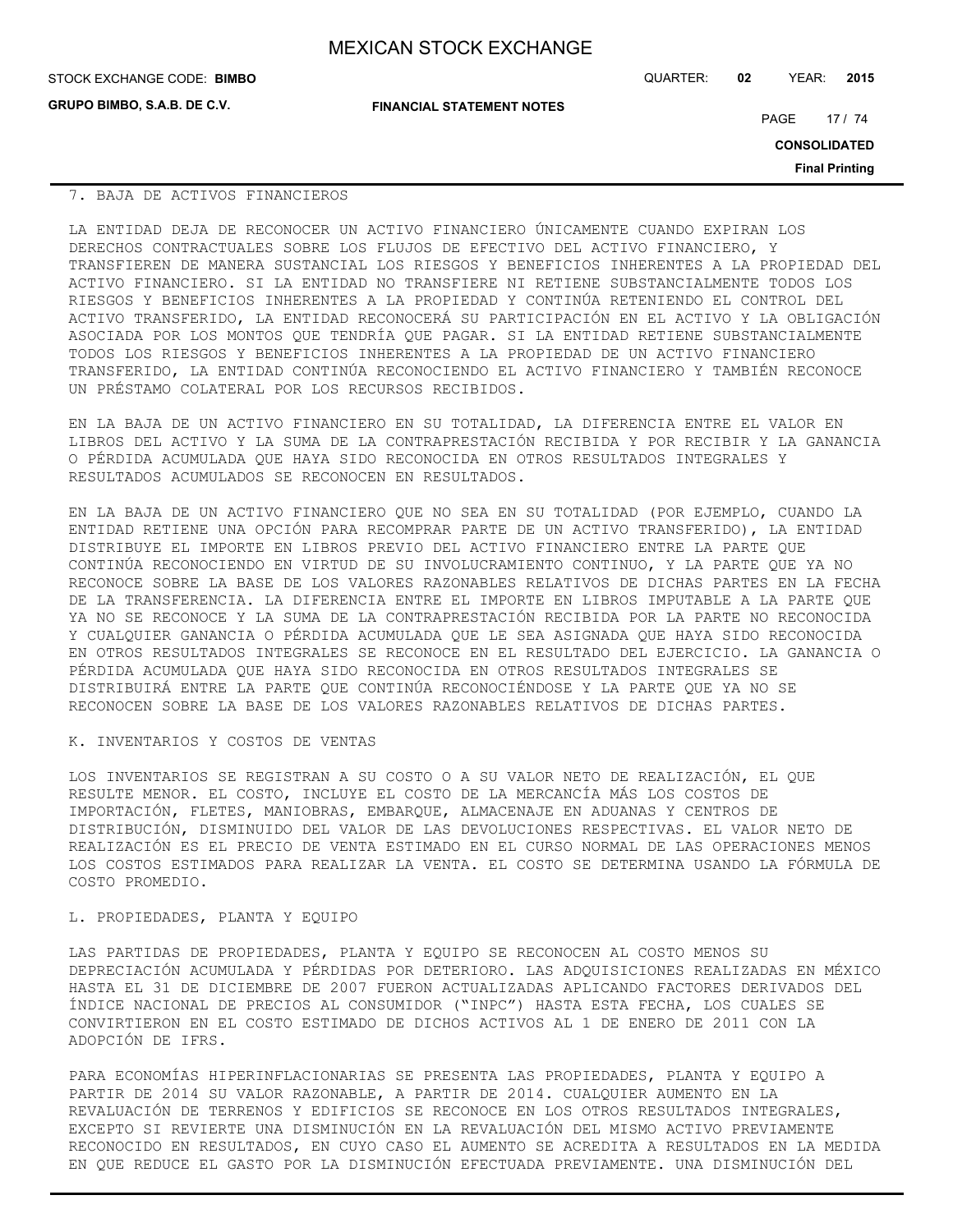**FINANCIAL STATEMENT NOTES**

**STOCK EXCHANGE CODE: BIMBO** 

**GRUPO BIMBO, S.A.B. DE C.V.**

STOCK EXCHANGE CODE: QUARTER: **02** YEAR: **2015**

PAGE 18 / 74

**CONSOLIDATED**

#### **Final Printing**

VALOR EN LIBROS QUE SE ORIGINÓ DE LA REVALUACIÓN DE DICHOS TERRENOS Y EDIFICIOS, SE REGISTRA EN RESULTADOS EN LA MEDIDA QUE EXCEDE EL SALDO, SI EXISTE ALGUNO, DE LA RESERVA DE REVALUACIÓN DE PROPIEDADES RELACIONADO CON UNA REVALUACIÓN ANTERIOR DE ESE ACTIVO.

EL COSTO INCLUYE LOS GASTOS DIRECTAMENTE ATRIBUIBLES A LA ADQUISICIÓN DE ESTOS ACTIVOS Y TODOS LOS GASTOS RELACIONADOS CON LA UBICACIÓN DEL ACTIVO EN EL LUGAR Y EN LAS CONDICIONES NECESARIAS PARA QUE PUEDA OPERAR DE LA FORMA PREVISTA POR LA ADMINISTRACIÓN.

LOS COSTOS DE AMPLIACIÓN, REMODELACIÓN O MEJORA QUE REPRESENTAN UN AUMENTO DE LA CAPACIDAD Y POR ENDE UNA EXTENSIÓN DE LA VIDA ÚTIL DE LOS BIENES, TAMBIÉN SE CAPITALIZAN. LOS GASTOS DE MANTENIMIENTO Y DE REPARACIÓN SE CARGAN AL ESTADO DE RESULTADOS EN EL PERÍODO EN QUE SE INCURREN. EL IMPORTE EN LIBROS DE LOS ACTIVOS REMPLAZADOS ES DADO DE BAJA CUANDO SE CAMBIAN, LLEVANDO TODO EL EFECTO AL ESTADO DE RESULTADOS.

LA DEPRECIACIÓN DE LOS EDIFICIOS REVALUADOS ES RECONOCIDA EN RESULTADOS. EN CASO DE VENTA O RETIRO POSTERIOR DE LAS PROPIEDADES REVALUADAS, EL SUPERÁVIT DE REVALUACIÓN ATRIBUIBLE A LA RESERVA DE REVALUACIÓN DE PROPIEDADES RESTANTE ES TRANSFERIDO DIRECTAMENTE A LAS UTILIDADES ACUMULADAS.

LOS TERRENOS NO SE DEPRECIAN. LA DEPRECIACIÓN DE OTRAS PROPIEDADES, PLANTA Y EQUIPO SE CALCULA CON BASE EN EL MÉTODO DE LÍNEA RECTA PARA DISTRIBUIR SU COSTO A SU VALOR RESIDUAL DURANTE SUS VIDAS ÚTILES ESTIMADAS COMO SIGUE:

|  | AÑOS<br>___ |
|--|-------------|
|  |             |

| OBRA NEGRA                       | 15                    |
|----------------------------------|-----------------------|
| CIMENTACIÓN                      | 45                    |
| TECHOS                           | 20                    |
| INSTALACIONES FIJAS Y ACCESORIOS | 10                    |
| EOUIPO DE FABRICACIÓN            | 10                    |
| VEHÍCULOS                        | 13                    |
| MOBILIARIO Y EOUIPO              | 10                    |
| EQUIPO DE CÓMPUTO                |                       |
| MEJORAS A LOCALES ARRENDADOS     | DURANTE LA            |
|                                  | VIGENCIA DEL CONTRATO |

LA ENTIDAD ASIGNA EL IMPORTE INICIALMENTE RECONOCIDO RESPECTO DE UN ELEMENTO DE EDIFICIOS Y EQUIPO DE FABRICACIÓN EN SUS DIFERENTES PARTES SIGNIFICATIVAS (COMPONENTES) Y DEPRECIA POR SEPARADO CADA UNO DE ESOS COMPONENTES.

EL VALOR EN LIBROS DE UN ACTIVO SE CASTIGA A SU VALOR DE RECUPERACIÓN SI EL VALOR EN LIBROS DEL ACTIVO ES MAYOR QUE SU VALOR DE RECUPERACIÓN ESTIMADO.

UN ELEMENTO DE PROPIEDADES, PLANTA Y EQUIPO SE DA DE BAJA CUANDO SE VENDE O CUANDO NO SE ESPERE OBTENER BENEFICIOS ECONÓMICOS FUTUROS QUE DERIVEN DEL USO CONTINUO DEL ACTIVO. LA UTILIDAD O PÉRDIDA QUE SURGE DE LA VENTA O RETIRO DE UNA PARTIDA DE PROPIEDADES, PLANTA Y EQUIPO, SE CALCULA COMO LA DIFERENCIA ENTRE LOS RECURSOS QUE SE RECIBEN POR LA VENTA Y EL VALOR EN LIBROS DEL ACTIVO, Y SE RECONOCE EN RESULTADOS DENTRO DE OTROS GASTOS NETO.

LAS MEJORAS Y ADAPTACIONES A INMUEBLES Y LOCALES COMERCIALES EN LOS QUE LA ENTIDAD ACTÚA COMO ARRENDATARIO SE RECONOCEN AL COSTO HISTÓRICO DISMINUIDO DE LA DEPRECIACIÓN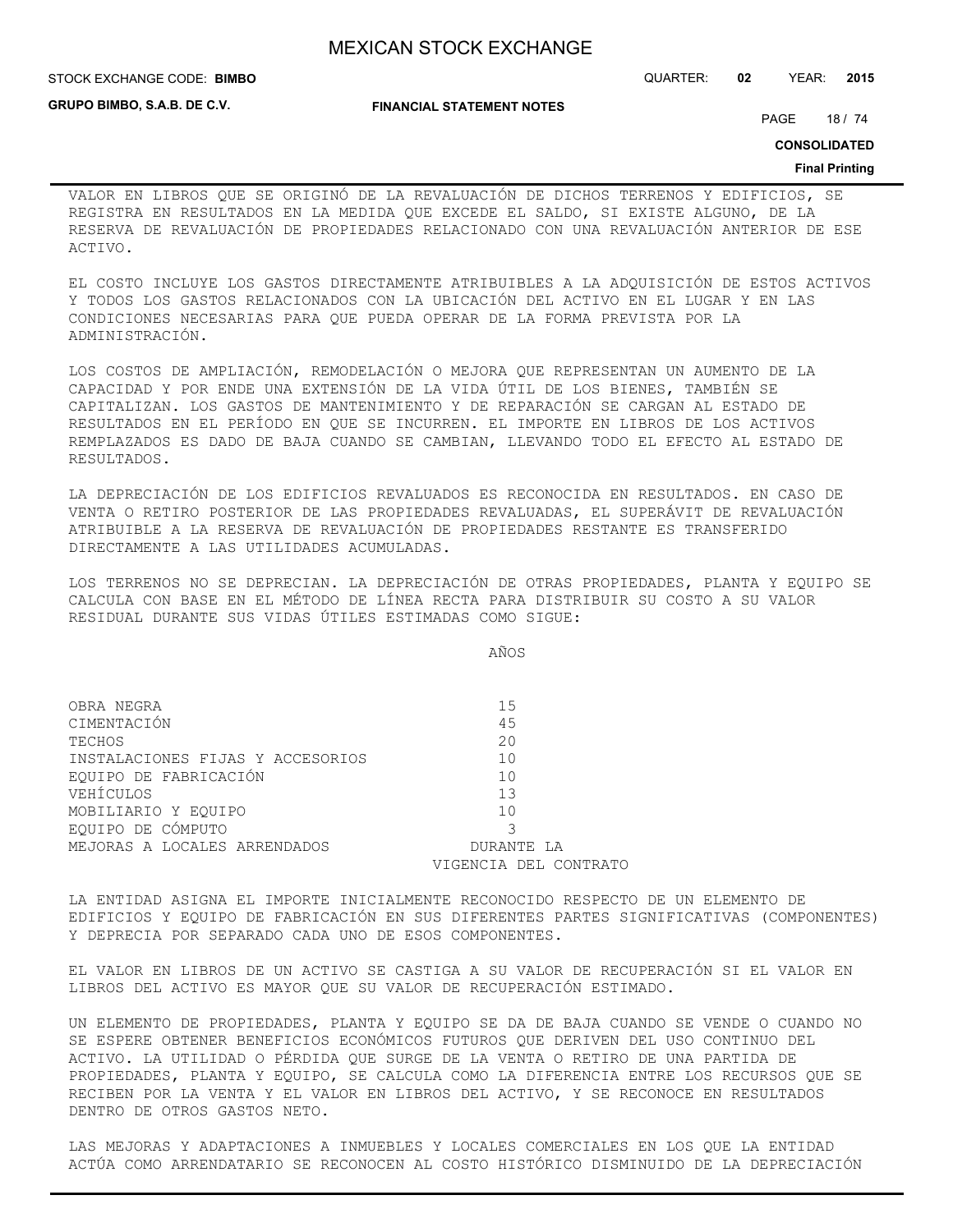| STOCK EXCHANGE CODE: BIMBO  |                                  | QUARTER: | 02 | YEAR: | 2015    |
|-----------------------------|----------------------------------|----------|----|-------|---------|
| GRUPO BIMBO, S.A.B. DE C.V. | <b>FINANCIAL STATEMENT NOTES</b> |          |    | PAGE  | 19 / 74 |

**CONSOLIDATED**

**Final Printing**

## RESPECTIVA.

M. INVERSIÓN EN ASOCIADAS

UNA ASOCIADA ES UNA ENTIDAD SOBRE LA CUAL LA ENTIDAD TIENE INFLUENCIA SIGNIFICATIVA. INFLUENCIA SIGNIFICATIVA ES EL PODER DE PARTICIPAR EN DECIDIR LAS POLÍTICAS FINANCIERAS Y DE OPERACIÓN DE LA ENTIDAD EN LA QUE SE INVIERTE, PERO NO IMPLICA UN CONTROL O CONTROL CONJUNTO SOBRE ESAS POLÍTICAS.

LOS RESULTADOS Y LOS ACTIVOS Y PASIVOS DE LAS ASOCIADAS O NEGOCIOS CONJUNTOS SE INCORPORAN A LOS ESTADOS FINANCIEROS UTILIZANDO EL MÉTODO DE PARTICIPACIÓN, EXCEPTO SI LA INVERSIÓN SE CLASIFICA COMO MANTENIDA PARA SU VENTA, EN CUYO CASO SE CONTABILIZA CONFORME A LA IFRS 5, ACTIVOS NO CORRIENTES MANTENIDOS PARA LA VENTA Y OPERACIONES DISCONTINUAS. CONFORME AL MÉTODO DE PARTICIPACIÓN, LAS INVERSIONES EN ASOCIADAS INICIALMENTE SE CONTABILIZAN EN EL ESTADO CONSOLIDADO DE POSICIÓN FINANCIERA AL COSTO Y SE AJUSTA POR CAMBIOS POSTERIORES A LA ADQUISICIÓN POR LA PARTICIPACIÓN DE LA ENTIDAD EN LA UTILIDAD O PÉRDIDA Y LOS RESULTADOS INTEGRALES DE LA ASOCIADA. CUANDO LA PARTICIPACIÓN DE LA ENTIDAD EN LAS PÉRDIDAS DE UNA ENTIDAD ASOCIADA DE LA ENTIDAD SUPERA LA PARTICIPACIÓN DE LA ENTIDAD EN ESA ASOCIADA LA ENTIDAD DEJA DE RECONOCER SU PARTICIPACIÓN EN LAS PÉRDIDAS. LAS PÉRDIDAS ADICIONALES SE RECONOCEN SIEMPRE Y CUANDO LA ENTIDAD HAYA CONTRAÍDO ALGUNA OBLIGACIÓN LEGAL O IMPLÍCITA O HAYA HECHO PAGOS EN NOMBRE DE LA ASOCIADA.

UNA INVERSIÓN EN UNA ASOCIADA O UN NEGOCIO CONJUNTO SE REGISTRA UTILIZANDO EL MÉTODO DE PARTICIPACIÓN DESDE LA FECHA EN QUE LA PARTICIPADA SE CONVIERTE EN UNA ASOCIADA O UN NEGOCIO CONJUNTO. EN LA ADQUISICIÓN DE LA INVERSIÓN EN UNA ASOCIADA O NEGOCIO CONJUNTO, EL EXCESO EN EL COSTO DE ADQUISICIÓN SOBRE LA PARTICIPACIÓN DE LA ENTIDAD EN EL VALOR RAZONABLE NETO DE LOS ACTIVOS Y PASIVOS IDENTIFICABLES EN LA INVERSIÓN SE RECONOCE COMO CRÉDITO MERCANTIL, EL CUAL SE INCLUYE EN EL VALOR EN LIBROS DE LA INVERSIÓN. CUALQUIER EXCESO DE PARTICIPACIÓN DE LA ENTIDAD EN EL VALOR RAZONABLE NETO DE LOS ACTIVOS Y PASIVOS IDENTIFICABLES EN EL COSTO DE ADQUISICIÓN DE LA INVERSIÓN, DESPUÉS DE LA RE-EVALUACIÓN, LUEGO DE SU RE-EVALUACIÓN, SE RECONOCE INMEDIATAMENTE EN LOS RESULTADOS DEL PERIODO EN EL CUAL LA INVERSIÓN SE ADQUIRIÓ.

LA ENTIDAD DESCONTINÚA EL USO DEL MÉTODO DE PARTICIPACIÓN DESDE LA FECHA EN QUE LA INVERSIÓN DEJA DE SER UNA ASOCIADA O CUANDO LA INVERSIÓN SE CLASIFICA COMO MANTENIDA PARA SU VENTA.

LA ENTIDAD SIGUE UTILIZANDO EL MÉTODO DE PARTICIPACIÓN CUANDO UNA INVERSIÓN EN UNA ASOCIADA SE CONVIERTE EN UNA INVERSIÓN EN UN NEGOCIO CONJUNTO O UNA INVERSIÓN EN UN NEGOCIO CONJUNTO SE CONVIERTE EN UNA INVERSIÓN EN UNA ASOCIADA. NO EXISTE UNA EVALUACIÓN A VALOR RAZONABLE SOBRE DICHOS CAMBIOS EN LA PARTICIPACIÓN.

CUANDO LA ENTIDAD REDUCE SU PARTICIPACIÓN EN UNA ASOCIADA O UN NEGOCIO CONJUNTO PERO LA ENTIDAD SIGUE UTILIZANDO EL MÉTODO DE LA PARTICIPACIÓN, LA ENTIDAD RECLASIFICA A RESULTADOS LA PROPORCIÓN DE LA GANANCIA O PÉRDIDA QUE HABÍA SIDO PREVIAMENTE RECONOCIDA EN OTROS RESULTADOS INTEGRALES EN RELACIÓN A LA REDUCCIÓN DE SU PARTICIPACIÓN EN LA INVERSIÓN SI ESA UTILIDAD O PÉRDIDA SE HUBIERAN RECLASIFICADO AL ESTADO DE RESULTADOS EN LA DISPOSICIÓN DE LOS ACTIVOS O PASIVOS RELATIVOS.

CUANDO LA ENTIDAD LLEVA A CABO TRANSACCIONES CON SU ASOCIADA O NEGOCIO CONJUNTO, LA UTILIDAD O PÉRDIDA RESULTANTE DE DICHAS TRANSACCIONES CON LA ASOCIADA O NEGOCIO CONJUNTO SE RECONOCEN EN LOS ESTADOS FINANCIEROS CONSOLIDADOS DE LA ENTIDAD SÓLO EN LA MEDIDA DE LA PARTICIPACIÓN EN LA ASOCIADA O NEGOCIO CONJUNTO QUE NO SE RELACIONE CON LA ENTIDAD.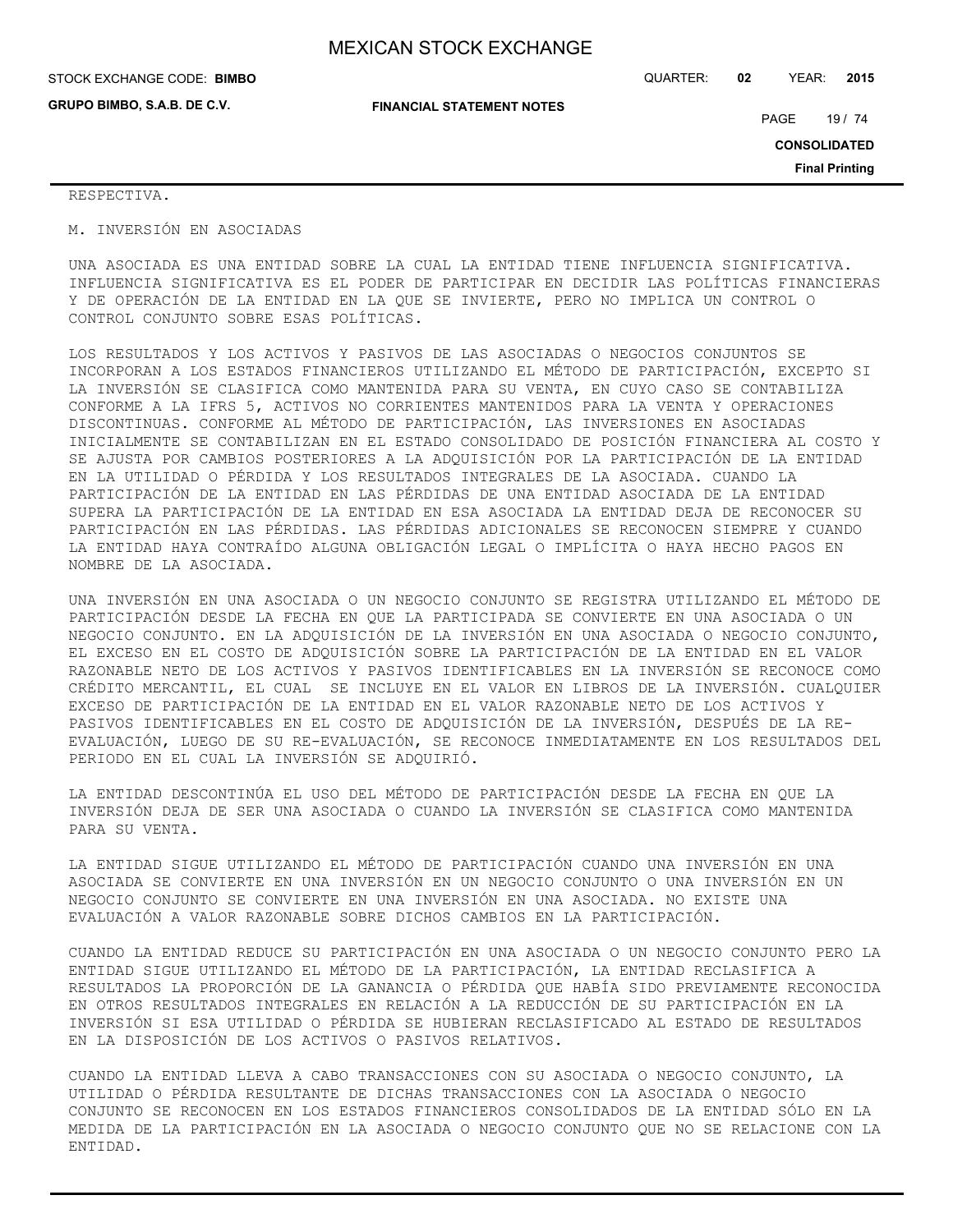| <b>MEXICAN STOCK EXCHANGE</b> |  |  |  |
|-------------------------------|--|--|--|
|-------------------------------|--|--|--|

| STOCK EXCHANGE CODE: BIMBO         |                                  | QUARTER: | 02 | YEAR:               | 2015                  |  |
|------------------------------------|----------------------------------|----------|----|---------------------|-----------------------|--|
| <b>GRUPO BIMBO, S.A.B. DE C.V.</b> | <b>FINANCIAL STATEMENT NOTES</b> |          |    | PAGE                | 20 / 74               |  |
|                                    |                                  |          |    | <b>CONSOLIDATED</b> |                       |  |
|                                    |                                  |          |    |                     | <b>Final Printing</b> |  |

# N. ACTIVOS INTANGIBLES

SE INTEGRA PRINCIPALMENTE POR MARCAS Y RELACIONES CON CLIENTES DERIVADOS DE LA ADQUISICIÓN DE LOS NEGOCIOS EN EUA, CANADÁ, IBERIA, COMPAÑÍA DE ALIMENTOS FARGO, S.A. ("FARGO") Y DE ALGUNAS MARCAS EN SUDAMÉRICA. SE RECONOCEN AL COSTO DE ADQUISICIÓN. EL COSTO DE ACTIVOS INTANGIBLES ADQUIRIDOS A TRAVÉS DE UNA COMBINACIÓN DE NEGOCIOS ES EL DE SU VALOR RAZONABLE A LA FECHA DE ADQUISICIÓN Y SE RECONOCEN SEPARADAMENTE DEL CRÉDITO MERCANTIL POSTERIORMENTE SE VALÚAN A SU COSTO MENOS AMORTIZACIÓN Y PÉRDIDAS POR DETERIORO ACUMULADAS. LOS ACTIVOS INTANGIBLES GENERADOS INTERNAMENTE, EXCEPTO POR LOS COSTOS DE DESARROLLO, NO SE CAPITALIZAN Y SE RECONOCEN COMO GASTOS EN RESULTADOS DEL PERIODO EN EL QUE SE INCURREN.

LOS ACTIVOS INTANGIBLES SE CLASIFICAN COMO DE VIDA DEFINIDA O INDEFINIDA. LOS DE VIDA DEFINIDA SE AMORTIZAN BAJO EL MÉTODO DE LÍNEA RECTA DURANTE SU VIDA ESTIMADA Y CUANDO EXISTEN INDICIOS, SE PRUEBAN POR DETERIORO. LOS MÉTODOS DE AMORTIZACIÓN Y LA VIDA ÚTIL DE LOS ACTIVOS SE REVISAN Y AJUSTAN, DE SER NECESARIO, A LA FECHA DE CADA ESTADO DE POSICIÓN FINANCIERA. LA AMORTIZACIÓN SE CARGA A RESULTADOS EN EL RUBRO DE GASTOS GENERALES. LOS DE VIDA INDEFINIDA NO SE AMORTIZAN PERO SE SUJETAN CUANDO MENOS ANUALMENTE, A PRUEBAS DE DETERIORO.

O. DETERIORO DE ACTIVOS DE LARGA DURACIÓN DISTINTOS AL CRÉDITO MERCANTIL

AL FINAL DE CADA PERIODO, LA ENTIDAD REVISA LOS VALORES EN LIBROS DE SUS ACTIVOS TANGIBLES E INTANGIBLES A FIN DE DETERMINAR SI EXISTEN INDICIOS DE QUE ESTOS ACTIVOS HAN SUFRIDO ALGUNA PÉRDIDA POR DETERIORO. SI EXISTE ALGÚN INDICIO, SE CALCULA EL MONTO RECUPERABLE DEL ACTIVO A FIN DE DETERMINAR EL ALCANCE DE LA PÉRDIDA POR DETERIORO (DE HABER ALGUNA). CUANDO NO ES POSIBLE ESTIMAR EL MONTO RECUPERABLE DE UN ACTIVO INDIVIDUAL, LA ENTIDAD ESTIMA EL MONTO RECUPERABLE DE LA UNIDAD GENERADORA DE EFECTIVO A LA QUE PERTENECE DICHO ACTIVO. CUANDO SE PUEDE IDENTIFICAR UNA BASE RAZONABLE Y CONSISTENTE DE DISTRIBUCIÓN, LOS ACTIVOS CORPORATIVOS TAMBIÉN SE ASIGNAN A LAS UNIDADES GENERADORAS DE EFECTIVO INDIVIDUALES, O DE LO CONTRARIO, SE ASIGNAN A LA ENTIDAD MÁS PEQUEÑO DE UNIDADES GENERADORAS DE EFECTIVO PARA LOS CUALES SE PUEDE IDENTIFICAR UNA BASE DE DISTRIBUCIÓN RAZONABLE Y CONSISTENTE.

EL MONTO RECUPERABLE ES EL MAYOR ENTRE EL VALOR RAZONABLE MENOS EL COSTO DE VENDERLO Y EL VALOR EN USO. AL EVALUAR EL VALOR EN USO, LOS FLUJOS DE EFECTIVO FUTUROS ESTIMADOS SE DESCUENTAN A SU VALOR PRESENTE UTILIZANDO UNA TASA DE DESCUENTO ANTES DE IMPUESTOS QUE REFLEJE LA EVALUACIÓN ACTUAL DEL MERCADO RESPECTO AL VALOR DEL DINERO EN EL TIEMPO Y LOS RIESGOS ESPECÍFICOS DEL ACTIVO PARA EL CUAL NO SE HAN AJUSTADO LAS ESTIMACIONES DE FLUJOS DE EFECTIVO FUTUROS.

SI SE ESTIMA QUE EL MONTO RECUPERABLE DE UN ACTIVO (O UNIDAD GENERADORA DE EFECTIVO) ES MENOR QUE SU VALOR EN LIBROS, EL VALOR EN LIBROS DEL ACTIVO (O UNIDAD GENERADORA DE EFECTIVO) SE REDUCE A SU MONTO RECUPERABLE. LAS PÉRDIDAS POR DETERIORO SE RECONOCEN INMEDIATAMENTE EN RESULTADOS.

POSTERIORMENTE, CUANDO UNA PÉRDIDA POR DETERIORO SE REVIERTE, EL VALOR EN LIBROS DEL ACTIVO (O UNIDAD GENERADORA DE EFECTIVO) SE INCREMENTA AL VALOR ESTIMADO REVISADO DE SU MONTO RECUPERABLE, DE TAL MANERA QUE EL VALOR EN LIBROS AJUSTADO NO EXCEDA EL VALOR EN LIBROS QUE SE HABRÍA DETERMINADO SI NO SE HUBIERA RECONOCIDO UNA PÉRDIDA POR DETERIORO PARA DICHO ACTIVO (O UNIDAD GENERADORA DE EFECTIVO) EN AÑOS ANTERIORES. LA REVERSIÓN DE UNA PÉRDIDA POR DETERIORO SE RECONOCE INMEDIATAMENTE EN RESULTADOS.

# P. CRÉDITO MERCANTIL

EL CRÉDITO MERCANTIL QUE SURGE POR LA ADQUISICIÓN DE UN NEGOCIO SE RECONOCE AL COSTO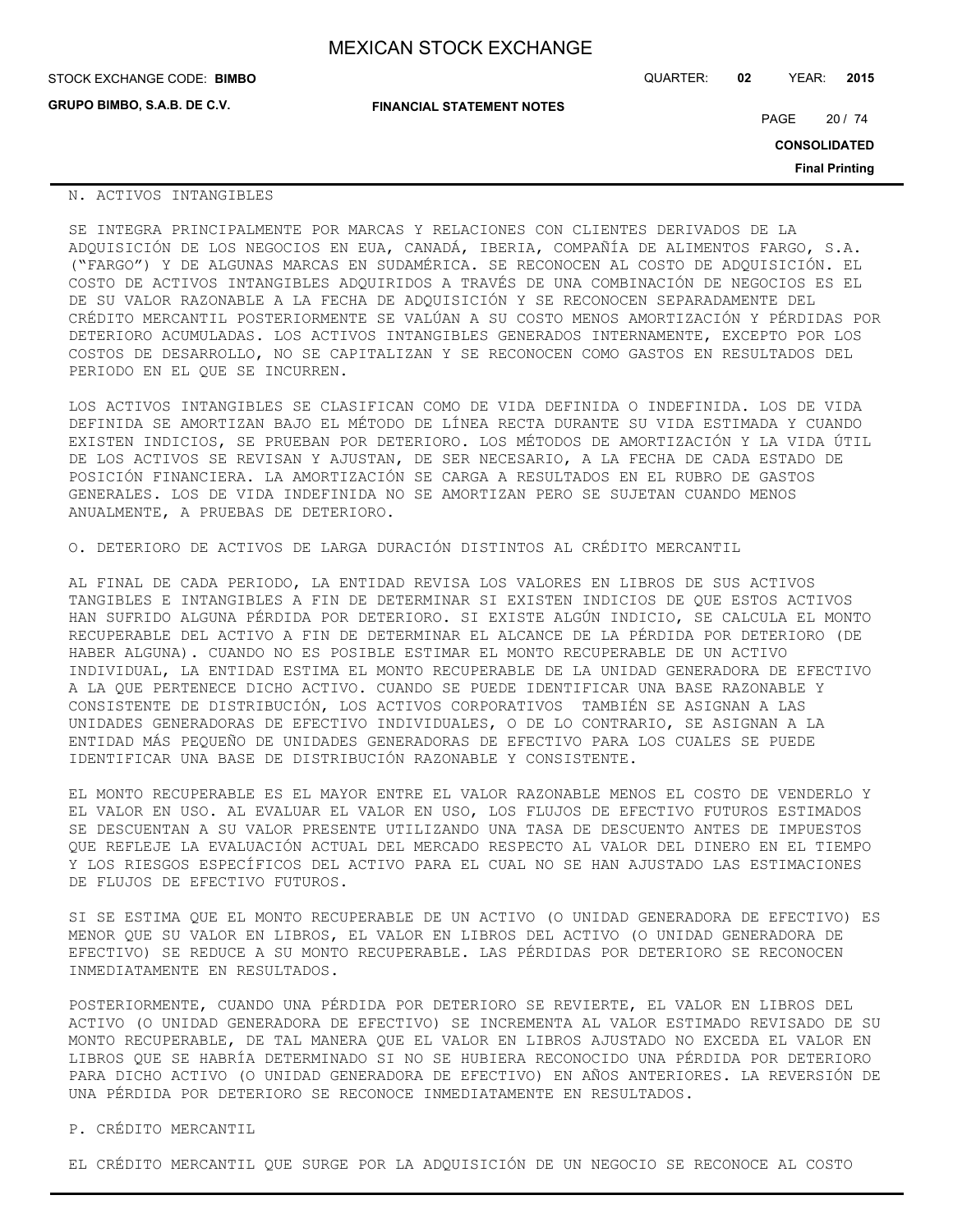**STOCK EXCHANGE CODE: BIMBO** 

**GRUPO BIMBO, S.A.B. DE C.V.**

**FINANCIAL STATEMENT NOTES**

PAGE 21 / 74

**CONSOLIDATED**

**Final Printing**

DETERMINADO A LA FECHA DE ADQUISICIÓN DEL NEGOCIO (VER NOTA 12) MENOS LAS PÉRDIDAS ACUMULADAS POR DETERIORO, SI EXISTIERAN.

PARA FINES DE EVALUAR EL DETERIORO, EL CRÉDITO MERCANTIL SE ASIGNA A CADA UNIDAD GENERADORA DE EFECTIVO (O GRUPOS DE UNIDADES GENERADORAS DE EFECTIVO) DE LA ENTIDAD, QUE SE ESPERA SERÁ BENEFICIADA POR LAS SINERGIAS DE LA COMBINACIÓN.

LAS UNIDADES GENERADORAS DE EFECTIVO A LAS QUE SE HA ASIGNADO CRÉDITO MERCANTIL SE PRUEBAN POR DETERIORO ANUALMENTE, O CON MAYOR FRECUENCIA CUANDO EXISTEN INDICIOS DE QUE LA UNIDAD PUEDA ESTAR DETERIORADA. SI EL MONTO RECUPERABLE DE LA UNIDAD GENERADORA DE EFECTIVO ES MENOR A SU VALOR EN LIBROS, LA PÉRDIDA POR DETERIORO SE ASIGNA PRIMERO PARA REDUCIR EL VALOR EN LIBROS DE CUALQUIER CRÉDITO MERCANTIL ASIGNADO A LA UNIDAD Y POSTERIORMENTE A LOS OTROS ACTIVOS DE LA UNIDAD DE MANERA PRORRATEADA Y CON BASE EN EL VALOR EN LIBROS DE CADA ACTIVO DENTRO DE LA UNIDAD. CUALQUIER PÉRDIDA POR DETERIORO DEL CRÉDITO MERCANTIL SE RECONOCE DIRECTAMENTE. UNA PÉRDIDA POR DETERIORO AL CRÉDITO MERCANTIL RECONOCIDA NO SE REVERSA EN PERIODOS POSTERIORES.

AL DISPONER DE LA UNIDAD GENERADORA DE EFECTIVO RELEVANTE, EL MONTO DE CRÉDITO MERCANTIL ATRIBUIBLE SE INCLUYE EN LA DETERMINACIÓN DE LA UTILIDAD O PÉRDIDA AL MOMENTO DE LA DISPOSICIÓN.

LA POLÍTICA DE LA ENTIDAD PARA EL CRÉDITO MERCANTIL QUE SURGE DE LA ADQUISICIÓN DE UNA ASOCIADA SE DESCRIBE EN LA NOTA 3.M.

## Q. PASIVOS FINANCIEROS

LOS PASIVOS FINANCIEROS SE VALÚAN INICIALMENTE A VALOR RAZONABLE, MENOS LOS COSTOS DE TRANSACCIÓN, EXCEPTO POR AQUELLOS PASIVOS FINANCIEROS CLASIFICADOS COMO VALOR RAZONABLE CON CAMBIOS A TRAVÉS DE RESULTADOS, LOS CUALES SE VALÚAN INICIALMENTE A VALOR RAZONABLE. LA VALUACIÓN POSTERIOR DEPENDE DE LA CATEGORÍA EN LA QUE SE CLASIFICAN.

LOS PASIVOS FINANCIEROS SE CLASIFICAN DENTRO DE LAS SIGUIENTES CATEGORÍAS: "A VALOR RAZONABLE CON CAMBIOS EN RESULTADOS" O COMO "OTROS PASIVOS FINANCIEROS". LA NOTA 12 DESCRIBE LA CATEGORÍA EN LAS QUE CALIFICA CADA CLASE DE PASIVOS FINANCIEROS QUE MANTIENE LA ENTIDAD.

PASIVOS FINANCIEROS A VALOR RAZONABLE CON CAMBIOS EN RESULTADOS

LOS PASIVOS FINANCIEROS SE CLASIFICAN A VALOR RAZONABLE CON CAMBIOS EN RESULTADOS CUANDO SE DESIGNAN OPCIONALMENTE COMO TAL (Y CUMPLEN CIERTAS CONDICIONES) O CUANDO SE MANTIENEN PARA NEGOCIACIÓN. LA ENTIDAD NO HA DESIGNADO PASIVOS A VALOR RAZONABLE. LOS INSTRUMENTOS FINANCIEROS DERIVADOS SE CLASIFICAN COMO DE NEGOCIACIÓN, SALVO LOS QUE SE DESIGNAN Y SON EFICACES COMO COBERTURAS (LA POLÍTICA CONTABLE ESPECÍFICA PARA INSTRUMENTOS FINANCIEROS DERIVADOS SE DETALLA MÁS ADELANTE). LA ENTIDAD NO HA DESIGNADO PASIVOS FINANCIEROS CON CAMBIOS A TRAVÉS DE RESULTADOS.

OTROS PASIVOS FINANCIEROS A VALOR RAZONABLE CON CAMBIOS EN RESULTADOS

LOS OTROS PASIVOS FINANCIEROS, QUE INCLUYEN PRINCIPALMENTE PRÉSTAMOS DE INSTITUCIONES FINANCIERAS, CUENTAS POR PAGAR A PROVEEDORES Y OTRAS CUENTAS POR PAGAR, SE VALÚAN POSTERIORMENTE AL COSTO AMORTIZADO USANDO EL MÉTODO DE INTERÉS EFECTIVO, RECONOCIENDO LOS GASTOS POR INTERÉS SOBRE UNA BASE DE RENDIMIENTO EFECTIVO.

EL MÉTODO DE INTERÉS EFECTIVO ES UN MÉTODO DE CÁLCULO DEL COSTO AMORTIZADO DE UN PASIVO FINANCIERO Y DE ASIGNACIÓN DEL GASTO FINANCIERO A LO LARGO DEL PERÍODO PERTINENTE. LA TASA DE INTERÉS EFECTIVA ES LA TASA QUE DESCUENTA EXACTAMENTE LOS FLUJOS ESTIMADOS DE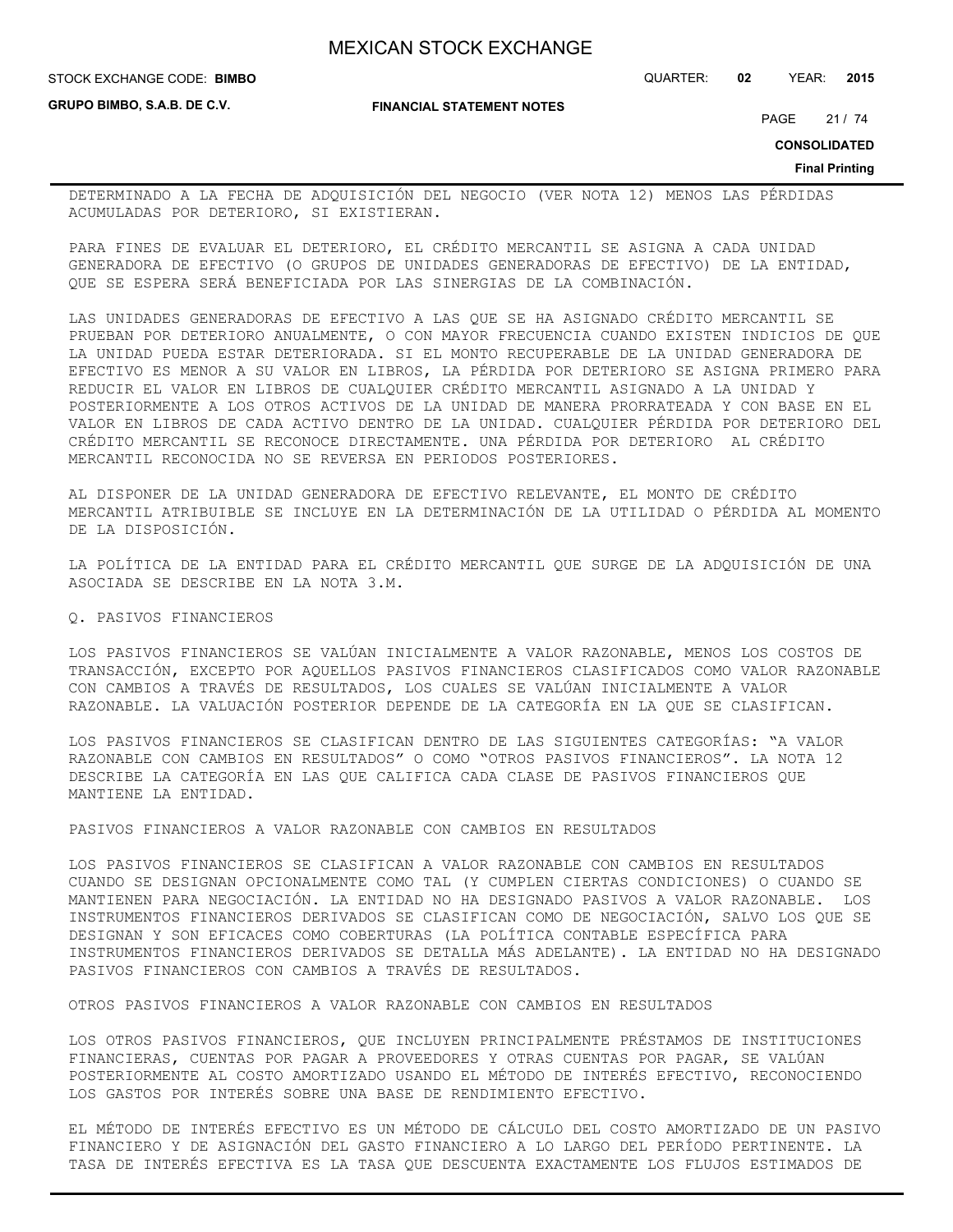**STOCK EXCHANGE CODE: BIMBO** 

**GRUPO BIMBO, S.A.B. DE C.V.**

**FINANCIAL STATEMENT NOTES**

STOCK EXCHANGE CODE: QUARTER: **02** YEAR: **2015**

PAGE 22 / 74

**CONSOLIDATED**

#### **Final Printing**

PAGOS EN EFECTIVO A LO LARGO DE LA VIDA ESPERADA DEL PASIVO FINANCIERO (O, CUANDO SEA ADECUADO, EN UN PERÍODO MÁS CORTO) AL IMPORTE NETO EN LIBROS DEL PASIVO FINANCIERO EN SU RECONOCIMIENTO INICIAL.

#### BAJA DE PASIVOS FINANCIEROS

LA ENTIDAD DA DE BAJA LOS PASIVOS FINANCIEROS SI, Y SOLO SI, LAS OBLIGACIONES DE LA ENTIDAD SE CUMPLEN, CANCELAN O EXPIRAN. LA DIFERENCIA ENTRE EL VALOR EN LIBROS DEL PASIVO FINANCIERO DADO DE BAJA Y LA CONTRAPRESTACIÓN PAGADA Y POR PAGAR SE RECONOCE EN RESULTADOS.

R. INSTRUMENTOS FINANCIEROS DERIVADOS Y ACTIVIDADES DE COBERTURA

LOS INSTRUMENTOS FINANCIEROS DERIVADOS SE RECONOCEN INICIALMENTE A SU VALOR RAZONABLE EN LA FECHA EN QUE SE CELEBRA EL CONTRATO DEL INSTRUMENTO FINANCIERO DERIVADO Y SON REMEDIDOS SUBSECUENTEMENTE A SU VALOR RAZONABLE. EL MÉTODO PARA RECONOCER LA UTILIDAD O PÉRDIDA DE LOS CAMBIOS EN LOS VALORES RAZONABLES DE LOS INSTRUMENTOS FINANCIEROS DERIVADOS DEPENDE DE SI SON DESIGNADOS COMO INSTRUMENTOS DE COBERTURA, Y SI ES ASÍ, LA NATURALEZA DE LA PARTIDA QUE SE ESTÁ CUBRIENDO. LA ENTIDAD ÚNICAMENTE CUENTA CON INSTRUMENTOS FINANCIEROS DERIVADOS DE COBERTURA DE FLUJOS DE EFECTIVO Y DE COBERTURA DE LA INVERSIÓN NETA EN SUBSIDIARIAS EN EL EXTRANJERO.

LA ENTIDAD DOCUMENTA AL INICIO DE LA TRANSACCIÓN LA RELACIÓN ENTRE LOS INSTRUMENTOS DE COBERTURA Y LAS PARTIDAS CUBIERTAS, ASÍ COMO SUS OBJETIVOS Y LA ESTRATEGIA DE LA ADMINISTRACIÓN DE RIESGOS QUE RESPALDAN SUS TRANSACCIONES DE COBERTURA. LA ENTIDAD DOCUMENTA EN FORMA PERIÓDICA SI LOS INSTRUMENTOS FINANCIEROS DERIVADOS UTILIZADOS EN LAS TRANSACCIONES DE COBERTURA SON ALTAMENTE EFECTIVOS PARA CUBRIR LOS CAMBIOS EN VALOR RAZONABLE O FLUJOS DE EFECTIVO DE LAS PARTIDAS CUBIERTAS.

LOS VALORES RAZONABLES DE LOS INSTRUMENTOS FINANCIEROS DERIVADOS UTILIZADOS COMO INSTRUMENTOS DE COBERTURA SE REVELAN EN LA NOTA 12.

### COBERTURAS DE FLUJOS DE EFECTIVO

LA PORCIÓN EFECTIVA DE LOS CAMBIOS EN EL VALOR RAZONABLE DE LOS INSTRUMENTOS FINANCIEROS DERIVADOS QUE SE DESIGNAN Y CALIFICAN COMO COBERTURA DE FLUJOS EFECTIVO SE RECONOCEN EN LOS OTROS RESULTADOS INTEGRALES Y SE PRESENTAN EN EL RUBRO "VARIACIÓN NETA DE LA PÉRDIDA/GANANCIA POR REALIZAR DE INSTRUMENTOS DE COBERTURA DE FLUJOS DE EFECTIVO". LA PORCIÓN INEFECTIVA SE RECONOCE INMEDIATAMENTE EN LOS RESULTADOS DEL PERIODO. LAS CANTIDADES QUE HAYAN SIDO REGISTRADAS EN EL CAPITAL CONTABLE COMO PARTE DE OTROS RESULTADOS INTEGRALES, SE RECLASIFICAN A LOS RESULTADOS DEL MISMO PERIODO EN EL QUE LA PARTIDA CUBIERTA IMPACTA RESULTADOS.

LA ENTIDAD SUSPENDE LA CONTABILIDAD DE COBERTURAS CUANDO EL DERIVADO HA VENCIDO, HA SIDO VENDIDO, ES CANCELADO O EJERCIDO, CUANDO EL DERIVADO NO ALCANZA UNA ALTA EFECTIVIDAD PARA COMPENSAR LOS CAMBIOS EN LOS FLUJOS DE EFECTIVO DE LA PARTIDA CUBIERTA, O CUANDO LA ENTIDAD DECIDE CANCELAR LA DESIGNACIÓN DE COBERTURA. CUALQUIER PÉRDIDA O GANANCIA RECONOCIDA EN OTROS RESULTADOS INTEGRALES Y ACUMULADAS EN EL CAPITAL, PERMANECE EN EL CAPITAL Y ES RECONOCIDA CUANDO LA PROYECCIÓN DE LA TRANSACCIÓN ES FINALMENTE RECONOCIDA EN RESULTADOS.

COBERTURA DE LA INVERSIÓN NETA EN SUBSIDIARIAS EN EL EXTRANJERO

UNA COBERTURA DE LA INVERSIÓN NETA EN SUBSIDIARIAS EN EL EXTRANJERO SE CONTABILIZA DE FORMA SIMILAR A UNA COBERTURA DE FLUJOS DE EFECTIVO. LA PORCIÓN EFECTIVA DE LOS CAMBIOS EN EL VALOR RAZONABLE DE LOS INSTRUMENTOS FINANCIEROS DERIVADOS (O NO DERIVADOS) QUE SE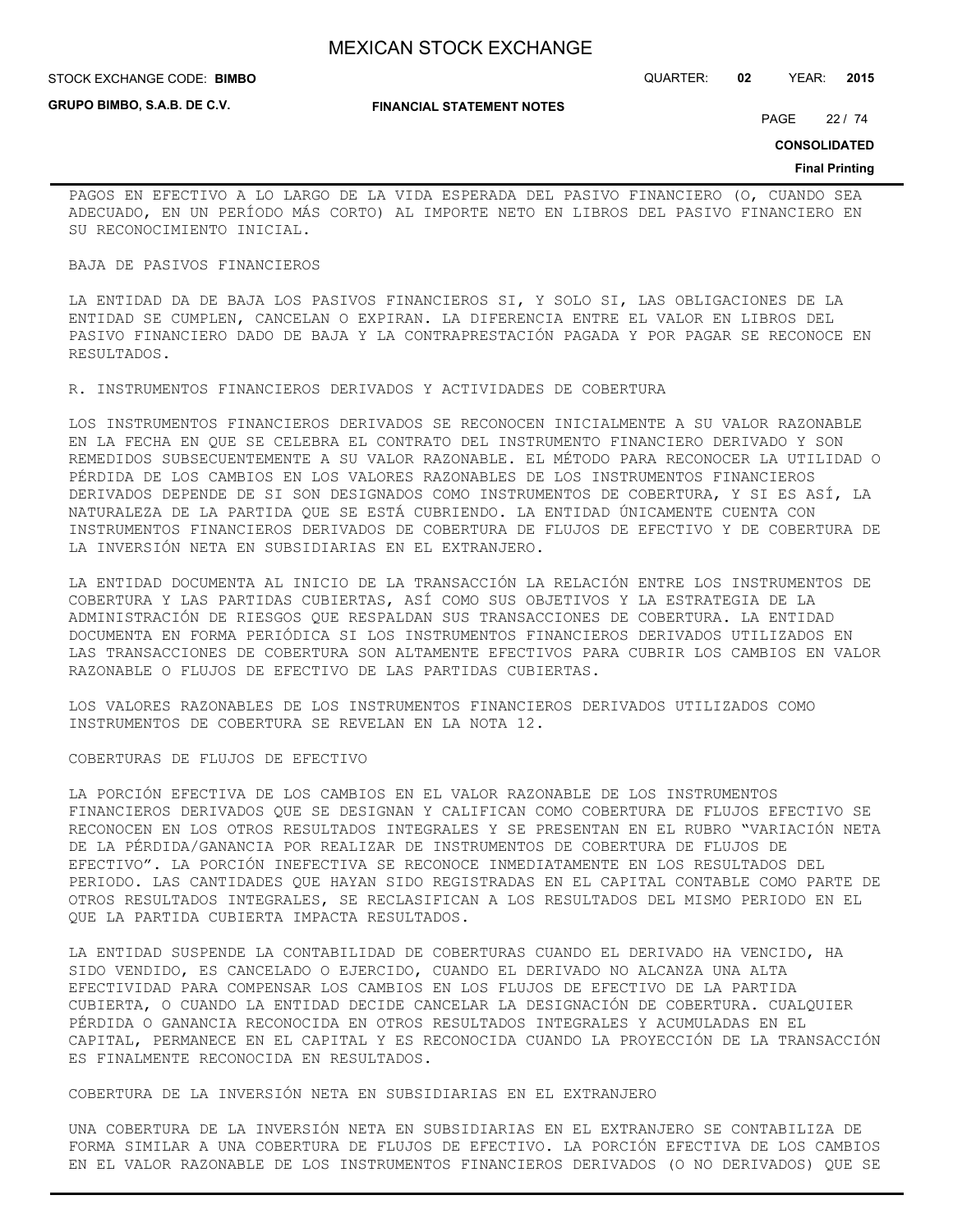**STOCK EXCHANGE CODE: BIMBO** 

**GRUPO BIMBO, S.A.B. DE C.V.**

**FINANCIAL STATEMENT NOTES**

PAGE 23 / 74

STOCK EXCHANGE CODE: QUARTER: **02** YEAR: **2015**

**CONSOLIDATED**

#### **Final Printing**

DESIGNAN Y CALIFICAN COMO COBERTURA DE LA INVERSIÓN NETA EN SUBSIDIARIAS EN EL EXTRANJERO SE RECONOCEN EN LAS OTRAS PARTIDAS DE LA UTILIDAD INTEGRAL Y SE PRESENTAN EN EL RUBRO "EFECTO DE CONVERSIÓN DE OPERACIONES EXTRANJERAS". LA PORCIÓN INEFECTIVA SE RECONOCE INMEDIATAMENTE EN LOS RESULTADOS DEL PERIODO EN EL RUBRO "GANANCIA (PÉRDIDA) CAMBIARIA NETA". LAS CANTIDADES QUE HAYAN SIDO REGISTRADAS EN EL CAPITAL CONTABLE COMO PARTE DE LA UTILIDAD INTEGRAL, SE RECLASIFICAN A LOS RESULTADOS DEL MISMO PERIODO DE LA DISPOSICIÓN DE LA INVERSIÓN.

#### PROVISIONES

LAS PROVISIONES SE RECONOCEN CUANDO LA ENTIDAD TIENE UNA OBLIGACIÓN LEGAL O ASUMIDA (PRESENTE) COMO RESULTADO DE EVENTOS PASADOS, ES PROBABLE QUE SE REQUIERA LA SALIDA DE FLUJOS DE EFECTIVO PARA PAGAR LA OBLIGACIÓN Y EL MONTO PUEDA SER ESTIMADO CONFIABLEMENTE.

LOS PASIVOS CONTINGENTES ADQUIRIDOS EN UNA COMBINACIÓN DE NEGOCIOS SE VALÚAN INICIALMENTE A SUS VALORES RAZONABLES EN LA FECHA DE ADQUISICIÓN. AL FINAL DE LOS PERIODOS DE REPORTE SUBSECUENTES, DICHOS PASIVOS CONTINGENTES SE VALÚAN AL MONTO MAYOR ENTRE EL QUE HUBIERA SIDO RECONOCIDO DE CONFORMIDAD CON LAS IAS 37 Y EL MONTO RECONOCIDO INICIALMENTE MENOS LA AMORTIZACIÓN ACUMULADA RECONOCIDA DE CONFORMIDAD CON LA IAS 18, INGRESOS.

#### S. IMPUESTOS A LA UTILIDAD

EL GASTO POR IMPUESTOS A LA UTILIDAD REPRESENTA LA SUMA DE LOS IMPUESTOS A LA UTILIDAD CAUSADOS Y LOS IMPUESTOS A LA UTILIDAD DIFERIDOS.

### 1. IMPUESTOS A LA UTILIDAD CAUSADOS

EN EL CASO DE MÉXICO, EL IMPUESTO A LA UTILIDAD CAUSADO CALCULADO CORRESPONDE AL IMPUESTO SOBRE LA RENTA ("ISR") Y SE REGISTRA EN LOS RESULTADOS DEL AÑO EN QUE SE CAUSA. HASTA EL 31 DE DICIEMBRE DE 2013 EL IMPUESTO ERA CALCULADO COMO EL MAYOR ENTRE EL ISR Y EL IMPUESTO EMPRESARIAL A TASA ÚNICA ("IETU").

EL IMPUESTO A LAS UTILIDADES CAUSADO SE CALCULA CON BASE EN LAS LEYES FISCALES APROBADAS A LA FECHA DEL ESTADO DE POSICIÓN FINANCIERA EN LOS PAÍSES EN LOS QUE LA ENTIDAD OPERA Y GENERA UNA BASE GRAVABLE.

## 2. IMPUESTOS A LA UTILIDAD DIFERIDOS

EL IMPUESTO A LAS UTILIDADES DIFERIDAS SE DETERMINA UTILIZANDO LAS TASAS Y LEYES FISCALES QUE HAN SIDO PROMULGADAS A LA FECHA DEL ESTADO DE POSICIÓN FINANCIERA Y QUE SE ESPERA SERÁN APLICABLES CUANDO LAS DIFERENCIAS TEMPORALES SE REVIERTAN. EN EL CASO DE MÉXICO, PARA RECONOCER EL IMPUESTO DIFERIDO SE DETERMINA SI, CON BASE EN PROYECCIONES FINANCIERAS, LA ENTIDAD CAUSARÁ ISR O IETU Y SE RECONOCE EL IMPUESTO DIFERIDO QUE CORRESPONDA AL IMPUESTO QUE SE ESTIMA SE PAGARÁ EN CADA EJERCICIO.

COMO CONSECUENCIA DE LA REFORMA FISCAL 2014, EN MÉXICO, AL 31 DE DICIEMBRE DE 2013 YA NO SE RECONOCE IETU DIFERIDO, POR LO QUE DICHOS EFECTOS SE CANCELARON EN LOS RESULTADOS DEL EJERCICIO 2013.

LOS IMPUESTOS A LA UTILIDAD DIFERIDOS SE RECONOCEN SOBRE LAS DIFERENCIAS TEMPORALES ENTRE EL VALOR EN LIBROS DE LOS ACTIVOS Y PASIVOS INCLUIDOS EN LOS ESTADOS FINANCIEROS CONSOLIDADOS Y LAS BASES FISCALES CORRESPONDIENTES UTILIZADAS PARA DETERMINAR EL RESULTADO FISCAL, APLICANDO LA TASA CORRESPONDIENTE A ESTAS DIFERENCIAS Y EN SU CASO SE INCLUYEN LOS BENEFICIOS DE LAS PÉRDIDAS FISCALES POR AMORTIZAR Y DE ALGUNOS CRÉDITOS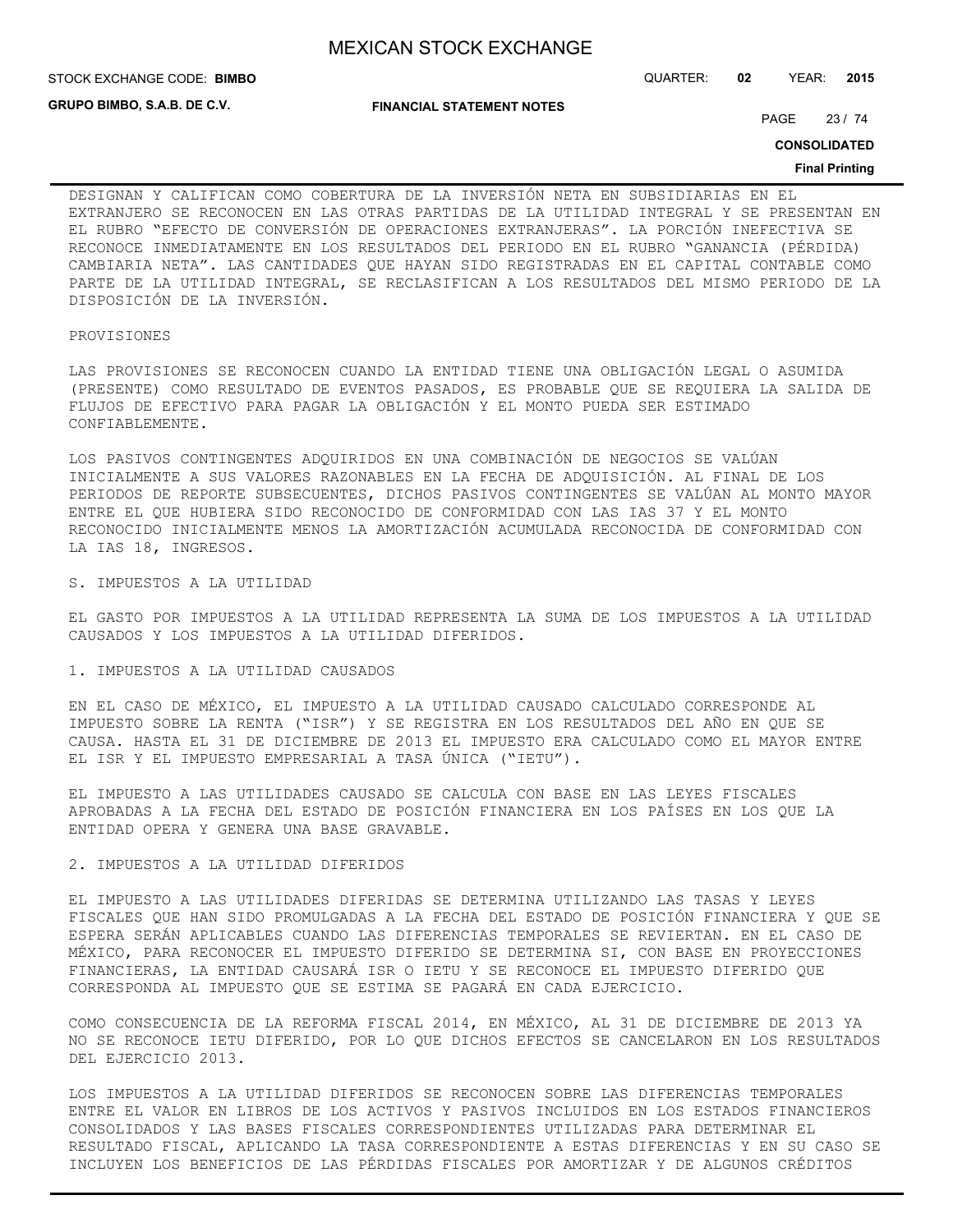**STOCK EXCHANGE CODE: BIMBO** 

**GRUPO BIMBO, S.A.B. DE C.V.**

**FINANCIAL STATEMENT NOTES**

STOCK EXCHANGE CODE: QUARTER: **02** YEAR: **2015**

PAGE 24 / 74

**CONSOLIDATED**

#### **Final Printing**

FISCALES. EL ACTIVO O PASIVO POR IMPUESTO A LA UTILIDAD DIFERIDO SE RECONOCE GENERALMENTE PARA TODAS LAS DIFERENCIAS FISCALES TEMPORALES. SE RECONOCERÁ UN ACTIVO POR IMPUESTOS DIFERIDOS, POR TODAS LAS DIFERENCIAS TEMPORALES DEDUCIBLES, EN LA MEDIDA EN QUE RESULTE PROBABLE QUE LA ENTIDAD DISPONGA DE UTILIDADES FISCALES FUTURAS CONTRA LAS QUE PUEDA APLICAR ESAS DIFERENCIAS TEMPORALES DEDUCIBLES.

NO SE RECONOCE EL IMPUESTO A LAS UTILIDADES DIFERIDO DE LAS SIGUIENTES DIFERENCIAS TEMPORALES: I) LAS QUE SURGEN DEL RECONOCIMIENTO INICIAL DE ACTIVOS O PASIVOS EN TRANSACCIONES DISTINTAS A ADQUISICIONES DE NEGOCIOS Y QUE NO AFECTAN RESULTADOS CONTABLES O FISCALES, II) LAS RELACIONADAS A INVERSIONES EN SUBSIDIARIAS Y EN ASOCIADAS EN LA MEDIDA QUE SEA PROBABLE QUE NO SE REVERTIRÁN EN EL FUTURO PREVISIBLE, Y, III) LAS QUE SURGEN DEL RECONOCIMIENTO INICIAL DEL CRÉDITO MERCANTIL. EL IMPUESTO A LA UTILIDAD DIFERIDO ACTIVO SÓLO SE RECONOCE EN LA MEDIDA QUE SEA PROBABLE QUE SE OBTENGAN BENEFICIOS FISCALES FUTUROS CONTRA LOS QUE SE PUEDAN UTILIZAR.

EL VALOR EN LIBROS DE UN ACTIVO POR IMPUESTOS DIFERIDOS DEBE SOMETERSE A REVISIÓN AL FINAL DE CADA PERIODO SOBRE EL QUE SE INFORMA Y SE DEBE REDUCIR EN LA MEDIDA QUE SE ESTIME PROBABLE QUE NO HABRÁN UTILIDADES GRAVABLES SUFICIENTES PARA PERMITIR QUE SE RECUPERE LA TOTALIDAD O UNA PARTE DEL ACTIVO.

LOS ACTIVOS Y PASIVOS POR IMPUESTOS DIFERIDOS SE VALÚAN EMPLEANDO LA TASA FISCAL QUE SE ESPERA APLICAR EN EL PERÍODO EN EL QUE EL PASIVO SE PAGUE O EL ACTIVO SE REALICE, BASÁNDOSE EN LAS TASAS (Y LEYES FISCALES) QUE HAYAN SIDO APROBADAS O SUSTANCIALMENTE APROBADAS AL FINAL DEL PERIODO SOBRE EL QUE SE INFORMA.

LOS SALDOS DE IMPUESTOS A LAS UTILIDADES ACTIVOS Y PASIVOS SE COMPENSAN SÓLO CUANDO EXISTE UN DERECHO LEGAL EXIGIBLE A COMPENSAR LOS IMPUESTOS CAUSADOS ACTIVOS CONTRA LOS PASIVOS Y SON RELATIVOS A LA MISMA AUTORIDAD FISCAL, O SI SON DISTINTAS ENTIDADES FISCALES, SE TIENE LA INTENCIÓN DE LIQUIDARLOS SOBRE BASES NETAS O LOS ACTIVOS Y PASIVOS SE REALIZARÁN DE FORMA SIMULTÁNEA.

3. IMPUESTOS CAUSADOS Y DIFERIDOS

LOS IMPUESTOS CAUSADOS Y DIFERIDOS SE RECONOCEN EN RESULTADOS, EXCEPTO CUANDO SE REFIEREN A PARTIDAS QUE SE RECONOCEN FUERA DE LOS RESULTADOS, YA SEA EN LOS OTROS RESULTADOS INTEGRALES O DIRECTAMENTE EN EL CAPITAL CONTABLE, RESPECTIVAMENTE. CUANDO SURGEN DEL RECONOCIMIENTO INICIAL DE UNA COMBINACIÓN DE NEGOCIOS EL EFECTO FISCAL SE INCLUYE DENTRO DEL RECONOCIMIENTO DE LA COMBINACIÓN DE NEGOCIOS.

T. BENEFICIOS A EMPLEADOS - BENEFICIOS AL RETIRO, BENEFICIOS POR TERMINACIÓN Y PARTICIPACIÓN DE LOS TRABAJADORES EN LAS UTILIDADES ("PTU")

I. PENSIONES Y PRIMA DE ANTIGÜEDAD

UN PLAN DE CONTRIBUCIONES DEFINIDAS ES UN PLAN DE BENEFICIOS POSTERIORES AL EMPLEO BAJO EL CUAL LA ENTIDAD PAGA CONTRIBUCIONES FIJAS A UN FONDO O FIDEICOMISO Y NO TIENE NINGUNA OBLIGACIÓN LEGAL O ASUMIDA DE HACER PAGOS ADICIONALES. LAS OBLIGACIONES SE RECONOCEN COMO GASTOS CUANDO LOS EMPLEADOS PRESTAN LOS SERVICIOS QUE LES DAN DERECHO A LAS CONTRIBUCIONES.

UN PLAN DE BENEFICIOS DEFINIDOS ES UN PLAN DE BENEFICIOS POSTERIORES AL EMPLEO DISTINTO A LOS DE CONTRIBUCIONES DEFINIDAS. EN EL CASO DE LOS PLANES DE BENEFICIOS DEFINIDOS, QUE INCLUYEN PRIMA DE ANTIGÜEDAD Y PENSIONES, SU COSTO SE DETERMINA UTILIZANDO EL MÉTODO DE CRÉDITO UNITARIO PROYECTADO, CON VALUACIONES ACTUARIALES QUE SE REALIZAN AL FINAL DE CADA PERIODO SOBRE EL QUE SE INFORMA. LAS REMEDICIONES, QUE INCLUYEN LAS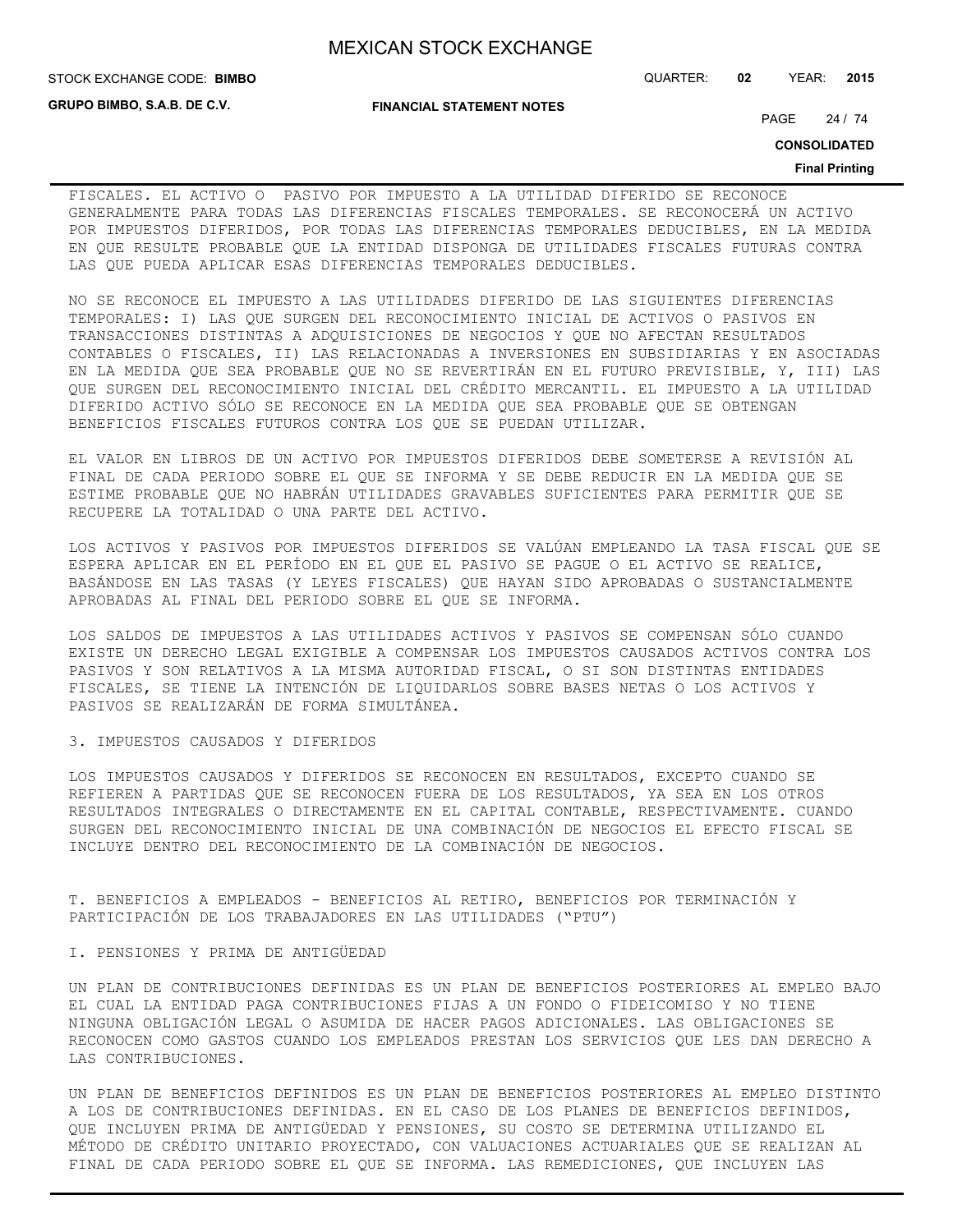STOCK EXCHANGE CODE: QUARTER: **02** YEAR: **2015 BIMBO**

**GRUPO BIMBO, S.A.B. DE C.V.**

**FINANCIAL STATEMENT NOTES**

PAGE 25 / 74

**CONSOLIDATED**

#### **Final Printing**

GANANCIAS Y PÉRDIDAS ACTUARIALES, EL EFECTO DE LOS CAMBIOS EN EL PISO DEL ACTIVO (EN SU CASO) Y EL RETORNO DEL PLAN DE ACTIVOS (EXCLUIDOS LOS INTERESES), SE REFLEJA DE INMEDIATO EN EL ESTADO DE POSICIÓN FINANCIERA CON CARGO O CRÉDITO QUE SE RECONOCE EN OTROS RESULTADOS INTEGRALES EN EL PERÍODO EN QUE SE INCURREN. LAS REMEDICIONES QUE RECONOCEN EN OTROS RESULTADOS INTEGRALES SE RECONOCEN DE INMEDIATO EN LAS UTILIDADES ACUMULADAS Y NO SE RECLASIFICA A RESULTADOS. COSTO POR SERVICIOS PASADOS SE RECONOCE EN RESULTADOS EN EL PERÍODO DE LA MODIFICACIÓN AL PLAN. LOS INTERESES NETOS SE CALCULAN APLICANDO LA TASA DE DESCUENTO AL INICIO DEL PERÍODO DE LA OBLIGACIÓN DEL ACTIVO POR BENEFICIOS DEFINIDOS.

LAS OBLIGACIONES POR BENEFICIOS AL RETIRO RECONOCIDAS EN EL ESTADO CONSOLIDADO DE POSICIÓN FINANCIERA REPRESENTAN LAS PÉRDIDAS Y GANANCIAS ACTUALES EN LOS PLANES POR BENEFICIOS DEFINIDOS DE LA ENTIDAD. EL VALOR PRESENTE DE LAS OBLIGACIONES DE BENEFICIOS DEFINIDOS SE DETERMINA DESCONTANDO LOS FLUJOS DE EFECTIVO ESTIMADOS USANDO LAS TASAS DE INTERÉS DE BONOS GUBERNAMENTALES DENOMINADOS EN LA MISMA MONEDA EN LA QUE LOS BENEFICIOS SERÁN PAGADOS Y QUE TIENEN VENCIMIENTOS QUE SE APROXIMAN AL DE LA OBLIGACIÓN.

LA ENTIDAD OTORGA UN BONO EN EFECTIVO A CIERTOS EJECUTIVOS, CALCULADO CON BASE EN MÉTRICAS DE DESEMPEÑO, EL ISR CORRESPONDIENTE ES RETENIDO A LOS EMPLEADOS Y EL IMPORTE NETO ES UTILIZADO PARA LA COMPRA DE ACCIONES DE LA ENTIDAD. EL EMPLEADO PUEDE DISPONER DE DICHAS ACCIONES, AÚN Y CUANDO DEJE DE LABORAR PARA LA ENTIDAD.

II. PARTICIPACIÓN DE LOS TRABAJADORES EN LAS UTILIDADES

EN EL CASO DE MÉXICO, VENEZUELA Y BRASIL TIENEN LA OBLIGACIÓN DE RECONOCER UNA PROVISIÓN POR EL COSTO DE LA PARTICIPACIÓN DE LOS TRABAJADORES EN LAS UTILIDADES CUANDO TIENEN UNA OBLIGACIÓN PRESENTE LEGAL O ASUMIDA DE REALIZAR EL PAGO COMO RESULTADO DE EVENTOS PASADOS Y SE PUEDE ESTIMAR CONFIABLEMENTE. LA PTU SE REGISTRA EN LOS RESULTADOS DEL AÑO EN QUE SE CAUSA.

BENEFICIOS A LOS EMPLEADOS A CORTO PLAZO.

SE RECONOCE UN PASIVO POR BENEFICIOS QUE CORRESPONDAN A LOS EMPLEADOS CON RESPECTO A SUELDOS Y SALARIOS, VACACIONES ANUALES Y LICENCIA POR ENFERMEDAD EN EL PERIODO DE SERVICIO EN QUE ES PRESTADO POR EL IMPORTE NO DESCONTADO POR LOS BENEFICIOS QUE SE ESPERA PAGAR POR ESE SERVICIO.

LOS PASIVOS RECONOCIDOS POR LOS BENEFICIOS A LOS EMPLEADOS A CORTO PLAZO SE VALÚAN AL IMPORTE NO DESCONTADO POR LOS BENEFICIOS QUE SE ESPERA PAGAR POR ESE SERVICIO.

III. INDEMNIZACIONES

CUALQUIER OBLIGACIÓN POR INDEMNIZACIÓN SE RECONOCE AL MOMENTO QUE LA ENTIDAD YA NO PUEDE RETIRAR LA OFERTA DE INDEMNIZACIÓN Y/O CUANDO LA ENTIDAD RECONOCE LOS COSTOS DE REESTRUCTURACIÓN RELACIONADOS.

IV. PLANES DE PENSIONES MULTIPATRONALES DE PENSIONES

BBU CLASIFICA LOS PLANES MULTIPATRONALES COMO DE CONTRIBUCIÓN DEFINIDA O DE BENEFICIOS DEFINIDOS PARA DETERMINAR SU CONTABILIZACIÓN. EN PARTICULAR, LOS PLANES MULTIPATRONALES DE BENEFICIOS DEFINIDOS SE REGISTRAN CON BASE EN LA PROPORCIÓN EN LA QUE LA ENTIDAD PARTICIPA EN LA OBLIGACIÓN, ACTIVOS Y COSTOS, DETERMINADOS DE LA MISMA FORMA QUE OTROS PLANES DE CONTRIBUCIÓN DEFINIDA, SALVO QUE NO SE TENGA INFORMACIÓN SUFICIENTE, EN CUYO CASO SE REGISTRAN COMO SI FUERAN DE CONTRIBUCIÓN DEFINIDA.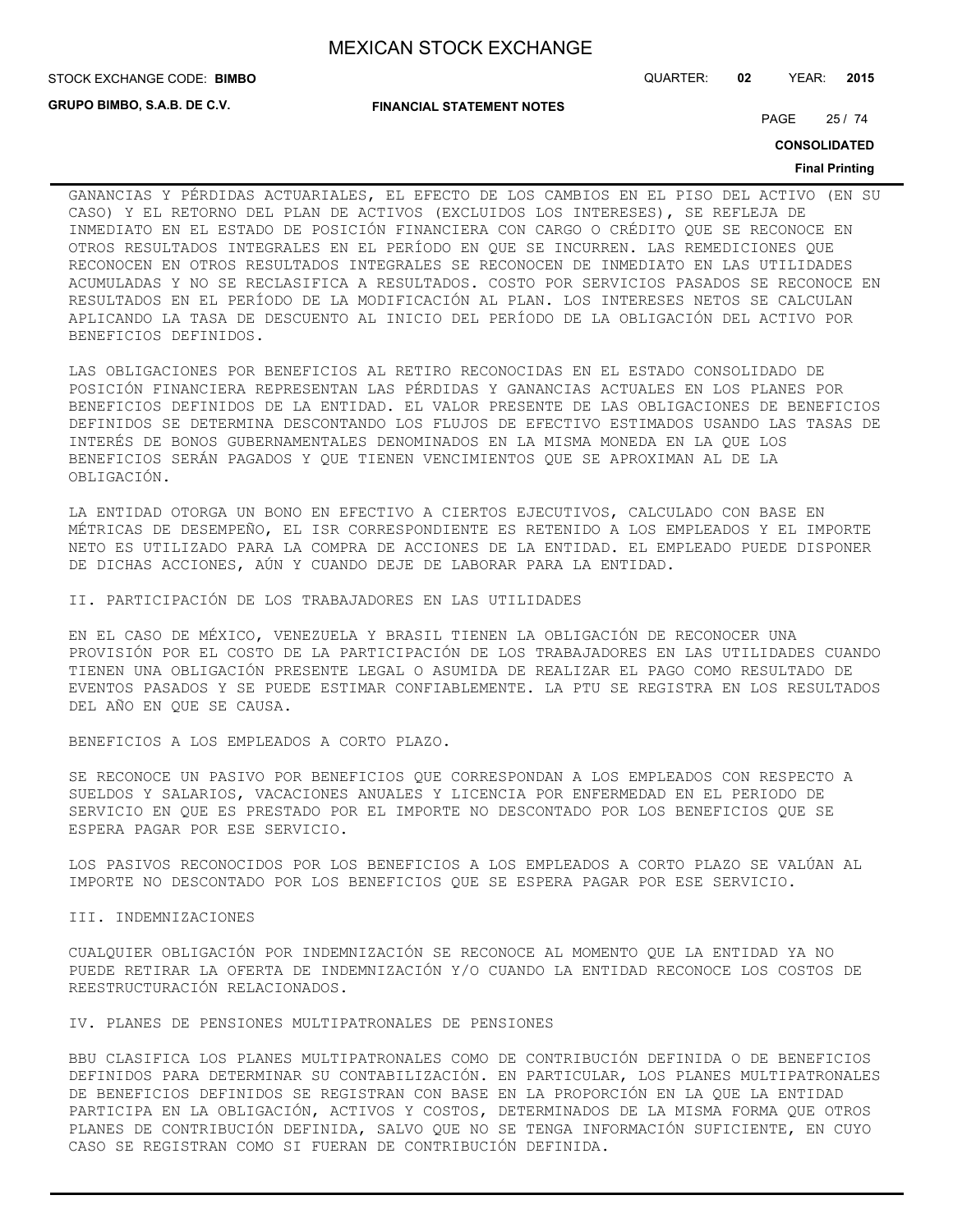STOCK EXCHANGE CODE: QUARTER: **02** YEAR: **2015 BIMBO**

**GRUPO BIMBO, S.A.B. DE C.V.**

**FINANCIAL STATEMENT NOTES**

PAGE 26 / 74

**CONSOLIDATED**

**Final Printing**

LA LIQUIDACIÓN O SALIDA DE LA ENTIDAD DE UN PLAN MULTIPATRONAL SE RECONOCE Y VALÚA CONFORME A LA IAS 37, PROVISIONES, PASIVOS Y ACTIVOS CONTINGENTES.

U. RECONOCIMIENTO DE INGRESOS

LOS INGRESOS SE CALCULAN AL VALOR RAZONABLE DE LA CONTRAPRESTACIÓN COBRADA O POR COBRAR, TENIENDO EN CUENTA EL IMPORTE ESTIMADO DE DEVOLUCIONES DE CLIENTES, REBAJAS Y OTROS DESCUENTOS SIMILARES.

- VENTA DE BIENES

LOS INGRESOS POR LA VENTA DE BIENES DEBEN SER RECONOCIDOS CUANDO SE CUMPLEN TODAS Y CADA UNA DE LAS SIGUIENTES CONDICIONES:

\* LA ENTIDAD HA TRANSFERIDO AL COMPRADOR LOS RIESGOS Y BENEFICIOS SIGNIFICATIVOS QUE SE DERIVAN DE LA PROPIEDAD DE LOS BIENES;

\* LA ENTIDAD NO CONSERVA PARA SÍ NINGUNA IMPLICACIÓN EN LA GESTIÓN CONTINUA DE LOS BIENES VENDIDOS, EN EL GRADO USUALMENTE ASOCIADO CON LA PROPIEDAD, NI RETIENE EL CONTROL EFECTIVO SOBRE LOS MISMOS;

\* EL IMPORTE DE LOS INGRESOS PUEDE VALUARSE CONFIABLEMENTE;

\* SEA PROBABLE QUE LA ENTIDAD RECIBA LOS BENEFICIOS ECONÓMICOS ASOCIADOS CON LA TRANSACCIÓN; Y

\* LOS COSTOS INCURRIDOS, O POR INCURRIR, EN RELACIÓN CON LA TRANSACCIÓN PUEDEN SER VALUADOS CONFIABLEMENTE.

- INGRESOS POR INTERESES

LOS INGRESOS POR INTERESES SE RECONOCEN CUANDO ES PROBABLE QUE LOS BENEFICIOS ECONÓMICOS FLUYAN HACIA LA ENTIDAD Y EL IMPORTE DE LOS INGRESOS PUEDA SER VALUADO CONFIABLEMENTE. LOS INGRESOS POR INTERESES SE REGISTRAN SOBRE UNA BASE PERIÓDICA, CON REFERENCIA AL SALDO INSOLUTO Y A LA TASA DE INTERÉS EFECTIVA APLICABLE, LA CUAL ES LA TASA QUE EXACTAMENTE DESCUENTA LOS FLUJOS DE EFECTIVO ESTIMADOS A RECIBIR A LO LARGO DE LA VIDA ESPERADA DEL ACTIVO FINANCIERO Y LO IGUALA CON EL IMPORTE NETO EN LIBROS DEL ACTIVO FINANCIERO EN SU RECONOCIMIENTO INICIAL.

4. JUICIOS CONTABLES CRÍTICOS Y FUENTES CLAVE PARA LA ESTIMACIÓN DE INCERTIDUMBRES

EN LA APLICACIÓN DE LAS POLÍTICAS CONTABLES DE LA ENTIDAD, LAS CUALES SE DESCRIBEN EN LA NOTA 3, LA ADMINISTRACIÓN DEBE HACER JUICIOS, ESTIMACIONES Y SUPUESTOS SOBRE LOS IMPORTES EN LIBROS DE LOS ACTIVOS Y PASIVOS DE LOS ESTADOS FINANCIEROS CONSOLIDADOS. LAS ESTIMACIONES Y SUPUESTOS RELATIVOS SE BASAN EN LA EXPERIENCIA Y OTROS FACTORES QUE SE CONSIDERAN PERTINENTES. LOS RESULTADOS REALES PODRÍAN DIFERIR DE ESTAS ESTIMACIONES.

LAS ESTIMACIONES Y SUPUESTOS SE REVISAN SOBRE UNA BASE REGULAR. LAS MODIFICACIONES A LAS ESTIMACIONES CONTABLES SE RECONOCEN EN EL PERIODO EN QUE SE REALIZA LA MODIFICACIÓN Y PERIODOS FUTUROS SI LA MODIFICACIÓN AFECTA TANTO AL PERIODO ACTUAL COMO A PERIODOS SUBSECUENTES.

A) JUICIOS CRÍTICOS AL APLICAR LAS POLÍTICAS CONTABLES

CONSOLIDACIÓN DE ENTIDADES DE PROPÓSITO ESPECÍFICO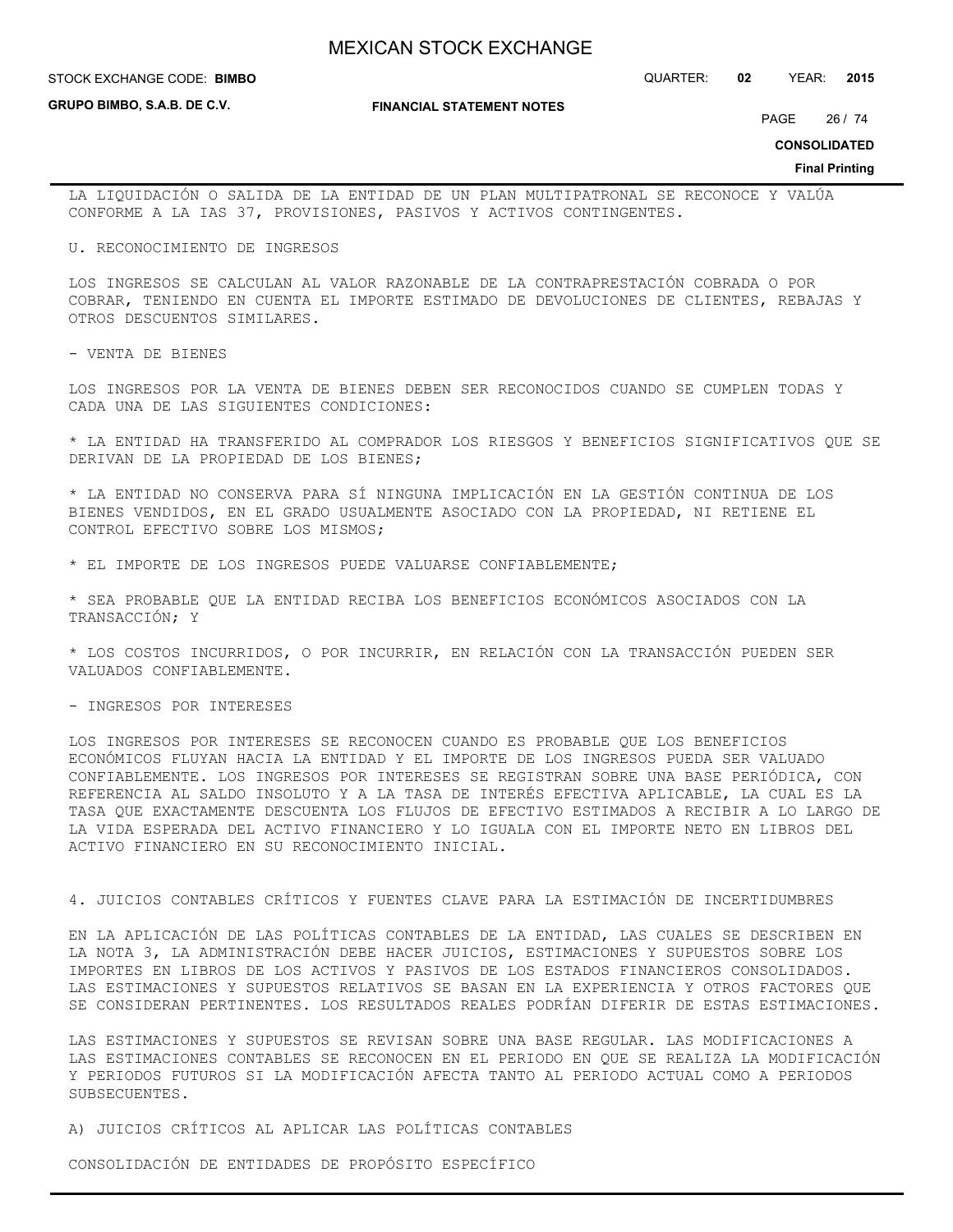STOCK EXCHANGE CODE: QUARTER: **02** YEAR: **2015 BIMBO**

**GRUPO BIMBO, S.A.B. DE C.V.**

**FINANCIAL STATEMENT NOTES**

PAGE 27 / 74

**CONSOLIDATED**

**Final Printing**

BBU Y SARA LEE HAN CELEBRADO ACUERDOS CON CONTRATISTAS TERCEROS ("OPERADORES INDEPENDIENTES"), EN LOS CUALES NO DETECTAN PARTICIPACIÓN ACCIONARIA DIRECTA O INDIRECTA PERO QUE CALIFICAN COMO ENTIDADES DE PROPÓSITO ESPECÍFICO ("EPE"). LA ENTIDAD HA CONCLUIDO QUE CONTROLA CIERTOS OPERADORES INDEPENDIENTES, PRINCIPALMENTE POR GARANTIZAR U OTORGAR LOS FINANCIAMIENTOS, ASÍ COMO POR LA OBLIGACIÓN QUE HA ASUMIDO DE MANTENER LAS RUTAS OPERANDO. EN OTROS CASOS, LA ENTIDAD HA CONCLUIDO QUE NO DETECTA DICHO CONTROL.

B) FUENTES CLAVE DE INCERTIDUMBRE EN LAS ESTIMACIONES

I. VIDAS ÚTILES, VALORES RESIDUALES Y MÉTODOS DE DEPRECIACIÓN DE ACTIVOS DE LARGA DURACIÓN

COMO SE DESCRIBE EN LA NOTA 3, LA ENTIDAD REVISA PERIÓDICAMENTE LAS VIDAS ÚTILES, VALORES RESIDUALES Y MÉTODOS DE DEPRECIACIÓN DE ACTIVOS DE LARGA DURACIÓN, INCLUYENDO LA PROPIEDAD, PLANTA Y EQUIPO Y LOS INTANGIBLES. ADICIONALMENTE, PARA ESTOS ÚLTIMOS, DETERMINA SI SU VIDA ES DEFINIDA O INDEFINIDA. DURANTE LOS PERIODOS PRESENTADOS, NO SE MODIFICARON DICHOS ESTIMADOS.

#### II. ESTIMACIÓN PARA CUENTAS DE COBRO DUDOSO

LOS FACTORES QUE CONSIDERA LA ENTIDAD EN LA ESTIMACIÓN DE LAS CUENTAS DE COBRO DUDOSO SON PRINCIPALMENTE EL RIESGO DE CRÉDITO DEL CLIENTE, CUENTAS NO GARANTIZADAS Y RETRASOS CONSIDERABLES EN LA COBRANZA DE ACUERDO A LOS LÍMITES DE CRÉDITO ESTABLECIDOS.

#### III. DETERIORO DE CRÉDITO MERCANTIL

DETERMINAR SI EL CRÉDITO MERCANTIL HA SUFRIDO DETERIORO IMPLICA EL CÁLCULO DEL MEJOR USO DE LAS GENERADORAS DE EFECTIVO A LAS CUALES SE HA ASIGNADO EL CRÉDITO MERCANTIL, ENTRE SU VALOR EN USO Y VALOR RAZONABLE. EL CÁLCULO DEL VALOR DE USO REQUIERE QUE LA ENTIDAD DETERMINE LOS FLUJOS DE EFECTIVO FUTUROS QUE ESPERA QUE DEBERÍAN SURGIR DE LAS UNIDADES GENERADORAS DE EFECTIVO Y UNA TASA DE DESCUENTO APROPIADA PARA CALCULAR EL VALOR PRESENTE. EL VALOR RAZONABLE SE DETERMINA CON BASE EN MÚLTIPLOS DE UAFIDA. PARA LA DETERMINACIÓN DE UN MÚLTIPLO APROPIADO, LA ENTIDAD IDENTIFICA EMPRESAS COMPARABLES.

#### IV. MEDICIONES DE VALOR RAZONABLE

LOS INSTRUMENTOS FINANCIEROS DERIVADOS SE RECONOCEN EN EL ESTADO DE POSICIÓN FINANCIERA A SU VALOR RAZONABLE A CADA FECHA DE REPORTE. ADICIONALMENTE, REVELA EL VALOR RAZONABLE DE CIERTOS INSTRUMENTOS FINANCIEROS, PRINCIPALMENTE, DE LA DEUDA A LARGO PLAZO, A PESAR DE QUE NO IMPLICA UN RIESGO DE AJUSTE A LOS VALORES EN LIBROS. LO ANTERIOR, SE DESCRIBE EN LA NOTA 12. FINALMENTE, LA ENTIDAD HA LLEVADO A CABO ADQUISICIONES DE NEGOCIOS, QUE REQUIEREN QUE SE VALÚE A VALOR RAZONABLE LA CONTRAPRESTACIÓN PAGADA, LOS ACTIVOS IDENTIFICABLES ADQUIRIDOS Y LOS PASIVOS ASUMIDOS, Y, OPCIONALMENTE, LA PARTICIPACIÓN NO CONTROLADORA A LA FECHA DE ADQUISICIÓN, COMO SE INDICA EN LA NOTA 1.

LOS VALORES RAZONABLES DESCRITOS SE ESTIMAN USANDO TÉCNICAS DE VALUACIÓN QUE INCLUYEN DATOS QUE NO SON OBSERVABLES EN UN MERCADO. LOS PRINCIPALES SUPUESTOS UTILIZADOS EN LA VALUACIÓN SE DESCRIBEN EN LAS NOTAS RELATIVAS. LA ADMINISTRACIÓN CONSIDERA QUE LAS TÉCNICAS DE VALUACIÓN Y LOS SUPUESTOS SELECCIONADOS SON APROPIADOS PARA DETERMINAR LOS VALORES RAZONABLES.

### V. BENEFICIOS A LOS EMPLEADOS

EL COSTO DE LOS PLANES DE BENEFICIOS DEFINIDOS A LOS EMPLEADOS Y LOS PLANES DE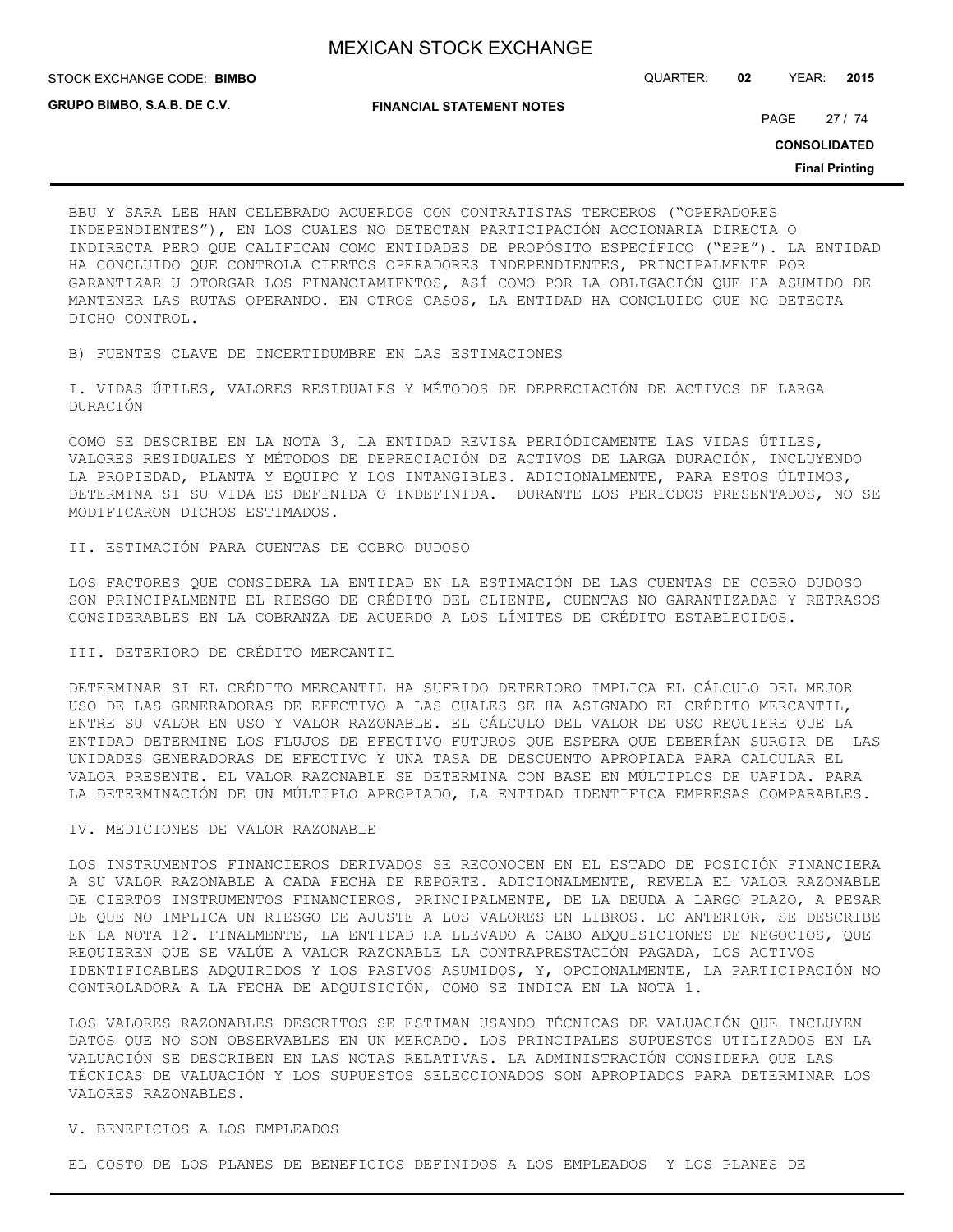**STOCK EXCHANGE CODE: BIMBO** 

STOCK EXCHANGE CODE: QUARTER: **02** YEAR: **2015**

**GRUPO BIMBO, S.A.B. DE C.V.**

**FINANCIAL STATEMENT NOTES**

PAGE 28 / 74

**CONSOLIDATED**

#### **Final Printing**

PENSIONES MULTIPATRONALES SE DETERMINA USANDO VALUACIONES ACTUARIALES QUE INVOLUCRAN SUPUESTOS RESPECTO DE TASAS DE DESCUENTO, FUTUROS AUMENTOS DE SUELDO, TASAS DE ROTACIÓN DE PERSONAL Y TASAS DE MORTALIDAD, ENTRE OTROS. DEBIDO A LA NATURALEZA DE LARGO PLAZO DE ESTOS PLANES, TALES ESTIMACIONES SON SENSIBLES A CAMBIOS EN LOS SUPUESTOS.

VI. DETERMINACIÓN DE IMPUESTOS A LA UTILIDAD

DETERMINAR SI EL IMPUESTO DIFERIDO ACTIVO POR PÉRDIDAS FISCALES POR AMORTIZAR SE HA DETERIORADO, BASÁNDOSE EN LAS PROYECCIONES FISCALES PREPARADAS POR LA ENTIDAD, PARA EVALUAR SU RECUPERABILIDAD.

VII. COMPENSACIONES A EMPLEADOS, SEGUROS Y OTROS PASIVOS

RIESGOS DE SEGURO EN EUA COMO PUEDEN SER EL PASIVO POR DAÑOS GENERALES A TERCEROS, EL SEGURO DEL AUTOMÓVIL Y COMPENSACIONES A EMPLEADOS SON AUTOASEGURADOS POR LA ENTIDAD CON COBERTURAS SUJETAS A LÍMITES ESPECÍFICOS ACORDADOS EN UN PROGRAMA DE SEGUROS. LAS PROVISIONES PARA RECLAMOS SOBRE EL PROGRAMA SON REGISTRADAS EN BASE A RECLAMOS INCURRIDOS. LOS PASIVOS POR RIESGOS ASEGURABLES SON DETERMINADOS USANDO DATOS HISTÓRICOS DE LA ENTIDAD.

## 5. CLIENTES Y OTRAS CUENTAS POR COBRAR

CLIENTES (NETO)

|                                                                                                          | ==========             | ==========                 |
|----------------------------------------------------------------------------------------------------------|------------------------|----------------------------|
|                                                                                                          | 5,658,837              | \$<br>6, 172, 174          |
| POR RECUPERAR<br>DEUDORES DIVERSOS                                                                       | 4,027,723<br>676,145   | 4,782,457<br>529,085       |
| DE OPERADORES INDEPENDIENTES<br>IMPUESTO SOBRE LA RENTA, IMPUESTO<br>AL VALOR AGREGADO Y OTROS IMPUESTOS | 458,193                | 468,106                    |
| DOCUMENTOS POR COBRAR<br>CUENTAS POR COBRAR A CORTO PLAZO                                                | 174,662                | 150,623                    |
| OTRAS CUENTAS POR COBRAR (NETO)<br>CENTROS DE VENTA                                                      | 322, 114               | 241,903                    |
|                                                                                                          | 13, 123, 364           | 12,855,928                 |
| ESTIMACIÓN PARA CUENTAS DE<br>COBRO DUDOSO                                                               | (562, 909)             | (498, 240)                 |
| CLIENTES                                                                                                 | \$13,686,273           | \$13,354,168               |
|                                                                                                          | 30 DE JUNIO<br>DE 2015 | 31 DE DICIEMBRE<br>DE 2014 |

LOS PLAZOS DE CRÉDITO PROMEDIO SOBRE LAS VENTAS DE BIENES SON PARA MÉXICO 30 DÍAS, EUA 60 DÍAS, CANADÁ 21 DÍAS Y ORGANIZACIÓN LATINOAMÉRICA "OLA", QUE INCLUYE LOS PAÍSES DE CENTRO Y SUDAMÉRICA, 30 DÍAS. LOS SALDOS VENCIDOS NO RESERVADOS NO SON RELEVANTES A LAS FECHAS DEL ESTADO DE POSICIÓN FINANCIERA CONSOLIDADO. LOS IMPORTES VENCIDOS A MÁS DE 90 DÍAS SE ENCUENTRAN RESERVADOS AL SETENTA Y CINCO POR CIENTO Y AQUELLOS VENCIDOS EN MÁS DE 180 DÍAS AL CIEN POR CIENTO.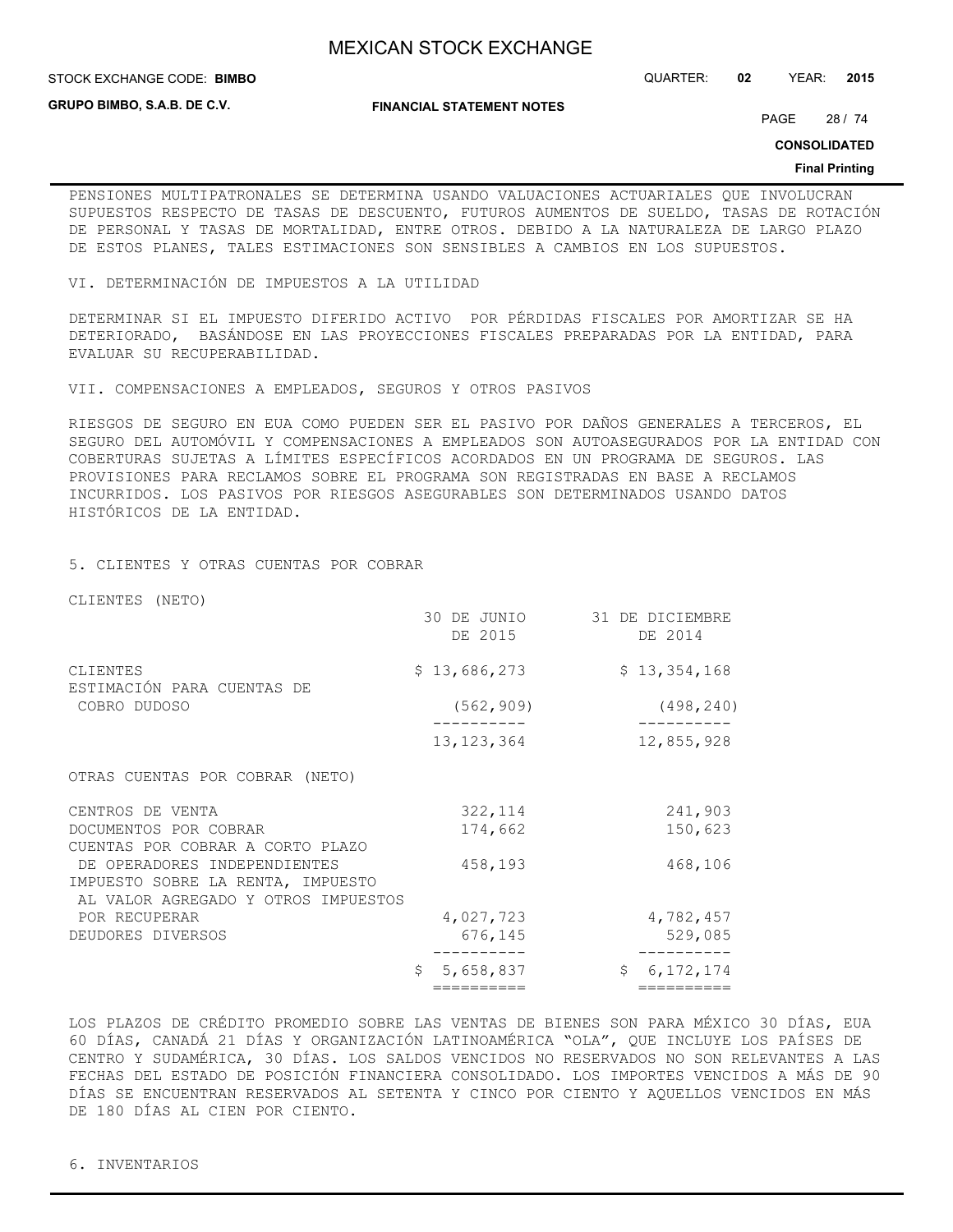#### STOCK EXCHANGE CODE: QUARTER: **02** YEAR: **2015 BIMBO**

**GRUPO BIMBO, S.A.B. DE C.V.**

PAGE 29 / 74

**CONSOLIDATED**

**Final Printing**

|                                                                                                                                     | 30 DE JUNIO<br>DE 2015                                       | 31 DE DICIEMBRE<br>DE 2014                                  |
|-------------------------------------------------------------------------------------------------------------------------------------|--------------------------------------------------------------|-------------------------------------------------------------|
| PRODUCTOS TERMINADOS<br>ORDENES EN PROCESO<br>MATERIAS PRIMAS, ENVASES Y ENVOLTURAS<br>OTROS ALMACENES<br>ESTIMACIÓN DE INVENTARIOS | \$2,196,331<br>104,511<br>2,392,546<br>291,901<br>(138, 338) | \$1,890,632<br>100,049<br>2,644,679<br>281,921<br>(84, 178) |
|                                                                                                                                     | 4,846,951                                                    | 4,833,103                                                   |
| MATERIAS PRIMAS EN TRANSITO                                                                                                         | 290,252<br>\$5,137,203                                       | 145,332<br>\$4,978,435                                      |

7. PROPIEDADES, PLANTA Y EQUIPO

LA CONCILIACIÓN ENTRE LOS VALORES EN LIBROS AL INICIO Y AL FINAL DE LOS EJERCICIOS 2015 Y 2014 ES COMO SIGUE:

|                                                          | SALDO AL 1 DE<br>ENERO DE 2015 | ADICIONES     | ADICIONES POR<br>ADQUISICIÓN<br>DE NEGOCIOS |
|----------------------------------------------------------|--------------------------------|---------------|---------------------------------------------|
| INVERSIÓN:                                               |                                |               |                                             |
| EDIFICIOS                                                | \$16,970,728                   |               | 369,289                                     |
| EQUIPO DE FABRICACIÓN                                    | 47,703,576                     |               | 1,348,123                                   |
| VEHÍCULOS                                                | 12,581,939                     |               | 6,888                                       |
| EQUIPO DE OFICINA                                        | 661,669                        |               | 1,177                                       |
| EQUIPO DE CÓMPUTO                                        | 3,266,704<br>-----------       |               | 37,932<br>----------                        |
| TOTAL INVERSIÓN                                          | \$81,184,616                   |               | 1,763,409                                   |
|                                                          |                                |               |                                             |
| DEPRECIACIÓN:                                            |                                |               |                                             |
| EDIFICIOS                                                | \$(7,080,299)                  | (374, 758)    | (135, 134)                                  |
| EQUIPO DE FABRICACIÓN                                    | (24, 154, 948)                 | (1, 919, 939) | (817, 659)                                  |
| VEHÍCULOS                                                | (5, 691, 031)                  | (475, 382)    | (4, 540)                                    |
| EQUIPO DE OFICINA                                        | (376, 150)                     | (33, 869)     | (14)                                        |
| EQUIPO DE CÓMPUTO                                        | (2, 441, 152)                  | (211, 238)    | (30, 975)                                   |
| TOTAL DEPRECIACIÓN                                       |                                |               |                                             |
| ACUMULADA                                                | (39, 743, 580)                 | (3,015,186)   | (988, 322)                                  |
| <b>NETO</b>                                              | 41,441,036                     | (3,015,186)   | 775,087                                     |
| TERRENOS<br>CONSTRUCCIONES EN<br>PROCESO Y MAQUINARIA EN | \$<br>6,093,684                |               | 258,648                                     |
| TRÁNSITO                                                 | 5,128,400                      | 3,410,377     | 24,481                                      |
| ACTIVOS DISPONIBLES<br>PARA LA VENTA                     | (187, 801)                     |               |                                             |
|                                                          |                                | ----------    |                                             |
|                                                          |                                |               |                                             |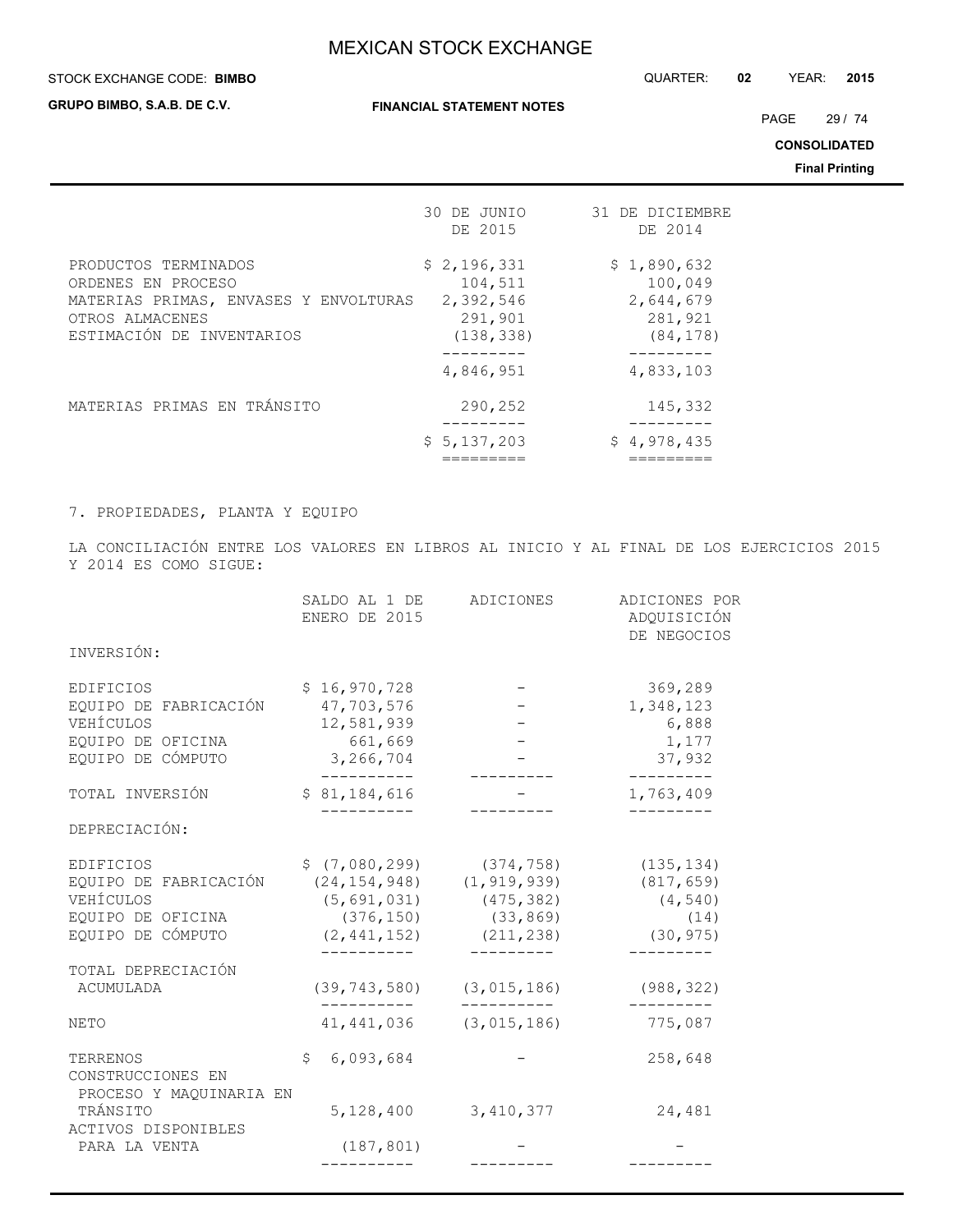### **STOCK EXCHANGE CODE: BIMBO**

**GRUPO BIMBO, S.A.B. DE C.V.**

## **FINANCIAL STATEMENT NOTES**

STOCK EXCHANGE CODE: QUARTER: **02** YEAR: **2015**

PAGE 30 / 74

**CONSOLIDATED**

|                                      |                   |                                                 |                                                                                                                                                                                                                                                                                                                                                                                                                                                     | <b>Final Printing</b> |
|--------------------------------------|-------------------|-------------------------------------------------|-----------------------------------------------------------------------------------------------------------------------------------------------------------------------------------------------------------------------------------------------------------------------------------------------------------------------------------------------------------------------------------------------------------------------------------------------------|-----------------------|
| INVERSIÓN NETA                       | \$52,475,319      | 395,191                                         | 1,058,216                                                                                                                                                                                                                                                                                                                                                                                                                                           |                       |
|                                      | ==========        | $=$ $=$ $=$ $=$ $=$ $=$ $=$ $=$                 | $\begin{tabular}{ll} \multicolumn{2}{c}{\textbf{2.2}} & \multicolumn{2}{c}{\textbf{2.2}} & \multicolumn{2}{c}{\textbf{2.2}} & \multicolumn{2}{c}{\textbf{2.2}} & \multicolumn{2}{c}{\textbf{2.2}} & \multicolumn{2}{c}{\textbf{2.2}} & \multicolumn{2}{c}{\textbf{2.2}} & \multicolumn{2}{c}{\textbf{2.2}} & \multicolumn{2}{c}{\textbf{2.2}} & \multicolumn{2}{c}{\textbf{2.2}} & \multicolumn{2}{c}{\textbf{2.2}} & \multicolumn{2}{c}{\textbf{2$ |                       |
| CONTINUA                             |                   |                                                 |                                                                                                                                                                                                                                                                                                                                                                                                                                                     |                       |
|                                      |                   |                                                 |                                                                                                                                                                                                                                                                                                                                                                                                                                                     |                       |
|                                      |                   | EFECTO DE                                       | COSTO POR                                                                                                                                                                                                                                                                                                                                                                                                                                           |                       |
|                                      | TRASPASOS         | CONVERSIÓN                                      | RETIRO                                                                                                                                                                                                                                                                                                                                                                                                                                              |                       |
| INVERSIÓN:                           |                   |                                                 |                                                                                                                                                                                                                                                                                                                                                                                                                                                     |                       |
| <b>EDIFICIOS</b>                     | \$310,035         | 195,560                                         | (143, 285)                                                                                                                                                                                                                                                                                                                                                                                                                                          |                       |
| EQUIPO DE FABRICACIÓN                | 2,361,595         | 587,598                                         | (746, 791)                                                                                                                                                                                                                                                                                                                                                                                                                                          |                       |
| VEHÍCULOS                            | 460,548           | 64,619                                          | (324, 763)                                                                                                                                                                                                                                                                                                                                                                                                                                          |                       |
| EQUIPO DE OFICINA                    | 31,903            | 10,678                                          | (6, 049)                                                                                                                                                                                                                                                                                                                                                                                                                                            |                       |
| EQUIPO DE CÓMPUTO                    | 158,293           | 81,717                                          | (76, 413)                                                                                                                                                                                                                                                                                                                                                                                                                                           |                       |
| TOTAL INVERSIÓN                      | _________         | ___________<br>$$3,322,374$ 940,172 (1,297,301) | __________                                                                                                                                                                                                                                                                                                                                                                                                                                          |                       |
|                                      | _________         | ----------                                      | $- - - - - - - -$                                                                                                                                                                                                                                                                                                                                                                                                                                   |                       |
| DEPRECIACIÓN:                        |                   |                                                 |                                                                                                                                                                                                                                                                                                                                                                                                                                                     |                       |
|                                      |                   |                                                 |                                                                                                                                                                                                                                                                                                                                                                                                                                                     |                       |
| EDIFICIOS<br>EQUIPO DE FABRICACIÓN   | \$<br>(211, 579)  | $3,630$ (138,123)<br>(461, 746)                 | 121,719<br>503,862                                                                                                                                                                                                                                                                                                                                                                                                                                  |                       |
| VEHÍCULOS                            | 22,523            | (26, 265)                                       | 287,040                                                                                                                                                                                                                                                                                                                                                                                                                                             |                       |
| EQUIPO DE OFICINA                    | 231               | 73,537                                          | 5,246                                                                                                                                                                                                                                                                                                                                                                                                                                               |                       |
| EQUIPO DE CÓMPUTO                    | 2,316             | (72, 997)                                       | 75,631                                                                                                                                                                                                                                                                                                                                                                                                                                              |                       |
|                                      |                   |                                                 |                                                                                                                                                                                                                                                                                                                                                                                                                                                     |                       |
| TOTAL DEPRECIACIÓN                   |                   |                                                 |                                                                                                                                                                                                                                                                                                                                                                                                                                                     |                       |
| ACUMULADA                            | \$<br>(182, 879)  | (625, 594)                                      | 993,498                                                                                                                                                                                                                                                                                                                                                                                                                                             |                       |
| NETO                                 | \$<br>3, 139, 495 | ----------<br>314,578                           | ---------<br>(303, 803)                                                                                                                                                                                                                                                                                                                                                                                                                             |                       |
|                                      |                   |                                                 |                                                                                                                                                                                                                                                                                                                                                                                                                                                     |                       |
| TERRENOS                             | \$                | 82,217 60,966                                   | (89, 521)                                                                                                                                                                                                                                                                                                                                                                                                                                           |                       |
| CONSTRUCCIONES EN                    |                   |                                                 |                                                                                                                                                                                                                                                                                                                                                                                                                                                     |                       |
| PROCESO Y MAQUINARIA EN              |                   |                                                 |                                                                                                                                                                                                                                                                                                                                                                                                                                                     |                       |
| TRÁNSITO                             | (2, 933, 946)     | (87, 684)                                       |                                                                                                                                                                                                                                                                                                                                                                                                                                                     |                       |
| ACTIVOS DISPONIBLES<br>PARA LA VENTA |                   | (10, 841)                                       |                                                                                                                                                                                                                                                                                                                                                                                                                                                     |                       |
|                                      |                   |                                                 |                                                                                                                                                                                                                                                                                                                                                                                                                                                     |                       |
| INVERSIÓN NETA                       | \$ 287,766        | 277,019                                         | (393, 324)                                                                                                                                                                                                                                                                                                                                                                                                                                          |                       |
|                                      | —————————         | —————————                                       | ----------                                                                                                                                                                                                                                                                                                                                                                                                                                          |                       |
| CONTINUA                             |                   |                                                 |                                                                                                                                                                                                                                                                                                                                                                                                                                                     |                       |
|                                      |                   |                                                 |                                                                                                                                                                                                                                                                                                                                                                                                                                                     |                       |
| INVERSIÓN:                           |                   | SALDOS AL                                       |                                                                                                                                                                                                                                                                                                                                                                                                                                                     |                       |
|                                      |                   | 30 DE JUNIO                                     |                                                                                                                                                                                                                                                                                                                                                                                                                                                     |                       |
|                                      | REVALUACIÓN       | DE 2015                                         |                                                                                                                                                                                                                                                                                                                                                                                                                                                     |                       |
| EDIFICIOS                            | \$<br>27,591      | 17,729,918                                      |                                                                                                                                                                                                                                                                                                                                                                                                                                                     |                       |
| EQUIPO DE FABRICACIÓN                | 47,074            | 51, 301, 175                                    |                                                                                                                                                                                                                                                                                                                                                                                                                                                     |                       |
| VEHÍCULOS                            | 11,001            | 12,800,232                                      |                                                                                                                                                                                                                                                                                                                                                                                                                                                     |                       |
| EQUIPO DE OFICINA                    |                   | 699,378                                         |                                                                                                                                                                                                                                                                                                                                                                                                                                                     |                       |
| EQUIPO DE CÓMPUTO                    |                   | 3,468,233                                       |                                                                                                                                                                                                                                                                                                                                                                                                                                                     |                       |
|                                      |                   |                                                 |                                                                                                                                                                                                                                                                                                                                                                                                                                                     |                       |
| TOTAL INVERSIÓN                      | \$<br>85,666      | 85,998,936                                      |                                                                                                                                                                                                                                                                                                                                                                                                                                                     |                       |
| DEPRECIACIÓN:                        |                   |                                                 |                                                                                                                                                                                                                                                                                                                                                                                                                                                     |                       |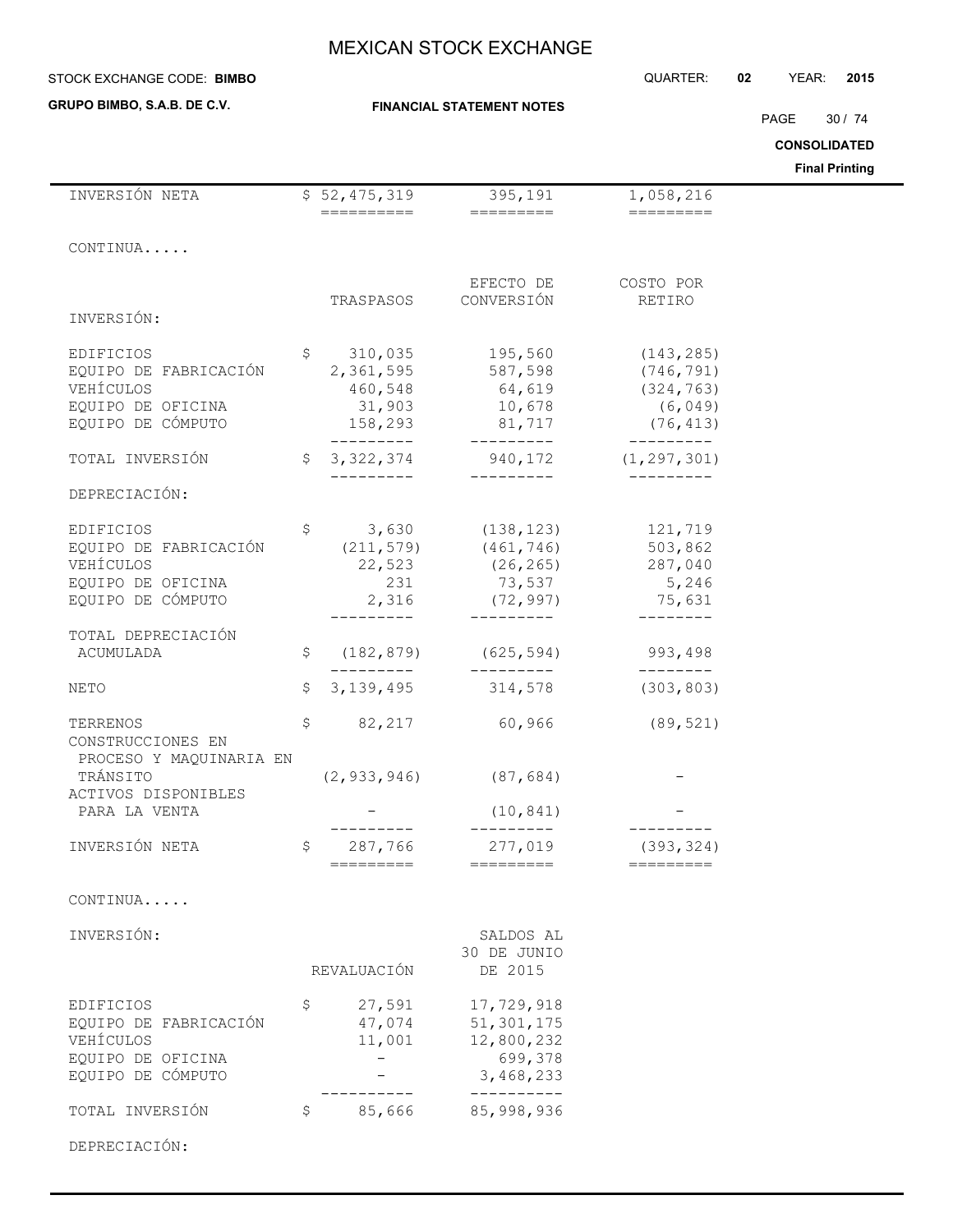#### STOCK EXCHANGE CODE: QUARTER: **02** YEAR: **2015 BIMBO**

**GRUPO BIMBO, S.A.B. DE C.V.**

 $\blacksquare$ 

#### **FINANCIAL STATEMENT NOTES**

PAGE 31 / 74

**CONSOLIDATED**

| EDIFICIOS               | \$  |                              | $(3, 726)$ $(7, 606, 691)$                                                                                                                                                                                                                                                                                                                                                                                                                                                             |               |  |
|-------------------------|-----|------------------------------|----------------------------------------------------------------------------------------------------------------------------------------------------------------------------------------------------------------------------------------------------------------------------------------------------------------------------------------------------------------------------------------------------------------------------------------------------------------------------------------|---------------|--|
| EQUIPO DE FABRICACIÓN   |     | (18, 757)                    | (27,080,766)                                                                                                                                                                                                                                                                                                                                                                                                                                                                           |               |  |
| VEHÍCULOS               |     | (6, 179)                     | (5, 893, 834)                                                                                                                                                                                                                                                                                                                                                                                                                                                                          |               |  |
| EQUIPO DE OFICINA       |     |                              |                                                                                                                                                                                                                                                                                                                                                                                                                                                                                        |               |  |
|                         |     |                              | (331, 019)                                                                                                                                                                                                                                                                                                                                                                                                                                                                             |               |  |
| EQUIPO DE CÓMPUTO       |     |                              | (2, 678, 415)                                                                                                                                                                                                                                                                                                                                                                                                                                                                          |               |  |
|                         |     |                              | __________                                                                                                                                                                                                                                                                                                                                                                                                                                                                             |               |  |
| TOTAL DEPRECIACIÓN      |     |                              |                                                                                                                                                                                                                                                                                                                                                                                                                                                                                        |               |  |
| ACUMULADA               |     |                              | $(28, 662)$ $(43, 590, 725)$                                                                                                                                                                                                                                                                                                                                                                                                                                                           |               |  |
|                         |     |                              |                                                                                                                                                                                                                                                                                                                                                                                                                                                                                        |               |  |
| NETO                    | \$  |                              | 57,004 42,408,211                                                                                                                                                                                                                                                                                                                                                                                                                                                                      |               |  |
|                         |     |                              |                                                                                                                                                                                                                                                                                                                                                                                                                                                                                        |               |  |
| TERRENOS                | \$  |                              | 8,746 6,414,740                                                                                                                                                                                                                                                                                                                                                                                                                                                                        |               |  |
| CONSTRUCCIONES EN       |     |                              |                                                                                                                                                                                                                                                                                                                                                                                                                                                                                        |               |  |
|                         |     |                              |                                                                                                                                                                                                                                                                                                                                                                                                                                                                                        |               |  |
| PROCESO Y MAQUINARIA EN |     |                              |                                                                                                                                                                                                                                                                                                                                                                                                                                                                                        |               |  |
| TRÁNSITO                |     |                              | 5,541,628                                                                                                                                                                                                                                                                                                                                                                                                                                                                              |               |  |
| ACTIVOS DISPONIBLES     |     |                              |                                                                                                                                                                                                                                                                                                                                                                                                                                                                                        |               |  |
| PARA LA VENTA           |     |                              | (198, 642)                                                                                                                                                                                                                                                                                                                                                                                                                                                                             |               |  |
|                         |     |                              | ----------                                                                                                                                                                                                                                                                                                                                                                                                                                                                             |               |  |
| INVERSIÓN NETA          | \$. | 65,750                       | 54, 165, 937                                                                                                                                                                                                                                                                                                                                                                                                                                                                           |               |  |
|                         |     | ==========                   | $\begin{array}{cccccccccc} \multicolumn{2}{c}{} & \multicolumn{2}{c}{} & \multicolumn{2}{c}{} & \multicolumn{2}{c}{} & \multicolumn{2}{c}{} & \multicolumn{2}{c}{} & \multicolumn{2}{c}{} & \multicolumn{2}{c}{} & \multicolumn{2}{c}{} & \multicolumn{2}{c}{} & \multicolumn{2}{c}{} & \multicolumn{2}{c}{} & \multicolumn{2}{c}{} & \multicolumn{2}{c}{} & \multicolumn{2}{c}{} & \multicolumn{2}{c}{} & \multicolumn{2}{c}{} & \multicolumn{2}{c}{} & \multicolumn{2}{c}{} & \mult$ |               |  |
|                         |     |                              |                                                                                                                                                                                                                                                                                                                                                                                                                                                                                        |               |  |
|                         |     |                              |                                                                                                                                                                                                                                                                                                                                                                                                                                                                                        |               |  |
|                         |     | SALDO AL 1 DE                | ADICIONES                                                                                                                                                                                                                                                                                                                                                                                                                                                                              | ADICIONES POR |  |
|                         |     | ENERO DE 2014                |                                                                                                                                                                                                                                                                                                                                                                                                                                                                                        | ADQUISICIÓN   |  |
|                         |     |                              |                                                                                                                                                                                                                                                                                                                                                                                                                                                                                        |               |  |
|                         |     |                              |                                                                                                                                                                                                                                                                                                                                                                                                                                                                                        | DE NEGOCIOS   |  |
| INVERSIÓN:              |     |                              |                                                                                                                                                                                                                                                                                                                                                                                                                                                                                        |               |  |
|                         |     |                              |                                                                                                                                                                                                                                                                                                                                                                                                                                                                                        |               |  |
| EDIFICIOS               |     | \$14,272,585                 |                                                                                                                                                                                                                                                                                                                                                                                                                                                                                        | 1,673,353     |  |
| EQUIPO DE FABRICACIÓN   |     | 39,772,021                   |                                                                                                                                                                                                                                                                                                                                                                                                                                                                                        | 3,588,744     |  |
| VEHÍCULOS               |     | 11,290,539                   |                                                                                                                                                                                                                                                                                                                                                                                                                                                                                        | 60,090        |  |
| EQUIPO DE OFICINA       |     | 544,284                      |                                                                                                                                                                                                                                                                                                                                                                                                                                                                                        | 91,604        |  |
| EQUIPO DE CÓMPUTO       |     | 3,158,650                    |                                                                                                                                                                                                                                                                                                                                                                                                                                                                                        | 24,919        |  |
|                         |     | -----------                  |                                                                                                                                                                                                                                                                                                                                                                                                                                                                                        |               |  |
| TOTAL INVERSIÓN         |     |                              |                                                                                                                                                                                                                                                                                                                                                                                                                                                                                        |               |  |
|                         |     | \$69,038,079                 |                                                                                                                                                                                                                                                                                                                                                                                                                                                                                        | 5,438,710     |  |
|                         |     |                              |                                                                                                                                                                                                                                                                                                                                                                                                                                                                                        |               |  |
| DEPRECIACIÓN:           |     |                              |                                                                                                                                                                                                                                                                                                                                                                                                                                                                                        |               |  |
|                         |     |                              |                                                                                                                                                                                                                                                                                                                                                                                                                                                                                        |               |  |
| EDIFICIOS               |     | $$ (6, 519, 301)$ (521, 604) |                                                                                                                                                                                                                                                                                                                                                                                                                                                                                        | (16, 125)     |  |
| EOUIPO DE FABRICACIÓN   |     | (21, 073, 395)               | (3, 495, 278)                                                                                                                                                                                                                                                                                                                                                                                                                                                                          | (46, 521)     |  |
| VEHÍCULOS               |     | (5, 197, 969)                | (864,068)                                                                                                                                                                                                                                                                                                                                                                                                                                                                              | (13, 913)     |  |
| EQUIPO DE OFICINA       |     | (455, 849)                   | (41, 336)                                                                                                                                                                                                                                                                                                                                                                                                                                                                              | (4, 851)      |  |
| EQUIPO DE CÓMPUTO       |     |                              | $(2, 343, 993)$ $(486, 256)$                                                                                                                                                                                                                                                                                                                                                                                                                                                           | (9,016)       |  |
|                         |     | -----------                  | ----------                                                                                                                                                                                                                                                                                                                                                                                                                                                                             | ----------    |  |
| TOTAL DEPRECIACIÓN      |     |                              |                                                                                                                                                                                                                                                                                                                                                                                                                                                                                        |               |  |
|                         |     |                              |                                                                                                                                                                                                                                                                                                                                                                                                                                                                                        |               |  |
| ACUMULADA               |     |                              | $(35, 590, 507)$ $(5, 408, 542)$                                                                                                                                                                                                                                                                                                                                                                                                                                                       | (89, 426)     |  |
|                         |     | -----------                  | -----------                                                                                                                                                                                                                                                                                                                                                                                                                                                                            | ----------    |  |
| NETO                    |     |                              | 33, 447, 572 (5, 408, 542)                                                                                                                                                                                                                                                                                                                                                                                                                                                             | 5,349,284     |  |
|                         |     |                              |                                                                                                                                                                                                                                                                                                                                                                                                                                                                                        |               |  |
| TERRENOS                | \$  | 5,280,176                    | 111,032                                                                                                                                                                                                                                                                                                                                                                                                                                                                                | 586,513       |  |
| CONSTRUCCIONES EN       |     |                              |                                                                                                                                                                                                                                                                                                                                                                                                                                                                                        |               |  |
| PROCESO Y MAQUINARIA EN |     |                              |                                                                                                                                                                                                                                                                                                                                                                                                                                                                                        |               |  |
| TRÁNSITO                |     |                              | 4,008,782 7,033,985                                                                                                                                                                                                                                                                                                                                                                                                                                                                    | 505,299       |  |
| ACTIVOS DISPONIBLES     |     |                              |                                                                                                                                                                                                                                                                                                                                                                                                                                                                                        |               |  |
|                         |     |                              |                                                                                                                                                                                                                                                                                                                                                                                                                                                                                        |               |  |
| PARA LA VENTA           |     | (54, 022)                    | (126, 799)<br>----------                                                                                                                                                                                                                                                                                                                                                                                                                                                               |               |  |
|                         |     |                              |                                                                                                                                                                                                                                                                                                                                                                                                                                                                                        |               |  |
| INVERSIÓN NETA          |     |                              | $$42,682,508$ 1,609,676                                                                                                                                                                                                                                                                                                                                                                                                                                                                | 6,441,096     |  |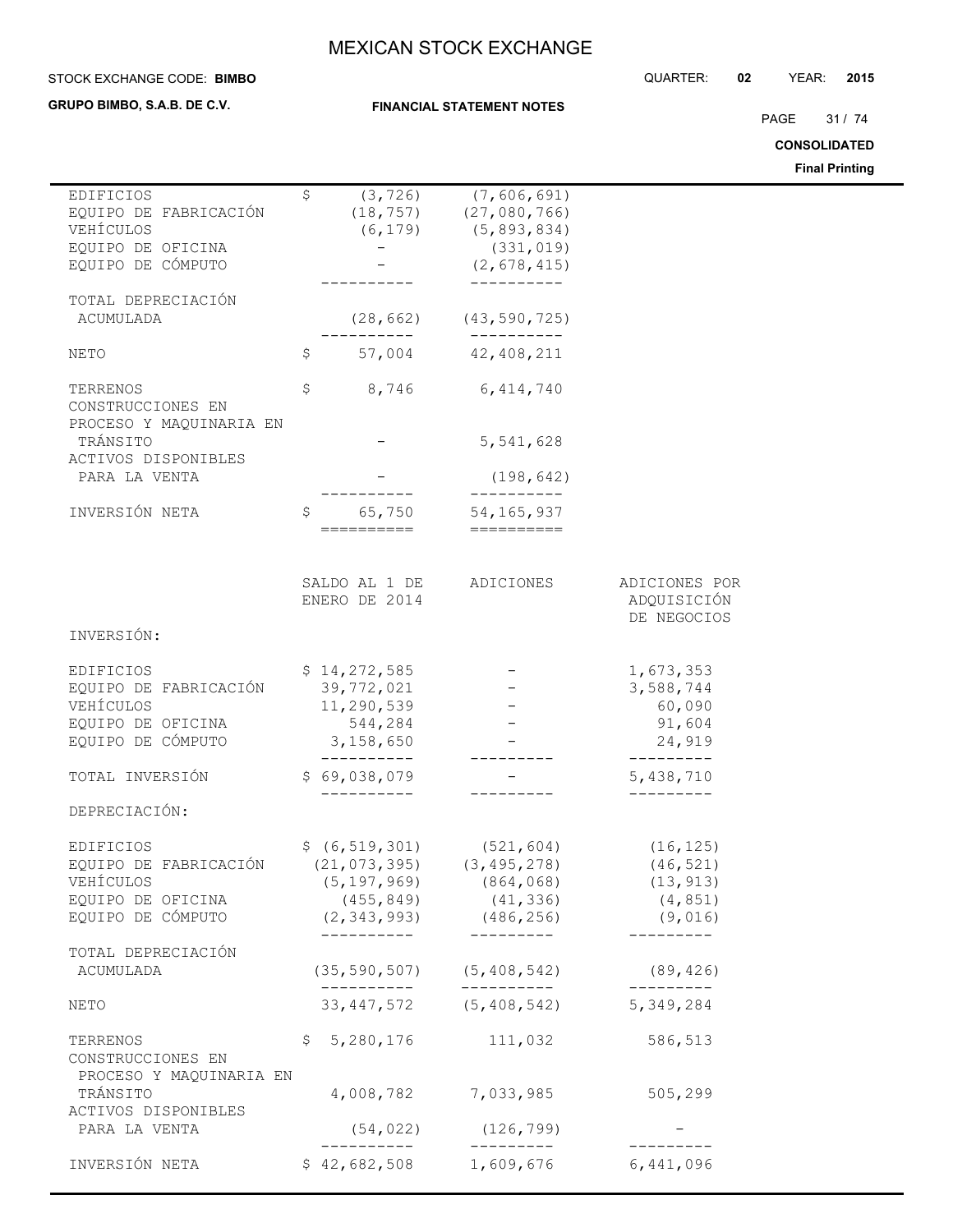#### STOCK EXCHANGE CODE: QUARTER: **02** YEAR: **2015 BIMBO**

**GRUPO BIMBO, S.A.B. DE C.V.**

**FINANCIAL STATEMENT NOTES**

PAGE 32 / 74

**CONSOLIDATED**

|                                              |    | $=$ $=$ $=$ $=$ $=$ $=$ $=$ $=$ $=$ |                                         | $=$ =========                    |  |
|----------------------------------------------|----|-------------------------------------|-----------------------------------------|----------------------------------|--|
| CONTINUA                                     |    |                                     |                                         |                                  |  |
|                                              |    |                                     |                                         |                                  |  |
|                                              |    |                                     | EFECTO DE                               | COSTO POR                        |  |
|                                              |    | TRASPASOS                           | CONVERSIÓN                              | RETIRO                           |  |
| INVERSIÓN:                                   |    |                                     |                                         |                                  |  |
| <b>EDIFICIOS</b>                             |    | \$704,052                           | 405,672                                 | (418, 120)                       |  |
| EQUIPO DE FABRICACIÓN                        |    |                                     | $3, 543, 564$ 1, 286, 362 (1, 225, 450) |                                  |  |
| VEHÍCULOS                                    |    | 1,423,015                           | 136,069                                 | (416, 212)                       |  |
| EQUIPO DE OFICINA                            |    | 268,732                             | 17,313                                  | (260, 264)                       |  |
| EQUIPO DE CÓMPUTO                            |    | 387,862                             | 156,645                                 | (472, 519)                       |  |
|                                              |    | ----------                          | ----------                              | ----------                       |  |
| TOTAL INVERSIÓN                              |    | \$6,327,225                         | 2,002,061<br>$- - - - - - - -$          | (2, 792, 565)                    |  |
| DEPRECIACIÓN:                                |    |                                     |                                         |                                  |  |
| <b>EDIFICIOS</b>                             | \$ |                                     | (202, 227)                              | 240,595                          |  |
| EQUIPO DE FABRICACIÓN                        |    |                                     | (621, 212)                              | 1,158,918                        |  |
| VEHÍCULOS                                    |    |                                     | (18, 203)                               | 416,646                          |  |
| EQUIPO DE OFICINA                            |    |                                     | (13, 272)                               | 139,158                          |  |
| EQUIPO DE CÓMPUTO                            |    |                                     | (74, 117)                               | 472,230                          |  |
|                                              |    |                                     |                                         | _________                        |  |
| TOTAL DEPRECIACIÓN                           |    |                                     |                                         |                                  |  |
| ACUMULADA                                    | \$ |                                     | (929, 031)                              | 2,427,547<br>$- - - - - - - - -$ |  |
| NETO                                         | \$ | 6,327,225                           | ----------<br>1,073,030                 | (365, 018)                       |  |
| TERRENOS                                     | \$ |                                     | 141,564                                 | (45, 628)                        |  |
| CONSTRUCCIONES EN<br>PROCESO Y MAQUINARIA EN |    |                                     |                                         |                                  |  |
| TRÁNSITO                                     |    | (6, 327, 225)                       | (87, 599)                               | (4, 842)                         |  |
| ACTIVOS DISPONIBLES                          |    |                                     |                                         |                                  |  |
| PARA LA VENTA                                |    |                                     | (6, 980)                                |                                  |  |
| INVERSIÓN NETA                               | \$ |                                     | 1,120,015                               | (415, 488)                       |  |
|                                              |    | =========                           | =========                               |                                  |  |
| CONTINUA                                     |    |                                     |                                         |                                  |  |
| INVERSIÓN:                                   |    |                                     | SALDOS AL                               |                                  |  |
|                                              |    |                                     | 31 DE DICIEMBRE                         |                                  |  |
|                                              |    | REVALUACIÓN                         | DE 2014                                 |                                  |  |
| EDIFICIOS                                    | Ş. | 333,186                             | 16,970,728                              |                                  |  |
| EQUIPO DE FABRICACIÓN                        |    | 738,335                             | 47,703,576                              |                                  |  |
| VEHÍCULOS                                    |    | 88,438                              | 12,581,939                              |                                  |  |
| EQUIPO DE OFICINA                            |    | $\sim$                              | 661,669                                 |                                  |  |
| EQUIPO DE CÓMPUTO                            |    | 11,147                              | 3,266,704                               |                                  |  |
| TOTAL INVERSIÓN                              |    | \$1,171,106                         | -----------<br>81, 184, 616             |                                  |  |
| DEPRECIACIÓN:                                |    |                                     |                                         |                                  |  |
|                                              |    |                                     |                                         |                                  |  |
| EDIFICIOS                                    | \$ | (61, 637)                           | (7,080,299)                             |                                  |  |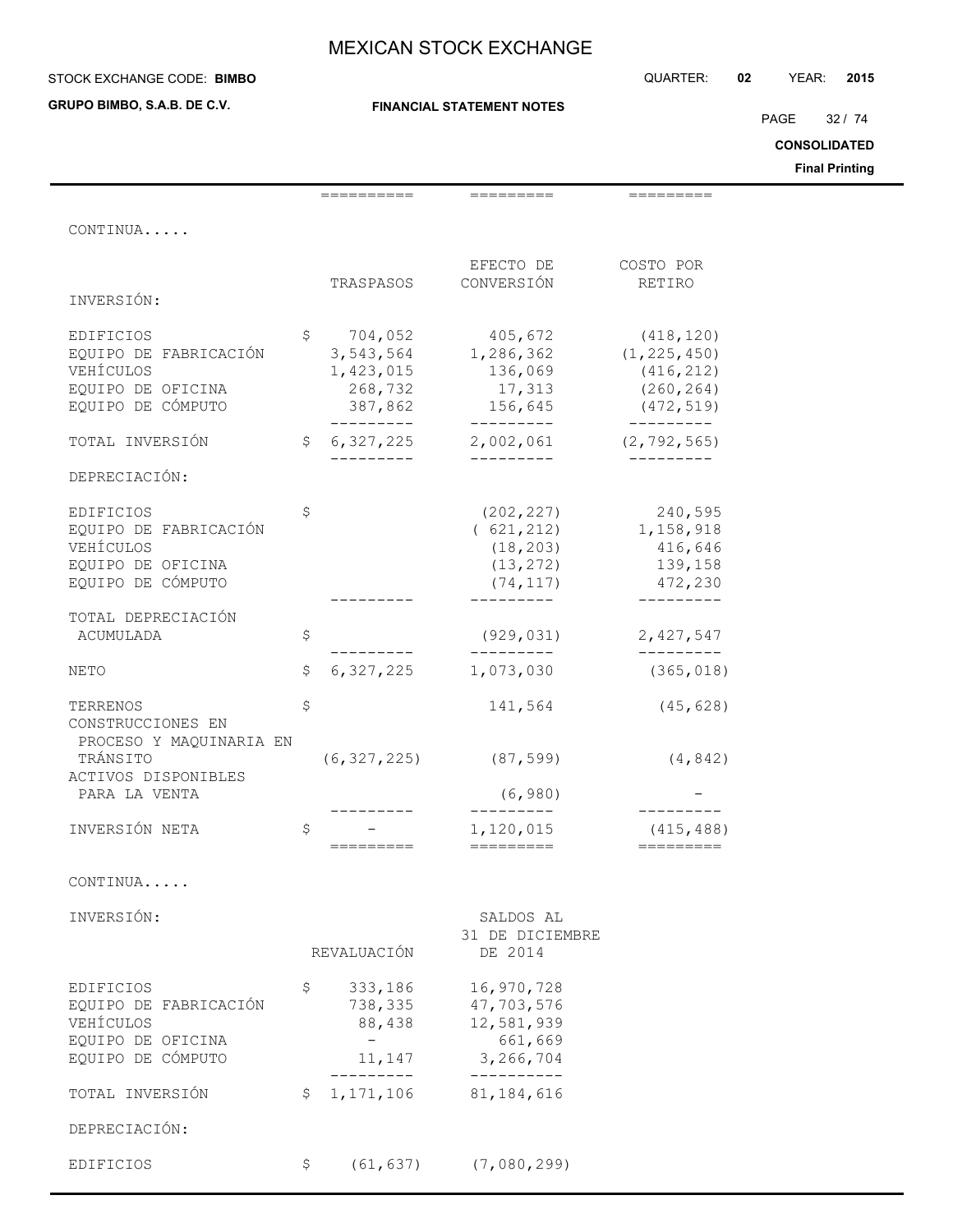#### **STOCK EXCHANGE CODE: BIMBO**

**GRUPO BIMBO, S.A.B. DE C.V.**

#### **FINANCIAL STATEMENT NOTES**

STOCK EXCHANGE CODE: QUARTER: **02** YEAR: **2015**

PAGE 33 / 74

**CONSOLIDATED**

**Final Printing**

| EOUIPO DE FABRICACIÓN         | (78, 460)       | (24, 155, 948)              |
|-------------------------------|-----------------|-----------------------------|
| VEHÍCULOS                     |                 | $(13, 524)$ $(5, 691, 031)$ |
| EQUIPO DE OFICINA             |                 | (376, 150)                  |
| EQUIPO DE CÓMPUTO             |                 | (2, 441, 152)               |
|                               |                 |                             |
| TOTAL DEPRECIACIÓN            |                 |                             |
| ACUMULADA                     | (153, 621)      | (39, 743, 580)              |
|                               |                 |                             |
| NETO                          | \$<br>1,017,485 | 41,441,036                  |
|                               | \$<br>20,027    |                             |
| TERRENOS<br>CONSTRUCCIONES EN |                 | 6,093,684                   |
| PROCESO Y MAOUINARIA EN       |                 |                             |
| TRÁNSITO                      |                 | 5,128,400                   |
| ACTIVOS DISPONIBLES           |                 |                             |
| PARA LA VENTA                 |                 | (187, 801)                  |
|                               |                 |                             |
| INVERSIÓN NETA                | \$<br>1,037,512 | 52, 475, 319                |
|                               | =========       | ==========                  |

## 8. INVERSIÓN EN ASOCIADAS

LAS ASOCIADAS DE LA ENTIDAD SE DETALLAN A CONTINUACIÓN:

|                                     | 30 DE JUNIO    | 31 DE DICIEMBRE<br>DE 2014 |
|-------------------------------------|----------------|----------------------------|
| PARTICIPACIÓN                       |                |                            |
| 8<br>BETA SAN MIGUEL, S.A. DE CV.   | \$548,358      | \$528,068                  |
| 50                                  | 271,348        | 271,348                    |
|                                     |                |                            |
| 50                                  | 247,157        | 247,157                    |
| GRUPO LA MODERNA, S.A. DE C.V.<br>3 | 156,320        | 156,320                    |
|                                     |                |                            |
| 15                                  | 132,123        | 125,579                    |
| 36                                  | 92,150         | 96,009                     |
| 18<br>PRODUCTOS RICH, S.A. DE C.V.  | 127,573        | 118,089                    |
| 25                                  | 46,784         | 46,784                     |
|                                     |                |                            |
| 46                                  | 318,103        | 375,718                    |
| VARIOS                              | 64,774         | 65,632                     |
|                                     |                | \$2,030,704                |
|                                     |                |                            |
|                                     | $\frac{6}{10}$ | DE 2015<br>\$2,004,690     |

TODAS LAS COMPAÑÍAS ASOCIADAS ESTÁN CONSTITUIDAS Y OPERAN EN MÉXICO Y SE RECONOCEN UTILIZANDO EL MÉTODO DE PARTICIPACIÓN EN LOS ESTADOS FINANCIEROS CONSOLIDADOS. LAS INVERSIONES PERMANENTES EN BETA SAN MIGUEL, S. A. DE C.V., GRUPO LA MODERNA, S.A. DE C.V. Y PRODUCTOS RICH, S. A. DE C. V., SE CONSIDERAN ASOCIADAS POR QUE SE TIENE INFLUENCIA SIGNIFICATIVA SOBRE ELLAS, YA QUE SE TIENE REPRESENTACIÓN EN EL CONSEJO DE ADMINISTRACIÓN DE DICHAS ASOCIADAS.

## 9. ACTIVOS INTANGIBLES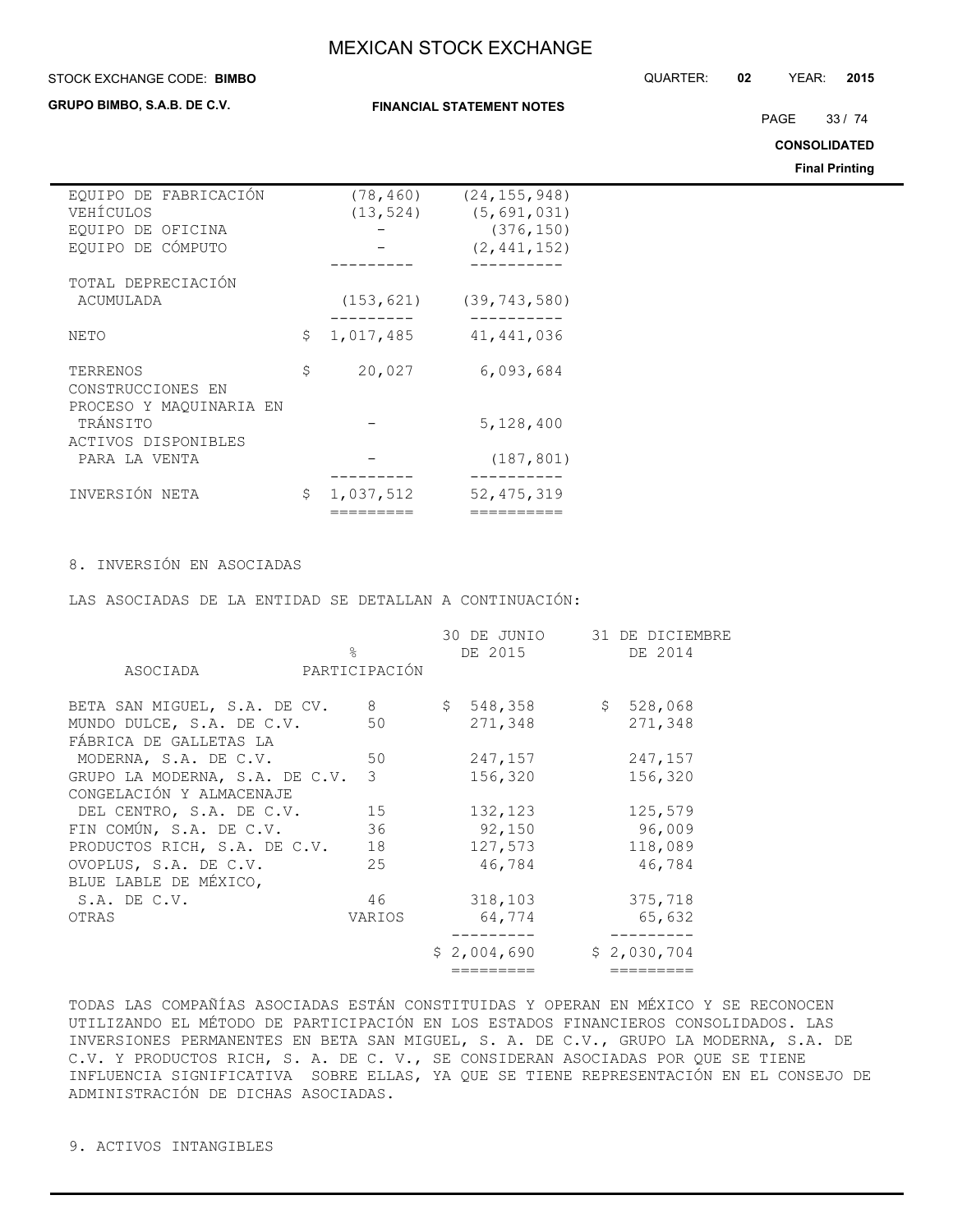#### STOCK EXCHANGE CODE: QUARTER: **02** YEAR: **2015 BIMBO**

**GRUPO BIMBO, S.A.B. DE C.V.**

**FINANCIAL STATEMENT NOTES**

PAGE 34 / 74

**CONSOLIDATED**

**Final Printing**

#### LA INTEGRACIÓN DE LOS ACTIVOS INTANGIBLES POR ÁREA GEOGRÁFICA ES LA SIGUIENTE:

|              | 30 DE JUNIO  | 31 DE DICIEMBRE |
|--------------|--------------|-----------------|
|              | DE 2015      | DE 2014         |
| MÉXICO       | \$8,885,692  | \$8,889,930     |
| EUA Y CANADA | 26,865,835   | 25,830,737      |
| EUROPA       | 1,646,106    | 1,597,597       |
| OLA          | 1,570,598    | 1,641,946       |
|              | \$38,968,231 | \$37,960,210    |
|              |              |                 |

AL 30 DE JUNIO DE 2015 Y 31 DE DICIEMBRE DE 2014, LA INTEGRACIÓN POR CONCEPTO DE LOS ACTIVOS INTANGIBLES ES LA SIGUIENTE:

|                                                                                        | PROMEDIO DE<br>VIDA ÚTIL        | 30 DE JUNIO<br>DE 2015                    | 31 DICIEMBRE<br>DE 2014                   |
|----------------------------------------------------------------------------------------|---------------------------------|-------------------------------------------|-------------------------------------------|
| MARCAS<br>DERECHOS DE DISTRIBUCIÓN                                                     | INDEFINIDA                      | \$27,882,656                              | \$27,150,839                              |
| Y USO                                                                                  | INDEFINIDA                      | 4,370,133                                 | 4,244,343                                 |
|                                                                                        |                                 | 32, 252, 789                              | 31, 395, 182                              |
| RELACIONES CON CLIENTES<br>LICENCIAS Y SOFTWARE<br>ACUERDOS DE NO COMPETENCIA<br>OTROS | 18 AÑOS<br>8 Y 2 AÑOS<br>5 AÑOS | 9,184,086<br>484,349<br>103,622<br>38,655 | 8,650,240<br>470,407<br>103,622<br>38,655 |
| AMORTIZACIÓN ACUMULADA                                                                 |                                 | 9,810,712<br>(3,095,270)                  | 9,262,924<br>(2,697,896)                  |
|                                                                                        |                                 | 6,715,442                                 | 6,565,028                                 |
|                                                                                        |                                 | \$38,968,231                              | \$37,960,210                              |
|                                                                                        |                                 | =========                                 | :=========                                |

LA ENTIDAD MANTIENE ACTIVOS INTANGIBLES POR RELACIONES CON CLIENTES, RESULTANTES DE LA ADQUISICIÓN DE WESTON FOODS, INC. EN 2009 Y DE SARA LEE BAKERY GROUP, INC. EN 2011. EL VALOR NETO EN LIBROS DE ESTOS ACTIVOS AL 31 DE DICIEMBRE DE 2014 Y SU VIDA ÚTIL REMANENTE SON DE \$3,072,239 Y \$1,167,436 Y ENTRE 12 Y 15 AÑOS, RESPECTIVAMENTE.

LOS ACTIVOS INTANGIBLES POR ÁREA GEOGRÁFICA CORRESPONDEN A LAS SIGUIENTES UNIDADES GENERADORAS DE EFECTIVO:

|              | 30 DE JUNIO<br>DE 2015 | 31 DE DICIEMBRE<br>DE 2014 |
|--------------|------------------------|----------------------------|
| MÉXICO:      |                        |                            |
| BARCEL       | 1,109,000              | 1, 113, 500                |
| EL GLOBO     | 357,500                | 357,500                    |
| <b>BIMBO</b> | 310,000                | 310,000                    |
| <b>BBU</b>   | 7,048,000              | 7,048,000                  |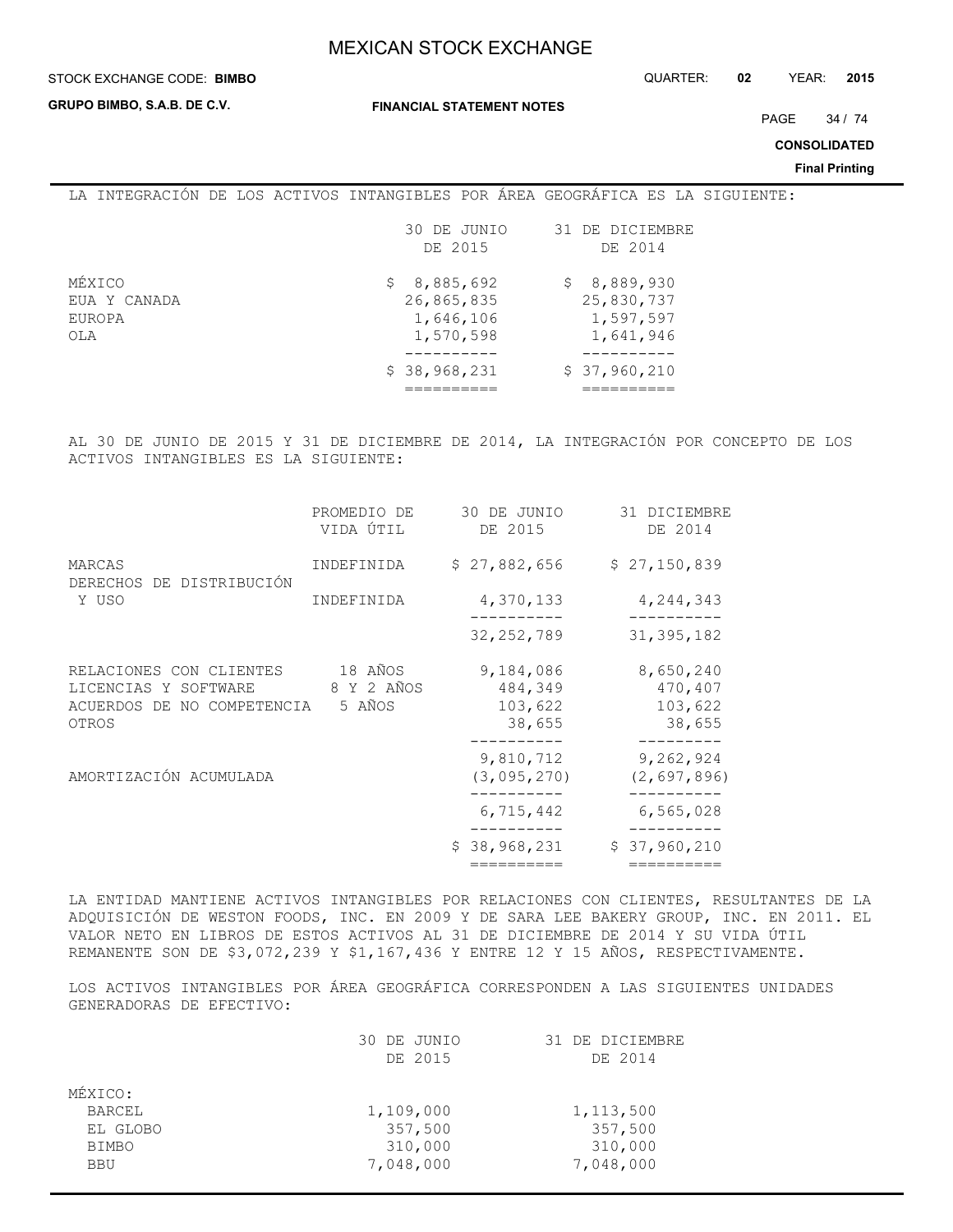**FINANCIAL STATEMENT NOTES**

### **GRUPO BIMBO, S.A.B. DE C.V.**

STOCK EXCHANGE CODE: QUARTER: **02** YEAR: **2015 BIMBO**

PAGE 35 / 74

**CONSOLIDATED Final Printing**

|                                   |             |               |                                                                                                                                                                                                                                                                                                                                                                                                                                     |               | <b>Filial Fillitilly</b> |
|-----------------------------------|-------------|---------------|-------------------------------------------------------------------------------------------------------------------------------------------------------------------------------------------------------------------------------------------------------------------------------------------------------------------------------------------------------------------------------------------------------------------------------------|---------------|--------------------------|
| OTRAS                             |             | 61,192        | 61,142                                                                                                                                                                                                                                                                                                                                                                                                                              |               |                          |
| EUA Y CANADÁ                      |             |               |                                                                                                                                                                                                                                                                                                                                                                                                                                     |               |                          |
| EUA                               |             | 19,257,768    | 18, 357, 973                                                                                                                                                                                                                                                                                                                                                                                                                        |               |                          |
| CANADÁ                            |             | 7,608,067     | 7,473,381                                                                                                                                                                                                                                                                                                                                                                                                                           |               |                          |
| EUROPA:                           |             |               |                                                                                                                                                                                                                                                                                                                                                                                                                                     |               |                          |
| ESPAÑA                            |             | 772,452       | 792,432                                                                                                                                                                                                                                                                                                                                                                                                                             |               |                          |
| REINO UNIDO                       |             | 800,079       | 751,534                                                                                                                                                                                                                                                                                                                                                                                                                             |               |                          |
| ARGENTINA                         |             | 73,575        | 53,733                                                                                                                                                                                                                                                                                                                                                                                                                              |               |                          |
| OLA:                              |             |               |                                                                                                                                                                                                                                                                                                                                                                                                                                     |               |                          |
|                                   |             |               |                                                                                                                                                                                                                                                                                                                                                                                                                                     |               |                          |
| BRASIL                            |             | 485,107       | 537,523                                                                                                                                                                                                                                                                                                                                                                                                                             |               |                          |
| FARGO                             |             | 601,459       | 603,842                                                                                                                                                                                                                                                                                                                                                                                                                             |               |                          |
| OTRAS                             |             | 484,032       | 499,600                                                                                                                                                                                                                                                                                                                                                                                                                             |               |                          |
|                                   |             | -----------   | -----------                                                                                                                                                                                                                                                                                                                                                                                                                         |               |                          |
|                                   |             |               | 38, 968, 231 37, 960, 210                                                                                                                                                                                                                                                                                                                                                                                                           |               |                          |
|                                   |             | ==========    | $\begin{array}{cccccccccc} \texttt{m} & \texttt{m} & \texttt{m} & \texttt{m} & \texttt{m} & \texttt{m} & \texttt{m} & \texttt{m} & \texttt{m} & \texttt{m} & \texttt{m} & \texttt{m} & \texttt{m} & \texttt{m} & \texttt{m} & \texttt{m} & \texttt{m} & \texttt{m} & \texttt{m} & \texttt{m} & \texttt{m} & \texttt{m} & \texttt{m} & \texttt{m} & \texttt{m} & \texttt{m} & \texttt{m} & \texttt{m} & \texttt{m} & \texttt{m} & \$ |               |                          |
|                                   |             |               |                                                                                                                                                                                                                                                                                                                                                                                                                                     |               |                          |
|                                   |             | DERECHOS DE   |                                                                                                                                                                                                                                                                                                                                                                                                                                     |               |                          |
|                                   | MARCAS      |               | DISTRIBUCIÓN RELACIONES LICENCIAS Y                                                                                                                                                                                                                                                                                                                                                                                                 |               |                          |
|                                   |             |               | Y USO CON CLIENTES SOFTWARE                                                                                                                                                                                                                                                                                                                                                                                                         |               |                          |
|                                   |             |               |                                                                                                                                                                                                                                                                                                                                                                                                                                     |               |                          |
| SALDOS AL INICIO                  |             |               |                                                                                                                                                                                                                                                                                                                                                                                                                                     |               |                          |
| DE 2014                           |             |               | 20, 139, 342 2, 513, 766 5, 663, 676 335, 701                                                                                                                                                                                                                                                                                                                                                                                       |               |                          |
|                                   |             |               |                                                                                                                                                                                                                                                                                                                                                                                                                                     |               |                          |
| ADICIONES                         |             | 5,578         |                                                                                                                                                                                                                                                                                                                                                                                                                                     |               |                          |
| ENTIDADES DE PROPÓSITO            |             |               |                                                                                                                                                                                                                                                                                                                                                                                                                                     |               |                          |
| ESPECÍFICO                        |             | 1,409,072     |                                                                                                                                                                                                                                                                                                                                                                                                                                     |               |                          |
| ADQUISICIÓN DE NEGOCIOS 5,472,029 |             |               | 2, 186, 360 87, 149                                                                                                                                                                                                                                                                                                                                                                                                                 |               |                          |
| EFECTO DE DIFERENCIAS EN TIPO DE  |             |               |                                                                                                                                                                                                                                                                                                                                                                                                                                     |               |                          |
| CAMBIO DE MONEDA                  |             |               |                                                                                                                                                                                                                                                                                                                                                                                                                                     |               |                          |
| EXTRANJERA                        |             |               | 1,539,741 315,927 800,204 47,557                                                                                                                                                                                                                                                                                                                                                                                                    |               |                          |
|                                   |             |               |                                                                                                                                                                                                                                                                                                                                                                                                                                     |               |                          |
| SALDOS AL 31 DE DICIEMBRE         |             |               |                                                                                                                                                                                                                                                                                                                                                                                                                                     |               |                          |
| DE 2014                           |             |               | $$27,151,112$ $$4,244,343$ $$8,650,240$ $$470,407$                                                                                                                                                                                                                                                                                                                                                                                  |               |                          |
|                                   |             |               |                                                                                                                                                                                                                                                                                                                                                                                                                                     |               |                          |
| ADICIONES                         |             |               |                                                                                                                                                                                                                                                                                                                                                                                                                                     |               |                          |
| ENTIDADES DE PROPÓSITO            |             |               |                                                                                                                                                                                                                                                                                                                                                                                                                                     |               |                          |
| ESPECÍFICO                        |             | 99,851        |                                                                                                                                                                                                                                                                                                                                                                                                                                     |               |                          |
| ADQUISICIÓN DE NEGOCIOS           |             |               |                                                                                                                                                                                                                                                                                                                                                                                                                                     |               |                          |
|                                   |             |               |                                                                                                                                                                                                                                                                                                                                                                                                                                     |               |                          |
| EFECTO DE DIFERENCIAS EN TIPO DE  |             |               |                                                                                                                                                                                                                                                                                                                                                                                                                                     |               |                          |
| CAMBIO DE MONEDA                  |             |               |                                                                                                                                                                                                                                                                                                                                                                                                                                     |               |                          |
| EXTRANJERA                        |             |               | 931,816 125,790 233,995 13,942                                                                                                                                                                                                                                                                                                                                                                                                      |               |                          |
|                                   |             |               |                                                                                                                                                                                                                                                                                                                                                                                                                                     |               |                          |
| SALDOS AL 30 DE JUNIO             |             |               |                                                                                                                                                                                                                                                                                                                                                                                                                                     |               |                          |
| DE 2015                           |             |               | $$28,082,928$$ $$4,469,984$$ $$8,884,235$$ $$484,349$                                                                                                                                                                                                                                                                                                                                                                               |               |                          |
|                                   |             |               |                                                                                                                                                                                                                                                                                                                                                                                                                                     |               |                          |
|                                   |             |               |                                                                                                                                                                                                                                                                                                                                                                                                                                     |               |                          |
|                                   | ACUERDOS DE |               | ACTIVOS                                                                                                                                                                                                                                                                                                                                                                                                                             |               |                          |
|                                   |             |               | NO OTROS DISPONIBLES                                                                                                                                                                                                                                                                                                                                                                                                                | TOTAL         |                          |
|                                   | COMPETENCIA |               | PARA LA VENTA                                                                                                                                                                                                                                                                                                                                                                                                                       |               |                          |
|                                   |             |               |                                                                                                                                                                                                                                                                                                                                                                                                                                     |               |                          |
| SALDOS AL INICIO                  |             |               |                                                                                                                                                                                                                                                                                                                                                                                                                                     |               |                          |
| DE 2014                           |             | 92,065 34,344 |                                                                                                                                                                                                                                                                                                                                                                                                                                     | $-28,778,894$ |                          |
|                                   |             |               |                                                                                                                                                                                                                                                                                                                                                                                                                                     |               |                          |
| ADICIONES                         |             |               |                                                                                                                                                                                                                                                                                                                                                                                                                                     | 5,578         |                          |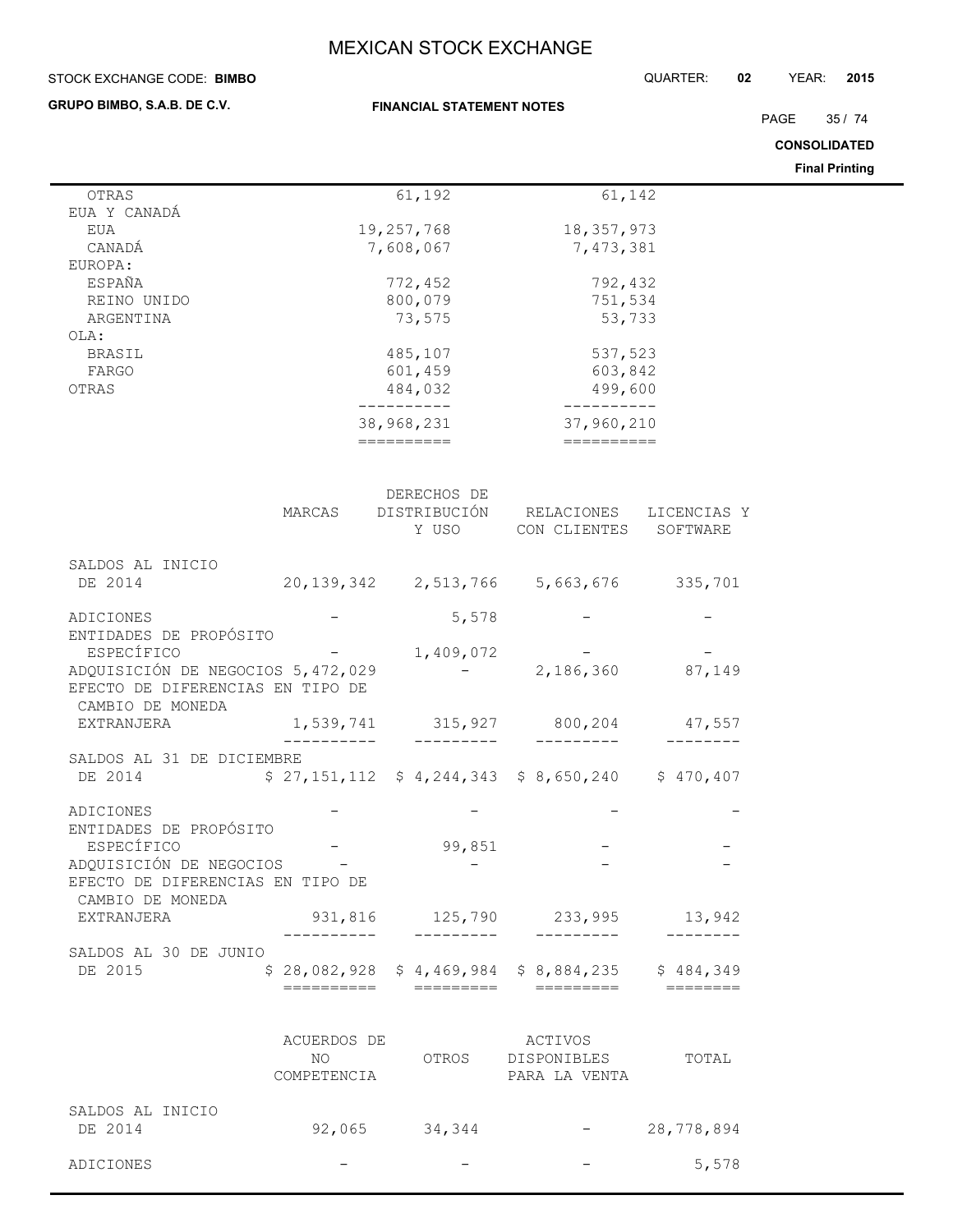| STOCK EXCHANGE CODE: BIMBO                                                                                                |        |                                  |  | QUARTER:                                                                                                                                                                                                                                                                                                                                                                                                                                                                                                                                                 | 02 | <b>YEAR:</b>        | 2015                  |
|---------------------------------------------------------------------------------------------------------------------------|--------|----------------------------------|--|----------------------------------------------------------------------------------------------------------------------------------------------------------------------------------------------------------------------------------------------------------------------------------------------------------------------------------------------------------------------------------------------------------------------------------------------------------------------------------------------------------------------------------------------------------|----|---------------------|-----------------------|
| GRUPO BIMBO, S.A.B. DE C.V.                                                                                               |        | <b>FINANCIAL STATEMENT NOTES</b> |  |                                                                                                                                                                                                                                                                                                                                                                                                                                                                                                                                                          |    | PAGE                | 36 / 74               |
|                                                                                                                           |        |                                  |  |                                                                                                                                                                                                                                                                                                                                                                                                                                                                                                                                                          |    | <b>CONSOLIDATED</b> | <b>Final Printing</b> |
| ENTIDADES DE PROPÓSITO<br>ESPECÍFICO<br>ADQUISICIÓN DE NEGOCIOS -<br>EFECTO DE DIFERENCIAS EN TIPO DE<br>CAMBIO DE MONEDA |        |                                  |  | 1,409,072<br>7,745,538                                                                                                                                                                                                                                                                                                                                                                                                                                                                                                                                   |    |                     |                       |
| EXTRANJERA                                                                                                                |        | 11,557 4,311                     |  | 2,719,297                                                                                                                                                                                                                                                                                                                                                                                                                                                                                                                                                |    |                     |                       |
| SALDO AL 31 DE DICIEMBRE<br>DE 2014                                                                                       |        |                                  |  | $$103,622$ $$38,655$ $$$ - $$40,658,379$                                                                                                                                                                                                                                                                                                                                                                                                                                                                                                                 |    |                     |                       |
| ADICIONES<br>ENTIDADES DE PROPÓSITO<br>ESPECÍFICO                                                                         |        |                                  |  | 99,851                                                                                                                                                                                                                                                                                                                                                                                                                                                                                                                                                   |    |                     |                       |
| ADQUISICIÓN DE NEGOCIOS<br>EFECTO DE DIFERENCIAS EN TIPO DE<br>CAMBIO DE MONEDA                                           |        |                                  |  |                                                                                                                                                                                                                                                                                                                                                                                                                                                                                                                                                          |    |                     |                       |
| EXTRANJERA                                                                                                                |        |                                  |  | 1,305,543                                                                                                                                                                                                                                                                                                                                                                                                                                                                                                                                                |    |                     |                       |
| SALDO AL 30 DE JUNIO<br>DE 2015<br>$\mathsf{S}$                                                                           |        |                                  |  | $103,622$ \$ 38,655 \$ - \$42,063,773<br>$\begin{tabular}{l} \multicolumn{2}{c}{\textbf{\textcolor{blue}{\bf{1}}}}\\ \multicolumn{2}{c}{\textbf{\textcolor{blue}{\bf{2}}}}\\ \multicolumn{2}{c}{\textbf{\textcolor{blue}{\bf{2}}}}\\ \multicolumn{2}{c}{\textbf{\textcolor{blue}{\bf{2}}}}\\ \multicolumn{2}{c}{\textbf{\textcolor{blue}{\bf{2}}}}\\ \multicolumn{2}{c}{\textbf{\textcolor{blue}{\bf{2}}}}\\ \multicolumn{2}{c}{\textbf{\textcolor{blue}{\bf{2}}}}\\ \multicolumn{2}{c}{\textbf{\textcolor{blue}{\bf{2}}}}\\ \multicolumn{2}{c}{\textbf$ |    |                     |                       |
| AMORTIZACIÓN ACUMULADA Y DETERIORO                                                                                        |        |                                  |  |                                                                                                                                                                                                                                                                                                                                                                                                                                                                                                                                                          |    |                     |                       |
|                                                                                                                           | MARCAS | DERECHOS DE                      |  | DISTRIBUCIÓN RELACIONES LICENCIAS Y<br>Y USO CON CLIENTES SOFTWARE                                                                                                                                                                                                                                                                                                                                                                                                                                                                                       |    |                     |                       |
| SALDOS AL INICIO<br>$\mathbb{R}^m$ $\bigcap_{n=1}^{\infty}$                                                               |        |                                  |  | $A = (110 \text{ F}74) A = (100 \text{ A}73) A + (100 \text{ A}73) A = (100 \text{ A})$                                                                                                                                                                                                                                                                                                                                                                                                                                                                  |    |                     |                       |

|                                                                                                                                              |  |  | CON CHINING DOLIMING |  |
|----------------------------------------------------------------------------------------------------------------------------------------------|--|--|----------------------|--|
| SALDOS AL INICIO<br>SALDOS AL INICIO<br>DE 2014 \$ (118,574) \$ (193,863) \$(1,266,959) \$ (177,167)                                         |  |  |                      |  |
|                                                                                                                                              |  |  |                      |  |
| GASTO POR AMORTIZACIÓN (3,767) - (360,806) (41,799)<br>DETERIORO (68,872) (96,942) -<br>EFECTO DE DIFERENCIAS EN TIPO DE<br>CAMBIO DE MONEDA |  |  |                      |  |
| EXTRANJERA (19,197) (38,681) (222,243) (28,066)                                                                                              |  |  |                      |  |
| SALDO AL 31 DE DICIEMBRE<br>DE 2014 \$ (210,410) \$ (329,486) \$ (1,850,008) \$ (247,032)                                                    |  |  |                      |  |
| GASTO POR AMORTIZACIÓN $(4,500)$ - $(314,722)$ -<br>DETERIORO                                                                                |  |  |                      |  |
| EFECTO DE DIFERENCIAS EN TIPO DE<br>CAMBIO DE MONEDA<br>EXTRANJERA (6,236) (9,765) (54,829) (7,321)                                          |  |  |                      |  |
| SALDO AL 30 DE JUNIO<br>DE 2015 $\qquad$ $(221, 146)$ $(339, 251)$ $(2, 219, 559)$ $(254, 353)$                                              |  |  |                      |  |
| SALDOS AL 31 DE DICIEMBRE<br>DE 2014 \$ 26,940,702 \$ 3,914,857 \$ 6,800,232 \$ 223,375                                                      |  |  |                      |  |
| SALDOS AL 30 DE JUNIO<br>DE 2015 \$ 27,861,782 \$ 4,130,733 \$ 6,664,676 \$ 229,996                                                          |  |  |                      |  |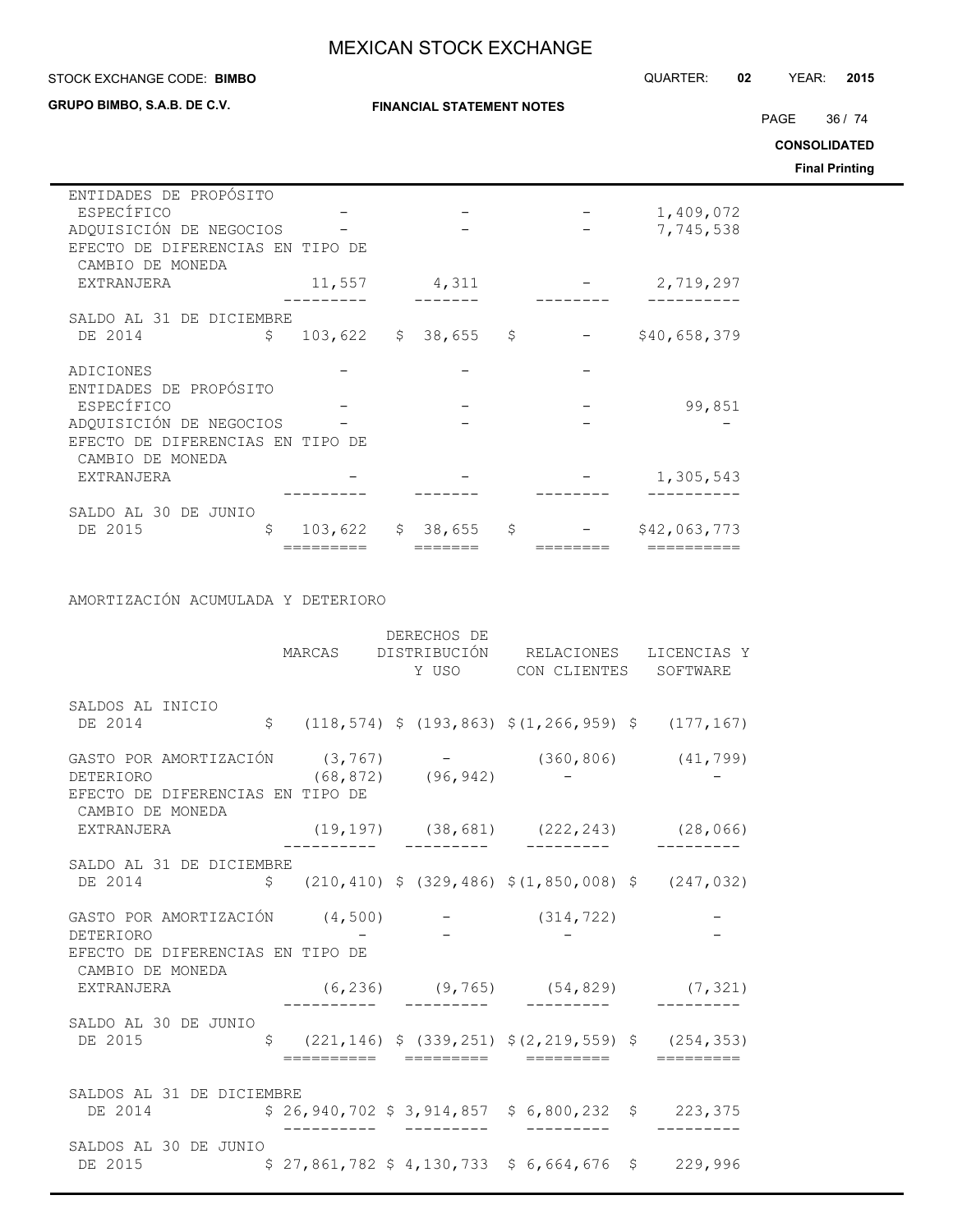**FINANCIAL STATEMENT NOTES**

**GRUPO BIMBO, S.A.B. DE C.V.**

PAGE 37 / 74

**CONSOLIDATED**

**Final Printing**

|                                               |                |                                   |  |                                                     |                                                                                                                  | т птаг |
|-----------------------------------------------|----------------|-----------------------------------|--|-----------------------------------------------------|------------------------------------------------------------------------------------------------------------------|--------|
|                                               |                | ==========                        |  |                                                     | =========                                                                                                        |        |
|                                               |                | ACUERDOS DE<br>NO.<br>COMPETENCIA |  | ACTIVOS<br>OTROS DISPONIBLES TOTAL<br>PARA LA VENTA |                                                                                                                  |        |
| SALDOS AL INICIO<br>DE 2014                   |                |                                   |  |                                                     | $\frac{19}{5}$ (19,547) $\frac{26}{146}$ $\frac{146}{5}$ $\frac{146}{7}$ $\frac{1}{7}$ $\frac{1}{7}$ (1,802,256) |        |
| GASTO POR AMORTIZACIÓN (15,267) (273)         |                |                                   |  |                                                     | (421, 912)                                                                                                       |        |
| DETERIORO<br>EFECTO DE DIFERENCIAS EN TIPO DE |                |                                   |  |                                                     | (165, 814)                                                                                                       |        |
| CAMBIO DE MONEDA<br>EXTRANJERA                |                |                                   |  |                                                     | (308, 187)                                                                                                       |        |
| SALDOS AL 31 DE DICIEMBRE<br>DE 2014          |                |                                   |  |                                                     | $\frac{1}{2}$ (34,814) $\frac{1}{2}$ (26,419) $\frac{1}{2}$ - $\frac{1}{2}$ (2,698,169)                          |        |
|                                               |                |                                   |  |                                                     | (319, 222)                                                                                                       |        |
| DETERIORO<br>EFECTO DE DIFERENCIAS EN TIPO DE |                |                                   |  |                                                     |                                                                                                                  |        |
| CAMBIO DE MONEDA<br>EXTRANJERA                |                |                                   |  |                                                     | (78, 151)                                                                                                        |        |
| SALDOS AL 30 DE JUNIO<br>DE 2015              | $\mathsf{S}^-$ |                                   |  | ========  =========  =========                      | $(34, 814)$ \$ $(26, 419)$ \$ - \$ $(3, 095, 542)$                                                               |        |
| SALDOS AL 31 DE DICIEMBRE<br>DE 2014          | \$             |                                   |  | 68,808 \$ 12,236 \$ - \$ 37,960,210                 |                                                                                                                  |        |
| SALDOS AL 30 DE JUNIO<br>DE 2014              | \$             |                                   |  | 68,808 \$ 12,236 \$ - \$ 38,968,231                 |                                                                                                                  |        |

AL 30 DE JUNIO DE 2015 NO SE RECONOCIÓ DETERIORO EN MARCAS Y AL 31 DE DICIEMBRE DE 2014 SE RECONOCIÓ DETERIORO EN LAS MARCAS DEL SEGMENTO EUA Y MÉXICO POR \$36,133 Y \$32,077, RESPECTIVAMENTE, EN GASTOS GENERALES EN EL ESTADO CONSOLIDADO DE RESULTADOS, LA PÉRDIDA DERIVÓ DE UNA DISMINUCIÓN EN LAS VENTAS DE PRODUCTOS DE DICHAS MARCAS. EN 2014 SE RECONOCIÓ UN DETERIORO EN EL VALOR DE LAS MARCAS DE EARTH GRAINS,IRON KIDS Y VARIOUS INTERSTATE BRANDS, MARCAS CORRESPONDIENTES AL SEGMENTO DE EUA Y PARA MÉXICO SE RECONOCIO DETERIORO EN EL VALOR DE LAS MARCAS EL MOLINO, BEIJING JINHONGWEI, RUTTI-MANIA Y VEGGI-MANIA. EN 2104 SE RECONOCIÓ UN DETERIORO AL VALOR DE LAS MARCAS EARTH GRAINS, IRON KIDS Y VARIOUS INTERSTATE BRANDS, TODAS DE ESTADOS UNIDOS, POR 2.5 MILLONES DE DÓLARES ESTADOUNIDENSES.

EL VALOR RAZONABLE DE LAS MARCAS, PARA EFECTOS DE PRUEBAS DE DETERIORO, SE ESTIMA A TRAVÉS DE UNA TÉCNICA DE VALUACIÓN DE MÉTODO DE REGALÍAS, UTILIZANDO UN RANGO DE TASA DE REGALÍAS ENTRE UN 2% Y 5%, SIENDO DEL 3% EL PORCENTAJE UTILIZADO PARA LA MAYORÍA DE LAS MARCAS.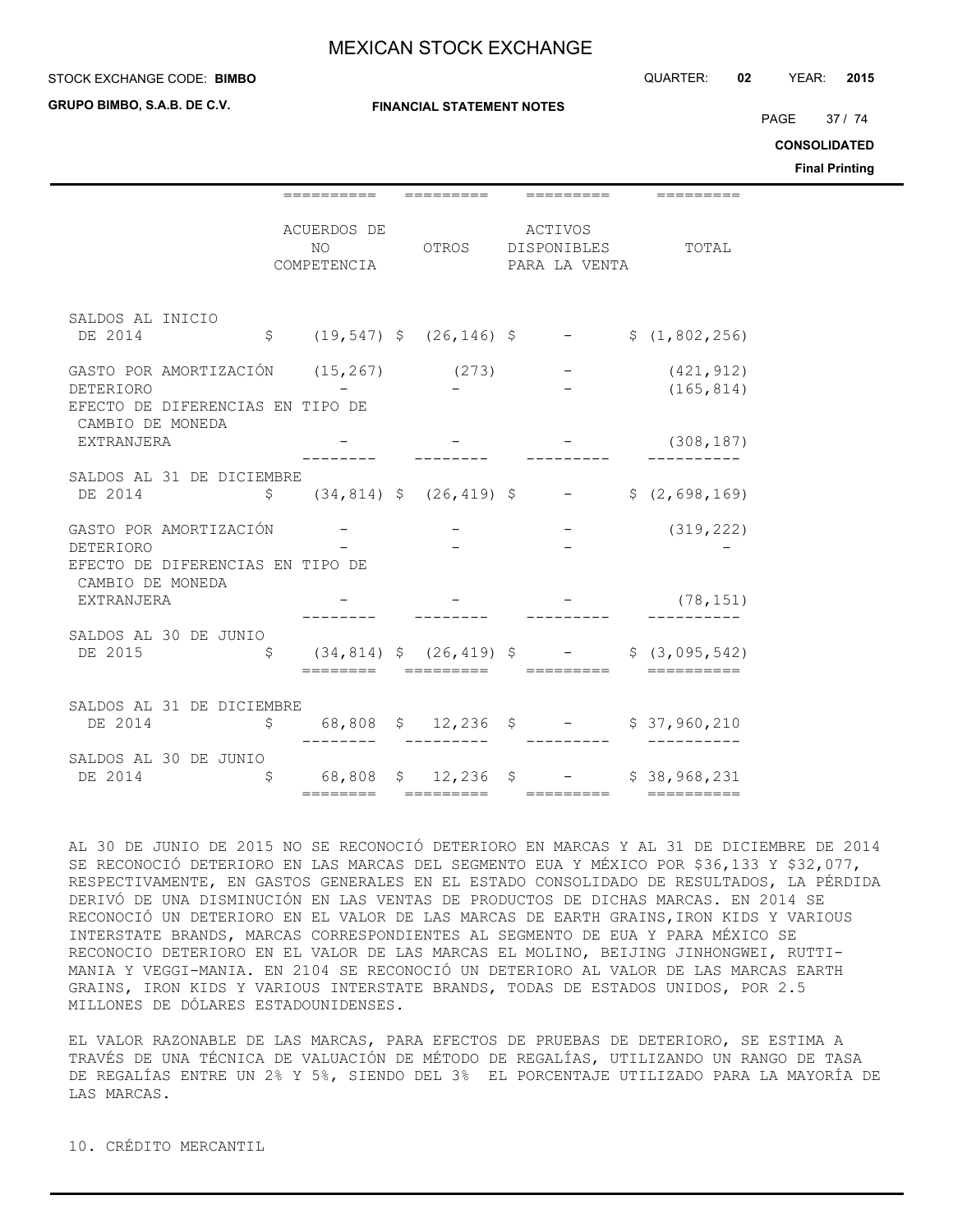#### STOCK EXCHANGE CODE: QUARTER: **02** YEAR: **2015 BIMBO**

**GRUPO BIMBO, S.A.B. DE C.V.**

PAGE 38 / 74

**CONSOLIDATED**

**Final Printing**

## LA INTEGRACIÓN DEL CRÉDITO MERCANTIL POR ÁREA GEOGRÁFICA ES LA SIGUIENTE:

|                                      | 30 DE JUNIO<br>DE 2015                            | 31 DE DICIEMBRE<br>DE 2014                        |
|--------------------------------------|---------------------------------------------------|---------------------------------------------------|
| MÉXICO<br>EUA Y CAN<br>IBERIA<br>OLA | \$1,337,979<br>48,868,275<br>525,163<br>1,444,204 | \$1,337,979<br>46,074,734<br>538,746<br>2,462,028 |
|                                      | \$52,175,621                                      | \$50,413,487                                      |
| RESERVA DE DETERIORO                 | (5, 156, 826)<br>\$47,018,795                     | (5, 156, 826)<br>\$45,256,661                     |
|                                      |                                                   |                                                   |

LOS MOVIMIENTOS DEL CRÉDITO MERCANTIL DURANTE LOS AÑOS DE 2015 Y 2014, FUERON LOS SIGUIENTES:

|                                                              | 30 DE JUNIO<br>DE 2015  | 31 DE DICIEMBRE<br>DE 2014 |
|--------------------------------------------------------------|-------------------------|----------------------------|
| SALDO AL INICIO DEL AÑO<br>ADOUISICIONES<br><b>DETERIORO</b> | \$45,256,661<br>809,507 | \$29,821,738<br>11,408,730 |
| AJUSTE POR VARIACIÓN EN TIPO<br>DE CAMBIO                    | 952,627                 | 4,026,193                  |
| SALDO AL FINAL DEL PERÍODO                                   | \$47,018,795            | \$45,256,661               |

AL 30 DE JUNIO DE 2015 Y 31 DE DICIEMBRE DE 2014 NO EXISTIÓ DETERIORO.

LOS MOVIMIENTOS DE LAS PÉRDIDAS ACUMULADAS POR DETERIORO AL 30 DE JUNIO DE 2015 Y 31 DE DICIEMBRE DE 2014, SON COMO SIGUEN:

|                                                       | 30 DE JUNIO<br>DE 2015 | 31 DE DICIEMBRE<br>DE 2014 |
|-------------------------------------------------------|------------------------|----------------------------|
| SALDO AL INICIO DEL AÑO                               | \$5,156,826            | \$4,671,329                |
| DETERIORO DEL AÑO<br>EFECTO DE DIFERENCIAS EN TIPO DE |                        |                            |
| CAMBIO DE MONEDA EXTRANJERA                           |                        | 485,497                    |
| SALDO AL FINAL DEL PERÍODO                            | \$5,156,826            | \$5,156,826                |

ASIGNACIÓN DEL CRÉDITO MERCANTIL A LAS UNIDADES GENERADORAS DE EFECTIVO

PARA PROPÓSITO DE EFECTUAR PRUEBAS DE DETERIORO EL CRÉDITO MERCANTIL FUE ASIGNADO A LAS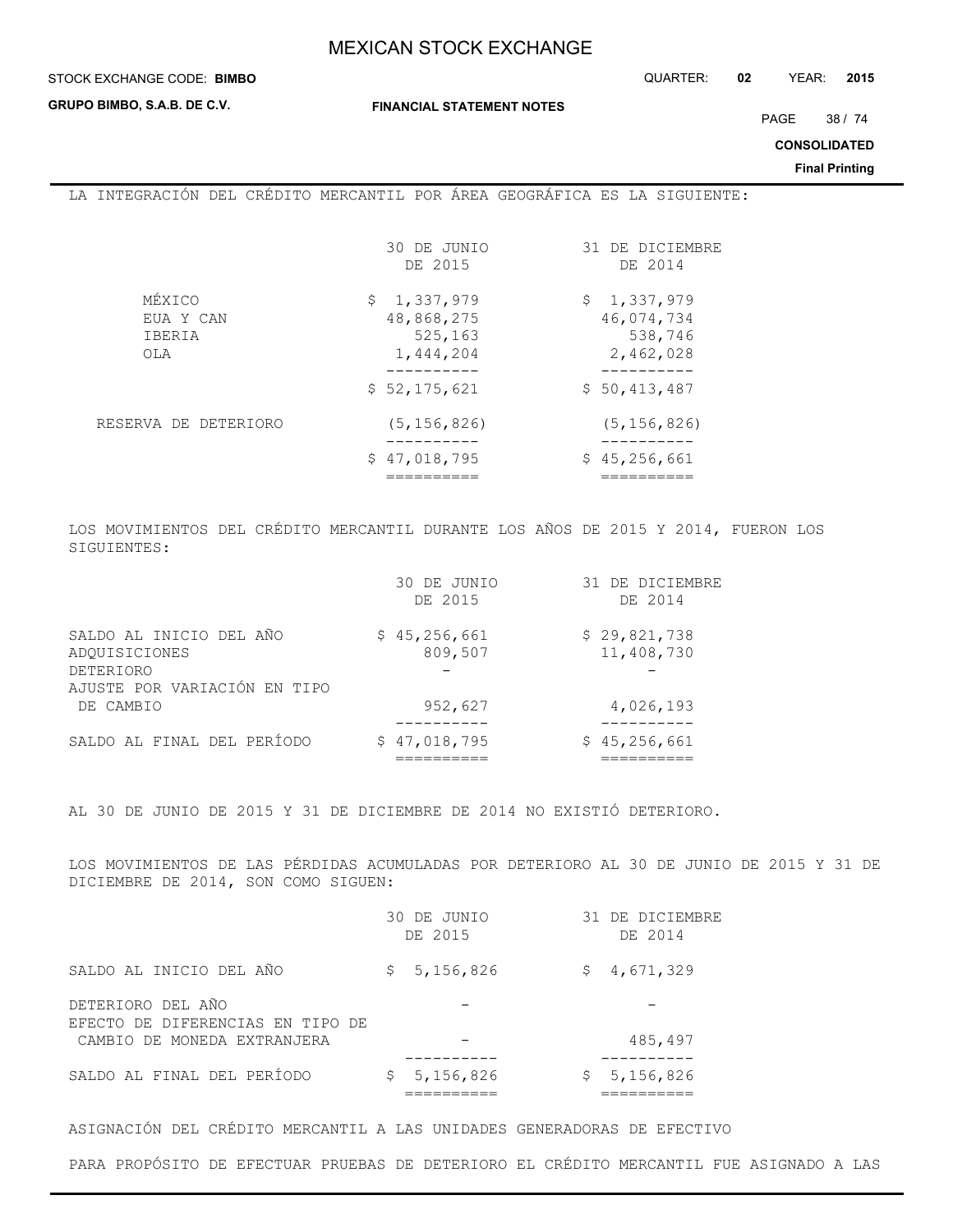**GRUPO BIMBO, S.A.B. DE C.V.**

STOCK EXCHANGE CODE: QUARTER: **02** YEAR: **2015 BIMBO**

**FINANCIAL STATEMENT NOTES**

PAGE 39 / 74

**CONSOLIDATED**

#### **Final Printing**

SIGUIENTES UNIDADES GENERADORAS DE EFECTIVO, LAS CUALES SE DIVIDEN PRINCIPALMENTE EN: MÉXICO (BIMBO, BARCEL Y EL GLOBO), EUA, BRASIL Y OTRAS (CANADÁ, IBERIA Y ARGENTINA).

DESPUÉS DEL RECONOCIMIENTO DE LAS PÉRDIDAS POR DETERIORO, EL VALOR EN LIBROS DEL CRÉDITO MERCANTIL COMO UNIDAD GENERADORA DE EFECTIVO ES COMO SIGUE:

|                                    | 30 DE JUNIO<br>DE 2015      | 31 DE DICIEMBRE<br>DE 2014 |
|------------------------------------|-----------------------------|----------------------------|
| MÉXICO (EL GLOBO)<br>EUA<br>BRASIL | \$<br>31,928,084<br>602,475 | S<br>30,059,052<br>667,572 |
| OTRAS UGES SIN DETERIORO           | 14,488,236                  | 14,530,037                 |
|                                    | \$47,018,795                | \$45,256,661               |

EUA

EL MONTO RECUPERABLE DE EUA COMO UNIDAD GENERADORA DE EFECTIVO ES DETERMINADO MEDIANTE EL MODELO DE VALOR EN USO, EL CUAL CONSISTE EN FLUJOS DE EFECTIVO PROYECTADOS BASADOS EN PRESUPUESTOS FINANCIEROS APROBADOS POR LA ADMINISTRACIÓN DE LA ENTIDAD. LOS FLUJOS DE EFECTIVO POR UN PERIODO MÁS ALLÁ DE 10 AÑOS HAN SIDO ESTIMADOS UTILIZANDO TASAS DE CRECIMIENTO Y MARGEN DE OPERACIÓN QUE ALCANZA EL 8%, QUE CONSIDERAN EL PROMEDIO A LARGO PLAZO DE UTILIDADES DE OPERACIÓN DE LA INDUSTRIA ASÍ COMO TAMBIÉN LA EXPERIENCIA DE LA ENTIDAD. ASÍ MISMO, CONSIDERA PROYECCIONES DE FLUJOS DE EFECTIVO A 10 AÑOS DEBIDO A QUE ES EL PERIODO EN QUE LA ENTIDAD ESPERA ALCANZAR LA TASA DE CRECIMIENTO PROMEDIO DE LA INDUSTRIA. EN 2015 Y 2014, LA TASA DE DESCUENTO ANTES DE IMPUESTOS UTILIZADA FUE DE 6.88% ANUAL, CONSIDERANDO EL VALOR DEL DINERO EN EL TIEMPO Y LOS RIESGOS ESPECÍFICOS LIGADOS A LA UNIDAD GENERADORA DE EFECTIVO. LA ADMINISTRACIÓN CREE QUE UN POSIBLE CAMBIO SIGNIFICATIVO EN LOS SUPUESTOS CLAVE EN LOS QUE SE BASA EL MONTO RECUPERABLE NO CAUSARÍA QUE EL VALOR EN LIBROS DE LA UNIDAD GENERADORA DE EFECTIVO EXCEDA EL MONTO RECUPERABLE.

#### BRASIL

EL MONTO RECUPERABLE DE BRASIL COMO UNIDAD GENERADORA DE EFECTIVO ES DETERMINADO MEDIANTE EL MODELO DE VALOR EN USO, EL CUAL CONSISTE EN FLUJOS DE EFECTIVO PROYECTADOS BASADOS EN PRESUPUESTOS FINANCIEROS APROBADOS POR LA ADMINISTRACIÓN DE LA ENTIDAD. LOS FLUJOS DE EFECTIVO POR UN PERIODO MÁS ALLÁ DE 10 AÑOS HAN SIDO ESTIMADOS UTILIZANDO TASAS DE CRECIMIENTO Y MARGEN DE OPERACIÓN QUE ALCANZA EL 8%, QUE CONSIDERAN EL PROMEDIO A LARGO PLAZO DE UTILIDADES DE OPERACIÓN DE LA INDUSTRIA ASÍ COMO TAMBIÉN LA EXPERIENCIA DE LA ENTIDAD. ASÍ MISMO, CONSIDERA PROYECCIONES DE FLUJOS DE EFECTIVO A 10 AÑOS DEBIDO A QUE ES EL PERIODO EN QUE LA ENTIDAD ESPERA ALCANZAR LA TASA DE CRECIMIENTO PROMEDIO DE LA INDUSTRIA. EN 2014 Y 2013, LA TASA DE DESCUENTO ANTES DE IMPUESTOS UTILIZADA FUE DE 9.1% ANUAL, CONSIDERANDO EL VALOR DEL DINERO EN EL TIEMPO Y LOS RIESGOS ESPECÍFICOS LIGADOS A LA UNIDAD GENERADORA DE EFECTIVO.

AL 31 DE DICIEMBRE DE 2014, UN CAMBIO EN LA CONSIDERACIÓN DE MARGEN DE OPERACIÓN DONDE SE LLEGUE A LOS MÁRGENES PROYECTADOS POR LA ENTIDAD UN AÑO DESPUÉS Y CONSIDERANDO UN CRECIMIENTO EN LA PERPETUIDAD DE 3% EN LUGAR DE 4%, CAUSARÍA QUE EL VALOR EN LIBROS DE BRASIL EXCEDIERA EL MONTO RECUPERABLE POR \$225,000.

OTROS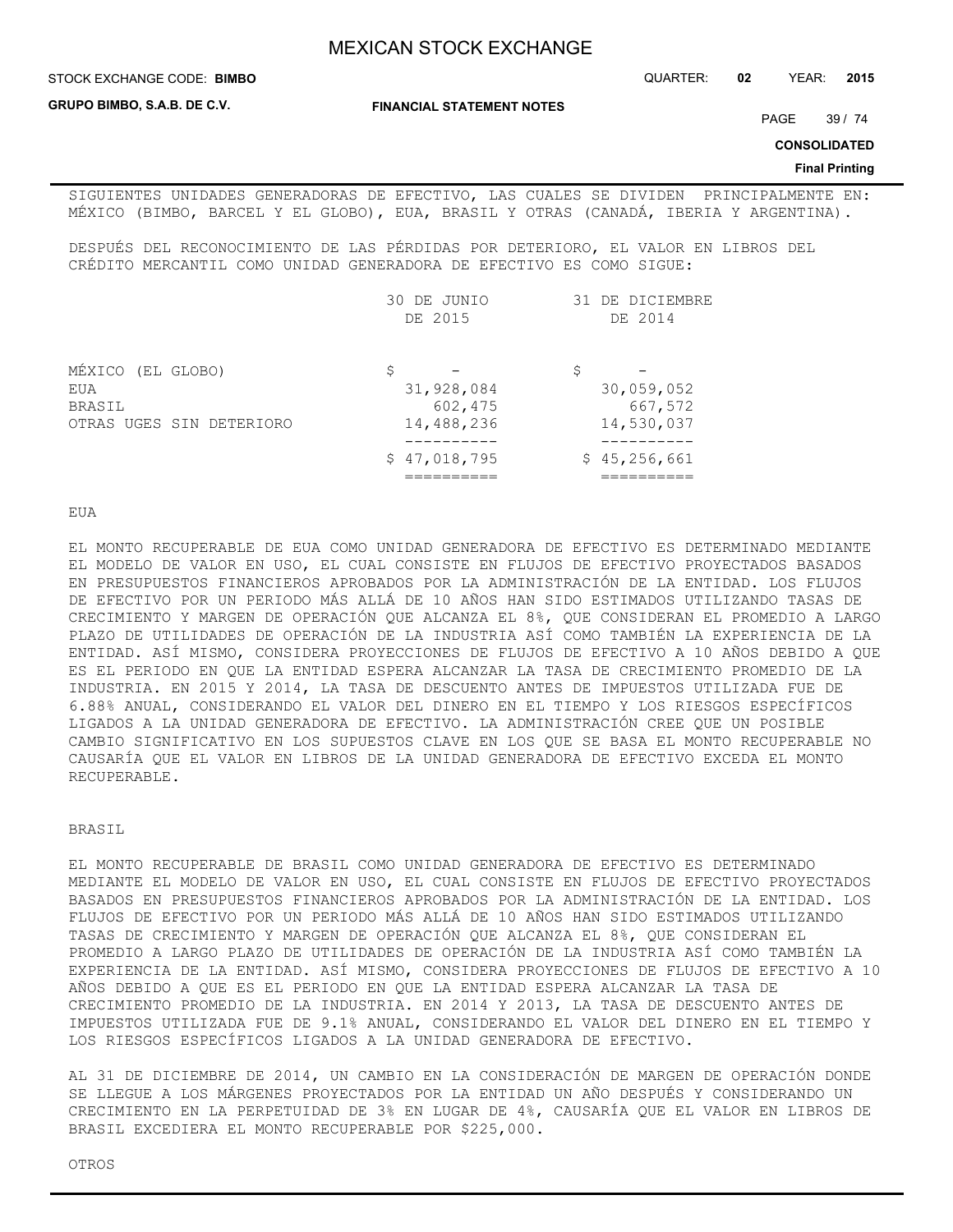STOCK EXCHANGE CODE: QUARTER: **02** YEAR: **2015 BIMBO**

**GRUPO BIMBO, S.A.B. DE C.V.**

**FINANCIAL STATEMENT NOTES**

PAGE 40 / 74

**CONSOLIDATED**

**Final Printing**

EL MONTO RECUPERABLE DE OTRAS UNIDADES GENERADORAS DE EFECTIVO ES DETERMINADO MEDIANTE EL MODELO DE VALOR EN USO, EL CUAL CONSISTE EN FLUJOS DE EFECTIVO PROYECTADOS BASADOS EN PRESUPUESTOS FINANCIEROS APROBADOS POR LA ADMINISTRACIÓN DE LA ENTIDAD, DICHOS PRESUPUESTOS CONTEMPLAN EL PERIODO DE 1 AÑO Y 5 AÑOS. LA ADMINISTRACIÓN CREE QUE UN POSIBLE CAMBIO SIGNIFICATIVO EN LOS SUPUESTOS CLAVE EN LOS QUE SE BASA EL MONTO RECUPERABLE NO CAUSARÍA QUE EL VALOR EN LIBROS DE LA UNIDAD GENERADORA DE EFECTIVO EXCEDA EL MONTO RECUPERABLE.

DURANTE LOS EJERCICIOS DE SENSIBILIDAD, SE DETERMINÓ PARA ARGENTINA QUE UN CAMBIO DE MENOS 0.5 EN LOS MÚLTIPLOS DE UAFIDA DE COMPAÑÍAS COMPARABLES, CAUSARÍA QUE EL VALOR EN LIBROS DE ARGENTINA EXCEDERÍA EL MONTO RECUPERABLE POR \$302,000.

LOS SUPUESTOS CLAVE VARÍAN DE UGE A UGE; SIN EMBARGO, LOS SUPUESTOS CLAVE DE LARGO PLAZO CON MAYOR IMPACTO EN LAS PROYECCIONES DE FLUJOS DE EFECTIVO ESTÁN INCLUIDOS EN LA PERPETUIDAD. LOS RANGOS DE DICHOS SUPUESTOS SON COMO SIGUE:

| CRECIMIENTO EN VENTAS            | - 3 જ   |
|----------------------------------|---------|
| MARGEN DE OPERACIÓN              | 8 - 12% |
| INVERSIONES EN BIENES DE CAPITAL |         |
| COMO PORCENTAJE DE DEPRECIACIÓN  | 1 ∩ ∩ ዱ |

11. DEUDA A LARGO PLAZO

BONOS INTERNACIONALES –

EL 30 DE JUNIO DE 2010 LA ENTIDAD REALIZÓ UNA EMISIÓN CONFORME A LA REGLA 144 A Y LA REGULACIÓN S DE LA SEC POR 800 MILLONES DE DÓLARES ESTADOUNIDENSES CON VENCIMIENTO EL 30 DE JUNIO DE 2020. DICHO FINANCIAMIENTO DEVENGA UNA TASA DE INTERÉS FIJA DEL 4.875% PAGADERA SEMESTRALMENTE. LOS RECURSOS PROVENIENTES DE LA PRESENTE EMISIÓN TUVIERON COMO DESTINO EL REFINANCIAMIENTO DE LA DEUDA DE LA ENTIDAD, AMPLIANDO ASÍ SU VIDA PROMEDIO.

| VALOR.       | 30 DE JUNIO  | 31 DE DICIEMBRE |
|--------------|--------------|-----------------|
| RAZONABLE    | DE 2015      | DE 2014         |
| \$13,484,531 | \$12,454,080 | \$11,774,400    |

EL 25 DE ENERO DE 2012 LA ENTIDAD REALIZÓ UNA EMISIÓN CONFORME A LA REGLA 144 A Y LA REGULACIÓN S DE LA SECURITY AND EXCHANGE COMMISSION ("SEC", POR SUS SIGLAS EN INGLÉS) POR 800 MILLONES DE DÓLARES ESTADOUNIDENSES CON VENCIMIENTO EL 25 DE ENERO DE 2022. DICHO FINANCIAMIENTO DEVENGA UNA TASA DE INTERÉS FIJA DEL 4.5% PAGADERA SEMESTRALMENTE. LOS RECURSOS PROVENIENTES DE LA PRESENTE EMISIÓN TUVIERON COMO DESTINO EL REFINANCIAMIENTO DE LA DEUDA.

| VALOR        | 30 DE JUNIO  | 31 DE DICIEMBRE |
|--------------|--------------|-----------------|
| RAZONABLE    | DE 2015      | DE 2014         |
| \$13,050,880 | \$12,454,080 | \$11,774,400    |
|              |              |                 |

EL 27 DE JUNIO DE 2014 LA ENTIDAD REALIZÓ UNA EMISIÓN CONFORME A LA REGLA 144 A Y LA REGULACIÓN S DE LA SEC POR 800 MILLONES DE DÓLARES ESTADOUNIDENSES CON VENCIMIENTO EL 27 DE JUNIO DE 2024. DICHO FINANCIAMIENTO DEVENGA UNA TASA DE INTERÉS FIJA DEL 3.875% PAGADERA SEMESTRALMENTE. LOS RECURSOS PROVENIENTES DE LA PRESENTE EMISIÓN TUVIERON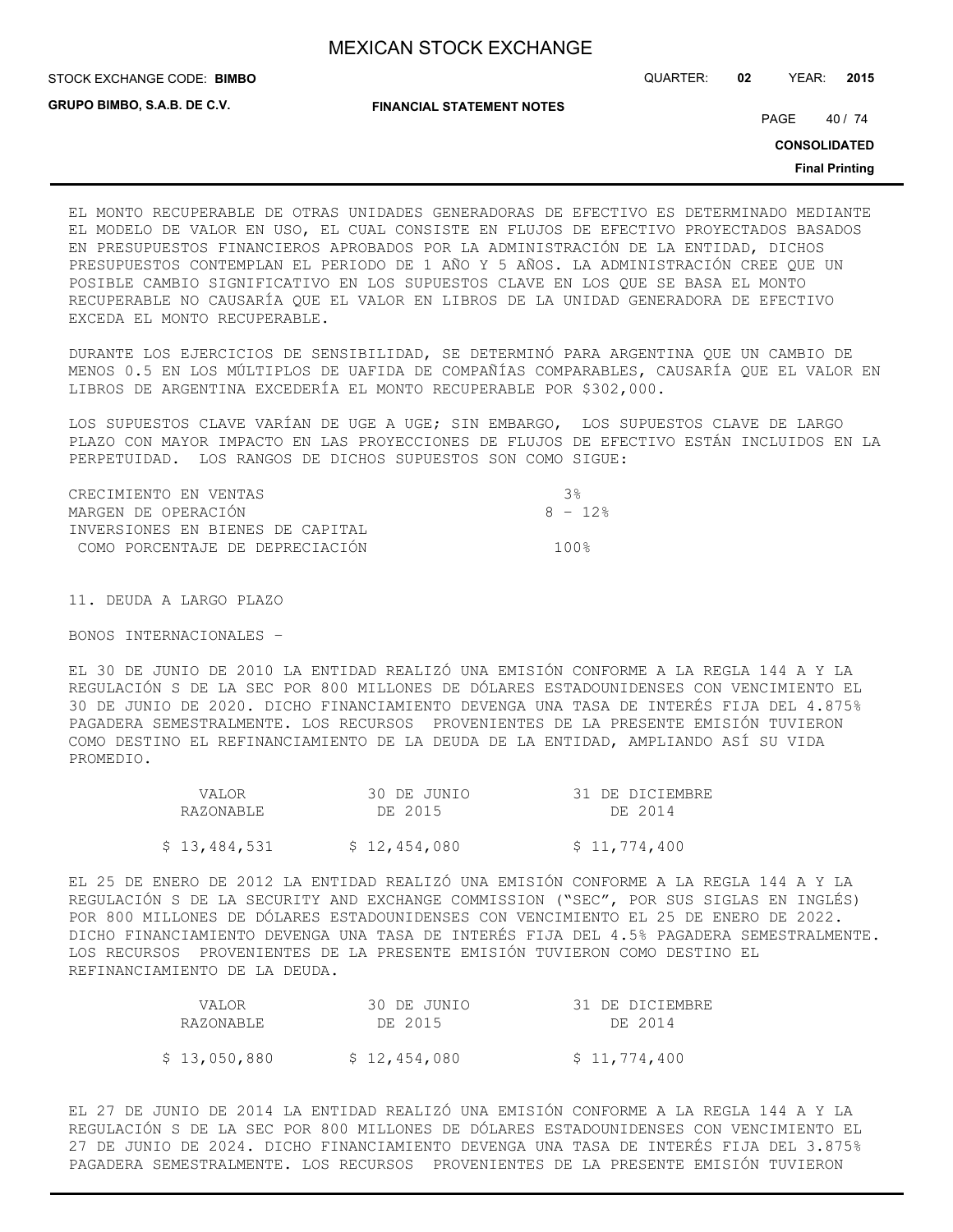#### STOCK EXCHANGE CODE: QUARTER: **02** YEAR: **2015 BIMBO**

**GRUPO BIMBO, S.A.B. DE C.V.**

PAGE 41 / 74

**CONSOLIDATED**

**Final Printing**

COMO DESTINO EL REFINANCIAMIENTO DE LA DEUDA DE LA ENTIDAD, AMPLIANDO ASÍ SU VIDA PROMEDIO.

| VALOR        | 30 DE JUNIO  | 31 DE DICIEMBRE |
|--------------|--------------|-----------------|
| RAZONABLE    | DE 2015      | DE 2014         |
| \$12,409,868 | \$12,454,080 | \$11,774,400    |

EL 27 DE JUNIO DE 2014 LA ENTIDAD REALIZÓ UNA EMISIÓN CONFORME A LA REGLA 144 A Y LA REGULACIÓN S DE LA SEC POR 500 MILLONES DE DÓLARES ESTADOUNIDENSES CON VENCIMIENTO EL 27 DE JUNIO DE 2044. DICHO FINANCIAMIENTO DEVENGA UNA TASA DE INTERÉS FIJA DEL 4.875% PAGADERA SEMESTRALMENTE. LOS RECURSOS PROVENIENTES DE LA PRESENTE EMISIÓN TUVIERON COMO DESTINO EL REFINANCIAMIENTO DE LA DEUDA DE LA ENTIDAD, AMPLIANDO ASÍ SU VIDA PROMEDIO.

| VALOR       | 30 DE JUNIO | 31 DE DICIEMBRE |
|-------------|-------------|-----------------|
| RAZONABLE   | DE 2015     | DE 2014         |
| \$7,234,264 | \$7,783,800 | \$7,359,000     |

CERTIFICADOS BURSÁTILES – AL 30 DE JUNIO DE 2015, LA ENTIDAD MANTIENE VIGENTES LAS SIGUIENTES EMISIONES DE CERTIFICADOS BURSÁTILES PAGADEROS AL VENCIMIENTO:

BIMBO 09-2- EMITIDOS EL 15 DE JUNIO DE 2009 CON VENCIMIENTO EN JUNIO DE 2016 CON UNA TASA DE INTERÉS FIJA DEL 10.60%.

| VALOR     | 30 DE JUNIO | 31 DE DICIEMBRE |
|-----------|-------------|-----------------|
| RAZONABLE | DE 2015     | DE 2014         |
|           |             |                 |

\$ 2,123,280 \$ 2,000,000 \$ 2,000,000

BIMBO 09U- EMITIDOS EL 15 DE JUNIO DE 2009 POR UN MONTO DE 706,302,200 UDIS CON VENCIMIENTO EN JUNIO DE 2016, DEVENGANDO UNA TASA DE INTERÉS FIJA DEL 6.05%. EL VALOR DE LA UDI AL 30 DE JUNIO DE 2015 Y 31 DE DICIEMBRE DE 2014 ES DE \$ 5.2768, \$ 5.2704 PESOS MEXICANOS POR UDI, RESPECTIVAMENTE.

| VALOR.      | 30 DE JUNIO | 31 DE DICIEMBRE |  |  |  |  |
|-------------|-------------|-----------------|--|--|--|--|
| RAZONABLE   | DE 2015     | DE 2014         |  |  |  |  |
| \$3,915,209 | \$3,726,996 | \$3,722,473     |  |  |  |  |

BIMBO 12- EMITIDO EL 10 DE FEBRERO DE 2012 CON VENCIMIENTO EN AGOSTO DE 2018 CON UNA TASA DE INTERÉS FIJA DE 6.83%

| VALOR       | 30 DE JUNIO | 31 DE DICIEMBRE |
|-------------|-------------|-----------------|
| RAZONABLE   | DE 2015     | DE 2014         |
| \$5,238,750 | \$5,000,000 | \$5,000,000     |

LÍNEA DE CRÉDITO COMPROMETIDA REVOLVENTE (MULTIMONEDA) – EN DICIEMBRE DE 2013, LA ENTIDAD RENOVÓ Y ENMENDÓ LOS TÉRMINOS Y CONDICIONES DE LA LÍNEA COMPROMETIDA MULTIMONEDA, CONTRATADA ORIGINALMENTE EL 26 DE ABRIL DE 2010.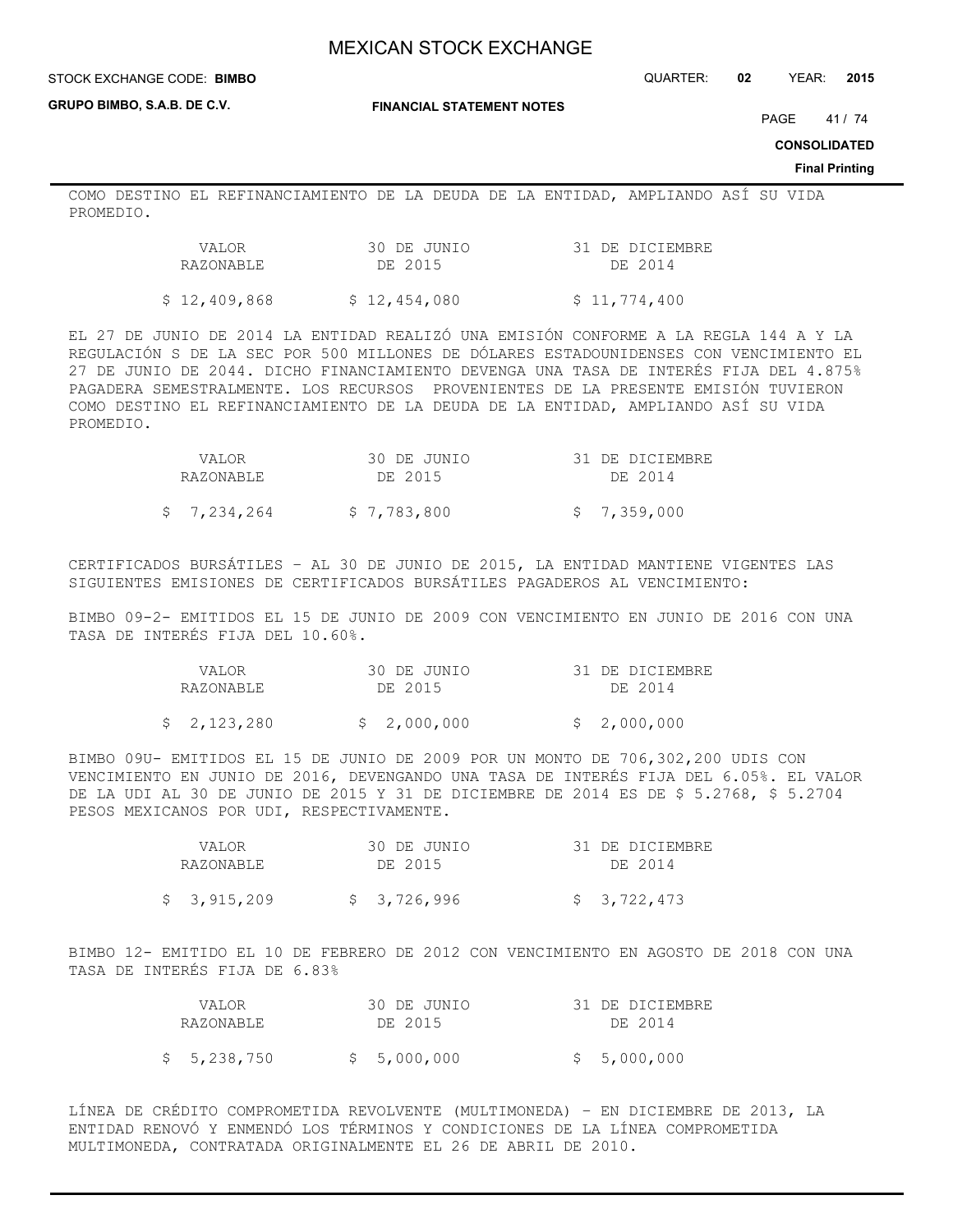**STOCK EXCHANGE CODE: BIMBO** 

STOCK EXCHANGE CODE: QUARTER: **02** YEAR: **2015**

**GRUPO BIMBO, S.A.B. DE C.V.**

**FINANCIAL STATEMENT NOTES**

PAGE 42 / 74

**CONSOLIDATED**

#### **Final Printing**

EL IMPORTE TOTAL DE LA LÍNEA ASCIENDE A 2,000 MILLONES DE DÓLARES AMERICANOS, CON VENCIMIENTO EL 13 DE MARZO DE 2019 Y CON UNA TASA DE INTERÉS APLICABLE DE LIBOR MÁS 1% PARA LAS DISPOSICIONES EN DÓLARES AMERICANOS, CDOR MÁS 1% PARA DISPOSICIONES EN DÓLARES CANADIENSES Y TIIE MÁS 0.75% PARA DISPOSICIONES EN PESOS MEXICANOS. A LA FECHA PARTICIPAN 9 INSTITUCIONES FINANCIERAS.

LA LÍNEA FUE DISPUESTA EN 2014 PRINCIPALMENTE PARA LAS ADQUISICIONES DE CANADA BREAD Y SUPAN. DICHA DISPOSICIÓN FUE REALIZADA EN DÓLARES AMERICANOS, DÓLARES CANADIENSES Y PESOS MEXICANOS. DURANTE 2015 SE HAN REALIZADO PREPAGOS A LA LÍNEA POR 230 MILLONES DE DÓLARES AMERICANOS.

| VALOR       | 30 DE JUNIO | 31 DE DICIEMBRE |
|-------------|-------------|-----------------|
| RAZONABLE   | DE 2015     | DE 2014         |
| \$3,504,402 | \$3,504,402 | \$6,655,857     |

CRÉDITOS QUIROGRAFARIOS PARA CAPITAL DE TRABAJO – LA ENTIDAD OCASIONALMENTE CONTRATA CRÉDITOS QUIROGRAFARIOS DE CORTO PLAZO PARA CUBRIR NECESIDADES DE CAPITAL DE TRABAJO.

| VALOR     | 30 DE JUNIO | 31 DE DICIEMBRE |
|-----------|-------------|-----------------|
| RAZONABLE | DE 2015     | DE 2014         |
|           |             | 280,000         |
|           |             |                 |

OTROS - ALGUNAS SUBSIDIARIAS TIENEN CONTRATADOS OTROS PRÉSTAMOS DIRECTOS PARA SOLVENTAR PRINCIPALMENTE SUS NECESIDADES DE CAPITAL DE TRABAJO, CON VENCIMIENTOS QUE FLUCTÚAN ENTRE EL 2015 A 2020 Y GENERAN INTERESES A DIVERSAS TASAS.

|       | VALOR<br>RAZONABLE                                      | 30 DE JUNIO<br>DE 2015 | 31 DE DICIEMBRE<br>DE 2014                                                         |
|-------|---------------------------------------------------------|------------------------|------------------------------------------------------------------------------------|
|       | $$5,201,704$ $$5,201,704$                               |                        | \$2, 295, 259                                                                      |
| DEUDA | MENOS - GASTOS POR EMISIÓN DE                           |                        |                                                                                    |
|       | $$404,636$ $$404,636$                                   |                        | \$ 431,948                                                                         |
|       | $$65,758,250$ $$64,174,505$                             |                        | \$62, 203, 841                                                                     |
|       | MENOS - PORCIÓN CIRCULANTE DE LA<br>DEUDA A LARGO PLAZO |                        |                                                                                    |
|       | $$(10,008,125)$ $$(10,008,125)$                         |                        | \$(1, 789, 339)                                                                    |
|       | DEUDA A LARGO PLAZO DESPUÉS DE<br>GASTOS DE EMISIÓN     |                        |                                                                                    |
|       | $$55,750,125$ $$54,166,380$<br>==========               | $=$ =========          | \$60,414,502<br>=========                                                          |
|       |                                                         |                        | LOS VENCIMIENTOS DE LA DEUDA A LARGO PLAZO AL 30 DE JUNIO DE 2015, SON COMO SIGUE: |

| AÑOS | IMPORTE |
|------|---------|
| 2016 | 562,063 |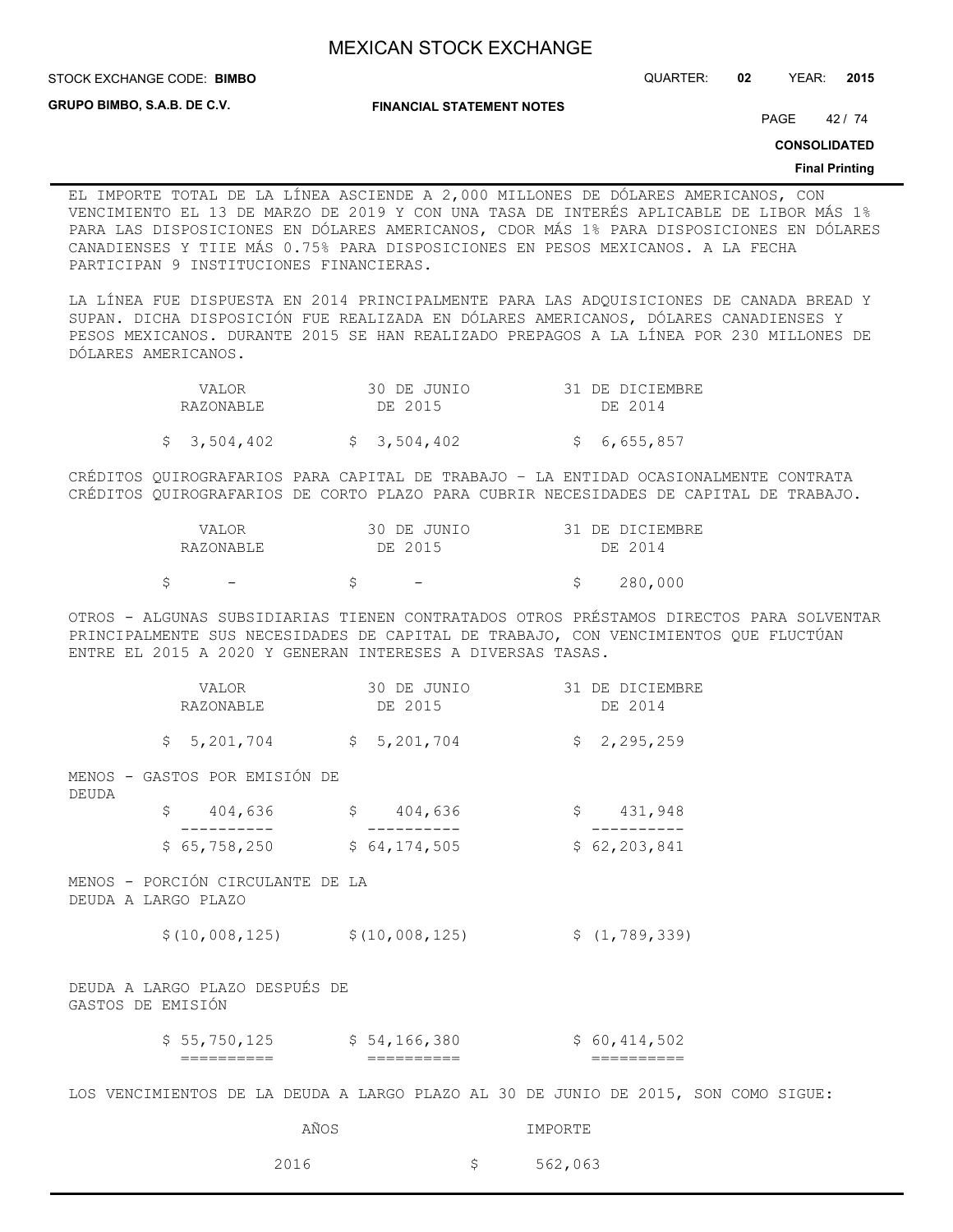#### **STOCK EXCHANGE CODE: BIMBO**

**GRUPO BIMBO, S.A.B. DE C.V.**

**FINANCIAL STATEMENT NOTES**

STOCK EXCHANGE CODE: QUARTER: **02** YEAR: **2015**

PAGE 43/74

**CONSOLIDATED**

**Final Printing**

|  | 2017             |   | 336,823    |
|--|------------------|---|------------|
|  | 2018             |   | 5,021,688  |
|  | AÑOS POSTERIORES | S | 48,245,806 |
|  |                  |   |            |
|  |                  | S | 54,166,380 |
|  |                  |   |            |
|  |                  |   |            |

TODAS LAS EMISIONES DE CERTIFICADOS BURSÁTILES VIGENTES, LOS BONOS INTERNACIONALES Y LA LÍNEA DE CRÉDITO COMPROMETIDA REVOLVENTE ESTÁN GARANTIZADOS POR LAS PRINCIPALES SUBSIDIARIAS DEL GRUPO BIMBO. AL 30 DE JUNIO DE 2015 Y 2014, LA ENTIDAD HA CUMPLIDO CON LAS OBLIGACIONES DE HACER Y DE NO HACER, INCLUYENDO DIVERSAS RAZONES FINANCIERAS ESTABLECIDAS EN LOS CONTRATOS DE CRÉDITO DE LA ENTIDAD Y SUS SUBSIDIARIAS.

#### 12. INSTRUMENTOS FINANCIEROS DERIVADOS

12.1 CATEGORÍAS DE LOS INSTRUMENTOS FINANCIEROS AL 30 DE JUNIO DE 2015 Y AL 31 DE DICIEMBRE DE 2014

|                                                              | 30 DE JUNIO<br>DE 2015              | 31 DE DICIEMBRE<br>DE 2014 |                           |  |
|--------------------------------------------------------------|-------------------------------------|----------------------------|---------------------------|--|
| ACTIVO CIRCULANTE:<br>EFECTIVO Y EQUIVALENTES                |                                     |                            |                           |  |
| DE EFECTIVO                                                  | \$3, 274, 513                       |                            | \$2,571,243               |  |
| CLIENTES NETO<br>OTRAS CUENTAS POR                           | \$13,123,364                        |                            | \$12,855,928              |  |
| COBRAR, NETO                                                 | \$5,658,837                         |                            | \$6, 172, 174             |  |
| INSTRUMENTOS FINANCIEROS<br>DERIVADOS                        | \$530,718                           |                            | \$404, 110                |  |
| TOTAL DEL ACTIVO CIRCULANTE                                  | \$22,587,432                        |                            | \$22,003,455              |  |
| CUENTAS POR COBRAR A LARGO PLAZO                             |                                     |                            |                           |  |
| A OPERADORES INDEPENDIENTES                                  | \$1,002,397                         |                            | \$1,108,698               |  |
| INSTRUMENTOS FINANCIEROS DERIVADOS \$                        | 2,392,697                           |                            | \$1,653,343               |  |
| TOTAL DEL ACTIVO                                             | \$25,982,526<br>==========          |                            | \$24,765,496              |  |
| PASIVO CIRCULANTE:                                           |                                     |                            |                           |  |
| CRÉDITOS BANCARIOS                                           | \$4,281,129                         |                            | \$1,789,339               |  |
| CUENTAS POR PAGAR A PROVEEDORES<br>OTRAS CUENTAS POR PAGAR Y | \$11,843,024                        |                            | \$12,655,562              |  |
| PASIVOS ACUMULADOS                                           | \$<br>1,459,375                     |                            | \$1,359,265               |  |
| INSTRUMENTOS FINANCIEROS DERIVADOS                           | \$<br>401,901                       |                            | \$ 673,350                |  |
| TOTAL DEL PASIVO CIRCULANTE                                  | \$17,985,429                        |                            | \$16,477,516              |  |
| CRÉDITOS BANCARIOS                                           | \$4,424,976                         |                            | \$7,441,777               |  |
| CRÉDITOS BURSÁTILES                                          | \$55,468,400                        |                            | \$52,972,724              |  |
| INSTRUMENTOS FINANCIEROS DERIVADOS \$ 2,405,311              | -----------                         |                            | \$1,540,394<br>__________ |  |
| TOTAL DEL PASIVO                                             | \$62, 298, 687                      |                            | \$78,432,411              |  |
|                                                              | $=$ $=$ $=$ $=$ $=$ $=$ $=$ $=$ $=$ |                            | ==========                |  |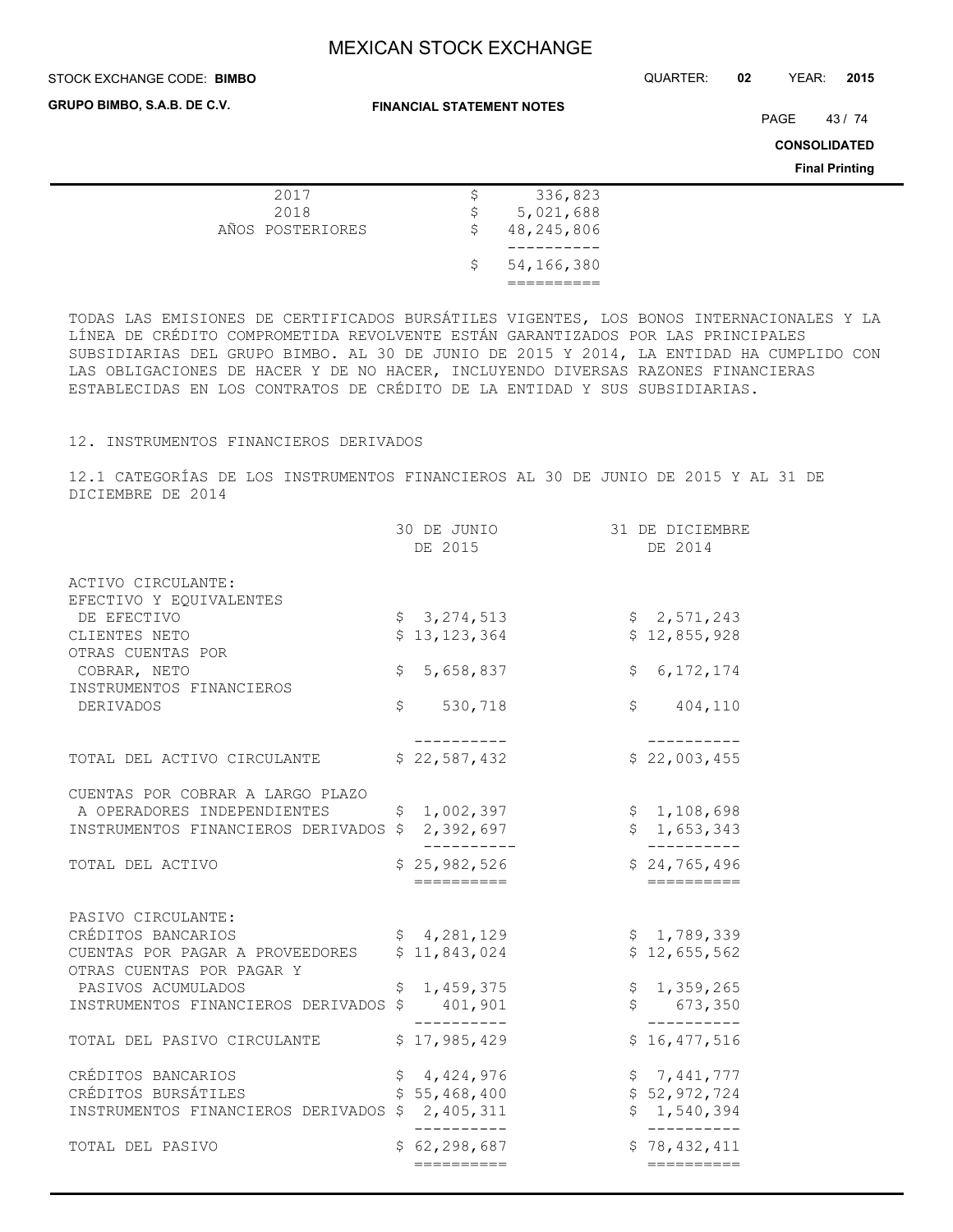**GRUPO BIMBO, S.A.B. DE C.V.**

STOCK EXCHANGE CODE: QUARTER: **02** YEAR: **2015 BIMBO**

**FINANCIAL STATEMENT NOTES**

PAGE 44 / 74

**CONSOLIDATED**

**Final Printing**

#### 12.2 ADMINISTRACIÓN DE RIESGOS

LA ENTIDAD, DENTRO DEL MARCO DE SUS OPERACIONES COTIDIANAS, SE ENCUENTRA EXPUESTA A RIESGOS INTRÍNSECOS A DISTINTAS VARIABLES DE TIPO FINANCIERO, ASÍ COMO A VARIACIONES EN EL PRECIO DE ALGUNOS INSUMOS QUE COTIZAN EN MERCADOS FORMALES INTERNACIONALES. LA ENTIDAD CUENTA CON UN PROCESO ORDENADO DE MANEJO DE RIESGOS QUE RECAE EN ÓRGANOS REGULADORES LOS CUALES EVALÚAN LA NATURALEZA Y ALCANCE DE DICHOS RIESGOS.

LOS PRINCIPALES RIESGOS FINANCIEROS A LOS QUE ESTÁ SUJETA LA ENTIDAD SON:

 RIESGOS DE MERCADO RIESGOS DE TASA DE INTERÉS RIESGOS DE TIPO DE CAMBIO RIESGOS DE PRECIOS RIESGOS DE LIQUIDEZ RIESGOS DE CRÉDITO RIESGOS DE CAPITAL

LA TESORERÍA CORPORATIVA ES RESPONSABLE DE LA ADMINISTRACIÓN DE LOS RIESGOS DE TASA DE INTERÉS, DE TIPO DE CAMBIO, DE LIQUIDEZ Y DE CRÉDITO QUE EMANAN DE SU OPERACIÓN DIARIA. A SU VEZ, EL ÁREA DE COMPRAS ES LA ENCARGADA DE ADMINISTRAR EL RIESGO DE MERCADO DE LOS PRECIOS DE LOS INSUMOS; ASÍ MISMO, ESTA ÁREA REVISA LA CONSISTENCIA DE LAS POSICIONES ABIERTAS DE LA ENTIDAD EN LOS MERCADOS DE FUTUROS CON LA ESTRATEGIA CORPORATIVA. AMBAS ÁREAS REPORTAN ESTAS ACTIVIDADES A LA DIRECCIÓN DE ADMINISTRACIÓN DE RIESGOS. LOS OBJETIVOS PRIMORDIALES DE LA DIRECCIÓN DE ADMINISTRACIÓN DE RIESGOS SON:

- IDENTIFICAR, EVALUAR Y MONITOREAR LOS RIESGOS EXTERNOS E INTERNOS QUE PUDIERAN

- IMPACTAR SIGNIFICATIVAMENTE A LA ENTIDAD;
- PRIORIZAR RIESGOS;
- ASEGURAR LA ASIGNACIÓN Y SEGUIMIENTO DE LOS RIESGOS;
- VALIDAR ÓRGANOS Y/O RESPONSABLES DE SU ADMINISTRACIÓN;
- VALIDAR AVANCES EN LA ADMINISTRACIÓN DE CADA UNO DE LOS RIESGOS PRIORITARIOS; Y
- RECOMENDAR ACCIONES A SEGUIR.

EN VIRTUD DE QUE TODAS LAS VARIABLES A LAS QUE LA ENTIDAD SE ENCUENTRA EXPUESTA GUARDAN UN COMPORTAMIENTO DINÁMICO, LAS ESTRATEGIAS DE COBERTURA SON VALORADAS Y MONITOREADAS DE MANERA FORMAL Y PERIÓDICA. DE IGUAL FORMA, SON REPORTADAS AL ÁREA DE GOBIERNO CORRESPONDIENTE. LA FINALIDAD PRIMORDIAL ES ALCANZAR UNA POSICIÓN NEUTRAL Y EQUILIBRADA CON RELACIÓN A LA EXPOSICIÓN AL RIESGO DE UNA CIERTA VARIABLE FINANCIERA.

#### 12.2.1 RIESGOS DE MERCADO

LA ENTIDAD SE ENCUENTRA EXPUESTA A RIESGOS DE TASA DE INTERÉS Y RIESGOS DE TIPO DE CAMBIO, LOS CUALES SON GESTIONADOS POR LA TESORERÍA CORPORATIVA, ASÍ COMO DE RIESGOS DE PRECIO DE ALGUNOS INSUMOS GESTIONADOS POR EL ÁREA DE COMPRAS. PARA LO ANTERIOR, LA ENTIDAD EN OCASIONES UTILIZA INSTRUMENTOS FINANCIEROS DERIVADOS PARA MITIGAR EL POSIBLE IMPACTO DE FLUCTUACIONES EN DICHAS VARIABLES Y PRECIOS SOBRE SUS RESULTADOS. CONSIDERA QUE DICHOS INSTRUMENTOS OTORGAN FLEXIBILIDAD QUE PERMITE UNA MAYOR ESTABILIDAD DE UTILIDADES Y UNA MEJOR VISIBILIDAD Y CERTIDUMBRE CON RELACIÓN A LOS COSTOS Y GASTOS QUE SE HABRÁN DE SOLVENTAR EN EL FUTURO.

A TRAVÉS DE LAS ÁREAS RESPONSABLES, LA ENTIDAD DETERMINA LOS MONTOS Y PARÁMETROS OBJETIVO SOBRE LAS POSICIONES PRIMARIAS PARA LAS QUE SE CONTRATARÁ UN INSTRUMENTO FINANCIERO DERIVADO DE COBERTURA, Y LOGRAR ASÍ COMPENSAR UNO O MÁS DE LOS RIESGOS GENERADOS POR UNA TRANSACCIÓN O CONJUNTO DE TRANSACCIONES ASOCIADAS CON LA POSICIÓN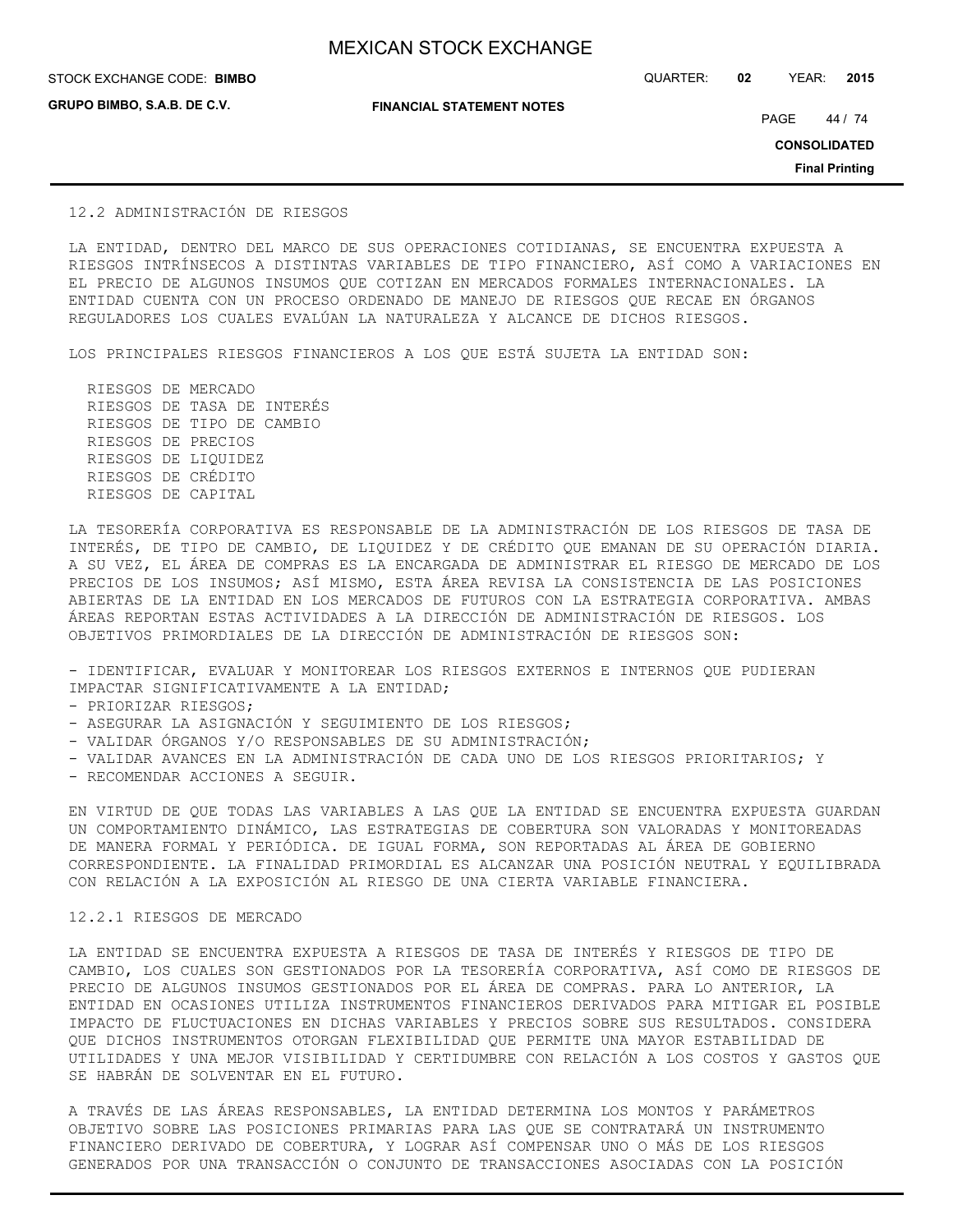STOCK EXCHANGE CODE: QUARTER: **02** YEAR: **2015 BIMBO**

**GRUPO BIMBO, S.A.B. DE C.V.**

**FINANCIAL STATEMENT NOTES**

PAGE 45 / 74

**CONSOLIDATED**

**Final Printing**

### PRIMARIA.

LA NEGOCIACIÓN CON INSTRUMENTOS DERIVADOS SE REALIZA SÓLO CON INSTITUCIONES DE RECONOCIDA SOLVENCIA Y SE HAN ESTABLECIDO LÍMITES PARA CADA INSTITUCIÓN.

LOS INSTRUMENTOS FINANCIEROS DERIVADOS QUE UTILIZA PRINCIPALMENTE SON:

A) CONTRATOS MEDIANTE LOS CUALES SE ESTABLECE LA OBLIGACIÓN BILATERAL DE INTERCAMBIAR FLUJOS DE EFECTIVO EN FECHAS FUTURAS PREESTABLECIDAS, SOBRE UN VALOR NOMINAL O DE REFERENCIA (SWAPS):

1. DE TASAS DE INTERÉS (INTEREST RATE SWAPS) PARA EQUILIBRAR LA MEZCLA DE TASAS DE SUS PASIVOS FINANCIEROS ENTRE TASAS FIJAS Y VARIABLES.

2. DE MONEDAS (CROSS CURRENCY SWAPS) PARA TRANSFORMAR LA MONEDA EN LA QUE SE ENCUENTRA DENOMINADO TANTO EL CAPITAL COMO LOS INTERESES DE UN PASIVO FINANCIERO.

B) CONTRATOS DE PRECIO ADELANTADO (FORWARDS) DE DIVISAS;

- C) OPCIONES DE COMPRA DE DIVISAS (CALLS);
- D) FUTUROS DE MATERIAS PRIMAS;
- E) OPCIONES SOBRE FUTUROS DE MATERIAS PRIMAS; Y
- F) SWAPS DE INSUMOS

LA EXPOSICIÓN AL RIESGO DE MERCADO ES MONITOREADA Y REPORTADA CONTINUAMENTE POR EL ÁREA CORRESPONDIENTE.

LA ENTIDAD EFECTÚA ANÁLISIS DE SENSIBILIDAD YA QUE SU POLÍTICA SOBRE LA CONTRATACIÓN DE INSTRUMENTOS FINANCIEROS DERIVADOS ES QUE SUS OBJETIVOS SEAN EXCLUSIVAMENTE DE COBERTURA. ESTO ES, LA EVENTUAL CONTRATACIÓN DE UN INSTRUMENTO FINANCIERO DERIVADO DEBE DE ESTAR NECESARIAMENTE ASOCIADA A UNA POSICIÓN PRIMARIA QUE REPRESENTE ALGÚN RIESGO. CONSECUENTEMENTE, LOS MONTOS NOCIONALES DE UNO O TODOS LOS INSTRUMENTOS FINANCIEROS DERIVADOS CONTRATADOS PARA LA COBERTURA DE CIERTO RIESGO SERÁN CONSISTENTES CON LAS CANTIDADES DE LAS POSICIONES PRIMARIAS QUE REPRESENTAN LA POSICIÓN DE RIESGO. ASÍ MISMO, LA ENTIDAD NO REALIZA OPERACIONES EN LAS QUE EL BENEFICIO PRETENDIDO O FIN PERSEGUIDO SEAN LOS INGRESOS POR PRIMAS. SI LA ENTIDAD DECIDE LLEVAR A CABO UNA ESTRATEGIA DE COBERTURA EN DONDE SE COMBINEN OPCIONES, EL NETO DE LAS PRIMAS PAGADAS/COBRADAS DEBERÁ REPRESENTARLE UN EGRESO.

LAS POSICIONES DE INSTRUMENTOS FINANCIEROS DERIVADOS SE INTEGRAN COMO SIGUE:

|                                                       | 30 DE JUNIO<br>DE 2015 | 31 DE DICIEMBRE<br>DE 2014 |  |  |  |
|-------------------------------------------------------|------------------------|----------------------------|--|--|--|
| ACTIVO:                                               |                        |                            |  |  |  |
| CIRCULANTE -<br>FORWARDS DE TIPO DE CAMBIO            | 12,483<br>\$           | 16,353<br>Ş.               |  |  |  |
| ASOCIADOS A MATERIAS PRIMAS                           | 65,728                 | 145,996                    |  |  |  |
| FUTUROS                                               |                        |                            |  |  |  |
| VALOR RAZONABLE DE TRIGO,<br>ACEITE DE SOYA<br>MAÍZ Y | 81,827                 | 224,084                    |  |  |  |
| DEPÓSITOS EN CUENTAS DE GARANTÍA                      | 370,680                | 17,677                     |  |  |  |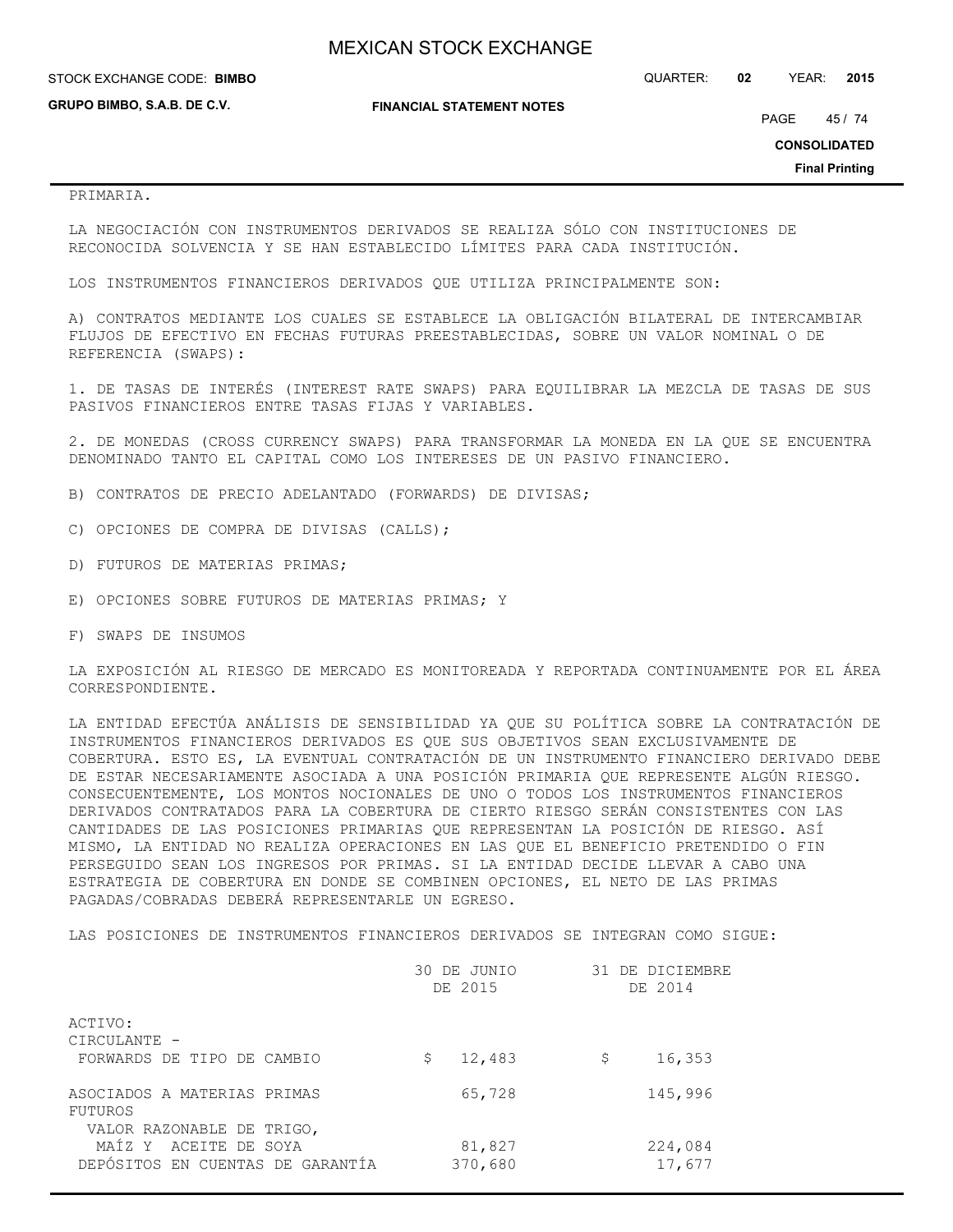#### STOCK EXCHANGE CODE: QUARTER: **02** YEAR: **2015 BIMBO**

**GRUPO BIMBO, S.A.B. DE C.V.**

**FINANCIAL STATEMENT NOTES**

PAGE 46 / 74

**CONSOLIDATED**

**Final Printing**

|                                                 |                                                 |                                                                                                                                                                                                                                                                                                                                                                                                                                                                  | THIAI FINIUNG |
|-------------------------------------------------|-------------------------------------------------|------------------------------------------------------------------------------------------------------------------------------------------------------------------------------------------------------------------------------------------------------------------------------------------------------------------------------------------------------------------------------------------------------------------------------------------------------------------|---------------|
| TOTAL DE INSTRUMENTOS FINANCIEROS               | ----------                                      | ----------                                                                                                                                                                                                                                                                                                                                                                                                                                                       |               |
| DERIVADOS A CORTO PLAZO                         | \$530,718<br>==========                         | \$ 404, 110                                                                                                                                                                                                                                                                                                                                                                                                                                                      |               |
| SWAPS A LARGO PLAZO                             | $$2,392,697$ $$1,653,343$<br>==========         |                                                                                                                                                                                                                                                                                                                                                                                                                                                                  |               |
| PASIVO:                                         |                                                 |                                                                                                                                                                                                                                                                                                                                                                                                                                                                  |               |
| CIRCULANTE -                                    |                                                 |                                                                                                                                                                                                                                                                                                                                                                                                                                                                  |               |
| FORWARDS                                        | \$                                              | \$ 8,417)                                                                                                                                                                                                                                                                                                                                                                                                                                                        |               |
| PASIVOS EN CUENTA DE GARANTÍA<br><b>FUTUROS</b> |                                                 | (76, 348)                                                                                                                                                                                                                                                                                                                                                                                                                                                        |               |
| VALOR RAZONABLE DE GAS NATURAL                  |                                                 |                                                                                                                                                                                                                                                                                                                                                                                                                                                                  |               |
| Y DIESEL                                        | (401, 901)                                      | (587, 717)                                                                                                                                                                                                                                                                                                                                                                                                                                                       |               |
|                                                 |                                                 |                                                                                                                                                                                                                                                                                                                                                                                                                                                                  |               |
| TOTAL DE INSTRUMENTOS FINANCIEROS               |                                                 |                                                                                                                                                                                                                                                                                                                                                                                                                                                                  |               |
| DERIVADOS A CORTO PLAZO                         | $\frac{1}{2}$ (401,901) $\frac{1}{2}$ (673,350) |                                                                                                                                                                                                                                                                                                                                                                                                                                                                  |               |
|                                                 | =========                                       |                                                                                                                                                                                                                                                                                                                                                                                                                                                                  |               |
|                                                 |                                                 |                                                                                                                                                                                                                                                                                                                                                                                                                                                                  |               |
| SWAPS A LARGO PLAZO                             | $$(2, 405, 311)$ $$(1, 540, 384)$               |                                                                                                                                                                                                                                                                                                                                                                                                                                                                  |               |
|                                                 | =========                                       | =========                                                                                                                                                                                                                                                                                                                                                                                                                                                        |               |
| CAPITAL CONTABLE:                               |                                                 |                                                                                                                                                                                                                                                                                                                                                                                                                                                                  |               |
| TOTAL VALUACIÓN DE INSTRUMENTOS FINANCIEROS     |                                                 |                                                                                                                                                                                                                                                                                                                                                                                                                                                                  |               |
| DE FLUJO DE EFECTIVO, NETO DE LOS               |                                                 |                                                                                                                                                                                                                                                                                                                                                                                                                                                                  |               |
| INTERESES DEVENGADOS                            | \$ (610, 171)                                   | \$360,965                                                                                                                                                                                                                                                                                                                                                                                                                                                        |               |
| CONTRATOS CERRADOS DE FUTUROS NO                |                                                 |                                                                                                                                                                                                                                                                                                                                                                                                                                                                  |               |
| CONSUMIDOS                                      | (80, 796)                                       | 16,482                                                                                                                                                                                                                                                                                                                                                                                                                                                           |               |
|                                                 |                                                 |                                                                                                                                                                                                                                                                                                                                                                                                                                                                  |               |
|                                                 | (690, 967)                                      | 377,447                                                                                                                                                                                                                                                                                                                                                                                                                                                          |               |
| ISR DIFERIDO, NETO                              | 264,084                                         | (157, 524)<br>---------                                                                                                                                                                                                                                                                                                                                                                                                                                          |               |
| TOTAL DE OTROS RESULTADOS                       |                                                 |                                                                                                                                                                                                                                                                                                                                                                                                                                                                  |               |
| INTEGRALES                                      |                                                 |                                                                                                                                                                                                                                                                                                                                                                                                                                                                  |               |
|                                                 | \$(426, 882)                                    | \$219,923<br>$\begin{tabular}{ll} \multicolumn{2}{c}{\textbf{2.2}} & \multicolumn{2}{c}{\textbf{2.2}} & \multicolumn{2}{c}{\textbf{2.2}} & \multicolumn{2}{c}{\textbf{2.2}} & \multicolumn{2}{c}{\textbf{2.2}} & \multicolumn{2}{c}{\textbf{2.2}} & \multicolumn{2}{c}{\textbf{2.2}} & \multicolumn{2}{c}{\textbf{2.2}} & \multicolumn{2}{c}{\textbf{2.2}} & \multicolumn{2}{c}{\textbf{2.2}} & \multicolumn{2}{c}{\textbf{2.2}} & \multicolumn{2}{c}{\textbf{2$ |               |
|                                                 |                                                 |                                                                                                                                                                                                                                                                                                                                                                                                                                                                  |               |

### 12.2.2 ADMINISTRACIÓN DE RIESGO DE TASA DE INTERÉS

LA ENTIDAD ESTÁ EXPUESTA A RIESGO DE TASAS DE INTERÉS PRINCIPALMENTE POR PASIVOS FINANCIEROS. EL RIESGO ES ADMINISTRADO DE ACUERDO A UNA MEZCLA APROPIADA ENTRE TASA FIJA Y VARIABLE, LA CUAL EN OCASIONES SE LOGRA MEDIANTE LA CONTRATACIÓN DE SWAPS DE TASA DE INTERÉS. LOS DERIVADOS SON CONTRATADOS CON LA FINALIDAD DE CUBRIR DICHO RIESGO Y CUMPLEN CON TODOS LOS REQUISITOS PARA CLASIFICARLOS COMO DERIVADOS DE COBERTURA.

LA ADMINISTRACIÓN CONSIDERA QUE EL RIESGO DE TASA DE INTERÉS QUE EMANA DE LOS ACTIVOS FINANCIEROS DE LA ENTIDAD ES LIMITADO DEBIDO A QUE SE ENCUENTRAN INVERTIDOS A PLAZOS CORTOS.

AL 30 DE JUNIO DE 2015 Y AL 31 DE DICIEMBRE DE 2014, LA ENTIDAD TIENE DEUDA A LARGO PLAZO CONTRATADA A TASAS VARIABLES REFERENCIADAS A TASA DE INTERÉS INTERBANCARIA DE EQUILIBRIO ("TIIE"), UNIDAD DE INVERSIÓN ("UDI"), CANADIAN DEALER OFFERED RATE ("CDOR") Y LONDON INTERBANK OFFERED RATE ("LIBOR"); TASA DE INTERÉS INTERBANCARIO DE EQUILIBRIO ("TIIE"), UNIDAD DE INVERSIÓN ("UDI"), CANADIAN DEALER OFFERED RATE ("CDOR") Y LONDON INTERBANK OFFERED RATE ("LIBOR"),RESPECTIVAMENTE Y HA CONTRATADO SWAPS DE TASAS DE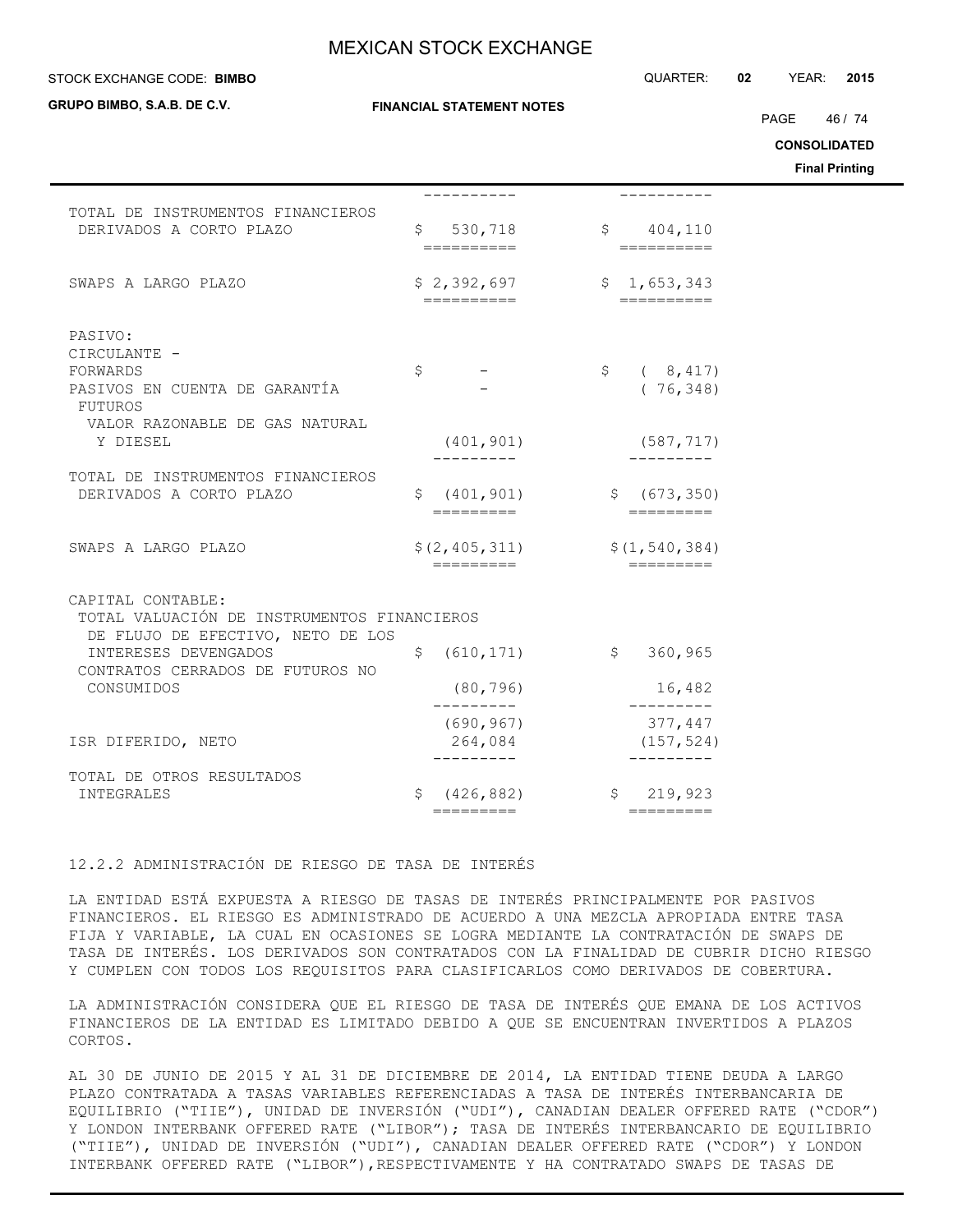**STOCK EXCHANGE CODE: BIMBO** 

**GRUPO BIMBO, S.A.B. DE C.V.**

STOCK EXCHANGE CODE: QUARTER: **02** YEAR: **2015**

**FINANCIAL STATEMENT NOTES**

PAGE 47 / 74

**CONSOLIDATED**

**Final Printing**

INTERÉS QUE CAMBIAN DICHO PERFIL. LOS SWAPS UTILIZADOS HAN SIDO DESIGNADOS COMO DE COBERTURA DE FLUJO DE EFECTIVO.

#### SENSIBILIDAD A LAS TASAS DE INTERÉS

LOS ANÁLISIS DE SENSIBILIDAD QUE SE PRESENTAN A CONTINUACIÓN SE DETERMINARON CON BASE EN LOS SALDOS CON EXPOSICIÓN A TASAS DE INTERÉS A LA FECHA DE CIERRE DEL PERIODO, TANTO DE LOS INSTRUMENTOS FINANCIEROS DERIVADOS COMO PARA LOS NO DERIVADOS. POR LO ANTERIOR, PUEDEN NO SER REPRESENTATIVOS DEL RIESGO DE TASA A LO LARGO DE TODO EL PERIODO DEBIDO A LAS VARIACIONES EN LOS SALDOS SUJETOS A DICHA EXPOSICIÓN. PARA LOS INSTRUMENTOS A TASA VARIABLE, EL ANÁLISIS DE SENSIBILIDAD ASUME QUE EL SALDO AL CIERRE ESTUVO VIGENTE DURANTE TODO EL PERIODO. UN CAMBIO DE 20 PUNTOS BASE EN LAS TASA LIBOR A UN MES Y UN CAMBIO DE 20 PUNTOS BASE EN LA TASA CDOR A UN MES, Y UN CAMBIO DE 100 PUNTOS BASE EN LA TASA TIIE A 28 DÍAS REPRESENTAN LA EVALUACIÓN DE LA ADMINISTRACIÓN SOBRE UN CAMBIO RAZONABLEMENTE POSIBLE EN LAS MISMAS. LA ENTIDAD NO TIENE RIESGOS LIGADOS A MOVIMIENTOS EN EL VALOR DE LA UDI YA QUE DICHOS RIESGOS SE ENCUENTRAN MITIGADOS EN SU TOTALIDAD MEDIANTE SWAPS DE TASA DE INTERÉS.

UN INCREMENTO/DECREMENTO DE 20 PUNTOS BASE EN LA TASA LIBOR, RESULTARÍA EN UN DECREMENTO/ INCREMENTO EN LOS RESULTADOS DE LA ENTIDAD DE APROXIMADAMENTE \$2,066 Y \$2,502 POR LOS SEIS MESES TERMINADOS EL 30 DE JUNIO DE 2015 Y LOS DOCE MESES TERMINADOS AL 31 DE DICIEMBRE 2014, RESPECTIVAMENTE, LO CUAL LA ADMINISTRACIÓN NO CONSIDERA SIGNIFICATIVO EN EL RESULTADO DE SUS OPERACIONES.

UN INCREMENTO/DECREMENTO DE 20 PUNTOS BASE EN LA TASA CDOR, RESULTARÍA EN UN DECREMENTO/INCREMENTO EN LOS RESULTADOS DE LA ENTIDAD DE APROXIMADAMENTE \$3,476 Y \$7,374 POR LOS SEIS MESES TERMINADOS EL 30 DE JUNIO DE 2015 Y LOS DOCE MESES TERMINADOS EL 31 DE DICIEMBRE DE 2014 RESPECTIVAMENTE, LO CUAL LA ADMINISTRACIÓN NO CONSIDERA SIGNIFICATIVO EN EL RESULTADO DE SUS OPERACIONES.

UN INCREMENTO/ DECREMENTO DE 100 PUNTOS BASE EN LA TASA TIIE, RESULTARÍA EN UN DECREMENTO/INCREMENTO EN LOS RESULTADOS DE LA ENTIDAD DE APROXIMADAMENTE \$1,461 Y \$9,675 PARA LOS SEIS MESES TERMINADOS EL 30 DE JUNIO DE 2015 Y LOS DOCE MESES TERMINADOS AL 31 DE DICIEMBRE DE 2014, RESPECTIVAMENTE.

12.2.3 ADMINISTRACIÓN DE RIESGO DE TIPO DE CAMBIO

LA ENTIDAD REALIZA TRANSACCIONES EN DIVERSAS MONEDAS Y REPORTA SUS ESTADOS FINANCIEROS EN PESOS MEXICANOS. DEBIDO A LO ANTERIOR, ESTÁ EXPUESTA A RIESGOS CAMBIARIOS TRANSACCIONALES (POR EJEMPLO, POR COMPRAS PRONOSTICADAS DE MATERIAS PRIMAS, CONTRATOS EN FIRME Y ACTIVOS Y PASIVOS MONETARIOS) Y DE CONVERSIÓN (POR EJEMPLO, POR SUS INVERSIONES NETAS EN SUBSIDIARIAS EN EL EXTRANJERO). PRINCIPALMENTE, ESTÁ EXPUESTA AL RIESGO DE VARIACIÓN EN EL PRECIO DEL PESO MEXICANO FRENTE AL DÓLAR ESTADOUNIDENSE, LA VARIACIÓN DEL PESO MEXICANO FRENTE AL DÓLAR CANADIENSE Y LA VARIACIÓN DEL DÓLAR CANADIENSE FRENTE AL DÓLAR ESTADOUNIDENSE.

- ADMINISTRACIÓN DE RIESGO DE TIPO DE CAMBIO POR CONVERSIÓN

DEBIDO A QUE LA ENTIDAD MANTIENE INVERSIONES EN SUBSIDIARIAS EN EL EXTRANJERO CUYA MONEDA FUNCIONAL NO ES EL PESO MEXICANO, SE ENCUENTRA EXPUESTA A UN RIESGO DE CONVERSIÓN DE MONEDA EXTRANJERA. ASÍ MISMO SE HAN CONTRATADO ACTIVOS Y PASIVOS FINANCIEROS INTERCOMPAÑÍAS EN DIVERSAS MONEDAS QUE IGUALMENTE PROVOCAN ESTE RIESGO.

LA COBERTURA A ESTE RIESGO DE CONVERSIÓN CAMBIARIA SE MITIGA EN GRAN MEDIDA A TRAVÉS DE LA DESIGNACIÓN DE UNO O MÁS PRÉSTAMOS DENOMINADOS EN ESTAS MONEDAS COMO COBERTURA CAMBIARIA DE LA EXPOSICIÓN DE CONVERSIÓN Y CIERTOS INSTRUMENTOS FINANCIEROS DERIVADOS,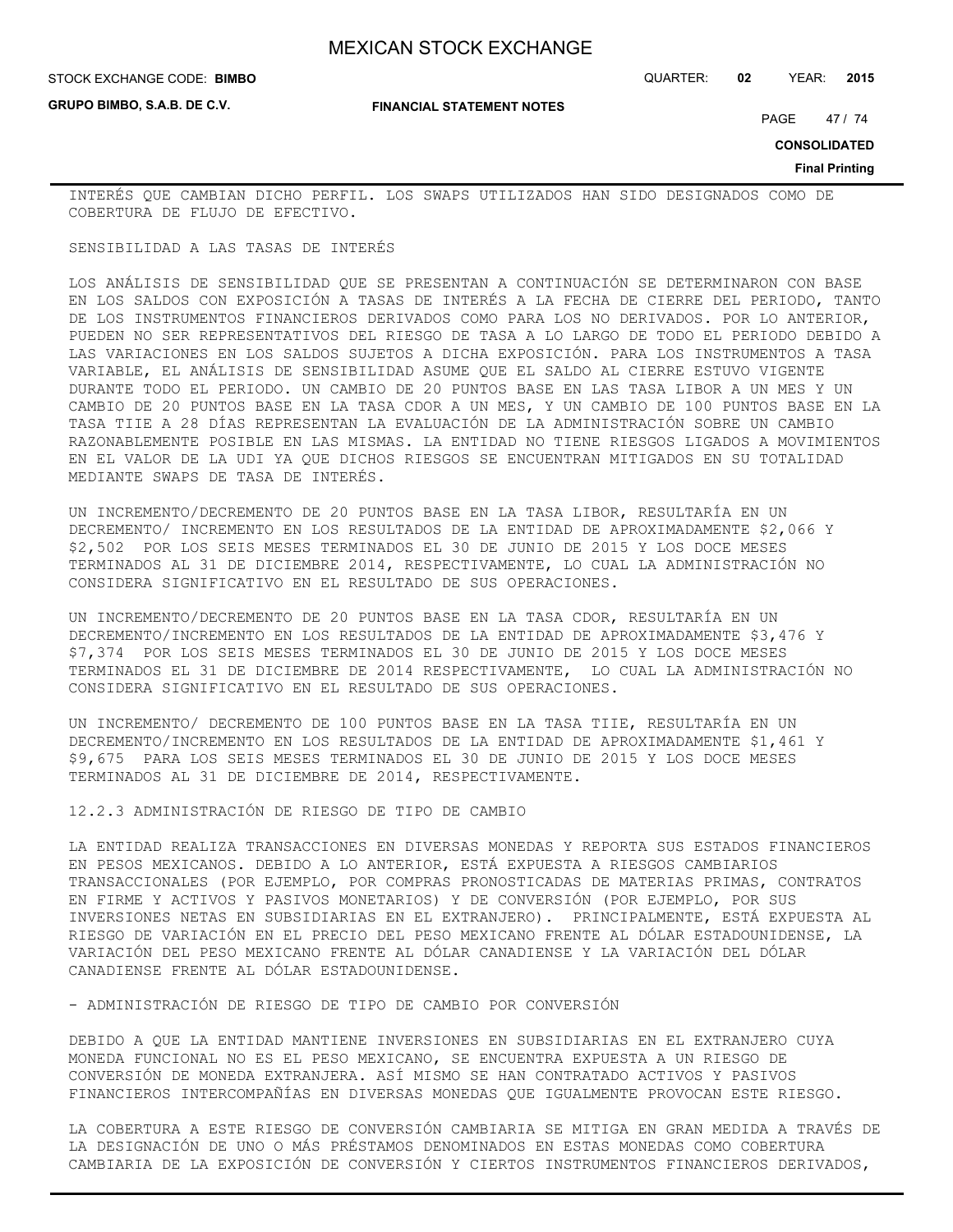**GRUPO BIMBO, S.A.B. DE C.V.**

#### **FINANCIAL STATEMENT NOTES**

STOCK EXCHANGE CODE: QUARTER: **02** YEAR: **2015 BIMBO**

PAGE 48 / 74

**CONSOLIDATED**

#### **Final Printing**

SIGUIENDO EL MODELO DE CONTABILIZACIÓN DE COBERTURA DE LA INVERSIÓN NETA EN SUBSIDIARIAS EN EL EXTRANJERO (RESULTADO DE COBERTURA ECONÓMICA NETA, DENTRO DE OTROS RESULTADOS INTEGRALES).

AL 30 DE JUNIO DE 2015 Y AL 31 DE DICIEMBRE DE 2014, LOS IMPORTES DE LOS PRÉSTAMOS QUE HAN SIDO DESIGNADOS COMO COBERTURAS SOBRE LA INVERSIÓN NETA EN SUBSIDIARIAS EN EL EXTRANJERO ASCIENDEN A \$2,920 Y \$2,867 MILLONES DE DÓLARES ESTADOUNIDENSES, RESPECTIVAMENTE.

AL 30 DE JUNIO DE 2015 Y AL 31 DE DICIEMBRE DE 2014, LOS IMPORTES QUE SE HAN DESIGNADO COMO COBERTURAS POR PRÉSTAMOS INTERCOMPAÑÍAS DE LARGO PLAZO SON \$1,936 Y \$2,811 MILLONES DE PESOS MEXICANOS, RESPECTIVAMENTE.

AL 30 DE JUNIO DE 2015 Y AL 31 DE DICIEMBRE DE 2014, LOS IMPORTES QUE SE HAN DESIGNADO COMO COBERTURAS POR POSICIONES PASIVAS INTERCOMPAÑÍAS DE LARGO PLAZO SON \$31 Y \$30 MILLONES DE EUROS, RESPECTIVAMENTE.

AL 30 DE JUNIO DE 2015 Y AL 31 DE DICIEMBRE DE 2014, LOS IMPORTES DE LOS PRÉSTAMOS QUE HAN SIDO DESIGNADOS COMO COBERTURAS SOBRE LA INVERSIÓN NETA EN SUBSIDIARIAS EN EL EXTRANJERO ASCIENDEN A \$1,147 Y A \$1,393 MILLONES DE DÓLARES CANADIENSES, RESPECTIVAMENTE.

AL 30 DE JUNIO DE 2015 Y AL 31 DE DICIEMBRE DE 2014, EL IMPORTE QUE SE HA DESIGNADO COMO COBERTURA POR POSICIONES ACTIVAS DE INTERCOMPAÑÍAS A LARGO PLAZO ES DE \$650 MILLONES DE DÓLARES CANADIENSES.

AL 30 DE JUNIO DE 2015 Y AL 31 DE DICIEMBRE DE 2014 EL IMPORTE QUE SE HA DESIGNADO COMO COBERTURA POR POSICIONES PASIVAS DE INTERCOMPAÑÍAS A LARGO PLAZO ES DE \$8 Y \$24 MILLONES DE DÓLARES ESTADOUNIDENSE, RESPECTIVAMENTE.

- ADMINISTRACIÓN DE RIESGO DE TIPO DE CAMBIO TRANSACCIONAL

LA POLÍTICA DE ADMINISTRACIÓN DE RIESGOS EN MATERIA DE RIESGO CAMBIARIO TRANSACCIONAL CONSISTE EN CUBRIR LOS FLUJOS DE EFECTIVO ESPERADOS, PRINCIPALMENTE DE OBLIGACIONES PREVISTAS LAS CUALES CUMPLEN CON LOS REQUISITOS PARA SER CONSIDERADAS COMO EXPOSICIONES ASOCIADAS CON OPERACIONES PRONOSTICADAS "ALTAMENTE PROBABLES" PARA EFECTOS DE LA CONTABILIDAD DE COBERTURAS. CUANDO LA COMPRA FUTURA SE LLEVA A CABO, LA ENTIDAD AJUSTA EL MONTO DEL ELEMENTO NO FINANCIERO QUE SE ENCONTRABA CUBIERTO POR LA PÉRDIDA O GANANCIA PREVIAMENTE RECONOCIDA EN OTROS RESULTADOS INTEGRALES.

### SENSIBILIDAD AL TIPO DE CAMBIO

LOS ANÁLISIS DE SENSIBILIDAD QUE SE PRESENTAN A CONTINUACIÓN SE DETERMINARON CON BASE EN LOS SALDOS CON EXPOSICIÓN A TIPO DE CAMBIO A LA FECHA DE CIERRE DEL PERIODO TANTO DE LOS INSTRUMENTOS FINANCIEROS DERIVADOS COMO PARA LOS NO DERIVADOS, Y, POR LO TANTO, PUEDEN NO SER REPRESENTATIVOS DEL RIESGO DE TIPO DE CAMBIO DURANTE EL PERIODO DEBIDO A VARIACIONES EN LOS SALDOS SUJETOS A DICHA EXPOSICIÓN.

UNA DEVALUACIÓN/REVALUACIÓN DE \$1 PESO MEXICANO POR DÓLAR ESTADOUNIDENSE, QUE REPRESENTA LA EVALUACIÓN DE LA ADMINISTRACIÓN SOBRE UN CAMBIO RAZONABLEMENTE POSIBLE EN LA PARIDAD CAMBIARIA ENTRE ESAS MONEDAS, RESULTARÍA EN UN INCREMENTO/DECREMENTO DE APROXIMADAMENTE \$24,000 Y \$19,000 EN LOS RESULTADOS, POR LOS SEIS MESES TERMINADOS EL 30 DE JUNIO DE 2015 Y LOS DOCE MESES TERMINADOS EL 31 DE DICIEMBRE DE 2014, RESPECTIVAMENTE.

UNA DEVALUACIÓN/REVALUACIÓN DE \$1 PESO MEXICANO POR DÓLAR CANADIENSE, QUE REPRESENTA LA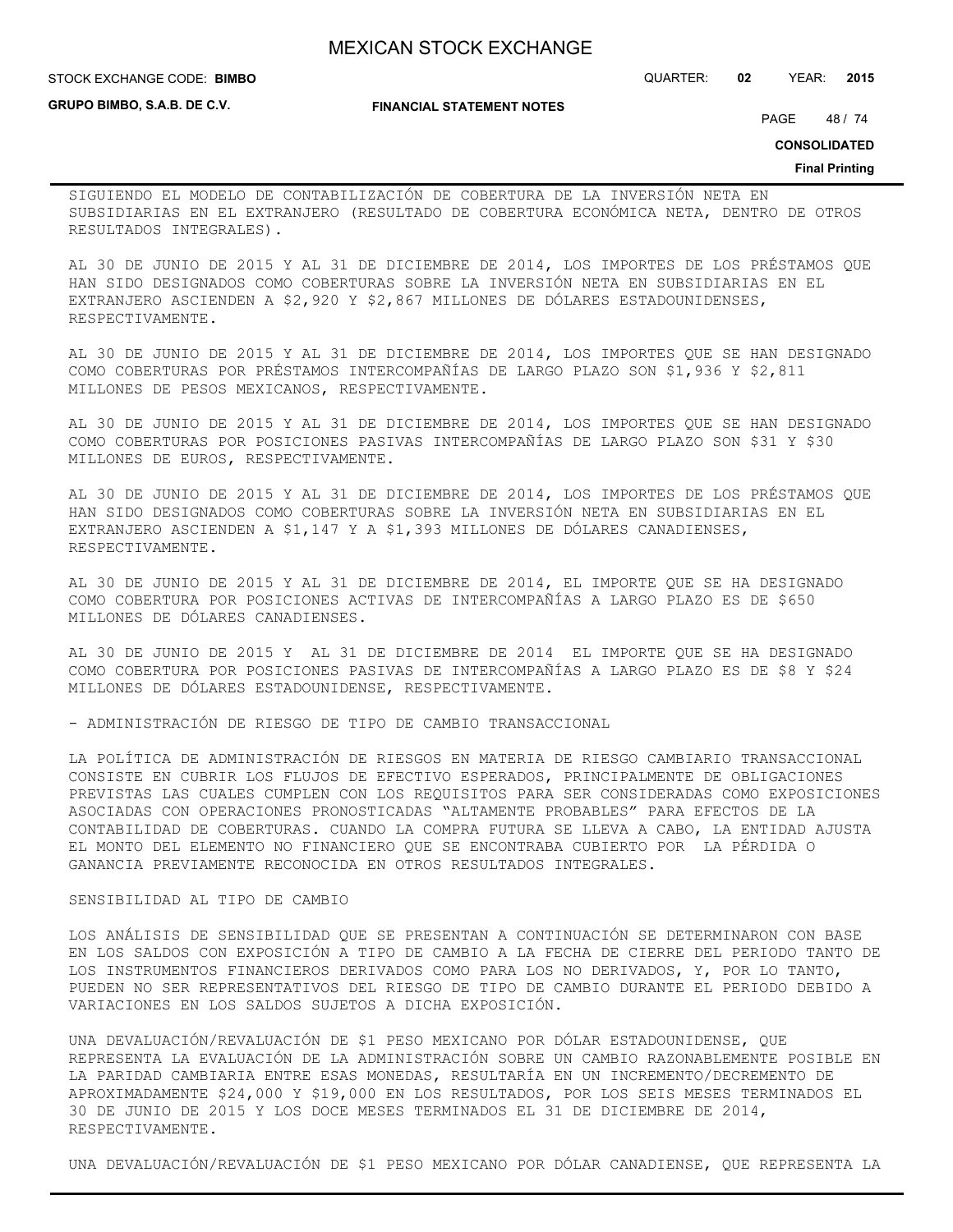**GRUPO BIMBO, S.A.B. DE C.V.**

STOCK EXCHANGE CODE: QUARTER: **02** YEAR: **2015 BIMBO**

**FINANCIAL STATEMENT NOTES**

PAGE 49 / 74

**CONSOLIDATED**

**Final Printing**

EVALUACIÓN DE LA ADMINISTRACIÓN SOBRE UN CAMBIO RAZONABLEMENTE POSIBLE EN LA PARIDAD CAMBIARIA ENTRE ESAS MONEDAS, NO RESULTARÍA EN UN INCREMENTO/DECREMENTO DE LOS RESULTADOS, POR LOS SEIS MESES TERMINADOS EL 30 DE JUNIO DE 2015.

UNA DEVALUACIÓN/REVALUACIÓN DE \$1 PESO MEXICANO POR EURO, QUE REPRESENTA LA EVALUACIÓN DE LA ADMINISTRACIÓN SOBRE UN CAMBIO RAZONABLEMENTE POSIBLE EN LA PARIDAD CAMBIARIA ENTRE ESAS MONEDAS, RESULTARÍA EN UN INCREMENTO/DECREMENTO DE APROXIMADAMENTE \$1,000 EN LOS RESULTADOS, POR LOS SEIS MESES TERMINADOS EL 30 DE JUNIO DE 2015.

DETALLE DE OPERACIONES DERIVADAS PARA CUBRIR EL RIESGO DE TASA DE INTERÉS Y TIPO DE CAMBIO

LAS CARACTERÍSTICAS DE DICHAS OPERACIONES DERIVADAS UTILIZADAS PARA LA COBERTURA DE LOS RIESGOS ANTES MENCIONADOS Y SU VALOR RAZONABLE A ESAS FECHAS SON:

CIFRAS AL 30 DE JUNIO DE 2015

|  |                         |  |          |  |                |  |  | VALOR |  |           |  |  |                                                                              |  |
|--|-------------------------|--|----------|--|----------------|--|--|-------|--|-----------|--|--|------------------------------------------------------------------------------|--|
|  | INICIO VENCIMIENTO      |  | NOCIONAL |  | PAGADA COBRADA |  |  |       |  | RAZONABLE |  |  |                                                                              |  |
|  |                         |  |          |  |                |  |  |       |  |           |  |  | A) SWAPS QUE MODIFICAN LA TASA DE LOS CERTIFICADOS BURSÁTILES BIMBO 09U:     |  |
|  | 10 JUN 2009 06 JUN 2016 |  |          |  | \$1,000        |  |  |       |  |           |  |  | $10.54\%$ (MXP) 6.05% (UDI) \$ 243,611                                       |  |
|  | 24 JUN 2009 06 JUN 2016 |  |          |  |                |  |  |       |  |           |  |  | $$2,000$ 10.60% (MXP) 6.05% (UDI) \$ 486,035                                 |  |
|  |                         |  |          |  |                |  |  |       |  |           |  |  | B) SWAPS QUE CONVIERTEN EL BONO 144 2024 DE DÓLARES AMERICANOS A DÓLARES CAN |  |

NADIENSES Y CAMBIAN LA TASA DE INTERÉS FIJA EN DÓLARES AMERICANOS A TASA DE INTERÉS FIJA EN DÓLARES CANADIENSES:

|  | 30 JUN 2014 27 JUN 2024 |  | $240$ (***) 4.1175% (CAD) 3.875% (USD)   |                                         |  | 380,757 |
|--|-------------------------|--|------------------------------------------|-----------------------------------------|--|---------|
|  | 30 JUN 2014 27 JUN 2024 |  | 290(***) 4.1125% (CAD) 3.875% (USD)      |                                         |  | 483,103 |
|  | 30 JUN 2014 27 JUN 2024 |  | $108$ (***) $4.1246$ (CAD) $3.875$ (USD) |                                         |  | 191,463 |
|  | 21 JUL 2014 27 JUN 2024 |  |                                          | $99$ (***) $4.0415$ (CAD) $3.875$ (USD) |  | 183,595 |
|  | 30 JUN 2014 27 JUN 2024 |  |                                          | $110(***)$ 4.1558% (CAD) 3.875% (USD)   |  | 190,780 |
|  | 30 JUN 2014 27 JUN 2024 |  |                                          | $10(***)$ 4.1498% (CAD) 3.875% (USD)    |  | 18,673  |

C) SWAP QUE CONVIERTE UNA PORCIÓN DEL BONO 144 2044 DE DÓLARES AMERICANOS A DÓLARES CANADIENSES Y CAMBIA LAS DE INTERÉS FIJA EN DÓLARES AMERICANOS A TASA DE INTERÉS FIJA EN DÓLARES CANADIENSES:

|  |                         |  | TOTAL ACTIVO A LARGO PLAZO |                                        |  |  | \$2,392,697 |
|--|-------------------------|--|----------------------------|----------------------------------------|--|--|-------------|
|  |                         |  |                            |                                        |  |  |             |
|  | 21 JUL 2014 27 JUN 2024 |  |                            | $107$ (***) 5.0455% (CAD) 4.875% (USD) |  |  | 214,680     |

D) SWAP QUE CONVIERTE EL CERTIFICADO BURSÁTIL BIMBO 09-2 EN PESOS MEXICANOS A DÓLARES ESTADOUNIDENSES Y CAMBIA LA TASA DE INTERÉS DE PESOS MEXICANOS FIJA A DÓLARES ESTADOUNIDENSES FIJA:

30 SEP 2010 06 JUN 2016 155.3(\*) 6.35% (USD)10.60% (MXP) \$ (428,336)

E) SWAPS QUE CONVIERTEN EL CERTIFICADO BURSÁTIL BIMBO 12 EN PESOS MEXICANOS A DÓLARES ESTADOUNIDENSES Y CAMBIAN LA TASA DE INTERÉS DE PESOS MEXICANOS FIJA A DÓLARES ESTADOUNIDENSES FIJA: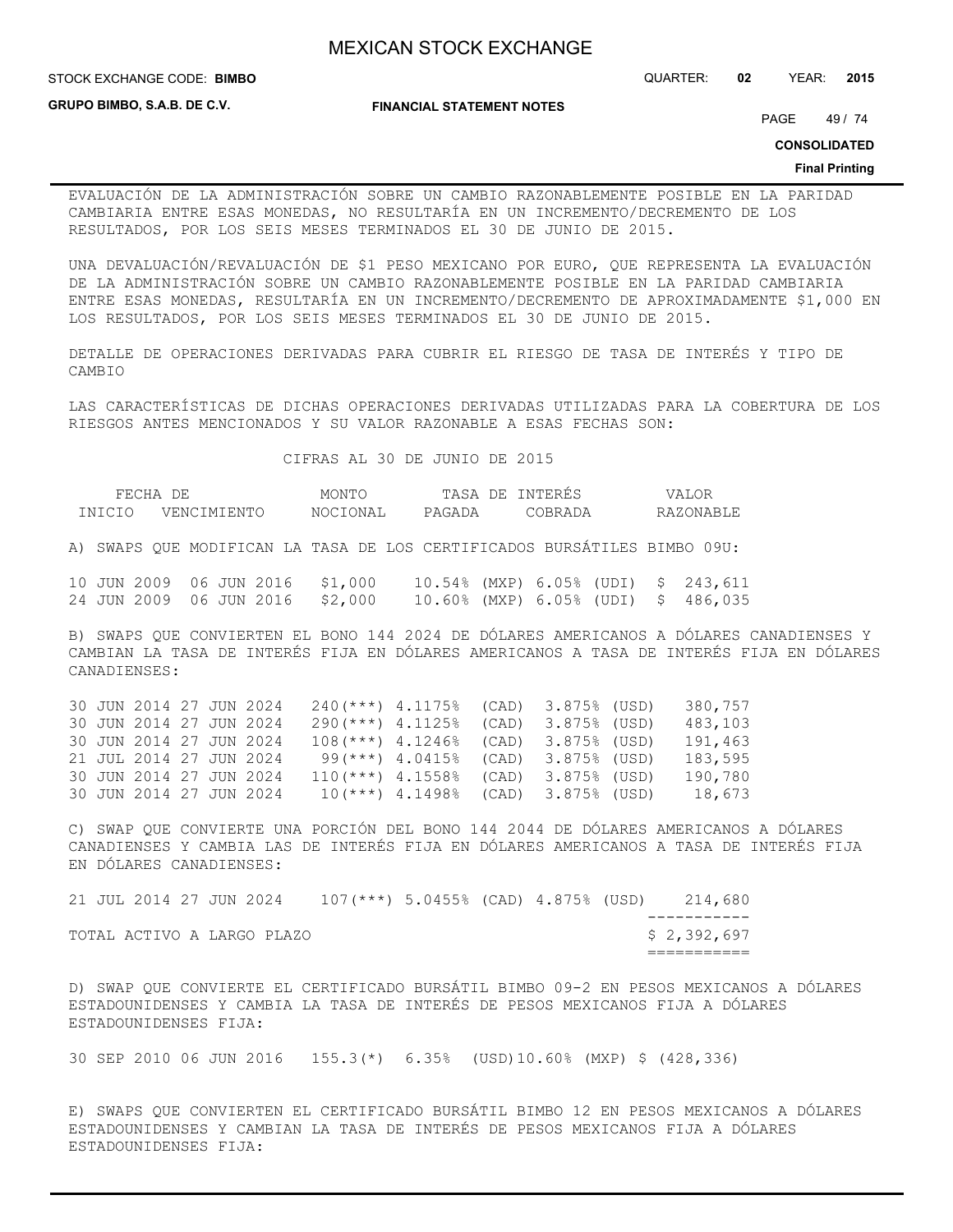STOCK EXCHANGE CODE: QUARTER: **02** YEAR: **2015 BIMBO**

**GRUPO BIMBO, S.A.B. DE C.V.**

**FINANCIAL STATEMENT NOTES**

PAGE 50 / 74

**CONSOLIDATED**

**Final Printing**

14 FEB 2012 03 AGO 2018 \$50.0(\*) 3.27% (USD) 6.83% (MXP) \$ (132,408) 15 FEB 2012 03 AGO 2018 \$50.0(\*) 3.24% (USD) 6.83% (MXP) \$ (131,632) 17 FEB 2012 03 AGO 2018 \$50.0(\*) 3.30% (USD) 6.83% (MXP) \$ (133,695) 17 FEB 2012 03 AGO 2018 \$72.1(\*) 3.33% (USD) 6.83% (MXP) \$ (195,225) 17 FEB 2012 03 AGO 2018 \$70.0(\*) 3.27% (USD) 6.83% (MXP) \$ (193,059) 17 FEB 2012 03 AGO 2018 \$100.0(\*) 3.25% (USD) 6.83% (MXP) \$ (272,504)

F) SWAPS QUE CONVIERTEN EL CERTIFICADO BURSÁTIL BIMBO 09-U EN PESOS MEXICANOS A DÓLARES ESTADOUNIDENSES Y CAMBIAN LA TASA DE INTERÉS DE PESOS MEXICANOS FIJA A DÓLARES ESTADOUNIDENSES FIJA:

|  |                            |  | 17 FEB 2011 6 JUN 2016 83.1(*) 6.47% (USD) 10.54% (MXP) \$ (306,024)  |  |  |                 |
|--|----------------------------|--|-----------------------------------------------------------------------|--|--|-----------------|
|  |                            |  | 17 FEB 2011 6 JUN 2016 166.3(*) 6.53% (USD) 10.60% (MXP) \$ (612,428) |  |  |                 |
|  |                            |  |                                                                       |  |  |                 |
|  | TOTAL PASIVO A LARGO PLAZO |  |                                                                       |  |  | \$(2, 405, 311) |

(\*) MONTOS EN MILLONES DE DÓLARES ESTADOUNIDENSES (\*\*) MONTOS EN MILLONES DE EUROS (\*\*\*) MONTOS EN MILLONES DE DÓLARES CANADIENSES

A) CON RELACIÓN A LA EMISIÓN DE CERTIFICADOS BURSÁTILES BIMBO 09U, ENTRE EL 10 Y EL 24 DE JUNIO DE 2009 SE CONTRATARON DOS SWAPS DE MONEDAS POR \$1,000,000 Y \$2,000,000 QUE EN CONJUNTO COMPLETAN EL MONTO ORIGINAL TOTAL DE LA EMISIÓN BIMBO 09U Y QUE TRANSFORMAN LA DEUDA DE 6.05% DE UDIS A PESOS MEXICANOS A UNA TASA FIJA DE 10.54% Y 10.60%, RESPECTIVAMENTE.

B) CON EL FIN DE TRANSFORMAR LA TOTALIDAD DEL BONO INTERNACIONAL 144A 2024 DE DÓLARES AMERICANOS A DÓLARES CANADIENSES, ENTRE EL 30 DE JUNIO Y 21 DE JULIO SE CONTRATARON 6 CROSS CURRENCY SWAPS POR UN MONTO EN MILLONES DE DÓLARES CANADIENSES DE 240, 290, 110, 10.73, 108.34 Y 99.3. EL TIPO DE CAMBIO PROMEDIO PONDERADO APLICABLE ES DE 1.07 DÓLARES CANADIENSES POR DÓLAR AMERICANO. TODOS ESTOS INSTRUMENTOS RECIBEN 3.875% DE INTERÉS EN DÓLARES AMERICANOS Y PAGAN 4.1175%, 4.1125%, 4.1558%, 4.1498%, 4.1246% Y 4.0415% DE INTERÉS EN DÓLARES CANADIENSES, RESPECTIVAMENTE.

C) CON EL FIN DE TRANSFORMAR UNA PORCIÓN DEL BONO INTERNACIONAL 144A 2044 DE DÓLARES AMERICANOS A DÓLARES CANADIENSES, EL 21 DE JULIO SE CONTRATÓ UN CROSS CURRENCY SWAP POR UN MONTO EN MILLONES DE DÓLARES CANADIENSES DE 107.4. EL TIPO DE CAMBIO APLICABLE ES DE 1.07 DÓLARES CANADIENSES POR DÓLAR AMERICANO. DICHO INSTRUMENTO RECIBE 4.875% DE INTERÉS EN DÓLARES AMERICANOS Y PAGA 5.0455%.

D) CON EL FIN DE TRANSFORMAR EN DÓLARES ESTADOUNIDENSES LA TASA EN PESOS MEXICANOS DE LA EMISIÓN DE CERTIFICADOS BURSÁTILES BIMBO 09-2 CON UN MONTO NOCIONAL DE \$2,000,000 (EQUIVALENTE A 155.3 MILLONES DE DÓLARES ESTADOUNIDENSES), EN 2010 SE CONTRATÓ UN SWAP DE MONEDAS QUE TRANSFORMA EL PASIVO DE PESOS MEXICANOS A DÓLARES ESTADOUNIDENSES. EL TIPO DE CAMBIO APLICABLE A ESTE INSTRUMENTO ES DE \$12.88 Y LA TASA DE INTERÉS FIJA APLICABLE ES DE 6.35%.

E) CON EL FIN DE TRANSFORMAR LA TOTALIDAD DE LOS CERTIFICADOS BURSÁTILES BIMBO 12 DE PESOS MEXICANOS A DÓLARES ESTADOUNIDENSES, ENTRE EL 14 Y EL 17 DE FEBRERO DE 2012 SE CONTRATARON 6 CROSS CURRENCY SWAPS POR UN MONTO EN MILLONES DE DÓLARES ESTADOUNIDENSES DE 50, 50, 50, 72.1, 70 Y 100, RESPECTIVAMENTE. TODOS ESTOS INSTRUMENTOS RECIBEN 6.83% EN PESOS MEXICANOS Y PAGAN 3.24%, 3.30%, 3.27%, 3.33%, 3.27% Y 3.25%, RESPECTIVAMENTE.

F) CON EL FIN DE TRANSFORMAR LAS PORCIONES PASIVAS DE LOS INSTRUMENTOS RELACIONADOS A LA EMISIÓN DE LOS CERTIFICADOS BURSÁTILES BIMBO 09-U DE PESOS MEXICANOS A DÓLARES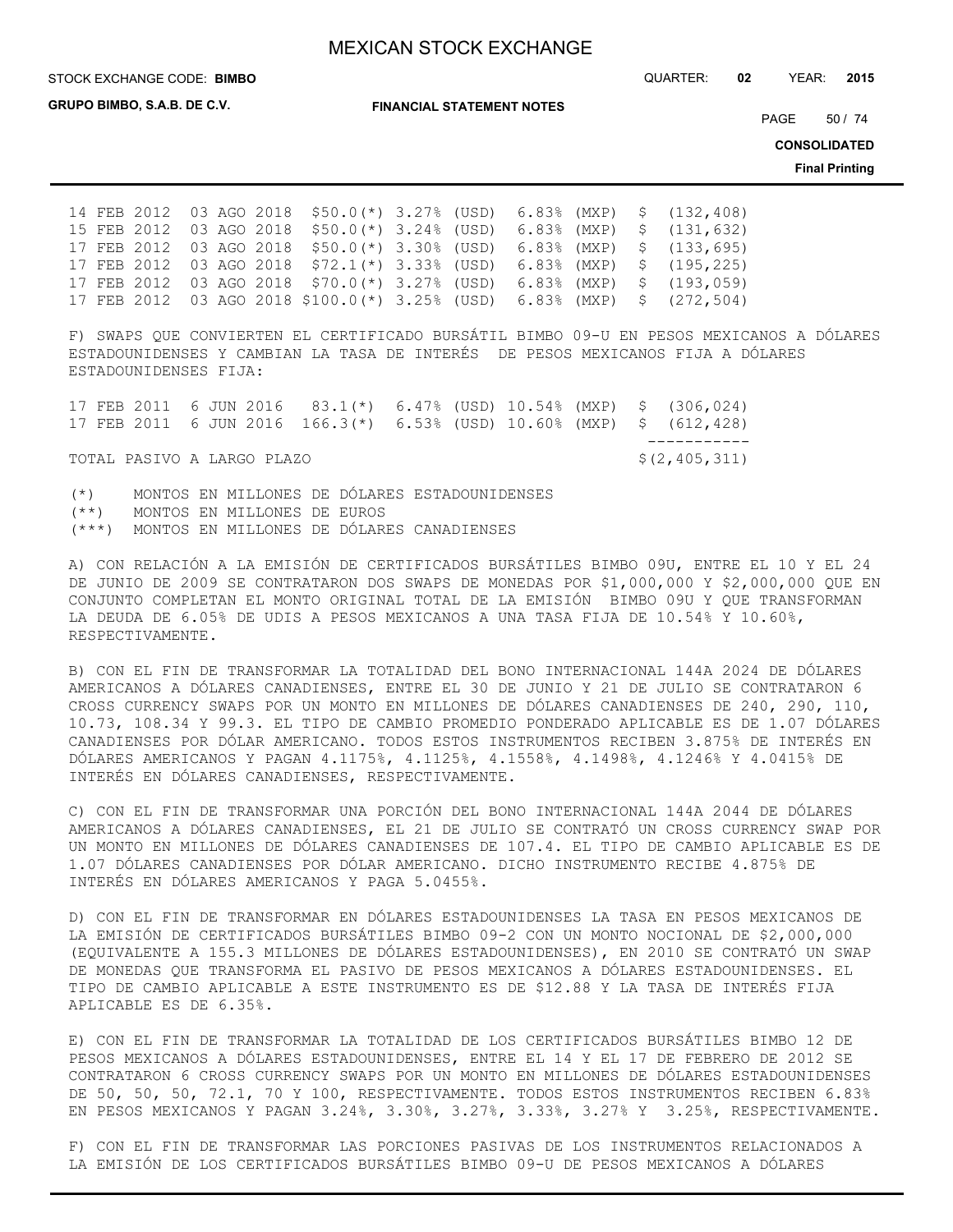**STOCK EXCHANGE CODE: BIMBO** 

STOCK EXCHANGE CODE: QUARTER: **02** YEAR: **2015**

**GRUPO BIMBO, S.A.B. DE C.V.**

**FINANCIAL STATEMENT NOTES**

PAGE 51 / 74

**CONSOLIDATED**

#### **Final Printing**

ESTADOUNIDENSES, EL 17 DE FEBRERO DE 2011 SE CONTRATARON DOS SWAPS DE MONEDAS Y TASAS POR \$1,000,000 (EQUIVALENTES A 83.1 MILLONES DE DÓLARES ESTADOUNIDENSES) Y \$2,000,000 (EQUIVALENTES A 166.3 MILLONES DE DÓLARES ESTADOUNIDENSES), RESPECTIVAMENTE. EL TIPO DE CAMBIO APLICABLE A ESTOS INSTRUMENTOS ES DE \$12.03 PESOS MEXICANOS POR DÓLAR ESTADOUNIDENSE Y LAS TASAS DE INTERÉS FIJAS APLICABLES SON 6.47% Y 6.53%, RESPECTIVAMENTE.

CIFRAS AL 31 DE DICIEMBRE DE 2014

| FECHA  | DF               | MONT(    | тд.<br>DE.  | INTERES | 7 A T     |
|--------|------------------|----------|-------------|---------|-----------|
| TNTCTO | 7ENC.<br>「MTENT∩ | NOCIONAL | ገገ<br>PAGAT | COBRADA | RAZONARLE |

A) SWAPS QUE MODIFICAN LA TASA DE LOS CERTIFICADOS BURSÁTILES BIMBO 09U:

10 JUN 2009 06 JUN 2016 \$1,000 10.54% (MXP) 6.05% (UDI) \$ 246,643 24 JUN 2009 06 JUN 2016 \$2,000 10.60% (MXP) 6.05% (UDI) \$ 491,549

B) SWAPS QUE CONVIERTEN EL BONO 144 2024 DE DÓLARES AMERICANOS A DÓLARES CANADIENSES Y CAMBIAN LA TASA DE INTERÉS FIJA EN DÓLARES AMERICANOS A TASA DE INTERÉS FIJA EN DÓLARES CANADIENSES:

30 JUN 2014 27 JUN 2024 240(\*\*\*) 4.1175% (CAD) 3.875% (USD) 207,794 30 JUN 2014 27 JUN 2024 290(\*\*\*) 4.1125% (CAD) 3.875% (USD) 267,335 30 JUN 2014 27 JUN 2024 108(\*\*\*) 4.1246% (CAD) 3.875% (USD) 103,610 21 JUL 2014 27 JUN 2024 99(\*\*\*) 4.0415% (CAD) 3.875% (USD) 103,573 30 JUN 2014 27 JUN 2024 110(\*\*\*) 4.1558% (CAD) 3.875% (USD) 101,395 30 JUN 2014 27 JUN 2024 10(\*\*\*) 4.1498% (CAD) 3.875% (USD) 9,959

C) SWAP QUE CONVIERTE UNA PORCIÓN DEL BONO 144 2044 DE DÓLARES AMERICANOS A DÓLARES CANADIENSES Y CAMBIA LAS DE INTERÉS FIJA EN DÓLARES AMERICANOS A TASA DE INTERÉS FIJA EN DÓLARES CANADIENSES:

|  | 21 JUL 2014 27 JUN 2024 |  |                            | $107$ (***) 5.0455% (CAD) 4.875% (USD) |  |  | 121,485     |
|--|-------------------------|--|----------------------------|----------------------------------------|--|--|-------------|
|  |                         |  |                            |                                        |  |  |             |
|  |                         |  | TOTAL ACTIVO A LARGO PLAZO |                                        |  |  | \$1,653,343 |
|  |                         |  |                            |                                        |  |  |             |

D) SWAP QUE CONVIERTE EL CERTIFICADO BURSÁTIL BIMBO 09-2 EN PESOS MEXICANOS A DÓLARES ESTADOUNIDENSES Y CAMBIA LA TASA DE INTERÉS DE PESOS MEXICANOS FIJA A DÓLARES ESTADOUNIDENSES FIJA:

30 SEP 2010 06 JUN 2016 155.3(\*) 6.35% (USD)10.60% (MXP)\$ (256,531)

E) SWAPS QUE CONVIERTEN EL CERTIFICADO BURSÁTIL BIMBO 12 EN PESOS MEXICANOS A DÓLARES ESTADOUNIDENSES Y CAMBIAN LA TASA DE INTERÉS DE PESOS MEXICANOS FIJA A DÓLARES ESTADOUNIDENSES FIJA:

14 FEB 2012 03 AGO 2018 \$50.0(\*) 3.27% (USD) 6.83% (MXP) \$ (76,162) 15 FEB 2012 03 AGO 2018 \$50.0(\*) 3.24% (USD) 6.83% (MXP) \$ (75,381) 17 FEB 2012 03 AGO 2018 \$50.0(\*) 3.30% (USD) 6.83% (MXP) \$ (77,542) 17 FEB 2012 03 AGO 2018 \$72.1(\*) 3.33% (USD) 6.83% (MXP) \$ (115,142) 17 FEB 2012 03 AGO 2018 \$70.0(\*) 3.27% (USD) 6.83% (MXP) \$ (115,275) 17 FEB 2012 03 AGO 2018 \$100.0(\*) 3.25% (USD) 6.83% (MXP) \$ (159,726)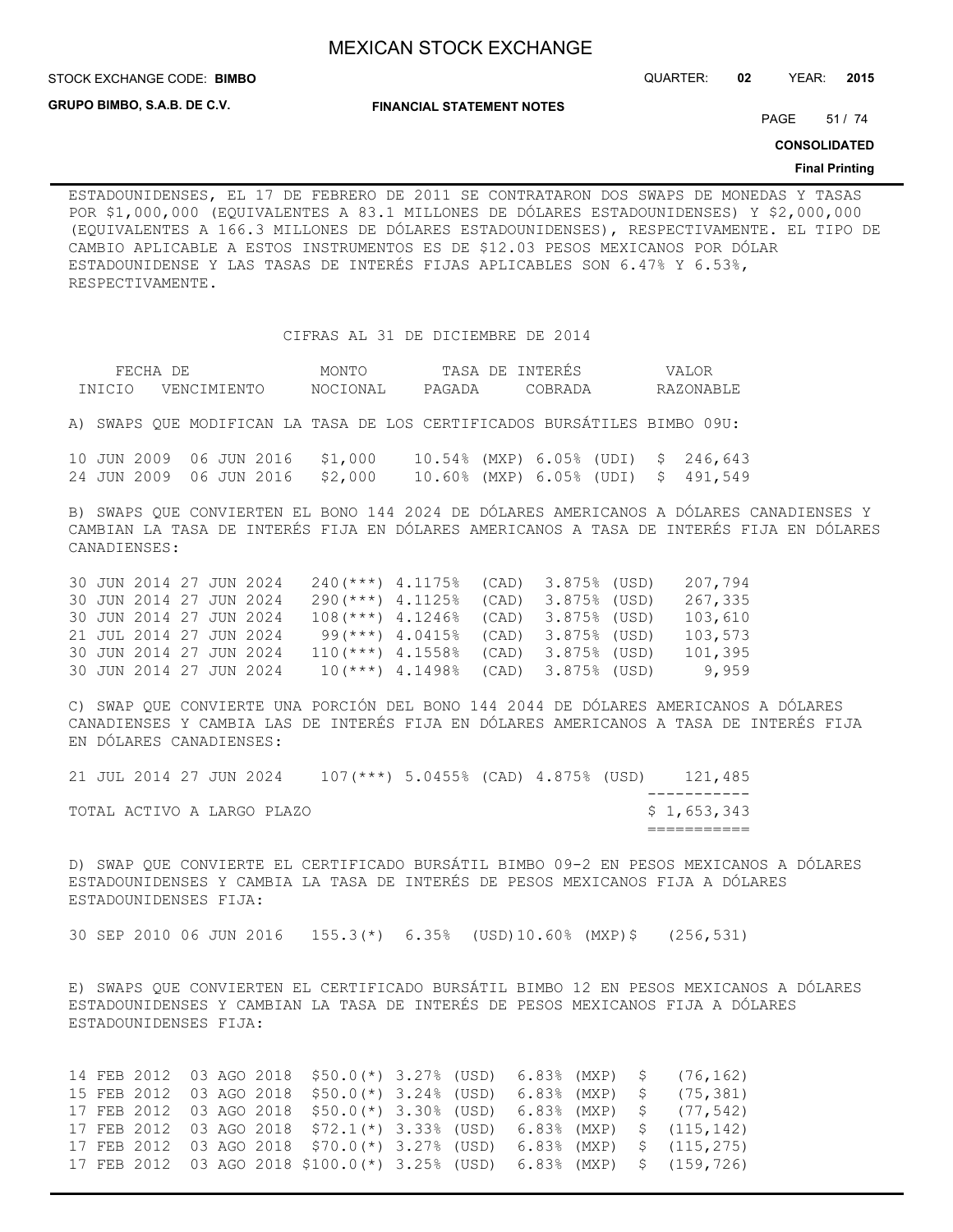STOCK EXCHANGE CODE: QUARTER: **02** YEAR: **2015 BIMBO**

**GRUPO BIMBO, S.A.B. DE C.V.**

**FINANCIAL STATEMENT NOTES**

PAGE 52 / 74

**CONSOLIDATED**

**Final Printing**

F) SWAPS QUE CONVIERTEN EL CERTIFICADO BURSÁTIL BIMBO 09-U EN PESOS MEXICANOS A DÓLARES ESTADOUNIDENSES Y CAMBIAN LA TASA DE INTERÉS DE PESOS MEXICANOS FIJA A DÓLARES ESTADOUNIDENSES FIJA:

17 FEB 2011 6 JUN 2016 83.1(\*) 6.47% (USD) 10.54% (MXP) \$ (221,402) 17 FEB 2011 6 JUN 2016 166.3(\*) 6.53% (USD) 10.60% (MXP) \$ (443,233) ---------

TOTAL PASIVO A LARGO PLAZO  $\zeta(1,540,384)$ 

(\*) MONTOS EN MILLONES DE DÓLARES ESTADOUNIDENSES (\*\*) MONTOS EN MILLONES DE EUROS

(\*\*\*) MONTOS EN MILLONES DE DÓLARES CANADIENSES

A) CON RELACIÓN A LA EMISIÓN DE CERTIFICADOS BURSÁTILES BIMBO 09U, ENTRE EL 10 Y EL 24 DE JUNIO DE 2009 SE CONTRATARON DOS SWAPS DE MONEDAS POR \$1,000,000 Y \$2,000,000 QUE EN CONJUNTO COMPLETAN EL MONTO ORIGINAL TOTAL DE LA EMISIÓN BIMBO 09U Y QUE TRANSFORMAN LA DEUDA DE 6.05% DE UDIS A PESOS MEXICANOS A UNA TASA FIJA DE 10.54% Y 10.60%, RESPECTIVAMENTE.

B) CON EL FIN DE TRANSFORMAR LA TOTALIDAD DEL BONO INTERNACIONAL 144A 2024 DE DÓLARES AMERICANOS A DÓLARES CANADIENSES, ENTRE EL 30 DE JUNIO Y 21 DE JULIO SE CONTRATARON 6 CROSS CURRENCY SWAPS POR UN MONTO EN MILLONES DE DÓLARES CANADIENSES DE 240, 290, 110, 10.73, 108.34 Y 99.3. EL TIPO DE CAMBIO PROMEDIO PONDERADO APLICABLE ES DE 1.07 DÓLARES CANADIENSES POR DÓLAR AMERICANO. TODOS ESTOS INSTRUMENTOS RECIBEN 3.875% DE INTERÉS EN DÓLARES AMERICANOS Y PAGAN 4.1175%, 4.1125%, 4.1558%, 4.1498%, 4.1246% Y 4.0415% DE INTERÉS EN DÓLARES CANADIENSES, RESPECTIVAMENTE.

C) CON EL FIN DE TRANSFORMAR UNA PORCIÓN DEL BONO INTERNACIONAL 144A 2044 DE DÓLARES AMERICANOS A DÓLARES CANADIENSES, EL 21 DE JULIO SE CONTRATÓ UN CROSS CURRENCY SWAP POR UN MONTO EN MILLONES DE DÓLARES CANADIENSES DE 107.4. EL TIPO DE CAMBIO APLICABLE ES DE 1.07 DÓLARES CANADIENSES POR DÓLAR AMERICANO. DICHO INSTRUMENTO RECIBE 4.875% DE INTERÉS EN DÓLARES AMERICANOS Y PAGA 5.0455%.

D) CON EL FIN DE TRANSFORMAR EN DÓLARES ESTADOUNIDENSES LA TASA EN PESOS MEXICANOS DE LA EMISIÓN DE CERTIFICADOS BURSÁTILES BIMBO 09-2 CON UN MONTO NOCIONAL DE \$2,000,000 (EQUIVALENTE A 155.3 MILLONES DE DÓLARES ESTADOUNIDENSES), EN 2010 SE CONTRATÓ UN SWAP DE MONEDAS QUE TRANSFORMA EL PASIVO DE PESOS MEXICANOS A DÓLARES ESTADOUNIDENSES. EL TIPO DE CAMBIO APLICABLE A ESTE INSTRUMENTO ES DE \$12.88 Y LA TASA DE INTERÉS FIJA APLICABLE ES DE 6.35%.

E) CON EL FIN DE TRANSFORMAR LA TOTALIDAD DE LOS CERTIFICADOS BURSÁTILES BIMBO 12 DE PESOS MEXICANOS A DÓLARES ESTADOUNIDENSES, ENTRE EL 14 Y EL 17 DE FEBRERO DE 2012 SE CONTRATARON 6 CROSS CURRENCY SWAPS POR UN MONTO EN MILLONES DE DÓLARES ESTADOUNIDENSES DE 50, 50, 50, 72.1, 70 Y 100, RESPECTIVAMENTE. TODOS ESTOS INSTRUMENTOS RECIBEN 6.83% EN PESOS MEXICANOS Y PAGAN 3.24%, 3.30%, 3.27%, 3.33%, 3.27% Y 3.25%, RESPECTIVAMENTE.

F) CON EL FIN DE TRANSFORMAR LAS PORCIONES PASIVAS DE LOS INSTRUMENTOS RELACIONADOS A LA EMISIÓN DE LOS CERTIFICADOS BURSÁTILES BIMBO 09-U DE PESOS MEXICANOS A DÓLARES ESTADOUNIDENSES, EL 17 DE FEBRERO DE 2011 SE CONTRATARON DOS SWAPS DE MONEDAS Y TASAS POR \$1,000,000 (EQUIVALENTES A 83.1 MILLONES DE DÓLARES ESTADOUNIDENSES) Y \$2,000,000 (EQUIVALENTES A 166.3 MILLONES DE DÓLARES ESTADOUNIDENSES), RESPECTIVAMENTE. EL TIPO DE CAMBIO APLICABLE A ESTOS INSTRUMENTOS ES DE \$12.03 PESOS MEXICANOS POR DÓLAR ESTADOUNIDENSE Y LAS TASAS DE INTERÉS FIJAS APLICABLES SON 6.47% Y 6.53%, RESPECTIVAMENTE.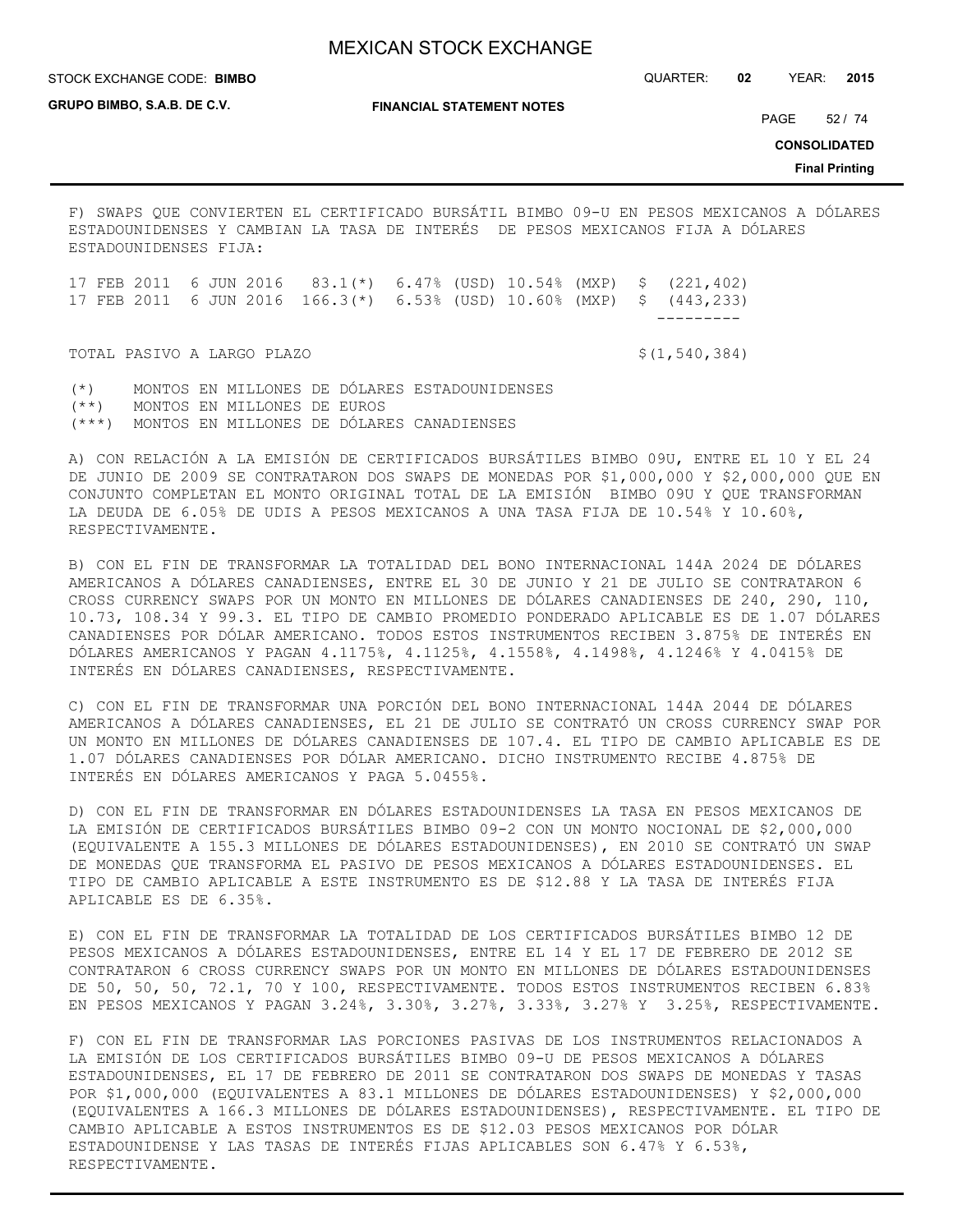**GRUPO BIMBO, S.A.B. DE C.V.**

STOCK EXCHANGE CODE: QUARTER: **02** YEAR: **2015 BIMBO**

**FINANCIAL STATEMENT NOTES**

PAGE 53 / 74

**CONSOLIDATED**

**Final Printing**

#### COBERTURA DE DIVISAS

CON EL FIN DE CUBRIR LAS NECESIDADES DE DÓLARES ESTADOUNIDENSES DE LA TESORERÍA CORPORATIVA LIGADAS A DIVERSOS GASTOS PRONOSTICADOS, LA ENTIDAD MANTIENE AL 30 DE JUNIO DE 2015 Y AL 31 DE DICIEMBRE DE 2014 UN PORTAFOLIO DE FORWARDS QUE RESULTAN EN UNA POSICIÓN LARGA CON VENCIMIENTOS MENSUALES POR UN TOTAL DE \$47 MILLONES Y \$18 MILLONES DE DÓLARES ESTADOUNIDENSES, RESPECTIVAMENTE, A UN TIPO DE CAMBIO PROMEDIO DE \$15.4932 Y \$13.90 PESOS MEXICANOS POR DÓLAR ESTADOUNIDENSE.

ADICIONALMENTE CON EL FIN DE CUBRIR UNA PORCIÓN DE LA DEUDA EN DÓLARES AMERICANOS Y TRANSFORMARLA A DÓLARES CANADIENSES, LA ENTIDAD MANTENÍA AL 31 DE DICIEMBRE DE 2014 UN PORTAFOLIO DE FORWARDS QUE RESULTAN EN UNA POSICIÓN CORTA POR UN TOTAL DE \$85 MILLONES DE DÓLARES CANADIENSES, A UN TIPO DE CAMBIO PROMEDIO DE \$1.1662 DÓLARES CANADIENSES POR DÓLAR ESTADOUNIDENSE

CON EL FIN DE CUBRIR NECESIDADES DE EUROS DE LA TESORERÍA CORPORATIVA LIGADAS A DIVERSAS TRANSACCIONES PRONOSTICADAS, LA ENTIDAD MANTIENE AL 30 DE JUNIO DE 2015 Y AL 31 DE DICIEMBRE DE 2014 UN PORTAFOLIO DE FORWARDS QUE RESULTAN EN UNA POSICIÓN LARGA POR UN TOTAL DE \$5 Y \$9 MILLONES DE EUROS, A UN TIPO DE CAMBIO DE \$17.41 Y \$17.85 PESOS POR EURO, RESPETIVAMENTE.

AL 30 DE JUNIO DE 2015 Y AL 31 DE DICIEMBRE DE 2014, ESTAS OPERACIONES TIENEN UN VALOR NETO DE MERCADO DE \$12,483 Y \$7,937 RESPECTIVAMENTE.

AL 30 DE JUNIO DE 2015 Y AL 31 DE DICIEMBRE DE 2014, LA ENTIDAD TENÍA CONTRATADOS FORWARDS CON EL OBJETO DE CUBRIR RIESGO CAMBIARIO DE MATERIA PRIMA RELACIONADO CON LA OPERACIÓN DE MÉXICO. ESTOS INSTRUMENTOS AMPARABAN UN MONTO NOCIONAL DE \$138.6 MILLONES Y \$137.7 MILLONES DE DÓLARES ESTADOUNIDENSES, RESPECTIVAMENTE, FIJANDO EL TIPO DE CAMBIO PARA LA COMPRA DE DIVISAS A UN PRECIO DE \$15.29 Y \$13.73 PESOS MEXICANOS POR DÓLAR ESTADOUNIDENSE RESPECTIVAMENTE.

AL 30 DE JUNIO DE 2015 Y 31 DE DICIEMBRE DE 2014, LA ENTIDAD TENÍA CONTRATADOS FORWARDS CON EL OBJETO DE CUBRIR RIESGO CAMBIARIO DE MATERIA PRIMA RELACIONADO CON LA OPERACIÓN DE URUGUAY. ESTOS INSTRUMENTOS AMPARABAN UN MONTO NOCIONAL DE \$2.5 MILLONES DE DÓLARES AMERICANOS Y \$3.9 MILLONES DE DÓLARES ESTADOUNIDENSES, RESPECTIVAMENTE, FIJANDO EL TIPO DE CAMBIO PARA LA COMPRA DE DIVISAS A UN PRECIO DE \$27.20 Y \$25.26 PESOS URUGUAYOS POR DÓLAR ESTADOUNIDENSE RESPECTIVAMENTE.

AL 30 DE JUNIO DE 2015 Y 31 DE DICIEMBRE DE 2014, LA ENTIDAD TENÍA CONTRATADOS FORWARDS CON EL OBJETO DE CUBRIR RIESGO CAMBIARIO DE MATERIA PRIMA RELACIONADO CON LA OPERACIÓN DE CHILE. ESTOS INSTRUMENTOS AMPARABAN UN MONTO NOCIONAL DE \$5.1 MILLONES DE DÓLARES AMERICANOS Y \$6 MILLONES DE DÓLARES ESTADOUNIDENSES, RESPECTIVAMENTE, FIJANDO EL TIPO DE CAMBIO PARA LA COMPRA DE DIVISAS A UN PRECIO DE \$630.8 Y \$609.8 PESOS CHILENOS POR DÓLAR ESTADOUNIDENSE, RESPECTIVAMENTE.

AL 30 DE JUNIO DE 2015, LA ENTIDAD TENÍA CONTRATADOS FORWARDS CON EL OBJETO DE CUBRIR RIESGO CAMBIARIO DE MATERIA PRIMA RELACIONADO CON LA OPERACIÓN DE CANADÁ. ESTOS INSTRUMENTOS AMPARABAN UN MONTO NOCIONAL DE \$1.1 MILLONES DE DÓLARES AMERICANOS, FIJANDO EL TIPO DE CAMBIO PARA LA COMPRA DE DIVISAS A UN PRECIO DE \$1.23 DÓLARES CANADIENSES POR DÓLAR ESTADOUNIDENSE, RESPECTIVAMENTE.

AL 30 DE JUNIO DE 2015 Y AL 31 DE DICIEMBRE DE 2014, ESTAS OPERACIONES TIENEN UN VALOR NETO DE MERCADO DE \$65,728 Y \$ 145,996 RESPECTIVAMENTE.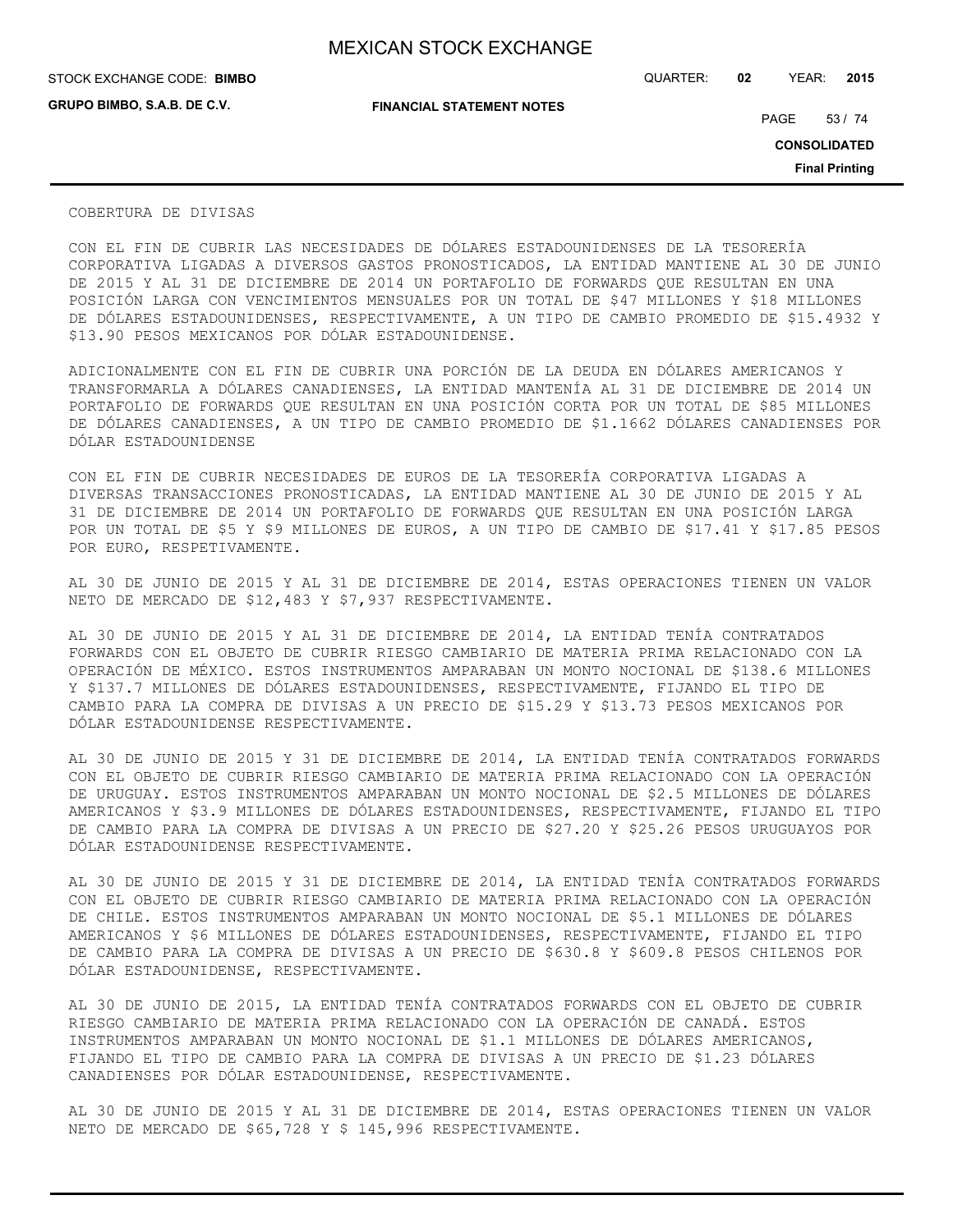| <b>MEXICAN STOCK EXCHANGE</b> |  |
|-------------------------------|--|
|-------------------------------|--|

**STOCK EXCHANGE CODE: BIMBO** 

**GRUPO BIMBO, S.A.B. DE C.V.**

**FINANCIAL STATEMENT NOTES**

STOCK EXCHANGE CODE: QUARTER: **02** YEAR: **2015**

PAGE 54 / 74

**CONSOLIDATED**

**Final Printing**

#### 12.2.4 ADMINISTRACIÓN DE RIESGO DE PRECIOS

LA ENTIDAD, CONFORME SUS POLÍTICAS DE ADMINISTRACIÓN DE RIESGOS, CELEBRA CONTRATOS DE FUTUROS DE TRIGO, GAS NATURAL Y OTROS INSUMOS CON LA FINALIDAD DE MINIMIZAR LOS RIESGOS DE VARIACIÓN EN LOS PRECIOS INTERNACIONALES DE DICHOS INSUMOS.

EL TRIGO, PRINCIPAL INSUMO QUE LA ENTIDAD UTILIZA, JUNTO CON EL GAS NATURAL SON ALGUNOS DE LOS COMMODITIES QUE LA ENTIDAD CUBRE. LAS OPERACIONES SON CELEBRADAS EN MERCADOS RECONOCIDOS Y A TRAVÉS DE SU DOCUMENTACIÓN FORMAL SON DESIGNADAS COMO COBERTURA DE FLUJO DE EFECTIVO POR TRATARSE DE TRANSACCIONES PRONOSTICADAS. LA ENTIDAD REALIZA MEDICIONES DE EFECTIVIDADES RETROSPECTIVAS Y PROSPECTIVAS PARA ASEGURARSE QUE LOS INSTRUMENTOS UTILIZADOS MITIGAN LA EXPOSICIÓN A LA VARIABILIDAD EN LOS FLUJOS DE CAJA PROVENIENTES DE LA FLUCTUACIÓN EN EL PRECIO DE DICHOS INSUMOS.

AL 30 DE JUNIO DE 2015 Y AL 31 DE DICIEMBRE DE 2014 LA ENTIDAD TIENE RECONOCIDOS EN LA UTILIDAD INTEGRAL CONTRATOS DE DERIVADOS DE TRIGO CERRADOS, LOS CUALES NO SE HAN APLICADO AL COSTO DE VENTAS PORQUE EL TRIGO PRODUCTO DE DICHOS CONTRATOS NO HA SIDO CONSUMIDO PARA TRANSFORMARLOS EN HARINA.

DETALLE DE OPERACIONES DERIVADAS PARA CUBRIR EL RIESGO DE PRECIOS

AL 30 DE JUNIO DE 2015 Y AL 31 DE DICIEMBRE DE 2014 LOS CONTRATOS DE FUTUROS Y SUS PRINCIPALES CARACTERÍSTICAS SON:

CIFRAS AL 30 DE JUNIO DE 2015

| FECHA DE                   |                                                                                                                                                                                                     | CONTRATOS                                           |        | VALOR                                               |  |
|----------------------------|-----------------------------------------------------------------------------------------------------------------------------------------------------------------------------------------------------|-----------------------------------------------------|--------|-----------------------------------------------------|--|
| INICIO                     |                                                                                                                                                                                                     | POSICIÓN   NÚMERO   VENCIMIENTO   REGIÓN  RAZONABLE |        |                                                     |  |
|                            | CONTRATOS DE FUTUROS PARA FIJAR EL PRECIO DE COMPRA DE TRIGO Y ACEITE DE SOYA:                                                                                                                      |                                                     |        |                                                     |  |
|                            | VARIAS (TRIGO) LARGA 6,577 SEP-15 - MAY-16 EUA<br>VARIAS (TRIGO) LARGA $3,341$ SEP-15 - MAY-16<br>VARIAS (MAÍZ) LARGA 303 MAY-15 - MAY-16 EUA<br>VARIAS (ACEITE SOYA) LARGA 690 ENE-15 - MAR-16 EUA |                                                     | MÉXICO | \$(163, 683)<br>\$197,491<br>\$ (3, 635)<br>\$7,674 |  |
|                            | VARIAS (TRIGO) LARGA 1,707 SEP-15 - MAY-15 CANADÁ \$ 42,279<br>VARIAS (TRIGO) LARGA 38 DIC-15 OLA                                                                                                   |                                                     |        | \$474                                               |  |
|                            | VARIAS (ACEITE SOYA) LARGA 106 ENE-15 - DIC-15 CANADÁ                                                                                                                                               |                                                     |        | \$1,227                                             |  |
| ACTIVO A LARGO PLAZO       |                                                                                                                                                                                                     |                                                     |        | 81,827<br>Ŝ.<br>========                            |  |
|                            | CONTRATOS DE FUTUROS PARA FIJAR EL PRECIO DE GAS NATURAL Y DIESEL:                                                                                                                                  |                                                     |        |                                                     |  |
|                            | VARIAS (DIESEL) LARGA 2,033 VARIAS EUA<br>VARIAS (GASOLINA) LARGA 4,447 VARIAS EUA                                                                                                                  |                                                     |        | \$(102, 307)<br>\$(268,090)                         |  |
|                            |                                                                                                                                                                                                     |                                                     |        | \$3,041<br>\$ (34, 545)                             |  |
| TOTAL PASIVO A CORTO PLAZO |                                                                                                                                                                                                     |                                                     |        | \$ (401, 901)<br>$=$ ========                       |  |

### CIFRAS AL 31 DE DICIEMBRE DE DE 2014

| M.<br>۰. |  |
|----------|--|
|----------|--|

CONTRATOS VALOR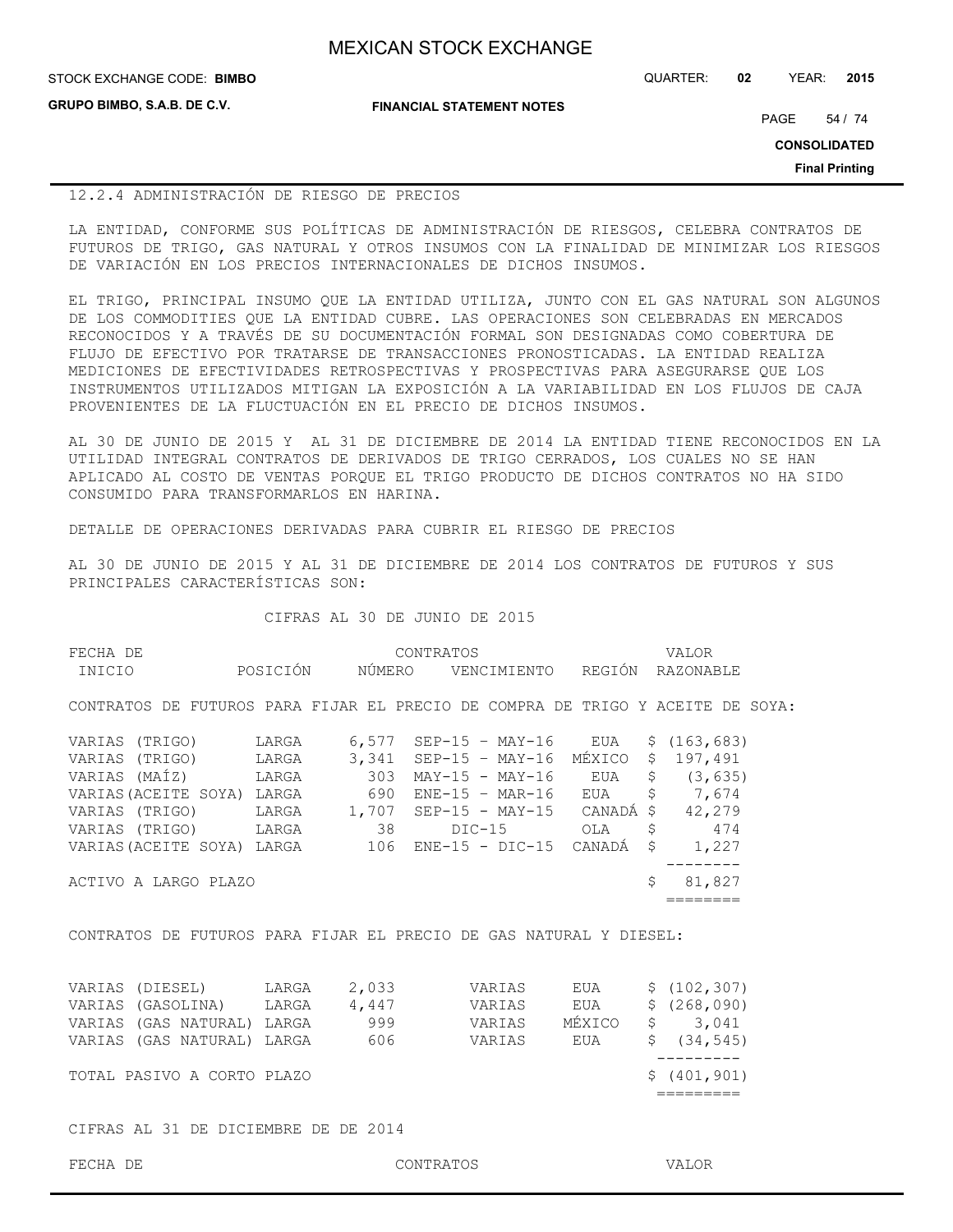**FINANCIAL STATEMENT NOTES** STOCK EXCHANGE CODE: QUARTER: **02** YEAR: **2015 CONSOLIDATED Final Printing STOCK EXCHANGE CODE: BIMBO GRUPO BIMBO, S.A.B. DE C.V.** PAGE 55 / 74 INICIO POSICIÓN NÚMERO VENCIMIENTO REGIÓN RAZONABLE CONTRATOS DE FUTUROS PARA FIJAR EL PRECIO DE GAS NATURAL Y DIESEL: VARIAS (DIESEL) LARGA 2,486 VARIAS EUA \$ (112,127) VARIAS (GASOLINA) LARGA 5,687 VARIAS EUA \$ (420,878) VARIAS (GAS NATURAL) LARGA 999 VARIAS MÉXICO \$ 1,643 VARIAS (GAS NATURAL) LARGA 496 VARIAS EUA \$ (56,355) --------- TOTAL PASIVO A CORTO PLAZO **\$** (587,717) ========= CONTRATOS DE FUTUROS PARA FIJAR EL PRECIO DE COMPRA DE TRIGO Y ACEITE DE SOYA: VARIAS (TRIGO) LARGA 4,143 MAR - DIC-15 EUA \$ 131,530 VARIAS (TRIGO) LARGA 3,162 MAR - SEP-15 MÉXICO \$ 60,377 VARIAS (MAÍZ) LARGA 219 MAR - MAY-15 EUA \$ 10,277 VARIAS(ACEITE SOYA) LARGA 665 MAR - DIC-15 EUA \$ ( 3,248) VARIAS (TRIGO) LARGA 1,063 MAR - DIC-15 CANADÁ \$ 24,530 VARIAS (TRIGO) LARGA 59 MAR-15 OLA \$ 1,156

VARIAS(ACEITE SOYA) LARGA 114 MAY - OCT-15 CANADÁ \$ ( 538) -------- ACTIVO A LARGO PLAZO **\$** 224,084 ========

INSTRUMENTOS DERIVADOS IMPLÍCITOS - AL 30 DE JUNIO DE 2015 Y 31 DE DICIEMBRE DE 2014, LA ENTIDAD NO TIENE INSTRUMENTOS DERIVADOS CON CARACTERÍSTICAS DE DERIVADOS IMPLÍCITOS SEPARABLES.

TÉCNICAS DE VALUACIÓN Y SUPUESTOS APLICADOS PARA PROPÓSITOS DE DETERMINAR EL VALOR RAZONABLE

EL VALOR RAZONABLE DE LOS ACTIVOS Y PASIVOS FINANCIEROS SE DETERMINA DE LA SIGUIENTE FORMA:

EL VALOR RAZONABLE DE LOS ACTIVOS Y PASIVOS FINANCIEROS CON TÉRMINOS Y CONDICIONES ESTÁNDAR QUE SON NEGOCIADOS EN MERCADOS LÍQUIDOS ACTIVOS, SE DETERMINA CON REFERENCIA A LOS PRECIOS COTIZADOS EN EL MERCADO, POR LO CUAL, ESTOS INSTRUMENTOS SON CONSIDERADOS CON JERARQUÍA NIVEL 1 CONFORME A LA CLASIFICACIÓN DE JERARQUÍA DE VALOR RAZONABLE QUE SE DESCRIBE EN LA SIGUIENTE SECCIÓN.

EL VALOR RAZONABLE DE LOS OTROS ACTIVOS Y PASIVOS SE DETERMINA DE CONFORMIDAD CON MODELOS DE DETERMINACIÓN DE PRECIOS DE ACEPTACIÓN GENERAL, QUE SE BASAN EN EL ANÁLISIS DEL FLUJOS DE EFECTIVO DESCONTADOS.

AL 30 DE JUNIO DE 2015 Y AL 31 DE DICIEMBRE DE 2014 EL VALOR EN LIBROS DE LOS ACTIVOS FINANCIEROS Y PASIVOS NO VARÍA SIGNIFICATIVAMENTE DE SU VALOR RAZONABLE.

LA VALUACIÓN DE LA DEUDA BURSÁTIL SE REALIZÓ CON EL VALOR DE MERCADO CON PRECIOS DE VALUACIÓN OPERATIVA Y REFERENCIAS DE MERCADO, S. A. DE C. V. ("VALMER"), QUE ES UNA ENTIDAD SUPERVISADA POR LA COMISIÓN NACIONAL BANCARIA Y DE VALORES ("CNBV") QUE PROPORCIONA PRECIOS ACTUALIZADOS DE INSTRUMENTOS FINANCIEROS. ESTA VALUACIÓN SE CONSIDERA NIVEL 1, CONFORME A LA JERARQUÍA QUE SE DESCRIBE A CONTINUACIÓN.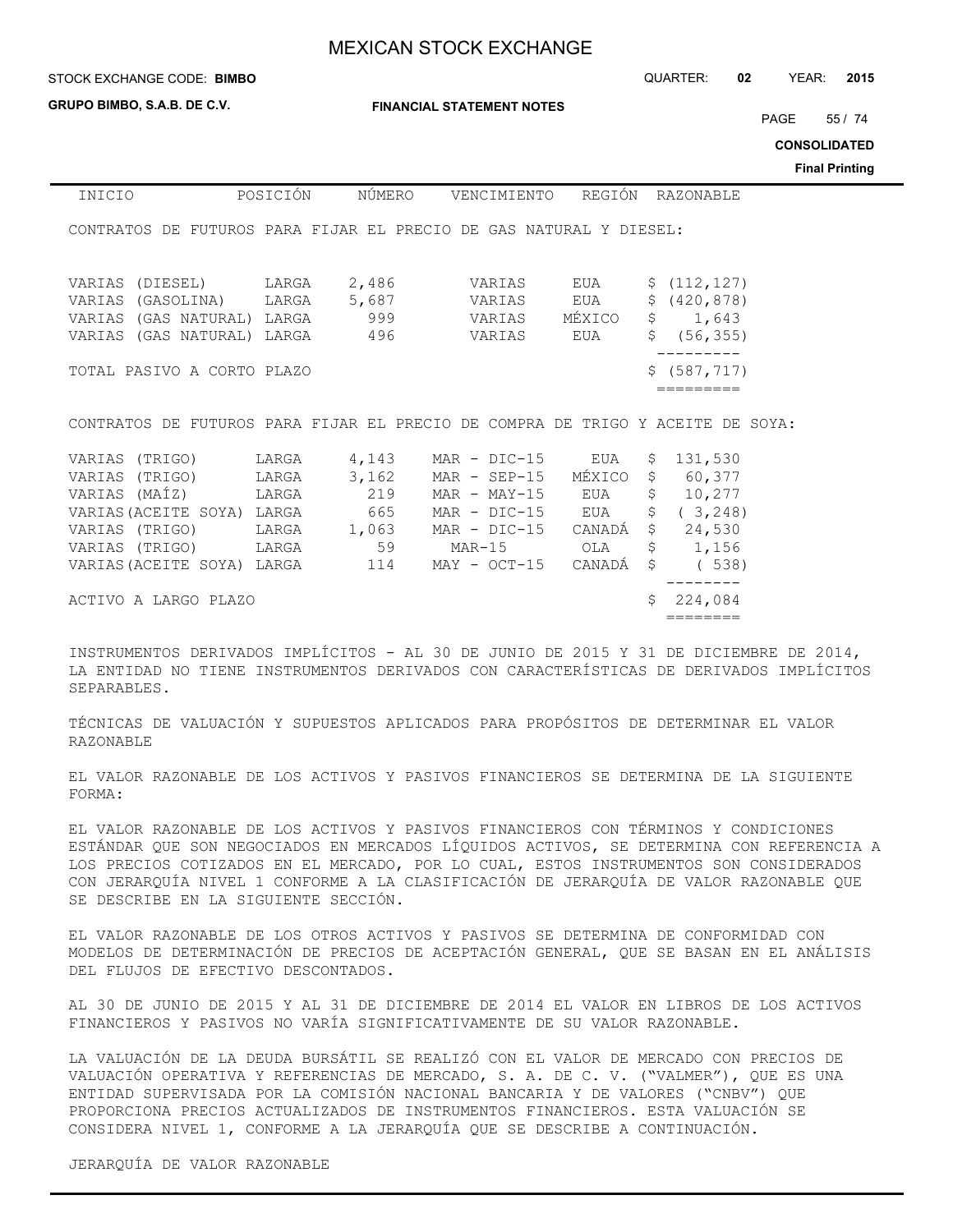STOCK EXCHANGE CODE: QUARTER: **02** YEAR: **2015 BIMBO**

**GRUPO BIMBO, S.A.B. DE C.V.**

**FINANCIAL STATEMENT NOTES**

PAGE 56 / 74

**CONSOLIDATED**

**Final Printing**

LA ENTIDAD CLASIFICA EN TRES NIVELES DE JERARQUÍA LAS VALUACIONES A VALOR RAZONABLE RECONOCIDAS EN EL ESTADO DE SITUACIÓN FINANCIERA, CONFORME A LOS DATOS UTILIZADOS EN LA VALUACIÓN. CUANDO UNA VALUACIÓN UTILIZA DATOS DE DIFERENTES NIVELES, LA VALUACIÓN EN SU CONJUNTO SE CLASIFICA EN EL NIVEL MÁS BAJO DE CLASIFICACIÓN DE CUALQUIER DATO RELEVANTE:

\* NIVEL 1 - LAS VALUACIONES A VALOR RAZONABLE SON AQUELLAS DERIVADAS DE LOS PRECIOS COTIZADOS (NO AJUSTADOS) EN LOS MERCADOS ACTIVOS PARA PASIVOS O ACTIVOS IDÉNTICOS;

\* NIVEL 2 - LAS VALUACIONES A VALOR RAZONABLE SON AQUELLAS DERIVADAS DE INDICADORES DISTINTOS A LOS PRECIOS COTIZADOS INCLUIDOS DENTRO DEL NIVEL 1, QUE SON OBSERVABLES PARA EL ACTIVO O PASIVO, BIEN SEA DIRECTAMENTE (ES DECIR COMO PRECIOS) O INDIRECTAMENTE (ES DECIR QUE DERIVAN DE LOS PRECIOS); Y

\* NIVEL 3 - LAS VALUACIONES A VALOR RAZONABLE SON AQUELLAS DERIVADAS DE LAS TÉCNICAS DE VALUACIÓN QUE INCLUYEN LOS INDICADORES PARA LOS ACTIVOS O PASIVOS, QUE NO SE BASAN EN INFORMACIÓN OBSERVABLE DEL MERCADO (INDICADORES NO OBSERVABLES).

12.2.5 ADMINISTRACIÓN DE RIESGO DE LIQUIDEZ

ES RESPONSABILIDAD DE LA TESORERÍA CORPORATIVA LA ADMINISTRACIÓN DEL RIESGO DE LIQUIDEZ. LA ADMINISTRACIÓN DE DICHO RIESGO, PREVÉ LA CAPACIDAD DE LA ENTIDAD DE CUMPLIR CON LOS REQUERIMIENTOS DE FONDOS EN EL CORTO, MEDIANO Y LARGO PLAZO, SIEMPRE BUSCANDO FLEXIBILIDAD FINANCIERA. LA ENTIDAD CONSERVA LA LIQUIDEZ NECESARIA MEDIANTE UN MANEJO ORDENADO DEL FLUJO DE EFECTIVO MONITOREÁNDOLO PERMANENTEMENTE, ASÍ COMO MANTENIENDO DIVERSAS LÍNEAS DE CRÉDITO (ALGUNAS DE ELLAS COMPROMETIDAS) CON EL MERCADO BANCARIO Y UN MANEJO ADECUADO DEL CAPITAL DE TRABAJO, GARANTIZANDO ASÍ, EL PAGO DE LAS OBLIGACIONES FUTURAS. DEBIDO A LA NATURALEZA DEL NEGOCIO, LA ENTIDAD CONSIDERA QUE EL RIESGO DE LIQUIDEZ ES BAJO.

LAS OBLIGACIONES TANTO POR INSTRUMENTOS FINANCIEROS DERIVADOS COMO POR EL SERVICIO Y LAS AMORTIZACIONES DE DEUDA SON LOS QUE SE MUESTRAN A CONTINUACIÓN:

|                       | X<1 AÑO     | 1 AÑO <x<3<br>AÑOS</x<3<br> | 3 AÑOS <x<5<br>AÑOS</x<5<br>             | X>5          |
|-----------------------|-------------|-----------------------------|------------------------------------------|--------------|
| DEUDA<br>INSTRUMENTOS | \$4.925.270 |                             | $$5,237,242$ $$21,711,952$ $$44,570,039$ |              |
| <b>DERIVADOS</b>      |             |                             | 949,508 \$<br>S.                         |              |
| TOTAL                 | \$4.925.270 | \$5,237,242                 | \$22,661,461                             | \$44,570,039 |

12.2.6 ADMINISTRACIÓN DE RIESGO DE CRÉDITO

EL RIESGO DE CRÉDITO EMANA DE LA POSIBLE PÉRDIDA QUE LA ENTIDAD PUEDA TENER, COMO RESULTADO DEL INCUMPLIMIENTO DE PAGO DE SUS CLIENTES, COMO PÉRDIDA EN LAS INVERSIONES Y PRINCIPALMENTE CON LAS CONTRAPARTES CON LAS QUE TIENE CONTRATADOS INSTRUMENTOS FINANCIEROS DERIVADOS.

EN CASO DE DETERIORO DE LAS CUENTAS POR COBRAR A CLIENTES, LA ENTIDAD REGISTRA UNA PROVISIÓN CUANDO LA ANTIGÜEDAD SUPERA LOS 90 DÍAS DE NO HABER RECIBIDO EL PAGO EXIGIBLE, Y SE INCREMENTA EL SALDO DE ESTA PROVISIÓN CON BASE EN EL ANÁLISIS INDIVIDUAL DE CADA CUENTA Y DE LOS RESULTADOS DE LA EVALUACIÓN DEL COMPORTAMIENTO DE LA CARTERA Y LA ESTACIONALIDAD DEL NEGOCIO. LA METODOLOGÍA UTILIZADA PARA DETERMINAR EL SALDO DE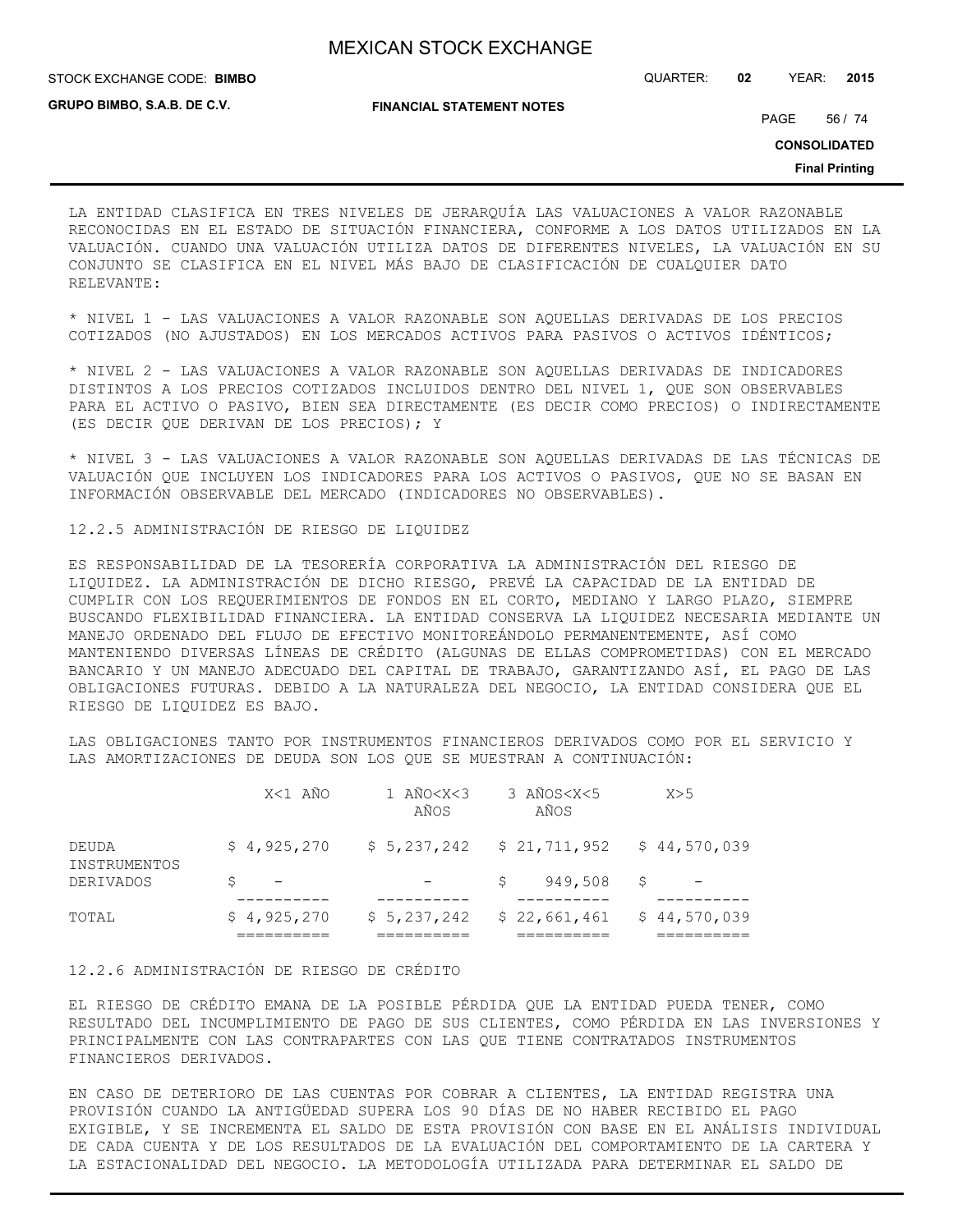**STOCK EXCHANGE CODE: BIMBO** 

**GRUPO BIMBO, S.A.B. DE C.V.**

#### STOCK EXCHANGE CODE: QUARTER: **02** YEAR: **2015**

**FINANCIAL STATEMENT NOTES**

PAGE 57 / 74

**CONSOLIDATED**

**Final Printing**

ESTA PROVISIÓN SE HA APLICADO CONSISTENTEMENTE E HISTÓRICAMENTE HA SIDO SUFICIENTE PARA CUBRIR LOS QUEBRANTOS POR CRÉDITOS IRRECUPERABLES.

CON RESPECTO A LAS OPERACIONES CON INSTRUMENTOS FINANCIEROS DERIVADOS RELACIONADAS A TASAS DE INTERÉS Y TIPO DE CAMBIO Y ALGUNOS COMMODITIES COMO GAS NATURAL, ESTAS SON CONTRATADAS BILATERALMENTE (OTC) CON CONTRAPARTES ACEPTADAS DE ACUERDO A CIERTOS CRITERIOS QUE SE MENCIONAN A CONTINUACIÓN, CON LAS CUALES, ADEMÁS SE MANTIENE UNA AMPLIA Y CONTINUA RELACIÓN COMERCIAL.

ESTAS CONTRAPARTES SON ACEPTABLES EN VIRTUD DE QUE CUENTAN CON UNA SOLVENCIA SUFICIENTE - MEDIDA DE ACUERDO A LA CALIFICACIÓN DE "RIESGO DE CONTRAPARTE" DE STANDARD & POOR´S - PARA SUS OBLIGACIONES EN MONEDA LOCAL DE CORTO Y LARGO PLAZO, Y MONEDA EXTRANJERA DE CORTO Y LARGO PLAZO. LAS PRINCIPALES CONTRAPARTES CON LAS QUE LA ENTIDAD TIENE CONTRATOS PARA REALIZAR OPERACIONES FINANCIERAS DERIVADAS BILATERALES SON:

BANCO NACIONAL DE MÉXICO, S. A.; BBVA BANCOMER, S. A.; BARCLAYS BANK, PLC W. LONDON; BANK OF AMERICA MÉXICO, S. A.; CITIBANK N.A.; MERRYL LYNCH CAPITAL SERVICES, INC.; HSBC BANK, ING CAPITAL MARKETS, LLC.; JP MORGAN CHASE BANK, N. A.; BANCO SANTANDER, S. A.; MIZUHO CORPORATE BANK, LTD. MIZUHO CAPITAL MARKETS CORPORATION; THE BANK OF TOKYO MITSUBISHI UFJ, LTD, MACQUARIE BANK LIMITED Y CARGILL, INCORPORATED.

LAS OPERACIONES CON INSTRUMENTOS FINANCIEROS DERIVADOS RELACIONADOS A LAS PRINCIPALES MATERIAS PRIMAS SON CELEBRADAS EN LOS SIGUIENTES MERCADOS RECONOCIDOS:

- A. MINNEAPOLIS GRAIN EXCHANGE (MGE)
- B. KANSAS CITY BOARD OF TRADE (KCBOT)
- C. CHICAGO BOARD OF TRADE (CBOT)
- D. MERCADO A TÉRMINO DE BUENOS AIRES
- E. NEW YORK MERCANTILE EXCHANGE (NYMEX)

LA EXPOSICIÓN A CADA UNA DE LAS CONTRAPARTES ES MONITOREADA MENSUALMENTE.

TODAS LAS OPERACIONES CON INSTRUMENTOS FINANCIEROS DERIVADOS SE EFECTÚAN AL AMPARO DE UN CONTRATO MARCO ESTANDARIZADO Y DEBIDAMENTE FORMALIZADO POR LOS REPRESENTANTES LEGALES DE LA ENTIDAD Y DE LAS CONTRAPARTES.

LOS SUPLEMENTOS Y ANEXOS CORRESPONDIENTES A DICHOS CONTRATOS MARCO, ESTABLECEN LAS CONDICIONES DE LIQUIDACIÓN Y DEMÁS TÉRMINOS RELEVANTES DE ACUERDO CON LOS USOS Y PRÁCTICAS DEL MERCADO MEXICANO.

ALGUNOS DE LOS CONTRATOS MARCO, SUPLEMENTOS Y ANEXOS A TRAVÉS DE LOS CUALES SE REALIZAN OPERACIONES FINANCIERAS DERIVADAS BILATERALES, ACTUALMENTE CONTEMPLAN EL ESTABLECIMIENTO DE DEPÓSITOS EN EFECTIVO O VALORES PARA GARANTIZAR EL PAGO DE OBLIGACIONES GENERADAS POR DICHOS CONTRATOS. LOS LÍMITES DE CRÉDITO QUE LA ENTIDAD MANTIENE CON SUS CONTRAPARTES SON SUFICIENTEMENTE AMPLIOS PARA SOPORTAR SU OPERACIÓN ACTUAL; SIN EMBARGO, LA ENTIDAD MANTIENE DEPÓSITOS EN EFECTIVO COMO COLATERAL PARA PAGO DE INSTRUMENTOS FINANCIEROS DERIVADOS.

CON RELACIÓN A LOS CONTRATOS DE FUTUROS ASOCIADOS A MATERIAS PRIMAS QUE SE CELEBRAN EN MERCADOS RECONOCIDOS E INTERNACIONALES, LA ENTIDAD ESTÁ SUJETA A LAS REGLAS DE DICHOS MERCADOS. ESTAS REGLAS INCLUYEN, ENTRE OTRAS, CUBRIR EL MARGEN INICIAL PARA OPERAR CONTRATOS DE FUTUROS, ASÍ COMO LAS SUBSECUENTES LLAMADAS DE MARGEN REQUERIDAS A LA ENTIDAD.

12.2.7 ADMINISTRACIÓN DE LA ESTRUCTURA DE CAPITAL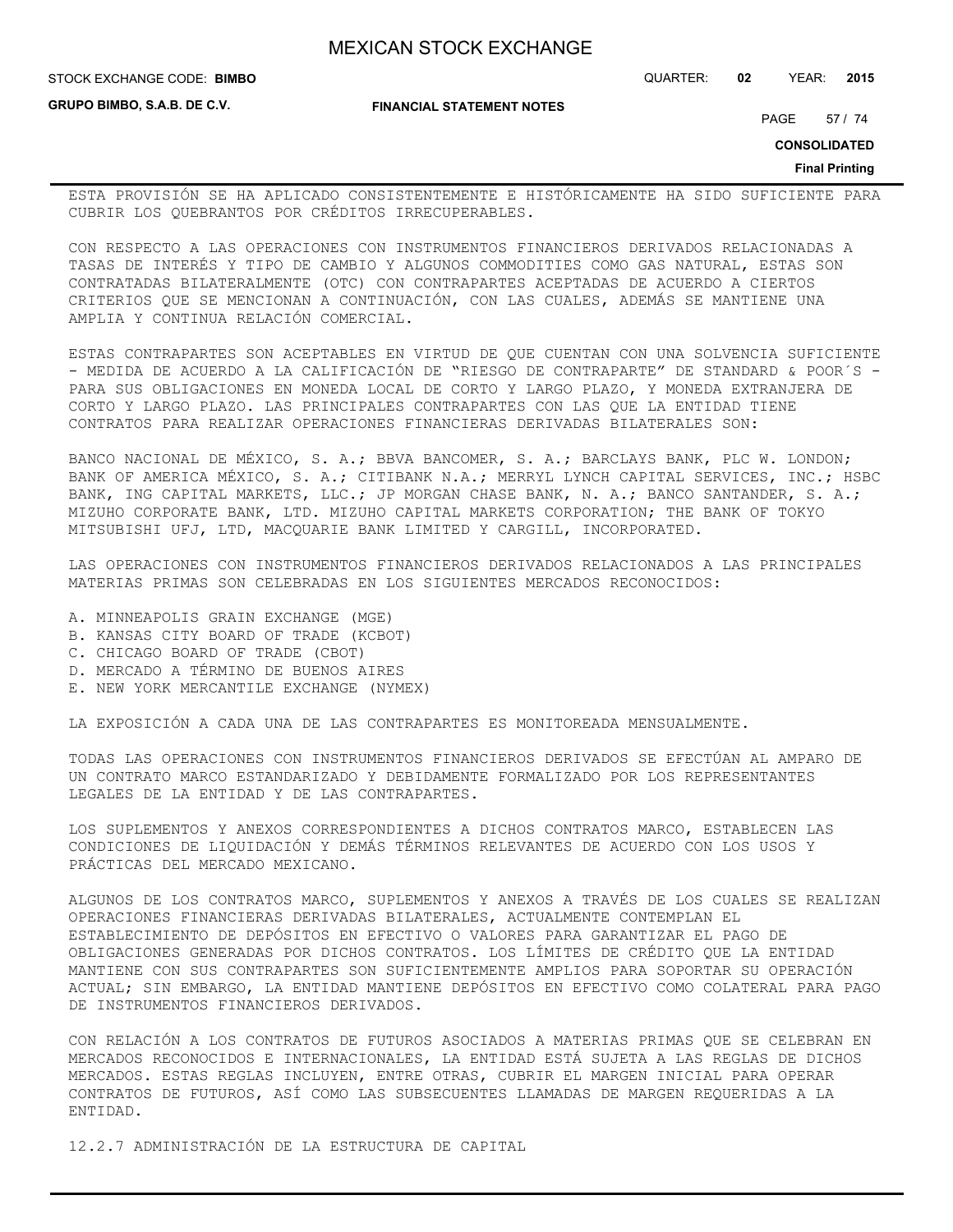#### STOCK EXCHANGE CODE: QUARTER: **02** YEAR: **2015 BIMBO**

**GRUPO BIMBO, S.A.B. DE C.V.**

**FINANCIAL STATEMENT NOTES**

PAGE 58 / 74

**CONSOLIDATED**

**Final Printing**

LA ENTIDAD MANTIENE UNA SANA RELACIÓN ENTRE DEUDA Y CAPITAL BUSCANDO MAXIMIZAR EL RETORNO A LOS ACCIONISTAS.

AL 30 DE JUNIO DE 2015 Y AL 31 DE DICIEMBRE DE 2014, LA ESTRUCTURA DE CAPITAL Y LA RAZÓN DE APALANCAMIENTO AL FINAL DE CADA PERIODO ES LA SIGUIENTE:

|                                     | 30 DE JUNIO<br>DE 2015 | 31 DE DICIEMBRE<br>DE 2014 |
|-------------------------------------|------------------------|----------------------------|
| DEUDA (I)                           | \$64, 174, 505         | \$62, 203, 840             |
| EFECTIVO Y EQUIVALENTES DE EFECTIVO | \$3,274,513            | \$2,571,243                |
| DEUDA NETA                          | \$60,899,992           | \$59,632,597               |
| CAPITAL CONTABLE                    | \$54,777,271           | \$53,601,612               |
| DEUDA NETA A CAPITAL CONTABLE       | 1.11 VECES             | 1.11 VECES                 |
|                                     |                        |                            |

(I) LA DEUDA ESTÁ FORMADA POR LOS CRÉDITOS BANCARIOS Y BURSÁTILES A CORTO Y LARGO PLAZO.

LA ENTIDAD NO ESTÁ SUJETA A NINGÚN REQUERIMIENTO EXTERNO DE CAPITAL.

#### 13. BENEFICIOS A EMPLEADOS Y PREVISIÓN SOCIAL

EL PASIVO NETO GENERADO POR BENEFICIOS A EMPLEADOS Y PREVISIÓN SOCIAL A LARGO PLAZO, POR ÁREA GEOGRÁFICA, SE INTEGRA AL 30 DE JUNIO DE 2015 Y 31 DE DICIEMBRE DE 2014:

|                                                                                                             |    | 30 DE JUNIO<br>DE 2015                 |               | 31 DE DICIEMBRE<br>DE 2014           |
|-------------------------------------------------------------------------------------------------------------|----|----------------------------------------|---------------|--------------------------------------|
| MÉXICO                                                                                                      |    |                                        |               |                                      |
| POR RETIRO                                                                                                  | Ŝ. | 3,083,853                              |               | \$2,922,368                          |
| EUA:                                                                                                        |    |                                        |               |                                      |
| POR RETIRO Y BENEFICIOS POSTERIORES<br>AL RETIRO<br>PREVISIÓN SOCIAL<br>PLANES DE PENSIONES MULTIPATRONALES |    | 4,958,025<br>2, 141, 533<br>14,901,167 |               | 4,898,762<br>2,103,772<br>13,992,448 |
|                                                                                                             |    | 22,000,725                             |               | 20,994,982                           |
| CANADÁ<br>POR RETIRO Y BENEFICIOS POSTERIORES<br>AL RETIRO                                                  | \$ | 840,071                                | $\mathcal{S}$ | 541,844                              |
| OLA:<br>POR RETIRO                                                                                          |    | 72,039                                 |               | 135,424                              |
| PASIVO NETO TOTAL                                                                                           | \$ | 25,996,688<br>=========                | \$            | 24,594,619<br>=========              |
|                                                                                                             |    |                                        |               |                                      |

A. MÉXICO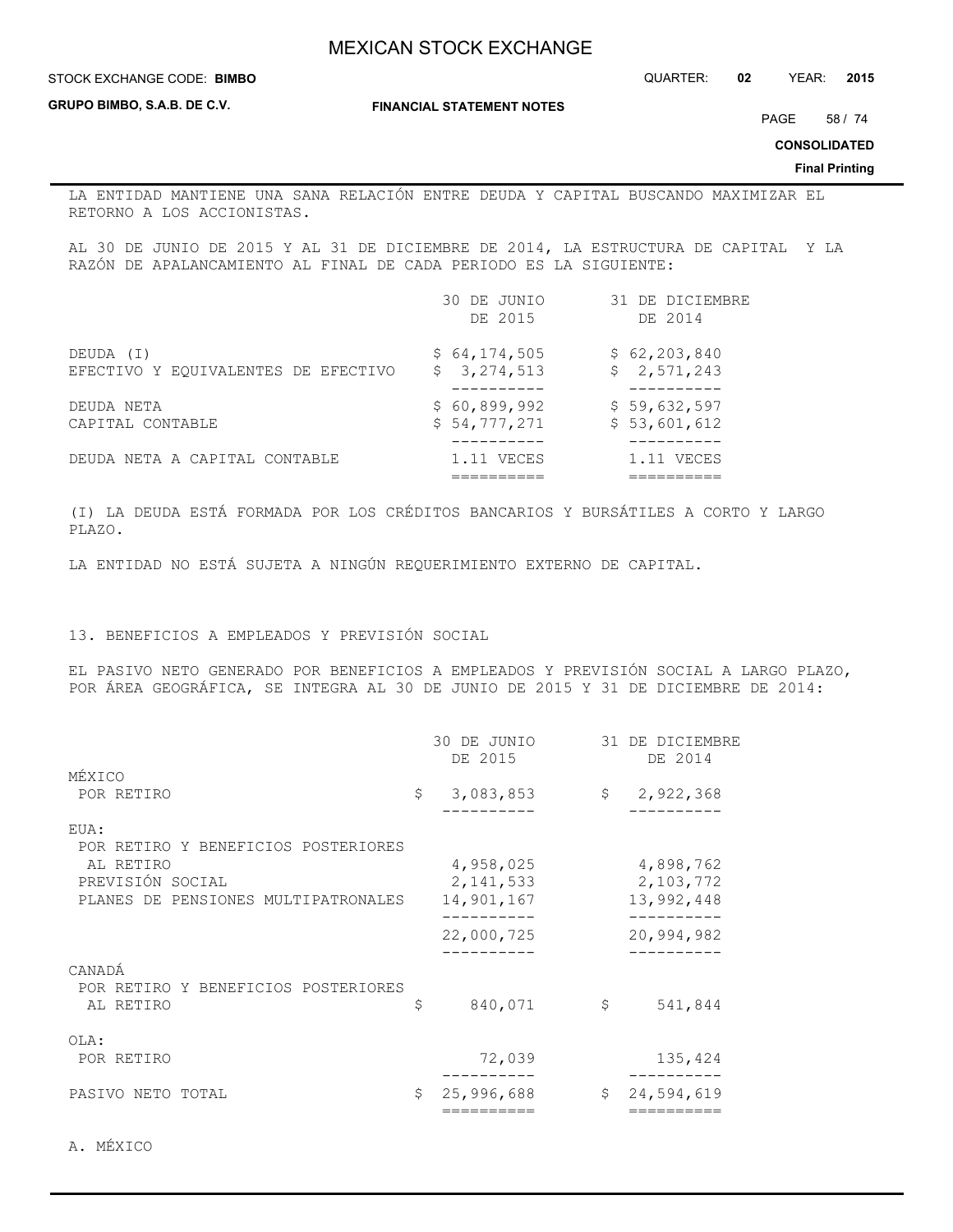**STOCK EXCHANGE CODE: BIMBO** 

STOCK EXCHANGE CODE: QUARTER: **02** YEAR: **2015**

**GRUPO BIMBO, S.A.B. DE C.V.**

**FINANCIAL STATEMENT NOTES**

PAGE 59 / 74

**CONSOLIDATED**

#### **Final Printing**

LA ENTIDAD TIENE ESTABLECIDO UN PLAN DE BENEFICIOS DEFINIDOS PARA PAGOS DE PENSIONES Y PRIMA DE ANTIGÜEDAD; ASÍ MISMO, TIENE OBLIGACIONES POR PAGOS POR TERMINACIÓN LABORAL QUE NO CALIFICAN COMO PLANES DE BENEFICIOS DEFINIDOS PARA IFRS, POR LO QUE NO SE REGISTRA PASIVO LABORAL. LA POLÍTICA DE FONDEO DE LA ENTIDAD ES LA DE HACER CONTRIBUCIONES DISCRECIONALES. DURANTE 2015 Y 2014 LA ENTIDAD NO EFECTUÓ CONTRIBUCIONES A DICHO PLAN.

LOS PAGOS POR PRIMA DE ANTIGÜEDAD, CONSISTEN EN UN PAGO ÚNICO DE 12 DÍAS POR CADA AÑO TRABAJADO, CON BASE AL ÚLTIMO SUELDO, LIMITADO AL DOBLE DEL SALARIO MÍNIMO VIGENTE A LA FECHA DE PAGO ESTABLECIDO POR LEY PARA TODO SU PERSONAL, DE ACUERDO CON LO ESTIPULADO EN LOS CONTRATOS DE TRABAJO. A PARTIR DE 15 AÑOS DE SERVICIO, LOS TRABAJADORES TENDRÁN DERECHO A LA PRIMA DE ANTIGÜEDAD CONTRACTUAL.

LAS VALUACIONES ACTUARIALES MÁS RECIENTES DE LOS ACTIVOS DEL PLAN Y DEL VALOR PRESENTE DE LA OBLIGACIÓN POR BENEFICIOS DEFINIDOS FUERON REALIZADAS AL 31 DE DICIEMBRE DE 2014 Y 2013 POR BUFETE MATEMÁTICO ACTUARIAL, S. C., MIEMBRO DEL COLEGIO NACIONAL DE ACTUARIOS, A.C. EL VALOR PRESENTE DE LA OBLIGACIÓN POR BENEFICIOS DEFINIDOS, EL COSTO LABORAL DEL SERVICIO ACTUAL Y EL COSTO DE SERVICIOS PASADOS FUERON CALCULADOS UTILIZANDO EL MÉTODO DE CRÉDITO UNITARIO PROYECTADO.

#### B. EUA

LA ENTIDAD TIENE ESTABLECIDOS PLANES DE PENSIONES DE BENEFICIOS DEFINIDOS QUE CUBREN A LOS EMPLEADOS ELEGIBLES. ALGUNOS BENEFICIOS DE PLANES DE PERSONAL NO SINDICALIZADO FUERON CONGELADOS. LA POLÍTICA DE FONDEO DE LA ENTIDAD ES LA DE HACER CONTRIBUCIONES DISCRECIONALES. AL 30 DE JUNIO DE 2015 Y 31 DE DICIEMBRE DE 2014, LA ENTIDAD EFECTUÓ CONTRIBUCIONES A DICHO PLAN POR \$368,662 Y \$641,261, RESPECTIVAMENTE.

LA ENTIDAD TAMBIÉN TIENE ESTABLECIDO UN PLAN DE BENEFICIOS DE PREVISIÓN SOCIAL POSTERIORES AL RETIRO QUE CUBRE GASTOS MÉDICOS DE CIERTOS EMPLEADOS ELEGIBLES. LA ENTIDAD ESTÁ ASEGURADA Y PAGA ESTOS GASTOS CONFORME SE INCURREN.

LAS VALUACIONES ACTUARIALES MÁS RECIENTES DE LOS ACTIVOS DEL PLAN Y DEL VALOR PRESENTE DE LA OBLIGACIÓN POR BENEFICIOS DEFINIDOS FUERON REALIZADAS AL 31 DE DICIEMBRE DE 2014 Y 2013 POR MERCER (US), INC. MIEMBRO DEL INSTITUTO DE ACTUARIOS DE LOS ESTADOS UNIDOS DE AMÉRICA. EL VALOR PRESENTE DE LA OBLIGACIÓN POR BENEFICIOS DEFINIDOS, EL COSTO LABORAL DEL SERVICIO ACTUAL Y EL COSTO DE SERVICIOS PASADOS FUERON CALCULADOS UTILIZANDO EL MÉTODO DE CRÉDITO UNITARIO PROYECTADO.

PLANES DE PENSIONES MULTIPATRONALES ("PPM")

LA ENTIDAD PARTICIPA EN PLANES DE CONTRIBUCIÓN DEFINIDA DENOMINADOS PPM. UN PPM ES UN FONDO EN EL CUAL VARIOS PATRONES NO RELACIONADOS, REALIZAN PAGOS PARA FONDEAR BENEFICIOS AL RETIRO DE EMPLEADOS SINDICALIZADOS INSCRITOS AL PLAN. ORIGINALMENTE SE CONSTITUYERON CON LA INTENCIÓN DE FACILITAR LA MOVILIDAD DE EMPLEADOS ENTRE EMPRESAS DE LA MISMA INDUSTRIA CONSERVANDO LOS BENEFICIOS POR PENSIONES. ESTOS FONDOS SON ADMINISTRADOS Y CONTROLADOS POR FIDEICOMISOS SUPERVISADOS TANTO POR REPRESENTANTES DE LOS PATRONES, COMO DE LOS EMPLEADOS BENEFICIADOS. BBU PARTICIPA ACTUALMENTE EN 34 PPM.

A MENOS QUE LA ENTIDAD DETERMINE QUE LA PROBABILIDAD DE QUE SALGA DEL PPM SEA ALTA, ESTOS SON RECONOCIDOS COMO PLANES DE CONTRIBUCIÓN DEFINIDA, YA QUE LA ENTIDAD NO CUENTA CON INFORMACIÓN SUFICIENTE PARA PREPARAR LOS CÁLCULOS RELATIVOS, DEBIDO A LA NATURALEZA COLECTIVA DE LOS PLANES Y LA PARTICIPACIÓN LIMITADA EN LA ADMINISTRACIÓN POR PARTE DE LA ENTIDAD. LA RESPONSABILIDAD DE LA ENTIDAD PARA REALIZAR CONTRIBUCIONES AL PLAN ES ESTABLECIDA EN LOS CONTRATOS COLECTIVOS.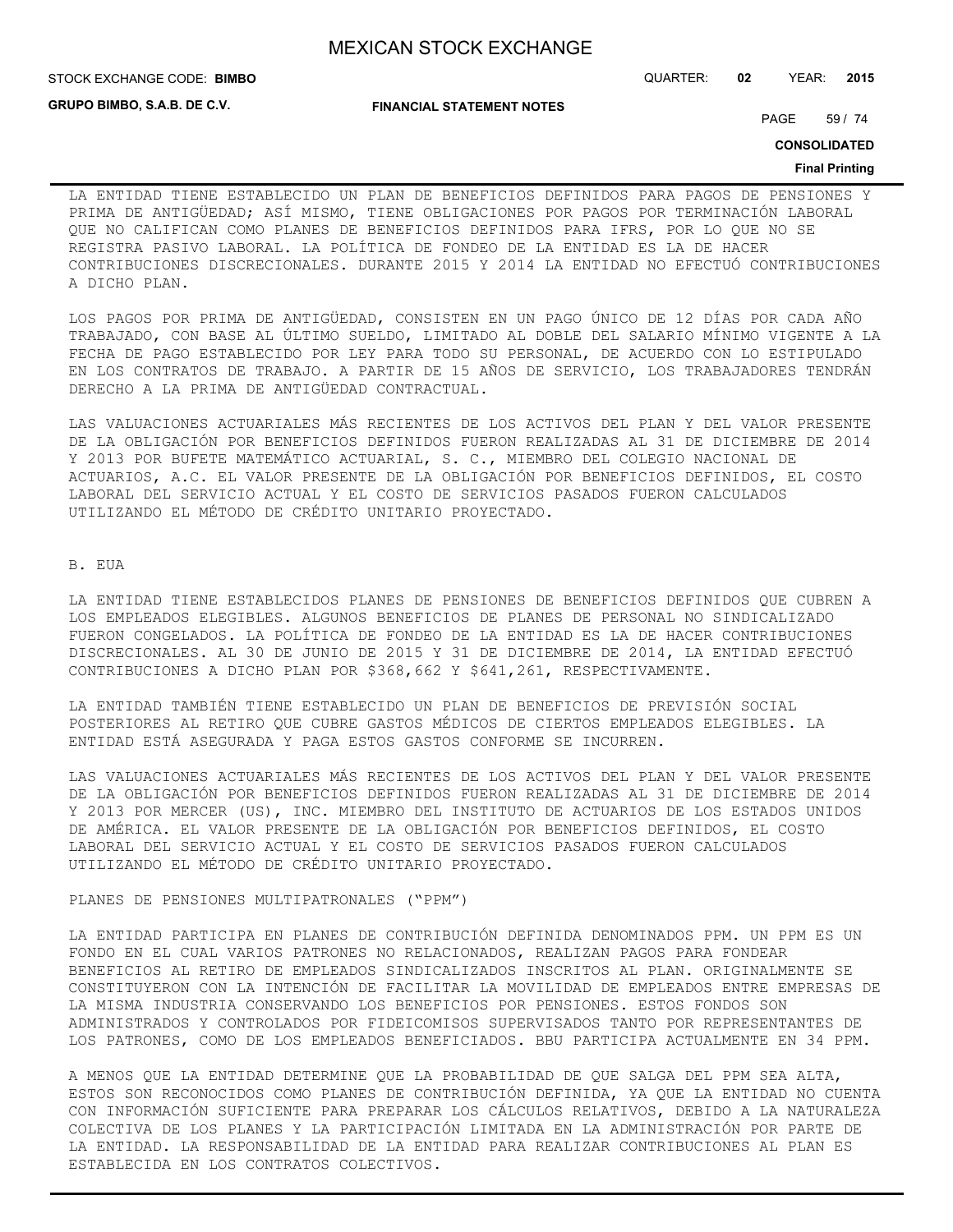STOCK EXCHANGE CODE: QUARTER: **02** YEAR: **2015 BIMBO**

**GRUPO BIMBO, S.A.B. DE C.V.**

**FINANCIAL STATEMENT NOTES**

PAGE 60 / 74

**CONSOLIDATED**

**Final Printing**

LAS CONTRIBUCIONES A LOS PPM DURANTE LOS SEIS MESES Y EL AÑO TERMINADO EL 30 DE JUNIO DE 2015 Y 31 DICIEMBRE DE 2014, ASCENDIERON A \$782,441 Y \$1,640,689, RESPECTIVAMENTE. SE ESPERA CONTRIBUIR \$ 1,685,489 EN EL 2015. LAS CONTRIBUCIONES ANUALES SE CARGAN A RESULTADOS.

EN EL EVENTO DE QUE OTROS PATRONES SALGAN DEL PPM EN EL QUE PARTICIPA LA ENTIDAD, SIN SATISFACER SU PASIVO DE SALIDA, EL MONTO NO CUBIERTO SERÁ DISTRIBUIDO ENTRE EL RESTO DE LOS PATRONES ACTIVOS. GENERALMENTE, LA DISTRIBUCIÓN DEL PASIVO POR LA SALIDA DEL PLAN CORRESPONDE A LA RELACIÓN ENTRE LAS APORTACIONES DE LA ENTIDAD AL PLAN Y LA RELACIÓN DE LAS CONTRIBUCIONES DE LOS OTROS PARTICIPANTES AL PLAN.

CUANDO SE DETERMINA QUE LA SALIDA DE LA ENTIDAD DE UN PPM ES MUY PROBABLE QUE SUCEDA, SE RECONOCE UNA PROVISIÓN POR EL VALOR PRESENTE DE LAS SALIDAS DE EFECTIVO FUTURAS ESTIMADAS, DESCONTADAS A LA TASA ACTUAL. ADICIONAL A LA PROVISIÓN RECONOCIDA POR LA SALIDA PROBABLE DE UN PPM, LA ENTIDAD HA RECONOCIDO UN PASIVO POR LA SALIDA DE TRES PPM, DE LOS CUALES YA SE TIENE UN CONTRATO DE SALIDA. EL TOTAL DE LOS PPM SE RECONOCE EN EL SALDO DE BENEFICIOS A EMPLEADOS.

EL PASIVO POR PPM, SURGE EN EL 2012 CUANDO LA ENTIDAD ENTRÓ EN CONTRATO CON DOS PPM PARA EJECUTAR UNA SALIDA COMPLETA DEL PLAN Y DESPUÉS REINGRESAR BAJO TÉRMINOS MÁS FAVORABLES, QUE A LA VEZ PERMITÍA ESTABILIDAD FINANCIERA AL PLAN. LOS TÉRMINOS DEL ACUERDO PERMITEN A LA ENTIDAD LIMITAR SU PASIVO Y FONDEARLO EN 25 AÑOS, LIBRE DE INTERESES. EN EL 2012 LA ENTIDAD TAMBIÉN EXPRESO SU INTENCIÓN DE SALIR DE OTRO PPM, LO QUE OCASIONO A LOS FIDEICOMISOS DEL PLAN A DECRETAR QUE UNA SALIDA MASIVA DEL PLAN HABÍA OCURRIDO.

LA PROVISIÓN POR PPM CORRESPONDE PRINCIPALMENTE A LA INTENCIÓN DE SALIR DE UN PLAN.

DURANTE 2015 Y 2014, LA ENTIDAD REGISTRÓ EN RESULTADOS UNA PROVISIÓN PARA ACTUALIZAR EL PASIVO DE LOS PLANES DE PENSIONES MULTIPATRONALES POR \$139,350 Y \$2,021,609, RESPECTIVAMENTE.

LOS PASIVOS QUE YA HAN SIDO REGISTRADOS POR CONCEPTO DE PPM SUFREN UNA ACTUALIZACIÓN ANUAL DERIVADO DE CAMBIOS EN SALARIOS, ANTIGÜEDADES Y MEZCLA DE EMPLEADOS EN EL PLAN, LAS CUALES SE REGISTRAN EN LOS RESULTADOS DEL AÑO EN ADICIÓN A LOS MONTOS QUE SON CONTRIBUIDOS EN LOS DIFERENTES PPM.

SE ESTIMA QUE EL COSTO DE SALIDA DE TODOS LOS PPM ASCENDERÍA A \$25,230,363; DE LOS CUALES SOLAMENTE SE TIENEN PROVISIONADOS \$14,901,167; QUE ES EL MONTO EN EL CUAL LA ENTIDAD ESTIMA EL RIESGO DE SALIDA. EL DIFERENCIAL NO PROVISIONADO ES EL MEJOR ESTIMADO QUE TIENE LA ENTIDAD DEL MONTO PROBABLE DEL COSTO DE SALIDA EN CASO DE DARSE, PERO NO SE TIENE LA INFORMACIÓN EN DETALLE, LA OBLIGACIÓN LEGAL, NI LA INTENCIÓN DE SALIDA PARA JUSTIFICAR SU REGISTRO.

#### PREVISIÓN SOCIAL EUA

LA ENTIDAD TIENE ESTABLECIDO UN PLAN DE BENEFICIOS DE PREVISIÓN SOCIAL POSTERIORES AL RETIRO QUE CALIFICA COMO PLAN DE CONTRIBUCIONES DEFINIDAS. LOS MONTOS CORRESPONDIENTES A ESTE PASIVO SE REGISTRAN EN RESULTADOS CUANDO SE INCURREN. ESTAS OBLIGACIONES SE CLASIFICAN A CORTO Y LARGO PLAZO Y SUS MONTOS INCLUIDOS EN EL ESTADO DE POSICIÓN FINANCIERA SON:

| 30 DE JUNIO | 31 DE DICIEMBRE |
|-------------|-----------------|
| DE 2015     | DE 2014         |

PREVISIÓN SOCIAL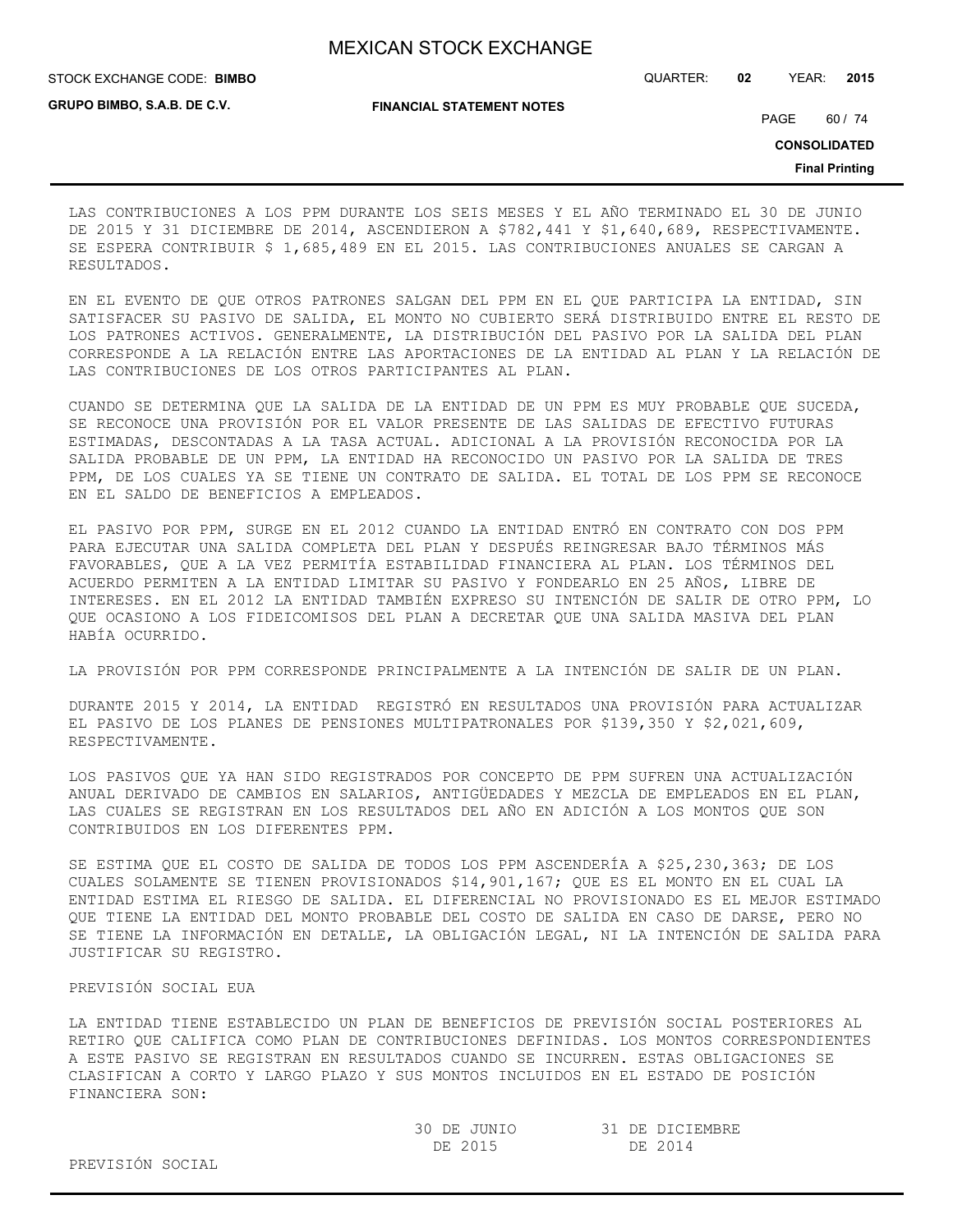#### STOCK EXCHANGE CODE: QUARTER: **02** YEAR: **2015 BIMBO**

**GRUPO BIMBO, S.A.B. DE C.V.**

**FINANCIAL STATEMENT NOTES**

PAGE 61 / 74

**CONSOLIDATED**

**Final Printing**

| CORTO PLAZO (A) | 774,320         | 470,932     |
|-----------------|-----------------|-------------|
| LARGO PLAZO     | 2, 141, 533     | 2,103,772   |
|                 | . _ _ _ _ _ _ _ |             |
|                 | \$2,915,853     | \$2,574,704 |
|                 |                 |             |

(A) INCLUIDO EN OTRAS CUENTAS POR PAGAR Y PASIVOS ACUMULADOS.

C. CANADÁ

LA ENTIDAD TIENE ESTABLECIDO UN PLAN DE BENEFICIOS DEFINIDOS PARA PAGOS DE PENSIONES QUE CUBREN A LOS EMPLEADOS ELEGIBLES. ALGUNOS DE LOS BENEFICIOS DE PLANES AL PERSONAL SINDICALIZADO FUERON CONGELADOS. LA POLÍTICA DE FONDEO DE LA ENTIDAD ES LA DE HACER CONTRIBUCIONES DISCRECIONALES. LA ENTIDAD DURANTE 2015 NO HA REALIZADO APORTACIONES AL FONDO.

LAS VALUACIONES ACTUARIALES MÁS RECIENTES DE LOS ACTIVOS DEL PLAN Y DEL VALOR PRESENTE DE LA OBLIGACIÓN POR BENEFICIOS DEFINIDOS FUERON REALIZADAS AL 31 DE DICIEMBRE DE 2014 POR MERCER, (CANADÁ), INC. EL VALOR PRESENTE DE LA OBLIGACIÓN POR BENEFICIOS DEFINIDOS, EL COSTO LABORAL DEL SERVICIO ACTUAL Y EL COSTO DE SERVICIOS PASADOS FUERON CALCULADOS UTILIZANDO EL MÉTODO DE CRÉDITO UNITARIO PROYECTADO.

LA ENTIDAD TAMBIÉN TIENE ESTABLECIDO UN PLAN DE CONTRIBUCIÓN DEFINIDA, EN EL CUAL LAS CONTRIBUCIONES SE PAGAN CONFORME SE INCURREN.

D. OLA

VENEZUELA - LA ENTIDAD MANTIENE UN PLAN DE BENEFICIOS DEFINIDOS POR CONCEPTO DE LAS PRESTACIONES SOCIALES DE SUS TRABAJADORES DE ACUERDO CON LO ESTABLECIDO POR LA LEY ORGÁNICA DEL TRABAJO, LAS TRABAJADORAS Y LOS TRABAJADORES ("LOTTT").

EL 7 DE MAYO DE 2012, LA PRESIDENCIA DE LA REPÚBLICA BOLIVARIANA DE VENEZUELA MODIFICÓ LA LEY LOTTT, QUE ACREDITA A CADA TRABAJADOR POR CONCEPTO DE GARANTÍA DE LAS PRESTACIONES SOCIALES, EL EQUIVALENTE A QUINCE DÍAS DE SALARIO CADA TRIMESTRE, CALCULADO CON BASE EN EL ÚLTIMO SALARIO DEVENGADO. ADICIONALMENTE Y DESPUÉS DEL SEGUNDO AÑO DE SERVICIO, EL TRABAJADOR TIENE DERECHO A DOS DÍAS DE SALARIO, POR CADA AÑO, ACUMULATIVOS HASTA TREINTA DÍAS DE SALARIO. ESTE BENEFICIO ES RETROACTIVO AL 19 DE JUNIO DE 1997, PARA EMPLEADOS QUE SE UNIERON A LA ENTIDAD ANTES DE ESA FECHA. PARA LOS EMPLEADOS QUE SE UNIERON DESPUÉS DEL 19 DE JUNIO DE 1997, EL BENEFICIO SE DETERMINAN A PARTIR DE LA FECHA DE INGRESO.

CUANDO LA RELACIÓN DE TRABAJO TERMINA POR CUALQUIER CAUSA, LA ENTIDAD PAGA POR CONCEPTO DE PRESTACIONES SOCIALES EL MONTO QUE RESULTE MAYOR ENTRE: TREINTA DÍAS POR CADA AÑO DE SERVICIO Ó FRACCIÓN SUPERIOR A SEIS MESES CALCULADA AL ÚLTIMO SALARIO Y EL TOTAL DE LA GARANTÍA DEPOSITADA TRIMESTRALMENTE.

EN CASO DE TERMINACIÓN DE LA RELACIÓN DE TRABAJO POR CAUSAS AJENAS A LA VOLUNTAD DEL TRABAJADOR, O EN LOS CASOS DE DESPIDO SIN RAZONES QUE LO JUSTIFIQUEN, LA GERENCIA DE LA ENTIDAD PAGA UNA INDEMNIZACIÓN ADICIONAL EQUIVALENTE AL MONTO QUE LE CORRESPONDE AL TRABAJADOR POR LAS PRESTACIONES SOCIALES. ESTA INDEMNIZACIÓN ES CONSIDERADA UN BENEFICIO POR TERMINACIÓN Y LA ENTIDAD RECONOCE EL PASIVO Y GASTO POR ESTE CONCEPTO CUANDO, Y SÓLO CUANDO, SE ENCUENTRA COMPROMETIDA DE FORMA DEMOSTRABLE CON LA TERMINACIÓN DE LA RELACIÓN LABORAL.

HONDURAS – DE ACUERDO CON EL CÓDIGO DEL TRABAJO DE HONDURAS Y EL DECRETO NO.150/2008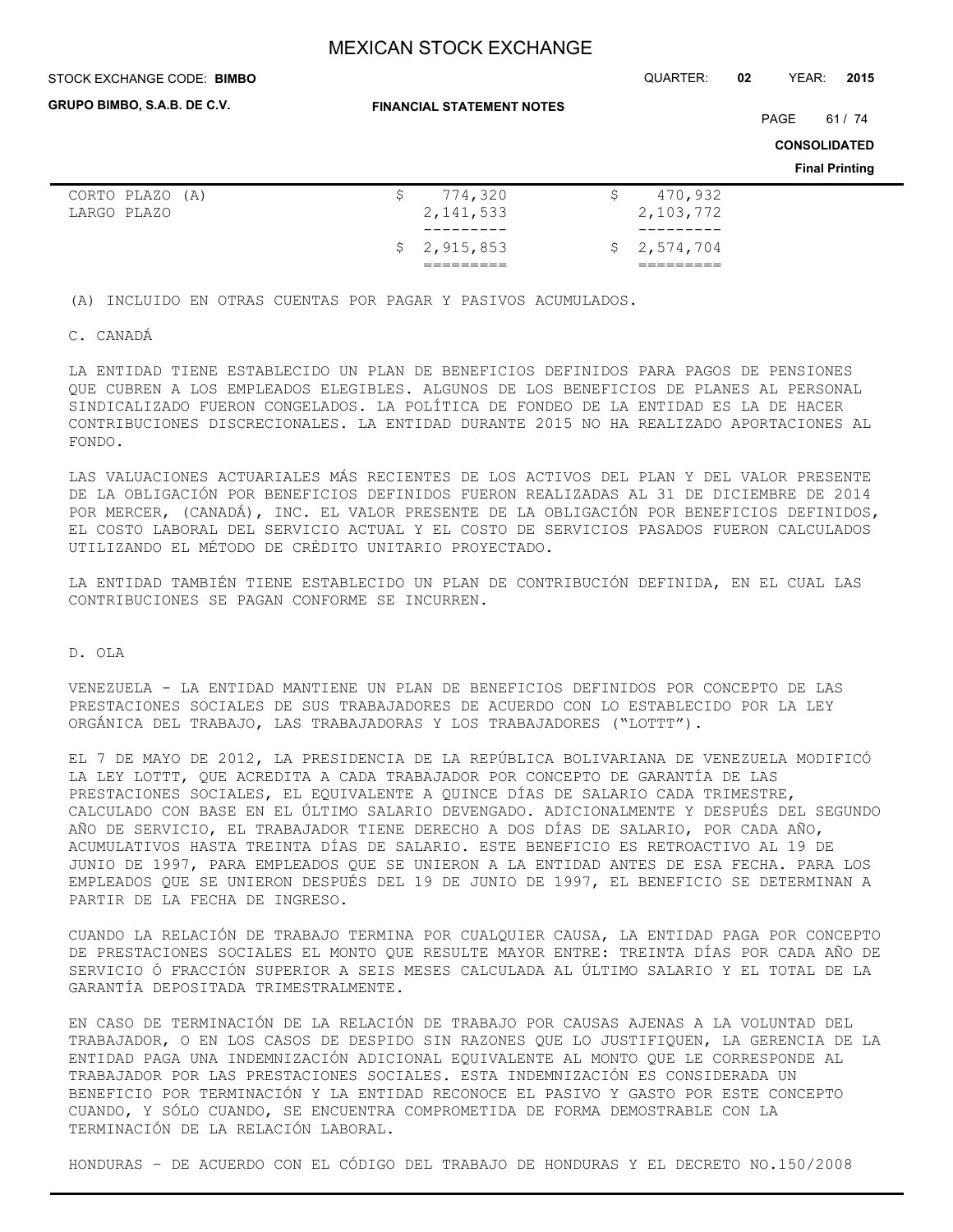**GRUPO BIMBO, S.A.B. DE C.V.**

**FINANCIAL STATEMENT NOTES**

STOCK EXCHANGE CODE: QUARTER: **02** YEAR: **2015 BIMBO**

PAGE 62 / 74

**CONSOLIDATED**

#### **Final Printing**

DEL 3 DE OCTUBRE DE 2008, LOS TRABAJADORES CON QUINCE AÑOS CUMPLIDOS DE TRABAJO CONTINUO TIENEN DERECHO A RECIBIR TREINTA Y CINCO POR CIENTO DEL IMPORTE DE SUS PRESTACIONES COMO APOYO DE CESANTÍA POR LOS AÑOS DE SERVICIO.

ECUADOR – DE ACUERDO CON DISPOSICIONES DEL CÓDIGO DE TRABAJO, LOS TRABAJADORES QUE POR VEINTE AÑOS O MÁS HUBIERAN PRESTADO SUS SERVICIOS EN FORMA CONTINUADA O INTERRUMPIDA, TENDRÁN DERECHO A SER JUBILADOS POR SUS EMPLEADORES SIN PERJUICIO DE LA JUBILACIÓN QUE LES CORRESPONDE EN SU CONDICIÓN DE AFILIADOS AL INSTITUTO ECUATORIANO DE SEGURIDAD SOCIAL.

BONIFICACIÓN POR DESAHUCIO- DE ACUERDO CON LAS DISPOSICIONES DEL CÓDIGO DEL TRABAJO, EN LOS CASOS DE TERMINACIÓN DE LA RELACIÓN LABORAL POR DESAHUCIO SOLICITADO POR EL EMPLEADOR O EL TRABAJADOR, LA COMPAÑÍA ENTREGARÁ EL 25% DE LA ÚLTIMA REMUNERACIÓN MENSUAL POR CADA UNO DE LOS AÑOS DE SERVICIO.

LOS CÁLCULOS ACTUARIALES DEL VALOR PRESENTE DE LA OBLIGACIÓN DEVENGADA POR CONCEPTO DE BENEFICIOS DEFINIDOS FUERON REALIZADOS AL 31 DE DICIEMBRE DE 2013 Y 2012 POR UN ACTUARIO INDEPENDIENTE. EL VALOR PRESENTE DE LAS OBLIGACIONES POR CONCEPTO DE BENEFICIOS DEFINIDOS Y LOS COSTOS DEL SERVICIO ACTUAL Y EL COSTO DEL SERVICIO ANTERIOR FUERON CALCULADOS UTILIZANDO EL MÉTODO DE LA UNIDAD DE CRÉDITO PROYECTADA. BAJO ESTE MÉTODO LOS BENEFICIOS DEFINIDOS DEBEN SER ATRIBUIDOS AL PERÍODO DE SERVICIO DEL EMPLEADO Y BASADOS EN LA FÓRMULA DEL PLAN, DE TAL SUERTE QUE SE ATRIBUYE LA MISMA CANTIDAD DE BENEFICIO A CADA AÑO DE SERVICIO, CONSIDERANDO EL USO DE HIPÓTESIS ACTUARIALES PARA CALCULAR EL VALOR PRESENTE DE DICHOS BENEFICIOS. ESTAS HIPÓTESIS REFLEJAN EL VALOR DE DINERO A TRAVÉS DEL TIEMPO, EL INCREMENTO SALARIAL Y LAS PROBABILIDADES DE PAGO DE ESTOS BENEFICIOS.

EL SALVADOR – LA ENTIDAD PAGARA A LOS TRABAJADORES PERMANENTES QUE RENUNCIEN A SU EMPLEO, A PARTIR DE LOS DOS AÑOS DE ANTIGÜEDAD, UNA PRESTACIÓN ECONÓMICA EQUIVALENTE A QUINCE DÍAS DE SALARIO BÁSICO POR CADA AÑO DE SERVICIO. PARA LO ANTERIOR EL SALARIO SERÁ TOPADO A DOS VECES EL SALARIO MÍNIMO DIARIO LEGAL VIGENTE CORRESPONDIENTE AL SECTOR EN EL QUE EL EMPLEADOR DESARROLLE SU ACTIVIDAD ECONÓMICA.

LOS EMPLEADORES DEBERÁN CANCELAR ESTA PRESTACIÓN ECONÓMICA, DENTRO DE LOS QUINCE DÍAS POSTERIORES A LA FECHA EN QUE SE HAGA LA RENUNCIA.

#### 14. CAPITAL CONTABLE

EL CAPITAL CONTABLE AL 30 DE JUNIO DE 2015, SE INTEGRA COMO SIGUE:

|                           | NÚMERO        | VALOR                     | EFECTO DE                    |               |
|---------------------------|---------------|---------------------------|------------------------------|---------------|
|                           | DE ACCIONES   | NOMINAL                   | ACTUALIZACIÓN/<br>CONVERSIÓN | TOTAL         |
| CAPITAL FIJO              |               |                           |                              |               |
| SERIE "A"                 | 4,703,200,000 | $$1,901,132$ $$2,325,378$ |                              | \$4,226,510   |
| RESERVA PARA RECOMPRA     |               |                           |                              |               |
| DE ACCIONES               |               | 760,278                   | 159,059                      | 916,337       |
|                           |               |                           |                              |               |
| UTILIDADES RETENIDAS      |               | 35,675,353                | 11,299,385                   | 46, 974, 738  |
| UTILIDAD DEL EJERCICIO    |               |                           |                              |               |
| CONSOLIDADA               |               | 2,640,960                 |                              | 2,640,960     |
| EFECTO DE CONVERSIÓN DE   |               |                           |                              |               |
| OPERACIONES EXTRANJERAS - |               |                           | (4, 134, 060)                | (4, 134, 060) |
| GANANCIA EN REVALUACIÓN   |               |                           |                              |               |
| DE PROPIEDADES, PLANTA    |               |                           |                              |               |
|                           |               |                           |                              |               |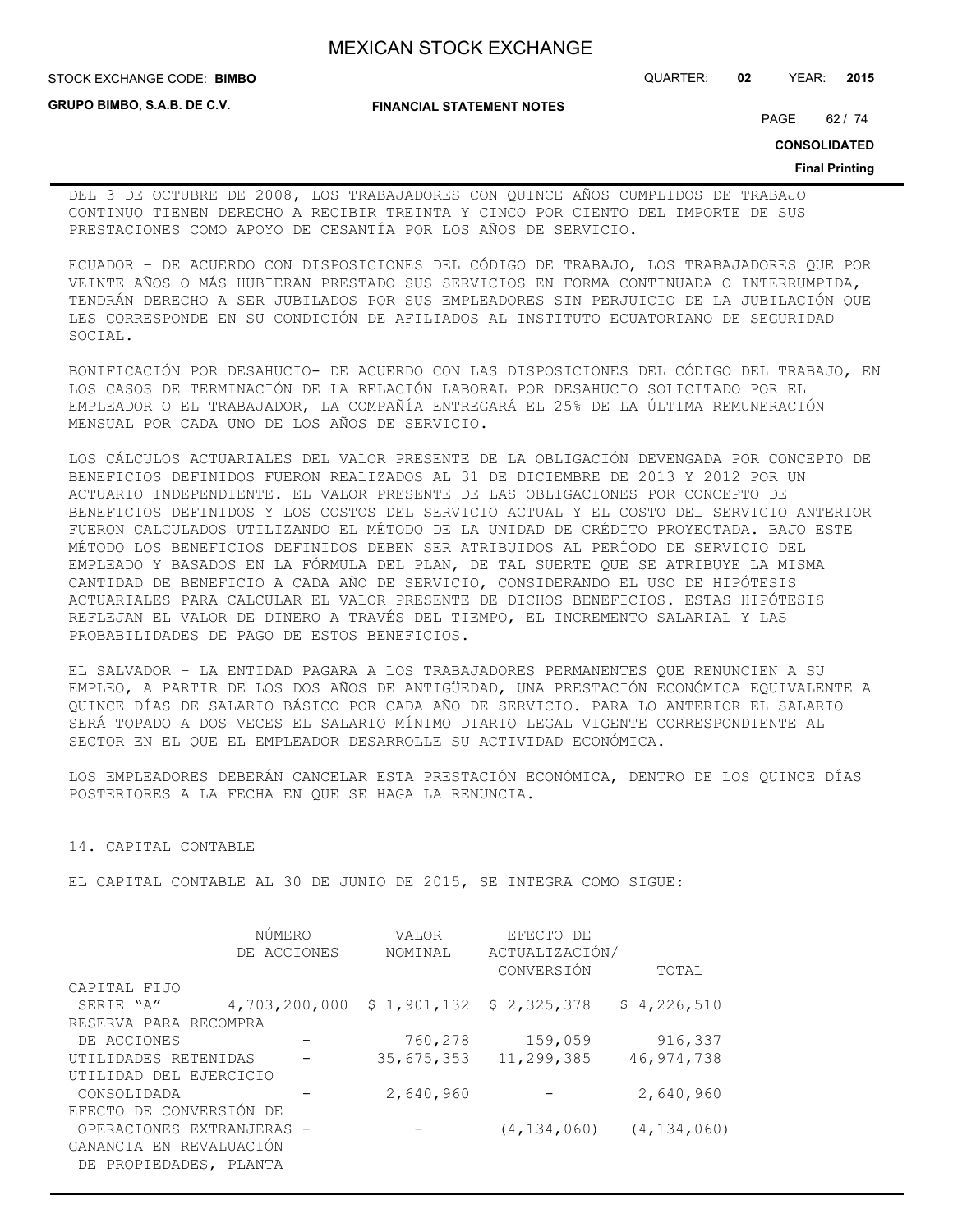| STOCK EXCHANGE CODE: BIMBO                                                                                         |                                  |              |             | QUARTER:     | 02    | YEAR:               | 2015                  |
|--------------------------------------------------------------------------------------------------------------------|----------------------------------|--------------|-------------|--------------|-------|---------------------|-----------------------|
| GRUPO BIMBO, S.A.B. DE C.V.                                                                                        | <b>FINANCIAL STATEMENT NOTES</b> |              |             | PAGE         | 63/74 |                     |                       |
|                                                                                                                    |                                  |              |             |              |       | <b>CONSOLIDATED</b> |                       |
|                                                                                                                    |                                  |              |             |              |       |                     | <b>Final Printing</b> |
| Y EOUIPO<br>VARIACIÓN NETA DE                                                                                      |                                  | 1,037,513    |             | 1,037,513    |       |                     |                       |
| OBLIGACIONES LABORALES -<br>VARIACIÓN NETA DE LA PÉRDIDA<br>POR REALIZAR DE INSTRUMENTOS<br>DE COBERTURA DE FLUJOS |                                  | 396,576      |             | 396,576      |       |                     |                       |
| DE EFECTIVO<br>PARTICIPACIÓN NO                                                                                    |                                  | (426, 882)   |             | (426, 882)   |       |                     |                       |
| CONTROLADORA                                                                                                       |                                  | 2,798,065    | 344,514     | 3, 142, 579  |       |                     |                       |
| TOTAL                                                                                                              |                                  | \$44,782,995 | \$9,994,276 | \$54,777,271 |       |                     |                       |

EL CAPITAL SOCIAL ESTÁ ÍNTEGRAMENTE SUSCRITO Y PAGADO Y CORRESPONDE A LA PARTE FIJA DEL CAPITAL SOCIAL, REPRESENTADO POR ACCIONES DE LA SERIE "A". LA PARTE VARIABLE DEL CAPITAL NUNCA PODRÁ EXCEDER DE DIEZ VECES EL IMPORTE DEL CAPITAL MÍNIMO FIJO SIN DERECHO A RETIRO Y ESTARÁ REPRESENTADA POR ACCIONES DE LA SERIE "B", ORDINARIAS, NOMINATIVAS, SIN EXPRESIÓN DE VALOR NOMINAL Y/O POR ACCIONES DE VOTO LIMITADO, NOMINATIVAS, SIN EXPRESIÓN DE VALOR NOMINAL, LAS CUALES SERÁN DENOMINADAS CON EL NOMBRE DE LA SERIE QUE DETERMINE SU EMISIÓN. EN NINGÚN MOMENTO LAS ACCIONES DE VOTO LIMITADO PODRÁN REPRESENTAR MÁS DEL 25% DEL CAPITAL SOCIAL.

========== ========== ==========

I. NO HUBO DIVIDENDOS DECRETADOS PAGADOS AL 30 DE JUNIO DE 2015 Y 2014.

II. SE ESTABLECE UN IMPUESTO SOBRE LA RENTA ADICIONAL, SOBRE DIVIDENDOS PAGADOS DEL 10% CUANDO LOS MISMOS SEAN DISTRIBUIDOS A PERSONAS FÍSICAS Y RESIDENTES EN EL EXTRANJERO. EL IMPUESTO SOBRE LA RENTA SE PAGA VÍA RETENCIÓN Y ES UN PAGO DEFINITIVO A CARGO DEL ACCIONISTA. EN EL CASO DE EXTRANJEROS SE PODRÁN APLICAR TRATADOS PARA EVITAR LA DOBLE TRIBUTACIÓN. ESTE IMPUESTO SERÁ APLICABLE POR LA DISTRIBUCIÓN DE UTILIDADES GENERADAS A PARTIR DEL 2014.

III. LAS UTILIDADES RETENIDAS INCLUYEN LA RESERVA LEGAL. DE ACUERDO CON LA LEY GENERAL DE SOCIEDADES MERCANTILES, DE LAS UTILIDADES NETAS DEL EJERCICIO DEBE SEPARARSE UN 5% COMO MÍNIMO PARA FORMAR LA RESERVA LEGAL, HASTA QUE SU IMPORTE ASCIENDA AL 20% DEL CAPITAL SOCIAL A VALOR NOMINAL. LA RESERVA LEGAL PUEDE CAPITALIZARSE, PERO NO DEBE REPARTIRSE A MENOS QUE SE DISUELVA LA SOCIEDAD, Y DEBE SER RECONSTITUIDA CUANDO DISMINUYA POR CUALQUIER MOTIVO. AL 30 DE JUNIO DE 2015 Y 31 DE DICIEMBRE 2014, SU IMPORTE A VALOR NOMINAL ASCIENDE A \$500,000.

IV. LA DISTRIBUCIÓN DEL CAPITAL CONTABLE, EXCEPTO POR LOS IMPORTES ACTUALIZADOS DEL CAPITAL SOCIAL APORTADO Y DE LAS UTILIDADES RETENIDAS FISCALES, CAUSARÁ EL IMPUESTO SOBRE LA RENTA SOBRE DIVIDENDOS A CARGO DE LA ENTIDAD A LA TASA VIGENTE AL MOMENTO DE LA DISTRIBUCIÓN. EL IMPUESTO QUE SE PAGUE POR DICHA DISTRIBUCIÓN, SE PODRÁ ACREDITAR CONTRA EL IMPUESTO SOBRE LA RENTA DEL EJERCICIO EN EL QUE SE PAGUE EL IMPUESTO SOBRE DIVIDENDOS Y EN LOS DOS EJERCICIOS INMEDIATOS SIGUIENTES, CONTRA EL IMPUESTO DEL EJERCICIO Y LOS PAGOS PROVISIONALES DE LOS MISMOS.

V. LOS SALDOS DE LAS CUENTAS FISCALES DEL CAPITAL CONTABLE AL 30 DE JUNIO DE 2015 Y 31 DE DICIEMBRE DE 2014 SON:

|                                 | 30 DE JUNIO  | 31 DE DICIEMBRE |
|---------------------------------|--------------|-----------------|
|                                 | DE 2015      | DE 2014         |
|                                 |              |                 |
| CUENTA DE CAPITAL DE APORTACIÓN | \$28,703,461 | \$28,463,551    |
| CUENTA DE UTILIDAD FISCAL NETA  | 40,733,346   | 37,173,807      |
|                                 |              |                 |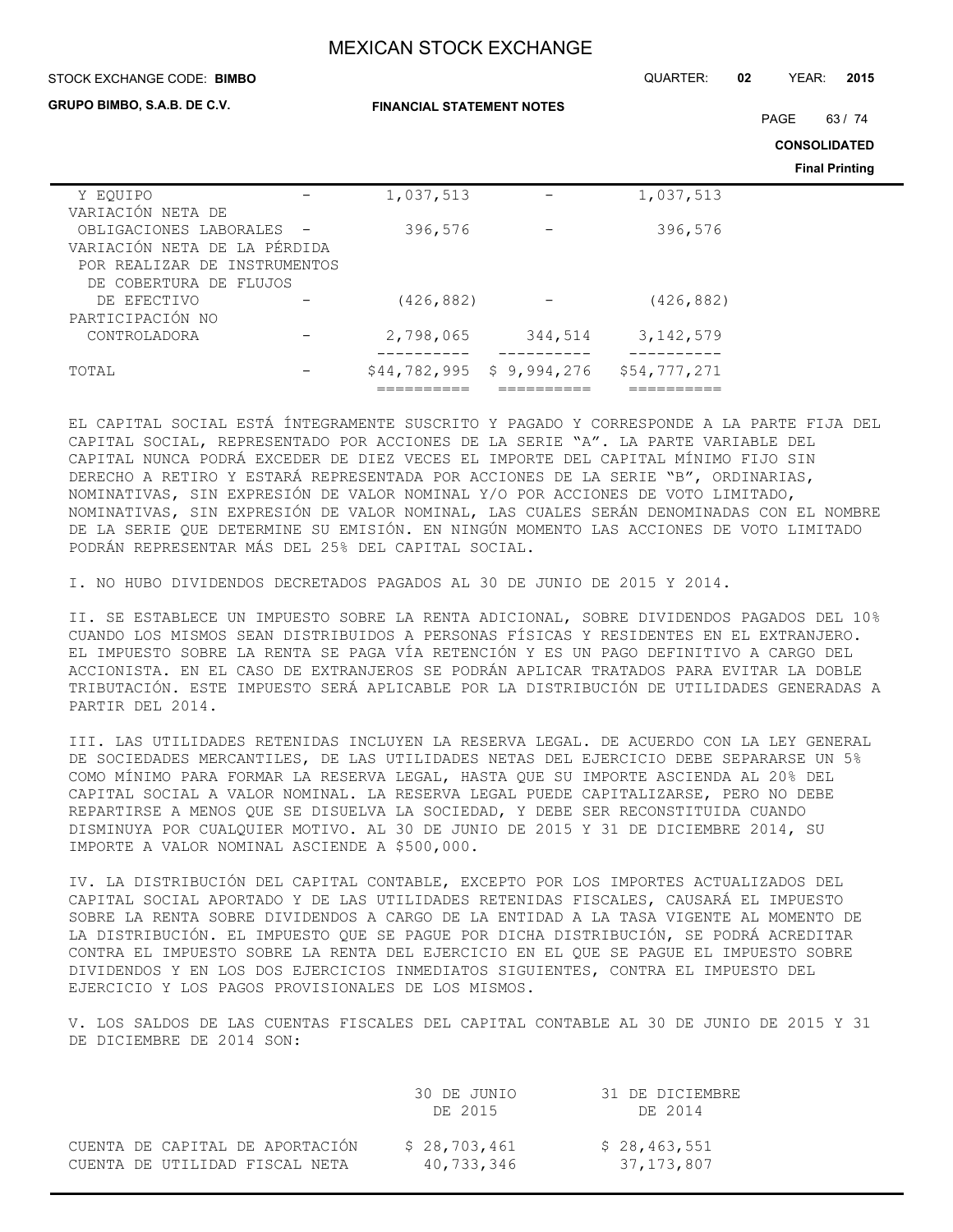STOCK EXCHANGE CODE: QUARTER: **02** YEAR: **2015 BIMBO**

| <b>GRUPO BIMBO, S.A.B. DE C.V.</b> | <b>FINANCIAL STATEMENT NOTES</b> |              |  |                                              |  |
|------------------------------------|----------------------------------|--------------|--|----------------------------------------------|--|
|                                    |                                  |              |  | <b>CONSOLIDATED</b><br><b>Final Printing</b> |  |
| TOTAL                              | \$69,436,807                     | \$65,637,358 |  |                                              |  |
|                                    |                                  |              |  |                                              |  |

15. IMPUESTOS A LA UTILIDAD:

IMPUESTOS A LA UTILIDAD EN MÉXICO

LAS ENTIDADES MEXICANAS ESTÁN SUJETAS AL ISR.

RESPECTO AL RECONOCIMIENTO CONTABLE DE LOS TEMAS INCLUIDOS EN LA REFORMA FISCAL 2014, QUE ESTAN RELACIONADOS CON LOS IMPUESTOS A LA UTILIDAD, EL CINIF EMITIO LA INIF 20 EFECTOS CONTABLES DE LA REFORMA FISCAL 2014, CON VIGENCIA A PARTIR DE DICIEMBRE 2013.

ISR - CONFORME A LA NUEVA LEY DEL ISR (LEY 2014) LA TASA FUE DEL 30% PARA 2014 Y CONTINUARÁ ASÍ PARA LOS AÑOS POSTERIORES.

IMPUESTOS A LA UTILIDAD EN OTROS PAÍSES.

LAS COMPAÑÍAS SUBSIDIARIAS ESTABLECIDAS EN EL EXTRANJERO, CALCULAN EL IMPUESTO SOBRE LA RENTA SOBRE SUS RESULTADOS INDIVIDUALES Y DE ACUERDO CON LOS REGÍMENES ESPECÍFICOS DE CADA PAÍS. EUA CUENTA CON AUTORIZACIÓN PARA LA PRESENTACIÓN DE UNA DECLARACIÓN DE IMPUESTO SOBRE LA RENTA CONSOLIDADA. ESPAÑA CUENTA CON AUTORIZACION PARA LA PRESENTACION DE UNA DECLARACIÓN DE IMPUESTO SOBRE LA RENTA CONSOLIDADA DESDE EL EJERCICIO DE 2013.

EN JUNIO DE 2014, LA COMPAÑÍA CONCLUYÓ LA ADQUISICIÓN DE CANADA BREAD COMPANY, LIMITED (CANADA BREAD). CANADA BREAD OPERA 25 PLANTAS EN CANADÁ, ESTADOS UNIDOS Y EL REINO UNIDO.

LAS COMPAÑÍAS CON RESIDENCIA FISCAL CANADIENSE PAGAN SUS IMPUESTOS RESPECTO DE TODOS SUS INGRESOS, CUALQUIERA QUE SEA LA UBICACIÓN DE LA FUENTE DE RIQUEZA. EN CANADÁ NO ESTÁ PERMITIDA LA CONSOLIDACIÓN FISCAL.

CADA COMPAÑÍA CALCULA Y PAGA BAJO EL SUPUESTO DE ENTIDADES LEGALES INDIVIDUALES. LA DECLARACIÓN ANUAL DE IMPUESTOS SE PRESENTAN DENTRO DE LOS SEIS MESES SIGUIENTES AL TÉRMINO DEL EJERCICIO FISCAL; ADICIONALMENTE LA COMPAÑÍAS DEBEN ENTERAR PAGOS PROVISIONALES MENSUALES DURANTE DICHO EJERCICIO FISCAL.

LAS COMPAÑÍAS CON RESIDENCIA FISCAL EN EL REINO UNIDO PAGAN SUS IMPUESTOS SOBRE UNA BASE DE INGRESOS MUNDIALES INDEPENDIENTEMENTE DE LA FUENTE DE RIQUEZA.

LAS TASAS FISCALES APLICABLES EN LOS OTROS PAÍSES EN DONDE OPERA LA COMPAÑÍA Y EL PERÍODO EN EL CUAL PUEDEN APLICARSE LAS PÉRDIDAS FISCALES SON COMO SIGUE:

|            | $($ $\frac{6}{6}$ $)$<br>TASA LEGAL |      |     | AÑOS DE |             |
|------------|-------------------------------------|------|-----|---------|-------------|
|            |                                     | 2015 |     | 2014    | VENCIMIENTO |
| ARGENTINA  |                                     | 35.0 |     | 35.0    | (A)<br>5    |
| BRASIL     |                                     | 34.0 |     | 34.0    | [B]         |
| CANADA     | (O)                                 | 26.5 | (O) | 26.0    | 20<br>(P)   |
| COLOMBIA   |                                     | 34.0 |     | 34.0    | (C)         |
| COSTA RICA |                                     | 30.0 |     | 30.0    | (N)<br>4    |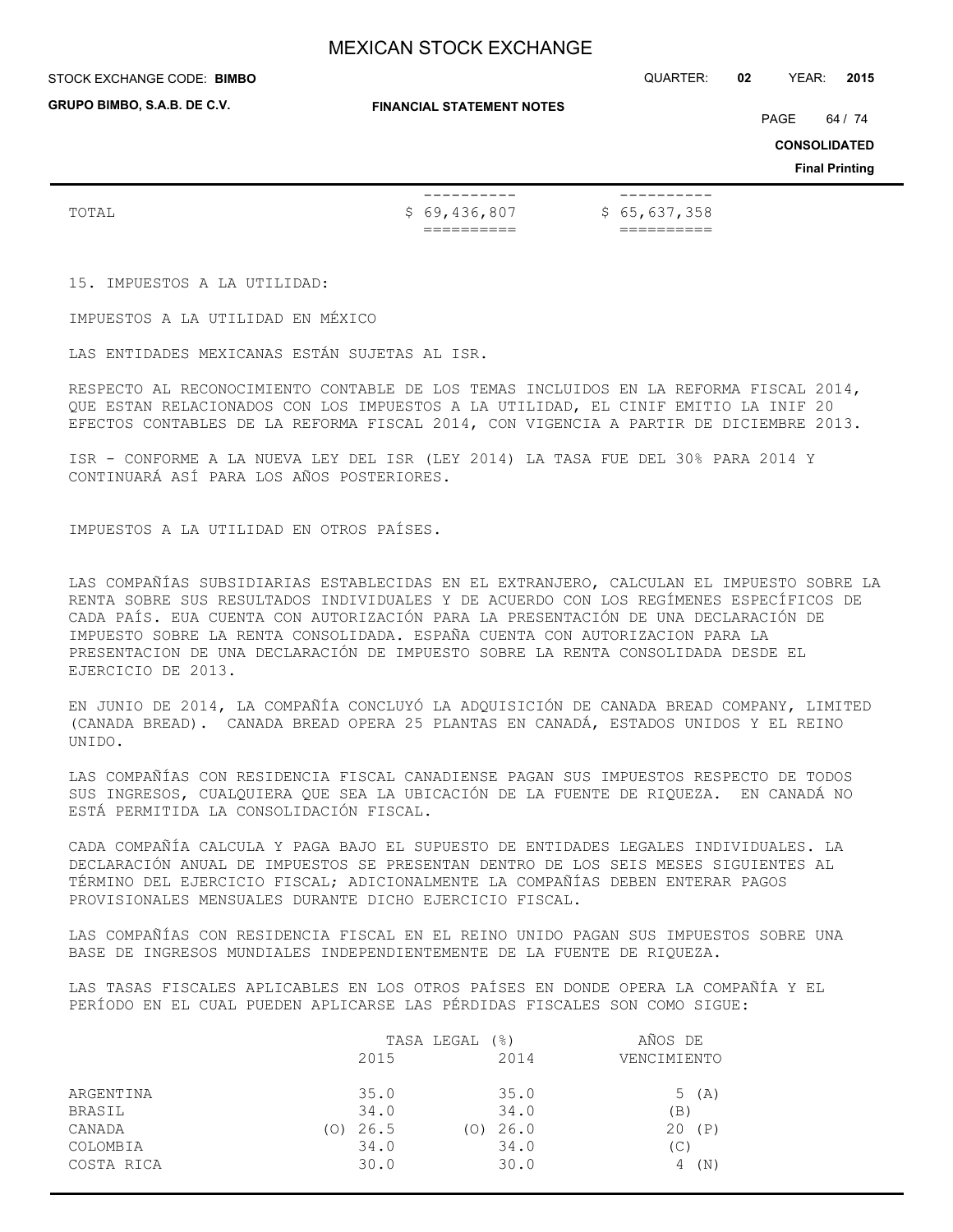#### STOCK EXCHANGE CODE: QUARTER: **02** YEAR: **2015 BIMBO**

#### **GRUPO BIMBO, S.A.B. DE C.V.**

**FINANCIAL STATEMENT NOTES**

PAGE 65 / 74

**CONSOLIDATED**

**Final Printing**

| CHILE            | (D) | 22.5 | (D) | 21.0 | (E)               |  |
|------------------|-----|------|-----|------|-------------------|--|
| CHINA            |     | 25.0 |     | 25.0 | 5                 |  |
| <b>ECUADOR</b>   |     | 22.0 |     | 22.0 | 5                 |  |
| EL SALVADOR      |     | 30.0 |     | 30.0 | $(\, {\rm F} \,)$ |  |
| ESPAÑA           | (S) | 28.0 | (S) | 30.0 | (E)               |  |
| EUA              | (G) | 35.0 | (G) | 35.0 | 20                |  |
| <b>GUATEMALA</b> | (H) | 25.0 | (H) | 28.0 | (G)               |  |
| HOLANDA          |     | 25.0 |     | 25.0 | 9                 |  |
| HONDURAS         | (I) | 25.0 | (T) | 25.0 | 3                 |  |
| HUNGRÍA          |     | 19.0 |     | 19.0 | (E)               |  |
| LUXEMBURGO       |     | 21.0 |     | 21.0 | (E)               |  |
| NICARAGUA        | (T) | 30.0 | (T) | 30.0 | 3<br>(M)          |  |
| PARAGUAY         |     | 10.0 |     | 10.0 | $(\, {\rm F} \,)$ |  |
| PANAMÁ           |     | 25.0 |     | 25.0 | 5                 |  |
| PERÚ             | (U) | 28.0 | (U) | 30.0 | (J)               |  |
| REINO UNIDO      | (Q) | 21.0 | (Q) | 21.0 | (R)               |  |
| URUGUAY          |     | 25.0 |     | 25.0 | (K)               |  |
| VENEZUELA        |     | 34.0 |     | 34.0 | (L)               |  |
|                  |     |      |     |      |                   |  |

(A) LAS PÉRDIDAS POR VENTAS DE ACCIONES, CUOTAS U OTRAS PARTICIPACIONES SOCIALES, SÓLO PUEDEN SER AMORTIZADAS CONTRA INGRESOS DE LA MISMA NATURALEZA. LO MISMO PARA LAS PÉRDIDAS DE DERIVADOS. LAS PÉRDIDAS DE FUENTE EXTRANJERA SÓLO PUEDEN SER AMORTIZADAS CON INGRESOS DE FUENTE EXTRANJERA.

(B) LAS PÉRDIDAS FISCALES PUEDEN AMORTIZARSE INDEFINIDAMENTE PERO SÓLO PUEDE COMPENSARSE EN CADA AÑO HASTA EL 30% DE LA UTILIDAD FISCAL NETA DEL AÑO. (C) A PARTIR DEL AÑO 2013 LA TARIFA DEL IMPUESTO SOBRE LA RENTA PASA DEL 33% AL 25%. ASIMISMO, LA TARIFA DEL IMPUESTO DE GANANCIAS OCASIONALES PASA DEL 33% AL 10%. ADICIONALMENTE SE CREA EL IMPUESTO SOBRE LA RENTA PARA LA EQUIDAD (CREE) CUYA TARIFA ES DEL 9% POR LOS AÑOS GRAVABES 2013,2014 Y 2015 Y DEL 8% POR EL EJERCICIO FISCAL DE 2016 Y EJERCICIOS FISCALES SIGUIENTES.

 LAS PÉRDIDAS GENERADAS EN LOS EJERCICIOS 2003, 2004, 2005 Y 2006, PUEDEN SER AMORTIZADAS DENTRO DE LOS 8 AÑOS SIGUIENTES, PERO SÓLO SE PUEDE HASTA POR EL 25% DE LA UTILIDAD FISCAL DEL AÑO. A PARTIR DE 2007, LAS PÉRDIDAS SE PODRÁN AMORTIZAR SIN LÍMITE DE CUANTÍA EN CADA EJERCICIO Y SIN LÍMITE EN EL TIEMPO.

(D) LA TASA PARA EL 2012 Y 2013 FUE DEL 20%. A FINALES DE 2014 SE APROBÓ UNA REFORMA MEDIANTE LA CUAL SE ESTABLECIÓ UN INCREMENTO GRADUAL A PARTIR DE 2014, DE MANERA QUE PARA ESE AÑO LA TASA FUE DEL 21%, PARA 2015 ES DEL 22.5% Y PARA 2016 Y 2017 SERÁ DEL 24% Y 25%, RESPECTIVAMENTE.

(E) SIN FECHA DE VENCIMIENTO

(F) LAS PÉRDIDAS OPERACIONALES NO SON AMORTIZABLES.

(G) A ESTE PORCENTAJE DEBE SUMARSE UN PORCENTAJE DE IMPUESTO ESTATAL, EL CUAL VARÍA EN CADA ESTADO DE LA UNIÓN AMERICANA. LA TASA LEGAL PONDERADA PARA LA COMPAÑÍA EN DICIEMBRE 2014 FUE DE 37.23%.

(H) DERIVADO DE LA ENTRADA EN VIGENCIA DEL DECRETO NO. 10-2012 LEY DE ACTUALIZACIÓN TRIBUTARIA DEL REGIMEN SOBRE LAS UTILIDADES LUCRATIVAS SE DETERMINA LA BASE IMPONIBLE PARTIENDO DE LA UTILIDAD CONTABLE MENOS INGRESOS EXENTOS Y NO AFECTOS, MÁS GASTOS NO DEDUCIBLES. A DICHA RENTA IMPONIBLE SE LE APLICA UNA TASA IMPOSITIVA DEL 28% PARA 2014 Y DEL 25% PARA 2015 EN ADELANTE.

(I) EN CASO DE OBTENER UN INGRESO GRAVABLE MAYOR A 1 MILLÓN DE LEMPIRAS SE DEBERÁ PAGAR UN 5% ADICIONAL DE CONTRIBUCIÓN TEMPORAL DE SOLIDARIDAD SOBRE EL EXCEDENTE.

(J) EXISTEN DOS ALTERNATIVAS PERMITIDAS PARA AMORTIZAR PÉRDIDAS FISCALES: 1) EN LOS 4 AÑOS SIGUIENTES Ó 2) SIN CADUCIDAD PERO CON APLICACIÓN HASTA EL 50% DE LA UTILIDAD DE CADA AÑO. SELECCIONADA UNA OPCIÓN, NO SE PUEDE CAMBIAR HASTA QUE NO SE HUBIERAN AGOTADO LAS PÉRDIDAS ACUMULADAS DE EJERCICIOS ANTERIORES.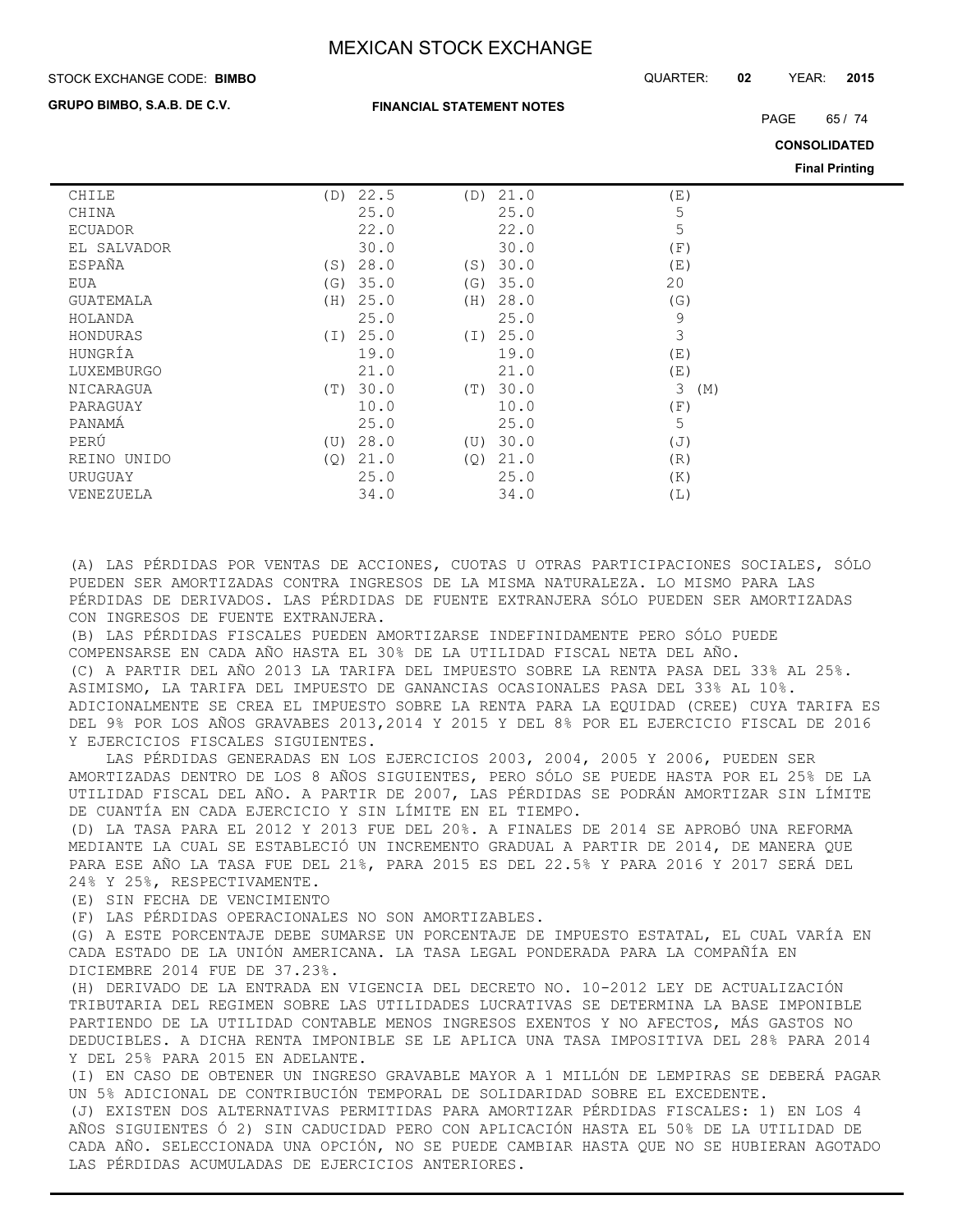**GRUPO BIMBO, S.A.B. DE C.V.**

**FINANCIAL STATEMENT NOTES**

PAGE 66 / 74

**CONSOLIDATED**

#### **Final Printing**

(K) LAS PÉRDIDAS GENERADAS A PARTIR DE 2007 SE PUEDEN AMORTIZAR EN LOS SIGUIENTES 5 EJERCICIOS.

(L) DEPENDIENDO DE SU NATURALEZA PUEDE VARIAR EL PERIODO DE AMORTIZACIÓN: 1) OPERATIVAS, 3 AÑOS SIGUIENTES; 2) LAS DEL AJUSTE POR INFLACIÓN FISCAL, 1 AÑO; 3) LAS DEL EXTERIOR, QUE SÓLO SE PUEDEN AMORTIZAR CON GANANCIAS DEL EXTERIOR, 3 AÑOS SIGUIENTES; Y 4) LAS GENERADAS EN LOS PARAÍSOS FISCALES SOLO APLICABLES A GANANCIAS EN TALES JURISDICCIONES, 3 AÑOS. (M) LA TASA DE IMPUESTO PARA 2014 Y 2015 SE MANTIENE AL 30% Y A PARTIR DE 2016 SERÁ REDUCIDA UN PUNTO PORCENTUAL CADA AÑO POR LOS SIGUIENTES CINCO AÑOS. ESTE PERIODO DE REDUCCIÓN DEPENDERÁ DEL DESEMPEÑO EN LA RECAUDACIÓN TRIBUTARIA. (N) EXISTE REFORMA DE SEPTIEMBRE 2012 DONDE EL PLAZO DE PRESCRIPCIÓN DE 3 AÑOS SE AMPLIO A 4 AÑOS QUE RIGE A PARTIR DEL PERIODO FISCAL 2013. (O) LA TASA CORPORATIVA EN CANADÁ ES DEL 26.5%, LA CUAL ESTÁ COMPUESTA POR UN 15% QUE CORRESPONDE A LA TASA FEDERAL Y UN 11.5% QUE CORRESPONDE AL COMPONENTE ESTATAL Y QUE VARIA DEPENDIENDO DE CADA ESTADO. POR LO ANTERIOR LA TASA PUEDE VARIAR DEL 25% AL 31%. LA TASA LEGAL PONDERADA PARA LA COMPAÑÍA EN DICIEMBRE 2014 FUE DEL 26.13%. (P) LAS PÉRDIDAS OPERATIVAS PUEDEN AMORTIZARSE CONTRA LOS 3 EJERCICIOS ANTERIORES O CONTRA LOS 20 EJERCICIOS POSTERIORES A SU GENERACIÓN (Q) LA TASA PRINCIPAL DEL IMPUESTO CORPORATIVO EN EL REINO UNIDO ES DEL 21% PARA LOS INGRESOS GRAVABLES QUE SUPERAN EL MILLON Y MEDIO DE LIBRAS ESTERLINAS Y DEL 20% CORRESPONDE A LA TASA APLICABLE PARA GANANCIAS MÍNIMAS QUE NO SUPEREN LAS 300 MIL LIBRAS ESTERLINAS. A PARTIR DE ABRIL DE 2015 SE UNIFICARÁN LAS TASAS A UNA TASA CORPORATIVA DEL 20%. (R) LAS PÉRDIDAS PUEDEN AMORTIZARSE CONTRA EL EJERCICIO FISCAL ANTERIOR DE 12 MESES, TAMBIÉN PUEDEN AMORTIZARSE EN EJERCICIOS POSTERIORES DE FORMA INDEFINIDA. (S) EN NOVIEMBRE 2014 SE APROBÓ MODIFICAR LA TASA DE IMPUESTO AL 28% PARA 2016 Y AL 25% PARA LOS AÑOS POSTERIORES. (T) LA TASA SE REDUCIRÁ UN PUNTO PORCENTUAL CADA AÑO A PARTIR DE 2016 Y HASTA 2020. (U) EN DICIEMBRE 2014 SE APROBÓ UNA REFORMA FISCAL QUE MODIFICA LA TASA AL 28% PARA LOS

EJERCICIOS 2015 Y 2016, AL 27% PARA 2017 Y 2018 Y AL 26% PARA 2019 EN ADELANTE.

LAS OPERACIONES EN ESTADOS UNIDOS, CANADÁ, ARGENTINA, COLOMBIA, GUATEMALA, PANAMÁ, HONDURAS Y NICARAGUA ESTÁN SUJETAS A PAGOS MÍNIMOS DE IMPUESTO SOBRE LA RENTA.

INTEGRACIÓN DE PROVISIÓN, TASA EFECTIVA Y EFECTOS DIFERIDOS

A. LOS IMPUESTOS A LA UTILIDAD CONSOLIDADOS DE LA COMPAÑÍA A JUNIO 2015 Y 2014 SE INTEGRAN COMO SIGUE:

|                 |   | \$1,644,806 |    | \$1,335,181 |
|-----------------|---|-------------|----|-------------|
|                 |   |             |    |             |
| <b>DIFERIDO</b> | S | 162,669     | S. | (140, 653)  |
| CAUSADO         |   | \$1,482,137 |    | \$1,475,834 |
| ISR:            |   |             |    |             |
|                 |   | 2015        |    | 2014        |

B. LA CONCILIACIÓN DE LA TASA LEGAL DEL ISR EN MÉXICO Y LA TASA EFECTIVA EXPRESADAS, COMO UN IMPORTE DE LA UTILIDAD ANTES DE IMPUESTOS A LA UTILIDAD, POR LOS TRIMESTRES TERMINADOS AL 30 DE JUNIO DE 2015 Y 2014, ES COMO SIGUE:

|  |                             | 2015      | 2014      |
|--|-----------------------------|-----------|-----------|
|  | UTILIDAD ANTES DE IMPUESTOS | 4,588,013 | 3,605,040 |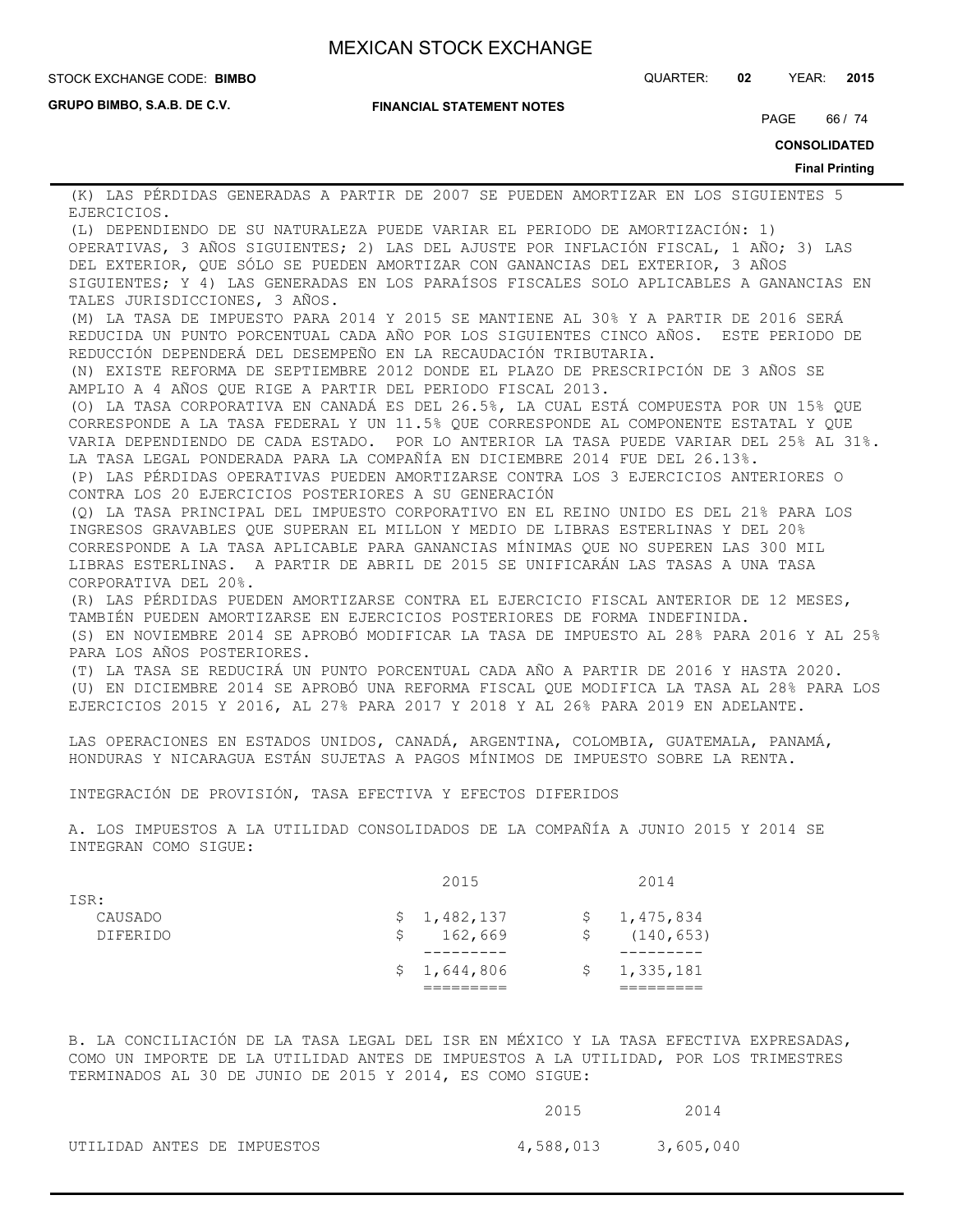| STOCK EXCHANGE CODE: BIMBO                                                                                                  |                                        | QUARTER:<br>02     | YEAR:<br>2015         |
|-----------------------------------------------------------------------------------------------------------------------------|----------------------------------------|--------------------|-----------------------|
| GRUPO BIMBO, S.A.B. DE C.V.<br><b>FINANCIAL STATEMENT NOTES</b>                                                             |                                        |                    | PAGE<br>67 / 74       |
|                                                                                                                             |                                        |                    | <b>CONSOLIDATED</b>   |
|                                                                                                                             |                                        |                    | <b>Final Printing</b> |
| TASA LEGAL                                                                                                                  | 30%                                    | 30%                |                       |
| ISR A LA TASA LEGAL                                                                                                         | $$1,376,404$ $$1,081,512$              |                    |                       |
| MAS (MENOS) EFECTO DE IMPUESTOS DE LAS<br>SIGUIENTES PARTIDAS:                                                              |                                        |                    |                       |
| EFECTOS INFLACIONARIOS DE CUENTAS MONETARIAS<br>DE BALANCE Y DE RESULTADOS<br>GASTOS NO DEDUCIBLES, INGRESOS NO ACUMULABLES | 61,274                                 | 96,868             |                       |
| Y OTROS<br>DIFERENCIA EN TASAS Y MONEDA DE SUBSIDIARIAS                                                                     | 158,853                                | 153,703            |                       |
| EN DISTINTAS JURISDICCIONES FISCALES<br>EFECTOS EN LOS VALORES FISCALES                                                     | (50, 193)                              | (79, 147)          |                       |
| DE INMUEBLES, MAOUINARIA Y EOUIPO<br>PARTICIPACIÓN EN RESULTADOS DE ASOCIADAS<br>RESERVA DE VALUACIÓN DE PÉRDIDAS FISCALES  | (120, 508)<br>4,254                    | (76, 502)<br>6,857 |                       |
| <b>AMORTIZABLES</b>                                                                                                         | 214,722                                | 151,890            |                       |
| ISR RECONOCIDO EN RESULTADOS                                                                                                | $$1,644,806$ $$1,335,181$<br>========= | =========          |                       |
| TASA EFECTIVA DE ISR                                                                                                        | 35.85%                                 | 37.04%             |                       |

DE MANERA CONSERVADORA ALGUNAS EMPRESAS QUE TIENEN PÉRDIDAS FISCALES NO RECONOCIERON EL IMPUESTO DIFERIDO ACTIVO DE DICHAS PÉRDIDAS EN FUNCIÓN DE QUE, ADEMÁS DE ESTAR VIGENTES, SE REQUIERE CONTAR CON ANTECEDENTES DE RESULTADOS FISCALES POSITIVOS, ASÍ COMO PROYECCIONES QUE PERMITAN ESTIMAR EL TIEMPO DE RECUPERACIÓN DE DICHAS PÉRDIDAS FISCALES.

LOS PRINCIPALES CONCEPTOS QUE ORIGINAN EL IMPUESTO A LA UTILIDAD DIFERIDO AL 30 DE JUNIO DE 2015 Y AL 31 DE DICIEMBRE DE 2014 SON LOS SIGUIENTES:

|                                        | 31 DICIEMBRE<br>DE 2013 | EFECTOS EN<br>RESULTADOS        | EFECTO<br>RESULTADO<br>INTEGRAL |
|----------------------------------------|-------------------------|---------------------------------|---------------------------------|
| RESERVA PARA CUENTAS                   |                         |                                 |                                 |
| DE COBRO DUDOSO<br>INVENTARIOS Y PAGOS | (316, 734)              | (4, 171)                        |                                 |
| ANTICIAPADOS                           | 228,888                 | (240, 540)                      |                                 |
| INMUEBLES, MAQUINARIA                  |                         |                                 |                                 |
| Y EOUIPO                               | 3,627,473               | 328,203                         |                                 |
| ACTIVOS INTANGIBLES                    | 5,493,410               | 969,114                         |                                 |
| OTRAS RESERVAS                         |                         | $(9, 998, 429)$ $(1, 992, 203)$ | (429, 620)                      |
| PTU CAUSADA                            | (245, 513)              | (72, 029)                       |                                 |
| PÉRDIDAS FISCALES POR                  |                         |                                 |                                 |
| AMORTIZAR                              | (3, 153, 463)           | (2,008,922)                     |                                 |
| COBERTURA CAMBIARIA                    |                         | 1,648,930                       | (1, 648, 930)                   |
| OTRAS PARTIDAS                         | 519,140                 | 405,838                         | (32, 800)                       |
| TOTAL (ACTIVO) PASIVO,                 |                         |                                 |                                 |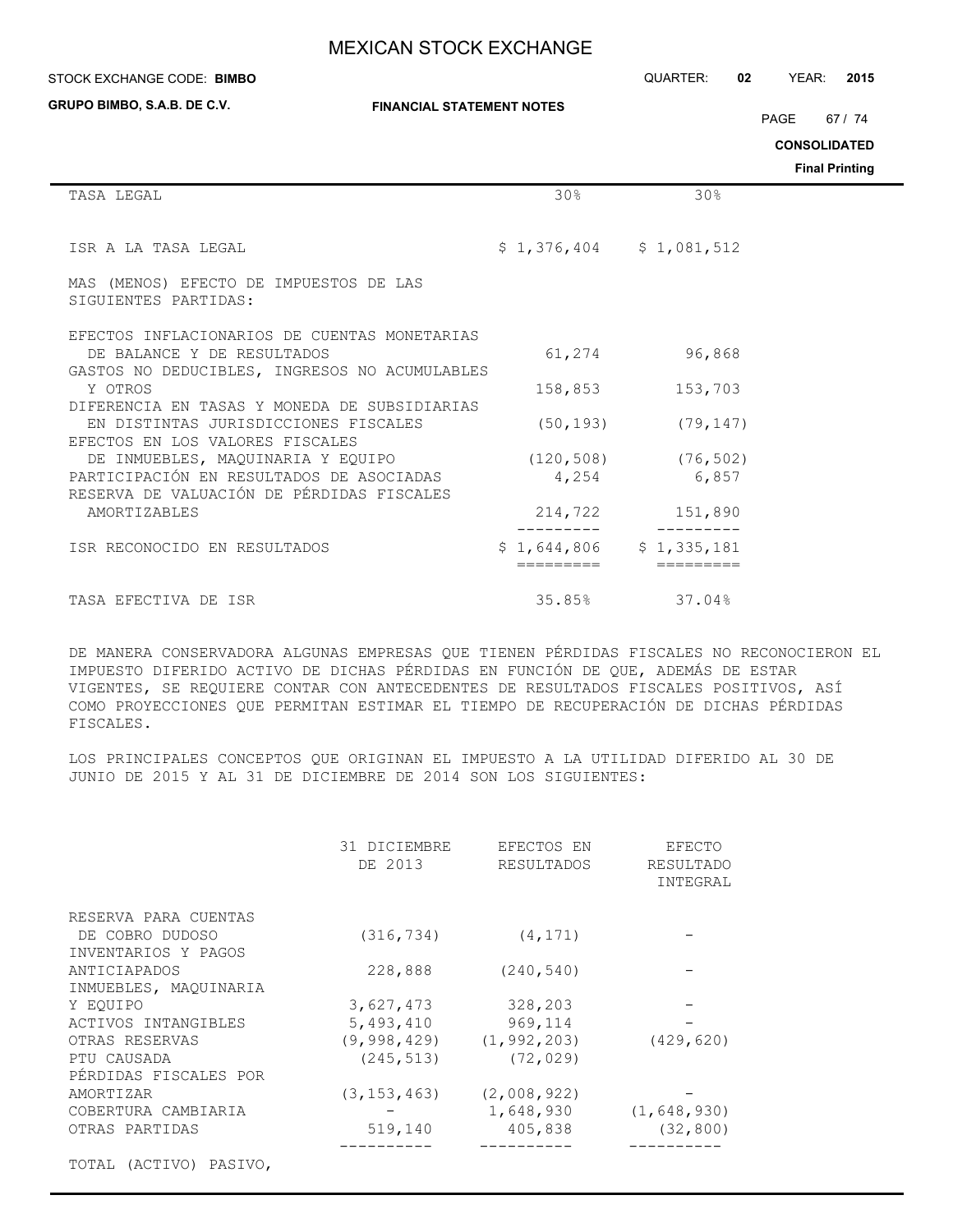#### STOCK EXCHANGE CODE: QUARTER: **02** YEAR: **2015 BIMBO**

**GRUPO BIMBO, S.A.B. DE C.V.**

PAGE 68 / 74

**CONSOLIDATED**

| NETO                                   | $$$ (3,845,228)<br>==========          | \$ (965, 780)<br>$=$ ==========        | \$(2, 111, 350)<br>$=$ ========== |  |
|----------------------------------------|----------------------------------------|----------------------------------------|-----------------------------------|--|
|                                        |                                        |                                        |                                   |  |
|                                        | EFECTO DE                              |                                        | ADQUISICIÓN 31 DE DICIEMBRE       |  |
|                                        | CONVERSIÓN Y OTROS                     |                                        | DE 2014                           |  |
| RESERVA PARA CUENTAS                   |                                        |                                        |                                   |  |
| DE COBRO DUDOSO<br>INVENTARIOS Y PAGOS |                                        | (324)                                  | (321, 229)                        |  |
| ANTICIAPADOS<br>INMUEBLES, MAQUINARIA  |                                        | (1,086)                                | (12, 738)                         |  |
| Y EQUIPO                               |                                        | 504,601                                | 4,460,277                         |  |
| ACTIVOS INTANGIBLES                    |                                        | 1,854,507                              | 8,317,031                         |  |
| OTRAS RESERVAS                         |                                        |                                        | $(192, 815)$ $(12, 613, 067)$     |  |
| PTU CAUSADA<br>PÉRDIDAS FISCALES POR   |                                        | $\overline{\phantom{0}}$               | (317, 542)                        |  |
| AMORTIZAR                              |                                        |                                        | $(282, 589)$ $(5, 444, 974)$      |  |
| COBERTURA CAMBIARIA<br>OTRAS PARTIDAS  |                                        |                                        |                                   |  |
|                                        | (288, 712)                             |                                        | 603,466                           |  |
| TOTAL (ACTIVO) PASIVO,                 |                                        |                                        |                                   |  |
| NETO                                   | \$<br>=========                        | $(288, 712)$ \$ 1,882,294<br>========= | \$(5, 328, 776)                   |  |
|                                        |                                        |                                        |                                   |  |
|                                        | 31 DICIEMBRE                           | EFECTOS EN                             | EFECTO                            |  |
|                                        | DE 2014                                | RESULTADOS                             | RESULTADO                         |  |
|                                        |                                        |                                        | INTEGRAL                          |  |
| RESERVA PARA CUENTAS                   |                                        |                                        |                                   |  |
| DE COBRO DUDOSO                        | (321, 229)<br>$\overline{\phantom{0}}$ | (15, 447)                              |                                   |  |
| INVENTARIOS Y PAGOS<br>ANTICIPADOS     | (12, 738)                              | (2, 034)                               |                                   |  |
| INMUEBLES, MAQUINARIA                  |                                        |                                        |                                   |  |
| Y EQUIPO                               | 4,460,277 (477,085)                    |                                        |                                   |  |
| ACTIVOS INTANGIBLES                    | 8,317,031                              | 546,828                                |                                   |  |
| OTRAS RESERVAS<br>PTU CAUSADA          | (12, 613, 067)<br>(317, 542)           | 752,253<br>184,565                     |                                   |  |
| PÉRDIDAS FISCALES POR                  |                                        |                                        |                                   |  |
| AMORTIZAR                              |                                        | $(5, 444, 974)$ $(1, 338, 239)$        |                                   |  |
| COBERTURA CAMBIARIA<br>OTRAS PARTIDAS  | $-$<br>603,466                         | 679,593<br>(167, 765)                  | (679, 593)                        |  |
|                                        |                                        | ----------                             | (180, 999)<br>------              |  |
| TOTAL (ACTIVO) PASIVO,                 |                                        |                                        |                                   |  |
| NETO                                   |                                        | $$(5, 328, 776)$ $$162, 669$           | \$ (860, 592)                     |  |
|                                        |                                        |                                        |                                   |  |
|                                        | EFECTO DE                              | 30 DE JUNIO                            |                                   |  |
|                                        | CONVERSIÓN Y OTROS                     | DE 2015                                |                                   |  |
| RESERVA PARA CUENTAS                   |                                        |                                        |                                   |  |
| DE COBRO DUDOSO                        |                                        | (336, 676)                             |                                   |  |
| INVENTARIOS Y PAGOS                    |                                        |                                        |                                   |  |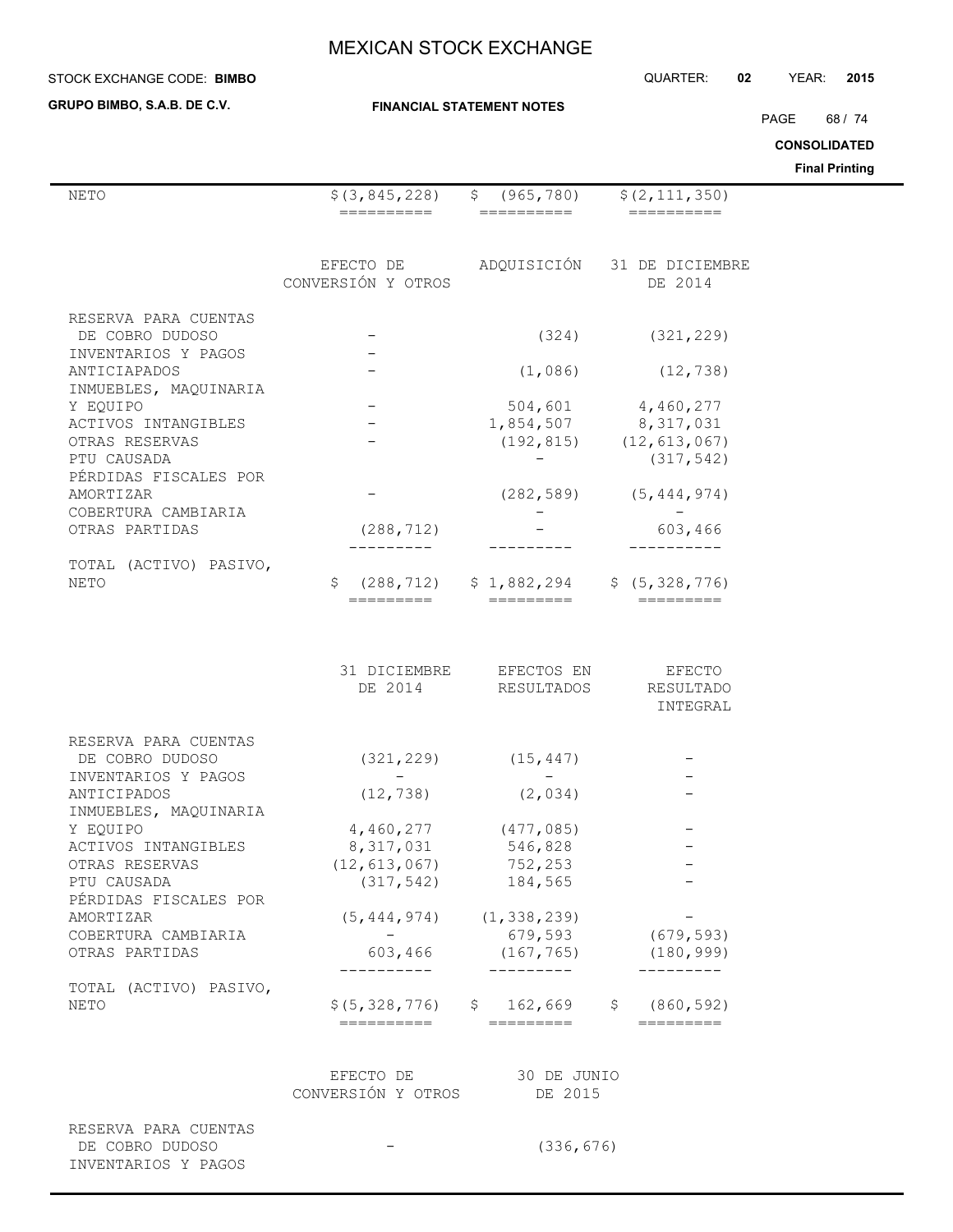| STOCK EXCHANGE CODE: BIMBO           | QUARTER:                         | 02               | YEAR: | 2015        |                     |                       |
|--------------------------------------|----------------------------------|------------------|-------|-------------|---------------------|-----------------------|
| GRUPO BIMBO, S.A.B. DE C.V.          | <b>FINANCIAL STATEMENT NOTES</b> |                  |       | <b>PAGE</b> | 69/74               |                       |
|                                      |                                  |                  |       |             | <b>CONSOLIDATED</b> |                       |
|                                      |                                  |                  |       |             |                     | <b>Final Printing</b> |
| ANTICIPADOS<br>INMUEBLES, MAQUINARIA |                                  | (14, 772)        |       |             |                     |                       |
| Y EOUIPO                             |                                  | 3,983,192        |       |             |                     |                       |
| ACTIVOS INTANGIBLES                  |                                  | 8,863,859        |       |             |                     |                       |
| OTRAS RESERVAS                       |                                  | (11, 860, 814)   |       |             |                     |                       |
| PTU CAUSADA<br>PÉRDIDAS FISCALES POR |                                  | (132, 977)       |       |             |                     |                       |
| AMORTIZAR                            |                                  | (6, 783, 213)    |       |             |                     |                       |
| IETU                                 |                                  |                  |       |             |                     |                       |
| COBERTURA CAMBIARIA                  |                                  |                  |       |             |                     |                       |
| OTRAS PARTIDAS                       | (91, 445)                        | 163,257          |       |             |                     |                       |
| (ACTIVO) PASIVO,<br>TOTAL            |                                  |                  |       |             |                     |                       |
| NETO                                 | \$<br>(91, 445)                  | \$ (6, 118, 144) |       |             |                     |                       |

LOS ACTIVOS Y PASIVOS DE IMPUESTO A LA UTILIDAD DIFERIDO SE PRESENTAN POR SEPARADO EN EL BALANCE GENERAL, YA QUE CORRESPONDEN A DIFERENTES ENTIDADES GRAVADAS Y AUTORIDADES TRIBUTARIAS Y SON COMO SIGUE:

========= ==========

|                                        | 30 DE JUNIO<br>DE 2015 | 31 DE DICIEMBRE<br>DE 2014 |
|----------------------------------------|------------------------|----------------------------|
| IMPUESTO A LA UTILIDAD DIFERIDO ACTIVO | \$ (9, 295, 264)       | \$ (8, 709, 098)           |
| IMPUESTO A LA UTILIDAD DIFERIDO PASIVO | 3, 177, 120            | 3,380,322                  |
| TOTAL (ACTIVO) PASIVO, NETO            | \$ (6, 118, 144)       | \$ (5, 328, 776)           |

AL 30 DE JUNIO DE 2015, LOS BENEFICIOS DE LAS PÉRDIDAS FISCALES PENDIENTES DE AMORTIZAR POR LAS QUE YA SE HA RECONOCIDO EL ACTIVO POR ISR DIFERIDO, PUEDEN RECUPERARSE CUMPLIENDO CON CIERTOS REQUISITOS. LOS AÑOS DE VENCIMIENTO Y SUS MONTOS AL 30 DE JUNIO DE 2015, SON:

| PÉRDIDAS<br>AMORTIZABLES |
|--------------------------|
|                          |
| 252,316                  |
| 364,393                  |
| 359,055                  |
| 340,396                  |
| 269,277                  |
| 26,776,184               |
| \$28,361,621             |
| (6, 735, 311)            |
| \$21,626,310             |
|                          |
|                          |

#### 16. COSTOS Y GASTOS POR NATURALEZA

EL COSTO DE VENTAS Y LOS GASTOS DE DISTRIBUCIÓN, VENTA, ADMINISTRACIÓN Y OTROS GASTOS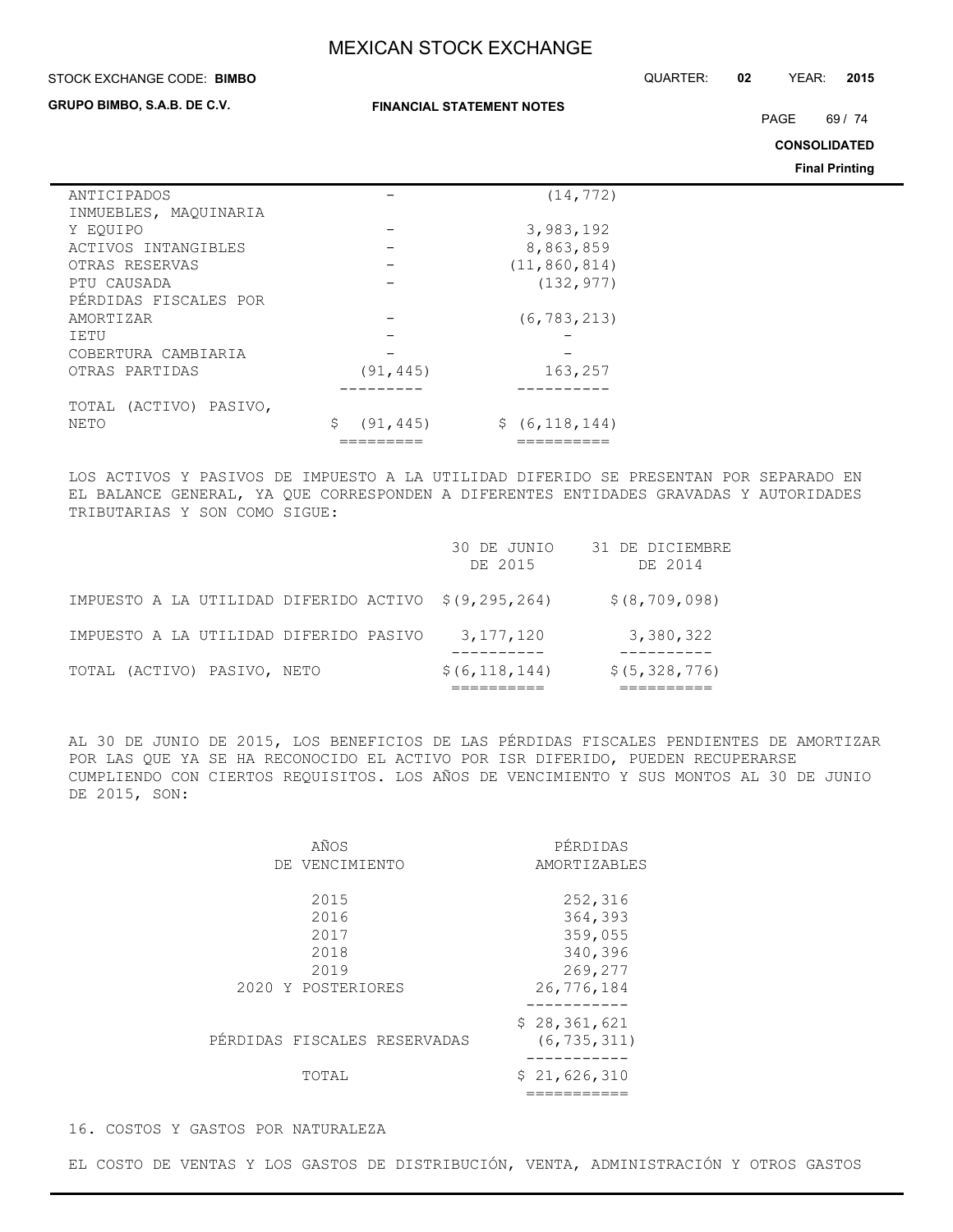| STOCK EXCHANGE CODE: BIMBO | QUARTER: | 02 | YEAR: | 2015 |
|----------------------------|----------|----|-------|------|
|----------------------------|----------|----|-------|------|

**GRUPO BIMBO, S.A.B. DE C.V.**

**FINANCIAL STATEMENT NOTES**

PAGE 70 / 74

**CONSOLIDATED**

**Final Printing**

|                                                                                                        |                                                       |                                                       | пша |
|--------------------------------------------------------------------------------------------------------|-------------------------------------------------------|-------------------------------------------------------|-----|
| GENERALES QUE SE PRESENTAN EN EL ESTADO CONSOLIDADO DE RESULTADOS SE INTEGRA COMO<br>SIGUE:            |                                                       |                                                       |     |
| COSTO DE VENTAS                                                                                        | 30 DE JUNIO<br>DE 2015                                | 30 DE JUNIO<br>DE 2014                                |     |
| MATERIA PRIMA Y OTROS<br>GASTOS DE FÁBRICA<br>FLETES, COMBUSTIBLES Y MANTENIMIENTO<br>DEPRECIACIONES   | \$44,421,077<br>2,139,042<br>1,969,708<br>----------- | \$37,443,229<br>1,750,479<br>1,517,257<br>----------- |     |
|                                                                                                        | \$48,529,827<br>==========                            | \$40, 710, 965                                        |     |
| GASTOS DE DISTRIBUCIÓN, VENTA,<br>ADMINISTRACIÓN Y OTROS GASTOS                                        | 30 DE JUNIO<br>DE 2015                                | 30 DE JUNIO<br>DE 2014                                |     |
| SUELDOS Y PRESTACIONES<br>DEPRECIACIONES<br>FLETES, COMBUSTIBLES Y                                     | \$19,450,227<br>1,393,117                             | \$17,653,210<br>1,311,464                             |     |
| MANTENIMIENTO<br>SERVICIOS PROFESIONALES<br>Y CONSULTORÍAS                                             | 2,686,487<br>5,804,831                                | 1,497,277<br>4, 441, 374                              |     |
| PUBLICIDAD Y GASTOS PROMOCIONALES<br>OTROS                                                             | 4,157,958<br>13,480,538<br>-----------                | 3,451,928<br>11,263,311<br>-----------                |     |
|                                                                                                        | \$46,973,158<br>==========                            | \$39,618,565                                          |     |
| 17. OTROS INGRESOS Y (GASTOS), NETO                                                                    |                                                       |                                                       |     |
| SE INTEGRA COMO SIGUE:                                                                                 | 30 DE JUNIO<br>DE 2015                                | 30 DE JUNIO<br>DE 2014                                |     |
| MATERIAS PRIMAS<br>PÉRDIDA EN VENTA DE PROPIEDADES,                                                    | \$<br>744                                             | \$<br>(4, 074)                                        |     |
| PLANTA Y EQUIPO<br>ACTUALIZACIÓN IMPUESTOS<br>PROVISIÓN PARA ACTUALIZAR EL<br>PASIVO DE LOS PLANTES DE | (76, 739)<br>68,543                                   | (63, 389)<br>3,986                                    |     |
| PENSIONES MULTIPATRONALES<br>GASTOS DE INTEGRACION<br>OTROS                                            | (11, 162)<br>(876, 737)<br>16,576                     | (1, 263, 443)<br>(28, 482)                            |     |
|                                                                                                        | \$<br>(878, 775)<br>========                          | \$(1, 355, 402)<br>=========                          |     |

18. COMPROMISOS

GARANTÍAS Y/O AVALES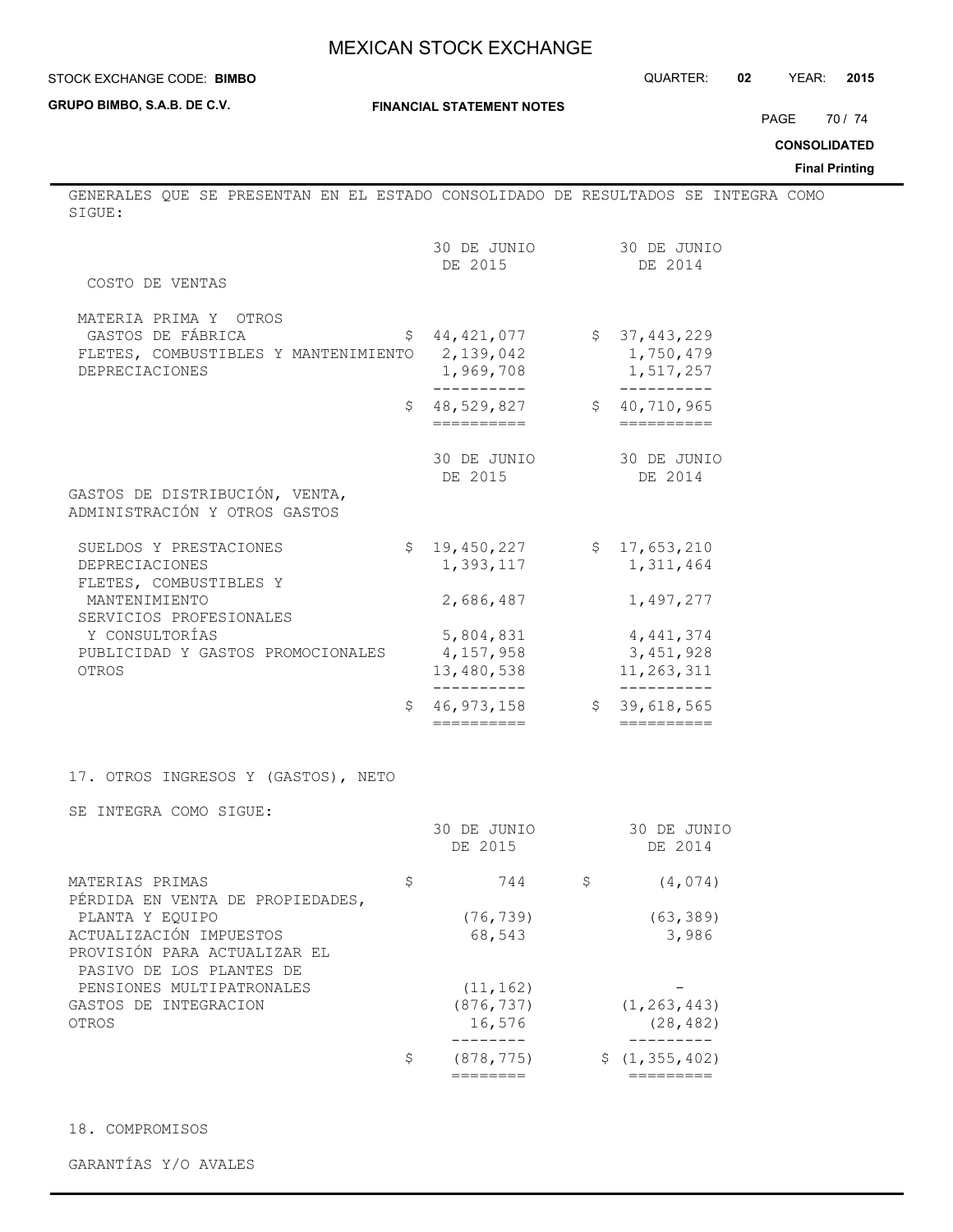STOCK EXCHANGE CODE: QUARTER: **02** YEAR: **2015 BIMBO**

**GRUPO BIMBO, S.A.B. DE C.V.**

**FINANCIAL STATEMENT NOTES**

PAGE 71 / 74

**CONSOLIDATED**

**Final Printing**

A. GRUPO BIMBO, S. A. B. DE C. V., JUNTO CON ALGUNAS DE SUS COMPAÑÍAS SUBSIDIARIAS, HA GARANTIZADO A TRAVÉS DE CARTAS DE CRÉDITO CIERTAS OBLIGACIONES ORDINARIAS, ASÍ COMO ALGUNOS RIESGOS CONTINGENTES ASOCIADOS A OBLIGACIONES LABORALES DE ALGUNAS DE SUS COMPAÑÍAS SUBSIDIARIAS. EL VALOR DE DICHAS CARTAS DE CRÉDITO AL 30 DE JUNIO DE 2015 Y AL 31 DE DICIEMBRE DE 2014, ASCIENDE A \$281 Y \$270 MILLONES DE DÓLARES ESTADOUNIDENSES, RESPECTIVAMENTE.

B. LA ENTIDAD HA FIRMADO CONTRATOS DE AUTOABASTECIMIENTO DE ENERGÍA EN MÉXICO QUE LA COMPROMETEN A ADQUIRIR CIERTAS CANTIDADES DE ENERGÍA POR UN PERIODO DE 17 AÑOS RENOVABLE A UN PRECIO PACTADO QUE SE ACTUALIZA POR FACTORES DERIVADOS DEL INPC, DURANTE LOS PRIMEROS 15 AÑOS. AÚN Y CUANDO LOS CONTRATOS TIENEN CARACTERÍSTICAS DE UN INSTRUMENTO FINANCIERO DERIVADO, CALIFICAN PARA LA EXCEPCIÓN DE CONTABILIZARLOS COMO TAL, DADO QUE SON PARA AUTOCONSUMO, POR LO CUAL SE REGISTRAN EN LOS ESTADOS FINANCIEROS CONFORME SE INCURREN LOS CONSUMOS DE ENERGÍA. EL COMPROMISO DE COMPRA DE ENERGÍA PARA 2015 SE ESTIMA EN \$288,000 MONTO QUE AJUSTADO POR INFLACIÓN CORRESPONDE AL COMPROMISO ANUAL DE LOS 14 AÑOS REMANENTES DEL CONTRATO.

#### COMPROMISOS POR ARRENDAMIENTO

A. LA ENTIDAD TIENE COMPROMISOS A LARGO PLAZO POR ARRENDAMIENTO OPERATIVO, PRINCIPALMENTE POR LAS INSTALACIONES QUE UTILIZA PARA LA PRODUCCIÓN, DISTRIBUCIÓN Y VENTA DE SUS PRODUCTOS, LOS CUALES VAN DE LOS 3 A LOS 14 AÑOS, CON OPCIÓN A RENOVACIÓN DE 1 A 5 AÑOS. ALGUNOS ARRENDAMIENTOS REQUIEREN QUE LA ENTIDAD PAGUE TODOS LOS GASTOS ASOCIADOS, TALES COMO IMPUESTOS, MANTENIMIENTO Y SEGUROS DURANTE EL TÉRMINO DE LOS CONTRATOS. LA ENTIDAD INCURRIÓ EN GASTOS POR ARRENDAMIENTO EN LOS PRIMEROS 6 MESES TERMINADOS EL 3O DE JUNIO DE 2015 Y EL AÑO TERMINADO AL 31 DE DICIEMBRE DE 2014 POR \$ 1,928,737 Y \$ 3,484,513 RESPECTIVAMENTE. EL TOTAL DE LOS COMPROMISOS POR ARRENDAMIENTOS ES COMO SIGUE:

|                                     |                |                | ARRENDAMIENTOS   |
|-------------------------------------|----------------|----------------|------------------|
| AÑOS                                | ARRENDAMIENTOS | ARRENDAMIENTOS | FINANCIEROS      |
|                                     | OPERATIVOS     | FINANCIEROS    | PARTICIPACIÓN NO |
|                                     |                |                | CONTROLADORA     |
| 2015                                | 1,168,611      | 14,649         | 245,906          |
| 2016                                | 2,093,045      | 22,729         | 403,497          |
| 2017                                | 1,549,664      | 4,577          | 327,791          |
| 2018                                | 1,140,322      | $\Omega$       | 260,555          |
| 2019                                | 827,339        |                | 186,406          |
| 2020 Y POSTERIORES                  | 2,069,297      |                |                  |
|                                     |                |                |                  |
| TOTAL DE PAGOS MÍNIMOS              |                |                |                  |
| DE ARRENDAMIENTO                    | 8,848,278      | 41,955         | 1,424,155        |
| MONTOS OUE REPRESENTAN              |                |                |                  |
| INTERÉS                             |                | 2,771          | 351,439          |
|                                     |                |                |                  |
| VALOR PRESENTE DE LOS PAGOS MÍNIMOS |                |                |                  |
| DE ARRENDAMIENTOS                   | 8,848,278      | 39,184         | 1,072,716        |
| TOTAL                               | \$8,848,278    | \$39,184       | \$1,072,716      |
|                                     | =========      | ========       | =========        |

19. CONTINGENCIAS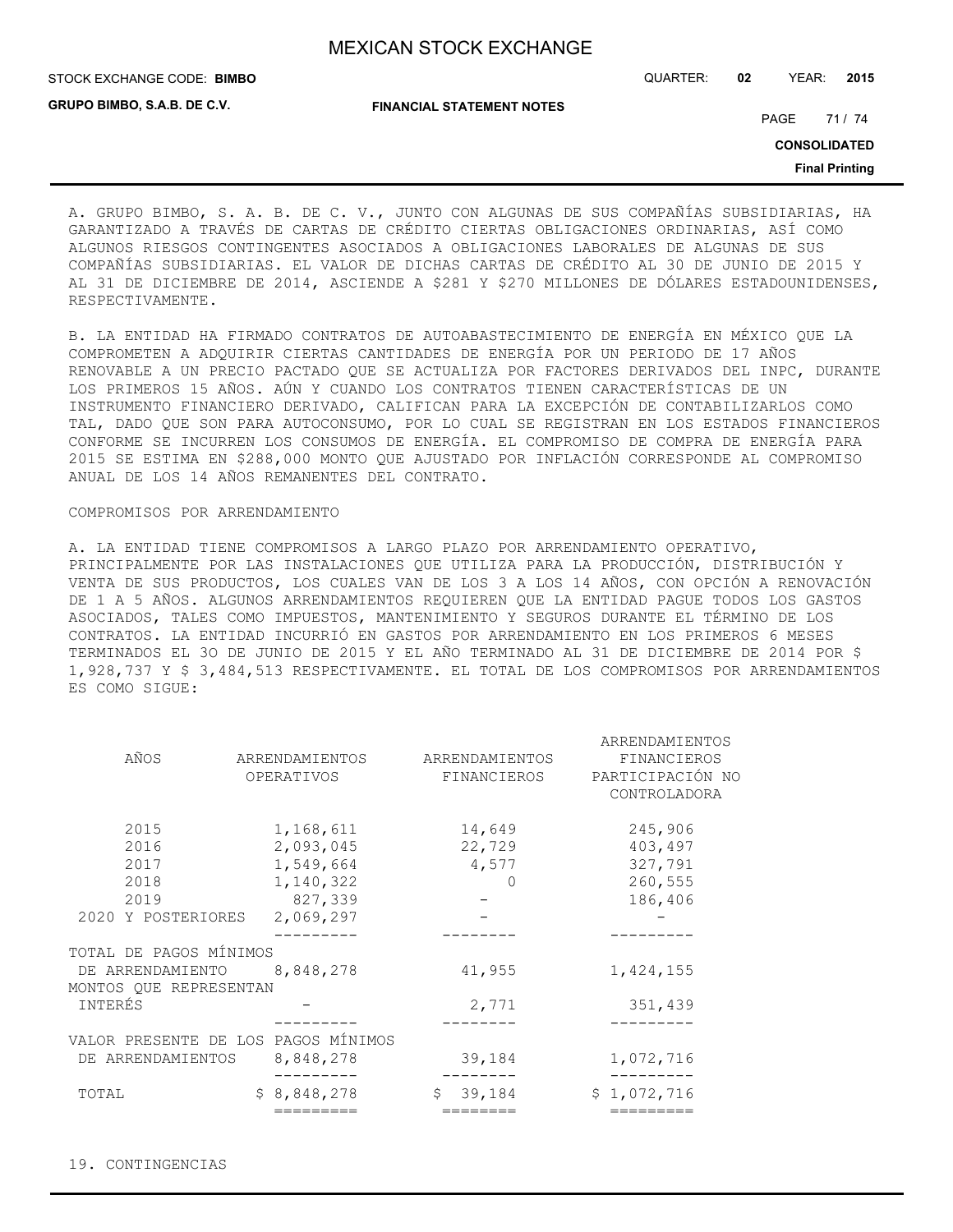STOCK EXCHANGE CODE: QUARTER: **02** YEAR: **2015 BIMBO**

**GRUPO BIMBO, S.A.B. DE C.V.**

**FINANCIAL STATEMENT NOTES**

PAGE 72 / 74

**CONSOLIDATED**

**Final Printing**

EXISTEN ALGUNAS CONTINGENCIAS POR JUICIOS DE DISTINTA NATURALEZA QUE SURGEN DEL CURSO NORMAL DE LAS OPERACIONES DE LA ENTIDAD, QUE LA ADMINISTRACIÓN HA EVALUADO COMO REMOTOS, POSIBLES Y PROBABLES. DE ACUERDO A ESTA EVALUACIÓN, LA ENTIDAD HA REGISTRADO EN EL RUBRO DE OTROS PASIVOS A LARGO PLAZO LOS SIGUIENTES MONTOS GENERADOS PRINCIPALMENTE EN OLA:

| TIPO                                | IMPORTE                                 |
|-------------------------------------|-----------------------------------------|
| LABORAL<br>FISCAL<br>CIVIL<br>OTROS | \$158,794<br>68,885<br>15,388<br>11,355 |
| TOTAL                               | \$254,422                               |

AQUELLAS CONTINGENCIAS EN LAS QUE LA ADMINISTRACIÓN ESPERA QUE NO SEA PROBABLE UTILIZAR LOS RECURSOS FUTUROS PARA PAGAR SUS OBLIGACIONES O QUE NO SE ESPERA TENGAN UN EFECTO SIGNIFICATIVO PARA LA ENTIDAD, NO SON PROVISIONADAS EN TANTO NO SE CUENTE CON INFORMACIÓN COMPLETA QUE PERMITA CONSIDERAR EL RECONOCIMIENTO DE UN PASIVO.

LA ENTIDAD TIENE EFECTIVO EMBARGADO POR \$267,709 Y HA OTORGADO GARANTÍAS DE ACTIVOS FIJOS POR \$13,302 ADICIONALES PARA GARANTIZAR LITIGIOS FISCALES EN CURSO EN BRASIL. EL MONTO EMBARGADO EN EFECTIVO SE PRESENTA DENTRO DE OTROS ACTIVOS A LARGO PLAZO.

DERIVADO DE LA COMPRA DE ELEMENTOS DE PROPIEDAD, PLANTA Y EQUIPO Y ACTIVOS INTANGIBLES EN BRASIL RELATIVOS A LA MARCA FIRENZE, REALIZADA EN EL 2008, LA ENTIDAD ESTÁ SUJETA A EMBARGOS FISCALES COMO PRESUNTO SUCESOR DE EMPRESAS QUE PARTICIPAN EN ESTAS ACCIONES. EL TRIBUNAL DICTÓ UNA MEDIDA CAUTELAR ORDENANDO LA RESTRICCIÓN DE PARTE DE LAS CUENTAS POR COBRAR DE LA ENTIDAD POR LA VENTA DE PRODUCTOS DE MARCA "FIRENZE". LA EMPRESA ESTÁ DEFENDIENDO DICHA MEDIDA Y SE ESPERA QUE ESTE LITIGIO CONTINÚE, Y SE RESUELVAN EN EL LARGO PLAZO. DEBIDO A LA COMPLEJIDAD DEL LITIGIO, NO SE HA PODIDO ESTIMAR DE MANERA RAZONABLE UNA PROVISIÓN, POR LO QUE HAY UNA PROVISIÓN REGISTRADA POR \$21,000.

#### 20. INFORMACIÓN POR SEGMENTOS

LA INFORMACIÓN QUE SE REPORTA A LA MÁXIMA AUTORIDAD EN LA TOMA DE DECISIONES DE OPERACIÓN DE LA ENTIDAD PARA EFECTOS DE ASIGNACIÓN DE RECURSOS Y EVALUACIÓN DEL DESEMPEÑO DE LOS SEGMENTOS SE ENFOCA EN 4 ZONAS GEOGRÁFICAS: MÉXICO, EUA, OLA E IBERIA. LOS PRODUCTOS FUENTE DE LOS INGRESOS DE LOS SEGMENTOS CONSISTEN EN PAN (TODOS LOS SEGMENTOS) Y CONFITERÍA (MÉXICO Y EUA ÚNICAMENTE).

A CONTINUACIÓN SE PRESENTAN LOS PRINCIPALES DATOS POR ÁREA GEOGRÁFICA EN LAS QUE OPERA LA ENTIDAD POR LOS AÑOS TERMINADOS EL 30 DE JUNIO DE 2015 Y 2014 Y 31 DE DICIEMBRE DE 2014:

#### 2 0 1 5

|        | MÉXICO | EUA Y<br>CANADÀ | OLA | EUROPA | ELIM. DE<br>CONSOLID.                                        | TOTAL |
|--------|--------|-----------------|-----|--------|--------------------------------------------------------------|-------|
| VN     |        |                 |     |        | $$37,455$ $$53,242$ $$11,284$ $$3,643$ $$(2,662)$ $$102,962$ |       |
| UO (*) |        |                 |     |        | $$5,042$ $$1,862$ $$(328)$ $$(199)$ $$203$ $$6,580$          |       |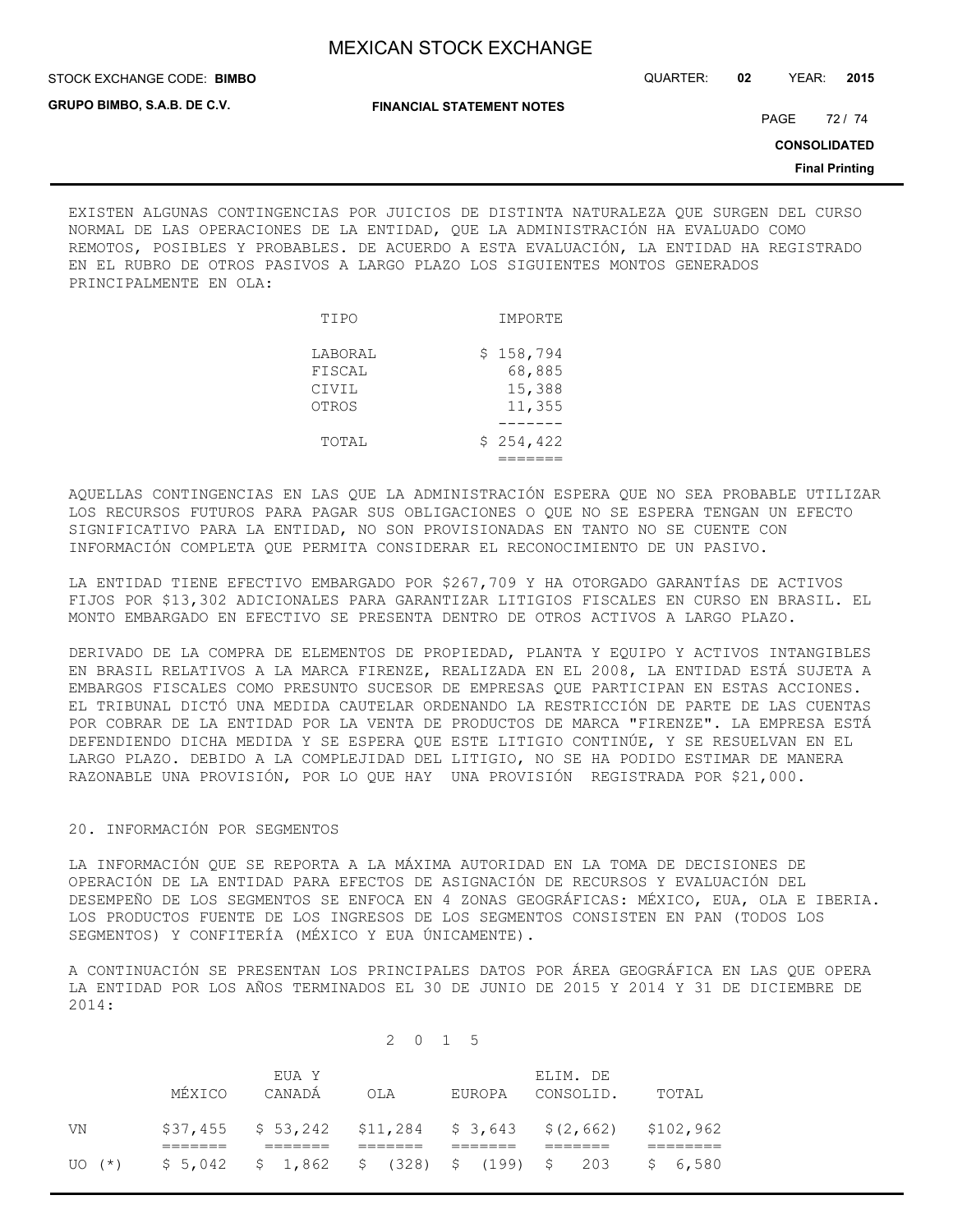**FINANCIAL STATEMENT NOTES**

STOCK EXCHANGE CODE: QUARTER: **02** YEAR: **2015 BIMBO**

**GRUPO BIMBO, S.A.B. DE C.V.**

PAGE 73 / 74

**CONSOLIDATED**

**Final Printing**

|                        | _______             |                      |                     |                        |             |                      |
|------------------------|---------------------|----------------------|---------------------|------------------------|-------------|----------------------|
| <b>DAOV</b>            | Ŝ.<br>944           | \$1,843              | $\mathsf{S}$<br>420 | \$<br>94               | \$          | \$<br>3,301          |
| UAFIDA $(**)$ \$ 5,986 | =======             | \$3,705              | -\$<br>92           | \$<br>(105)<br>_______ | \$<br>203   | \$<br>9,881          |
| UN                     | \$2,273             | \$<br>415            | (560)               | \$<br>(350)            | \$<br>863   | \$<br>2,641          |
| IG                     | Ŝ.<br>170           | S<br>99              | S<br>16             | \$ 112                 | \$<br>(287) | Ŝ.<br>110            |
| IC                     | \$1,704             | - \$<br>558          | $\mathsf{S}$<br>145 | \$<br>7                | Ŝ.<br>(267) | \$<br>2,147          |
| AΤ                     | \$45,426<br>------- | \$114,429<br>_______ | \$17,370<br>_______ | \$8,430<br>-------     | \$(1, 174)  | \$184,481<br>======= |
| PT                     | \$78,107            | \$42,674             | \$6,404             | \$2,997<br>--          | \$<br>(478) | \$129,704            |
|                        |                     |                      |                     |                        |             |                      |

#### 2 0 1 4

|                       | ======             |                    |                        |                        |                                | =======                 |
|-----------------------|--------------------|--------------------|------------------------|------------------------|--------------------------------|-------------------------|
| IC                    | \$1,226            | \$<br>346          | \$<br>137              | \$<br>14               | \$<br>(193)                    | \$<br>1,530             |
|                       |                    |                    |                        |                        |                                |                         |
| IG                    | \$<br>29           | S<br>155           | S<br>21                | S<br>181               | \$<br>(247)                    | \$<br>139               |
| UN                    | \$1,941            | \$<br>305          | Ŝ.<br>(235)            | \$<br>(7)              | \$<br>39                       | \$<br>2,043             |
|                       | =======            |                    | =======                |                        | =======                        | =======                 |
| $UAFIDA$ (**) \$4,854 |                    | \$2,528            | \$<br>251              | \$<br>(57)             | \$<br>30                       | \$<br>7,606             |
|                       |                    |                    |                        |                        |                                |                         |
| DAOV                  | S<br>952           | \$1,401            | \$<br>382              | \$<br>56               | \$<br>$\overline{\phantom{0}}$ | \$<br>2,791             |
| $(*)$<br>UO           | \$3,902<br>======= | \$1,127<br>_______ | \$<br>(131)<br>======= | \$<br>(113)<br>_______ | \$<br>=======                  | 4,815<br>\$<br>======== |
|                       |                    |                    |                        |                        | 30                             |                         |
| VN                    | \$35,402           | \$39,963           | \$10,232               | \$3,088                | \$(2, 186)                     | \$86,499                |
|                       |                    |                    |                        |                        |                                |                         |
|                       | MÉXICO             | EUA Y<br>CANADA    | OLA                    | EUROPA                 | ELIM. DE<br>CONSOLID.          | TOTAL                   |

## A DICIEMBRE 2014

|             | _______<br>_______ |                                                               | _______ | _______ |  |
|-------------|--------------------|---------------------------------------------------------------|---------|---------|--|
| $_{\rm PT}$ |                    | $$78,238$ $$37,935$ $$5,941$ $$2,516$ $$(471)$ $$124,159$     |         |         |  |
|             | _______<br>_______ |                                                               |         |         |  |
| AΤ          |                    | $$44,794$ $$107,808$ $$19,057$ $$7,541$ $$(1,440)$ $$177,760$ |         |         |  |

#### CIFRAS EN MILLONES DE PESOS

| VN | VENTAS NETAS                                                         |
|----|----------------------------------------------------------------------|
| UO | UTILIDAD DE OPERACIÓN                                                |
|    | DAOV DEPRECIACIÓN, AMORTIZACIÓN Y OTRAS PARTIDAS VIRTUALES           |
|    | UAFIDA UTILIDAD DE OPERACIÓN, MÁS DEPRECIACIÓN, AMORTIZACIÓN Y OTRAS |
|    | PARTIDAS VIRTUALES                                                   |
| UN | UTILIDAD NETA (MAYORITARIA)                                          |
| ΙG | INTERESES GANADOS                                                    |
| IC | INTERESES A CARGO                                                    |
|    |                                                                      |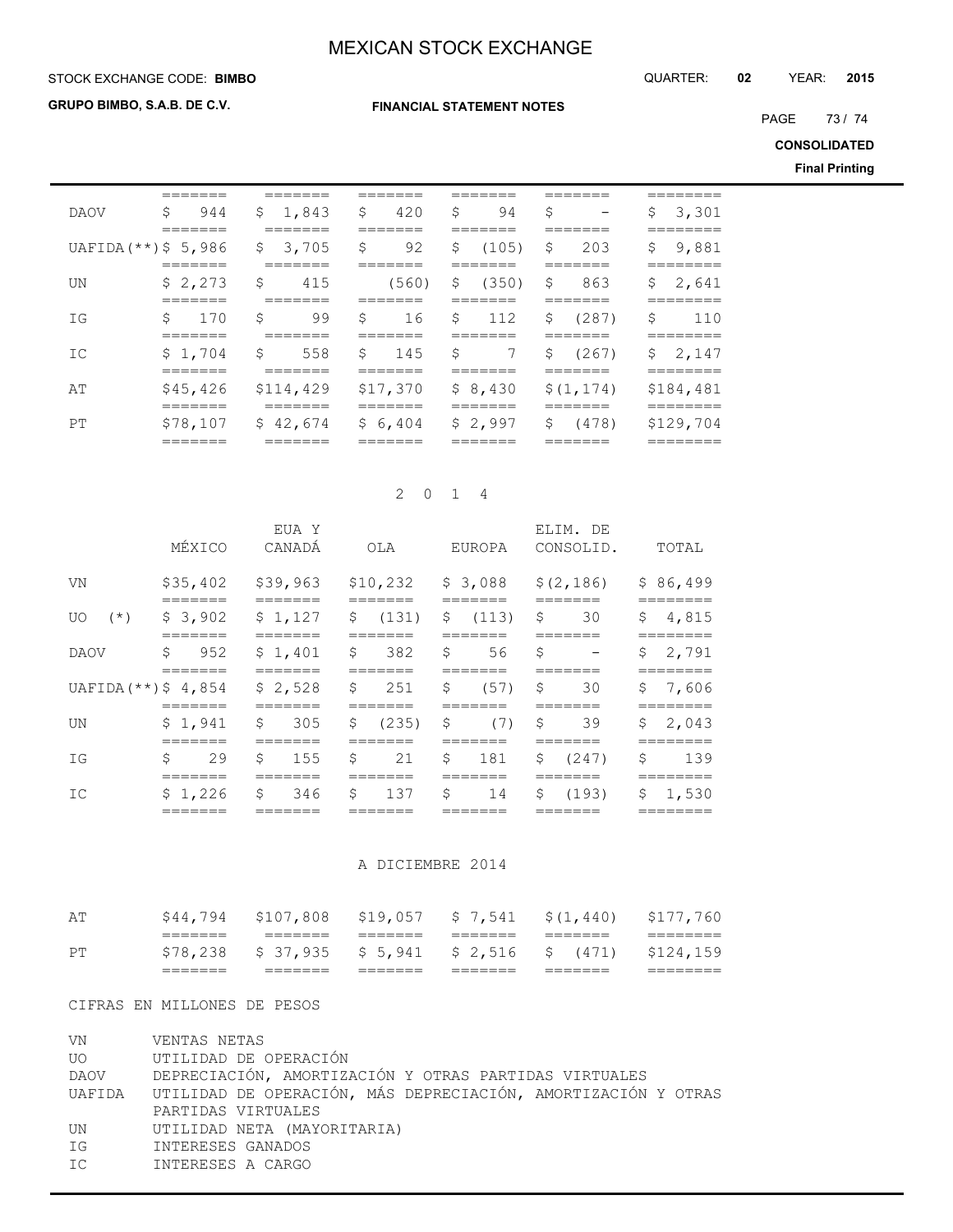**GRUPO BIMBO, S.A.B. DE C.V.**

STOCK EXCHANGE CODE: QUARTER: **02** YEAR: **2015 BIMBO**

**FINANCIAL STATEMENT NOTES**

PAGE 74 / 74

**CONSOLIDATED**

**Final Printing**

AT ACTIVOS TOTALES PT PASIVOS TOTALES

(\*) NO INCLUYE REGALÍAS INTERFILIALES

(\*\*)NO INCLUYE REGALÍAS INTERFILIALES Y LA ENTIDAD DETERMINA LA UAFIDA COMO LA UTILIDAD DE OPERACIÓN, MÁS LA DEPRECIACIÓN, AMORTIZACIÓN, DETERIORO Y OTRAS PARTIDAS VIRTUALES.

21. HECHOS POSTERIORES AL PERIODO SOBRE EL QUE SE INFORMA

EL 17 DE JULIO DE 2015, GRUPO BIMBO COMPLETÓ LA ADQUISICIÓN DE ITALIAN HOME BAKERY, UNA PLANTA PANIFICADORA BASADA EN TORONTO, CANADÁ, QUE PRODUCE PAN ESTILO RUSTICO Y BOLLOS.

ESTA INVERSIÓN APOYA LA ESTRATEGIA DE CRECIMIENTO Y FORTALECE NUESTRA POSICIÓN EN EL ESTE DE CANADÁ Y AGREGARÁ VALOR A NUESTROS CLIENTES Y CONSUMIDORES DE LA REGIÓN GRACIAS A LA EXPERIENCIA, INNOVACIÓN, OPORTUNIDADES Y RECURSOS QUE LE TRAE ESTA INTEGRACIÓN.

EL 9 DE JULIO DE 2015, LA ENTIDAD ANUNCIO QUE HA LLEGADO A UN ACUERDO PARA ADQUIRIR EL 100% DE LAS ACCIONES DE LA EMPRESA PANRICO, S.A.U. (PANRICO), EXCLUYENDO EL PAN DE CAJA, POR UN PRECIO DE 190 MILLONES DE EUROS.

CON VENTAS APROXIMADAS DE 280 MILLONES DE EUROS EN LAS CATEGORÍAS DE PASTELERÍA Y BOLLERÍA. PANRICO ES UNA DE LAS COMPAÑÍAS LÍDERES EN LA INDUSTRIA DE PANIFICACIÓN EN ESPAÑA Y PORTUGAL, DONDE CUENTA CON NUEVE PLANTAS DE PRODUCCIÓN Y MÁS DE 2,000 COLABORADORES; PARTICIPA EN LAS CATEGORÍAS DE PAN DE CAJA, PAN DULCE Y BOLLERÍA.

LA ADQUISICIÓN INCLUYE MARCAS LÍDERES COMO DONUTS®, QÉL®, BOLLYCAO®, LA BELLA EASA®, DONETTES® Y EIDETESA®.

ESTA TRANSACCIÓN FORTALECERÁ, A TRAVÉS DE LA CAPTURA DE SINERGIAS, LA PRESENCIA DE GRUPO BIMBO EN LA REGIÓN, COMPLEMENTANDO SU PORTAFOLIO DE PRODUCTOS, HUELLA DE MANUFACTURA Y RED DE DISTRIBUCIÓN.

ESTA ADQUISICIÓN AÚN ESTÁ SUJETA A LA AUTORIZACIÓN DE LAS AUTORIDADES REGULATORIAS CORRESPONDIENTES Y SE ESPERA CONCLUYA DURANTE EL CUARTO TRIMESTRE DE 2015

22. APROBACIÓN DE LA EMISIÓN DE LOS ESTADOS FINANCIEROS CONSOLIDADOS

LOS ESTADOS FINANCIEROS CONSOLIDADOS FUERON AUTORIZADOS PARA SU EMISIÓN POR EL LIC. DANIEL SERVITJE MONTULL, DIRECTOR GENERAL DE LA ENTIDAD Y POR EL CONSEJO DE ADMINISTRACIÓN, CONSECUENTEMENTE ESTOS NO REFLEJAN LOS HECHOS OCURRIDOS DESPUÉS DE ESA FECHA, Y ESTÁN SUJETOS A LA APROBACIÓN DE LA ASAMBLEA DE ACCIONISTAS DE LA ENTIDAD, QUIENES PUEDEN DECIDIR SU MODIFICACIÓN DE ACUERDO CON LO DISPUESTO EN LA LEY GENERAL DE SOCIEDADES MERCANTILES.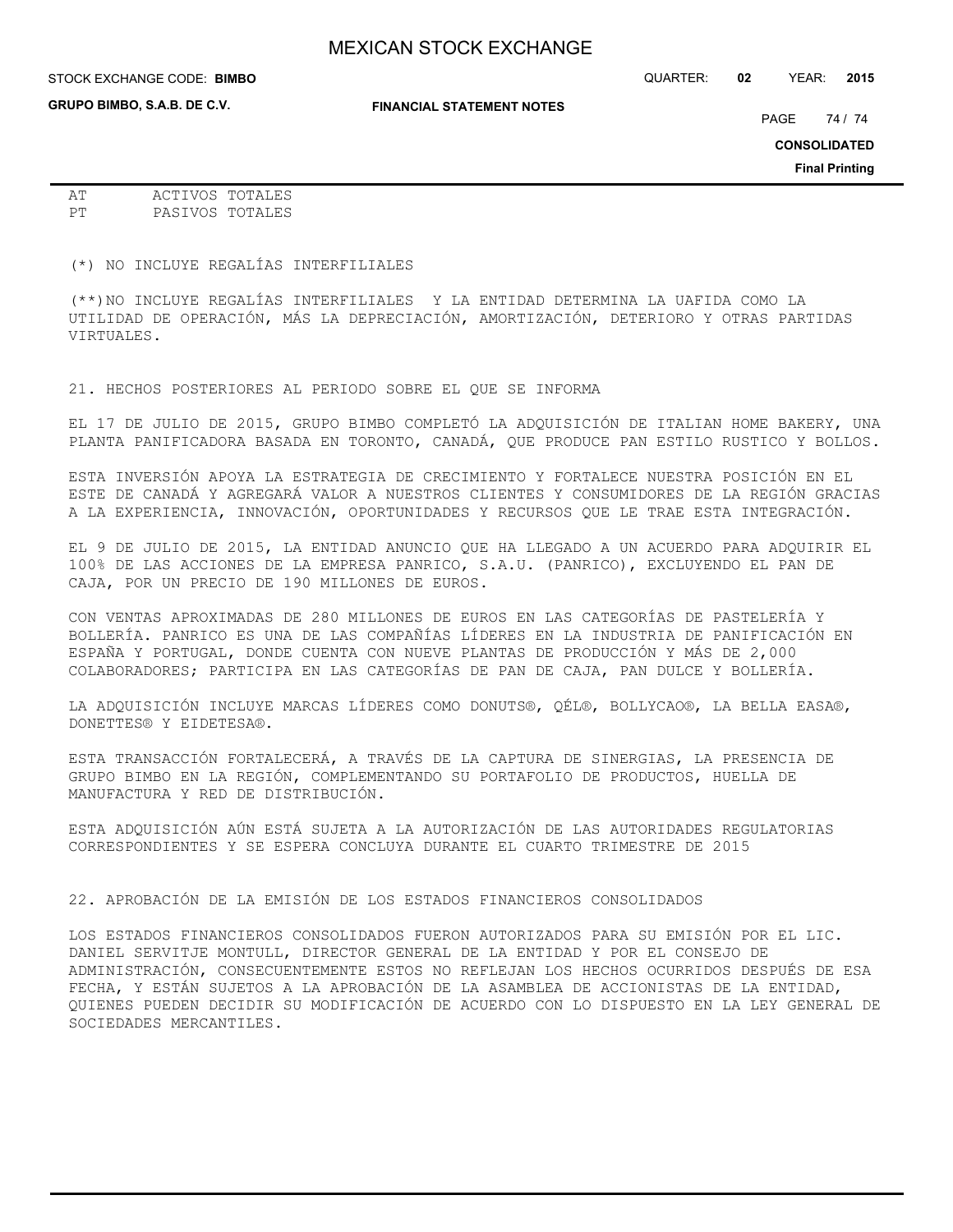# STOCK EXCHANGE CODE: QUARTER: **02** YEAR: **2015 BIMBO**

**GRUPO BIMBO, S.A.B. DE C.V.**

**CONSOLIDATED**

# **INVESTMENTS IN ASSOCIATES AND JOINT VENTURES (THOUSAND PESOS)**

**Final Printing**

|                                                             |                                                           |                         | $\frac{9}{6}$               | <b>TOTAL AMOUNT</b>               |                                |
|-------------------------------------------------------------|-----------------------------------------------------------|-------------------------|-----------------------------|-----------------------------------|--------------------------------|
| <b>COMPANY NAME</b>                                         | <b>PRICIPAL ACTIVITY</b>                                  | <b>NUMBER OF SHARES</b> | <b>OWNER</b><br><b>SHIP</b> | <b>ACQUISITION</b><br><b>COST</b> | <b>CURRENT</b><br><b>VALUE</b> |
| <b>CONGELACION Y ALMACENAJE DEL</b><br>CENTRO, S.A. DE C.V. | SERVICIOS DE ALMACENAJE Y<br>CONGELACION                  | 3,240,000               | 14.99                       | 7,756                             | 132,123                        |
| EFFORM, S.A. DE C.V.                                        | FAB. Y VTA. DE PAPELERIA E<br><b>IMPRESION</b>            | 29,520                  | 24.00                       |                                   | 15,102                         |
| PLASTICOS Y ALAMBRES ROGAMA.<br>S.A. DE C.V.                | FAB, Y VTA. DE ENVOLTURAS                                 | 2,000                   | 10.00                       | 2                                 | 554                            |
| UNIFORMES Y EQUIPOS<br>INDUSTRIALES, S.A. DE C.V.           | ELABORACION Y VENTA DE<br>UNIFORMES INDUSTR               | 48,240                  | 24.00                       | 530                               | 8,027                          |
| PRODUCTOS RICH, S.A. DE C.V.                                | <b>ELABORACION DE PRODUCTOS</b><br>PANADERI Y REPO        | 5,414,285               | 18.00                       | 13,483                            | 127,573                        |
| OVOPLUS, S.A. DE C.V.                                       | <b>ELABORACION BASES DE HUEVO</b>                         | 10,878                  | 25.00                       | 5,489                             | 46,784                         |
| BETA SAN MIGUEL, S.A. DE C.V.                               | PRODUCTOS DE AZUCAR                                       | 1,119,721               | 8.00                        | 34.280                            | 548,358                        |
| LA MODERNA, S.A. DE C.V.                                    | <b>FABRICACION Y VENTA DE PASTAS</b>                      | 2,584,598               | 3.33                        | 72,369                            | 156,320                        |
| PAN GLO, S. DE R.L. DE C.V.                                 | <b>INVESTIGACION Y SERVICIOS</b>                          | $\mathbf{1}$            | 25.00                       | 3,036                             | 8,563                          |
| SOCIEDAD INDUSTRIAL DE EQUIPOS<br>Y SERIVICIOS, S.A.        | <b>FABRICACION Y REPARACION DE</b><br><b>EQUIPOS INDU</b> | 3,015                   | 30.00                       | 3.015                             | 27,499                         |
| FIN COMUN, S.A. DE C.V.                                     | UNION DE CREDITO                                          | 109,663                 | 36.15                       | 24,469                            | 92,150                         |
| MUNDO DULCE, S.A. DE C.V.                                   | <b>FABRICACION Y PRODUCCION DE</b><br><b>PRODUCTOS AL</b> | 1                       | 50.00                       | 224,566                           | 271,348                        |
| <b>FABRICAS DE GALLETAS LA</b><br>MODERNA, S.A. DE C.V.     | <b>FABRICACION Y PRODUCCION DE</b><br><b>PRODUCTOS AL</b> | 1                       | 50.00                       | 206,798                           | 247,157                        |
| BLUE LABEL MEXICO, S.A. DE C.V.                             | DISTRIBUCION Y REVENTA DE<br><b>SERVICIOS MOV</b>         | 2,025                   | 46.63                       | 430,396                           | 318,103                        |
| VARIOS AL COSTO                                             | <b>OTROS</b>                                              | 1                       | 0.00                        | 14,672                            | 5,029                          |
| <b>TOTAL INVESTMENT IN ASSOCIATES</b>                       |                                                           |                         |                             | 1,040,862                         | 2,004,690                      |

**NOTES**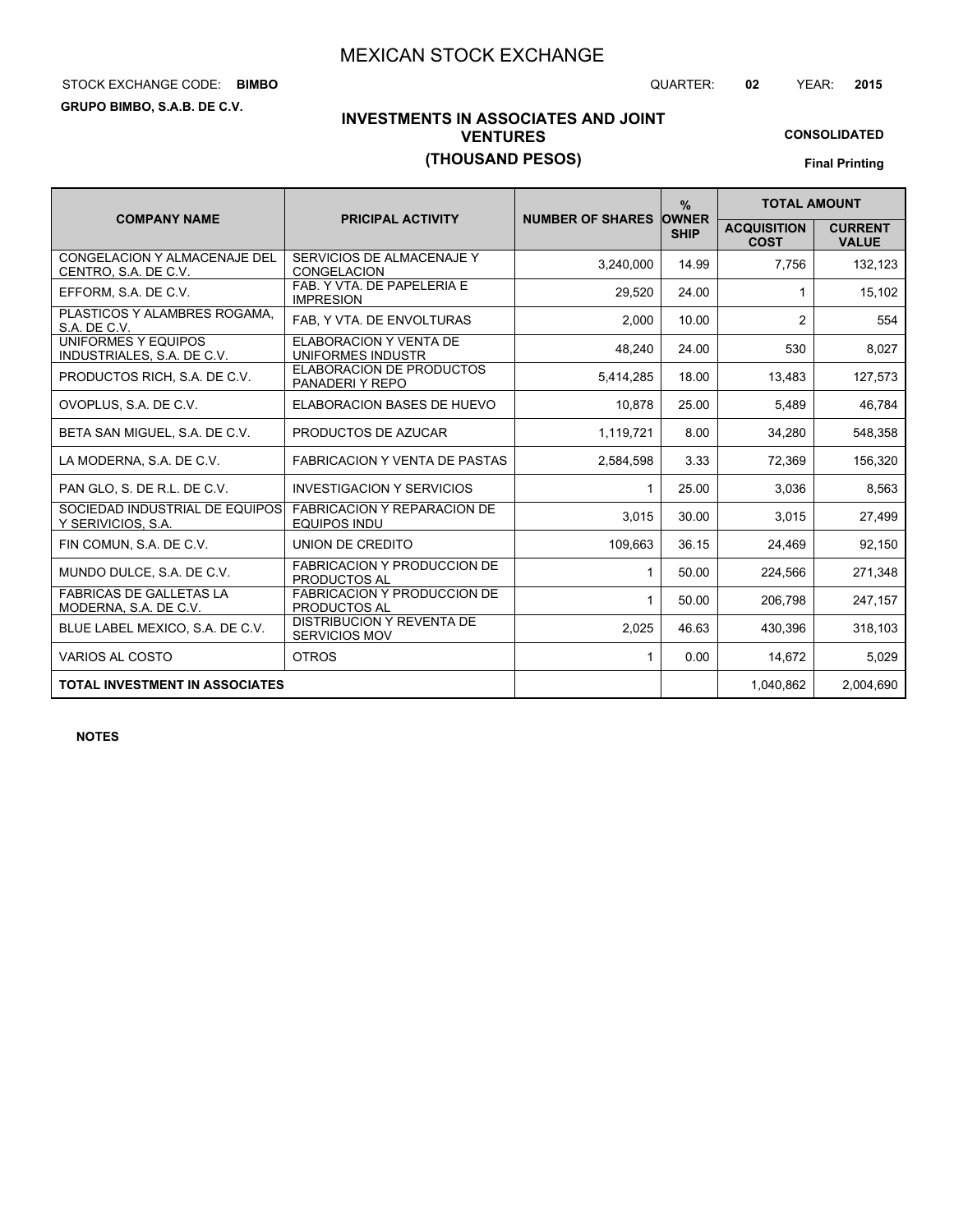QUARTER: **02**YEAR: **<sup>2015</sup>**

**GRUPO BIMBO, S.A.B. DE C.V.**STOCK EXCHANGE CODE:**BIMBO**

## **BREAKDOWN OF CREDITS**

## (THOUSAND PESOS)

**CONSOLIDATED**

|                                  |                                                  |                                        |                                  |                      |                     | MATURITY OR AMORTIZATION OF CREDITS IN NATIONAL CURRENCY |                |                     |              |                                | MATURITY OR AMORTIZATION OF CREDITS IN FOREIGN CURRENCY |                    |                     |                     |                     |                                |
|----------------------------------|--------------------------------------------------|----------------------------------------|----------------------------------|----------------------|---------------------|----------------------------------------------------------|----------------|---------------------|--------------|--------------------------------|---------------------------------------------------------|--------------------|---------------------|---------------------|---------------------|--------------------------------|
| <b>CREDIT TYPE / INSTITUTION</b> | <b>FOREIGN</b><br><b>INSTITUTION</b><br>(YES/NO) | <b>CONTRACT</b><br><b>SIGNING DATE</b> | <b>EXPIRATION</b><br><b>DATE</b> | <b>INTEREST RATE</b> |                     | <b>TIME INTERVAL</b>                                     |                |                     |              | <b>TIME INTERVAL</b>           |                                                         |                    |                     |                     |                     |                                |
|                                  |                                                  |                                        |                                  |                      | <b>CURRENT YEAR</b> | <b>UNTIL 1YEAR</b>                                       | UNTIL 2 YEAR   | <b>UNTIL 3 YEAR</b> | UNTIL 4 YEAR | UNTIL 5 YEAR OR<br><b>MORE</b> | <b>CURRENT YEAR</b>                                     | <b>UNTIL 1YEAR</b> | <b>UNTIL 2 YEAR</b> | <b>UNTIL 3 YEAR</b> | <b>UNTIL 4 YEAR</b> | UNTIL 5 YEAR OR<br><b>MORE</b> |
| <b>BANKS</b>                     |                                                  |                                        |                                  |                      |                     |                                                          |                |                     |              |                                |                                                         |                    |                     |                     |                     |                                |
| <b>FOREIGN TRADE</b>             |                                                  |                                        |                                  |                      |                     |                                                          |                |                     |              |                                |                                                         |                    |                     |                     |                     |                                |
| Nacional Financiera              | <b>YES</b>                                       | 08/11/2013                             | 29/01/2016                       | 4.55                 | $\Omega$            | 318,325                                                  | $\overline{0}$ |                     |              |                                |                                                         |                    |                     |                     |                     |                                |
| Subsidiarias                     | <b>NOT</b>                                       | 19/04/2005                             | 30/03/2019                       |                      |                     |                                                          |                |                     |              |                                |                                                         | 3,925,374          | 562,063             | 336,823             | 21,687              |                                |
| Nacional Financiera              | <b>NOT</b>                                       | 15/12/2014                             | 28/02/2016                       | 2.18                 |                     |                                                          |                |                     |              |                                |                                                         | 37,430             |                     | $\circ$             | $\Omega$            |                                |
| LINEA REVOLVENTE                 | <b>YES</b>                                       | 20/05/2014                             | 20/05/2019                       |                      |                     |                                                          |                |                     |              |                                |                                                         |                    |                     | $\mathbf{0}$        | 562,380             |                                |
| <b>LINEA REVOLVENTE</b>          | <b>YES</b>                                       | 20/05/2014                             | 13/03/2019                       |                      |                     |                                                          |                |                     |              |                                |                                                         |                    |                     | $\circ$             | 1,560,103           |                                |
| LINEA REVOLVENTE                 | <b>YES</b>                                       | 20/05/2014                             | 13/03/2019                       |                      |                     |                                                          |                |                     |              |                                |                                                         |                    |                     | $\Omega$            | 292,188             |                                |
| LINEA REVOLVENTE                 | <b>YES</b>                                       | 14/07/2014                             | 13/03/2019                       |                      |                     |                                                          |                |                     |              |                                |                                                         |                    |                     | $\Omega$            | 1,089,732           | $\mathsf 0$                    |
| <b>SECURED</b>                   |                                                  |                                        |                                  |                      |                     |                                                          |                |                     |              |                                |                                                         |                    |                     |                     |                     |                                |
| <b>COMMERCIAL BANKS</b>          |                                                  |                                        |                                  |                      |                     |                                                          |                |                     |              |                                |                                                         |                    |                     |                     |                     |                                |
| <b>OTHER</b>                     |                                                  |                                        |                                  |                      |                     |                                                          |                |                     |              |                                |                                                         |                    |                     |                     |                     |                                |
| <b>TOTAL BANKS</b>               |                                                  |                                        |                                  |                      |                     | 318,325                                                  | $\mathbf{0}$   |                     |              |                                |                                                         | 3,962,804          | 562,063             | 336,823             | 3,526,090           | $\mathbf{0}$                   |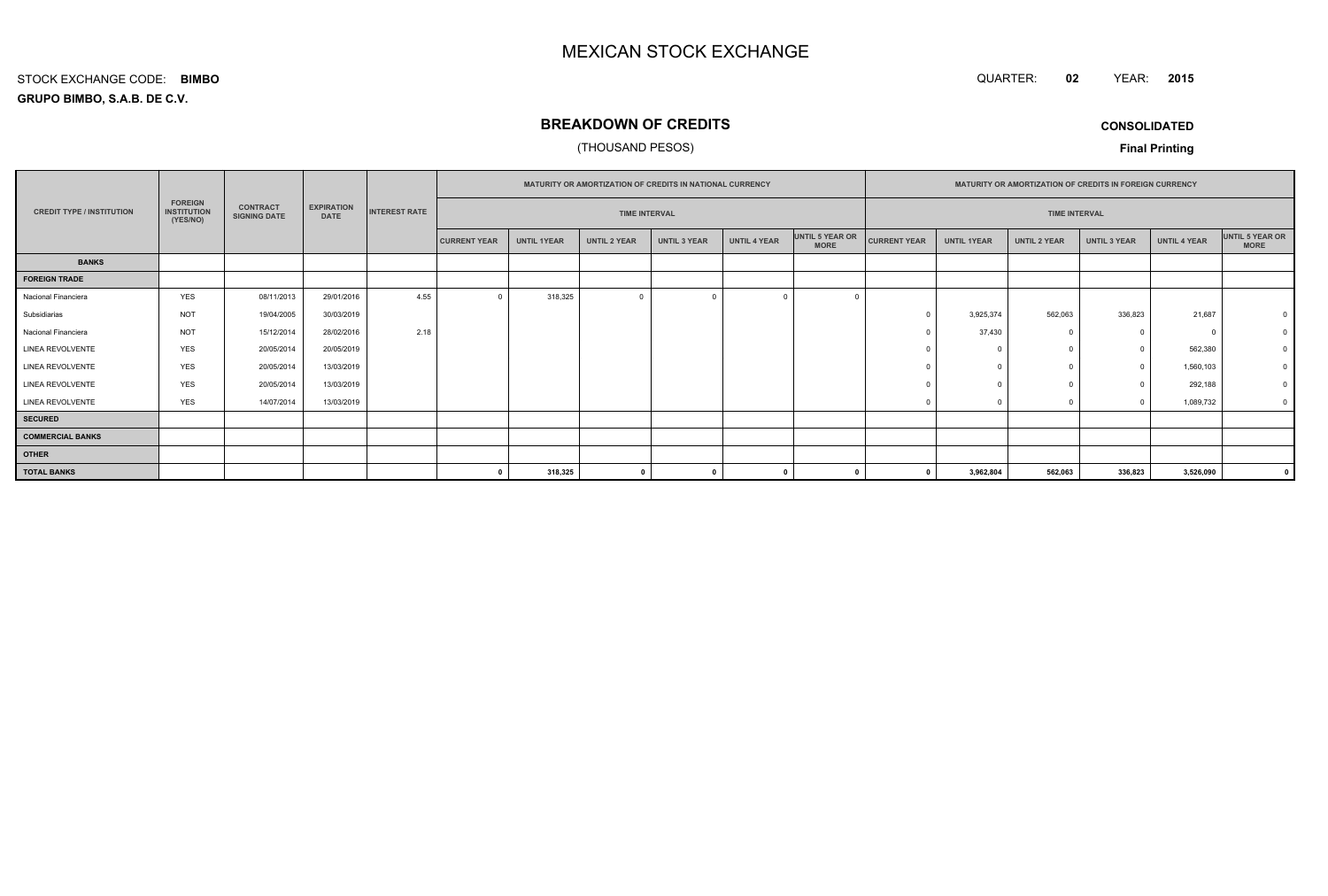#### QUARTER: **<sup>02</sup>**YEAR: **<sup>2015</sup>**

**GRUPO BIMBO, S.A.B. DE C.V.**STOCK EXCHANGE CODE:**BIMBO**

## **BREAKDOWN OF CREDITS**

## (THOUSAND PESOS)

**CONSOLIDATED**

|                                                                                              |                                                  |                                        |                                  |                      |                     | MATURITY OR AMORTIZATION OF CREDITS IN NATIONAL CURRENCY |                     |                      |                     | MATURITY OR AMORTIZATION OF CREDITS IN FOREIGN CURRENCY |                     |                    |                     |                      |                     |                                       |
|----------------------------------------------------------------------------------------------|--------------------------------------------------|----------------------------------------|----------------------------------|----------------------|---------------------|----------------------------------------------------------|---------------------|----------------------|---------------------|---------------------------------------------------------|---------------------|--------------------|---------------------|----------------------|---------------------|---------------------------------------|
| <b>CREDIT TYPE / INSTITUTION</b>                                                             | <b>FOREIGN</b><br><b>INSTITUTION</b><br>(YES/NO) | <b>CONTRACT</b><br><b>SIGNING DATE</b> | <b>EXPIRATION</b><br><b>DATE</b> | <b>INTEREST RATE</b> |                     |                                                          |                     | <b>TIME INTERVAL</b> |                     |                                                         |                     |                    |                     | <b>TIME INTERVAL</b> |                     |                                       |
|                                                                                              |                                                  |                                        |                                  |                      | <b>CURRENT YEAR</b> | <b>UNTIL 1YEAR</b>                                       | <b>UNTIL 2 YEAR</b> | <b>UNTIL 3 YEAR</b>  | <b>UNTIL 4 YEAR</b> | UNTIL 5 YEAR OR<br><b>MORE</b>                          | <b>CURRENT YEAR</b> | <b>UNTIL 1YEAR</b> | <b>UNTIL 2 YEAR</b> | <b>UNTIL 3 YEAR</b>  | <b>UNTIL 4 YEAR</b> | <b>UNTIL 5 YEAR OR</b><br><b>MORE</b> |
| <b>STOCK MARKET</b>                                                                          |                                                  |                                        |                                  |                      |                     |                                                          |                     |                      |                     |                                                         |                     |                    |                     |                      |                     |                                       |
| <b>LISTED STOCK EXCHANGE</b>                                                                 |                                                  |                                        |                                  |                      |                     |                                                          |                     |                      |                     |                                                         |                     |                    |                     |                      |                     |                                       |
| <b>UNSECURED</b>                                                                             |                                                  |                                        |                                  |                      |                     |                                                          |                     |                      |                     |                                                         |                     |                    |                     |                      |                     |                                       |
| Emision Bimbo 09-02                                                                          | <b>NOT</b>                                       | 15/06/2009                             | 06/06/2016                       | 10.60                | $\cap$              | 2,000,000                                                | $\Omega$            |                      | $\Omega$            |                                                         |                     |                    |                     |                      |                     |                                       |
| Emision Bimbo 12                                                                             | <b>NOT</b>                                       | 10/02/2012                             | 03/08/2018                       | 6.83                 | $\Omega$            |                                                          | $\Omega$            | 5,000,000            |                     |                                                         |                     |                    |                     |                      |                     |                                       |
| Emision Bimbo 09 U                                                                           | <b>YES</b>                                       | 15/06/2009                             | 06/06/2016                       |                      |                     | 3,726,996                                                | $\Omega$            |                      | $\Omega$            |                                                         |                     |                    |                     |                      |                     |                                       |
| <b>BONOS INTERNACINOALES</b>                                                                 | <b>NOT</b>                                       | 30/06/2010                             | 30/06/2020                       | 4.88                 |                     |                                                          |                     |                      |                     |                                                         |                     | $\sqrt{2}$         |                     |                      |                     | 12,319,201                            |
| <b>BONOS INTERNACIONALES</b>                                                                 | <b>NOT</b>                                       | 25/01/2012                             | 25/01/2022                       | 4.50                 |                     |                                                          |                     |                      |                     |                                                         |                     | $\Omega$           | C                   |                      | $\overline{0}$      | 12,319,201                            |
| BONOS INTERNACIONALES                                                                        | <b>NOT</b>                                       | 27/06/2014                             | 27/06/2024                       | 3.88                 |                     |                                                          |                     |                      |                     |                                                         |                     |                    |                     |                      | $\Omega$            | 12,319,202                            |
| BONOS INTERNACINOALES                                                                        | <b>NOT</b>                                       | 27/06/2014                             | 27/06/2044                       | 4.50                 |                     |                                                          |                     |                      |                     |                                                         |                     |                    |                     |                      |                     | 7,783,800                             |
| <b>SECURED</b>                                                                               |                                                  |                                        |                                  |                      |                     |                                                          |                     |                      |                     |                                                         |                     |                    |                     |                      |                     |                                       |
| <b>PRIVATE PLACEMENTS</b>                                                                    |                                                  |                                        |                                  |                      |                     |                                                          |                     |                      |                     |                                                         |                     |                    |                     |                      |                     |                                       |
| <b>UNSECURED</b>                                                                             |                                                  |                                        |                                  |                      |                     |                                                          |                     |                      |                     |                                                         |                     |                    |                     |                      |                     |                                       |
| <b>SECURED</b>                                                                               |                                                  |                                        |                                  |                      |                     |                                                          |                     |                      |                     |                                                         |                     |                    |                     |                      |                     |                                       |
| <b>TOTAL STOCK MARKET LISTED IN</b><br><b>STOCK EXCHANGE AND PRIVATE</b><br><b>PLAGEMENT</b> |                                                  |                                        |                                  |                      |                     | 5,726,996                                                |                     | 5,000,000            | - 0                 |                                                         |                     |                    |                     | $\Omega$             | $\Omega$            | 44,741,404                            |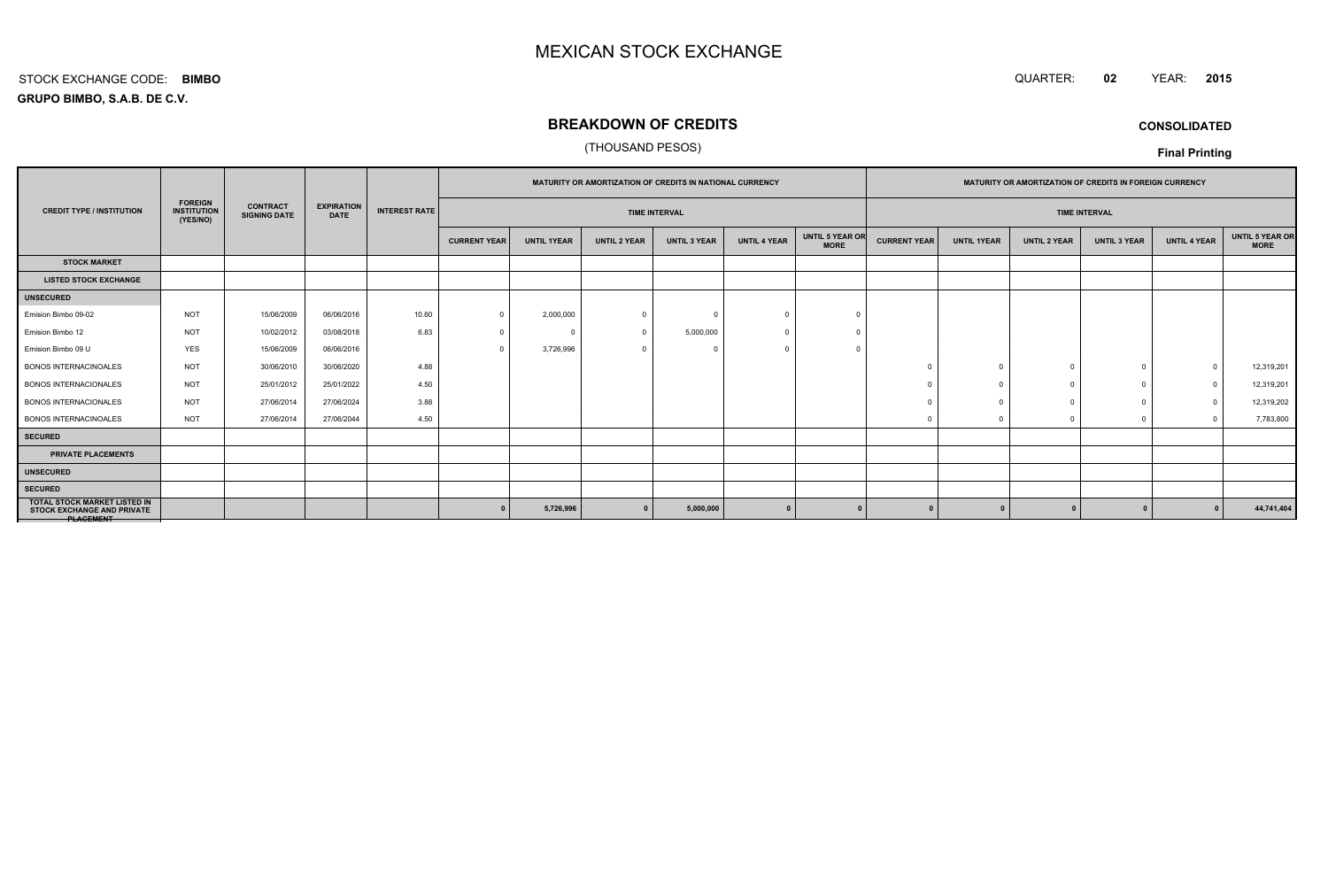#### STOCK EXCHANGE CODE:**BIMBO**

**GRUPO BIMBO, S.A.B. DE C.V.**

## **BREAKDOWN OF CREDITS**

## (THOUSAND PESOS)

|                                                                      |                                                  |                                    |                                  |                     | MATURITY OR AMORTIZATION OF CREDITS IN NATIONAL CURRENCY |                      |                     |                     |                                | MATURITY OR AMORTIZATION OF CREDITS IN FOREIGN CURRENCY |                    |                      |                     |                     |                                |
|----------------------------------------------------------------------|--------------------------------------------------|------------------------------------|----------------------------------|---------------------|----------------------------------------------------------|----------------------|---------------------|---------------------|--------------------------------|---------------------------------------------------------|--------------------|----------------------|---------------------|---------------------|--------------------------------|
| <b>CREDIT TYPE / INSTITUTION</b>                                     | <b>FOREIGN</b><br><b>INSTITUTION</b><br>(YES/NO) | <b>DATE OF</b><br><b>AGREEMENT</b> | <b>EXPIRATION</b><br><b>DATE</b> |                     |                                                          | <b>TIME INTERVAL</b> |                     |                     |                                |                                                         |                    | <b>TIME INTERVAL</b> |                     |                     |                                |
|                                                                      |                                                  |                                    |                                  | <b>CURRENT YEAR</b> | <b>UNTIL 1YEAR</b>                                       | <b>UNTIL 2 YEAR</b>  | <b>UNTIL 3 YEAR</b> | <b>UNTIL 4 YEAR</b> | UNTIL 5 YEAR OR<br><b>MORE</b> | <b>CURRENT YEAR</b>                                     | <b>UNTIL 1YEAR</b> | <b>UNTIL 2 YEAR</b>  | <b>UNTIL 3 YEAR</b> | <b>UNTIL 4 YEAR</b> | UNTIL 5 YEAR OR<br><b>MORE</b> |
| OTHER CURRENT AND NON-<br><b>CURRENT LIABILITIES WITH COST</b>       |                                                  |                                    |                                  |                     |                                                          |                      |                     |                     |                                |                                                         |                    |                      |                     |                     |                                |
| TOTAL OTHER CURRENT AND NON-<br><b>CURRENT LIABILITIES WITH COST</b> |                                                  |                                    |                                  | $\mathbf 0$         | $\Omega$                                                 | $\Omega$             | $\overline{0}$      | $\Omega$            | $\Omega$                       |                                                         | $^{\circ}$         | $\Omega$             | $^{\circ}$          | $\Omega$            |                                |
|                                                                      |                                                  |                                    |                                  |                     |                                                          |                      |                     |                     |                                |                                                         |                    |                      |                     |                     |                                |
| <b>SUPPLIERS</b>                                                     |                                                  |                                    |                                  |                     |                                                          |                      |                     |                     |                                |                                                         |                    |                      |                     |                     |                                |
| VARIOS                                                               | <b>NOT</b>                                       |                                    |                                  |                     | 4,735,194                                                |                      |                     |                     |                                |                                                         |                    |                      |                     |                     |                                |
| VARIOS                                                               | <b>NOT</b>                                       |                                    |                                  |                     |                                                          |                      |                     |                     |                                | $\Omega$                                                | 7,107,830          |                      |                     |                     |                                |
| <b>TOTAL SUPPLIERS</b>                                               |                                                  |                                    |                                  | $\mathbf 0$         | 4,735,194                                                |                      |                     |                     |                                |                                                         | 7,107,830          |                      |                     |                     |                                |
|                                                                      |                                                  |                                    |                                  |                     |                                                          |                      |                     |                     |                                |                                                         |                    |                      |                     |                     |                                |
| OTHER CURRENT AND NON-<br><b>CURRENT LIABILITIES</b>                 |                                                  |                                    |                                  |                     |                                                          |                      |                     |                     |                                |                                                         |                    |                      |                     |                     |                                |
| <b>VARIOS</b>                                                        | <b>NOT</b>                                       |                                    |                                  | $\Omega$            | 5,985,849                                                | $\mathbf 0$          | $\Omega$            | $\Omega$            | 5,452,518                      |                                                         |                    |                      |                     |                     |                                |
| VARIOS                                                               | <b>NOT</b>                                       |                                    |                                  |                     |                                                          |                      |                     |                     |                                | $\Omega$                                                | 10,800,632         | $\Omega$             | $\overline{0}$      | $\Omega$            | 25,246,926                     |
| TOTAL OTHER CURRENT AND NON-<br><b>CURRENT LIABILITIES</b>           |                                                  |                                    |                                  | $\Omega$            | 5,985,849                                                | $\Omega$             | $\Omega$            | $\Omega$            | 5,452,518                      | $\Omega$                                                | 10,800,632         | $\Omega$             | $^{\circ}$          | $\Omega$            | 25,246,926                     |
|                                                                      |                                                  |                                    |                                  |                     |                                                          |                      |                     |                     |                                |                                                         |                    |                      |                     |                     |                                |
| <b>GENERAL TOTAL</b>                                                 |                                                  |                                    |                                  | $\Omega$            | 16,766,364                                               | $\mathbf{0}$         | 5,000,000           | $\mathbf{0}$        | 5,452,518                      | $\mathbf 0$                                             | 21,871,266         | 562,063              | 336,823             | 3,526,090           | 69,988,330                     |

**NOTES**



**CONSOLIDATED**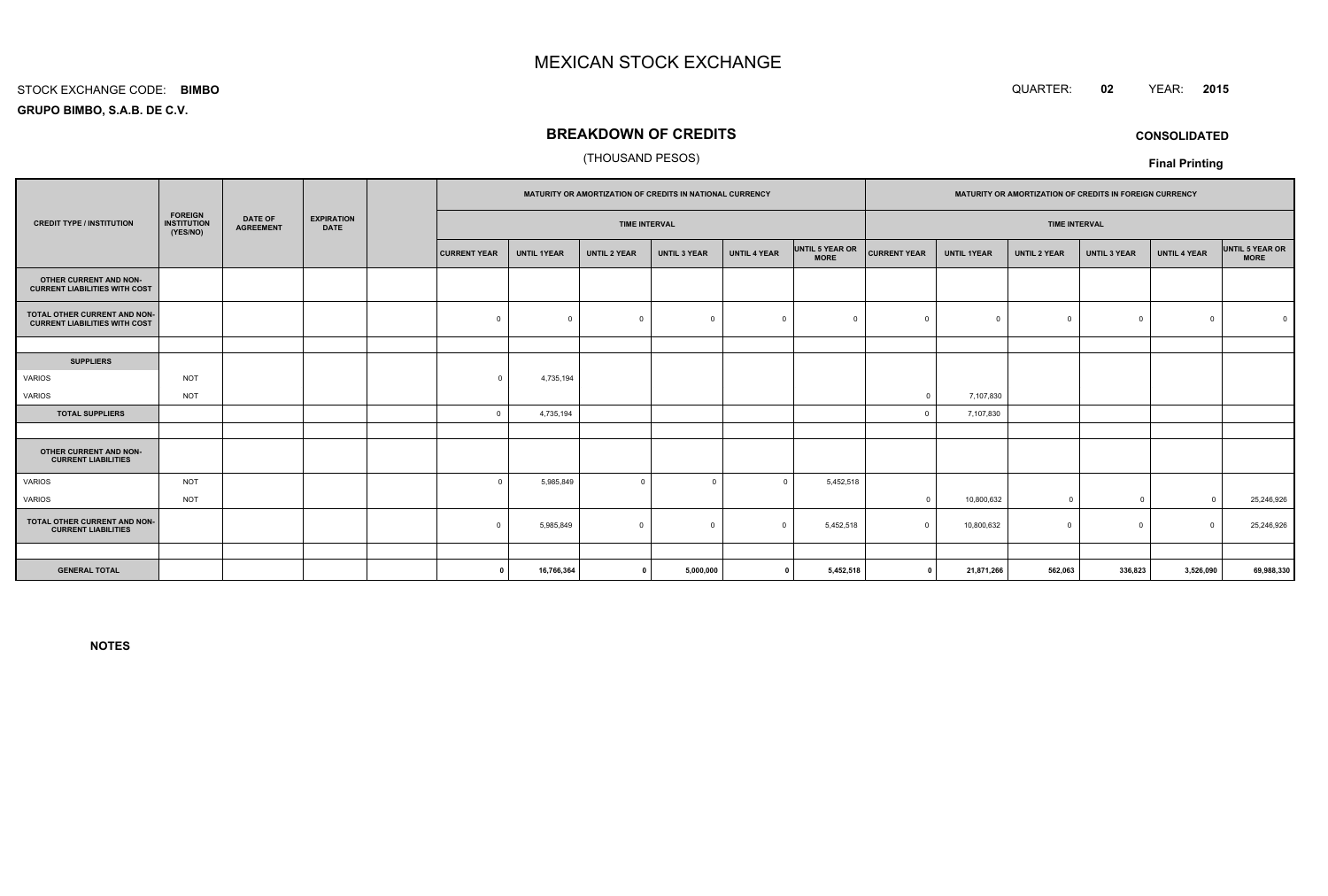### STOCK EXCHANGE CODE: **BIMBO GRUPO BIMBO, S.A.B. DE C.V.**

QUARTER: **02** YEAR: **2015**

## **MONETARY FOREIGN CURRENCY POSITION**

## **CONSOLIDATED**

#### **(THOUSAND PESOS)**

## **Final Printing**

| <b>FOREIGN CURRENCY POSITION</b> |                                       | <b>DOLLARS</b>        | <b>OTHER CURRENCIES</b>               | <b>THOUSAND PESOS</b> |              |
|----------------------------------|---------------------------------------|-----------------------|---------------------------------------|-----------------------|--------------|
| (THOUSANDS OF PESOS)             | <b>THOUSANDS OF</b><br><b>DOLLARS</b> | <b>THOUSAND PESOS</b> | <b>THOUSANDS OF</b><br><b>DOLLARS</b> | <b>THOUSAND PESOS</b> | <b>TOTAL</b> |
| <b>MONETARY ASSETS</b>           | 7,043                                 | 109,639               | 0                                     | 0                     | 109,639      |
| <b>CURRENT</b>                   | 7,043                                 | 109,639               | 0                                     | 0                     | 109,639      |
| <b>NON CURRENT</b>               | 0                                     | 0                     | 0                                     | 0                     | $\mathbf 0$  |
| <b>LIABILITIES POSITION</b>      | 3,139,350                             | 48,872,143            | 0                                     | 0                     | 48,872,143   |
| <b>CURRENT</b>                   | 33,010                                | 513,889               | 0                                     | 0                     | 513,889      |
| <b>NON CURRENT</b>               | 3,106,340                             | 48,358,254            | 0                                     | 0                     | 48,358,254   |
| <b>NET BALANCE</b>               | $-3,132,307$                          | -48,762,504           | 0                                     | 0                     | -48,762,504  |

**NOTES**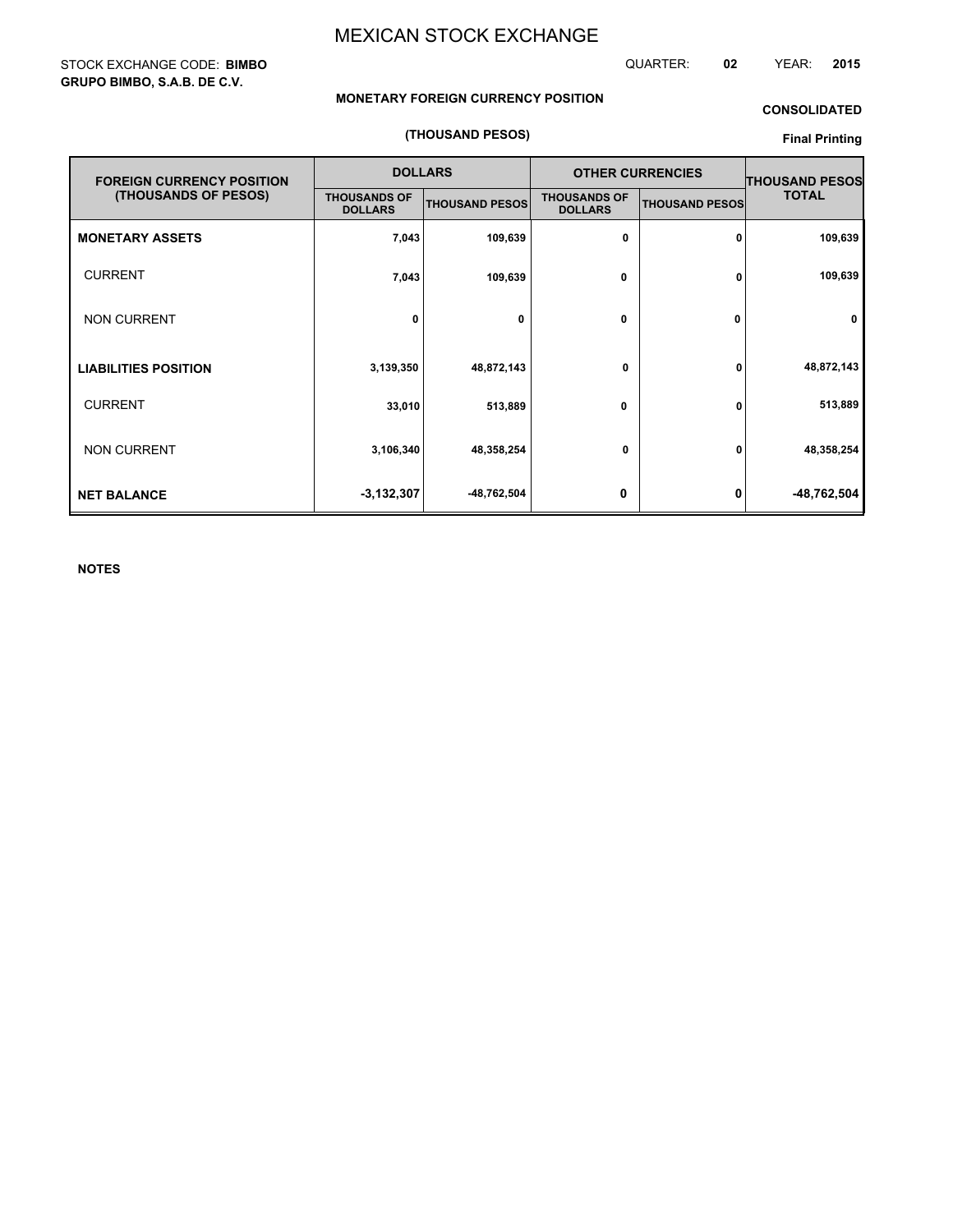# STOCK EXCHANGE CODE: QUARTER: **02** YEAR: **2015 BIMBO**

**DEBT INSTRUMENTS**

PAGE 1/2

**CONSOLIDATED**

**Final Printing**

#### **FINANCIAL LIMITATIONS IN CONTRACT, ISSUED DEED AND / OR TITLE**

LA COMPAÑÍA, EN SU CARÁCTER DE ACREDITADA, FORMA PARTE DE DIVERSOS CONTRATOS DE CRÉDITO BANCARIO. DICHOS CONTRATOS DE CRÉDITO, DE ACUERDO A LAS PRÁCTICAS DE MERCADO, CONTEMPLAN CIERTAS OBLIGACIONES DE HACER Y DE NO HACER, LAS CUALES INCLUYEN EL CUMPLIMIENTO A LAS RAZONES FINANCIERAS DE DEUDA / UAFIDA Y UAFIDA / INTERESES PAGADOS. ASÍ MISMO, LOS TÍTULOS DE DEUDA, TANTO DE LOS CERTIFICADOS BURSÁTILES COMO DE LOS BONOS INTERNACIONALES EMITIDOS POR LA COMPAÑÍA, CONTEMPLAN TAMBIÉN OBLIGACIONES DE HACER Y DE NO HACER CONFORME A LA PRÁCTICA DE MERCADO.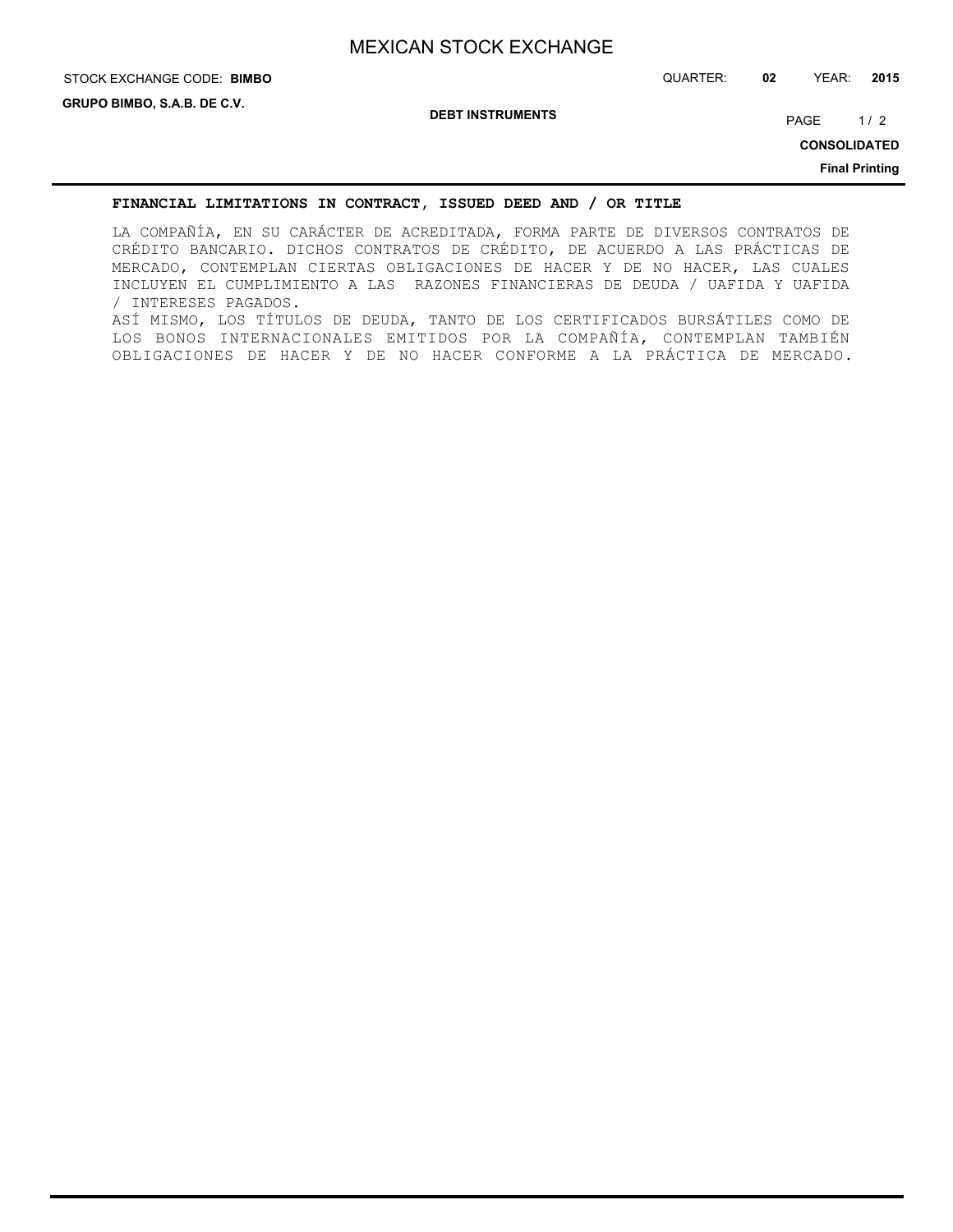STOCK EXCHANGE CODE: QUARTER: **02** YEAR: **2015 BIMBO**

**GRUPO BIMBO, S.A.B. DE C.V.**

**DEBT INSTRUMENTS**

PAGE 2/2

**CONSOLIDATED**

**Final Printing**

### **ACTUAL SITUATION OF FINANCIAL LIMITED**

A LA FECHA, LA COMPAÑÍA SE ENCUENTRA EN CUMPLIMIENTO DE LAS DIVERSAS OBLIGACIONES DE HACER Y NO HACER CONTENIDAS EN LOS CONTRATOS Y TÍTULOS DE CRÉDITO.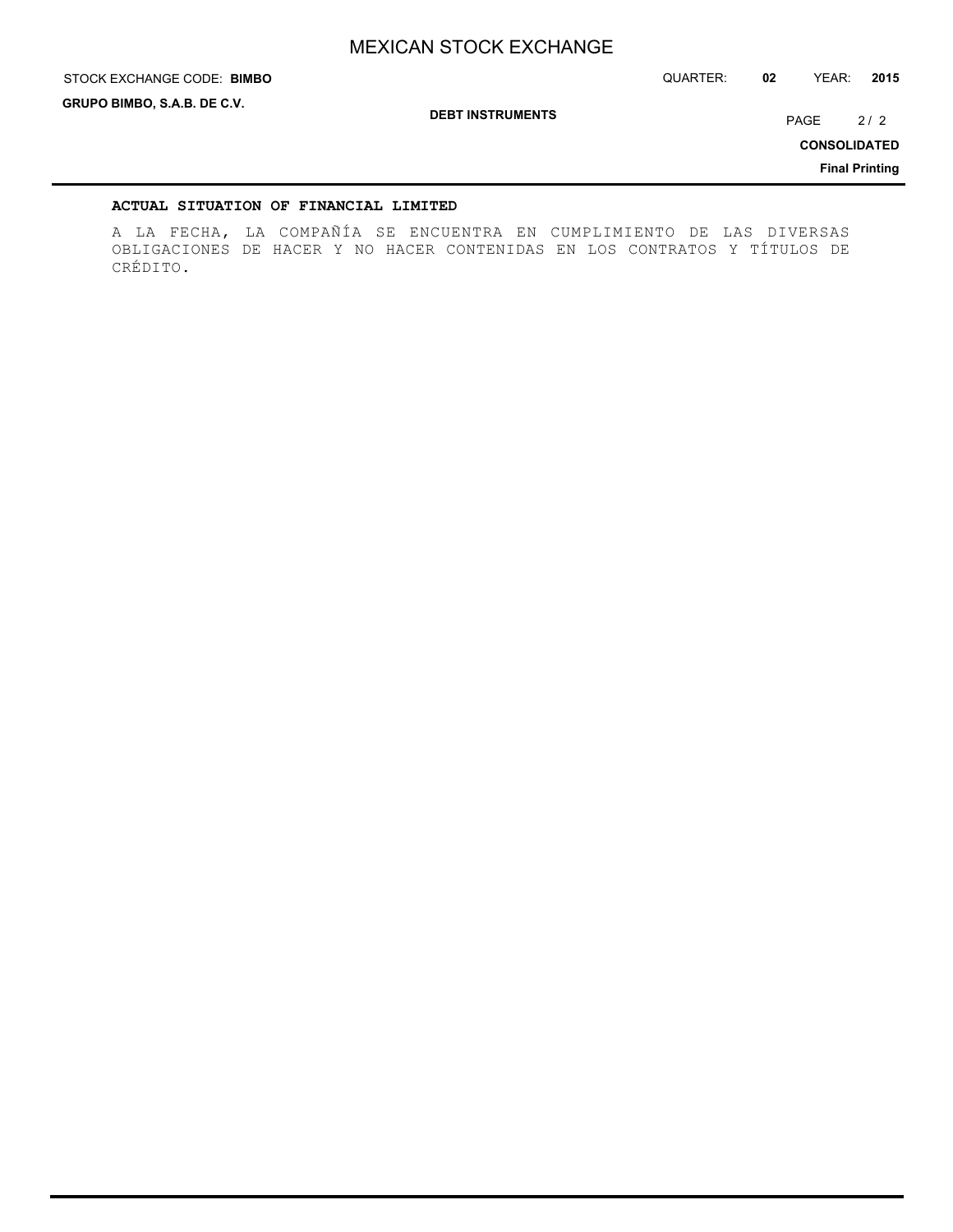## STOCK EXCHANGE CODE: QUARTER: **02** YEAR: **2015 BIMBO GRUPO BIMBO, S.A.B. DE C.V.**

## **DISTRIBUTION OF REVENUE BY PRODUCT**

## **CONSOLIDATED**

**TOTAL INCOME (THOUSAND PESOS)**

**Final Printing**

| <b>IMAIN PRODUCTS OR PRODUCT LINE!</b> | <b>NET SALES</b> |               | <b>MARKET SHARE (%)</b> | <b>MAIN</b>          |                  |  |  |  |  |
|----------------------------------------|------------------|---------------|-------------------------|----------------------|------------------|--|--|--|--|
|                                        | <b>VOLUME</b>    | <b>AMOUNT</b> |                         | <b>TRADEMARKS</b>    | <b>CUSTOMERS</b> |  |  |  |  |
| <b>NATIONAL INCOME</b>                 |                  |               |                         |                      |                  |  |  |  |  |
| <b>PANIFICACION</b>                    | 0                | 34,793,074    |                         | <b>VARIAS MARCAS</b> |                  |  |  |  |  |
| <b>EXPORT INCOME</b>                   |                  |               |                         |                      |                  |  |  |  |  |

| INCOME OF SUBSIDIARIES ABROAD |  |             |      |                      |  |  |  |  |  |
|-------------------------------|--|-------------|------|----------------------|--|--|--|--|--|
| PANIFICACION                  |  | 68,168,624  | 0.00 | <b>VARIAS MARCAS</b> |  |  |  |  |  |
| <b>TOTAL</b>                  |  | 102,961,698 |      |                      |  |  |  |  |  |

**NOTES**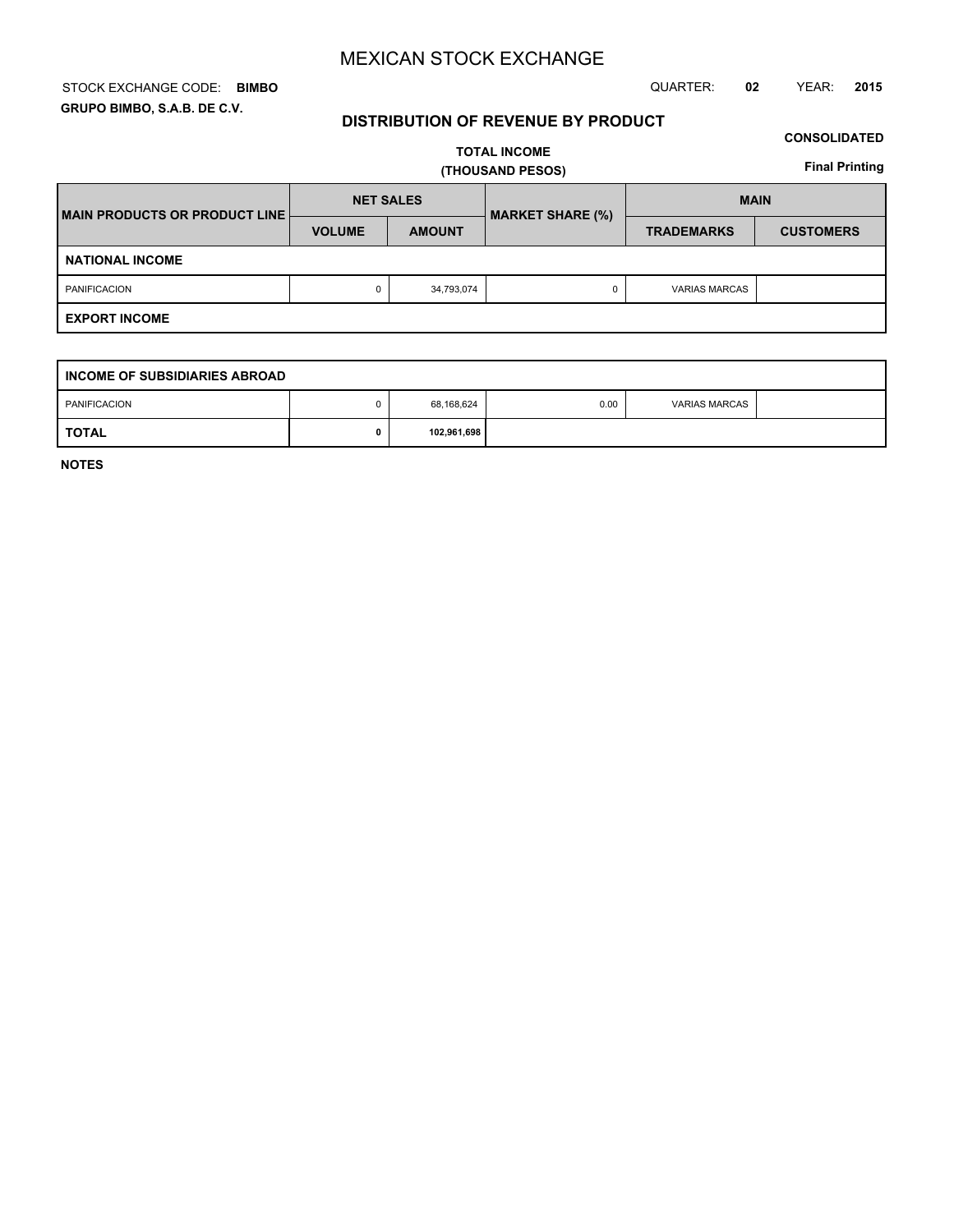**GRUPO BIMBO, S.A.B. DE C.V.**STOCK EXCHANGE CODE:**BIMBO** QUARTER: **02**YEAR: **<sup>2015</sup>**

## **ANALYSIS OF PAID CAPITAL STOCK**

**CONSOLIDATED**

## **CHARACTERISTICS OF THE SHARES**

**Final Printing**

| <b>SERIES</b> | <b>NOMINAL VALUE</b> | <b>VALID</b>  |                      | <b>NUMBER OF SHARES</b> | <b>CAPITAL STOCK</b> |                          |              |                 |
|---------------|----------------------|---------------|----------------------|-------------------------|----------------------|--------------------------|--------------|-----------------|
|               |                      | <b>COUPON</b> | <b>FIXED PORTION</b> | VARIABLE PORTION        | <b>MEXICAN</b>       | <b>FREE SUBSCRIPTION</b> | <b>FIXED</b> | <b>VARIABLE</b> |
| I٨            |                      |               | 4,703,200,000        |                         | 0                    |                          | 1,901,132    |                 |
| <b>TOTAL</b>  |                      |               | 4,703,200,000        |                         | $\Omega$             |                          | 1,901,132    | 0 I             |

**TOTAL NUMBER OF SHARES REPRESENTING THE PAID IN CAPITAL STOCK ONTHE DATE OF SENDING THE INFORMATIONN** 4,703,200,000

**NOTES**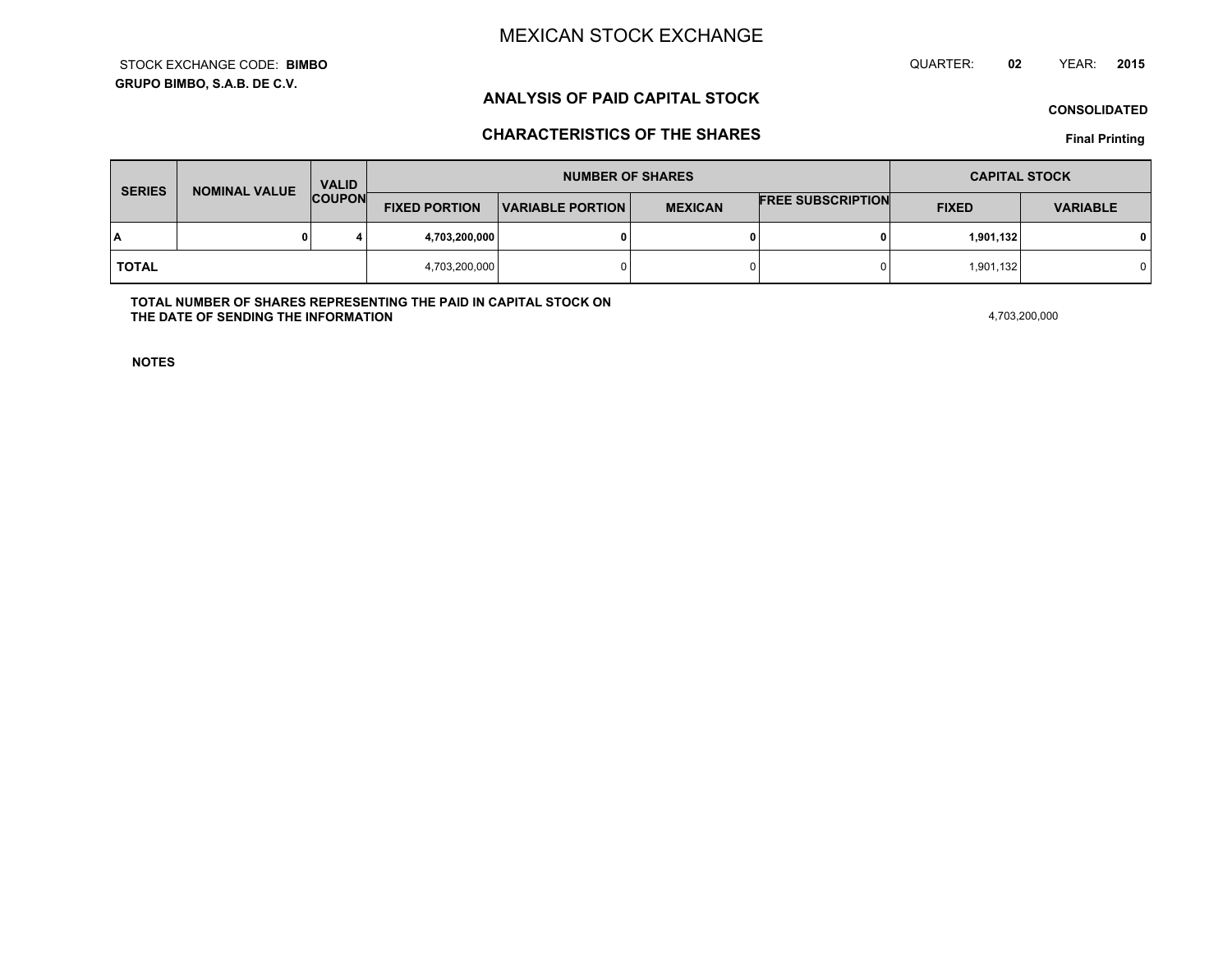STOCK EXCHANGE CODE: **BIMBO GRUPO BIMBO, S.A.B. DE C.V.**

QUARTER: **02** YEAR: **2015**

**DERIVATIVE FINANCIAL INSTRUMENTS**

1 PAGE **/ 29**

**CONSOLIDATED**

**Final Printing**

INFORMACIÓN ADICIONAL Y COMPLEMENTARIA AL REPORTE TRIMESTRAL AL 30 DE JUNIO DE 2015 ("REPORTE TRIMESTRAL") DE GRUPO BIMBO S.A.B. DE C.V. ("GRUPO BIMBO" O LA "COMPAÑÍA") SOLICITADA EN VIRTUD DEL OFICIO NÚM. 151/13179/2008 ("EL OFICIO") DE FECHA 25 DE NOVIEMBRE DE 2008 EMITIDO POR LA COMISIÓN NACIONAL BANCARIA Y DE VALORES.

LA COMISIÓN NACIONAL BANCARIA Y DE VALORES DE MÉXICO HA SOLICITADO A GRUPO BIMBO JUNTO CON OTRAS EMISORAS CON ACCIONES Y DEUDA DE LARGO PLAZO INSCRITOS EN EL REGISTRO NACIONAL DE VALORES Y LISTADAS EN LA BOLSA MEXICANA DE VALORES, S.A.B. DE C.V. DIVULGUEN INFORMACIÓN RELACIONADA AL USO DE INSTRUMENTOS FINANCIEROS DERIVADOS.

TODA VEZ QUE PARA DICHO ORGANISMO, ASÍ COMO PARA TODOS LOS PARTICIPANTES EN LOS MERCADOS FINANCIEROS, RESULTA DE PARTICULAR IMPORTANCIA QUE EL PÚBLICO INVERSIONISTA CONOZCA LA PARTICIPACIÓN DE LAS EMPRESAS PÚBLICAS EN OPERACIONES CON INSTRUMENTOS FINANCIEROS DERIVADOS, SE REQUIERE LA DIVULGACIÓN DE INFORMACIÓN ADICIONAL Y COMPLEMENTARIA DE CONFORMIDAD CON EL FORMATO SOLICITADO.

I) INTRODUCCIÓN.

COMO SE PRESENTÓ EN EL REPORTE TRIMESTRAL, LA COMPAÑÍA REPORTÓ LOS PASIVOS FINANCIEROS QUE SE DETALLAN A CONTINUACIÓN:

JUNIO DE 2015 - MILES DE PESOS

 PASIVO CIRCULANTE CRÉDITOS BURSÁTILES -<br>CRÉDITOS BANCARIOS 4,281,129 CRÉDITOS BANCARIOS PASIVO A LARGO PLAZO CRÉDITOS BANCARIOS 4,424,976 CRÉDITOS BURSÁTILES 55,468,400

TOTAL DE PASIVOS FINANCIEROS

ESTOS PASIVOS FINANCIEROS TIENEN LAS SIGUIENTES CARACTERÍSTICAS:

#### BONOS INTERNACIONALES

EL 27 DE JUNIO DE 2014 LA COMPAÑÍA REALIZÓ UNA EMISIÓN CONFORME A LA REGLA 144 A Y LA REGULACIÓN S DE LA SECURITY EXCHANGE COMMISSION ("SEC" POR SUS SIGLAS EN INGLÉS) POR \$500 MILLONES DE DÓLARES ESTADOUNIDENSES CON VENCIMIENTO EL 27 DE JUNIO DE 2044. DICHO FINANCIAMIENTO DEVENGA UNA TASA DE INTERÉS FIJA DEL 4.875% PAGADERA SEMESTRALMENTE. LOS RECURSOS PROVENIENTES DE LA PRESENTE EMISIÓN TUVIERON COMO DESTINO EL REFINANCIAMIENTO DE LA DEUDA.

EL 27 DE JUNIO DE 2014 LA COMPAÑÍA REALIZÓ UNA EMISIÓN CONFORME A LA REGLA 144 A Y LA REGULACIÓN S DE LA SECURITY EXCHANGE COMMISSION ("SEC" POR SUS SIGLAS EN INGLÉS) POR \$800 MILLONES DE DÓLARES ESTADOUNIDENSES CON VENCIMIENTO EL 27 DE JUNIO DE 2024. DICHO FINANCIAMIENTO DEVENGA UNA TASA DE INTERÉS FIJA DEL 3.875%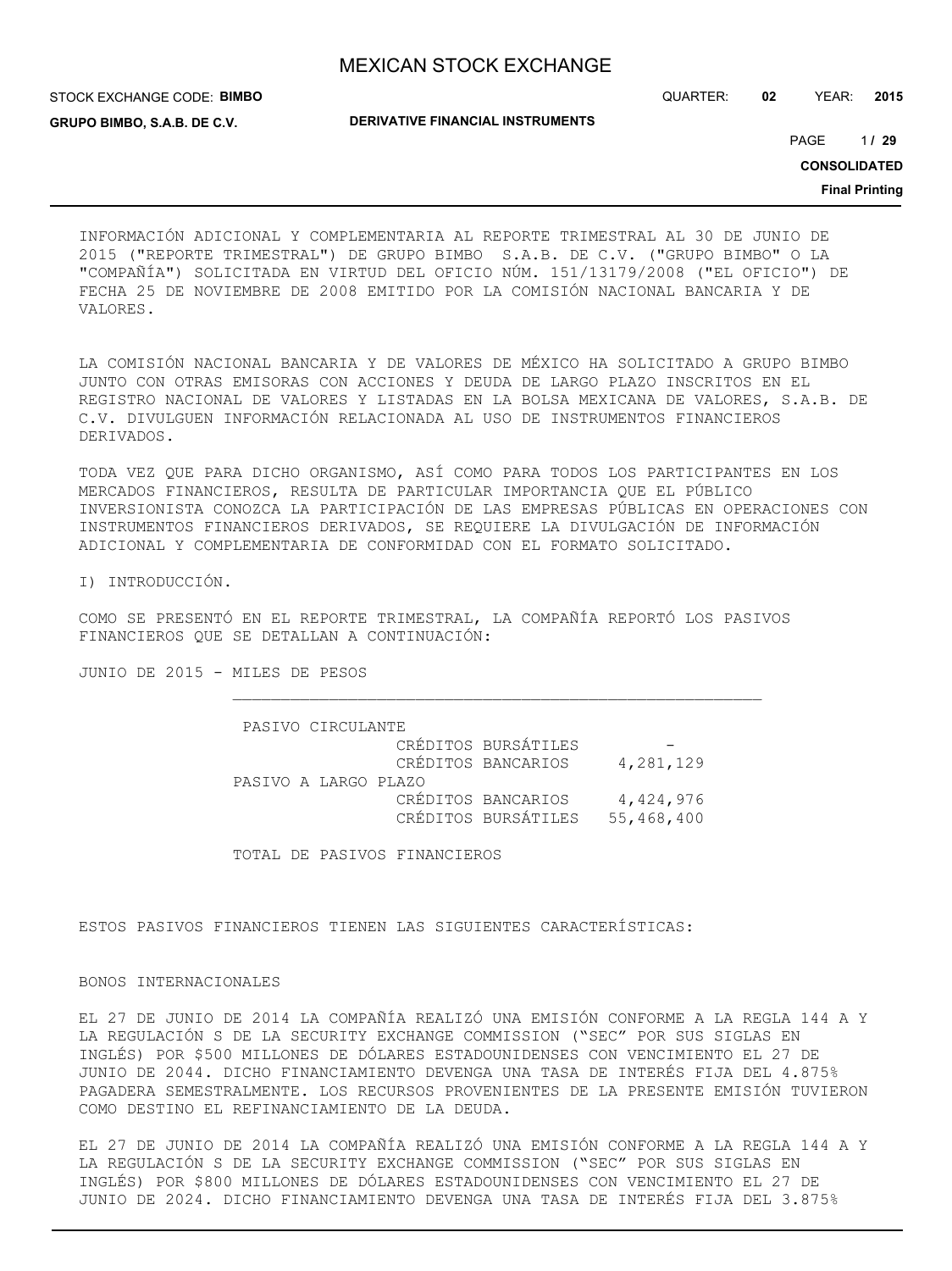STOCK EXCHANGE CODE: **BIMBO**

**GRUPO BIMBO, S.A.B. DE C.V.**

**DERIVATIVE FINANCIAL INSTRUMENTS**

QUARTER: **02** YEAR: **2015**

2 PAGE **/ 29**

**CONSOLIDATED**

#### **Final Printing**

PAGADERA SEMESTRALMENTE. LOS RECURSOS PROVENIENTES DE LA PRESENTE EMISIÓN TUVIERON COMO DESTINO EL REFINANCIAMIENTO DE LA DEUDA PARA LA ADQUISICIÓN DE CANADA BREAD.

EL 25 DE ENERO DE 2012 LA COMPAÑÍA REALIZÓ UNA EMISIÓN CONFORME A LA REGLA 144 A Y LA REGULACIÓN S DE LA SECURITY EXCHANGE COMMISSION ("SEC" POR SUS SIGLAS EN INGLÉS) POR \$800 MILLONES DE DÓLARES ESTADOUNIDENSES CON VENCIMIENTO EL 25 DE ENERO DE 2022. DICHO FINANCIAMIENTO DEVENGA UNA TASA DE INTERÉS FIJA DEL 4.50% PAGADERA SEMESTRALMENTE. LOS RECURSOS PROVENIENTES DE LA PRESENTE EMISIÓN TUVIERON COMO DESTINO EL REFINANCIAMIENTO DE LA DEUDA.

EL 30 DE JUNIO DE 2010, LA COMPAÑÍA REALIZÓ UNA EMISIÓN CONFORME A LA REGLA 144 A REGULACIÓN S DE LA SECURITY EXCHANGE COMMISSION ("SEC" POR SUS SIGLAS EN INGLÉS) POR \$800 MILLONES DE DÓLARES ESTADOUNIDENSES Y CON VENCIMIENTO EL 30 DE JUNIO DE 2020. SOBRE DICHO FINANCIAMIENTO, LA COMPAÑÍA DEBE PAGAR UNA TASA DE INTERÉS FIJA DEL 4.875% PAGADERA SEMESTRALMENTE. LOS RECURSOS DE DICHA EMISIÓN, FUERON APLICADOS AL REFINANCIAMIENTO DE DEUDA DE LA COMPAÑÍA.

LOS BONOS INTERNACIONALES EMITIDOS POR LA COMPAÑÍA, CUENTAN CON LA GARANTÍA DE SUS PRINCIPALES SUBSIDIARIAS OPERATIVAS.

#### CERTIFICADOS BURSÁTILES

A LA FECHA, LA COMPAÑÍA MANTIENE VIGENTES DIVERSAS EMISIONES DE CERTIFICADOS BURSÁTILES.

BIMBO 12- CON EL PROPÓSITO DE REFINANCIAR PARCIALMENTE SU DEUDA, EL 10 DE FEBRERO DE 2012 LA COMPAÑÍA EMITIÓ CERTIFICADOS BURSÁTILES POR 5,000,000 DE PESOS CON VENCIMIENTO EN AGOSTO DE 2018 Y CON UNA TASA DE INTERÉS FIJA DE 6.83%.

DURANTE 2009, LA COMPAÑÍA REALIZÓ LAS SIGUIENTES EMISIONES DE CERTIFICADOS BURSÁTILES, PAGADERAS A SU VENCIMIENTO. LOS RECURSOS OBTENIDOS DE DICHAS EMISIONES, FUERON UTILIZADOS PARA REFINANCIAR DEUDA DE LA COMPAÑÍA ORIGINALMENTE CONTRATADA PARA HACER FRENTE A LA ADQUISICIÓN DE BFI.

BIMBO 09-2- EMITIDOS EL 15 DE JUNIO DE 2009 POR UN MONTO DE 2,000,000 DE PESOS CON VENCIMIENTO EN JUNIO DE 2016 Y CON UNA TASA DE INTERÉS FIJA DEL 10.60%.

BIMBO 09-U- EMITIDOS EL 15 DE JUNIO DE 2009 POR UN MONTO DE 706,302 UDIS, CON VENCIMIENTO EN JUNIO DE 2016, DEVENGANDO UNA TASA DE INTERÉS FIJA DEL 6.05%. EL VALOR DE LA UDI AL 30 DE JUNIO DE 2015 Y AL 31 DE DICIEMBRE DE 2014 ES DE \$5.2978 Y \$5.2704 PESOS POR UDI, RESPECTIVAMENTE.

LA TOTALIDAD DE LOS CERTIFICADOS BURSÁTILES EMITIDOS POR LA COMPAÑÍA, CUENTAN CON EL AVAL DE SUS PRINCIPALES SUBSIDIARIAS OPERATIVAS. LÍNEA DE CRÉDITO COMPROMETIDA REVOLVENTE (MULTIMONEDA)

EN DICIEMBRE DE 2013, LA COMPAÑÍA RENOVÓ Y ENMENDÓ LOS TÉRMINOS Y CONDICIONES DE DICHA LÍNEA COMPROMETIDA MULTIMONEDA, CONTRATADA ORIGINALMENTE EL 26 DE ABRIL DE 2010.

DE ACUERDO A LOS NUEVOS TÉRMINOS Y CONDICIONES, SON NUEVE INSTITUCIONES FINANCIERAS COMPROMETIDAS EN ESTA LÍNEA. EL IMPORTE TOTAL DE LA LÍNEA ES DE HASTA \$2,000 MILLONES DE DÓLARES, CON FECHA DE VENCIMIENTO EN EL 13 DE MARZO DE 2019 Y CON UNA TASA DE INTERÉS APLICABLE DE LIBOR MÁS 1.00% PARA DISPOSICIONES EN DÓLARES AMERICANOS, CDOR MÁS 1.00% PARA DISPOSICIONES EN DÓLARES CANADIENSES Y DE TIIE MÁS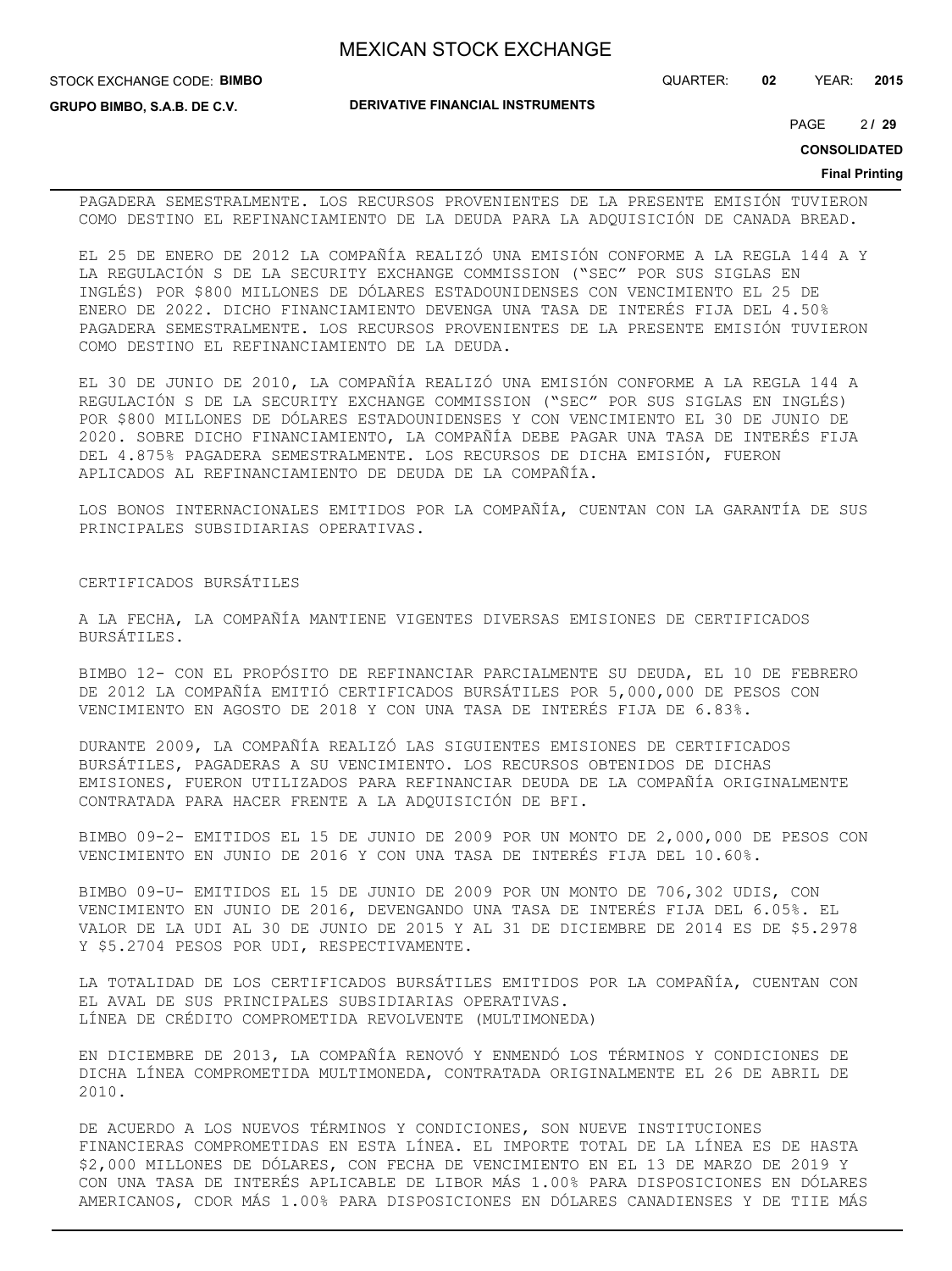| <b>MEXICAN STOCK EXCHANGE</b> |
|-------------------------------|
|-------------------------------|

**GRUPO BIMBO, S.A.B. DE C.V.**

QUARTER: **02** YEAR: **2015**

**DERIVATIVE FINANCIAL INSTRUMENTS**

 $3/29$ PAGE **/ 29**

**CONSOLIDATED**

**Final Printing**

#### 0.75% PARA DISPOSICIONES EN PESOS.

LA LÍNEA REVOLVENTE FUE DISPUESTA DURANTE EL 2014 PRINCIPALMENTE PARA EL PAGO DE UNA PORCIÓN DE LA ADQUISICIÓN DE CANADA BREAD EN CANADA Y PARA EL PAGO DE LA ADQUISICIÓN DE SUPAN EN ECUADOR. DICHAS DISPOSICIÓNES FUERON REALIZADAS EN DÓLARES AMERICANOS, DÓLARES CANADIENSES Y PESOS.

#### CRÉDITO REVOLVENTE EN DÓLARES ESTADOUNIDENSES

AL 30 DE JUNIO DE 2015, LA COMPAÑÍA TIENE DISPONIBLE LÍNEAS DE CRÉDITO REVOLVENTE COMPROMETIDAS CON DOS INSTITUCIONES BANCARIAS ESTADOUNIDENSES POR UN MONTO DE HASTA \$49 MILLONES DE DÓLARES ESTADOUNIDENSES. LOS PAGOS DE INTERESES SERÁN SOBRE EL SALDO REMANENTE ANUAL A UNA TASA DE INTERÉS LIBOR MÁS 0.90% PARA AMBAS INSTITUCIONES. ADEMÁS, LA ENTIDAD PAGARÁ COMISIÓNES ANUALES POR LOS MONTOS NO DISPUESTOS. AL 30 DE JUNIO DE 2015 LA COMPAÑÍA TENÍA UN SALDO DISPUESTO DE \$27 MILLONES DE DÓLARES SOBRE ESTAS LÍNEAS. NO HAY OBLIGACIONES DE NO HACER ASOCIADAS A RAZONES FINANCIERAS POR ESTAS LÍNEAS DE CRÉDITO REVOLVENTES.

CRÉDITOS QUIROGRAFARIOS PARA CAPITAL DE TRABAJO

OCASIONALMENTE LA COMPAÑÍA CONTRATA PRÉSTAMOS A CORTO PLAZO PARA CUBRIR NECESIDADES DE CAPITAL DE TRABAJO. AL 30 DE JUNIO DE 2015 LA COMPAÑÍA NO TIENE CRÉDITOS QUIROGRAFARIOS CONTRATADOS.

OTROS - ALGUNAS SUBSIDIARIAS TIENEN CONTRATADOS OTROS PRÉSTAMOS DIRECTOS PARA SOLVENTAR PRINCIPALMENTE SUS NECESIDADES DE CAPITAL DE TRABAJO, CON VENCIMIENTOS QUE FLUCTÚAN ENTRE EL 2015 Y 2018 Y GENERAN INTERESES A DIVERSAS TASAS.

ADICIONALMENTE, LA COMPAÑÍA REVELÓ EN EL REPORTE TRIMESTRAL LA CONTRATACIÓN Y VIGENCIA DE LAS SIGUIENTES OPERACIONES CON INSTRUMENTOS FINANCIEROS DERIVADOS:

| INSTRUMENTO:                                    | CROSS CURRENCY SWAP (CCS)      |
|-------------------------------------------------|--------------------------------|
| MONTO NOCIONAL Y MONEDA:                        | 50,000 USD                     |
| POSICION PRIMARIA OBJETO DE COBERTURA: BIMBO12  | 17-FEB-12                      |
| FECHA DE INICIO:                                | $3 - AGO - 18$                 |
| FECHA DE VENCIMIENTO:                           | 3.30%                          |
| LA COMPAÑÍA PAGA:                               | 6.83%                          |
| LA COMPAÑÍA RECIBE:                             | TRANSFORMA TASA PASIVA FIJA EN |
| OBSERVACIONES:                                  | PESOS A FIJA EN DÓLARES        |
| INSTRUMENTO:                                    | CROSS CURRENCY SWAP (CCS)      |
| MONTO NOCIONAL Y MONEDA:                        | 50,000 USD                     |
| POSICION PRIMARIA OBJETO DE COBERTURA: BIMBO 12 | 15-FEB-12                      |
| FECHA DE INICIO:                                | 3-AGO-18                       |
| FECHA DE VENCIMIENTO:                           | 3.24%                          |
| LA COMPAÑÍA PAGA:                               | 6.83%                          |
| LA COMPAÑÍA RECIBE:                             | TRANSFORMA TASA PASIVA FIJA EN |
| OBSERVACIONES:                                  | PESOS A FIJA EN DÓLARES        |
| INSTRUMENTO:                                    | CROSS CURRENCY SWAP (CCS)      |
| MONTO NOCIONAL Y MONEDA:                        | 70,000 USD                     |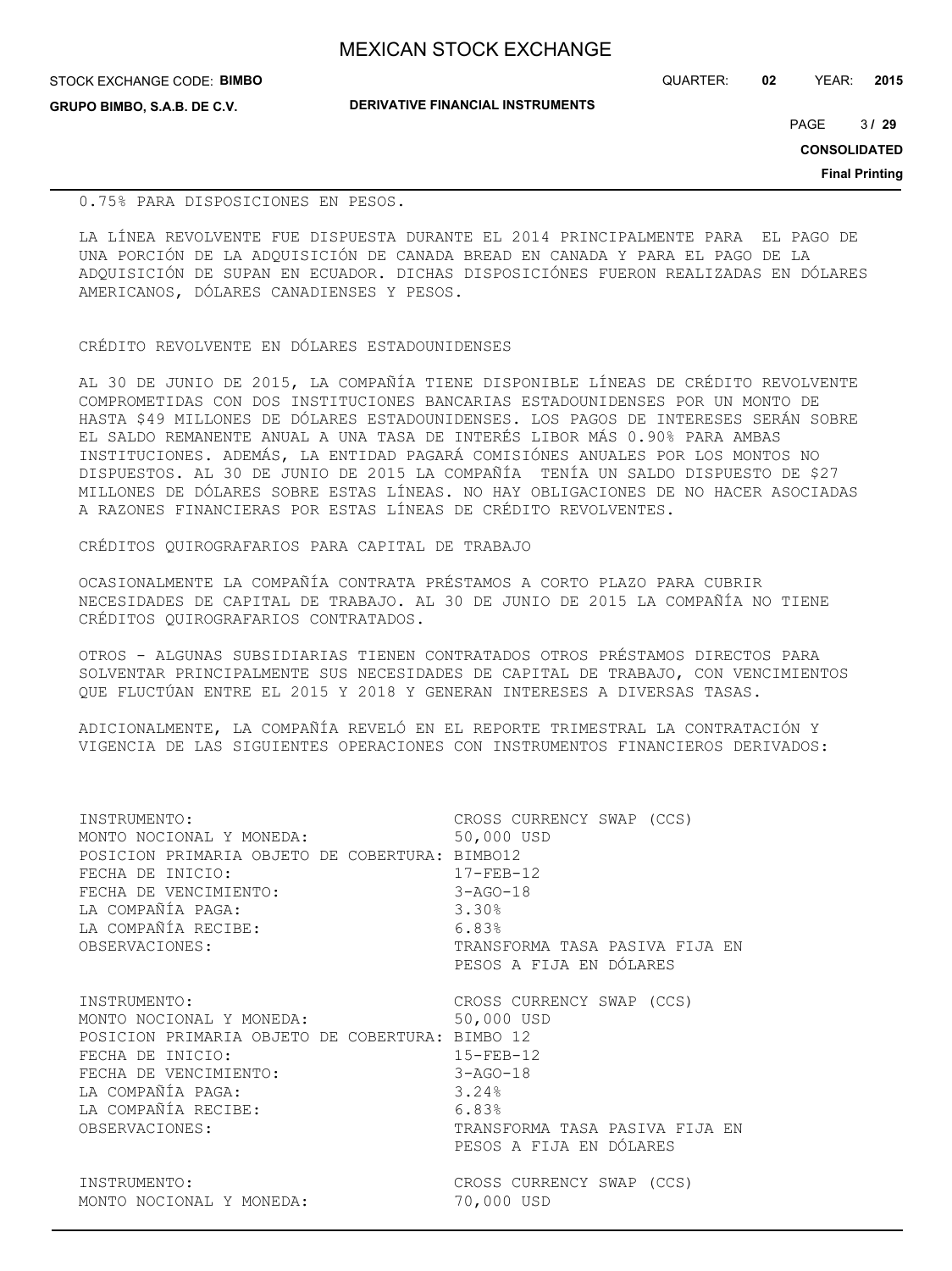#### STOCK EXCHANGE CODE: **BIMBO**

**GRUPO BIMBO, S.A.B. DE C.V.**

### **DERIVATIVE FINANCIAL INSTRUMENTS**

QUARTER: **02** YEAR: **2015**

 $4/29$ PAGE **/ 29**

**CONSOLIDATED**

| POSICION PRIMARIA OBJETO DE COBERTURA: BIMBO 12<br>FECHA DE INICIO:<br>FECHA DE VENCIMIENTO:<br>LA COMPAÑÍA PAGA:<br>LA COMPAÑÍA RECIBE:<br>6.83%<br>OBSERVACIONES:                                     | $14 - FEB - 12$<br>$3 - AGO - 18$<br>3.265%<br>TRANSFORMA TASA PASIVA FIJA EN<br>PESOS A FIJA EN DÓLARES                          |
|---------------------------------------------------------------------------------------------------------------------------------------------------------------------------------------------------------|-----------------------------------------------------------------------------------------------------------------------------------|
| INSTRUMENTO:                                                                                                                                                                                            | CROSS CURRENCY SWAP (CCS)                                                                                                         |
| MONTO NOCIONAL Y MONEDA:                                                                                                                                                                                | 72,134 USD                                                                                                                        |
| POSICION PRIMARIA OBJETO DE COBERTURA: BIMBO 12                                                                                                                                                         | $17 - FEB - 12$                                                                                                                   |
| FECHA DE INICIO:                                                                                                                                                                                        | $17 - FEB - 1$<br>$3 - AGO - 18$                                                                                                  |
| FECHA DE VENCIMIENTO:                                                                                                                                                                                   | 3.325%                                                                                                                            |
| LA COMPAÑÍA PAGA:                                                                                                                                                                                       | 6.83%                                                                                                                             |
| LA COMPAÑÍA RECIBE:                                                                                                                                                                                     | TRANSFORMA TASA PASIVA FIJA EN                                                                                                    |
| OBSERVACIONES:                                                                                                                                                                                          | PESOS A FIJA EN DÓLARES                                                                                                           |
| INSTRUMENTO:                                                                                                                                                                                            | CROSS CURRENCY SWAP (CCS)                                                                                                         |
| MONTO NOCIONAL Y MONEDA:                                                                                                                                                                                | 100,000 USD                                                                                                                       |
| POSICION PRIMARIA OBJETO DE COBERTURA: BIMBO 12                                                                                                                                                         | $14 - FEB - 12$                                                                                                                   |
| FECHA DE INICIO:                                                                                                                                                                                        | $3 - AGO - 18$                                                                                                                    |
| FECHA DE VENCIMIENTO:                                                                                                                                                                                   | 3.25%                                                                                                                             |
| LA COMPAÑÍA PAGA:                                                                                                                                                                                       | 6.83%                                                                                                                             |
| LA COMPAÑÍA RECIBE:                                                                                                                                                                                     | TRANSFORMA TASA PASIVA FIJA EN                                                                                                    |
| OBSERVACIONES:                                                                                                                                                                                          | PESOS A FIJA EN DÓLARES                                                                                                           |
| INSTRUMENTO:                                                                                                                                                                                            | CROSS CURRENCY SWAP (CCS)                                                                                                         |
| MONTO NOCIONAL Y MONEDA:                                                                                                                                                                                | 50,000 USD                                                                                                                        |
| POSICION PRIMARIA OBJETO DE COBERTURA: BIMBO 12                                                                                                                                                         | $17 - FEB - 12$                                                                                                                   |
| FECHA DE INICIO:                                                                                                                                                                                        | $3 - AGO - 18$                                                                                                                    |
| FECHA DE VENCIMIENTO:                                                                                                                                                                                   | 3.272%                                                                                                                            |
| LA COMPAÑÍA PAGA:                                                                                                                                                                                       | 6.83%                                                                                                                             |
| LA COMPAÑÍA RECIBE:                                                                                                                                                                                     | TRANSFORMA TASA PASIVA FIJA EN                                                                                                    |
| OBSERVACIONES:                                                                                                                                                                                          | PESOS A FIJA EN DÓLARES                                                                                                           |
| INSTRUMENTO:                                                                                                                                                                                            | CROSS CURRENCY SWAP (CCS)                                                                                                         |
| MONTO NOCIONAL Y MONEDA:                                                                                                                                                                                | 155,279 USD                                                                                                                       |
| POSICION PRIMARIA OBJETO DE COBERTURA: BIMBO 09-2                                                                                                                                                       | $13-DIC-10$                                                                                                                       |
| FECHA DE INICIO:                                                                                                                                                                                        | $06 - JUN - 16$                                                                                                                   |
| FECHA DE VENCIMIENTO:                                                                                                                                                                                   | 6.35%                                                                                                                             |
| LA COMPAÑÍA PAGA:                                                                                                                                                                                       | 10.60%                                                                                                                            |
| LA COMPAÑÍA RECIBE:                                                                                                                                                                                     | TRANSFORMA TASA PASIVA FIJA EN                                                                                                    |
| OBSERVACIONES:                                                                                                                                                                                          | PESOS A FIJA EN DÓLARES                                                                                                           |
| INSTRUMENTO:<br>MONTO NOCIONAL Y MONEDA:<br>POSICION PRIMARIA OBJETO DE COBERTURA: BIMBO 09U<br>FECHA DE INICIO:<br>FECHA DE VENCIMIENTO:<br>LA COMPAÑÍA PAGA:<br>LA COMPAÑÍA RECIBE:<br>OBSERVACIONES: | CROSS CURRENCY SWAP (CCS)<br>83,125 USD<br>$21 - FEB - 11$<br>$6 - JUN - 16$<br>6.47%<br>10.54%<br>TRANSFORMA TASA PASIVA FIJA EN |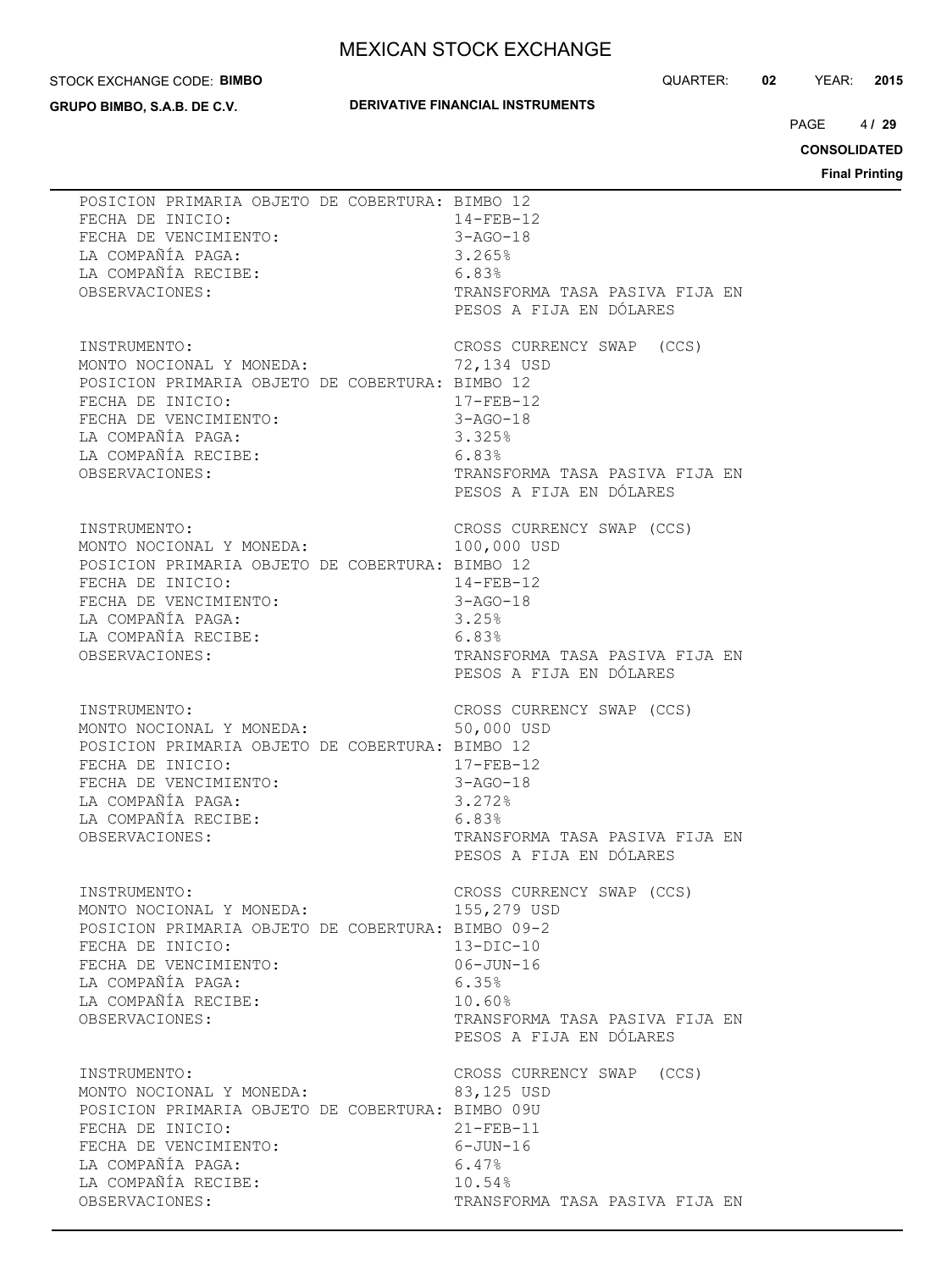#### STOCK EXCHANGE CODE: **BIMBO**

**GRUPO BIMBO, S.A.B. DE C.V.**

#### **DERIVATIVE FINANCIAL INSTRUMENTS**

QUARTER: **02** YEAR: **2015**

5 PAGE **/ 29**

**CONSOLIDATED Final Printing**

 PESOS A FIJA EN DÓLARES INSTRUMENTO: CROSS CURRENCY SWAP (CCS) MONTO NOCIONAL Y MONEDA: 166,250 USD POSICION PRIMARIA OBJETO DE COBERTURA: BIMBO 09U FECHA DE INICIO: 21-FEB-11 FECHA DE VENCIMIENTO: 6-JUN-16 LA COMPAÑÍA PAGA: 6.53% LA COMPAÑÍA RECIBE: 10.60% OBSERVACIONES: TRANSFORMA TASA PASIVA FIJA EN PESOS A FIJA EN DÓLARES INSTRUMENTO: INTEREST RATE SWAP (IRS) MONTO NOCIONAL Y MONEDA: 1,000,000 MXN POSICION PRIMARIA OBJETO DE COBERTURA: CERTIFICADO BURSÁTIL BIMBO 09-U APROX.3,000,000 EN UDIS A 7 AÑOS FECHA DE INICIO: 15-JUN-09 FECHA DE VENCIMIENTO: 06-JUN-16 LA COMPAÑÍA PAGA: 10.54% NOMINAL LA COMPAÑÍA RECIBE: 6.05% REAL OBSERVACIONES: TRANSFORMA TASA PASIVA REAL A TASA NOMINAL EN MXN INSTRUMENTO: INTEREST RATE SWAP (IRS) MONTO NOCIONAL Y MONEDA: 2,000,000 MXN POSICION PRIMARIA OBJETO DE COBERTURA: CERTIFICADO BURSÁTIL BIMBO 09-U APROX. 3,000,000 EN UDIS A 7 AÑOS FECHA DE INICIO: FECHA DE VENCIMIENTO: 06-JUN-16 LA COMPAÑÍA PAGA: 10.6% NOMINAL LA COMPAÑÍA RECIBE: 6.05% REAL OBSERVACIONES: TRANSFORMA TASA PASIVA REAL A TASA NOMINAL EN MXN INSTRUMENTO: CROSS CURRENCY SWAP (CCS) MONTO NOCIONAL Y MONEDA: 223,672 USD POSICION PRIMARIA OBJETO DE COBERTURA: BIMBO 24<br>FECHA DE INICIO: 30-JUN-14 FECHA DE INICIO: FECHA DE VENCIMIENTO: 30-JUN-24 LA COMPAÑÍA PAGA: 4.118% LA COMPAÑÍA RECIBE: 3.875% OBSERVACIONES: TRANSFORMA TASA PASIVA FIJA EN DÓLARES A FIJA EN CANADIENSES INSTRUMENTO: CROSS CURRENCY SWAP (CCS) MONTO NOCIONAL Y MONEDA: 270,359 USD POSICION PRIMARIA OBJETO DE COBERTURA: BIMBO 24 FECHA DE INICIO: 30-JUN-14 FECHA DE VENCIMIENTO: 30-JUN-24 LA COMPAÑÍA PAGA: 4.113% LA COMPAÑÍA RECIBE: 3.875% OBSERVACIONES: TRANSFORMA TASA PASIVA FIJA EN DÓLARES A FIJA EN CANADIENSES INSTRUMENTO: CROSS CURRENCY SWAP (CCS)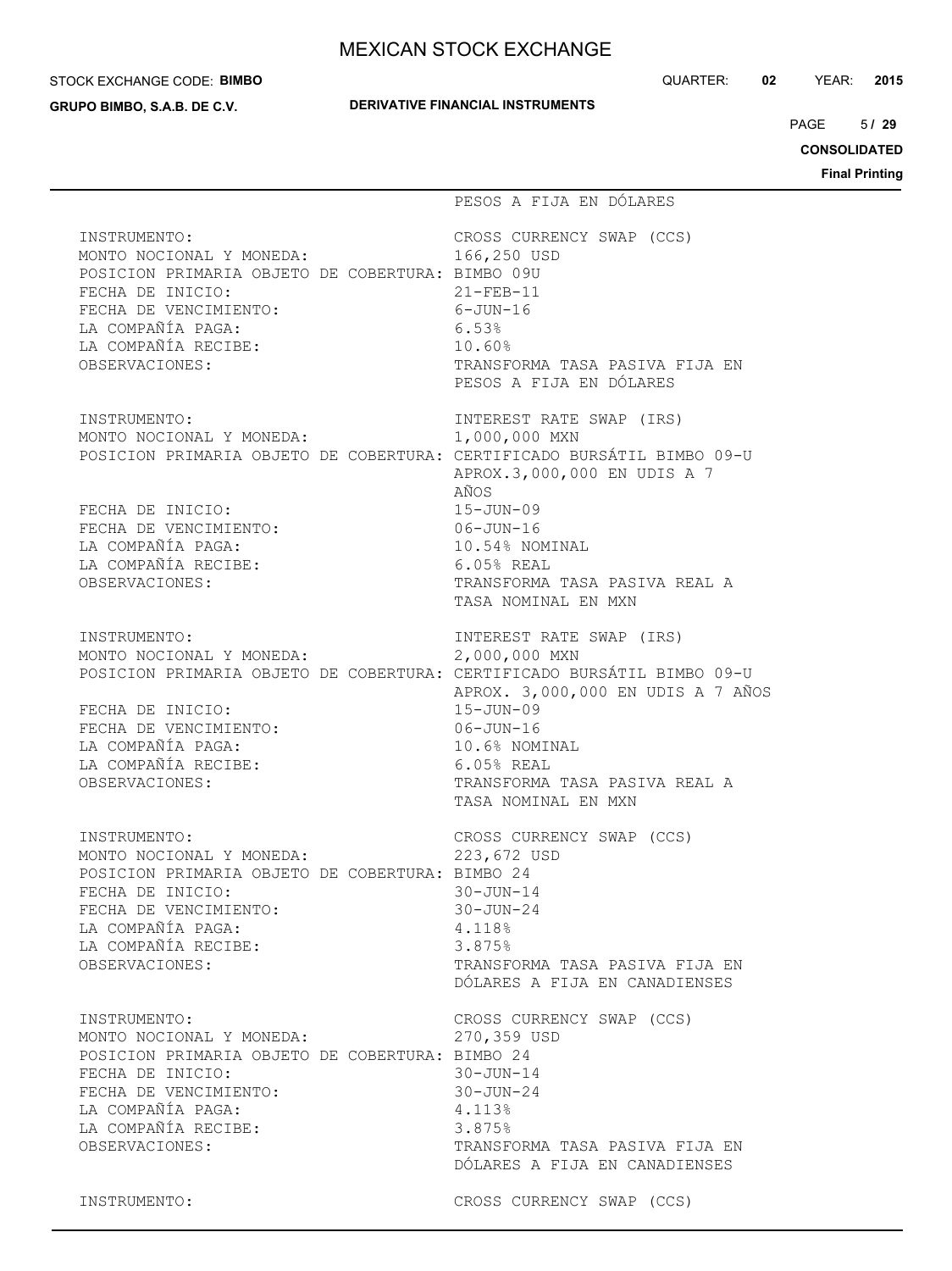#### STOCK EXCHANGE CODE: **BIMBO**

**GRUPO BIMBO, S.A.B. DE C.V.**

### **DERIVATIVE FINANCIAL INSTRUMENTS**

QUARTER: **02** YEAR: **2015**

 $6/29$  $PAGE$ 

**CONSOLIDATED**

| MONTO NOCIONAL Y MONEDA:                                               | 10,000 USD                     |
|------------------------------------------------------------------------|--------------------------------|
| POSICION PRIMARIA OBJETO DE COBERTURA: BIMBO 24                        | $30 - JUN - 14$                |
| FECHA DE INICIO:                                                       | $30 - JUN - 24$                |
| FECHA DE VENCIMIENTO:<br>LA COMPRISE                                   | 4.150%                         |
| LA COMPAÑÍA PAGA:                                                      | 3.875%                         |
| LA COMPAÑÍA RECIBE:                                                    | TRANSFORMA TASA PASIVA FIJA EN |
| OBSERVACIONES:                                                         | DÓLARES A FIJA EN CANADIENSES  |
| INSTRUMENTO:                                                           | CROSS CURRENCY SWAP (CCS)      |
| MONTO NOCIONAL Y MONEDA:                                               | 102,545 USD                    |
| POSICION PRIMARIA OBJETO DE COBERTURA: BIMBO 24                        | $30 - JUN - 14$                |
| FECHA DE INICIO:                                                       | $30 - JUN - 24$                |
| FECHA DE VENCIMIENTO:                                                  | 4.156%                         |
| LA COMPAÑÍA PAGA:                                                      | 3.875%                         |
| LA COMPAÑÍA RECIBE:                                                    | TRANSFORMA TASA PASIVA FIJA EN |
| OBSERVACIONES:                                                         | DÓLARES A FIJA EN CANADIENSES  |
| INSTRUMENTO:                                                           | CROSS CURRENCY SWAP (CCS)      |
| MONTO NOCIONAL Y MONEDA:                                               | 101,000 USD                    |
| POSICION PRIMARIA OBJETO DE COBERTURA: BIMBO 24                        | $30 - JUN - 14$                |
| FECHA DE INICIO:                                                       | $30 - JUN - 24$                |
| FECHA DE INICIO.<br>FECHA DE VENCIMIENTO:                              | 4.125%                         |
| LA COMPAÑÍA PAGA:                                                      | 3.875%                         |
| LA COMPAÑÍA RECIBE:                                                    | TRANSFORMA TASA PASIVA FIJA EN |
| OBSERVACIONES:                                                         | DÓLARES A FIJA EN CANADIENSES  |
| INSTRUMENTO:                                                           | CROSS CURRENCY SWAP (CCS)      |
| MONTO NOCIONAL Y MONEDA:                                               | 92,425 USD                     |
| POSICION PRIMARIA OBJETO DE COBERTURA: BIMBO 24                        | $21 - JUL-14$                  |
| FECHA DE INICIO:                                                       | $27 - JUN - 24$                |
| FECHA DE VENCIMIENTO:<br>FECHA DE VENCIMIENTO:                         | 4.042%                         |
| LA COMPAÑÍA PAGA:                                                      | 3.875%                         |
| LA COMPAÑÍA RECIBE:                                                    | TRANSFORMA TASA PASIVA FIJA EN |
| OBSERVACIONE                                                           | DÓLARES A FIJA EN CANADIENSES  |
| INSTRUMENTO:                                                           | CROSS CURRENCY SWAP (CCS)      |
| MONTO NOCIONAL Y MONEDA:                                               | 100,000 USD                    |
| POSICION PRIMARIA OBJETO DE COBERTURA: BIMBO 44                        | 21-JUL-14                      |
| FECHA DE INICIO:                                                       | $27 - JUN - 24$                |
| FECHA DE VENCIMIENTO:                                                  | 5.046%                         |
| LA COMPAÑÍA PAGA:                                                      | 4.875%                         |
| LA COMPAÑÍA RECIBE:                                                    | TRANSFORMA TASA PASIVA FIJA EN |
| OBSERVACIONES:                                                         | DÓLARES A FIJA EN CANADIENSES  |
| FECHA DE VENCIMIENTO:                                                  | $10-NOV-14$                    |
| PRECIO DE COMPRA:                                                      | \$13.115 MXN/USD               |
| INSTRUMENTO:                                                           | CONTRATO DE PRECIO ADELANTADO  |
| MONTO NOCIONAL Y MONEDA:                                               | (FORWARDS) DE DIVISAS          |
| POSICION PRIMARIA OBJETO DE COBERTURA: COMPRAS PRONOSTICADAS EN MONEDA | EUR \$5000                     |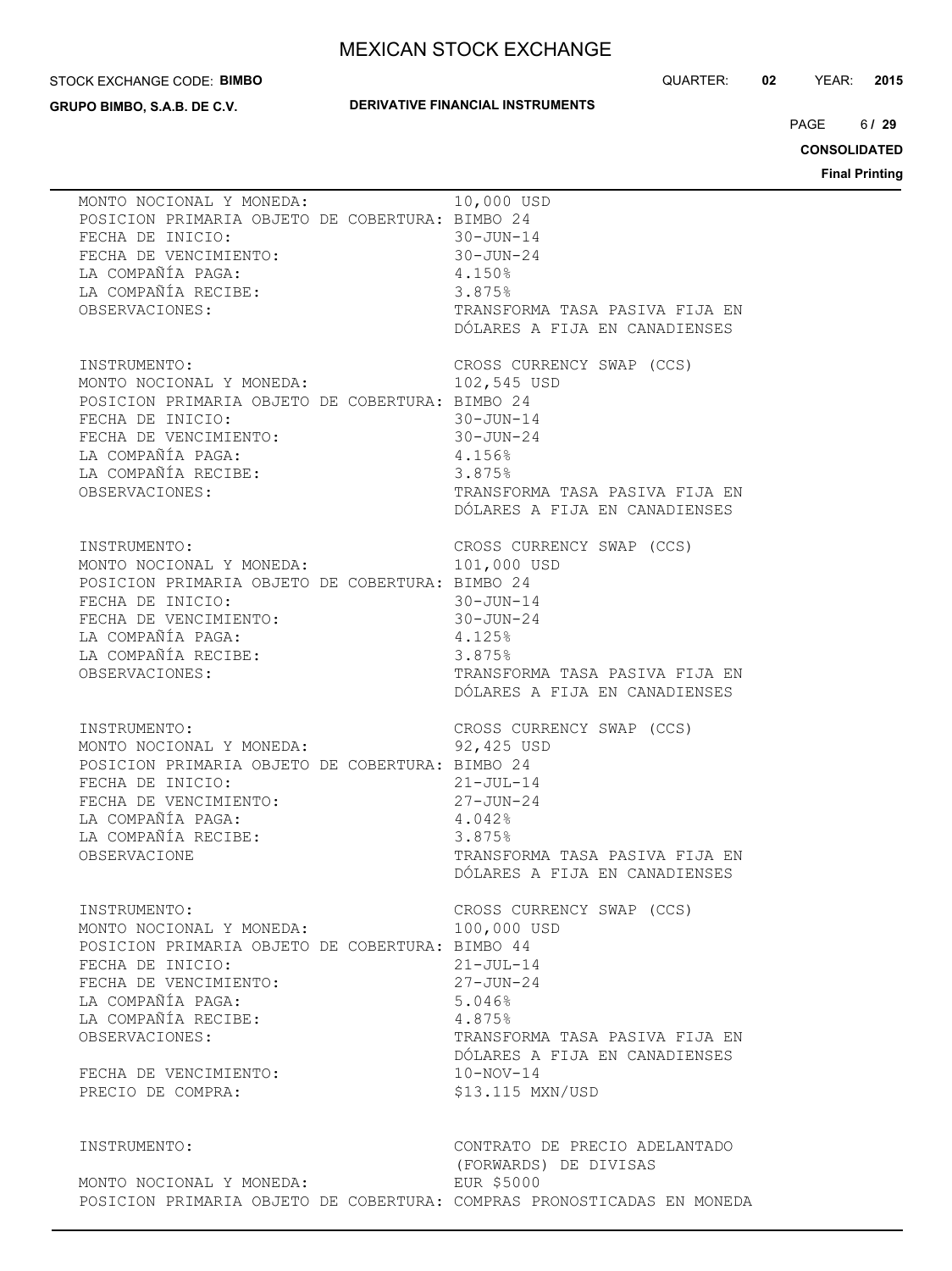#### STOCK EXCHANGE CODE: **BIMBO**

**GRUPO BIMBO, S.A.B. DE C.V.**

#### **DERIVATIVE FINANCIAL INSTRUMENTS**

QUARTER: **02** YEAR: **2015**

7/29  $PAGE$ 

# **CONSOLIDATED**

| FECHA DE INICIO:<br>FECHA DE VENCIMIENTO:<br>PRECIO DE COMPRA:                                                                                                                                       | EXTRANJERA<br>$18 - JUN - 15$<br>$03 - JUL - 15$<br>\$17.4068 EUR/MXN                                                                                                                |
|------------------------------------------------------------------------------------------------------------------------------------------------------------------------------------------------------|--------------------------------------------------------------------------------------------------------------------------------------------------------------------------------------|
| INSTRUMENTO:                                                                                                                                                                                         | CONTRATO DE PRECIO ADELANTADO<br>(FORWARDS) DE DIVISAS                                                                                                                               |
| MONTO NOCIONAL Y MONEDA:<br>POSICION PRIMARIA OBJETO DE COBERTURA: COMPRAS PRONOSTICADAS EN MONEDA<br>FECHA DE INICIO:<br>FECHA DE VENCIMIENTO:<br>PRECIO DE COMPRA:                                 | USD \$2000<br>EXTRANJERA<br>$13 - FEB - 15$<br>$15 - JUL - 15$<br>\$15.0531 USD/MXN                                                                                                  |
| INSTRUMENTO:                                                                                                                                                                                         | CONTRATO DE PRECIO ADELANTADO                                                                                                                                                        |
| MONTO NOCIONAL Y MONEDA:<br>POSICION PRIMARIA OBJETO DE COBERTURA: COMPRAS PRONOSTICADAS EN MONEDA<br>FECHA DE INICIO:<br>FECHA DE VENCIMIENTO:<br>PRECIO DE COMPRA:                                 | (FORWARDS) DE DIVISAS<br>USD \$3000<br>EXTRANJERA<br>$27 - FEB - 15$<br>$15 - JUL - 15$<br>\$15.0861 USD/MXN                                                                         |
| INSTRUMENTO:<br>MONTO NOCIONAL Y MONEDA:<br>POSICION PRIMARIA OBJETO DE COBERTURA: COMPRAS PRONOSTICADAS EN MONEDA<br>FECHA DE INICIO:<br>FECHA DE VENCIMIENTO:<br>PRECIO DE COMPRA:                 | CONTRATO DE PRECIO ADELANTADO<br>(FORWARDS) DE DIVISAS<br>USD \$10000<br>EXTRANJERA<br>$24 - JUN - 15$<br>$06 - AGO - 15$<br>\$15.4935 USD/MXN                                       |
| INSTRUMENTO:<br>MONTO NOCIONAL Y MONEDA:<br>POSICION PRIMARIA OBJETO DE COBERTURA: COMPRAS PRONOSTICADAS EN MONEDA<br>FECHA DE INICIO:<br>FECHA DE VENCIMIENTO:<br>PRECIO DE COMPRA:                 | CONTRATO DE PRECIO ADELANTADO<br>(FORWARDS) DE DIVISAS<br>USD \$10000<br>EXTRANJERA<br>$25 - JUN - 15$<br>$06 - AGO - 15$<br>\$15.5418 USD/MXN                                       |
| INSTRUMENTO:<br>MONTO NOCIONAL Y MONEDA:<br>POSICION PRIMARIA OBJETO DE COBERTURA: COMPRAS PRONOSTICADAS EN MONEDA<br>FECHA DE INICIO:<br>FECHA DE VENCIMIENTO:<br>PRECIO DE COMPRA:<br>INSTRUMENTO: | CONTRATO DE PRECIO ADELANTADO<br>(FORWARDS) DE DIVISAS<br>USD \$2000<br>EXTRANJERA<br>$24 - \text{MAR} - 15$<br>$19 - AGO - 15$<br>\$15.088 USD/MXN<br>CONTRATO DE PRECIO ADELANTADO |
|                                                                                                                                                                                                      |                                                                                                                                                                                      |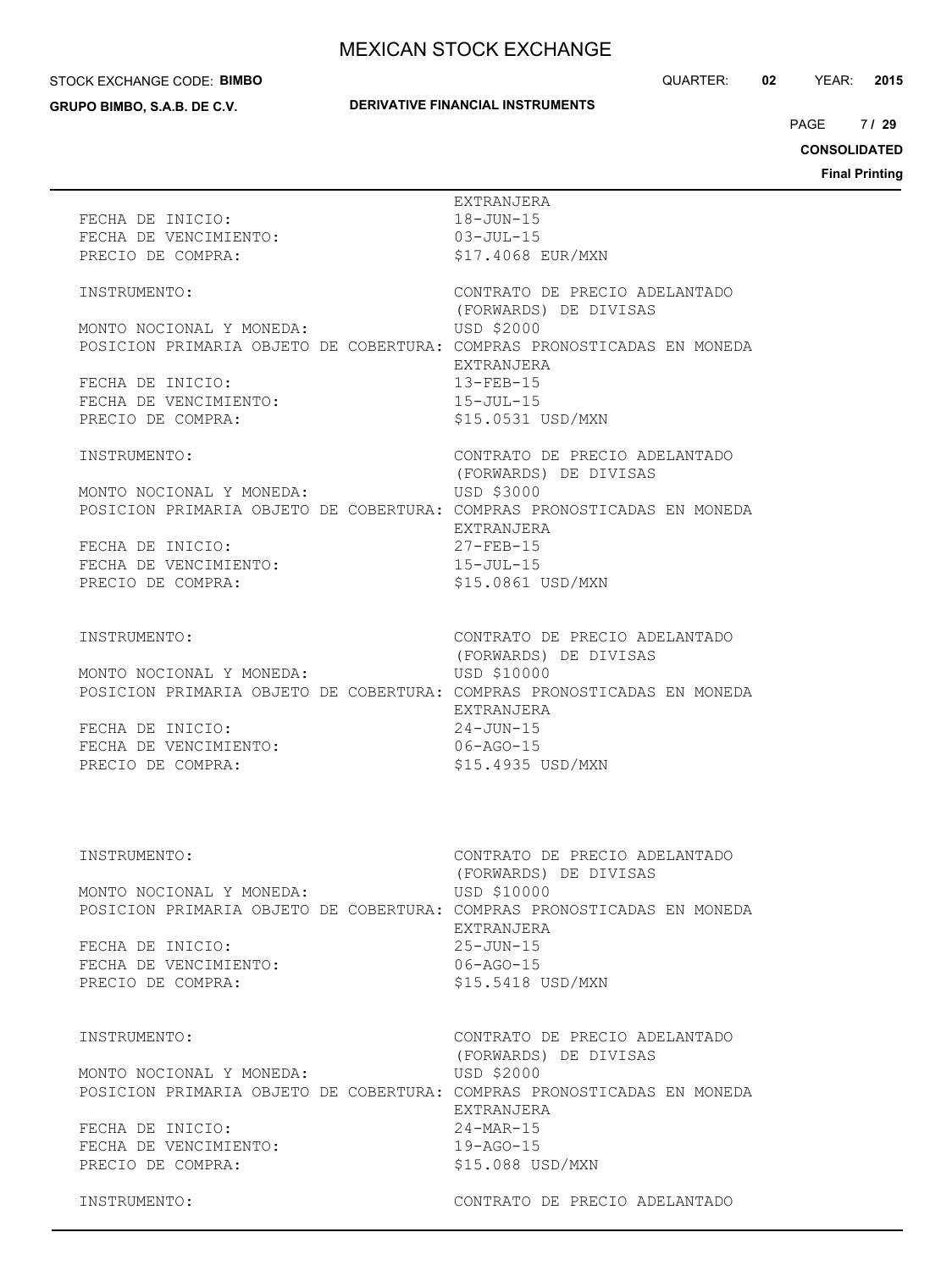STOCK EXCHANGE CODE: **BIMBO**

**GRUPO BIMBO, S.A.B. DE C.V.**

#### **DERIVATIVE FINANCIAL INSTRUMENTS**

QUARTER: **02** YEAR: **2015**

8 PAGE **/ 29**

**CONSOLIDATED**

**Final Printing**

 (FORWARDS) DE DIVISAS MONTO NOCIONAL Y MONEDA: USD \$7000 POSICION PRIMARIA OBJETO DE COBERTURA: COMPRAS PRONOSTICADAS EN MONEDA EXTRANJERA FECHA DE INICIO: 14-ABR-15 FECHA DE VENCIMIENTO: 09-SEP-15 PRECIO DE COMPRA:  $$15.486$  USD/MXN INSTRUMENTO: CONTRATO DE PRECIO ADELANTADO (FORWARDS) DE DIVISAS MONTO NOCIONAL Y MONEDA: USD \$1000 POSICION PRIMARIA OBJETO DE COBERTURA: COMPRAS PRONOSTICADAS EN MONEDA EXTRANJERA FECHA DE INICIO: 24-JUN-15 FECHA DE VENCIMIENTO:  $14-9CT-15$ PRECIO DE COMPRA:  $$15.5755$  USD/MXN INSTRUMENTO: CONTRATO DE PRECIO ADELANTADO (FORWARDS) DE DIVISAS MONTO NOCIONAL Y MONEDA: USD \$2000 POSICION PRIMARIA OBJETO DE COBERTURA: COMPRAS PRONOSTICADAS EN MONEDA EXTRANJERA FECHA DE INICIO:  $24-JUN-15$ <br>FECHA DE VENCIMIENTO:  $12-NOV-15$ FECHA DE VENCIMIENTO: PRECIO DE COMPRA:  $$15.6055$  USD/MXN INSTRUMENTO: CONTRATO DE PRECIO ADELANTADO (FORWARDS) DE DIVISAS MONTO NOCIONAL Y MONEDA: USD \$10000 POSICION PRIMARIA OBJETO DE COBERTURA: COMPRAS PRONOSTICADAS EN MONEDA EXTRANJERA FECHA DE INICIO: 30-JUN-15 FECHA DE VENCIMIENTO: 14-JUL-15 PRECIO DE COMPRA:  $$15.71$  USD/MXN INSTRUMENTO: CONTRATO DE PRECIO ADELANTADO (FORWARDS) DE DIVISAS MONTO NOCIONAL Y MONEDA: USD \$4500 POSICION PRIMARIA OBJETO DE COBERTURA: COMPRAS PRONOSTICADAS EN MONEDA EXTRANJERA FECHA DE INICIO: 14-ENE-15 FECHA DE VENCIMIENTO: 07-JUL-15 PRECIO DE COMPRA:  $$14.7309$  MXN/USD INSTRUMENTO: CONTRATO DE PRECIO ADELANTADO (FORWARDS) DE DIVISAS MONTO NOCIONAL Y MONEDA: USD \$5000 POSICION PRIMARIA OBJETO DE COBERTURA: COMPRAS PRONOSTICADAS EN MONEDA EXTRANJERA FECHA DE INICIO: 22-ENE-15 FECHA DE VENCIMIENTO: 07-JUL-15 PRECIO DE COMPRA:  $$14.7508$  MXN/USD INSTRUMENTO: CONTRATO DE PRECIO ADELANTADO

(FORWARDS) DE DIVISAS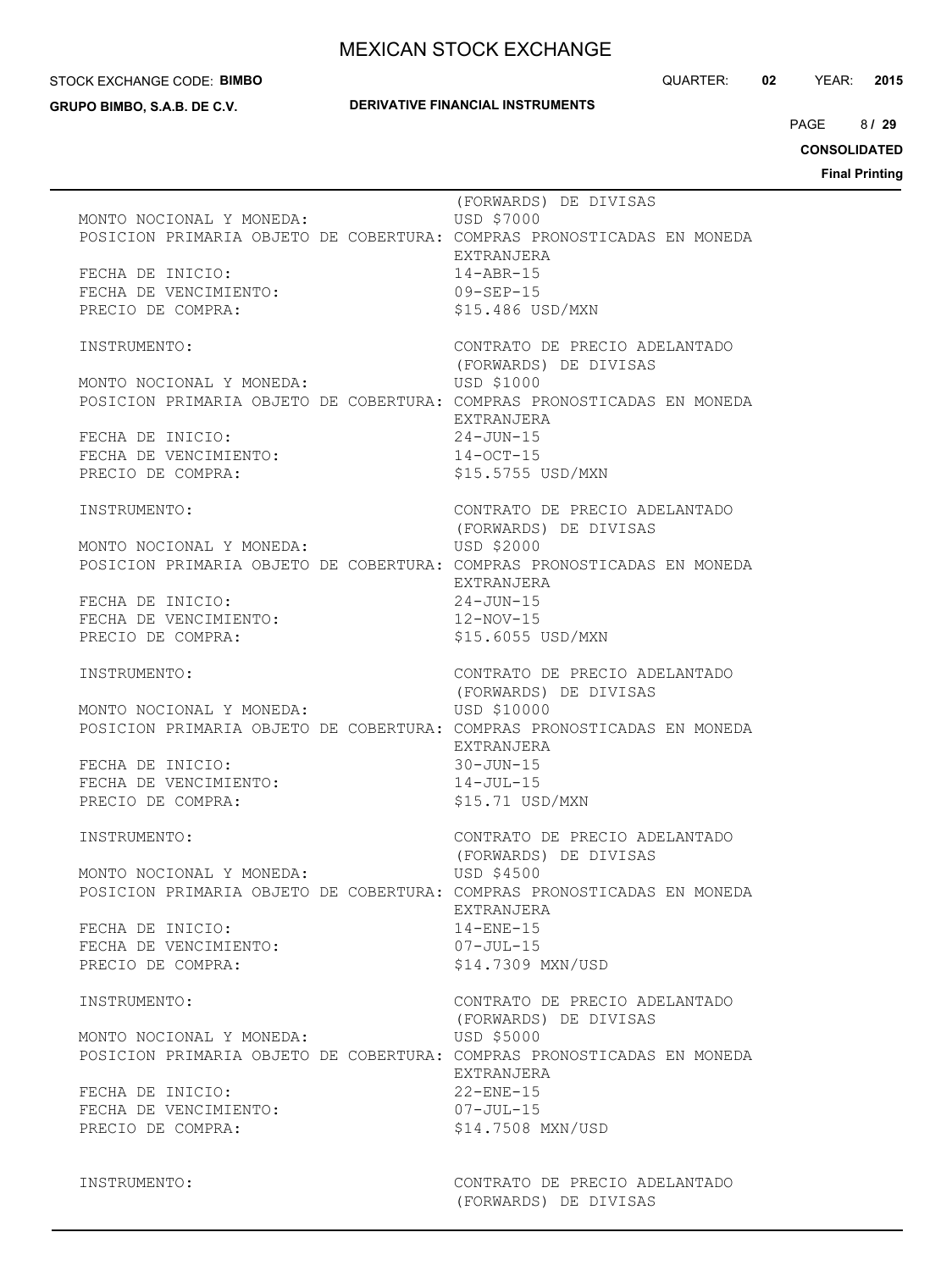#### STOCK EXCHANGE CODE: **BIMBO**

**GRUPO BIMBO, S.A.B. DE C.V.**

#### **DERIVATIVE FINANCIAL INSTRUMENTS**

QUARTER: **02** YEAR: **2015**

 $9129$  $PAGE$ 

**CONSOLIDATED**

|                                            |                                                                                       | . |
|--------------------------------------------|---------------------------------------------------------------------------------------|---|
| MONTO NOCIONAL Y MONEDA:                   | USD \$12000<br>POSICION PRIMARIA OBJETO DE COBERTURA: COMPRAS PRONOSTICADAS EN MONEDA |   |
|                                            | EXTRANJERA                                                                            |   |
| FECHA DE INICIO:<br>FECHA DE VENCIMIENTO:  | 06-ABR-15<br>07-JUL-15                                                                |   |
| PRECIO DE COMPRA:                          | \$14.9175 MXN/USD                                                                     |   |
| INSTRUMENTO:                               | CONTRATO DE PRECIO ADELANTADO<br>(FORWARDS) DE DIVISAS                                |   |
| MONTO NOCIONAL Y MONEDA:                   | USD \$5000                                                                            |   |
|                                            | POSICION PRIMARIA OBJETO DE COBERTURA: COMPRAS PRONOSTICADAS EN MONEDA<br>EXTRANJERA  |   |
| FECHA DE INICIO:                           | 06-FEB-15                                                                             |   |
| FECHA DE VENCIMIENTO:                      | 27-JUL-15                                                                             |   |
| PRECIO DE COMPRA:                          | \$15.0685 MXN/USD                                                                     |   |
| INSTRUMENTO:                               | CONTRATO DE PRECIO ADELANTADO                                                         |   |
| MONTO NOCIONAL Y MONEDA:                   | (FORWARDS) DE DIVISAS<br>USD \$6,500                                                  |   |
|                                            | POSICION PRIMARIA OBJETO DE COBERTURA: COMPRAS PRONOSTICADAS EN MONEDA                |   |
|                                            | EXTRANJERA<br>14-MAY-15                                                               |   |
| FECHA DE INICIO:<br>FECHA DE VENCIMIENTO:  | 27-JUL-15                                                                             |   |
| PRECIO DE COMPRA:                          | \$15.1799 MXN/USD                                                                     |   |
| INSTRUMENTO:                               | CONTRATO DE PRECIO ADELANTADO                                                         |   |
|                                            | (FORWARDS) DE DIVISAS                                                                 |   |
| MONTO NOCIONAL Y MONEDA:                   | USD \$7,000<br>POSICION PRIMARIA OBJETO DE COBERTURA: COMPRAS PRONOSTICADAS EN MONEDA |   |
|                                            | EXTRANJERA                                                                            |   |
| FECHA DE INICIO:                           | $13 - FEB - 15$                                                                       |   |
| FECHA DE VENCIMIENTO:<br>PRECIO DE COMPRA: | 07-AGO-15                                                                             |   |
|                                            | \$15.048 MXN/USD                                                                      |   |
| INSTRUMENTO:                               | CONTRATO DE PRECIO ADELANTADO<br>(FORWARDS) DE DIVISAS                                |   |
| MONTO NOCIONAL Y MONEDA:                   | USD \$2,000                                                                           |   |
|                                            | POSICION PRIMARIA OBJETO DE COBERTURA: COMPRAS PRONOSTICADAS EN MONEDA<br>EXTRANJERA  |   |
| FECHA DE INICIO:                           | $19-FEB-15$                                                                           |   |
| FECHA DE VENCIMIENTO:                      | $07 - AGO - 15$                                                                       |   |
| PRECIO DE COMPRA:                          | \$15.102 MXN/USD                                                                      |   |
| INSTRUMENTO:                               | CONTRATO DE PRECIO ADELANTADO                                                         |   |
| MONTO NOCIONAL Y MONEDA:                   | (FORWARDS) DE DIVISAS<br>USD \$11,000                                                 |   |
|                                            | POSICION PRIMARIA OBJETO DE COBERTURA: COMPRAS PRONOSTICADAS EN MONEDA                |   |
|                                            | EXTRANJERA                                                                            |   |
| FECHA DE INICIO:<br>FECHA DE VENCIMIENTO:  | $08 - \text{MAX} - 15$<br>$07 - AGO - 15$                                             |   |
| PRECIO DE COMPRA:                          | \$15.2155 MXN/USD                                                                     |   |
|                                            |                                                                                       |   |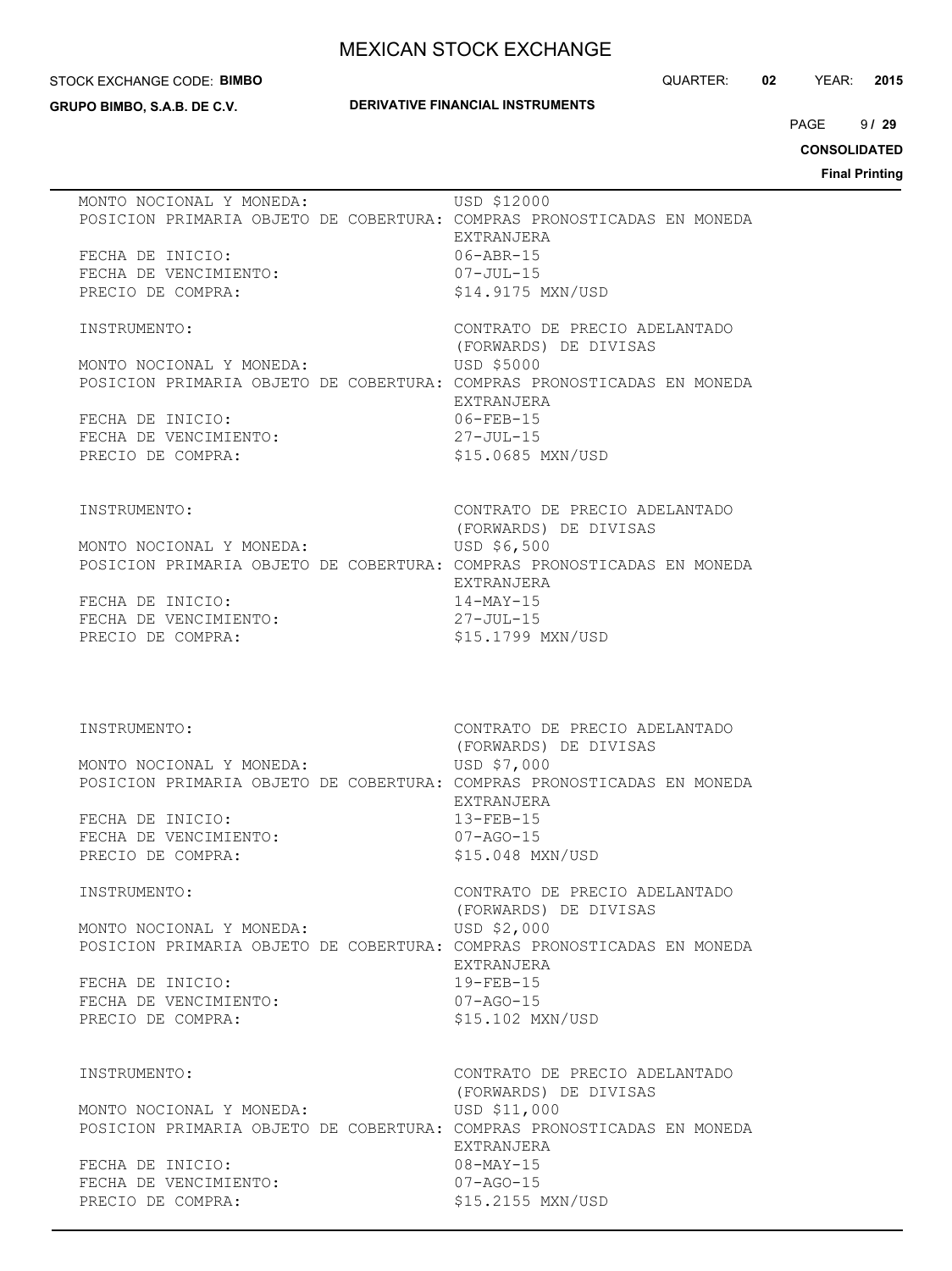#### STOCK EXCHANGE CODE: **BIMBO**

**GRUPO BIMBO, S.A.B. DE C.V.**

**DERIVATIVE FINANCIAL INSTRUMENTS**

10 PAGE **/ 29**

**CONSOLIDATED**

**Final Printing**

INSTRUMENTO: CONTRATO DE PRECIO ADELANTADO (FORWARDS) DE DIVISAS MONTO NOCIONAL Y MONEDA: USD \$4,000 POSICION PRIMARIA OBJETO DE COBERTURA: COMPRAS PRONOSTICADAS EN MONEDA EXTRANJERA FECHA DE INICIO: 06-MAR-15 FECHA DE VENCIMIENTO: 31-AGO-15 PRECIO DE COMPRA:  $$15.691$  MXN/USD INSTRUMENTO: CONTRATO DE PRECIO ADELANTADO (FORWARDS) DE DIVISAS MONTO NOCIONAL Y MONEDA: USD \$5,000 POSICION PRIMARIA OBJETO DE COBERTURA: COMPRAS PRONOSTICADAS EN MONEDA EXTRANJERA FECHA DE INICIO: 05-JUN-15 FECHA DE VENCIMIENTO: 31-AGO-15 PRECIO DE COMPRA:  $$15.7876$  MXN/USD INSTRUMENTO: CONTRATO DE PRECIO ADELANTADO (FORWARDS) DE DIVISAS MONTO NOCIONAL Y MONEDA: USD \$5,000 POSICION PRIMARIA OBJETO DE COBERTURA: COMPRAS PRONOSTICADAS EN MONEDA EXTRANJERA FECHA DE INICIO: 13-MAR-15 FECHA DE VENCIMIENTO: 08-SEP-15 PRECIO DE COMPRA:  $$15.717$  MXN/USD INSTRUMENTO: CONTRATO DE PRECIO ADELANTADO (FORWARDS) DE DIVISAS MONTO NOCIONAL Y MONEDA: USD \$3,500 POSICION PRIMARIA OBJETO DE COBERTURA: COMPRAS PRONOSTICADAS EN MONEDA EXTRANJERA FECHA DE INICIO: 19-MAR-15 FECHA DE VENCIMIENTO: 08-SEP-15 PRECIO DE COMPRA:  $$15.4859$  MXN/USD INSTRUMENTO: CONTRATO DE PRECIO ADELANTADO (FORWARDS) DE DIVISAS MONTO NOCIONAL Y MONEDA: USD \$6,000 POSICION PRIMARIA OBJETO DE COBERTURA: COMPRAS PRONOSTICADAS EN MONEDA EXTRANJERA FECHA DE INICIO: 10-JUN-15 FECHA DE VENCIMIENTO: 08-SEP-15 PRECIO DE COMPRA:  $$15.569$  MXN/USD INSTRUMENTO: CONTRATO DE PRECIO ADELANTADO (FORWARDS) DE DIVISAS MONTO NOCIONAL Y MONEDA: USD \$6,000 POSICION PRIMARIA OBJETO DE COBERTURA: COMPRAS PRONOSTICADAS EN MONEDA EXTRANJERA FECHA DE INICIO: 18-JUN-15 FECHA DE VENCIMIENTO: 08-SEP-15 PRECIO DE COMPRA:  $$15.3398$  MXN/USD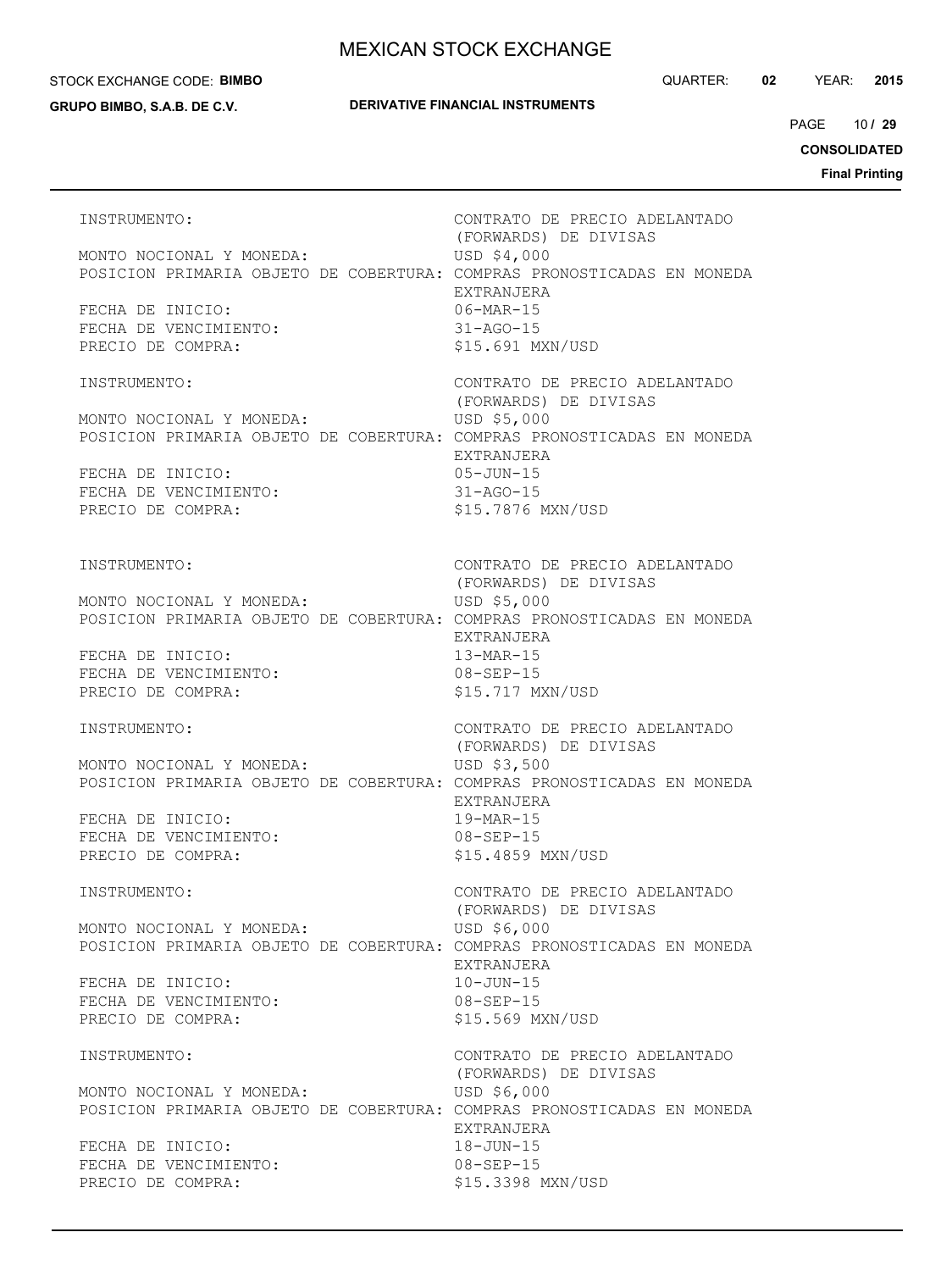#### STOCK EXCHANGE CODE: **BIMBO**

**GRUPO BIMBO, S.A.B. DE C.V.**

### **DERIVATIVE FINANCIAL INSTRUMENTS**

QUARTER: **02** YEAR: **2015**

11 PAGE **/ 29**

**CONSOLIDATED**

| INSTRUMENTO:                               | CONTRATO DE PRECIO ADELANTADO<br>(FORWARDS) DE DIVISAS                                |
|--------------------------------------------|---------------------------------------------------------------------------------------|
| MONTO NOCIONAL Y MONEDA:                   | USD \$2,000                                                                           |
|                                            | POSICION PRIMARIA OBJETO DE COBERTURA: COMPRAS PRONOSTICADAS EN MONEDA<br>EXTRANJERA  |
| FECHA DE INICIO:                           | $10 - ABR - 15$                                                                       |
| FECHA DE VENCIMIENTO:<br>PRECIO DE COMPRA: | $28 - SEP - 15$<br>\$15.3629 MXN/USD                                                  |
|                                            |                                                                                       |
| INSTRUMENTO:                               | CONTRATO DE PRECIO ADELANTADO<br>(FORWARDS) DE DIVISAS                                |
| MONTO NOCIONAL Y MONEDA:                   | USD \$2,100                                                                           |
|                                            | POSICION PRIMARIA OBJETO DE COBERTURA: COMPRAS PRONOSTICADAS EN MONEDA                |
| FECHA DE INICIO:                           | EXTRANJERA<br>$30 - ABR - 15$                                                         |
| FECHA DE VENCIMIENTO:                      | $28 - SEP - 15$                                                                       |
| PRECIO DE COMPRA:                          | \$15.5325 MXN/USD                                                                     |
|                                            |                                                                                       |
| INSTRUMENTO:                               | CONTRATO DE PRECIO ADELANTADO<br>(FORWARDS) DE DIVISAS                                |
| MONTO NOCIONAL Y MONEDA:                   | USD \$9,000                                                                           |
|                                            | POSICION PRIMARIA OBJETO DE COBERTURA: COMPRAS PRONOSTICADAS EN MONEDA<br>EXTRANJERA  |
| FECHA DE INICIO:                           | 06-ABR-15                                                                             |
| FECHA DE VENCIMIENTO:                      | $07-0CT-15$                                                                           |
| PRECIO DE COMPRA:                          | \$15.0353 MXN/USD                                                                     |
|                                            |                                                                                       |
|                                            |                                                                                       |
| INSTRUMENTO:                               | CONTRATO DE PRECIO ADELANTADO<br>(FORWARDS) DE DIVISAS                                |
| MONTO NOCIONAL Y MONEDA:                   | USD \$5,200                                                                           |
|                                            | POSICION PRIMARIA OBJETO DE COBERTURA: COMPRAS PRONOSTICADAS EN MONEDA<br>EXTRANJERA  |
| FECHA DE INICIO:                           | 14-MAY-15                                                                             |
| FECHA DE VENCIMIENTO:                      | 26-OCT-15                                                                             |
| PRECIO DE COMPRA:                          | \$15.2908 MXN/USD                                                                     |
| INSTRUMENTO:                               | CONTRATO DE PRECIO ADELANTADO                                                         |
| MONTO NOCIONAL Y MONEDA:                   | (FORWARDS) DE DIVISAS<br>USD \$9,500                                                  |
|                                            | POSICION PRIMARIA OBJETO DE COBERTURA: COMPRAS PRONOSTICADAS EN MONEDA                |
| FECHA DE INICIO:                           | EXTRANJERA<br>$08 - MAX - 15$                                                         |
| FECHA DE VENCIMIENTO:                      | $09-NOV-15$                                                                           |
| PRECIO DE COMPRA:                          | \$15.3255 MXN/USD                                                                     |
| INSTRUMENTO:                               | CONTRATO DE PRECIO ADELANTADO                                                         |
| MONTO NOCIONAL Y MONEDA:                   | (FORWARDS) DE DIVISAS                                                                 |
|                                            | USD \$4,000<br>POSICION PRIMARIA OBJETO DE COBERTURA: COMPRAS PRONOSTICADAS EN MONEDA |
|                                            | EXTRANJERA                                                                            |
| FECHA DE INICIO:<br>FECHA DE VENCIMIENTO:  | $05 - JUN - 15$<br>$30-NOV-15$                                                        |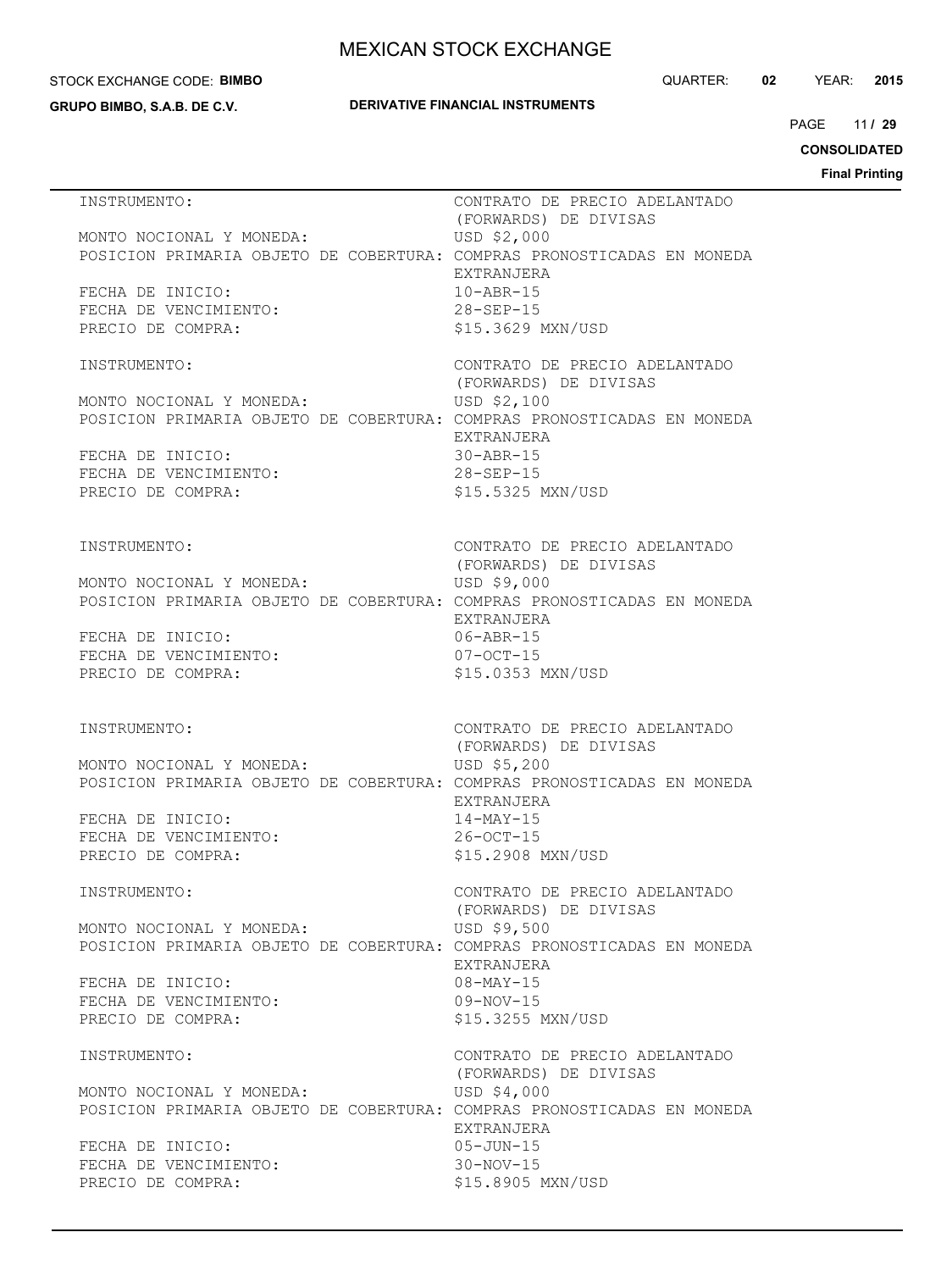STOCK EXCHANGE CODE: **BIMBO**

**GRUPO BIMBO, S.A.B. DE C.V.**

QUARTER: **02** YEAR: **2015**

12 PAGE **/ 29**

**CONSOLIDATED**

**Final Printing**

| INSTRUMENTO:                                                           | CONTRATO DE PRECIO ADELANTADO<br>(FORWARDS) DE DIVISAS |
|------------------------------------------------------------------------|--------------------------------------------------------|
| MONTO NOCIONAL Y MONEDA:                                               | USD \$5,000                                            |
| POSICION PRIMARIA OBJETO DE COBERTURA: COMPRAS PRONOSTICADAS EN MONEDA |                                                        |
|                                                                        | EXTRANJERA                                             |
| FECHA DE INICIO:                                                       | $10 - JUN - 15$                                        |
| FECHA DE VENCIMIENTO:                                                  | $07 - DIC - 15$                                        |
| PRECIO DE COMPRA:                                                      | \$15,666 MXN/USD                                       |

INSTRUMENTO: CONTRATO DE PRECIO ADELANTADO (FORWARDS) DE DIVISAS MONTO NOCIONAL Y MONEDA: USD \$5000 POSICION PRIMARIA OBJETO DE COBERTURA: COMPRAS PRONOSTICADAS EN MONEDA EXTRANJERA FECHA DE INICIO: 18-JUN-15 FECHA DE VENCIMIENTO: 07-DIC-15 PRECIO DE COMPRA:  $$15.4448$  MXN/USD

INSTRUMENTO: CONTRATO DE PRECIO ADELANTADO

 (FORWARDS) DE DIVISAS MONTO NOCIONAL Y MONEDA: USD \$500 POSICION PRIMARIA OBJETO DE COBERTURA: COMPRAS PRONOSTICADAS EN MONEDA EXTRANJERA FECHA DE INICIO: 06-FEB-15 FECHA DE VENCIMIENTO: 13-JUL-15 PRECIO DE COMPRA:  $$15.0489$  MXN/USD

INSTRUMENTO: CONTRATO DE PRECIO ADELANTADO (FORWARDS) DE DIVISAS MONTO NOCIONAL Y MONEDA: USD \$700 POSICION PRIMARIA OBJETO DE COBERTURA: COMPRAS PRONOSTICADAS EN MONEDA EXTRANJERA FECHA DE INICIO: 13-FEB-15 FECHA DE VENCIMIENTO: 13-JUL-15 PRECIO DE COMPRA:  $$15.0249$  MXN/USD

INSTRUMENTO: CONTRATO DE PRECIO ADELANTADO (FORWARDS) DE DIVISAS MONTO NOCIONAL Y MONEDA: USD \$300 POSICION PRIMARIA OBJETO DE COBERTURA: COMPRAS PRONOSTICADAS EN MONEDA EXTRANJERA FECHA DE INICIO: 19-FEB-15 FECHA DE VENCIMIENTO: 13-JUL-15 PRECIO DE COMPRA:  $$15.0785$  MXN/USD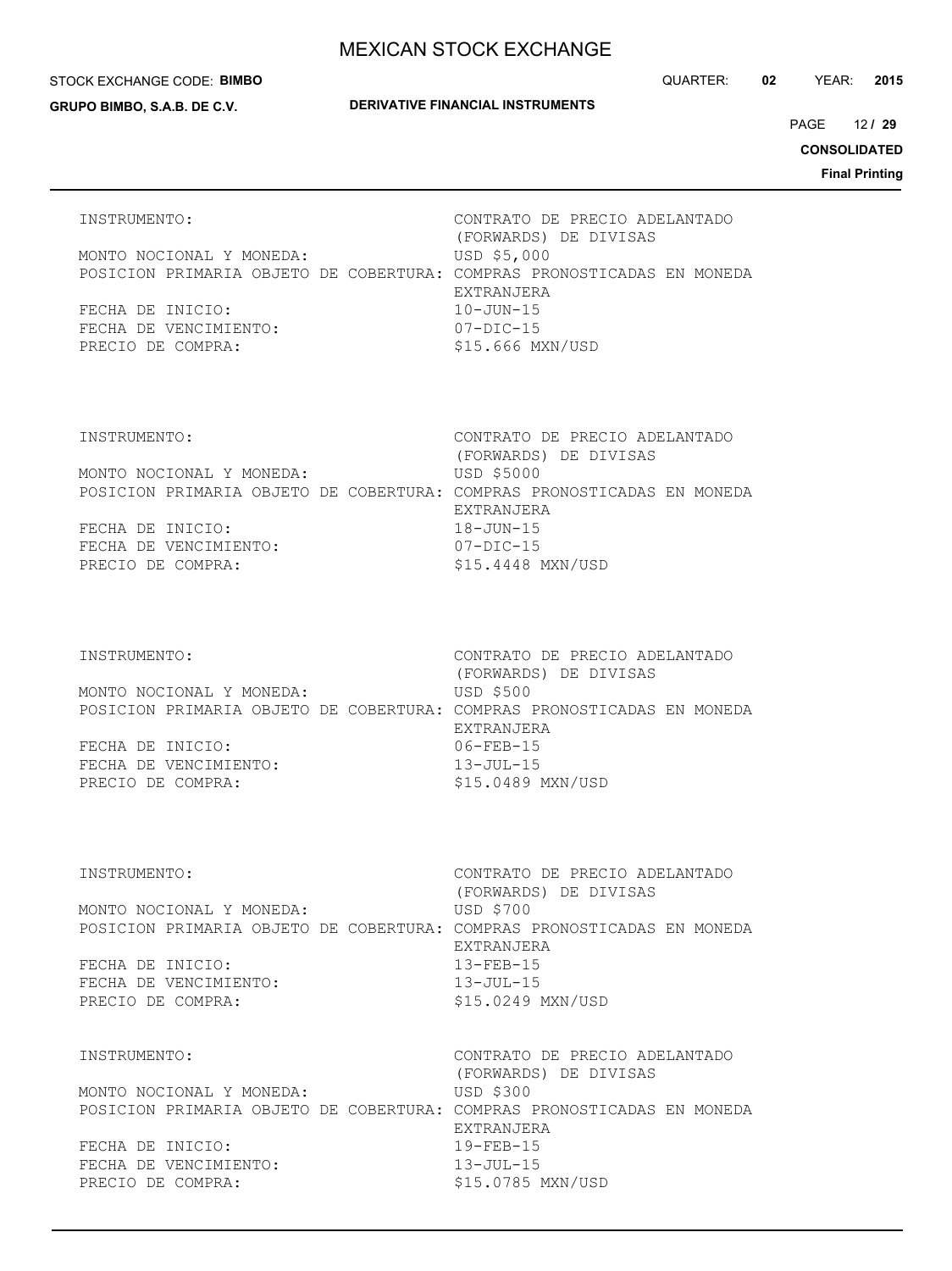#### STOCK EXCHANGE CODE: **BIMBO**

**GRUPO BIMBO, S.A.B. DE C.V.**

# **DERIVATIVE FINANCIAL INSTRUMENTS**

13 PAGE **/ 29**

**CONSOLIDATED**

| INSTRUMENTO:<br>MONTO NOCIONAL Y MONEDA:<br>POSICION PRIMARIA OBJETO DE COBERTURA: COMPRAS PRONOSTICADAS EN MONEDA<br>FECHA DE INICIO:<br>FECHA DE VENCIMIENTO:<br>PRECIO DE COMPRA: | CONTRATO DE PRECIO ADELANTADO<br>(FORWARDS) DE DIVISAS<br>USD \$2000<br>EXTRANJERA<br>$08 - \text{MAX} - 15$<br>$13 - JUL - 15$<br>\$15.182 MXN/USD |
|--------------------------------------------------------------------------------------------------------------------------------------------------------------------------------------|-----------------------------------------------------------------------------------------------------------------------------------------------------|
| INSTRUMENTO:<br>MONTO NOCIONAL Y MONEDA:<br>POSICION PRIMARIA OBJETO DE COBERTURA: COMPRAS PRONOSTICADAS EN MONEDA<br>FECHA DE INICIO:<br>FECHA DE VENCIMIENTO:<br>PRECIO DE COMPRA: | CONTRATO DE PRECIO ADELANTADO<br>(FORWARDS) DE DIVISAS<br>USD \$900<br>EXTRANJERA<br>14-MAY-15<br>$13 - JUL-15$<br>\$15.1779 MXN/USD                |
| INSTRUMENTO:<br>MONTO NOCIONAL Y MONEDA:<br>POSICION PRIMARIA OBJETO DE COBERTURA: COMPRAS PRONOSTICADAS EN MONEDA<br>FECHA DE INICIO:<br>FECHA DE VENCIMIENTO:<br>PRECIO DE COMPRA: | CONTRATO DE PRECIO ADELANTADO<br>(FORWARDS) DE DIVISAS<br><b>USD \$500</b><br>EXTRANJERA<br>$06 - \text{MAR} - 15$<br>17-AGO-15<br>\$15.667 MXN/USD |
| INSTRUMENTO:<br>MONTO NOCIONAL Y MONEDA:<br>POSICION PRIMARIA OBJETO DE COBERTURA: COMPRAS PRONOSTICADAS EN MONEDA<br>FECHA DE INICIO:<br>FECHA DE VENCIMIENTO:<br>PRECIO DE COMPRA: | CONTRATO DE PRECIO ADELANTADO<br>(FORWARDS) DE DIVISAS<br>USD \$500<br>EXTRANJERA<br>$13-MAR-15$<br>$17 - AGO - 15$<br>\$15.7146 MXN/USD            |
| INSTRUMENTO:<br>MONTO NOCIONAL Y MONEDA:<br>POSICION PRIMARIA OBJETO DE COBERTURA: COMPRAS PRONOSTICADAS EN MONEDA<br>FECHA DE INICIO:<br>FECHA DE VENCIMIENTO:<br>PRECIO DE COMPRA: | CONTRATO DE PRECIO ADELANTADO<br>(FORWARDS) DE DIVISAS<br>USD \$500<br>EXTRANJERA<br>19-MAR-15<br>$17 - AGO - 15$<br>\$15.4639 MXN/USD              |
| INSTRUMENTO:<br>MONTO NOCIONAL Y MONEDA:<br>POSICION PRIMARIA OBJETO DE COBERTURA: COMPRAS PRONOSTICADAS EN MONEDA<br>FECHA DE INICIO:                                               | CONTRATO DE PRECIO ADELANTADO<br>(FORWARDS) DE DIVISAS<br>USD \$600<br>EXTRANJERA<br>$28 - MAX - 15$                                                |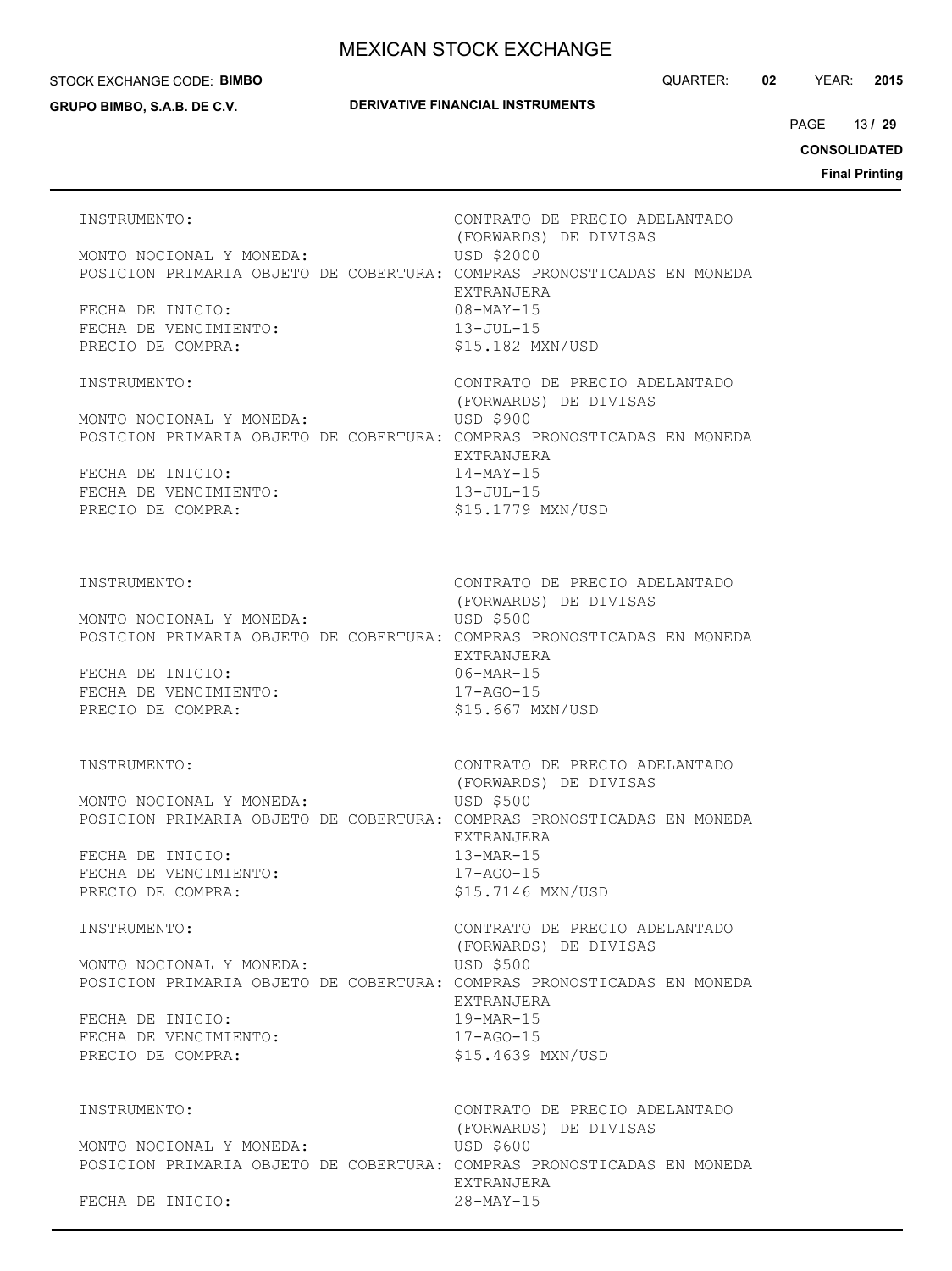**DERIVATIVE FINANCIAL INSTRUMENTS**

#### STOCK EXCHANGE CODE: **BIMBO**

**GRUPO BIMBO, S.A.B. DE C.V.**

14 PAGE **/ 29**

**CONSOLIDATED**

| FECHA DE VENCIMIENTO:<br>PRECIO DE COMPRA:                                                                                                                                           | $17 - AGO - 15$<br>\$15.4669 MXN/USD                                                                                                        |
|--------------------------------------------------------------------------------------------------------------------------------------------------------------------------------------|---------------------------------------------------------------------------------------------------------------------------------------------|
| INSTRUMENTO:<br>MONTO NOCIONAL Y MONEDA:<br>POSICION PRIMARIA OBJETO DE COBERTURA: COMPRAS PRONOSTICADAS EN MONEDA                                                                   | CONTRATO DE PRECIO ADELANTADO<br>(FORWARDS) DE DIVISAS<br>USD \$700<br>EXTRANJERA                                                           |
| FECHA DE INICIO:<br>FECHA DE VENCIMIENTO:<br>PRECIO DE COMPRA:                                                                                                                       | $05 - JUN - 15$<br>$17 - AGO - 15$<br>\$15.7745 MXN/USD                                                                                     |
| INSTRUMENTO:                                                                                                                                                                         | CONTRATO DE PRECIO ADELANTADO<br>(FORWARDS) DE DIVISAS                                                                                      |
| MONTO NOCIONAL Y MONEDA:<br>POSICION PRIMARIA OBJETO DE COBERTURA: COMPRAS PRONOSTICADAS EN MONEDA<br>FECHA DE INICIO:<br>FECHA DE VENCIMIENTO:<br>PRECIO DE COMPRA:                 | USD \$700<br>EXTRANJERA<br>$10 - JUN - 15$<br>$17 - AGO - 15$<br>\$15.5465 MXN/USD                                                          |
| INSTRUMENTO:<br>MONTO NOCIONAL Y MONEDA:<br>POSICION PRIMARIA OBJETO DE COBERTURA: COMPRAS PRONOSTICADAS EN MONEDA<br>FECHA DE INICIO:<br>FECHA DE VENCIMIENTO:<br>PRECIO DE COMPRA: | CONTRATO DE PRECIO ADELANTADO<br>(FORWARDS) DE DIVISAS<br>USD \$700<br>EXTRANJERA<br>$18 - JUN - 15$<br>$17 - AGO - 15$<br>\$15.344 MXN/USD |
| INSTRUMENTO:                                                                                                                                                                         | CONTRATO DE PRECIO ADELANTADO<br>(FORWARDS) DE DIVISAS                                                                                      |
| MONTO NOCIONAL Y MONEDA:<br>POSICION PRIMARIA OBJETO DE COBERTURA: COMPRAS PRONOSTICADAS EN MONEDA<br>FECHA DE INICIO:<br>FECHA DE VENCIMIENTO:<br>PRECIO DE COMPRA:                 | <b>USD \$500</b><br>EXTRANJERA<br>$01 - ABR - 15$<br>$14 - SEP - 15$<br>\$15.3319 MXN/USD                                                   |
| INSTRUMENTO:                                                                                                                                                                         | CONTRATO DE PRECIO ADELANTADO<br>(FORWARDS) DE DIVISAS                                                                                      |
| MONTO NOCIONAL Y MONEDA:<br>POSICION PRIMARIA OBJETO DE COBERTURA: COMPRAS PRONOSTICADAS EN MONEDA<br>FECHA DE INICIO:<br>FECHA DE VENCIMIENTO:<br>PRECIO DE COMPRA:                 | USD \$250<br>EXTRANJERA<br>$10 - ABR - 15$<br>$14 - SEP - 15$<br>\$15.348 MXN/USD                                                           |
| INSTRUMENTO:<br>MONTO NOCIONAL Y MONEDA:                                                                                                                                             | CONTRATO DE PRECIO ADELANTADO<br>(FORWARDS) DE DIVISAS<br>USD \$1,000                                                                       |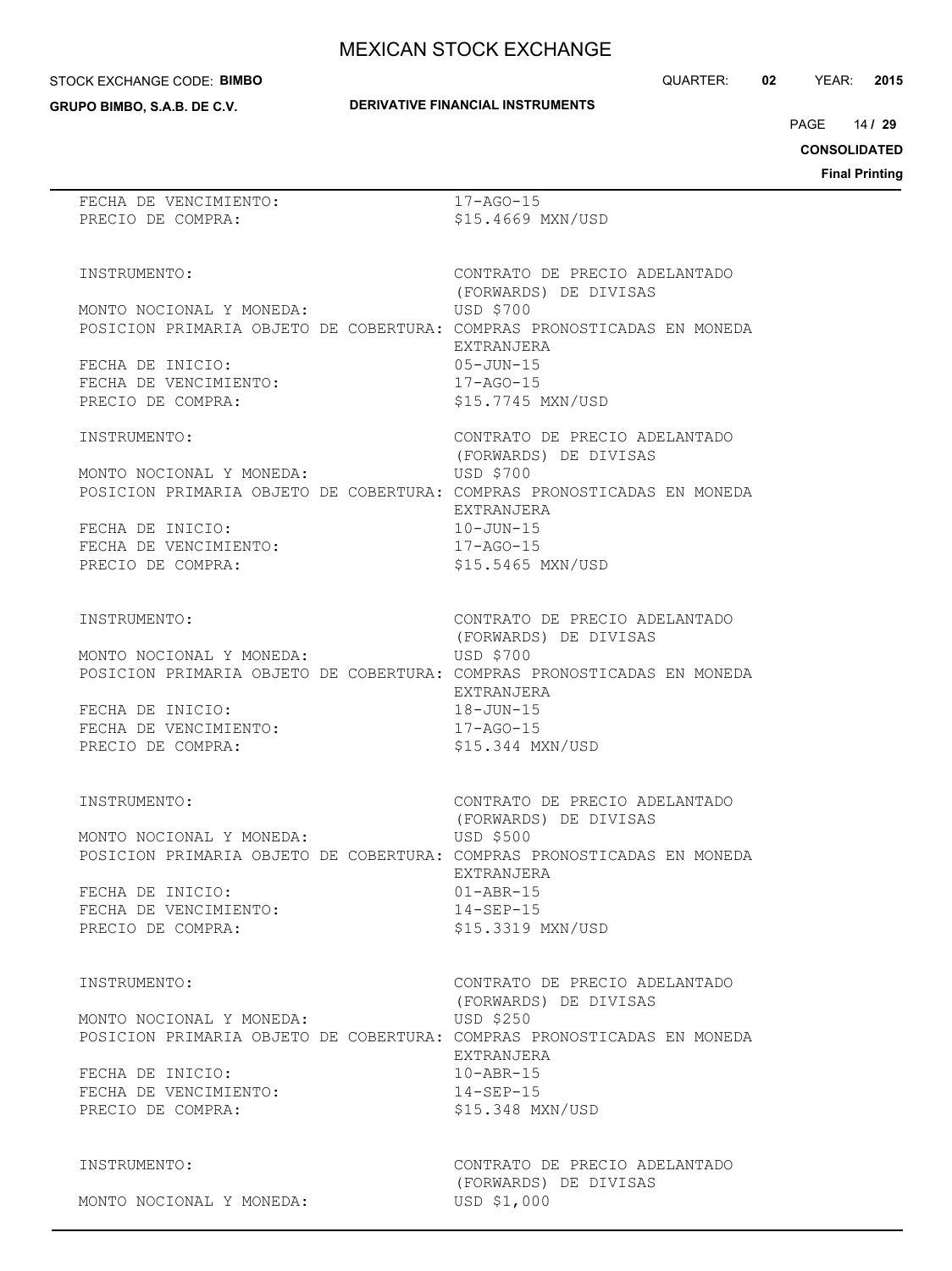#### STOCK EXCHANGE CODE: **BIMBO**

**GRUPO BIMBO, S.A.B. DE C.V.**

### **DERIVATIVE FINANCIAL INSTRUMENTS**

QUARTER: **02** YEAR: **2015**

15 PAGE **/ 29**

**CONSOLIDATED**

**Printing** 

|                                                                                                            |                                                                                                                                                                                                                         | <b>Final I</b> |
|------------------------------------------------------------------------------------------------------------|-------------------------------------------------------------------------------------------------------------------------------------------------------------------------------------------------------------------------|----------------|
| FECHA DE INICIO:<br>FECHA DE VENCIMIENTO:<br>PRECIO DE COMPRA:                                             | POSICION PRIMARIA OBJETO DE COBERTURA: COMPRAS PRONOSTICADAS EN MONEDA<br>EXTRANJERA<br>$30 - ABR - 15$<br>$14 - SEP - 15$<br>\$15.5159 MXN/USD                                                                         |                |
| INSTRUMENTO:<br>MONTO NOCIONAL Y MONEDA:<br>FECHA DE INICIO:<br>FECHA DE VENCIMIENTO:<br>PRECIO DE COMPRA: | CONTRATO DE PRECIO ADELANTADO<br>(FORWARDS) DE DIVISAS<br>USD \$1,000<br>POSICION PRIMARIA OBJETO DE COBERTURA: COMPRAS PRONOSTICADAS EN MONEDA<br>EXTRANJERA<br>08-MAY-15<br>$19-0CT-15$<br>\$15,3006 MXN/USD          |                |
| INSTRUMENTO:<br>MONTO NOCIONAL Y MONEDA:<br>FECHA DE INICIO:<br>FECHA DE VENCIMIENTO:<br>PRECIO DE COMPRA: | CONTRATO DE PRECIO ADELANTADO<br>(FORWARDS) DE DIVISAS<br>USD \$900<br>POSICION PRIMARIA OBJETO DE COBERTURA: COMPRAS PRONOSTICADAS EN MONEDA<br>EXTRANJERA<br>14-MAY-15<br>19-OCT-15<br>\$15.2815 MXN/USD              |                |
| INSTRUMENTO:<br>MONTO NOCIONAL Y MONEDA:<br>FECHA DE INICIO:<br>FECHA DE VENCIMIENTO:<br>PRECIO DE COMPRA: | CONTRATO DE PRECIO ADELANTADO<br>(FORWARDS) DE DIVISAS<br>USD \$700<br>POSICION PRIMARIA OBJETO DE COBERTURA: COMPRAS PRONOSTICADAS EN MONEDA<br>EXTRANJERA<br>$05 - JUN - 15$<br>17-NOV-15<br>\$15.883 MXN/USD         |                |
| INSTRUMENTO:<br>MONTO NOCIONAL Y MONEDA:<br>FECHA DE INICIO:<br>FECHA DE VENCIMIENTO:<br>PRECIO DE COMPRA: | CONTRATO DE PRECIO ADELANTADO<br>(FORWARDS) DE DIVISAS<br><b>USD \$700</b><br>POSICION PRIMARIA OBJETO DE COBERTURA: COMPRAS PRONOSTICADAS EN MONEDA<br>EXTRANJERA<br>$10 - JUN - 15$<br>17-NOV-15<br>\$15.6465 MXN/USD |                |
| INSTRUMENTO:<br>MONTO NOCIONAL Y MONEDA:<br>FECHA DE INICIO:<br>FECHA DE VENCIMIENTO:                      | CONTRATO DE PRECIO ADELANTADO<br>(FORWARDS) DE DIVISAS<br>USD \$600<br>POSICION PRIMARIA OBJETO DE COBERTURA: COMPRAS PRONOSTICADAS EN MONEDA<br>EXTRANJERA<br>$18 - JUN - 15$<br>$17 - NOV - 15$                       |                |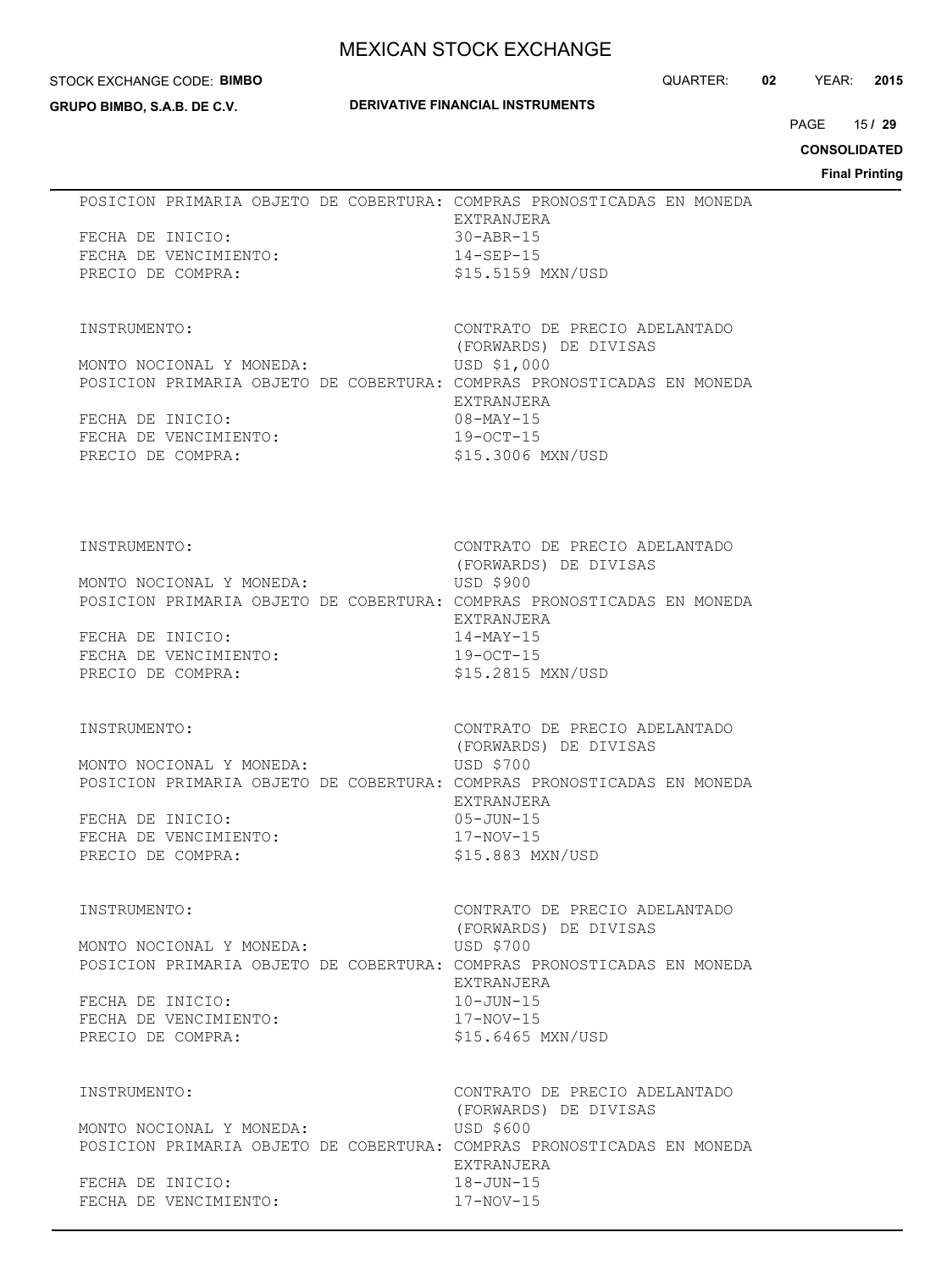| STOCK EXCHANGE CODE: BIMBO                                     | QUARTER:                                                                                                                                      | 02 | YEAR:               | 2015                  |
|----------------------------------------------------------------|-----------------------------------------------------------------------------------------------------------------------------------------------|----|---------------------|-----------------------|
| <b>GRUPO BIMBO, S.A.B. DE C.V.</b>                             | <b>DERIVATIVE FINANCIAL INSTRUMENTS</b>                                                                                                       |    |                     |                       |
|                                                                |                                                                                                                                               |    | PAGE 16/29          |                       |
|                                                                |                                                                                                                                               |    | <b>CONSOLIDATED</b> |                       |
|                                                                |                                                                                                                                               |    |                     | <b>Final Printing</b> |
| PRECIO DE COMPRA:                                              | \$15.4330 MXN/USD                                                                                                                             |    |                     |                       |
| INSTRUMENTO:                                                   | CONTRATO DE PRECIO ADELANTADO<br>(FORWARDS) DE DIVISAS                                                                                        |    |                     |                       |
| MONTO NOCIONAL Y MONEDA:                                       | USD \$400<br>POSICION PRIMARIA OBJETO DE COBERTURA: COMPRAS PRONOSTICADAS EN MONEDA<br>EXTRANJERA                                             |    |                     |                       |
| FECHA DE INICIO:<br>FECHA DE VENCIMIENTO:<br>PRECIO DE COMPRA: | $06 - FEB - 15$<br>$14 - JUL-15$<br>\$635.85 CLP/USD                                                                                          |    |                     |                       |
| INSTRUMENTO:<br>MONTO NOCIONAL Y MONEDA:                       | CONTRATO DE PRECIO ADELANTADO<br>(FORWARDS) DE DIVISAS<br>USD \$450                                                                           |    |                     |                       |
|                                                                | POSICION PRIMARIA OBJETO DE COBERTURA: COMPRAS PRONOSTICADAS EN MONEDA<br>EXTRANJERA                                                          |    |                     |                       |
| FECHA DE INICIO:<br>FECHA DE VENCIMIENTO:<br>PRECIO DE COMPRA: | $27 - FEB - 15$<br>$14 - JUL-15$<br>\$625.55 CLP/USD                                                                                          |    |                     |                       |
| INSTRUMENTO:<br>MONTO NOCIONAL Y MONEDA:                       | CONTRATO DE PRECIO ADELANTADO<br>(FORWARDS) DE DIVISAS<br>USD \$600<br>POSICION PRIMARIA OBJETO DE COBERTURA: COMPRAS PRONOSTICADAS EN MONEDA |    |                     |                       |
| FECHA DE INICIO:<br>FECHA DE VENCIMIENTO:<br>PRECIO DE COMPRA: | EXTRANJERA<br>$06 - MAX - 15$<br>$14 - JUL-15$<br>\$613.43 CLP/USD                                                                            |    |                     |                       |
| INSTRUMENTO:                                                   | CONTRATO DE PRECIO ADELANTADO<br>(FORWARDS) DE DIVISAS                                                                                        |    |                     |                       |
| MONTO NOCIONAL Y MONEDA:                                       | USD \$200<br>POSICION PRIMARIA OBJETO DE COBERTURA: COMPRAS PRONOSTICADAS EN MONEDA<br>EXTRANJERA                                             |    |                     |                       |
| FECHA DE INICIO:<br>FECHA DE VENCIMIENTO:<br>PRECIO DE COMPRA: | 06-MAR-15<br>$14 - AGO - 15$<br>$$640.15$ CLP/USD                                                                                             |    |                     |                       |
| INSTRUMENTO:                                                   | CONTRATO DE PRECIO ADELANTADO<br>(FORWARDS) DE DIVISAS                                                                                        |    |                     |                       |
| MONTO NOCIONAL Y MONEDA:                                       | USD \$350<br>POSICION PRIMARIA OBJETO DE COBERTURA: COMPRAS PRONOSTICADAS EN MONEDA<br>EXTRANJERA                                             |    |                     |                       |
| FECHA DE INICIO:<br>FECHA DE VENCIMIENTO:<br>PRECIO DE COMPRA: | 13-MAR-15<br>14-AGO-15<br>$$648.94$ CLP/USD                                                                                                   |    |                     |                       |
| INSTRUMENTO:                                                   | CONTRATO DE PRECIO ADELANTADO<br>(FORWARDS) DE DIVISAS                                                                                        |    |                     |                       |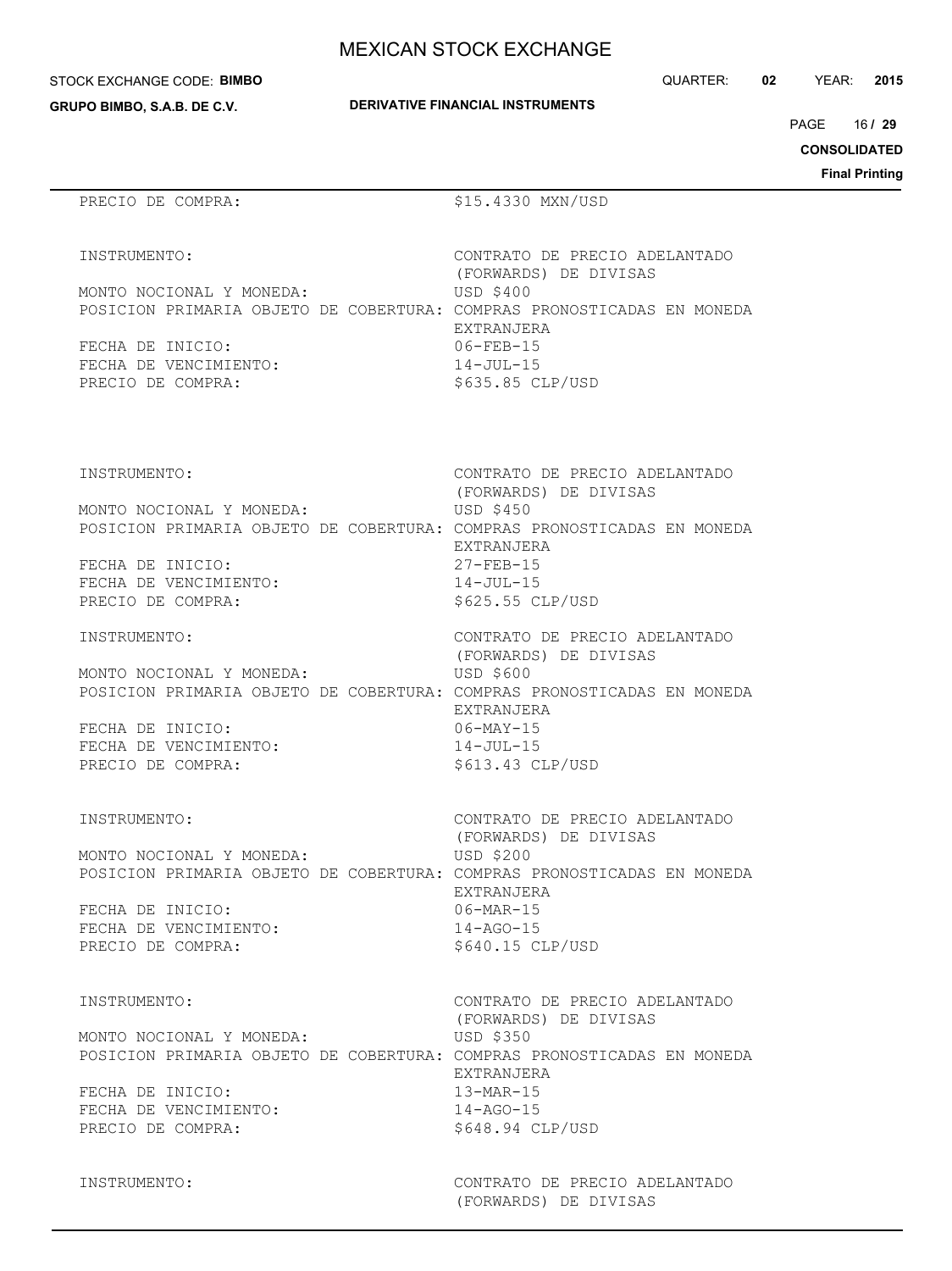#### STOCK EXCHANGE CODE: **BIMBO**

**GRUPO BIMBO, S.A.B. DE C.V.**

### **DERIVATIVE FINANCIAL INSTRUMENTS**

QUARTER: **02** YEAR: **2015**

17 PAGE **/ 29**

**CONSOLIDATED**

| MONTO NOCIONAL Y MONEDA:<br>POSICION PRIMARIA OBJETO DE COBERTURA: COMPRAS PRONOSTICADAS EN MONEDA<br>FECHA DE INICIO:<br>FECHA DE VENCIMIENTO:<br>PRECIO DE COMPRA:                 | USD \$300<br>EXTRANJERA<br>$20 - \text{MAR} - 15$<br>$14 - AGO - 15$<br>\$641.83 CLP/USD                                                    |
|--------------------------------------------------------------------------------------------------------------------------------------------------------------------------------------|---------------------------------------------------------------------------------------------------------------------------------------------|
| INSTRUMENTO:<br>MONTO NOCIONAL Y MONEDA:<br>POSICION PRIMARIA OBJETO DE COBERTURA: COMPRAS PRONOSTICADAS EN MONEDA<br>FECHA DE INICIO:<br>FECHA DE VENCIMIENTO:<br>PRECIO DE COMPRA: | CONTRATO DE PRECIO ADELANTADO<br>(FORWARDS) DE DIVISAS<br>USD \$200<br>EXTRANJERA<br>$05-MAY-15$<br>$14 - AGO - 15$<br>\$642.25 CLP/USD     |
| INSTRUMENTO:<br>MONTO NOCIONAL Y MONEDA:<br>POSICION PRIMARIA OBJETO DE COBERTURA: COMPRAS PRONOSTICADAS EN MONEDA<br>FECHA DE INICIO:<br>FECHA DE VENCIMIENTO:<br>PRECIO DE COMPRA: | CONTRATO DE PRECIO ADELANTADO<br>(FORWARDS) DE DIVISAS<br>USD \$200<br>EXTRANJERA<br>$12 - JUN - 15$<br>$14 - AGO - 15$<br>\$634.65 CLP/USD |
| INSTRUMENTO:<br>MONTO NOCIONAL Y MONEDA:<br>POSICION PRIMARIA OBJETO DE COBERTURA: COMPRAS PRONOSTICADAS EN MONEDA<br>FECHA DE INICIO:<br>FECHA DE VENCIMIENTO:<br>PRECIO DE COMPRA: | CONTRATO DE PRECIO ADELANTADO<br>(FORWARDS) DE DIVISAS<br>USD \$200<br>EXTRANJERA<br>$18 - JUN - 15$<br>$14 - AGO - 15$<br>\$633.75 CLP/USD |
| INSTRUMENTO:<br>MONTO NOCIONAL Y MONEDA:<br>POSICION PRIMARIA OBJETO DE COBERTURA: COMPRAS PRONOSTICADAS EN MONEDA<br>FECHA DE INICIO:<br>FECHA DE VENCIMIENTO:<br>PRECIO DE COMPRA: | CONTRATO DE PRECIO ADELANTADO<br>(FORWARDS) DE DIVISAS<br>USD \$350<br>EXTRANJERA<br>$31-MAR-15$<br>$14 - SEP - 15$<br>\$634.8 CLP/USD      |
| INSTRUMENTO:<br>MONTO NOCIONAL Y MONEDA:<br>POSICION PRIMARIA OBJETO DE COBERTURA: COMPRAS PRONOSTICADAS EN MONEDA<br>FECHA DE INICIO:<br>FECHA DE VENCIMIENTO:<br>PRECIO DE COMPRA: | CONTRATO DE PRECIO ADELANTADO<br>(FORWARDS) DE DIVISAS<br>USD \$320<br>EXTRANJERA<br>$09 - ABR - 15$<br>$14 - SEP - 15$<br>\$624.62 CLP/USD |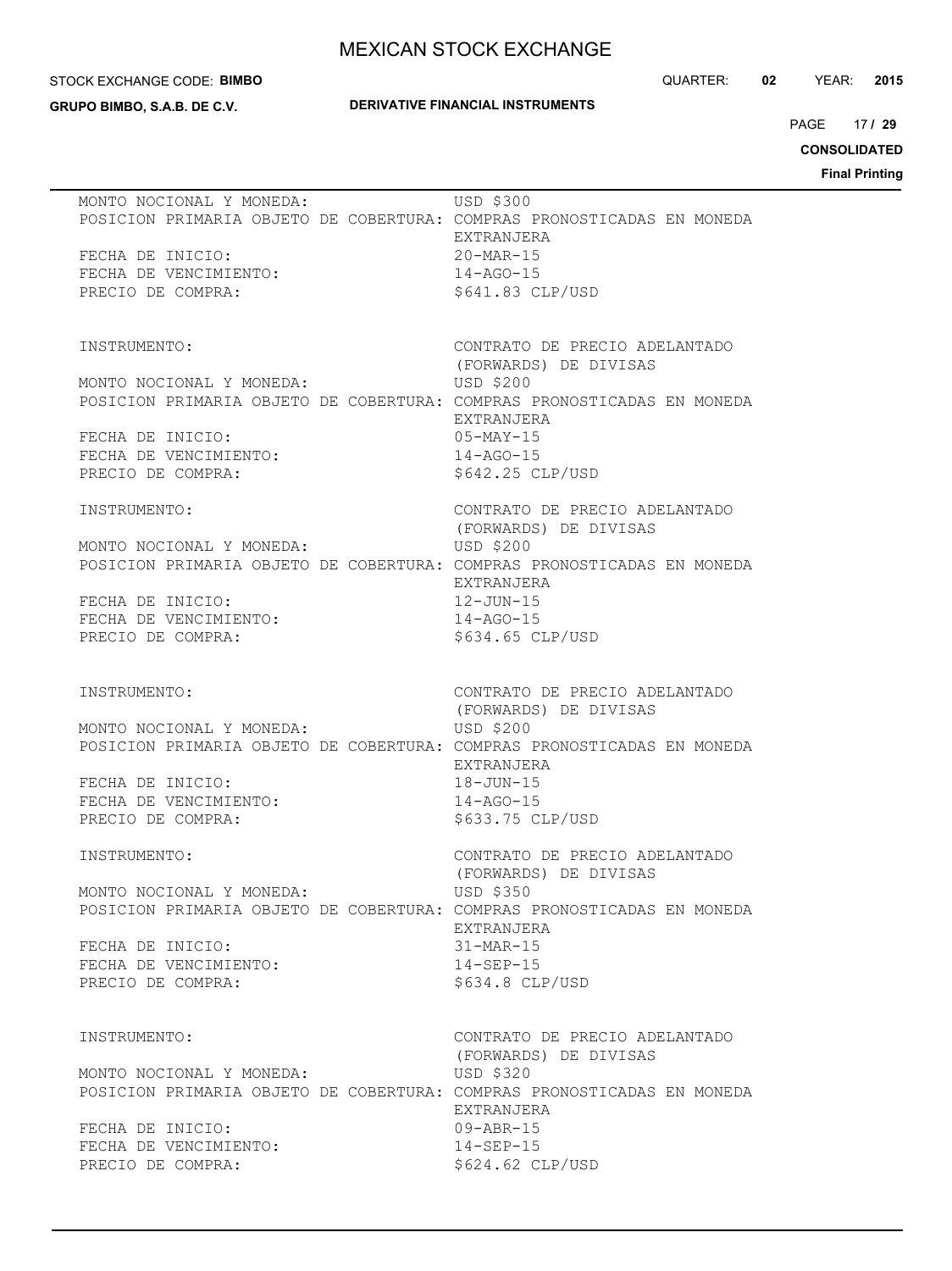#### STOCK EXCHANGE CODE: **BIMBO**

**GRUPO BIMBO, S.A.B. DE C.V.**

#### **DERIVATIVE FINANCIAL INSTRUMENTS**

(FORWARDS) DE DIVISAS

(FORWARDS) DE DIVISAS

(FORWARDS) DE DIVISAS

(FORWARDS) DE DIVISAS

EXTRANJERA

EXTRANJERA

EXTRANJERA

QUARTER: **02** YEAR: **2015**

18 PAGE **/ 29**

**CONSOLIDATED**

**Final Printing**

| INSTRUMENTO:                                                           | CONTRATO DE PRECIO ADELANTADO |
|------------------------------------------------------------------------|-------------------------------|
|                                                                        | (FORWARDS) DE DIVISAS         |
| MONTO NOCIONAL Y MONEDA:                                               | USD \$350                     |
| POSICION PRIMARIA OBJETO DE COBERTURA: COMPRAS PRONOSTICADAS EN MONEDA |                               |
|                                                                        | <b>EXTRANJERA</b>             |
| FECHA DE INICIO:                                                       | $06 - MAX - 15$               |
| FECHA DE VENCIMIENTO:                                                  | $14 - OCT - 15$               |
| PRECIO DE COMPRA:                                                      | $$618.48$ CLP/USD             |
|                                                                        |                               |

INSTRUMENTO: CONTRATO DE PRECIO ADELANTADO

MONTO NOCIONAL Y MONEDA: USD \$400 POSICION PRIMARIA OBJETO DE COBERTURA: COMPRAS PRONOSTICADAS EN MONEDA EXTRANJERA

FECHA DE INICIO: 13-MAY-15 FECHA DE VENCIMIENTO:  $14-OCT-15$ PRECIO DE COMPRA:  $$610$  CLP/USD

### INSTRUMENTO: CONTRATO DE PRECIO ADELANTADO

MONTO NOCIONAL Y MONEDA: USD \$250 POSICION PRIMARIA OBJETO DE COBERTURA: COMPRAS PRONOSTICADAS EN MONEDA

FECHA DE INICIO: 05-MAY-15 FECHA DE VENCIMIENTO: 13-NOV-15 PRECIO DE COMPRA:  $$647.2$  CLP/USD

### INSTRUMENTO: CONTRATO DE PRECIO ADELANTADO

MONTO NOCIONAL Y MONEDA: USD \$250 POSICION PRIMARIA OBJETO DE COBERTURA: COMPRAS PRONOSTICADAS EN MONEDA

FECHA DE INICIO: 12-JUN-15 FECHA DE VENCIMIENTO: 13-NOV-15 PRECIO DE COMPRA:  $$639.94$  CLP/USD

### INSTRUMENTO: CONTRATO DE PRECIO ADELANTADO

MONTO NOCIONAL Y MONEDA: USD \$250 POSICION PRIMARIA OBJETO DE COBERTURA: COMPRAS PRONOSTICADAS EN MONEDA

FECHA DE INICIO: 18-JUN-15 FECHA DE VENCIMIENTO: 13-NOV-15 PRECIO DE COMPRA:  $$639.5$  CLP/USD

MONTO NOCIONAL Y MONEDA: USD \$250 POSICION PRIMARIA OBJETO DE COBERTURA: COMPRAS PRONOSTICADAS EN MONEDA

INSTRUMENTO: CONTRATO DE PRECIO ADELANTADO (FORWARDS) DE DIVISAS EXTRANJERA FECHA DE INICIO: 06-FEB-15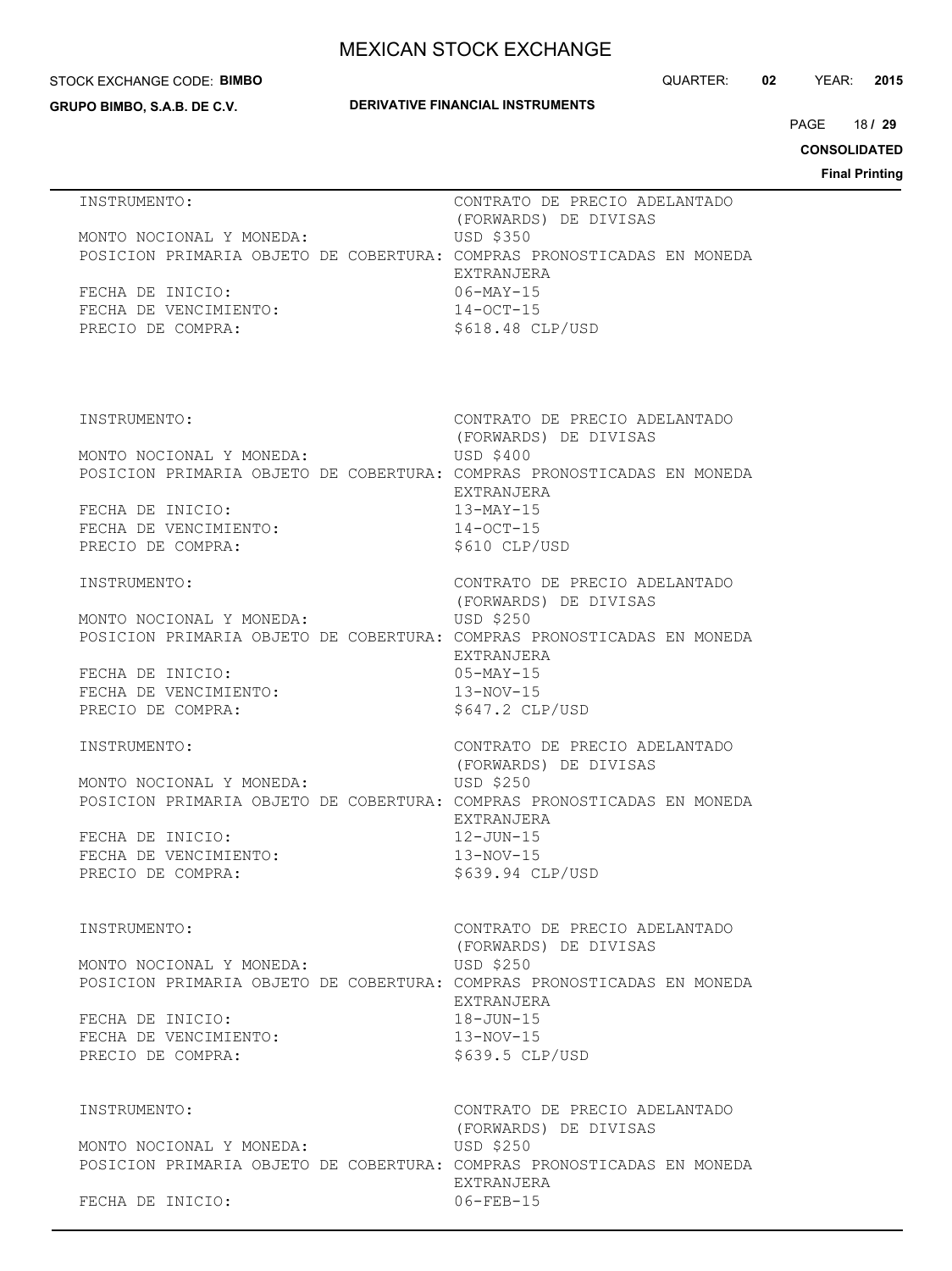#### STOCK EXCHANGE CODE: **BIMBO**

**GRUPO BIMBO, S.A.B. DE C.V.**

| QUARTER: | 02 | YEAR: | 2015 |
|----------|----|-------|------|
|          |    |       |      |

# **DERIVATIVE FINANCIAL INSTRUMENTS**

19 PAGE **/ 29**

**CONSOLIDATED**

| FECHA DE VENCIMIENTO:<br>PRECIO DE COMPRA:                                                         | $23 - JUL - 15$<br>\$26 UYU/USD                                            |
|----------------------------------------------------------------------------------------------------|----------------------------------------------------------------------------|
| INSTRUMENTO:<br>MONTO NOCIONAL Y MONEDA:                                                           | CONTRATO DE PRECIO ADELANTADO<br>(FORWARDS) DE DIVISAS<br><b>USD \$200</b> |
| POSICION PRIMARIA OBJETO DE COBERTURA: COMPRAS PRONOSTICADAS EN MONEDA                             | EXTRANJERA                                                                 |
| FECHA DE INICIO:<br>FECHA DE VENCIMIENTO:                                                          | $13 - FEB - 15$<br>$23 - JUL - 15$                                         |
| PRECIO DE COMPRA:                                                                                  | \$26.05 UYU/USD                                                            |
| INSTRUMENTO:                                                                                       | CONTRATO DE PRECIO ADELANTADO<br>(FORWARDS) DE DIVISAS                     |
| MONTO NOCIONAL Y MONEDA:<br>POSICION PRIMARIA OBJETO DE COBERTURA: COMPRAS PRONOSTICADAS EN MONEDA | USD \$140                                                                  |
| FECHA DE INICIO:                                                                                   | EXTRANJERA<br>$06 - MAX - 15$                                              |
| FECHA DE INICIO:<br>FECHA DE VENCIMIENTO:<br>PRECIO DE COMPRA:<br>PRECIO DE COMPRA:                | $23 - JUL - 15$<br>\$27.01 UYU/USD                                         |
| INSTRUMENTO:                                                                                       | CONTRATO DE PRECIO ADELANTADO                                              |
| MONTO NOCIONAL Y MONEDA:<br>POSICION PRIMARIA OBJETO DE COBERTURA: COMPRAS PRONOSTICADAS EN MONEDA | (FORWARDS) DE DIVISAS<br>USD \$200                                         |
| FECHA DE INICIO:                                                                                   | EXTRANJERA<br>06-MAR-15                                                    |
| FECHA DE VENCIMIENTO:<br>PRECIO DE COMPRA:                                                         | $27 - AGO - 15$<br>\$26.4774 UYU/USD                                       |
|                                                                                                    |                                                                            |
| INSTRUMENTO:                                                                                       | CONTRATO DE PRECIO ADELANTADO<br>(FORWARDS) DE DIVISAS                     |
| MONTO NOCIONAL Y MONEDA:<br>POSICION PRIMARIA OBJETO DE COBERTURA: COMPRAS PRONOSTICADAS EN MONEDA | <b>USD \$250</b>                                                           |
| FECHA DE INICIO:                                                                                   | EXTRANJERA<br>$13-MAR-15$                                                  |
| FECHA DE VENCIMIENTO:<br>PRECIO DE COMPRA:                                                         | $27 - AGO - 15$<br>\$26.85 UYU/USD                                         |
| INSTRUMENTO:                                                                                       | CONTRATO DE PRECIO ADELANTADO<br>(FORWARDS) DE DIVISAS                     |
| MONTO NOCIONAL Y MONEDA:<br>POSICION PRIMARIA OBJETO DE COBERTURA: COMPRAS PRONOSTICADAS EN MONEDA | USD \$100                                                                  |
| FECHA DE INICIO:                                                                                   | EXTRANJERA<br>$13 - FEB - 15$                                              |
| FECHA DE VENCIMIENTO:<br>PRECIO DE COMPRA:                                                         | $23 - JUL - 15$<br>\$26.02 UYU/USD                                         |
| INSTRUMENTO:                                                                                       | CONTRATO DE PRECIO ADELANTADO<br>(FORWARDS) DE DIVISAS                     |
| MONTO NOCIONAL Y MONEDA:<br>POSICION PRIMARIA OBJETO DE COBERTURA: COMPRAS PRONOSTICADAS EN MONEDA | USD \$150                                                                  |
| FECHA DE INICIO:                                                                                   | EXTRANJERA<br>$31-MAR-15$                                                  |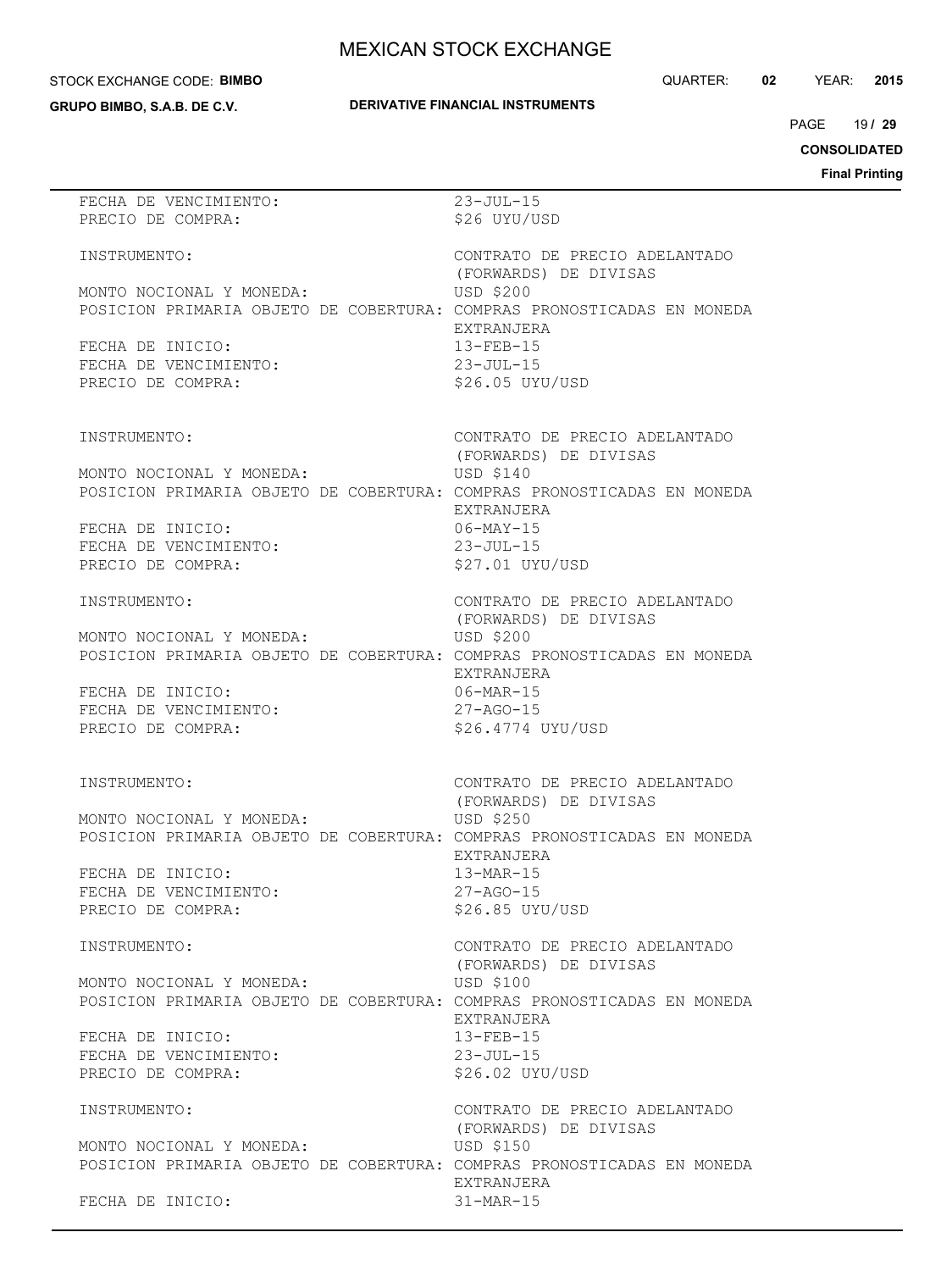#### STOCK EXCHANGE CODE: **BIMBO**

**GRUPO BIMBO, S.A.B. DE C.V.**

# **DERIVATIVE FINANCIAL INSTRUMENTS**

 $20/29$  $PAGE$ 

**CONSOLIDATED**

| FECHA DE VENCIMIENTO:<br>$24 - SEP - 15$<br>\$27.3741 UYU/USD<br>PRECIO DE COMPRA:<br>CONTRATO DE PRECIO ADELANTADO<br>INSTRUMENTO:<br>(FORWARDS) DE DIVISAS<br>USD \$150<br>MONTO NOCIONAL Y MONEDA:<br>POSICION PRIMARIA OBJETO DE COBERTURA: COMPRAS PRONOSTICADAS EN MONEDA<br><b>EXTRANJERA</b><br>FECHA DE INICIO:<br>$09 - ABR - 15$<br>FECHA DE VENCIMIENTO:<br>$24 - SEP - 15$<br>PRECIO DE COMPRA:<br>$$27.85$ UYU/USD<br>CONTRATO DE PRECIO ADELANTADO<br>INSTRUMENTO:<br>(FORWARDS) DE DIVISAS<br>USD \$100<br>MONTO NOCIONAL Y MONEDA:<br>POSICION PRIMARIA OBJETO DE COBERTURA: COMPRAS PRONOSTICADAS EN MONEDA<br>EXTRANJERA<br>FECHA DE INICIO:<br>$20-MAR-15$<br>FECHA DE VENCIMIENTO:<br>$27 - AGO - 15$<br>\$26.9735 UYU/USD<br>PRECIO DE COMPRA:<br>INSTRUMENTO:<br>CONTRATO DE PRECIO ADELANTADO<br>(FORWARDS) DE DIVISAS<br>USD \$150<br>MONTO NOCIONAL Y MONEDA:<br>POSICION PRIMARIA OBJETO DE COBERTURA: COMPRAS PRONOSTICADAS EN MONEDA<br>EXTRANJERA<br>FECHA DE INICIO:<br>$06 - MAX - 15$<br>FECHA DE VENCIMIENTO:<br>22-OCT-15<br>\$27.83 UYU/USD<br>PRECIO DE COMPRA:<br>CONTRATO DE PRECIO ADELANTADO<br>INSTRUMENTO:<br>(FORWARDS) DE DIVISAS<br>MONTO NOCIONAL Y MONEDA:<br>USD \$160<br>POSICION PRIMARIA OBJETO DE COBERTURA: COMPRAS PRONOSTICADAS EN MONEDA<br>EXTRANJERA<br>FECHA DE INICIO:<br>$14 - MAX - 15$<br>FECHA DE VENCIMIENTO:<br>$22 - OCT - 15$<br>\$27.97 UYU/USD<br>PRECIO DE COMPRA:<br>CONTRATO DE PRECIO ADELANTADO<br>INSTRUMENTO:<br>(FORWARDS) DE DIVISAS<br><b>USD \$70</b><br>MONTO NOCIONAL Y MONEDA:<br>POSICION PRIMARIA OBJETO DE COBERTURA: COMPRAS PRONOSTICADAS EN MONEDA<br>EXTRANJERA<br>FECHA DE INICIO:<br>$24 - ABR - 15$<br>FECHA DE VENCIMIENTO:<br>$24 - SEP - 15$<br>PRECIO DE COMPRA:<br>\$27.8 UYU/USD<br>INSTRUMENTO:<br>CONTRATO DE PRECIO ADELANTADO<br>(FORWARDS) DE DIVISAS<br>USD \$180<br>MONTO NOCIONAL Y MONEDA: |  | Fina |
|----------------------------------------------------------------------------------------------------------------------------------------------------------------------------------------------------------------------------------------------------------------------------------------------------------------------------------------------------------------------------------------------------------------------------------------------------------------------------------------------------------------------------------------------------------------------------------------------------------------------------------------------------------------------------------------------------------------------------------------------------------------------------------------------------------------------------------------------------------------------------------------------------------------------------------------------------------------------------------------------------------------------------------------------------------------------------------------------------------------------------------------------------------------------------------------------------------------------------------------------------------------------------------------------------------------------------------------------------------------------------------------------------------------------------------------------------------------------------------------------------------------------------------------------------------------------------------------------------------------------------------------------------------------------------------------------------------------------------------------------------------------------------------------------------------------------------------------------------------------------------------------------------------|--|------|
|                                                                                                                                                                                                                                                                                                                                                                                                                                                                                                                                                                                                                                                                                                                                                                                                                                                                                                                                                                                                                                                                                                                                                                                                                                                                                                                                                                                                                                                                                                                                                                                                                                                                                                                                                                                                                                                                                                          |  |      |
|                                                                                                                                                                                                                                                                                                                                                                                                                                                                                                                                                                                                                                                                                                                                                                                                                                                                                                                                                                                                                                                                                                                                                                                                                                                                                                                                                                                                                                                                                                                                                                                                                                                                                                                                                                                                                                                                                                          |  |      |
|                                                                                                                                                                                                                                                                                                                                                                                                                                                                                                                                                                                                                                                                                                                                                                                                                                                                                                                                                                                                                                                                                                                                                                                                                                                                                                                                                                                                                                                                                                                                                                                                                                                                                                                                                                                                                                                                                                          |  |      |
|                                                                                                                                                                                                                                                                                                                                                                                                                                                                                                                                                                                                                                                                                                                                                                                                                                                                                                                                                                                                                                                                                                                                                                                                                                                                                                                                                                                                                                                                                                                                                                                                                                                                                                                                                                                                                                                                                                          |  |      |
|                                                                                                                                                                                                                                                                                                                                                                                                                                                                                                                                                                                                                                                                                                                                                                                                                                                                                                                                                                                                                                                                                                                                                                                                                                                                                                                                                                                                                                                                                                                                                                                                                                                                                                                                                                                                                                                                                                          |  |      |
|                                                                                                                                                                                                                                                                                                                                                                                                                                                                                                                                                                                                                                                                                                                                                                                                                                                                                                                                                                                                                                                                                                                                                                                                                                                                                                                                                                                                                                                                                                                                                                                                                                                                                                                                                                                                                                                                                                          |  |      |
| POSICION PRIMARIA OBJETO DE COBERTURA: COMPRAS PRONOSTICADAS EN MONEDA                                                                                                                                                                                                                                                                                                                                                                                                                                                                                                                                                                                                                                                                                                                                                                                                                                                                                                                                                                                                                                                                                                                                                                                                                                                                                                                                                                                                                                                                                                                                                                                                                                                                                                                                                                                                                                   |  |      |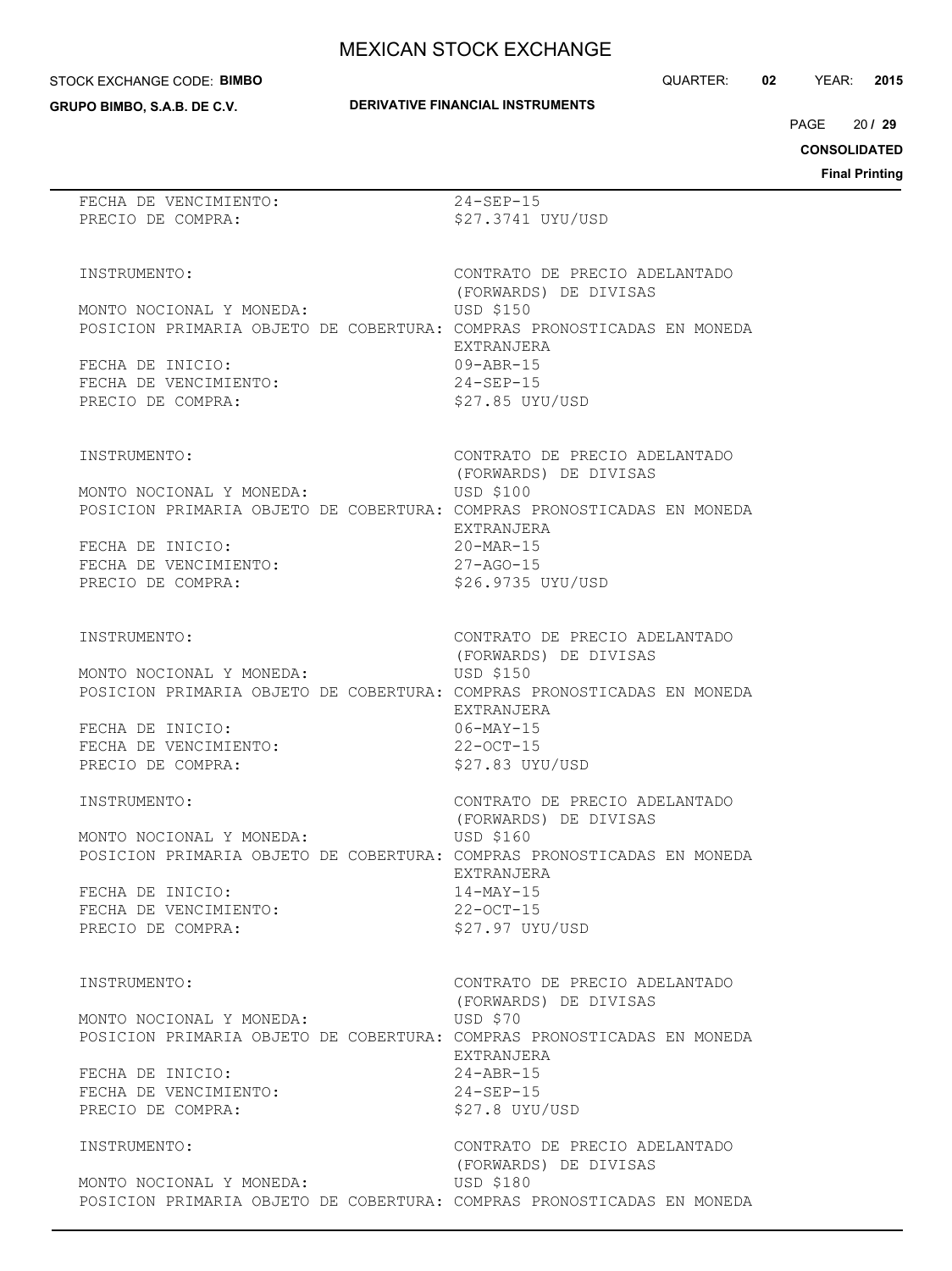#### STOCK EXCHANGE CODE: **BIMBO**

**GRUPO BIMBO, S.A.B. DE C.V.**

### **DERIVATIVE FINANCIAL INSTRUMENTS**

QUARTER: **02** YEAR: **2015**

21 PAGE **/ 29**

**CONSOLIDATED**

**Final Printing**

FECHA DE INICIO: 05-JUN-15 FECHA DE VENCIMIENTO: 25-NOV-15 PRECIO DE COMPRA:  $$28.37$  UYU/USD

EXTRANJERA

INSTRUMENTO: CONTRATO DE PRECIO ADELANTADO

 (FORWARDS) DE DIVISAS MONTO NOCIONAL Y MONEDA: USD \$90 POSICION PRIMARIA OBJETO DE COBERTURA: COMPRAS PRONOSTICADAS EN MONEDA

FECHA DE VENCIMIENTO: 25-NOV-15

MONTO NOCIONAL Y MONEDA: USD \$120

FECHA DE INICIO: 12-JUN-15 FECHA DE VENCIMIENTO: 27-AGO-15

MONTO NOCIONAL Y MONEDA: USD \$50

FECHA DE VENCIMIENTO: 22-OCT-15

MONTO NOCIONAL Y MONEDA: USD \$90

FECHA DE INICIO: 18-JUN-15 FECHA DE VENCIMIENTO: 25-NOV-15 PRECIO DE COMPRA:  $$28.2$  UYU/USD

MONTO NOCIONAL Y MONEDA: USD \$700

 EXTRANJERA FECHA DE INICIO: 12-JUN-15 PRECIO DE COMPRA:  $$28.3$  UYU/USD INSTRUMENTO: CONTRATO DE PRECIO ADELANTADO (FORWARDS) DE DIVISAS POSICION PRIMARIA OBJETO DE COBERTURA: COMPRAS PRONOSTICADAS EN MONEDA EXTRANJERA PRECIO DE COMPRA:  $$27.45$  UYU/USD

INSTRUMENTO: CONTRATO DE PRECIO ADELANTADO (FORWARDS) DE DIVISAS POSICION PRIMARIA OBJETO DE COBERTURA: COMPRAS PRONOSTICADAS EN MONEDA EXTRANJERA FECHA DE INICIO: 14-MAY-15 PRECIO DE COMPRA:  $$27.97$  UYU/USD

INSTRUMENTO: CONTRATO DE PRECIO ADELANTADO (FORWARDS) DE DIVISAS POSICION PRIMARIA OBJETO DE COBERTURA: COMPRAS PRONOSTICADAS EN MONEDA EXTRANJERA

INSTRUMENTO: CONTRATO DE PRECIO ADELANTADO (FORWARDS) DE DIVISAS POSICION PRIMARIA OBJETO DE COBERTURA: COMPRAS PRONOSTICADAS EN MONEDA EXTRANJERA FECHA DE INICIO: 20-MAY-15 FECHA DE VENCIMIENTO: 24-JUL-15 PRECIO DE COMPRA:  $$1.2215$  CAD/USD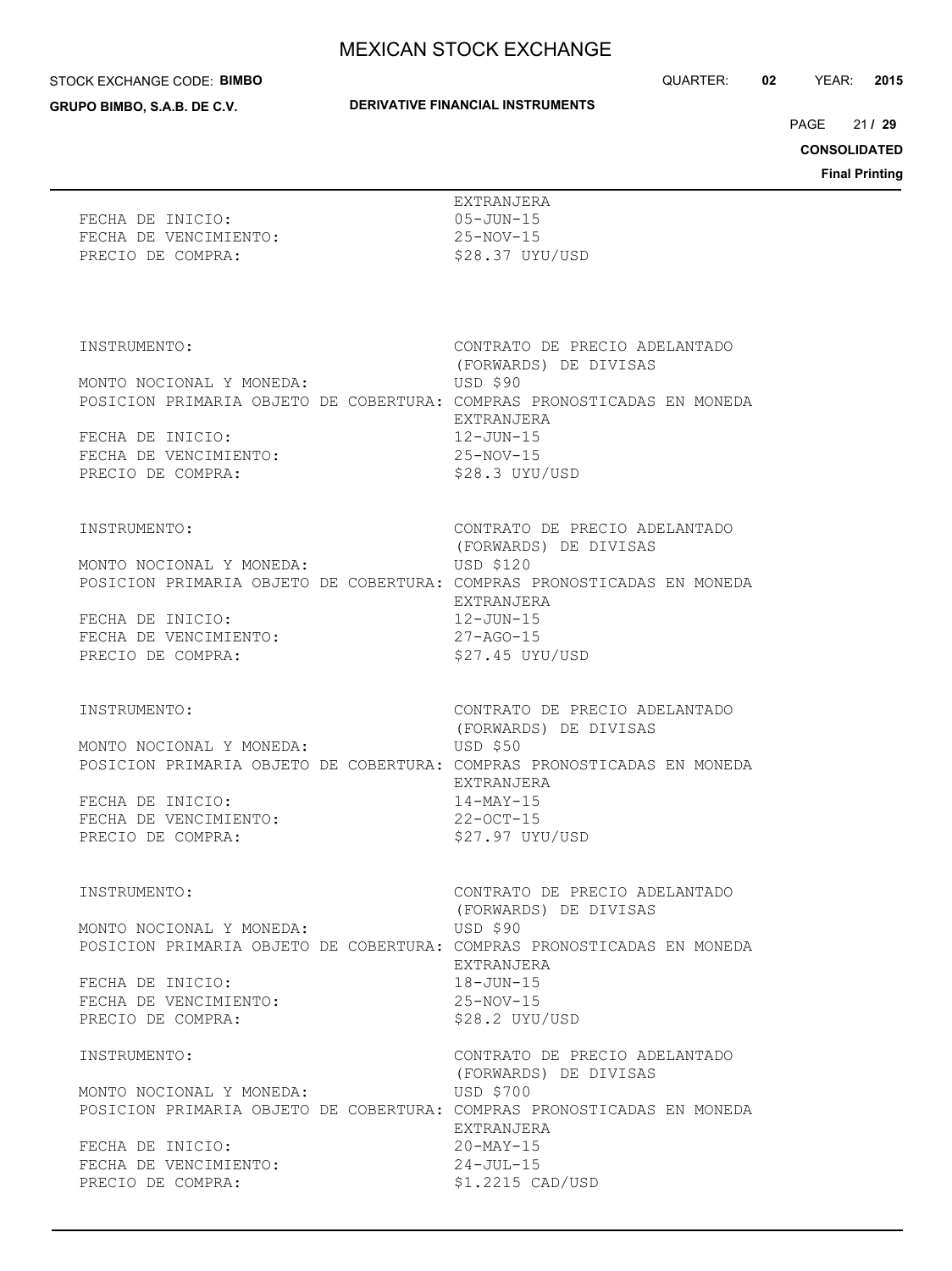#### STOCK EXCHANGE CODE: **BIMBO**

**GRUPO BIMBO, S.A.B. DE C.V.**

## **DERIVATIVE FINANCIAL INSTRUMENTS**

QUARTER: **02** YEAR: **2015**

 $22/29$  $PAGE$ 

**CONSOLIDATED**

| INSTRUMENTO:                                                                                       | CONTRATO DE PRECIO ADELANTADO<br>(FORWARDS) DE DIVISAS                 |
|----------------------------------------------------------------------------------------------------|------------------------------------------------------------------------|
| MONTO NOCIONAL Y MONEDA:<br>POSICION PRIMARIA OBJETO DE COBERTURA: COMPRAS PRONOSTICADAS EN MONEDA | USD \$1,000<br>EXTRANJERA                                              |
| FECHA DE INICIO: 16-ABR-15<br>FECHA DE VENCIMIENTO:<br>PRECIO DE COMPRA:                           | $21 - AGO - 15$<br>\$1.224058 CAD/USD                                  |
| INSTRUMENTO:                                                                                       | CONTRATO DE PRECIO ADELANTADO<br>(FORWARDS) DE DIVISAS                 |
| MONTO NOCIONAL Y MONEDA:<br>POSICION PRIMARIA OBJETO DE COBERTURA: COMPRAS PRONOSTICADAS EN MONEDA | USD \$1,000<br>EXTRANJERA                                              |
| FECHA DE INICIO:<br>FECHA DE VENCIMIENTO:<br>PRECIO DE COMPRA:                                     | $20 - \text{MAX} - 15$<br>$21 - AGO - 15$<br>\$1.222414 CAD/USD        |
| INSTRUMENTO:                                                                                       | CONTRATO DE PRECIO ADELANTADO<br>(FORWARDS) DE DIVISAS                 |
| MONTO NOCIONAL Y MONEDA:<br>POSICION PRIMARIA OBJETO DE COBERTURA: COMPRAS PRONOSTICADAS EN MONEDA | USD \$1,200<br>EXTRANJERA                                              |
| FECHA DE INICIO:<br>FECHA DE VENCIMIENTO:<br>PRECIO DE COMPRA:                                     | $09 - JUN - 15$<br>$21 - AGO - 15$<br>\$1.234413 CAD/USD               |
|                                                                                                    |                                                                        |
| INSTRUMENTO:                                                                                       | CONTRATO DE PRECIO ADELANTADO                                          |
| MONTO NOCIONAL Y MONEDA:<br>POSICION PRIMARIA OBJETO DE COBERTURA: COMPRAS PRONOSTICADAS EN MONEDA | (FORWARDS) DE DIVISAS<br>USD \$2,000                                   |
| FECHA DE INICIO:<br>FECHA DE VENCIMIENTO:<br>PRECIO DE COMPRA:                                     | EXTRANJERA<br>$06 - MAX - 15$<br>$25 - SEP - 15$<br>\$1.205748 CAD/USD |
| INSTRUMENTO:                                                                                       | CONTRATO DE PRECIO ADELANTADO                                          |
| MONTO NOCIONAL Y MONEDA:<br>POSICION PRIMARIA OBJETO DE COBERTURA: COMPRAS PRONOSTICADAS EN MONEDA | (FORWARDS) DE DIVISAS<br>USD \$1,000                                   |
| FECHA DE INICIO:<br>FECHA DE VENCIMIENTO:<br>PRECIO DE COMPRA:                                     | EXTRANJERA<br>$09 - JUN - 15$<br>$23 - OCT - 15$<br>\$1.234973 CAD/USD |
| INSTRUMENTO:                                                                                       | CONTRATO DE PRECIO ADELANTADO<br>(FORWARDS) DE DIVISAS                 |
| MONTO NOCIONAL Y MONEDA:<br>POSICION PRIMARIA OBJETO DE COBERTURA: COMPRAS PRONOSTICADAS EN MONEDA | <b>USD \$900</b><br>EXTRANJERA                                         |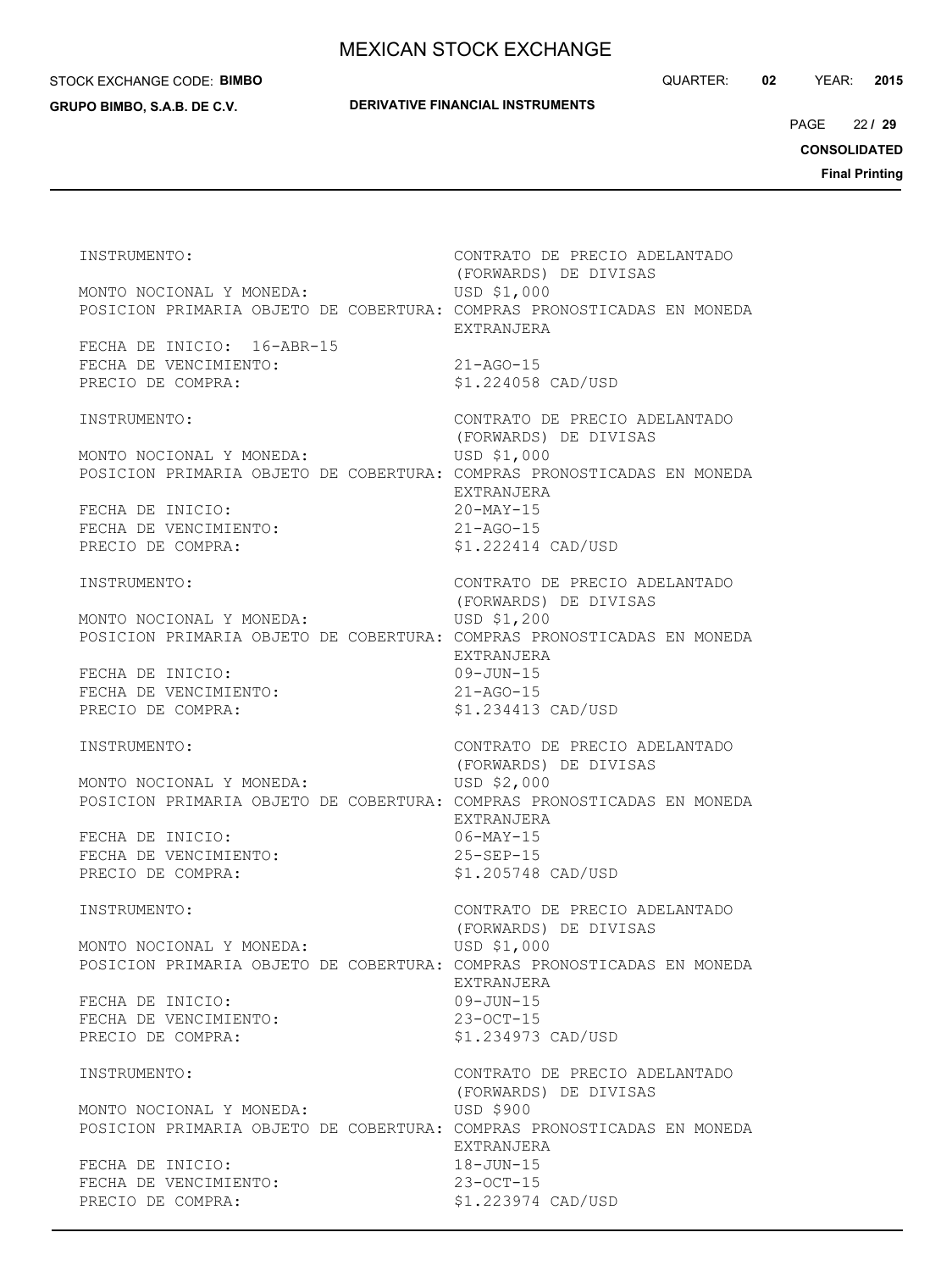STOCK EXCHANGE CODE: **BIMBO**

**GRUPO BIMBO, S.A.B. DE C.V.**

**DERIVATIVE FINANCIAL INSTRUMENTS**

QUARTER: **02** YEAR: **2015**

23 PAGE **/ 29**

**CONSOLIDATED**

**Final Printing**

MONTO NOCIONAL Y MONEDA: USD \$600 POSICION PRIMARIA OBJETO DE COBERTURA: COMPRAS PRONOSTICADAS EN MONEDA

FECHA DE INICIO: 18-JUN-15 FECHA DE VENCIMIENTO: 25-SEP-15

INSTRUMENTO: CONTRATO DE PRECIO ADELANTADO (FORWARDS) DE DIVISAS EXTRANJERA PRECIO DE COMPRA:  $$1.223205$  CAD/USD

II) INFORMACIÓN CUALITATIVA Y CUANTITATIVA.

I. POLÍTICAS DE USO DE INSTRUMENTOS FINANCIEROS DERIVADOS

LA COMPAÑÍA, DENTRO DEL MARCO DE SUS OPERACIONES COTIDIANAS, SE ENCUENTRA EXPUESTA A RIESGOS INTRÍNSECOS A DISTINTAS VARIABLES DE TIPO FINANCIERO, ASÍ COMO A VARIACIONES EN EL PRECIO DE ALGUNOS INSUMOS QUE COTIZAN EN MERCADOS FORMALES INTERNACIONALES. EN VIRTUD DE LO ANTERIOR, LA COMPAÑÍA UTILIZA INSTRUMENTOS FINANCIEROS DERIVADOS PARA MITIGAR EL POSIBLE IMPACTO DE FLUCTUACIONES EN DICHAS VARIABLES Y PRECIOS SOBRE SUS RESULTADOS. LA COMPAÑÍA CONSIDERA QUE DICHOS INSTRUMENTOS OTORGAN FLEXIBILIDAD QUE PERMITE UNA MAYOR ESTABILIDAD DE INGRESOS Y UNA MEJOR VISIBILIDAD Y CERTIDUMBRE CON RELACIÓN A LOS COSTOS Y GASTOS QUE SE HABRÁN DE SOLVENTAR EN EL FUTURO.

ES POLÍTICA DE LA COMPAÑÍA, SOBRE LA CONTRATACIÓN DE INSTRUMENTOS FINANCIEROS DERIVADOS, QUE SUS OBJETIVOS SEAN EXCLUSIVAMENTE DE COBERTURA. ESTO ES, LA EVENTUAL CONTRATACIÓN DE UN INSTRUMENTO FINANCIERO DERIVADO DEBE DE ESTAR NECESARIAMENTE ASOCIADO A UNA POSICIÓN PRIMARIA QUE REPRESENTE ALGÚN RIESGO. CONSECUENTEMENTE, LOS MONTOS NOCIONALES DE UNO O TODOS LOS INSTRUMENTOS FINANCIEROS DERIVADOS CONTRATADOS PARA LA COBERTURA DE CIERTO RIESGO SERÁN CONSISTENTES CON LAS CANTIDADES DE LAS POSICIONES PRIMARIAS QUE REPRESENTAN UNA POSICIÓN DE RIESGO.

LA COMPAÑÍA NO REALIZA OPERACIONES EN LAS QUE EL BENEFICIO PRETENDIDO O FIN PERSEGUIDO SEAN LOS INGRESOS POR PRIMAS. SI LA COMPAÑÍA DECIDE LLEVAR A CABO UNA ESTRATEGIA DE COBERTURA EN DONDE SE COMBINEN OPCIONES, EL PAGO NETO DE LAS PRIMAS ASOCIADAS DEBERÁ REPRESENTAR UN EGRESO PARA LA COMPAÑÍA.

OBJETIVOS PARA CELEBRAR OPERACIONES CON DERIVADOS

EL OBJETIVO PARA CELEBRAR OPERACIONES CON DERIVADOS ES ÚNICAMENTE DE COBERTURA. EN RELACIÓN CON LAS OPERACIONES DERIVADAS ASOCIADAS A MATERIAS PRIMAS (COMMODITIES), LA COMPAÑÍA ADQUIERE FUTUROS DE MATERIAS PRIMAS QUE COTIZAN INTERNACIONALMENTE EN MERCADOS RECONOCIDOS COMO MECANISMO DE COMPRA. ASÍ MISMO, BUSCA MINIMIZAR LOS RIESGOS DE VARIACIÓN EN LOS PRECIOS INTERNACIONALES DE SUS INSUMOS, PRINCIPALMENTE EL TRIGO, Y DAR LA MAYOR CERTEZA POSIBLE A SUS COSTOS FUTUROS.

EN EL CASO DE OTROS INSTRUMENTOS FINANCIEROS DERIVADOS ASOCIADOS A UNA POSICIÓN PRIMARIA -PASIVA O ACTIVA- DE CARÁCTER FINANCIERO, EL OBJETIVO ES MITIGAR EL RIESGO ASOCIADO A FLUCTUACIONES EN TIPOS DE CAMBIO Y EN TASAS DE INTERÉS QUE PUDIERAN AFECTAR DESFAVORABLEMENTE EL VALOR DE DICHOS ACTIVOS O PASIVOS.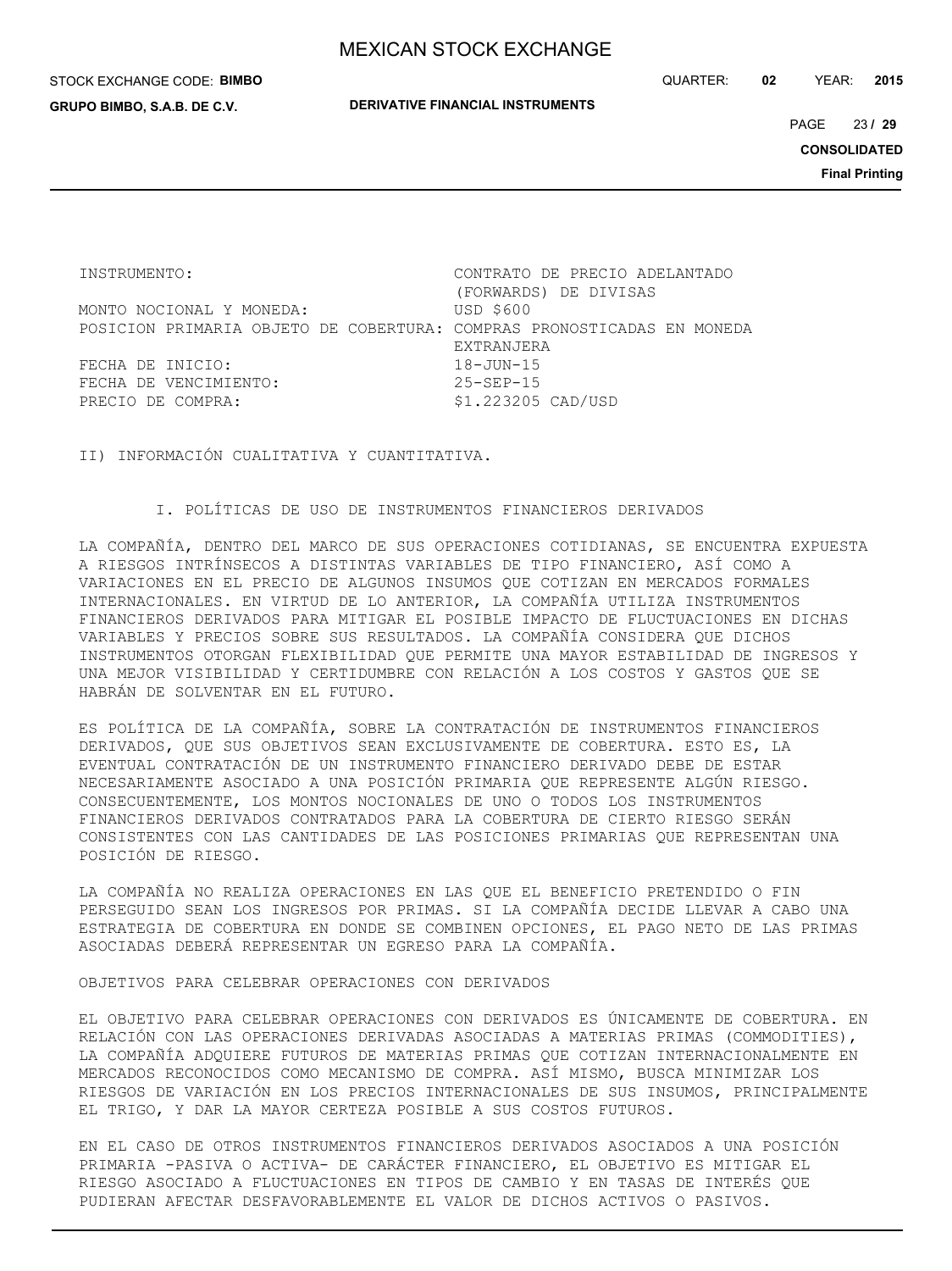QUARTER: **02** YEAR: **2015**

**GRUPO BIMBO, S.A.B. DE C.V.**

STOCK EXCHANGE CODE: **BIMBO**

**DERIVATIVE FINANCIAL INSTRUMENTS**

24 PAGE **/ 29**

**CONSOLIDATED**

**Final Printing**

INSTRUMENTOS UTILIZADOS

LOS INSTRUMENTOS FINANCIEROS DERIVADOS QUE UTILIZA PRINCIPALMENTE SON:

A) CONTRATOS MEDIANTE LOS CUALES SE ESTABLECE LA OBLIGACIÓN BILATERAL DE INTERCAMBIAR FLUJOS DE EFECTIVO EN FECHAS FUTURAS PREESTABLECIDAS, SOBRE UN VALOR NOMINAL O DE REFERENCIA (SWAPS):

1. DE TASAS DE INTERÉS (INTEREST RATE SWAPS) PARA EQUILIBRAR LA MEZCLA DE TASAS DE SUS PASIVOS FINANCIEROS ENTRE TASAS FIJAS Y VARIABLES.

2. DE MONEDAS (CROSS CURRENCY SWAPS) PARA TRANSFORMAR LA MONEDA EN LA QUE SE ENCUENTRA DENOMINADO TANTO EL CAPITAL COMO LOS INTERESES DE UN PASIVO FINANCIERO.

- B) CONTRATOS DE PRECIO ADELANTADO (FORWARDS) DE DIVISAS;
- C) OPCIONES DE COMPRA DE DIVISAS (CALLS);
- D) FUTUROS DE MATERIAS PRIMAS;
- E) OPCIONES SOBRE FUTUROS DE MATERIAS PRIMAS; Y
- F) SWAPS DE INSUMOS

ESTRATEGIAS DE COBERTURA

LA COMPAÑÍA, A TRAVÉS DE LAS ÁREAS RESPONSABLES, DETERMINA LOS MONTOS Y PARÁMETROS OBJETIVO SOBRE POSICIONES PRIMARIAS PARA LAS QUE SE CONTRATARÁ UN INSTRUMENTO FINANCIERO DERIVADO DE COBERTURA, Y LOGRAR ASÍ COMPENSAR UNO O MÁS DE LOS RIESGOS FINANCIEROS GENERADOS POR UNA TRANSACCIÓN O CONJUNTO DE TRANSACCIONES ASOCIADAS CON LA POSICIÓN PRIMARIA. LA FINALIDAD PRIMORDIAL ES LOGRAR UNA POSICIÓN NEUTRAL Y EQUILIBRADA CON RELACIÓN A LA EXPOSICIÓN AL RIESGO DE UNA CIERTA VARIABLE FINANCIERA.

EN VIRTUD DE QUE TODAS LAS VARIABLES A LAS QUE LA COMPAÑÍA SE ENCUENTRA EXPUESTA GUARDAN UN COMPORTAMIENTO DINÁMICO, LAS ESTRATEGIAS DE COBERTURA SON VALORADAS Y MONITOREADAS, DE MANERA FORMAL, CONTINUAMENTE.

### MERCADOS DE NEGOCIACIÓN Y CONTRAPARTES ELEGIBLES

LAS OPERACIONES CON INSTRUMENTOS FINANCIEROS DERIVADOS RELACIONADOS A MATERIAS PRIMAS SON MAYORMENTE CELEBRADAS EN LOS SIGUIENTES MERCADOS RECONOCIDOS:

- A. MINNEAPOLIS GRAIN EXCHANGE (MGE)
- B. KANSAS CITY BOARD OF TRADE (KCBOT)
- C. CHICAGO BOARD OF TRADE (CBOT)
- D. MERCADO A TÉRMINO DE BUENOS AIRES
- E. NEW YORK MERCANTILE EXCHANGE (NYMEX)

DE IGUAL MODO SE HAN REALIZADO OPERACIONES BILATERALES LIGADAS A LA COBERTURA DE MATERIAS PRIMAS.

LAS OPERACIONES CON INSTRUMENTOS FINANCIEROS DERIVADOS RELACIONADOS A TASAS DE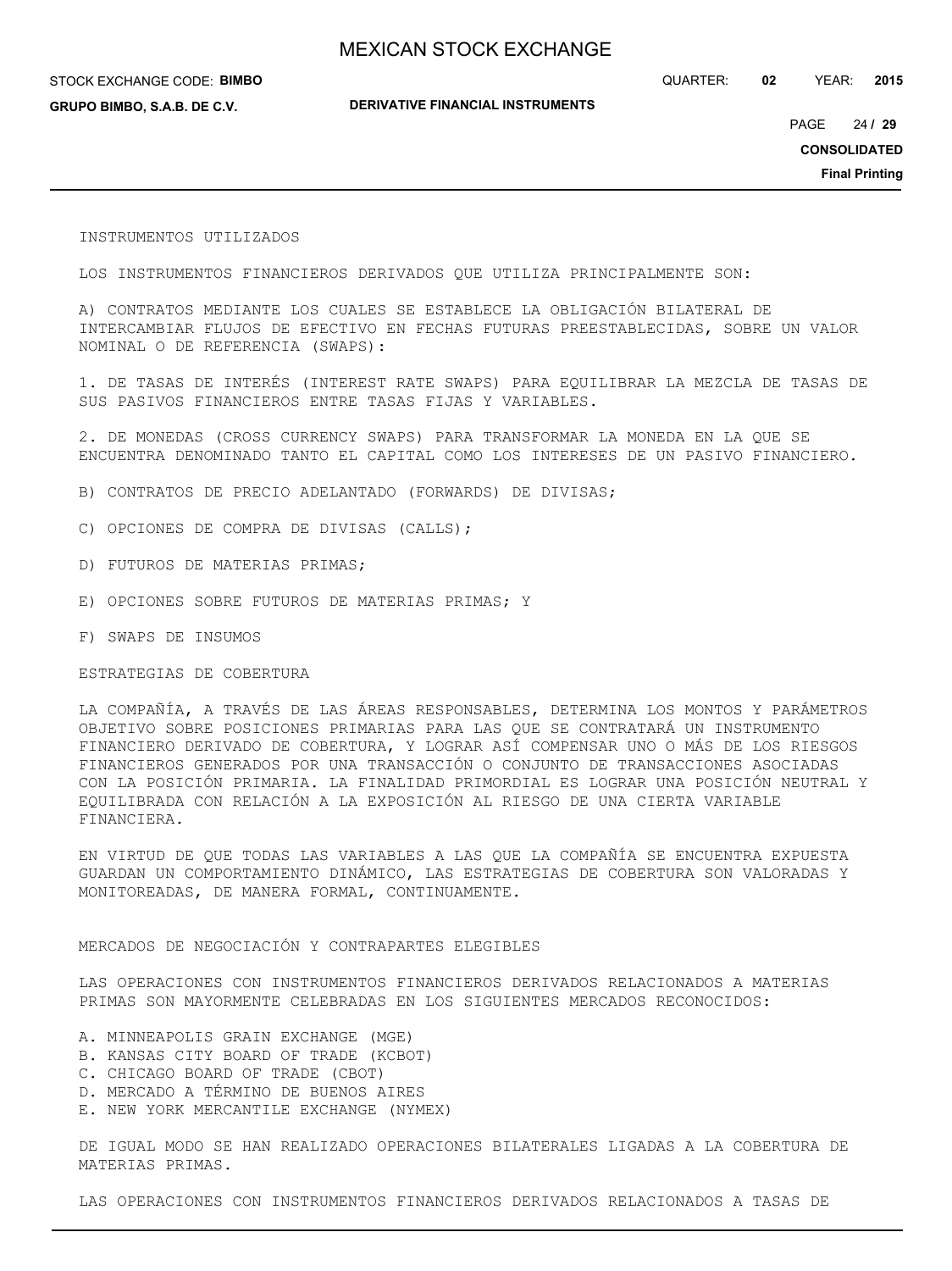STOCK EXCHANGE CODE: **BIMBO**

**GRUPO BIMBO, S.A.B. DE C.V.**

**DERIVATIVE FINANCIAL INSTRUMENTS**

QUARTER: **02** YEAR: **2015**

25 PAGE **/ 29**

**CONSOLIDATED**

#### **Final Printing**

INTERÉS,TIPO DE CAMBIO Y ALGUNOS INSUMOS SON CONTRATADAS BILATERALMENTE, OVER THE COUNTER ("OTC") CON CONTRAPARTES ACEPTADAS Y ACEPTABLES PARA LA COMPAÑÍA, CON LAS CUALES ADEMÁS SE MANTIENE UNA AMPLIA Y CONTINUA RELACIÓN COMERCIAL.

ESTAS CONTRAPARTES SON ACEPTABLES EN VIRTUD DE QUE CUENTAN CON UNA SOLVENCIA SUFICIENTE - MEDIDA DE ACUERDO A LA CALIFICACIÓN DE "RIESGO DE CONTRAPARTE" DE STANDARD & POOR´S- PARA SUS OBLIGACIONES EN MONEDA LOCAL DE CORTO Y LARGO PLAZO, Y MONEDA EXTRANJERA DE CORTO Y LARGO PLAZO. LAS PRINCIPALES CONTRAPARTES CON LAS QUE LA COMPAÑÍA TIENE CONTRATOS PARA REALIZAR OPERACIONES FINANCIERAS DERIVADAS BILATERALES SON:

BANCO NACIONAL DE MÉXICO, S. A.; BBVA BANCOMER, S. A.; BARCLAYS BANK, PLC W. LONDON; BANK OF AMERICA MÉXICO, S. A.; CITIBANK N.A.; MERRYL LYNCH CAPITAL SERVICES, INC.; HSBC BANK, ING CAPITAL MARKETS, LLC.; JP MORGAN CHASE BANK, N. A.; BANCO SANTANDER, S. A.; MIZUHO CORPORATE BANK, LTD. MIZUHO CAPITAL MARKETS CORPORATION; THE BANK OF TOKYO MITSUBISHI UFJ, LTD.; MACQUARIE BANK LIMITED Y CARGILL, INCORPORATED.

POLÍTICAS PARA LA DESIGNACIÓN DE AGENTES DE CÁLCULO O VALUACIÓN

DE CONFORMIDAD CON LOS CONTRATOS MARCO QUE AMPARAN LAS OPERACIONES FINANCIERAS DERIVADAS QUE SE REFLEJAN EN EL REPORTE TRIMESTRAL, LOS AGENTES DE CÁLCULO DESIGNADOS SON LAS CONTRAPARTES CORRESPONDIENTES.

LA COMPAÑÍA SE RESERVA EL DERECHO DE IMPUGNAR CUALQUIER CÁLCULO O VALUACIÓN REALIZADA POR LA CONTRAPARTE. ESTA IMPUGNACIÓN PERMITE LA VALIDACIÓN O SUSTITUCIÓN DEL CÁLCULO DE LA CONTRAPARTE POR AQUÉL DE UN TERCERO, INSTITUCIÓN FINANCIERA DE PRESTIGIO RECONOCIDO Y CON DOMICILIO EN LA CIUDAD DE MÉXICO.

PRINCIPALES CONDICIONES O TÉRMINOS DE LOS CONTRATOS

TODAS LAS OPERACIONES CON INSTRUMENTOS FINANCIEROS DERIVADOS SE EFECTÚAN AL AMPARO DE UN CONTRATO MARCO ESTANDARIZADO Y DEBIDAMENTE FORMALIZADO POR LOS REPRESENTANTES LEGALES DE LA COMPAÑÍA Y DE LAS INSTITUCIONES FINANCIERAS CONTRAPARTES.

LOS SUPLEMENTOS Y ANEXOS CORRESPONDIENTES A DICHOS CONTRATOS MARCO ESTABLECEN LAS CONDICIONES DE LIQUIDACIÓN Y DEMÁS TÉRMINOS RELEVANTES DE ACUERDO CON LOS USOS Y PRÁCTICAS DEL MERCADO MEXICANO.

POLÍTICAS DE MÁRGENES, COLATERALES Y LÍNEAS DE CRÉDITO

ALGUNOS DE LOS CONTRATOS MARCO, SUPLEMENTOS Y ANEXOS A TRAVÉS DE LOS CUALES SE REALIZAN OPERACIONES FINANCIERAS DERIVADAS BILATERALES ACTUALMENTE CONTEMPLAN EL ESTABLECIMIENTO DE DEPÓSITOS EN EFECTIVO O VALORES PARA GARANTIZAR EL PAGO DE OBLIGACIONES GENERADAS POR DICHOS CONTRATOS. LOS LÍMITES DE CRÉDITO QUE LA COMPAÑÍA MANTIENE CON SUS CONTRAPARTES SON SUFICIENTEMENTE AMPLIOS PARA SOPORTAR SU OPERACIÓN ACTUAL SIN NECESIDAD DE REALIZAR NINGÚN DEPÓSITO EN GARANTÍA.

ACTUALMENTE, LA COMPAÑÍA NO MANTIENE NINGÚN DEPÓSITO DE EFECTIVO O VALORES COMO GARANTÍA DE PAGO DE OBLIGACIONES GENERADAS POR DERIVADOS FINANCIEROS.

CON RELACIÓN A LOS CONTRATOS DE FUTUROS ASOCIADOS A MATERIAS PRIMAS QUE SE CELEBRAN EN MERCADOS RECONOCIDOS E INTERNACIONALES, LA COMPAÑÍA ESTÁ SUJETA A LAS REGLAS DE DICHOS MERCADOS. ESTAS REGLAS INCLUYEN, ENTRE OTRAS, CUBRIR EL MARGEN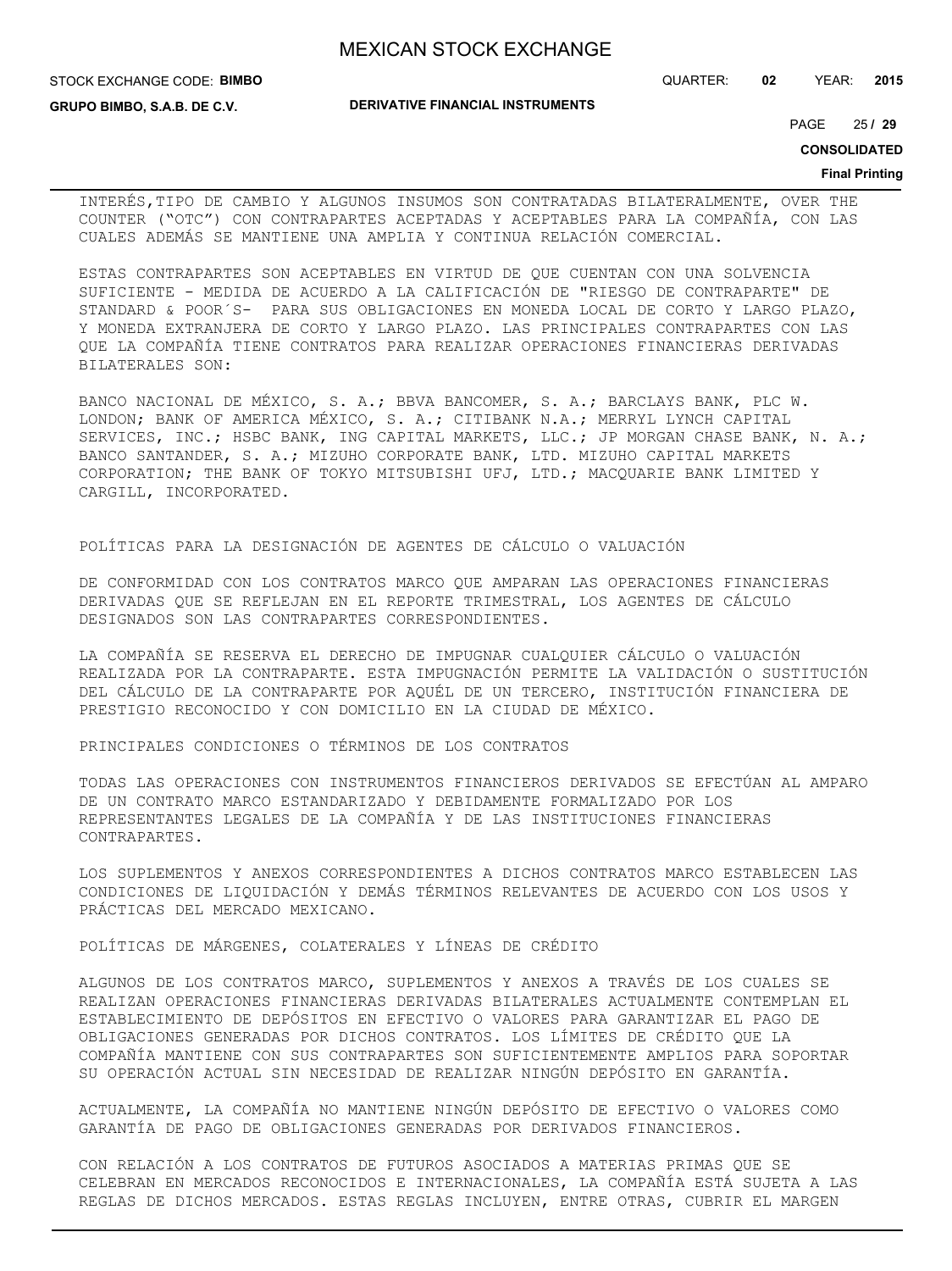STOCK EXCHANGE CODE: **BIMBO**

**GRUPO BIMBO, S.A.B. DE C.V.**

### **DERIVATIVE FINANCIAL INSTRUMENTS**

QUARTER: **02** YEAR: **2015**

 $26/29$ PAGE **/ 29**

**CONSOLIDATED**

**Final Printing**

INICIAL PARA OPERAR CONTRATOS DE FUTUROS, ASÍ COMO LAS SUBSECUENTES LLAMADAS DE MARGEN REQUERIDAS A LA COMPAÑÍA.

PROCESOS Y NIVELES DE AUTORIZACIÓN REQUERIDOS POR TIPO DE OPERACIÓN

EL DISEÑO E IMPLEMENTACIÓN DE LA ESTRATEGIA DE CONTRATACIÓN DE INSTRUMENTOS FINANCIEROS DERIVADOS RECAE FORMALMENTE EN DOS ORGANISMOS:

 A) LA TESORERÍA CORPORATIVA, RESPONSABLE DE LA ADMINISTRACIÓN DE RIESGO DE TASAS DE INTERÉS, DE TIPO DE CAMBIO Y DE LIQUIDEZ.

 B) EL SUBCOMITÉ DE RIESGO DE MERCADO DE MATERIAS PRIMAS, ENCARGADO DE ADMINISTRAR EL RIESGO EN PRECIO DE MATERIAS PRIMAS.

AMBOS ORGANISMOS REPORTAN DE MANERA CONTINUA SUS ACTIVIDADES A LA DIRECCIÓN DE ADMINISTRACIÓN DE RIESGOS DE NEGOCIO.

LA DIRECCIÓN DE ADMINISTRACIÓN DE RIESGOS, A SU VEZ, REPORTA LAS POSICIONES DE RIESGO DE LA COMPAÑÍA AL COMITÉ DE AUDITORÍA Y AL COMITÉ DIRECTIVO.

PROCEDIMIENTOS DE CONTROL INTERNO PARA ADMINISTRAR LA EXPOSICIÓN A RIESGOS DE MERCADO Y LIQUIDEZ EN LAS POSICIONES DE INSTRUMENTOS FINANCIEROS DERIVADOS

A) ADMINISTRACIÓN DE RIESGO DE TASAS DE INTERÉS Y TIPO DE CAMBIO

EL DISEÑO DE LA ESTRATEGIA GENERAL DE INSTRUMENTOS FINANCIEROS DERIVADOS ES RESPONSABILIDAD DE LA TESORERÍA CORPORATIVA.

EN EL DESEMPEÑO DE SUS FUNCIONES, LA TESORERÍA CORPORATIVA ATIENDE LOS SIGUIENTES CRITERIOS:

 - DIVERSIFICACIÓN DE RIESGO EN LAS POSICIONES FINANCIERAS DE LA TESORERÍA CORPORATIVA

- CALIDAD DE CRÉDITO TANTO DE LOS INSTRUMENTOS COMO DE LAS CONTRAPARTES

- EXPOSICIÓN CORPORATIVA A LOS RIESGOS DE MERCADO
- LIQUIDEZ DE LA TESORERÍA CORPORATIVA

### B) ADMINISTRACIÓN DE RIESGO DE MATERIAS PRIMAS

CON RELACIÓN A LOS CONTRATOS DE FUTUROS Y OPCIONES DE MATERIAS PRIMAS, LA COMPAÑÍA CUENTA CON UN SUBCOMITÉ DE RIESGO DE MERCADO DE MATERIAS PRIMAS QUE EN EL DESEMPEÑO DE SUS FUNCIONES ATIENDE LOS SIGUIENTES CRITERIOS:

 - CONSISTENCIA DE LAS POSICIONES ABIERTAS DE LA COMPAÑÍA EN LOS MERCADOS DE FUTUROS CON LA ESTRATEGIA CORPORATIVA

 - VIGILANCIA DEL CUMPLIMIENTO DE LOS LÍMITES DE RIESGO AUTORIZADOS POR EL COMITÉ CORPORATIVO DE RIESGOS DE NEGOCIO

### EXISTENCIA DE UN TERCERO INDEPENDIENTE QUE REVISE DICHOS PROCEDIMIENTOS

LA DIRECCIÓN DE AUDITORÍA INTERNA TIENE ENTRE SUS FUNCIONES EL CERTIFICAR QUE LAS OPERACIONES RELACIONADAS A LA ADMINISTRACIÓN DE RIESGOS DE LA COMPAÑÍA SE APEGUEN A LAS NORMAS Y PROCEDIMIENTOS ESTABLECIDOS. LA DIRECCIÓN DE AUDITORÍA INTERNA REPORTA A LA DIRECCIÓN GENERAL LAS DESVIACIONES CON RESPECTO A DICHAS NORMAS Y PROPONE ELEMENTOS DE MEJORA AL PROCEDIMIENTO DE ADMINISTRACIÓN DE RIESGOS.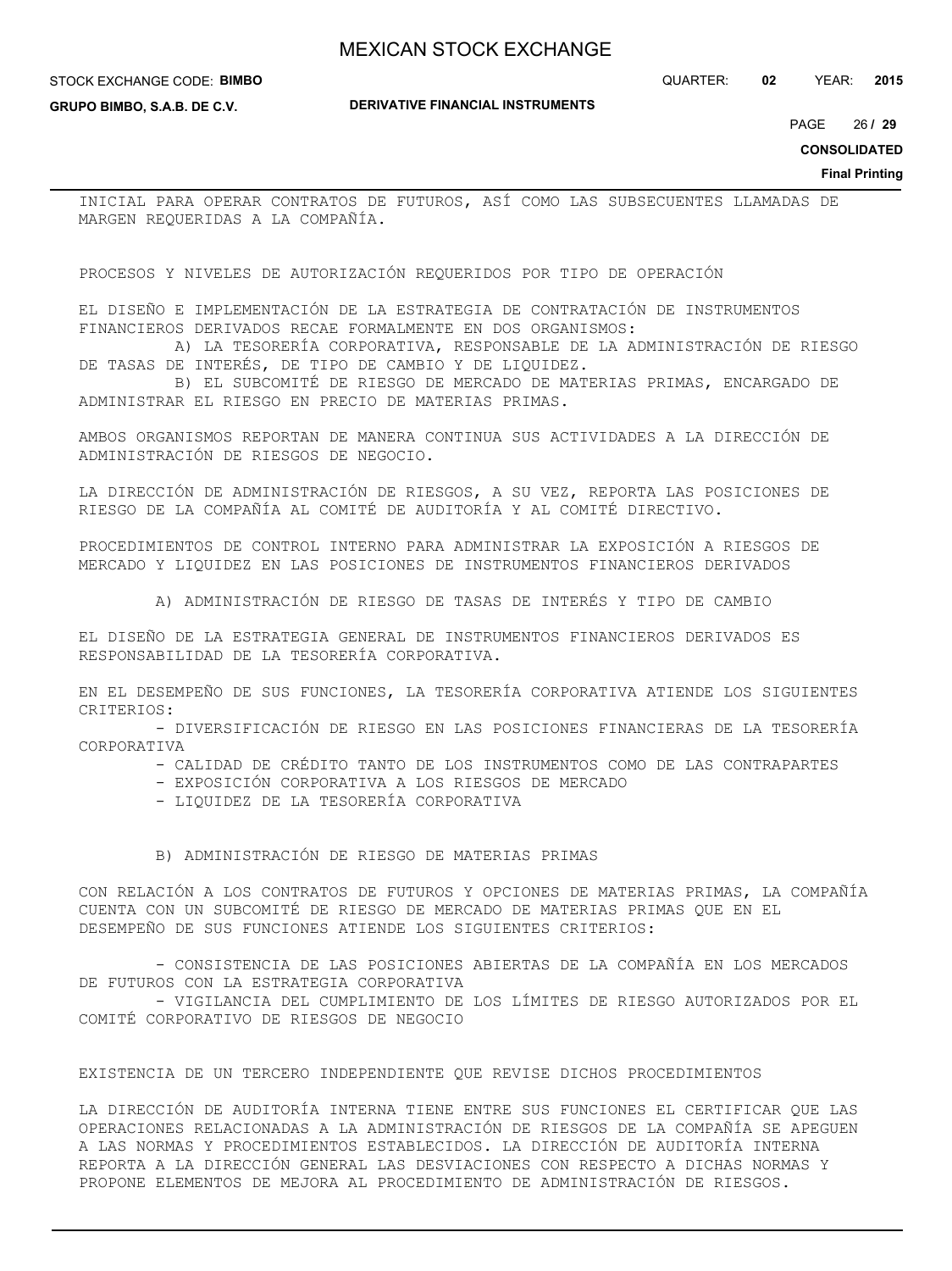#### STOCK EXCHANGE CODE: **BIMBO**

**GRUPO BIMBO, S.A.B. DE C.V.**

QUARTER: **02** YEAR: **2015**

27 PAGE **/ 29**

**CONSOLIDATED**

**Final Printing**

ADICIONALMENTE, ESTOS PROCEDIMIENTOS SON DISCUTIDOS CON AUDITORES EXTERNOS QUIENES VALIDAN LA CORRECTA APLICACIÓN CONTABLE DEL EFECTO EN RESULTADOS Y BALANCE DE DICHAS OPERACIONES.

INTEGRACIÓN DE UNA DIRECCIÓN DE ADMINISTRACIÓN DE RIESGOS

COMO ÓRGANOS REGULADORES, LA COMPAÑÍA CUENTA CON LA DIRECCIÓN DE RIESGOS DE NEGOCIO CUYOS OBJETIVOS SON PRINCIPALMENTE:

- IDENTIFICAR, EVALUAR Y MONITOREAR LOS RIESGOS EXTERNOS E INTERNOS QUE PUDIERAN IMPACTAR SIGNIFICATIVAMENTE A LA COMPAÑÍA.

- PRIORIZAR RIESGOS.

- ASEGURAR LA ASIGNACIÓN Y SEGUIMIENTO DE LOS RIESGOS.

- VALIDAR ÓRGANOS Y/O RESPONSABLES DE SU ADMINISTRACIÓN.

 - VALIDAR AVANCES EN LA ADMINISTRACIÓN DE CADA UNO DE LOS RIESGOS PRIORITARIOS.

- RECOMENDAR ACCIONES A SEGUIR.

 - REPORTAR RIESGOS PRIORITARIOS Y AVANCES EN SU ADMINISTRACIÓN AL COMITÉ DIRECTIVO, COMITÉ DE AUDITORÍA Y JUNTA DE PLANEACIÓN.

II. DESCRIPCIÓN GENÉRICA SOBRE LAS TÉCNICAS Y POLÍTICAS DE VALUACIÓN

### TÉCNICAS Y POLÍTICAS DE VALUACIÓN

LA COMPAÑÍA VALÚA TODOS LOS INSTRUMENTOS DERIVADOS REGISTRADOS EN EL BALANCE GENERAL A VALOR RAZONABLE. LA DETERMINACIÓN DEL VALOR RAZONABLE ES REALIZADA POR LA INSTITUCIÓN CONTRAPARTE DE CADA TRANSACCIÓN DE ACUERDO CON SU PROPIA METODOLOGÍA Y MODELOS. LA COMPAÑÍA CONTINUAMENTE VALIDA EL CÁLCULO DEL VALOR RAZONABLE REPORTADO POR LA INSTITUCIÓN CONTRAPARTE UTILIZANDO ALGUNA DE LAS SIGUIENTES METODOLOGÍAS:

 A) CUANDO EL INSTRUMENTO FINANCIERO DERIVADO COTIZA EN MERCADOS RECONOCIDOS, LA VALIDACIÓN DEL VALOR RAZONABLE SE BASA EN LAS COTIZACIONES DE MERCADO PUBLICADAS POR DICHO MERCADO. ADICIONALMENTE, ESTOS PRECIOS PUEDEN SER VERIFICADOS EN SISTEMAS DE INFORMACIÓN AMPLIAMENTE RECONOCIDOS Y UTILIZADOS (BLOOMBERG Y REUTERS).

 B) CUANDO EL INSTRUMENTO FINANCIERO DERIVADO NO COTIZA EN UN MERCADO RELEVANTE, SE EMPLEAN MODELOS RECONOCIDOS DE VALUACIÓN. DICHOS MODELOS PUEDEN SER: - MODELOS DESARROLLADOS INTERNAMENTE Y BASADOS EN METODOLOGÍAS SIMILARES A LAS UTILIZADAS POR EMPRESAS PROVEEDORAS DE PRECIOS. LA CONSISTENCIA DE LOS MODELOS INTERNOS CON LA METODOLOGÍA INCLUYE FÓRMULAS DE VALUACIÓN, VARIABLES DE MERCADO RELEVANTES Y PARÁMETROS TÉCNICOS.

- TERCEROS CON LOS QUE LA COMPAÑÍA MANTIENE RELACIONES CONTRACTUALES PARA PROPORCIONAR VALUACIONES (PRICE VENDORS).

- CALCULADORAS INCLUIDAS EN SISTEMAS DE INFORMACIÓN AMPLIAMENTE RECONOCIDOS Y UTILIZADOS (BLOOMBERG Y REUTERS).

### ACCIONES ESTABLECIDAS EN FUNCIÓN DE LA VALUACIÓN OBTENIDA

NO ESTÁ DENTRO DE LA POLÍTICA DE LA COMPAÑÍA EL DESHACER SUS OPERACIONES DE COBERTURA EN FUNCIÓN DEL VALOR RAZONABLE REPORTADO Y VERIFICADO MENSUALMENTE, SINO EN FUNCIÓN DE LA ESTRATEGIA GENERAL DEFINIDA PARA LAS VARIABLES DE MONEDA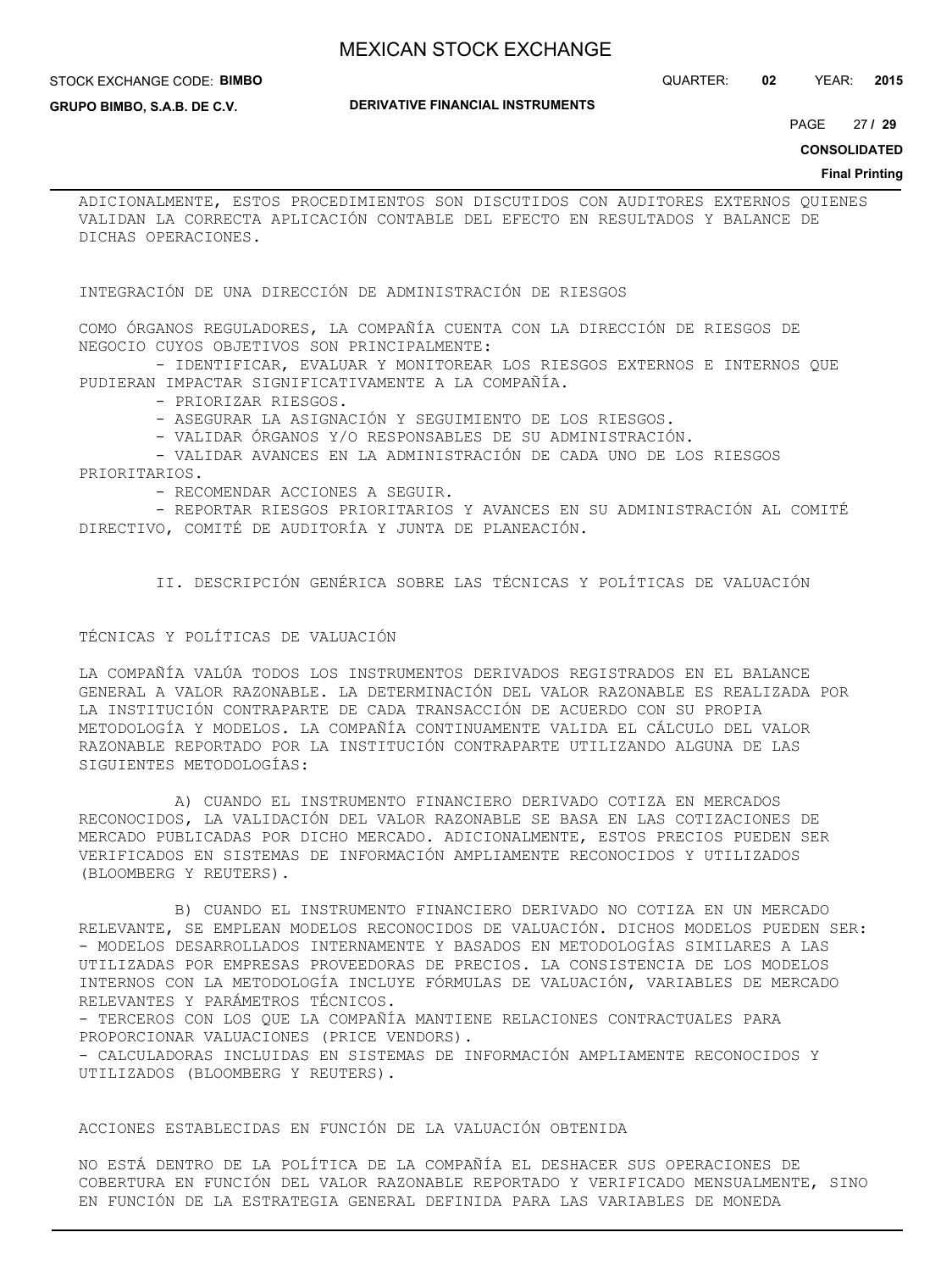STOCK EXCHANGE CODE: **BIMBO**

**GRUPO BIMBO, S.A.B. DE C.V.**

**DERIVATIVE FINANCIAL INSTRUMENTS**

QUARTER: **02** YEAR: **2015**

28 PAGE **/ 29**

**CONSOLIDATED**

**Final Printing**

EXTRANJERA, TASAS DE INTERÉS Y MATERIAS PRIMAS.

DETERMINACIÓN DE LA EFECTIVIDAD DE LA COBERTURA

LOS INSTRUMENTOS CONTRATADOS PARA LA COBERTURA DE PASIVOS FINANCIEROS MANTIENEN UNA COINCIDENCIA CON LAS CARACTERÍSTICAS CRÍTICAS DE LA POSICIÓN PRIMARIA. POR ESTA RAZÓN, Y DE ACUERDO CON LOS LINEAMIENTOS SEÑALADOS EN LAS NORMAS INTERNACIONALES (IFRS), SE CONSIDERA QUE LA EFECTIVIDAD DE LA COBERTURA GENERADA ES DE 100% UTILIZANDO DERIVADOS HIPOTÉTICOS PARA PROBARLO.

CON RESPECTO A LOS INSTRUMENTOS CONTRATADOS PARA LA COBERTURA DE MATERIAS PRIMAS, LA COMPAÑÍA REALIZA PRUEBAS DE EFECTIVIDAD RETROSPECTIVAS Y PROSPECTIVAS, TENIENDO COMO RESULTADO NIVELES DENTRO DE LOS RANGOS PERMITIDOS.

III) FUENTES INTERNAS Y EXTERNAS DE LIQUIDEZ QUE PUDIERAN SER UTILIZADAS PARA ATENDER REQUERIMIENTOS RELACIONADOS CON INSTRUMENTOS FINANCIEROS DERIVADOS

LA COMPAÑÍA CUBRE LOS REQUERIMIENTOS RELACIONADOS CON INSTRUMENTOS FINANCIEROS DERIVADOS CON BALANCES EN CAJA. LA PLANEACIÓN DE LIQUIDEZ DE LA COMPAÑÍA CONTEMPLA LOS FLUJOS RELACIONADOS A LOS INSTRUMENTOS DERIVADOS, ASÍ COMO UNA PREVISIÓN ESTADÍSTICA PARA LLAMADAS DE MARGEN Y OTROS EGRESOS.

ADICIONALMENTE, LA COMPAÑÍA MANTIENE ABIERTAS Y CALIFICADAS LÍNEAS DE CRÉDITO DE CORTO Y LARGO PLAZO, ALGUNAS DE ELLAS COMPROMETIDAS, CON INSTITUCIONES FINANCIERAS, QUE LE PERMITEN ASEGURAR SU CAPACIDAD DE PAGO PARA LAS OBLIGACIONES GENERADAS POR INSTRUMENTOS FINANCIEROS DERIVADOS.

IV) CAMBIOS EN LA EXPOSICIÓN A LOS PRINCIPALES RIESGOS IDENTIFICADOS Y EN LA ADMINISTRACIÓN DE LA MISMA

LOS RIESGOS IDENTIFICADOS SON LOS QUE SE RELACIONAN CON LAS VARIACIONES DE TIPO DE CAMBIO, TASAS DE INTERÉS Y PRECIO DE MATERIAS PRIMAS. DADA LA RELACIÓN DIRECTA QUE EXISTE ENTRE LAS POSICIONES PRIMARIAS Y LOS INSTRUMENTOS DE COBERTURA, Y QUE ESTOS ÚLTIMOS NO TIENEN ELEMENTOS DE OPCIONALIDAD QUE PUDIERAN AFECTAR LA EFECTIVIDAD DE LA COBERTURA, LA COMPAÑÍA NO PREVÉ NINGÚN RIESGO DE QUE ESTAS COBERTURAS DIFIERAN DEL OBJETIVO CON EL QUE FUERON CONTRATADAS.

CON RELACIÓN A LOS FUTUROS DE MATERIAS PRIMAS, LA DESCRIPCIÓN Y NÚMERO DE INSTRUMENTOS FINANCIEROS DERIVADOS CUYA POSICIÓN FUE CERRADA DURANTE EL TRIMESTRE TERMINADO AL 30 DE JUNIO DE 2015, ASÍ COMO EL NÚMERO Y MONTO DE LAS LLAMADAS DE MARGEN REALIZADAS DURANTE DICHO PERIODO SE DETALLAN A CONTINUACIÓN:

| DESCRIPCIÓN          | NO DE OPERACIONES<br>CERRADAS | MONTO EN<br>MILES DE PESOS |
|----------------------|-------------------------------|----------------------------|
| CONTRATOS DE FUTUROS | 4,876                         | \$1,120,076                |
| DESCRIPCIÓN          | NO DE LLAMADAS                | MONTO EN                   |